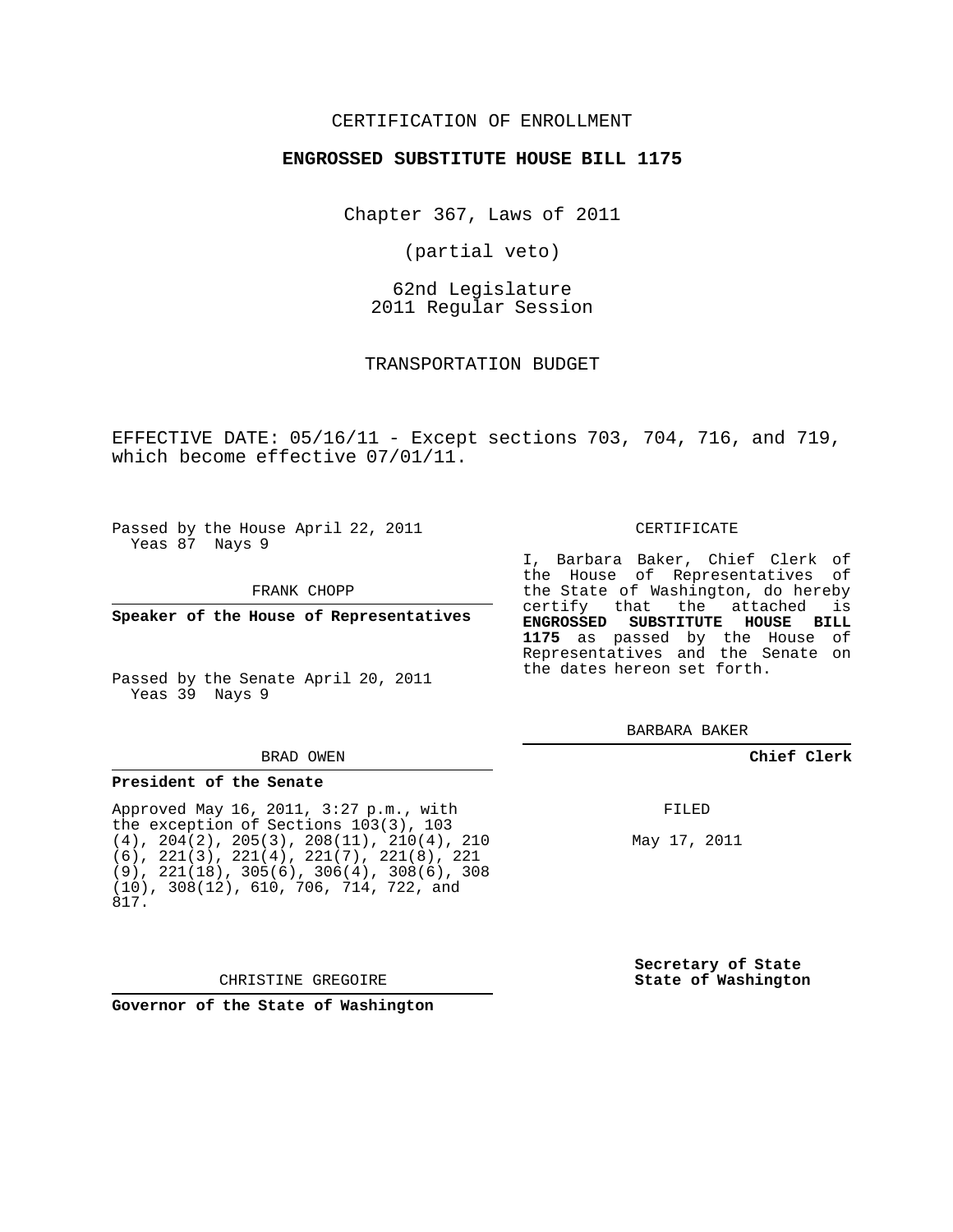### **ENGROSSED SUBSTITUTE HOUSE BILL 1175** \_\_\_\_\_\_\_\_\_\_\_\_\_\_\_\_\_\_\_\_\_\_\_\_\_\_\_\_\_\_\_\_\_\_\_\_\_\_\_\_\_\_\_\_\_

\_\_\_\_\_\_\_\_\_\_\_\_\_\_\_\_\_\_\_\_\_\_\_\_\_\_\_\_\_\_\_\_\_\_\_\_\_\_\_\_\_\_\_\_\_

AS AMENDED BY THE SENATE

Passed Legislature - 2011 Regular Session

**State of Washington 62nd Legislature 2011 Regular Session**

**By** House Transportation (originally sponsored by Representatives Armstrong, Liias, and Billig; by request of Governor Gregoire)

READ FIRST TIME 03/24/11.

 AN ACT Relating to transportation funding and appropriations; amending RCW 47.29.170, 46.63.170, 46.63.160, 43.19.642, 43.19.534, 47.01.380, 47.56.403, 43.105.330, 47.64.170, 47.64.270, 47.64.280, 46.68.170, 46.68.370, 47.12.244, 46.68.060, 46.68.220, 47.56.876, and 46.68.---; reenacting and amending RCW 46.18.060 and 47.28.030; amending 2010 c 247 ss 205, 207, 208, 209, 211, 212, 213, 214, 215, 216, 217, 218, 219, 220, 221, 222, 223, 224, 301, 302, 303, 304, 305, 307, 308, 401, 402, and 403 (uncodified); amending 2009 c 470 ss 301 and 305 (uncodified); amending 2010 c 283 s 19 (uncodified); amending 2010 1st sp.s. c 37 s 804 (uncodified); adding a new section to 2010 c 247 (uncodified); creating new sections; repealing 2010 c 161 s 1126; making appropriations and authorizing expenditures for capital improvements; providing an effective date; providing a contingent effective date; and declaring an emergency.

BE IT ENACTED BY THE LEGISLATURE OF THE STATE OF WASHINGTON:

### **2011-2013 FISCAL BIENNIUM**

 NEW SECTION. **Sec. 1.** (1) The transportation budget of the state is hereby adopted and, subject to the provisions set forth, the several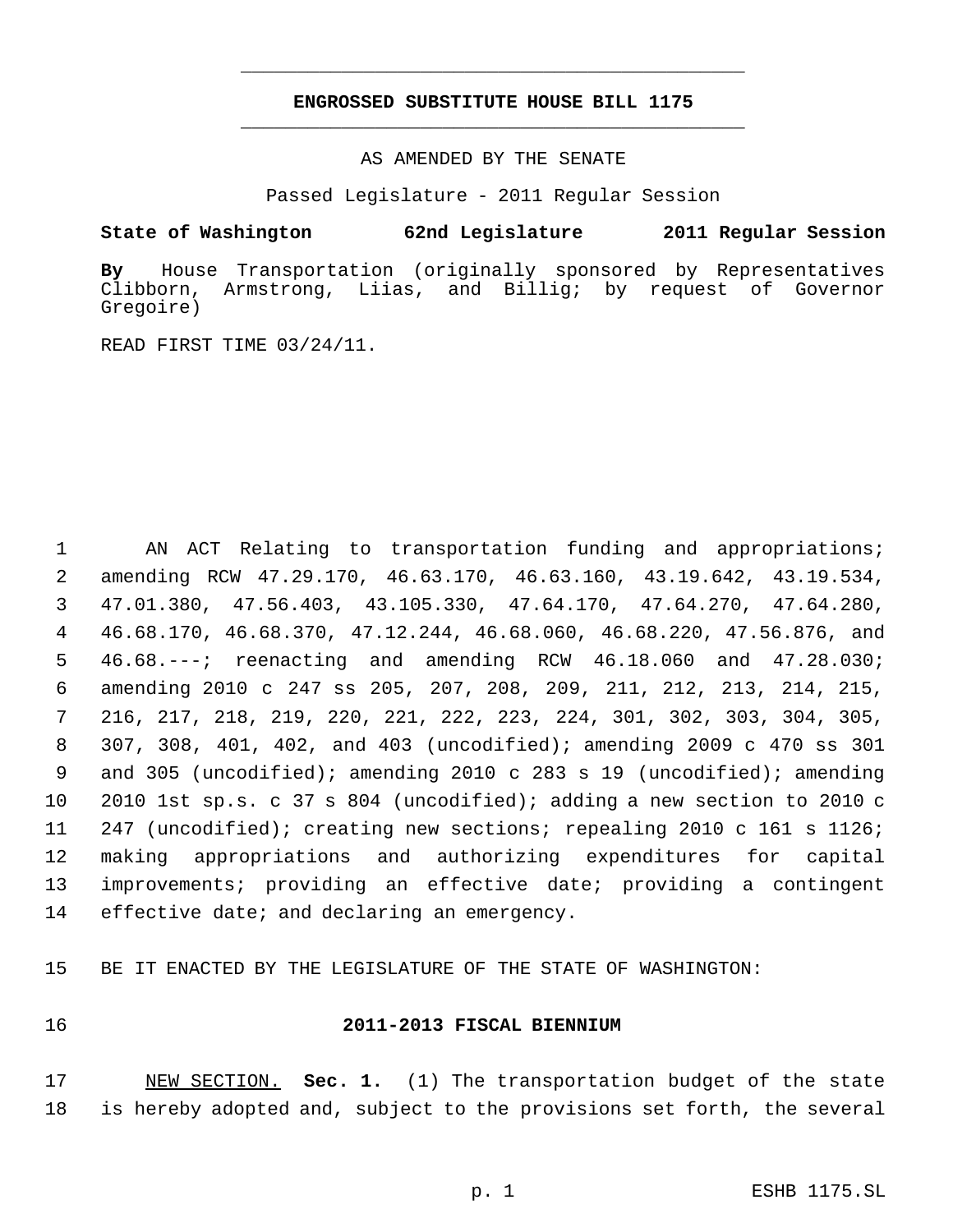amounts specified, or as much thereof as may be necessary to accomplish the purposes designated, are hereby appropriated from the several accounts and funds named to the designated state agencies and offices for employee compensation and other expenses, for capital projects, and for other specified purposes, including the payment of any final judgments arising out of such activities, for the period ending June 30, 2013.

 (2) Unless the context clearly requires otherwise, the definitions in this subsection apply throughout this act.

 (a) "Fiscal year 2012" or "FY 2012" means the fiscal year ending June 30, 2012.

 (b) "Fiscal year 2013" or "FY 2013" means the fiscal year ending June 30, 2013.

(c) "FTE" means full-time equivalent.

 (d) "Lapse" or "revert" means the amount shall return to an unappropriated status.

 (e) "Provided solely" means the specified amount may be spent only for the specified purpose. Unless otherwise specifically authorized in this act, any portion of an amount provided solely for a specified purpose that is not expended subject to the specified conditions and limitations to fulfill the specified purpose shall lapse.

 (f) "Reappropriation" means appropriation and, unless the context clearly provides otherwise, is subject to the relevant conditions and limitations applicable to appropriations.

 (g) "LEAP" means the legislative evaluation and accountability program committee.

# **2011-2013 FISCAL BIENNIUM**

### **GENERAL GOVERNMENT AGENCIES--OPERATING**

 NEW SECTION. **Sec. 101. FOR THE DEPARTMENT OF ARCHAEOLOGY AND HISTORIC PRESERVATION**

Motor Vehicle Account--State Appropriation . . . . . . . . . . \$430,000

 The appropriation in this section is subject to the following conditions and limitations: The entire appropriation is provided solely for staffing costs to be dedicated to state transportation activities. Staff hired to support transportation activities must have practical experience with complex construction projects.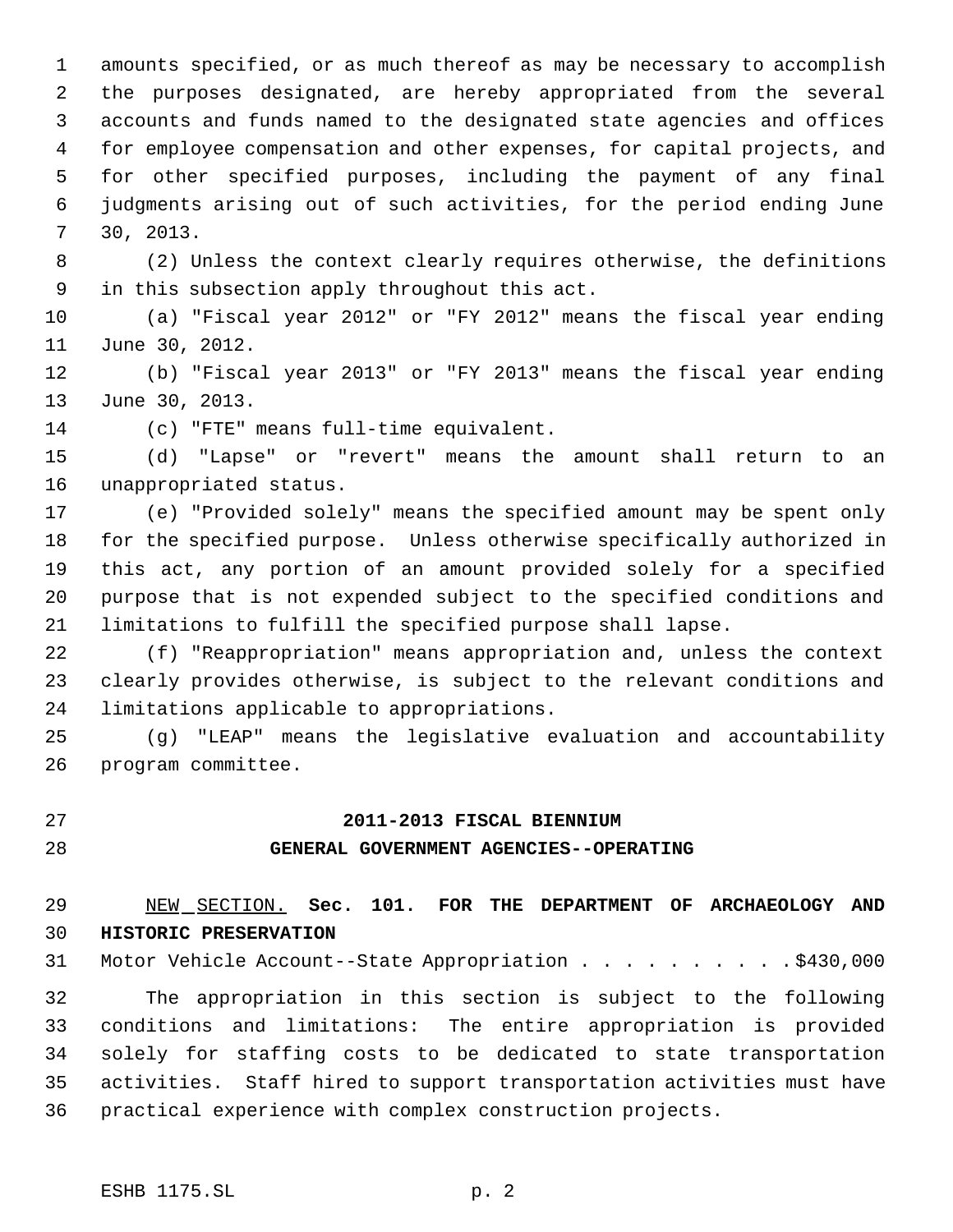| $-1$ and $-1$ | NEW SECTION. Sec. 102. FOR THE UTILITIES AND TRANSPORTATION |  |  |  |  |
|---------------|-------------------------------------------------------------|--|--|--|--|
|               | 2 COMMISSION                                                |  |  |  |  |
|               | 3 Grade Crossing Protective Account--State                  |  |  |  |  |
|               |                                                             |  |  |  |  |

# \*NEW SECTION. **Sec. 103. FOR THE OFFICE OF FINANCIAL MANAGEMENT** Motor Vehicle Account--State Appropriation . . . . . . . . . \$2,216,000 Puget Sound Ferry Operations Account--State Appropriation . . . . . . . . . . . . . . . . . . . . . \$4,624,000 TOTAL APPROPRIATION . . . . . . . . . . . . . . . . \$6,840,000

 The appropriations in this section are subject to the following conditions and limitations:

 (1) The office of financial management, in consultation with the transportation committees of the legislature, shall conduct a budget evaluation study for the new traffic management center proposed by the department of transportation. The study must consider data resulting from the plan identified in section 604 of this act. The budget evaluation study team approach using value engineering techniques must be utilized by the office of financial management in conducting the study. The office of financial management shall select the budget evaluation study team members, contract for the study, and report the results to the transportation committees of the legislature and the department of transportation in a timely manner following the study. Options reviewed must include use of existing facilities, including the Wheeler building data center in Olympia. Funds allocated for the new traffic management center must be used by the office of financial management through an interagency agreement with the department of transportation to cover the cost of the study.

 (2) \$4,480,000 of the Puget Sound ferry operations account--state appropriation is provided solely for marine insurance. The appropriation is intended to fully fund a two-year policy, and the office of financial management shall increase the deductible to \$10,000,000 and reduce components of the policy in order to keep the total cost of the two-year policy at or below the appropriation in this subsection.

 *(3) The office of financial management shall review the department of transportation's predesign requirements for Washington state ferry*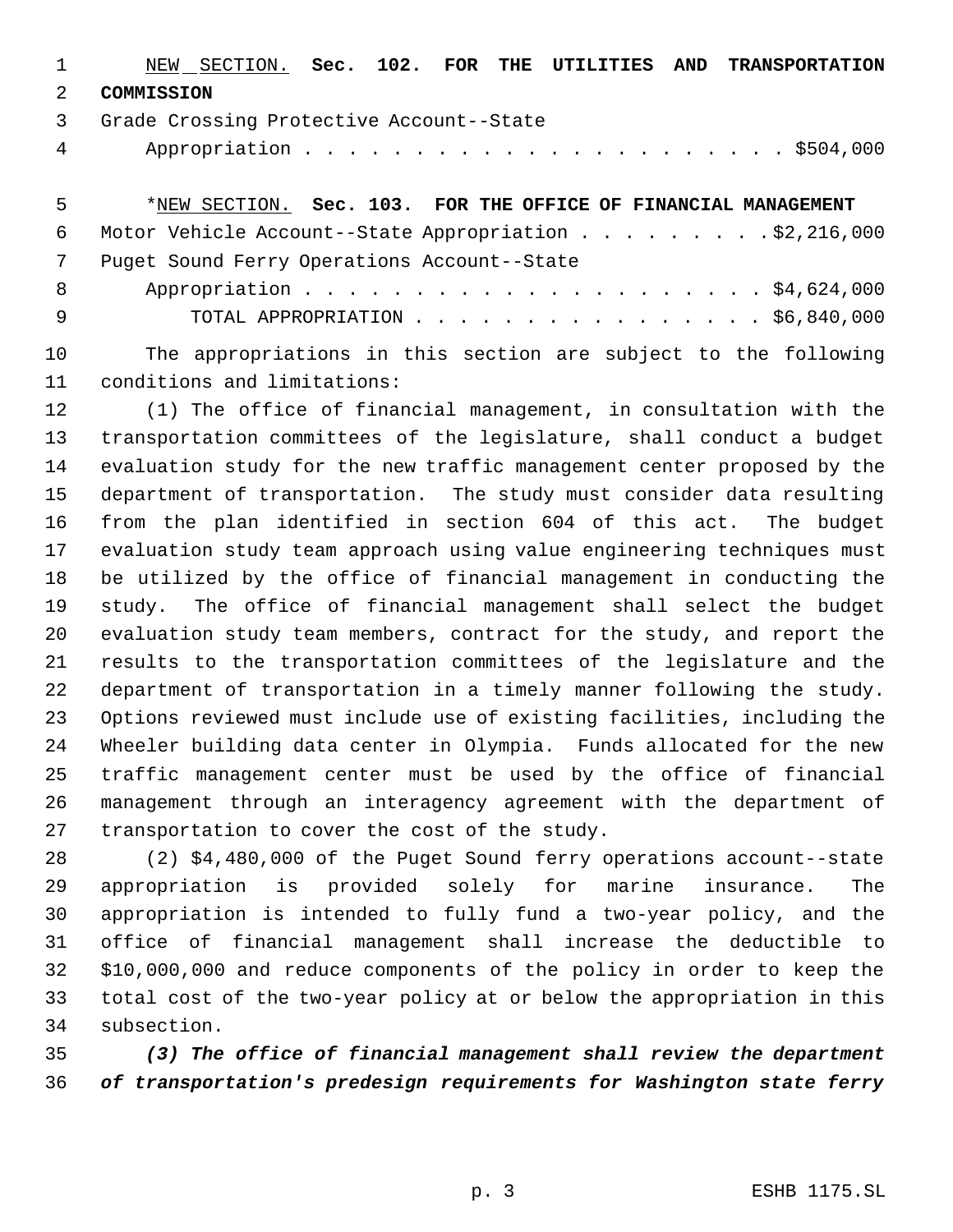*vessel and terminal projects and modify the requirements such that the requirements continue to meet legal mandates without placing an undue burden on the department.*

 *(4) The office of financial management shall provide to the transportation committees of the legislature, on a quarterly basis, a listing of all demands to bargain with respect to ferry labor relations and the issue that gave rise to the demand to bargain.*

 (5) \$840,000 of the motor vehicle account--state appropriation is provided out of funds set aside out of statewide fuel taxes distributed to counties according to RCW 46.68.120(3) solely for the office of financial management to contract with the Washington state association of counties to identify, evaluate, and implement performance measures associated with county transportation activities. The performance measures must include, at a minimum, those related to safety, system preservation, mobility, environmental protection, and project completion. A report on the county transportation performance implementation project must be provided to the transportation committees of the legislature by December 31, 2012.

 (6) \$169,000 of the motor vehicle account--state appropriation is provided solely for the office of regulatory assistance integrated permitting project.

 (7) \$40,000 of the Puget Sound ferry operations account--state appropriation is provided solely for the state's share of the marine salary survey.

 (8) The office of financial management shall study the available data regarding statewide transit, bicycle, and pedestrian trips and recommend additional performance measures that will effectively measure the state's performance in increasing transit ridership and bicycle and pedestrian trips. The office of financial management shall report its findings and recommendations to the transportation committees of the legislature by November 15, 2011, and integrate the new performance measures into the report prepared by the office of financial management pursuant to RCW 47.04.280 regarding progress towards achieving Washington state's transportation system policy goals. *\*Sec. 103 was partially vetoed. See message at end of chapter.*

 NEW SECTION. **Sec. 104. FOR THE STATE PARKS AND RECREATION COMMISSION**

Motor Vehicle Account--State Appropriation . . . . . . . . . . \$986,000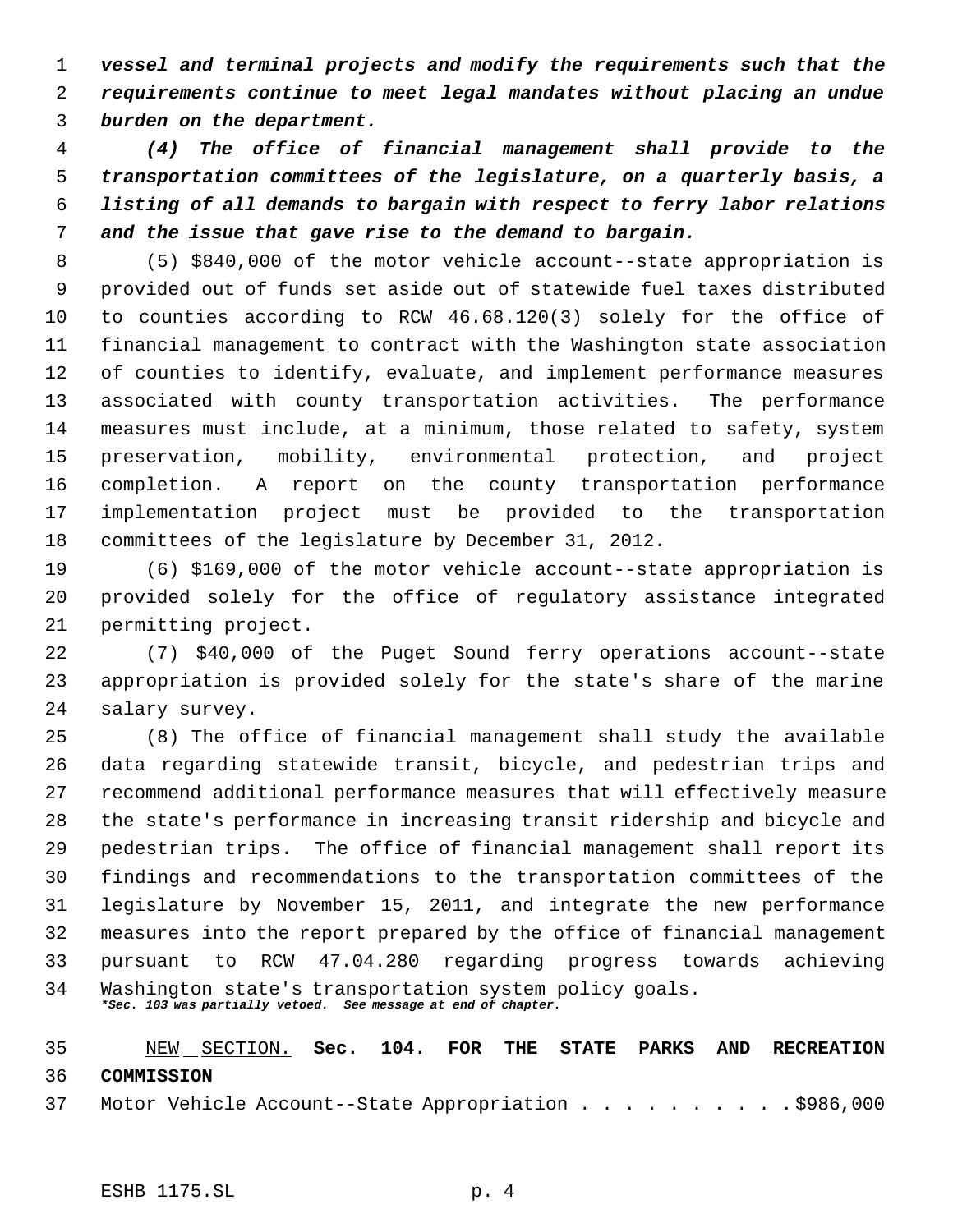The appropriation in this section is subject to the following conditions and limitations: The entire appropriation in this section is provided solely for road maintenance purposes.

### NEW SECTION. **Sec. 105. FOR THE DEPARTMENT OF AGRICULTURE**

5 Motor Vehicle Account--State Appropriation . . . . . . . . . \$1,210,000

 The appropriation in this section is subject to the following conditions and limitations:

 (1) \$351,000 of the motor vehicle account--state appropriation is provided solely for costs associated with the motor fuel quality program.

 (2) \$686,000 of the motor vehicle account--state appropriation is provided solely to test the quality of biofuel. The department must test fuel quality at the biofuel manufacturer, distributor, and retailer.

## NEW SECTION. **Sec. 106. FOR THE LEGISLATIVE EVALUATION AND ACCOUNTABILITY PROGRAM COMMITTEE**

17 Motor Vehicle Account--State Appropriation . . . . . . . . . . \$513,000

### **TRANSPORTATION AGENCIES--OPERATING**

# NEW SECTION. **Sec. 201. FOR THE WASHINGTON TRAFFIC SAFETY COMMISSION**

|    | 21 Highway Safety Account--State Appropriation \$3,003,000     |  |  |  |
|----|----------------------------------------------------------------|--|--|--|
|    | 22 Highway Safety Account--Federal Appropriation \$42,625,000  |  |  |  |
|    | 23 Highway Safety Account--Local Appropriation \$50,000        |  |  |  |
|    | 24 School Zone Safety Account--State Appropriation \$3,340,000 |  |  |  |
| 25 | TOTAL APPROPRIATION $\ldots$ , 949,018,000                     |  |  |  |

 The appropriations in this section are subject to the following conditions and limitations:

 (1) \$1,673,900 of the highway safety account--federal appropriation is provided solely for the conclusion of the target zero trooper pilot program, which the commission has developed and implemented in collaboration with the Washington state patrol. The pilot program must continue to demonstrate the effectiveness of intense, high visibility,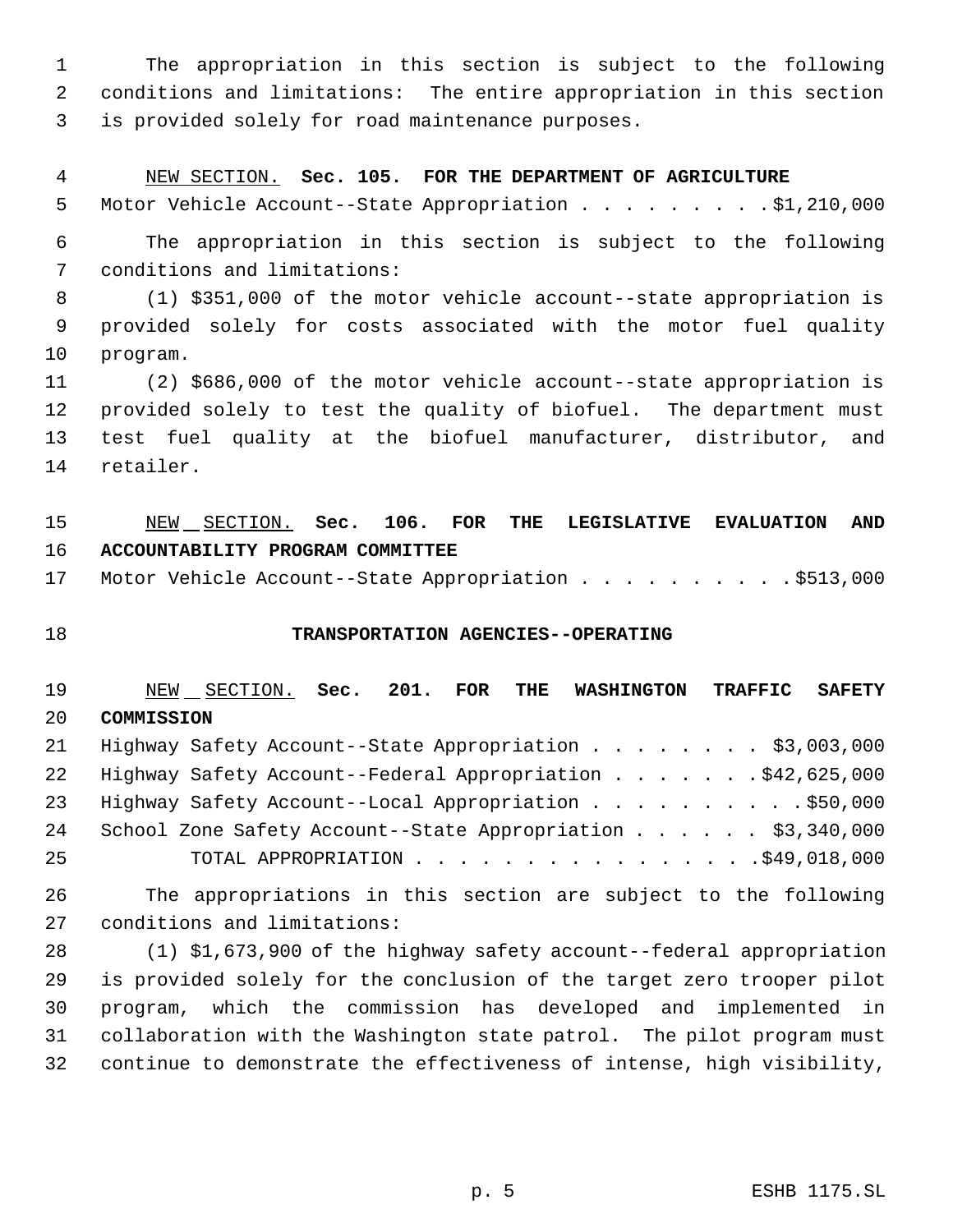driving under the influence enforcement in Washington. The commission shall continue to apply to the national highway traffic safety administration for federal highway safety grants to cover the cost of the pilot program.

 (2) The commission may oversee pilot projects implementing the use of automated traffic safety cameras to detect speed violations within cities west of the Cascade mountains that have a population over one hundred ninety-five thousand. For the purposes of pilot projects in this subsection, no more than one automated traffic safety camera may be used to detect speed violations within any one jurisdiction.

 (a) The commission shall comply with RCW 46.63.170 in administering the pilot projects.

 (b) In order to ensure adequate time in the 2011-2013 fiscal biennium to evaluate the effectiveness of the pilot projects, any projects authorized by the commission must be authorized by December 31, 2011.

 (c) By January 1, 2013, the commission shall provide a report to the legislature regarding the use, public acceptance, outcomes, and other relevant issues regarding automated traffic safety cameras demonstrated by the pilot projects.

 (3) \$460,000 of the highway safety account--state appropriation is provided solely for the implementation of chapter ... (Engrossed Second Substitute House Bill No. 1789), Laws of 2011 (addressing DUI accountability). If chapter ... (Engrossed Second Substitute House Bill No. 1789), Laws of 2011 is not enacted by June 30, 2011, the amount provided in this subsection lapses.

 (4) The commission shall conduct a review of the literature on potential safety benefits realized from drivers using their headlights and windshield wipers simultaneously and shall report to the transportation committees of the legislature by December 1, 2011.

 (5) \$22,000,000 of the highway safety account--federal appropriation is provided solely for federal funds that may be obligated to the commission pursuant to 23 U.S.C. Sec. 164 during the 2011-2013 fiscal biennium.

 NEW SECTION. **Sec. 202. FOR THE COUNTY ROAD ADMINISTRATION BOARD** Rural Arterial Trust Account--State Appropriation . . . . . . \$948,000 37 Motor Vehicle Account--State Appropriation . . . . . . . . \$2,161,000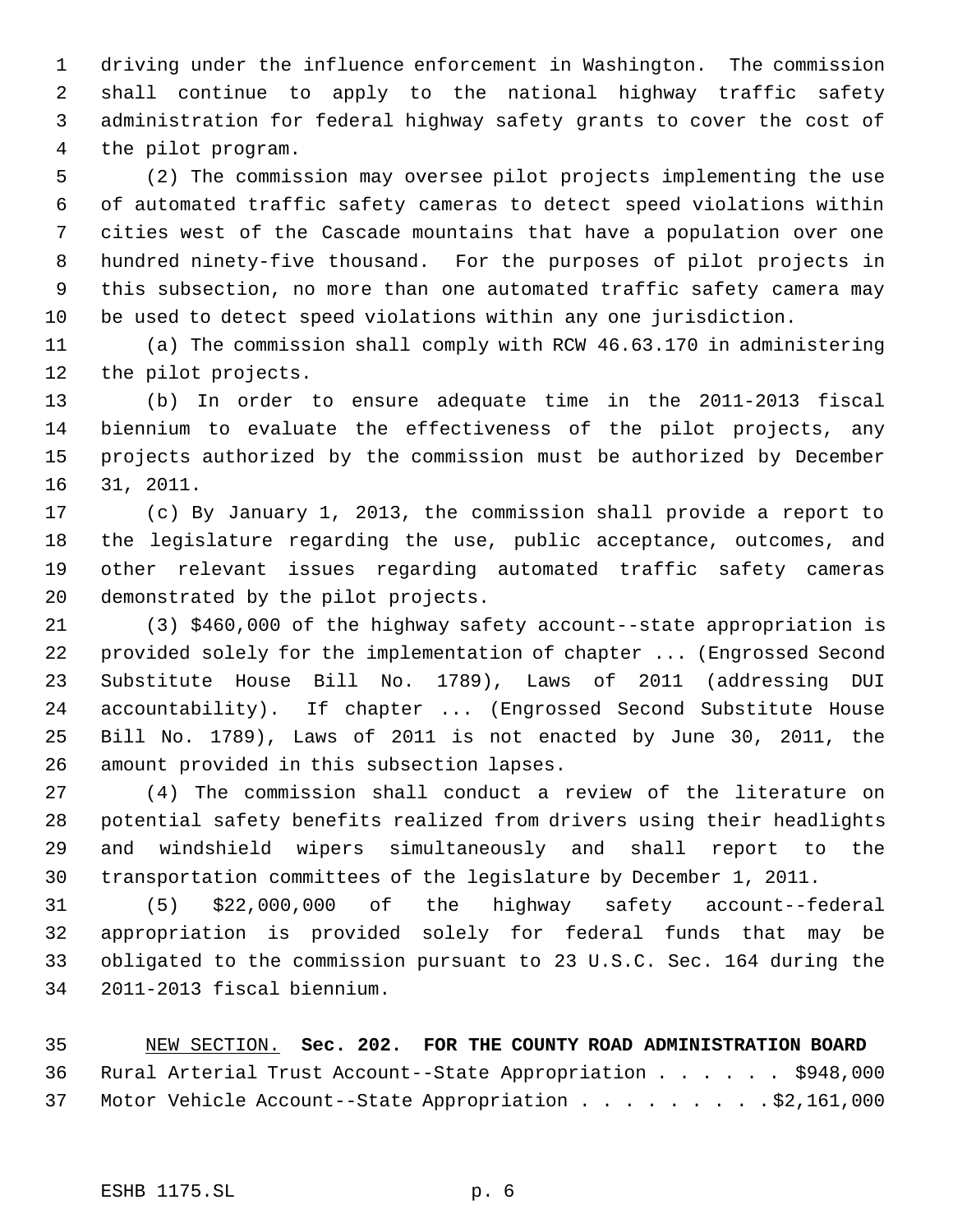County Arterial Preservation Account--State

| TOTAL APPROPRIATION \$4,589,000 |  |  |  |  |  |  |  |  |  |
|---------------------------------|--|--|--|--|--|--|--|--|--|

 The appropriations in this section are subject to the following conditions and limitations: The county road administration board shall submit a report to the transportation committees of the legislature by December 1, 2011, on the implementation of the recommendations that resulted from the evaluation of efficiencies in the delivery of transportation funding and services to local governments that was required under section 204(8), chapter 247, Laws of 2010. The report must include a description of how recommendations were implemented, what efficiencies were achieved, and an explanation of any recommendations that were not implemented.

## NEW SECTION. **Sec. 203. FOR THE TRANSPORTATION IMPROVEMENT BOARD** Transportation Improvement Account--State

Appropriation . . . . . . . . . . . . . . . . . . . . . \$3,707,000

 The appropriation in this section is subject to the following conditions and limitations: The transportation improvement board shall submit a report to the transportation committees of the legislature by December 1, 2011, on the implementation of the recommendations that resulted from the evaluation of efficiencies in the delivery of transportation funding and services to local governments that was required under section 204(8), chapter 247, Laws of 2010. The report must include a description of how recommendations were implemented, what efficiencies were achieved, and an explanation of any recommendations that were not implemented.

 \*NEW SECTION. **Sec. 204. FOR THE JOINT TRANSPORTATION COMMITTEE** 28 Motor Vehicle Account--State Appropriation . . . . . . . . . \$2,060,000

 The appropriation in this section is subject to the following conditions and limitations:

 (1) \$200,000 of the motor vehicle account--state appropriation is for a study of Washington state ferries fares that recommends the most appropriate fare media for use with the reservation system and the implementation of demand management pricing and interoperability with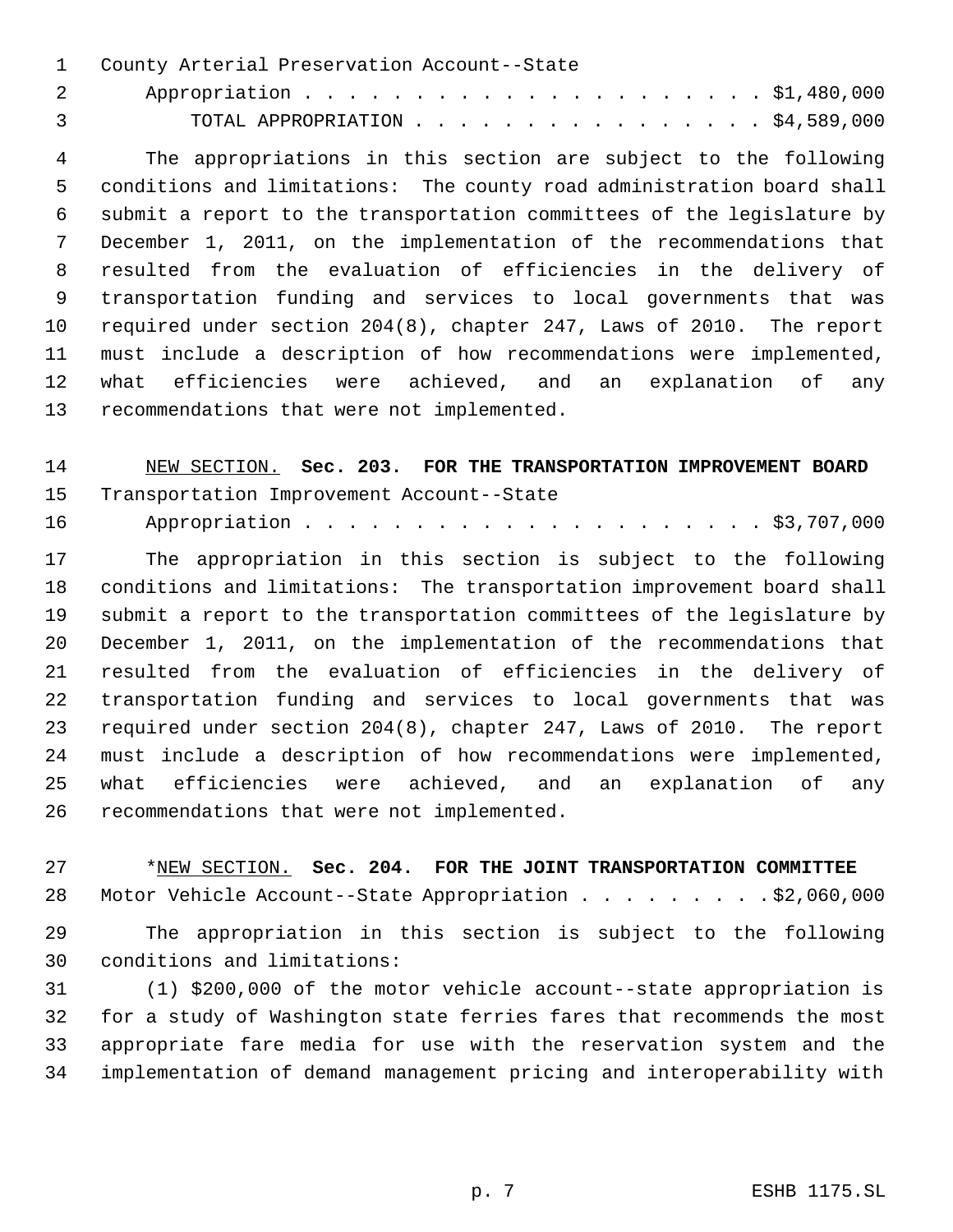other payment methods. The study must include direct collaboration with transportation commission members.

 *(2) \$150,000 of the motor vehicle account--state appropriation is for a study of the management organization structure at the Washington state ferries. The study results must make recommendations on changes to the organizational structure that will result in more efficient operations and a more balanced management organization structure scaled to the workforce.*

 (3) \$200,000 of the motor vehicle account--state appropriation is from the cities statewide fuel tax distributions under RCW 46.68.110(2) for the joint transportation committee to study and make recommendations on RCW 90.03.525. The study must include: (a) An inventory of state highways subject to the federal clean water act (40 C.F.R. Parts 122 through 124) (national pollutant discharge elimination system) that are within city boundaries; (b) a survey of cities that impose storm water fees or charges to the department of transportation, or otherwise manage storm water runoff from state highways within their jurisdiction; (c) case studies from a representative cross-section of cities on how the department and cities have used RCW 90.03.525; and (d) recommendations on how to achieve efficiencies in the cost and management of state highway storm water runoff within cities under RCW 90.03.525.

 (4) \$425,000 of the motor vehicle account--state appropriation is for the joint transportation committee to conduct a study to evaluate the potential for financing state transportation projects using public- private partnerships. The study must compare the costs, advantages, and disadvantages of various forms of public-private partnerships with conventional financing. Projects to be evaluated include Interstate 405, state route number 509, state route number 167, the Columbia River crossing, and the Monroe bypass. At a minimum, the study must identify the public interest in the financing and construction of transportation projects, the public interest in the operation of transportation projects, and the provisions in public-private partnership agreements that best protect the public interest. To the extent possible, the study must identify the lowest-cost and best-value model for each project that best protects the public interest. In addition, the study must evaluate whether public-private partnerships serve the defined public interest including, but not limited to, the advantage and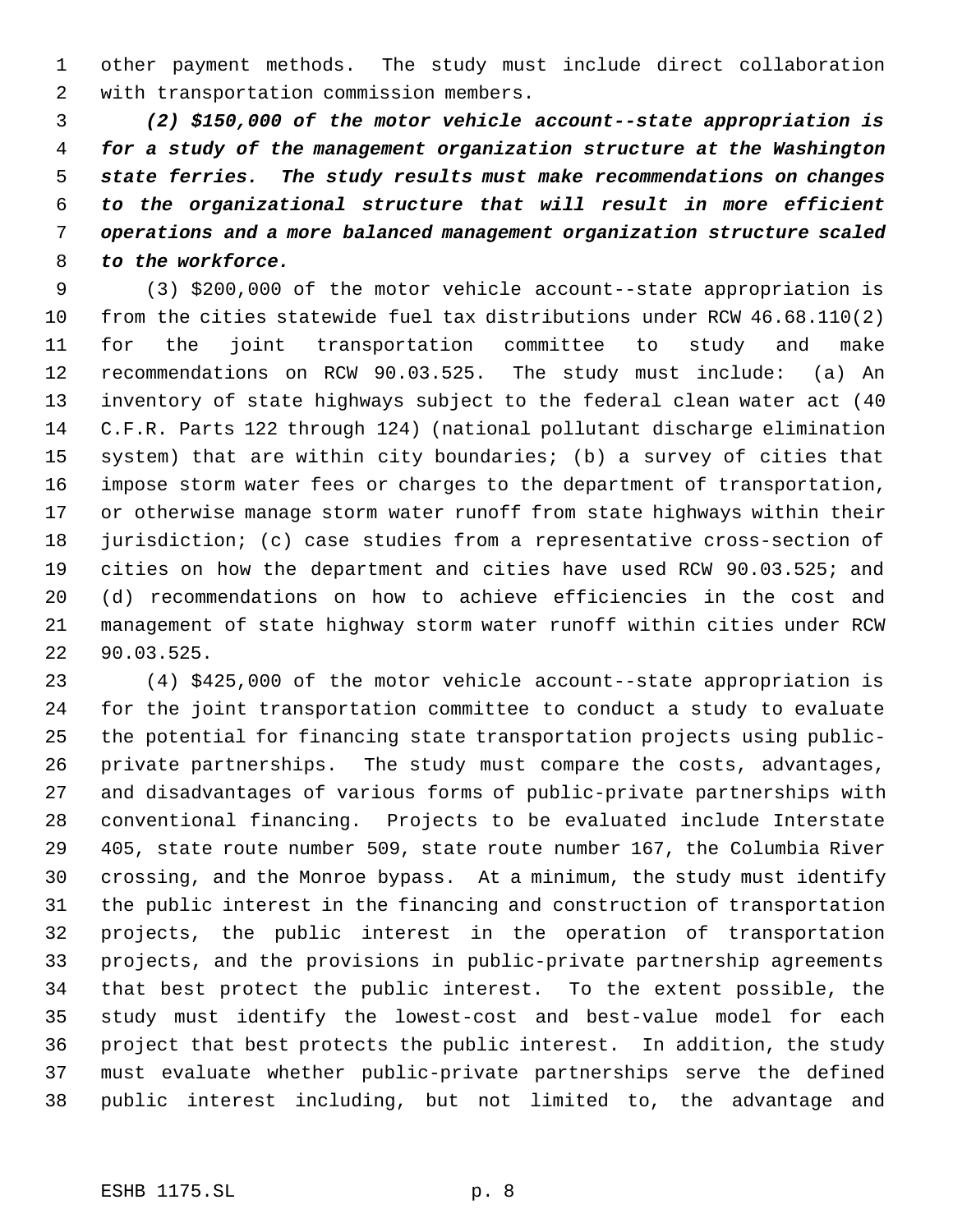disadvantage of risk allocation, the effects of private versus public financing on the state's bonding capacity, the state's ability to retain public ownership of the asset, the process that would allow for the most transparency during the negotiation of terms of a public- private partnership agreement, and the state's ability to oversee the private entity's management of the asset. The study must identify any barriers to the implementation of funding models that best protect the public interest, including statutory and constitutional barriers. The committee shall issue a report of its evaluation to the house of representatives and senate transportation committees by December 16, 2011.

 (5) \$100,000 of the motor vehicle account--state appropriation is for an investigation of the use of liquid natural gas on existing Washington state ferry vessels as well as the 144-car class vessels and report to the legislature by December 31, 2011. *\*Sec. 204 was partially vetoed. See message at end of chapter.*

 \*NEW SECTION. **Sec. 205. FOR THE TRANSPORTATION COMMISSION** Motor Vehicle Account--State Appropriation . . . . . . . . . \$2,142,000 Multimodal Transportation Account--State Appropriation . . . . \$112,000 TOTAL APPROPRIATION . . . . . . . . . . . . . . . . \$2,254,000

 The appropriations in this section are subject to the following conditions and limitations:

 (1) Consistent with RCW 43.135.055, 47.60.290, and 47.60.315, during the 2011-2013 fiscal biennium, the legislature authorizes the transportation commission to periodically review and, if necessary, adjust the schedule of fares for the Washington state ferry system only in amounts not greater than those sufficient to generate the amount of revenue required by the biennial transportation budget. When adjusting ferry fares, the commission must consider input from affected ferry users by public hearing and by review with the affected ferry advisory committees, in addition to the data gathered from the current ferry user survey.

 (2) Consistent with RCW 43.135.055 and 47.46.100, during the 2011-2013 fiscal biennium, the legislature authorizes the transportation commission to periodically review and, if necessary, adjust the schedule of toll charges applicable to the Tacoma Narrows bridge only in amounts not greater than those sufficient to support (a) any required costs for operating and maintaining the toll bridge,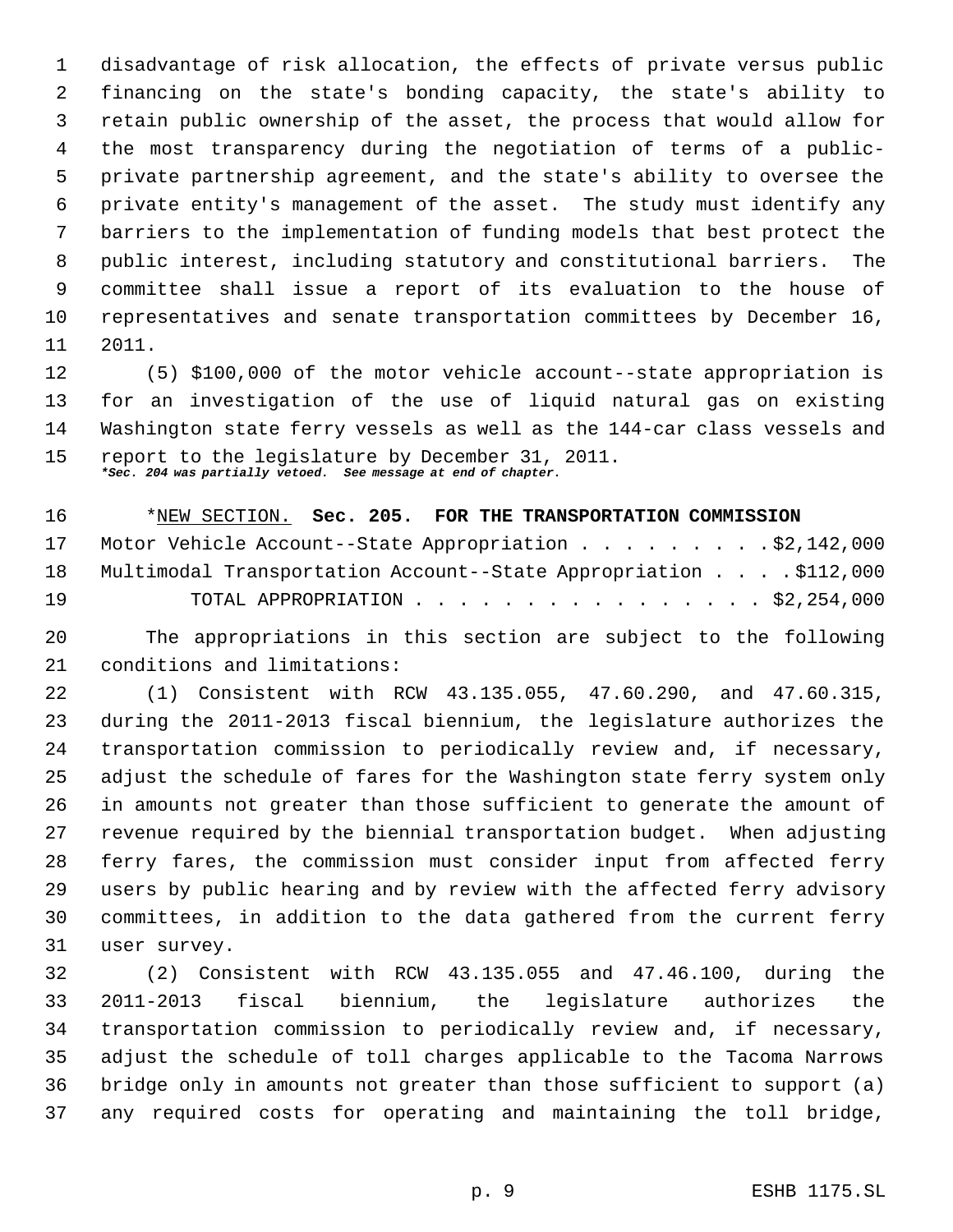including the cost of insurance, (b) any amount required by law to meet the redemption of bonds and applicable interest payments, and (c) repayment of the motor vehicle fund.

 *(3) The total appropriation provided in this section includes funding to conduct a survey to gather data on users of the statewide transportation system, including the state ferry system, as required under chapter ... (Substitute Senate Bill No. 5128), Laws of 2011 (statewide transportation planning). However, if chapter ... (Substitute Senate Bill No. 5128), Laws of 2011 is not enacted by June 30, 2011, \$169,000 of the motor vehicle account--state appropriation lapses.*

 (4) Consistent with its authority in RCW 47.56.840, the transportation commission shall consider the need for a citizen advisory group that provides oversight on new tolled facilities. *\*Sec. 205 was partially vetoed. See message at end of chapter.*

## NEW SECTION. **Sec. 206. FOR THE FREIGHT MOBILITY STRATEGIC INVESTMENT BOARD**

17 Motor Vehicle Account--State Appropriation . . . . . . . . . \$702,000

 The appropriation in this section is subject to the following conditions and limitations: The freight mobility strategic investment board shall submit a report to the transportation committees of the legislature by December 1, 2011, on the implementation of the recommendations that resulted from the evaluation of efficiencies in the delivery of transportation funding and services to local governments that was required under section 204(8), chapter 247, Laws of 2010. The report must include a description of how recommendations were implemented, what efficiencies were achieved, and an explanation of any recommendations that were not implemented.

### NEW SECTION. **Sec. 207. FOR THE WASHINGTON STATE PATROL**

| 29              | Vehicle Licensing Fraud Account--State Appropriation \$100,000 |
|-----------------|----------------------------------------------------------------|
| 30              | State Patrol Highway Account--State                            |
| 31              | Appropriation \$349,812,000                                    |
| 32 <sup>°</sup> | State Patrol Highway Account--Federal                          |
| 33              |                                                                |
| 34              | State Patrol Highway Account--Private/Local                    |
| 35              |                                                                |
| 36              | TOTAL APPROPRIATION \$364,184,000                              |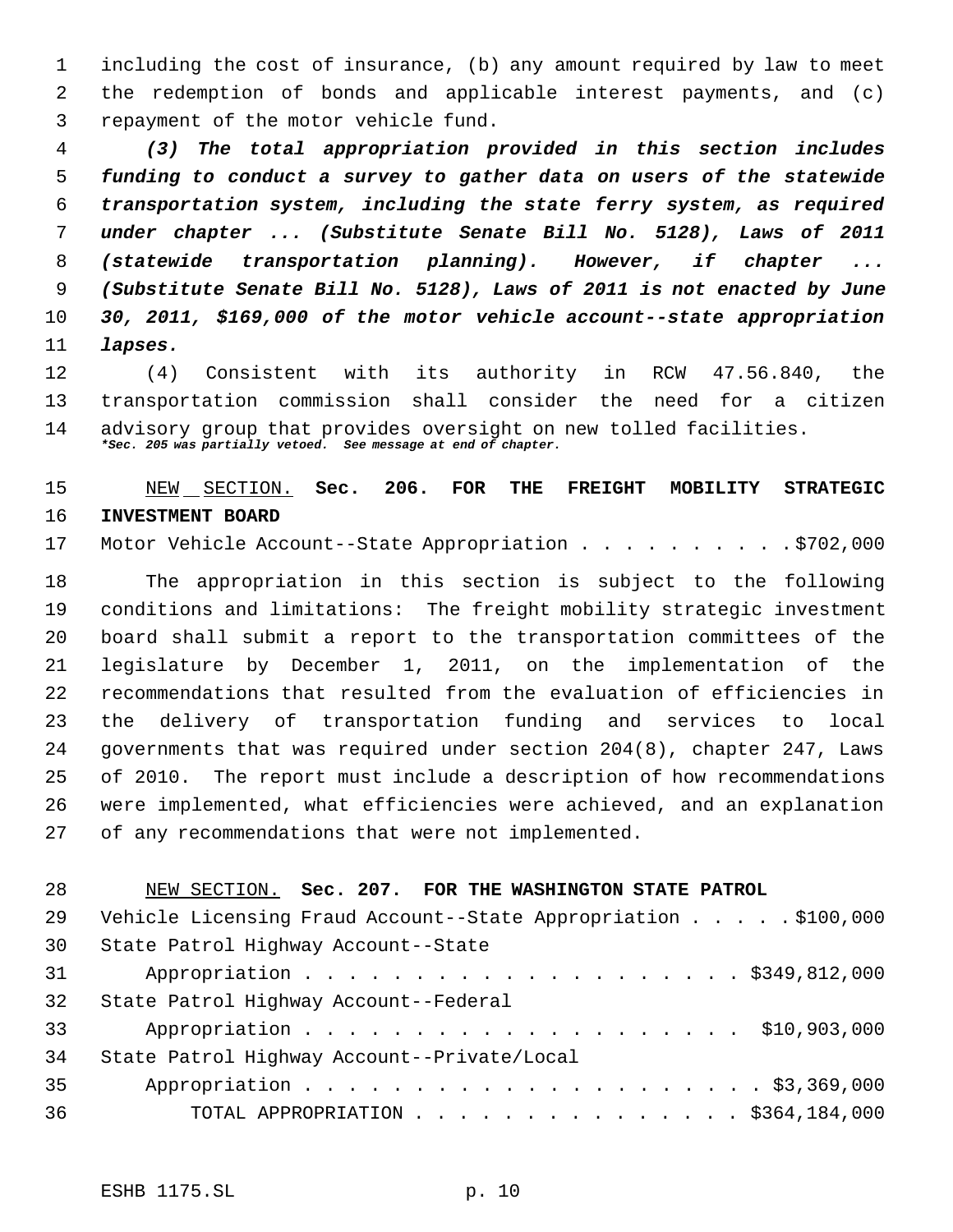The appropriations in this section are subject to the following conditions and limitations:

 (1) Washington state patrol officers engaged in off-duty uniformed employment providing traffic control services to the department of transportation or other state agencies may use state patrol vehicles for the purpose of that employment, subject to guidelines adopted by the chief of the Washington state patrol. The Washington state patrol must be reimbursed for the use of the vehicle at the prevailing state employee rate for mileage and hours of usage, subject to guidelines developed by the chief of the Washington state patrol. Cessna pilots funded from the state patrol highway account who are certified to fly the King Airs may pilot those aircraft for general fund purposes with the general fund reimbursing the state patrol highway account an hourly rate to cover the costs incurred during the flights since the aviation section is no longer part of the Washington state patrol cost allocation system as of July 1, 2009.

 (2) The Washington state patrol shall continue to collaborate with the Washington traffic safety commission on the target zero trooper pilot program referenced in section 201(1) of this act.

 (3) \$370,000 of the state patrol highway account--state appropriation is provided solely for costs associated with the pilot program described under section 216(5) of this act. The Washington state patrol may incur costs related only to the assignment of cadets and necessary computer equipment and to the reimbursement of the Washington state department of transportation for contract costs. The appropriation in this subsection must be funded from the portion of the automated traffic safety camera fines deposited into the state patrol highway account; however, if the fines deposited into the state patrol highway account from automated traffic safety camera infractions do not reach three hundred seventy thousand dollars, the department of transportation shall remit funds necessary to the Washington state patrol to ensure the completion of the pilot program. The Washington state patrol may not incur overtime as a result of this pilot program. The Washington state patrol shall not assign troopers to operate or deploy the pilot program equipment used in the roadway construction zones.

 (4) \$12,655,000 of the total appropriation is provided solely for automobile fuel in the 2011-2013 fiscal biennium. The Washington state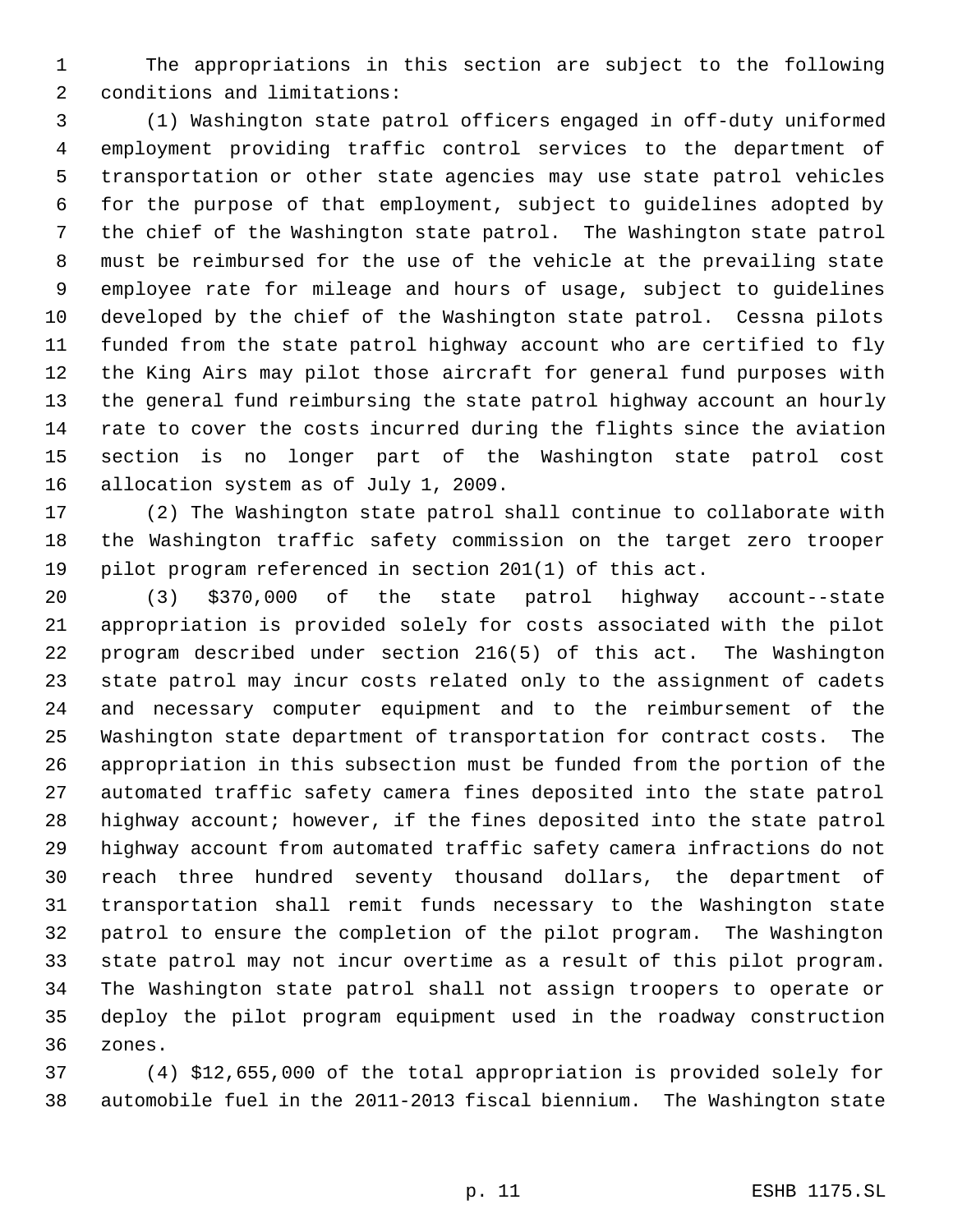patrol shall analyze their fuel consumption and submit a report to the legislative transportation committees by December 31, 2011, on fuel conservation methods that could be used to minimize costs and ensure that the Washington state patrol is managing fuel consumption effectively.

 (5) \$7,421,000 of the total appropriation is provided solely for the purchase of pursuit vehicles.

 (6) \$6,611,000 of the total appropriation is provided solely for vehicle repair and maintenance costs of vehicles used for highway purposes.

 (7) \$1,724,000 of the total appropriation is provided solely for the purchase of mission vehicles used for highway purposes in the commercial vehicle and traffic investigation sections of the Washington state patrol.

 (8) \$1,200,000 of the total appropriation is provided solely for outfitting officers. The Washington state patrol shall prepare a cost- benefit analysis of the standard trooper uniform as compared to a battle dress uniform and uniforms used by other states and jurisdictions. The Washington state patrol shall report the results of the analysis to the transportation committees of the legislature by December 1, 2011.

 (9) The Washington state patrol shall not account for or record locally provided DUI cost reimbursement payments as expenditure credits to the state patrol highway account. The patrol shall report the amount of expected locally provided DUI cost reimbursements to the office of financial management and transportation committees of the legislature by September 30th of each year.

 (10) During the 2011-2013 fiscal biennium, the Washington state patrol shall continue to perform traffic accident investigations on Thurston county roads, and shall work with Thurston county to transition the traffic accident investigations on Thurston county roads to Thurston county by July 1, 2013.

 (11) \$100,000 of the vehicle licensing fraud account--state appropriation is provided solely to support the transportation portion of the vehicle license fraud program during the 2011-2013 fiscal biennium.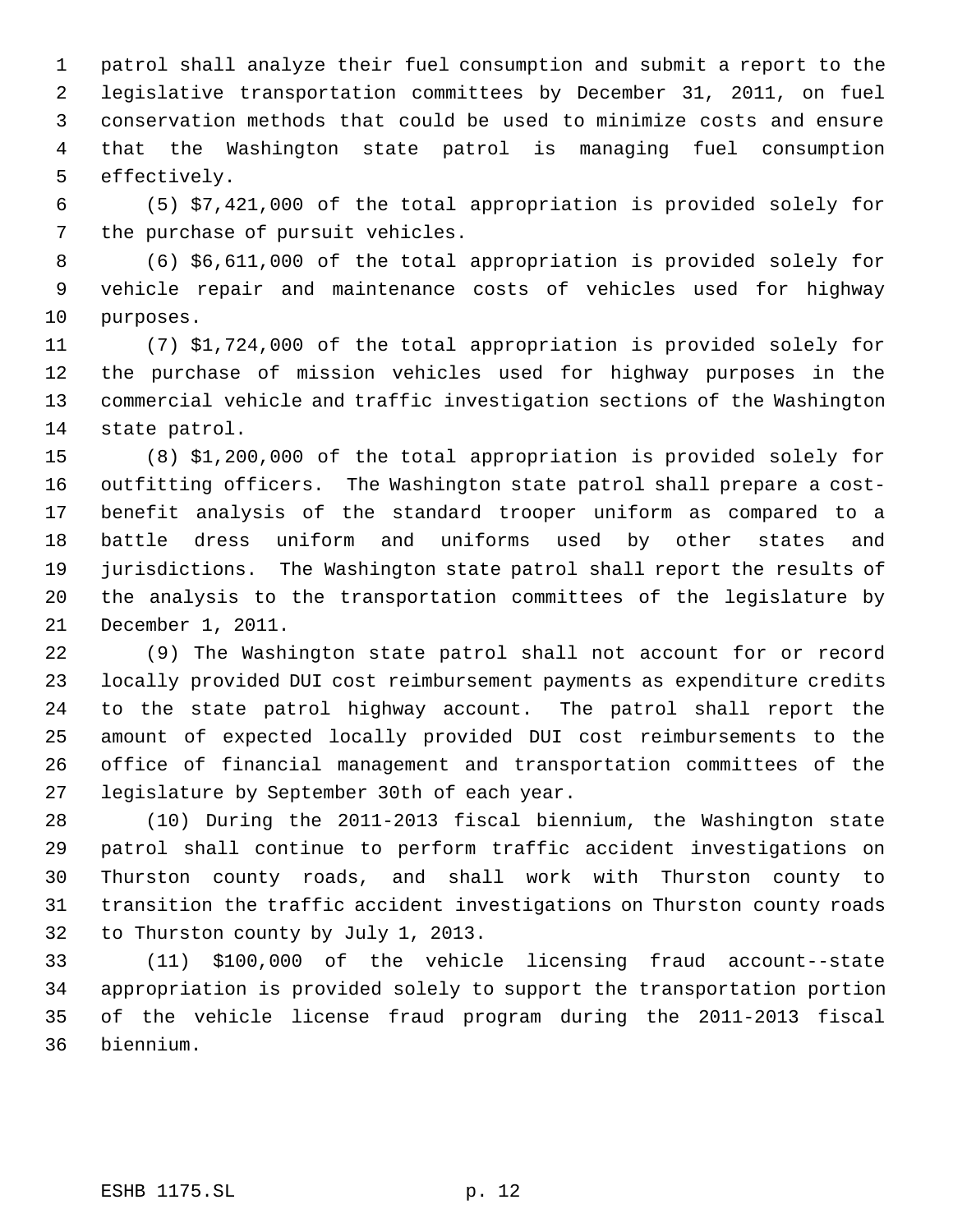| 1  | *NEW SECTION. Sec. 208. FOR THE DEPARTMENT OF LICENSING               |
|----|-----------------------------------------------------------------------|
| 2  | Marine Fuel Tax Refund Account--State Appropriation $\ldots$ \$32,000 |
| 3  | Motorcycle Safety Education Account--State                            |
| 4  |                                                                       |
| 5  | Wildlife Account--State Appropriation \$859,000                       |
| 6  | Highway Safety Account--State Appropriation \$149,904,000             |
| 7  | Highway Safety Account--Federal Appropriation \$2,884,000             |
| 8  | Motor Vehicle Account--State Appropriation \$78,586,000               |
| 9  | Motor Vehicle Account--Private/Local Appropriation \$1,721,000        |
| 10 | Motor Vehicle Account--Federal Appropriation \$242,000                |
| 11 | Department of Licensing Services Account--State                       |
| 12 |                                                                       |
| 13 | Ignition Interlock Device Revolving Account--State                    |
| 14 |                                                                       |
| 15 | TOTAL APPROPRIATION \$245,769,000                                     |
|    |                                                                       |

 The appropriations in this section are subject to the following conditions and limitations:

 (1) \$62,000 of the motor vehicle account--state appropriation is provided solely for the implementation of chapter ... (Engrossed Substitute Senate Bill No. 5251), Laws of 2011 (electric vehicle fee). If chapter ... (Engrossed Substitute Senate Bill No. 5251), Laws of 2011 is not enacted by June 30, 2011, the amount provided in this subsection lapses.

 (2) \$231,000 of the motor vehicle account--state appropriation is provided solely for the implementation of chapter ... (Substitute Senate Bill No. 5800), Laws of 2011 (off-road motorcycles). If chapter ... (Substitute Senate Bill No. 5800), Laws of 2011 is not enacted by June 30, 2011, the amount provided in this subsection lapses.

 (3) \$193,000 of the department of licensing services account--state appropriation is provided solely for a phased implementation of chapter ... (Substitute House Bill No. 1046), Laws of 2011 (vehicle and vessel quick titles). Funding is contingent upon revenues associated with the vehicle and vessel quick title program paying all direct and indirect expenditures associated with the department's implementation of this subsection. If chapter ... (Substitute House Bill No. 1046), Laws of 2011 is not enacted by June 30, 2011, the amount provided in this subsection lapses.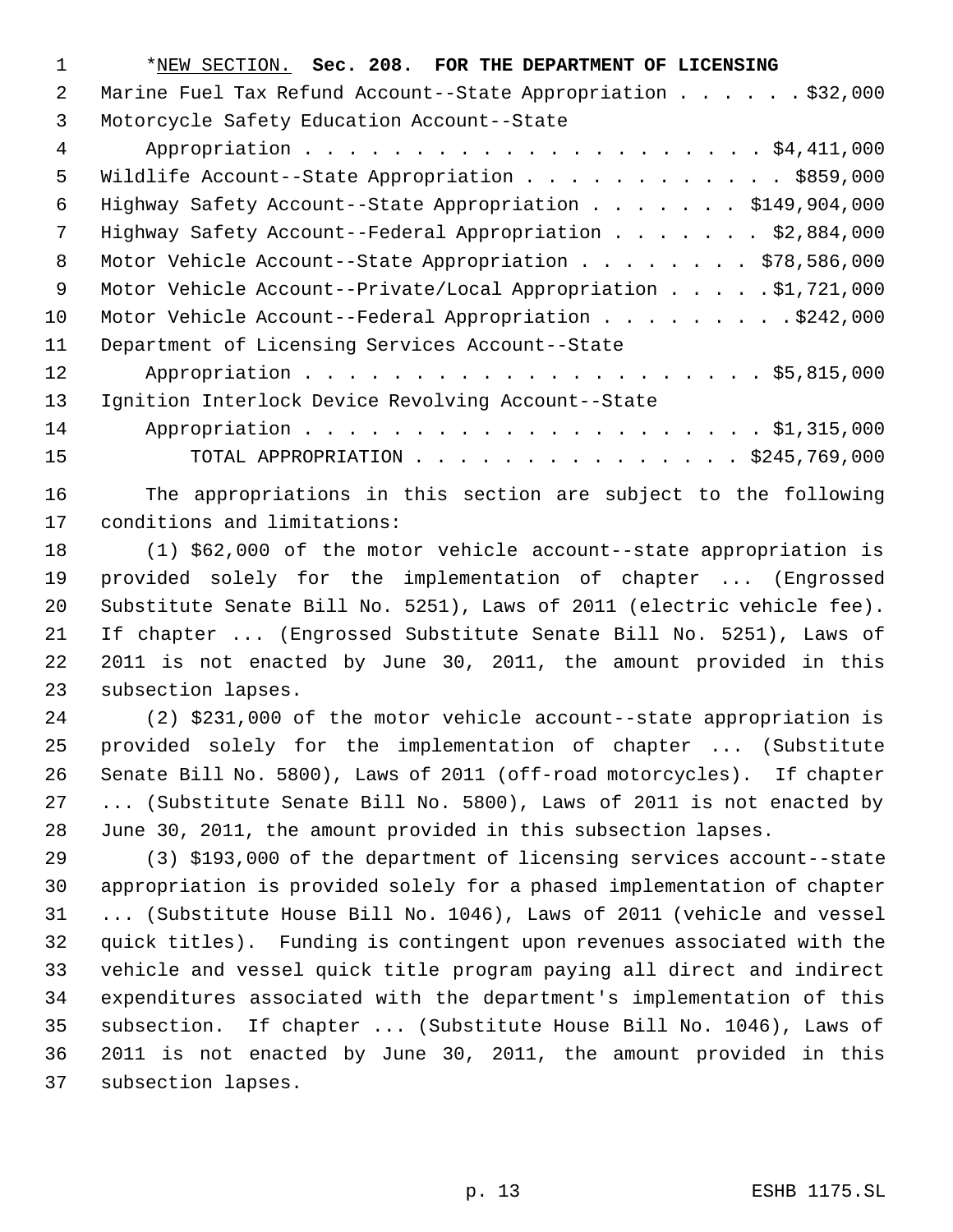(4) The department may seek federal funds to implement a driver's license and identicard biometric matching system pilot program to verify the identity of applicants for, and holders of, drivers' licenses and identicards if applicants are provided the opportunity to opt out of participating in the program, which meets the requirement of RCW 46.20.037 that such a program be voluntary. If funds are received, the department shall report any benefits or problems identified during the course of the pilot program to the transportation committees of the legislature upon the completion of the program.

 (5) \$1,938,000 of the highway safety account--federal appropriation is for federal funds that may be received during the 2011-2013 fiscal biennium. Upon receipt of the funds, the department shall provide a report on the use of the funds to the transportation committees of the legislature and the office of financial management.

 (6) By December 31, 2011, the department shall submit to the office of financial management and the transportation committees of the legislature draft legislation that rewrites the tow truck statutes (chapter 46.55 RCW) in plain language and is revenue and policy neutral.

 (7) \$128,000 of the highway safety account--state appropriation is provided solely for the implementation of chapter ... (Engrossed Substitute House Bill No. 1635), Laws of 2011 (driver's license exams). If chapter ... (Engrossed Substitute House Bill No. 1635), Laws of 2011 is not enacted by June 30, 2011, the amount provided in this subsection lapses.

 (8) \$68,000 of the highway safety account--state appropriation is provided solely for the implementation of chapter ... (Engrossed Second Substitute House Bill No. 1789), Laws of 2011 (driving under the influence). If chapter ... (Engrossed Second Substitute House Bill No. 1789), Laws of 2011 is not enacted by June 30, 2011, the amount provided in this subsection lapses.

 (9) \$63,000 of the highway safety account--state appropriation is provided solely for the implementation of chapter ... (Substitute House Bill No. 1237), Laws of 2011 (selective service system). If chapter ... (Substitute House Bill No. 1237), Laws of 2011 is not enacted by June 30, 2011, the amount provided in this subsection lapses.

 (10) \$340,000 of the motor vehicle account--private/local appropriation is provided solely for the implementation of chapter ...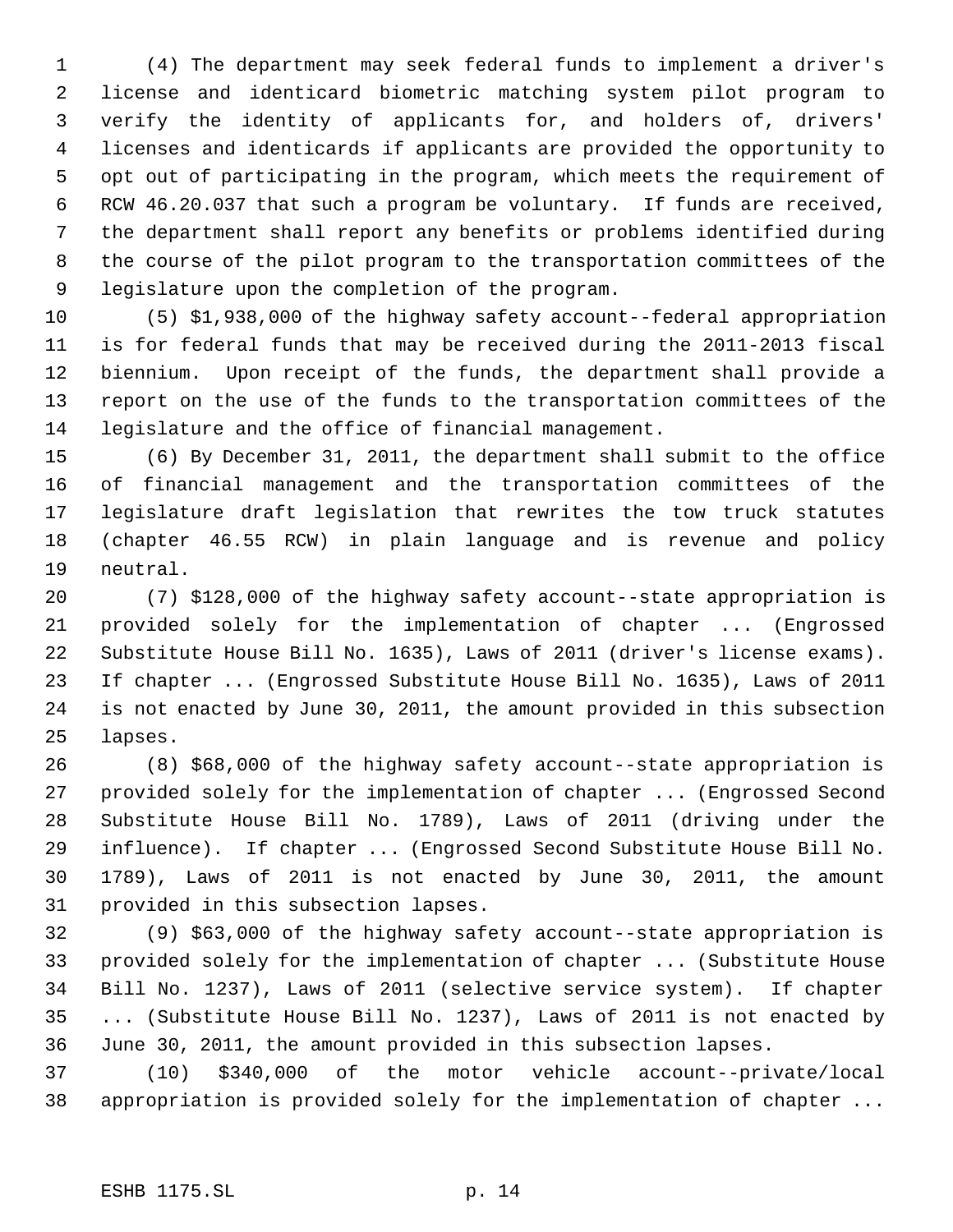(Engrossed Substitute Senate Bill No. 5457), Laws of 2011 (congestion reduction charge). If chapter ... (Engrossed Substitute Senate Bill No. 5457), Laws of 2011 is not enacted by June 30, 2011, the amount provided in this subsection lapses.

 *(11) \$648,000 of the motor vehicle account--federal appropriation is provided solely for the implementation of chapter ... (House Bill No. 1229), Laws of 2011 (commercial drivers' licenses). If chapter ... (House Bill No. 1229), Laws of 2011 is not enacted by June 30, 2011, the amount provided in this subsection lapses.*

 (12) \$1,738,000 of the department of licensing services account-- state appropriation is provided solely for purchasing equipment for field licensing service offices and subagent offices. *\*Sec. 208 was partially vetoed. See message at end of chapter.*

### NEW SECTION. **Sec. 209. FOR THE DEPARTMENT OF TRANSPORTATION-- TOLL OPERATIONS AND MAINTENANCE--PROGRAM B**

| 15 <sub>1</sub> | High Occupancy Toll Lanes Operations Account--State  |
|-----------------|------------------------------------------------------|
| 16              |                                                      |
| 17              | Motor Vehicle Account--State Appropriation \$550,000 |
| 18              | Tacoma Narrows Toll Bridge Account--State            |
| 19              | Appropriation \$23,429,000                           |
| 20              | State Route Number 520 Corridor Account--State       |
| 21              | Appropriation \$27,295,000                           |
| 22              | State Route Number 520 Civil Penalties               |
| 23              | Account--State Appropriation \$4,622,000             |
| 24              | TOTAL APPROPRIATION $\ldots$ , 557,191,000           |

 The appropriations in this section are subject to the following conditions and limitations:

 (1) The department shall make detailed quarterly expenditure reports available to the transportation commission and to the public on the department's web site using current department resources. The reports must include a summary of toll revenue by facility on all operating toll facilities and high occupancy toll lane systems, and an itemized depiction of the use of that revenue.

 (2) \$4,622,000 of the state route number 520 civil penalties account--state appropriation and \$1,458,000 of the Tacoma Narrows toll bridge account--state appropriation are provided solely for expenditures related to the toll adjudication process. The department shall report quarterly on the civil penalty process to the office of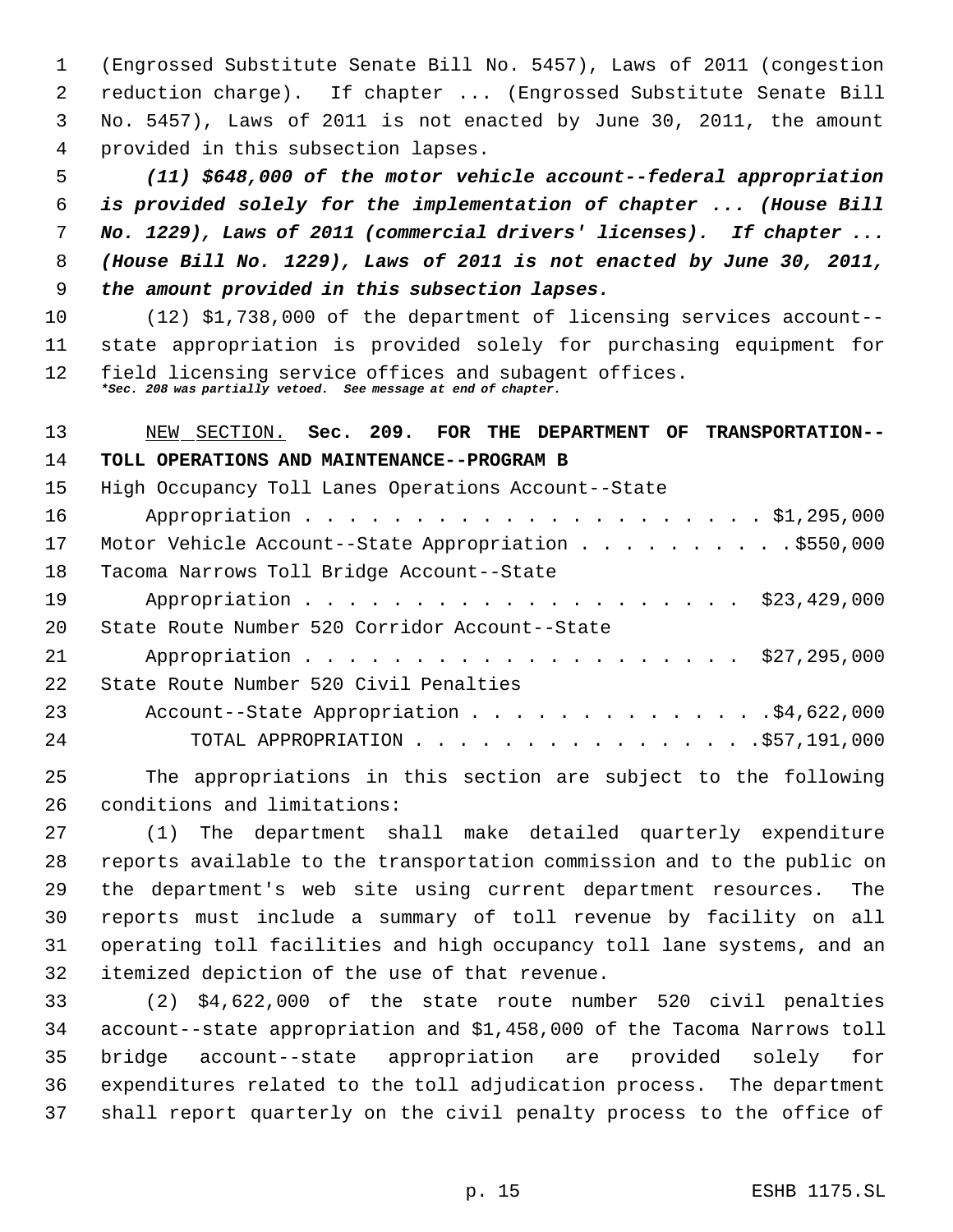financial management and the house of representatives and senate transportation committees beginning September 30, 2011. The reports must include a summary table for each toll facility that includes: The number of notices of civil penalty issued; the number of recipients who pay before the notice becomes a penalty; the number of recipients who request a hearing and the number who do not respond; workload costs related to hearings; the cost and effectiveness of debt collection 8 activities; and revenues generated from notices of civil penalty.

 (3) It is the intent of the legislature that transitioning to a statewide tolling operations center and preparing for all-electronic tolling on certain toll facilities will have no adverse revenue or expenditure impact on the Tacoma Narrows toll bridge account. Any increased costs related to this transition shall not be allocated to the Tacoma Narrows toll bridge account. All costs associated with the toll adjudication process are anticipated to be covered by revenue collected from the toll adjudication process.

 (4) The department shall ensure that, at no cost to the Tacoma Narrows toll bridge account, new electronic tolling tag readers are installed on the Tacoma Narrows bridge as soon as practicable that are able to read existing and new electronic tolling tags.

 (5) \$17,786,000 of the state route number 520 corridor account-- state appropriation is provided solely for nonvendor costs associated with tolling the state route number 520 bridge. Funds from the state route number 520 corridor account--state appropriation shall not be used to pay for items prohibited by Executive Order No. 1057, including subscriptions to technical publications, employee educational expenses, professional membership dues and fees, employee recognition and safety awards, meeting meals and light refreshments, commute trip reduction incentives, and employee travel.

# \*NEW SECTION. **Sec. 210. FOR THE DEPARTMENT OF TRANSPORTATION-- INFORMATION TECHNOLOGY--PROGRAM C** Motor Vehicle Account--State Appropriation . . . . . . . . \$69,107,000 Transportation Partnership Account--State Appropriation . . . . . . . . . . . . . . . . . . . . . \$1,460,000 Multimodal Transportation Account--State Appropriation . . . . . . . . . . . . . . . . . . . . . . \$363,000 Transportation 2003 Account (Nickel Account)--State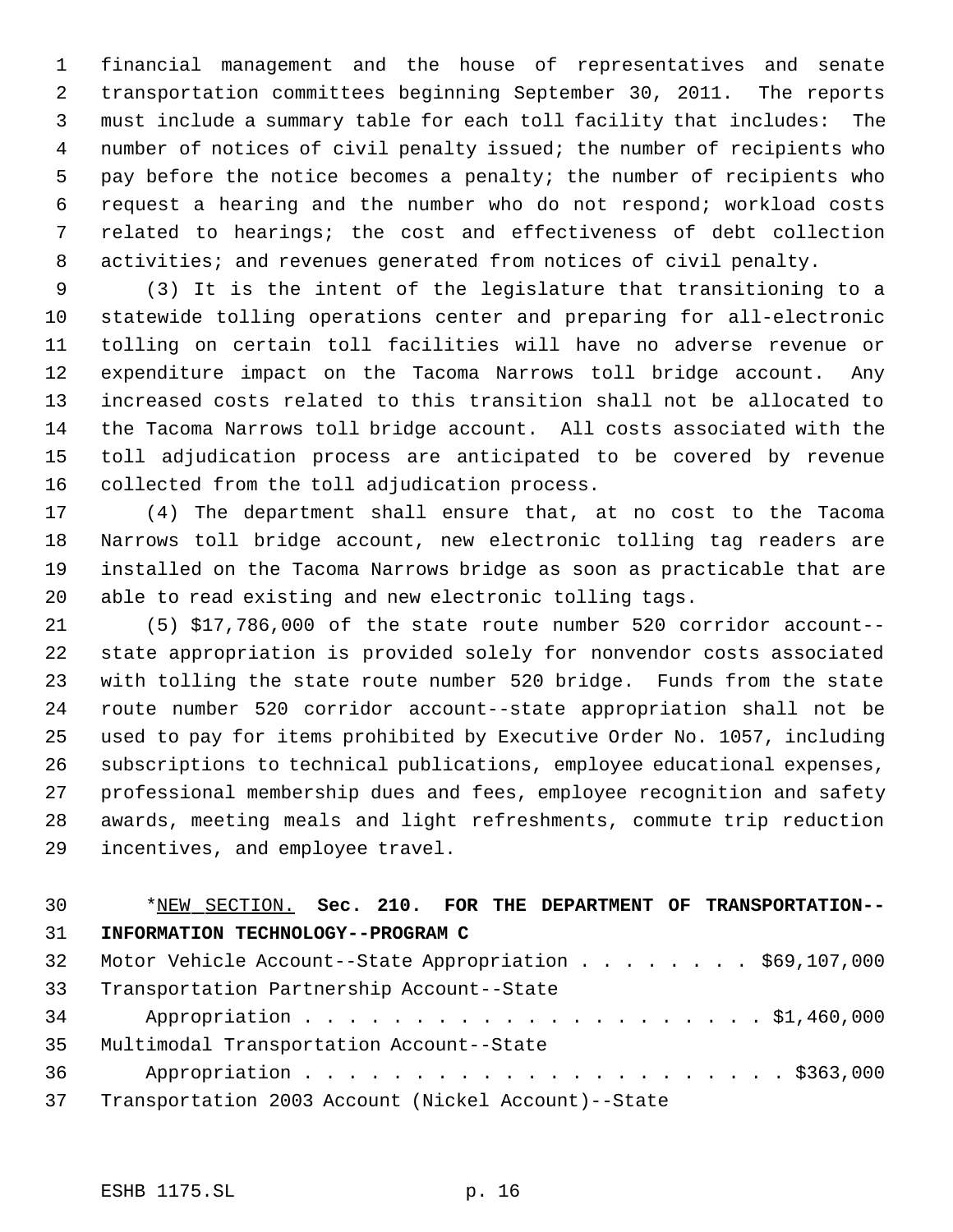| 1 Appropriation \$1,460,000     |  |  |  |  |  |  |  |  |
|---------------------------------|--|--|--|--|--|--|--|--|
| TOTAL APPROPRIATION 572,390,000 |  |  |  |  |  |  |  |  |

 The appropriations in this section are subject to the following conditions and limitations:

 (1) The department shall consult with the office of financial management and the department of information services to: (a) Ensure that the department's current and future system development is consistent with the overall direction of other key state systems; and (b) when possible, use or develop common statewide information systems to encourage coordination and integration of information used by the department and other state agencies and to avoid duplication.

 (2) \$1,460,000 of the transportation partnership account--state appropriation and \$1,460,000 of the transportation 2003 account (nickel account)--state appropriation are provided solely for maintaining the department's project management reporting system.

 (3) \$210,000 of the motor vehicle account--state appropriation is provided solely for the department's compliance with its national pollution discharge elimination system permit.

 *(4) Beginning December 1, 2011, and on a quarterly basis thereafter, the department shall report to the office of financial management and the transportation committees of the legislature on the status of the development and integration of the time, leave, and labor distribution system identified in section 601 of this act. The first report must include a detailed work plan for the development and integration of the system, including timelines and budget milestones. At a minimum, the ensuing reports must indicate the status of the work as it compares to the work plan, any discrepancies, and proposed adjustments necessary to bring the project back on schedule or budget if necessary. It is the intent of the legislature that the state auditor will provide advice based on the auditor's technical knowledge and expertise in the implementation and acquisition of the time, leave, and labor distribution system. It is further the intent of the legislature that if any portion of the system is leveraged in the future for the time, leave, and labor distribution of any other agencies, the motor vehicle account will be reimbursed proportionally for the development of the system since the funds from the motor vehicle account must be used exclusively for highway purposes in conformance with Article II, section 40 of the state Constitution.*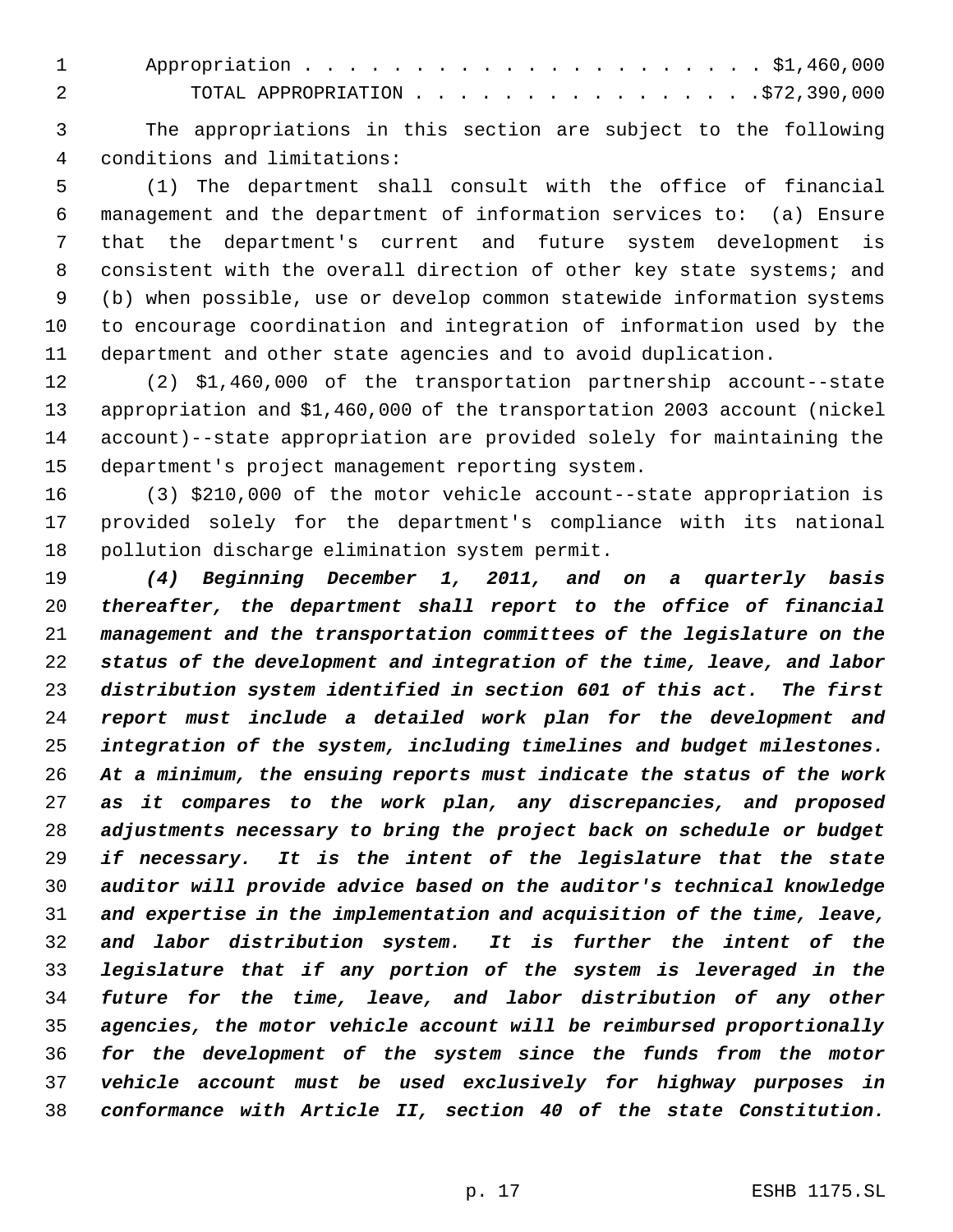*This must be accomplished through a loan arrangement with the current interest rate under the terms set by the office of the state treasurer at the time the system is deployed to additional agencies. If the motor vehicle account is not reimbursed for future use of the system, it is the intent of the legislature that reductions will be made to central service agency charges accordingly.*

 (5) \$502,000 of the motor vehicle account--state appropriation is provided solely to provide support for the transportation executive information system.

 *(6) If chapter ... (Substitute House Bill No. 1720), Laws of 2011 (department of enterprise services) is enacted, the department shall work with the department of enterprise services to:*

 *(a) Make enhancements to the 511 traveler information system to provide a more timely and user friendly format; and*

 *(b) Develop or purchase software that would allow public transportation users to enter in their start and end locations using a computer or mobile device to determine the public transportation options available to them. \*Sec. 210 was partially vetoed. See message at end of chapter.*

 NEW SECTION. **Sec. 211. FOR THE DEPARTMENT OF TRANSPORTATION-- FACILITY MAINTENANCE, OPERATIONS AND CONSTRUCTION--PROGRAM D--OPERATING** 21 Motor Vehicle Account--State Appropriation . . . . . . . \$25,851,000

 The appropriation in this section is subject to the following conditions and limitations:

 (1) The department shall submit a predesign proposal for a new traffic management center to the office of financial management consistent with the process followed by nontransportation capital construction projects. The department shall not award a contract for construction of a new traffic management center until the predesign proposal has been submitted and the office of financial management has completed a budget evaluation study that indicates a new building is the recommended option for accommodating additional traffic management operations.

 (2) \$850,000 of the motor vehicle account--state appropriation is provided solely for the department's compliance with its national pollution discharge elimination system permit.

### ESHB 1175.SL p. 18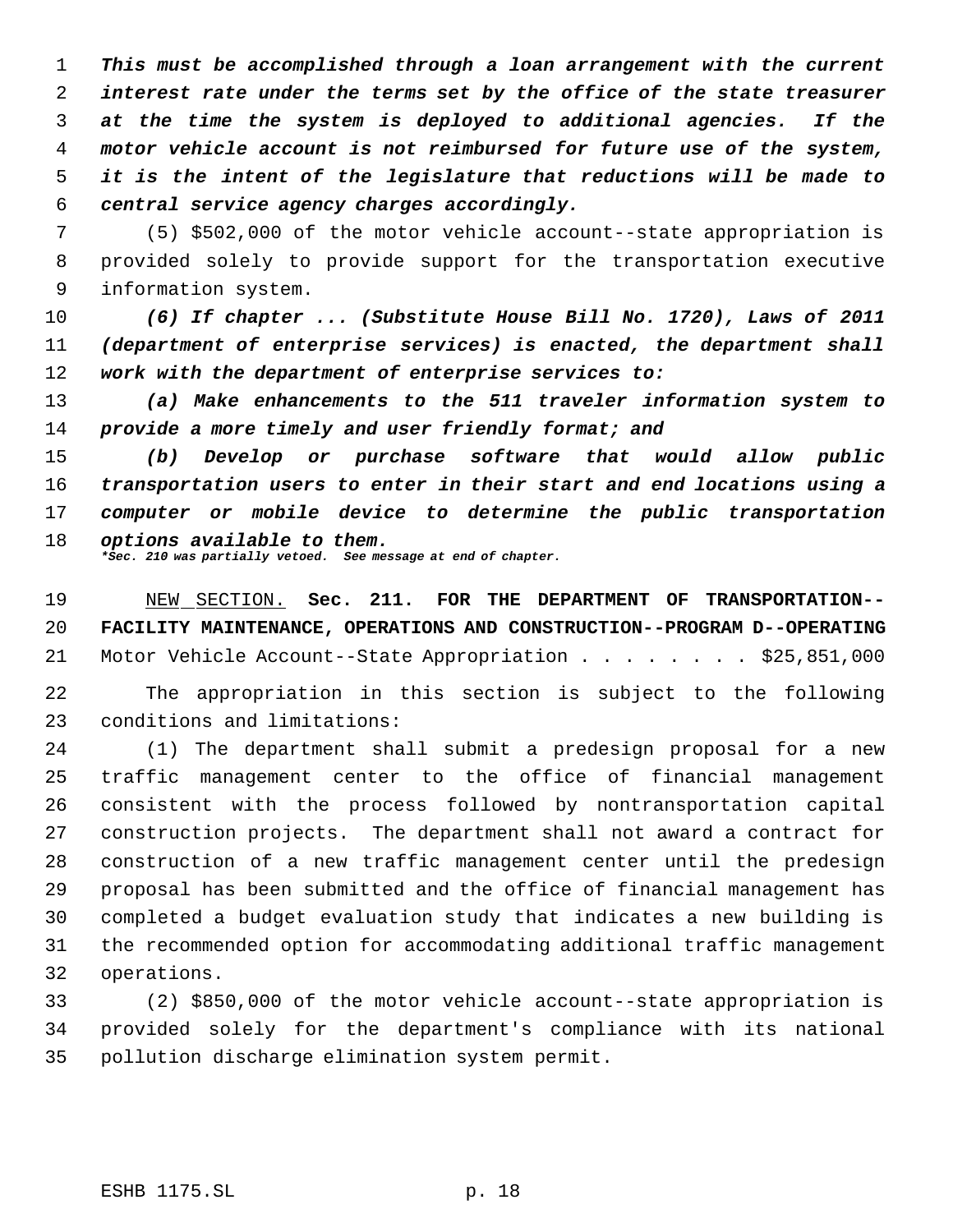NEW SECTION. **Sec. 212. FOR THE DEPARTMENT OF TRANSPORTATION-- AVIATION--PROGRAM F**

|      | 3 Aeronautics Account--State Appropriation \$6,066,000   |
|------|----------------------------------------------------------|
|      | 4 Aeronautics Account--Federal Appropriation \$2,150,000 |
| $-5$ | TOTAL APPROPRIATION $\ldots$ , \$8,216,000               |

 The appropriations in this section are subject to the following conditions and limitations: \$200,000 of the aeronautics account--state appropriation is a reappropriation provided solely to complete runway preservation projects.

 NEW SECTION. **Sec. 213. FOR THE DEPARTMENT OF TRANSPORTATION-- PROGRAM DELIVERY MANAGEMENT AND SUPPORT--PROGRAM H**

|    | 12 Motor Vehicle Account--State Appropriation \$47,418,000 |
|----|------------------------------------------------------------|
|    | 13 Motor Vehicle Account--Federal Appropriation \$500,000  |
|    | 14 Multimodal Transportation Account--State                |
| 15 |                                                            |
| 16 |                                                            |

 The appropriations in this section are subject to the following conditions and limitations:

 (1) The department shall provide updated information on six project milestones for all active projects, funded in part or in whole with 2005 transportation partnership account funds or 2003 nickel account funds, on a quarterly basis in the transportation executive information system. The department shall also provide updated information on six project milestones for projects funded with preexisting funds and that are agreed to by the legislature, office of financial management, and the department, on a quarterly basis.

 (2) \$3,754,000 of the motor vehicle account--state appropriation is provided solely for the department's compliance with its national pollution discharge elimination system permit.

 (3) It is the intent of the legislature that the real estate services division of the department will recover the cost of its efforts from future sale proceeds.

 (4) The legislature recognizes that the Dryden pit site (WSDOT Inventory Control (IC) No. 2-04-00103) is unused state-owned real property under the jurisdiction of the department of transportation, and that the public would benefit significantly from the complete enjoyment of the natural scenic beauty and recreational opportunities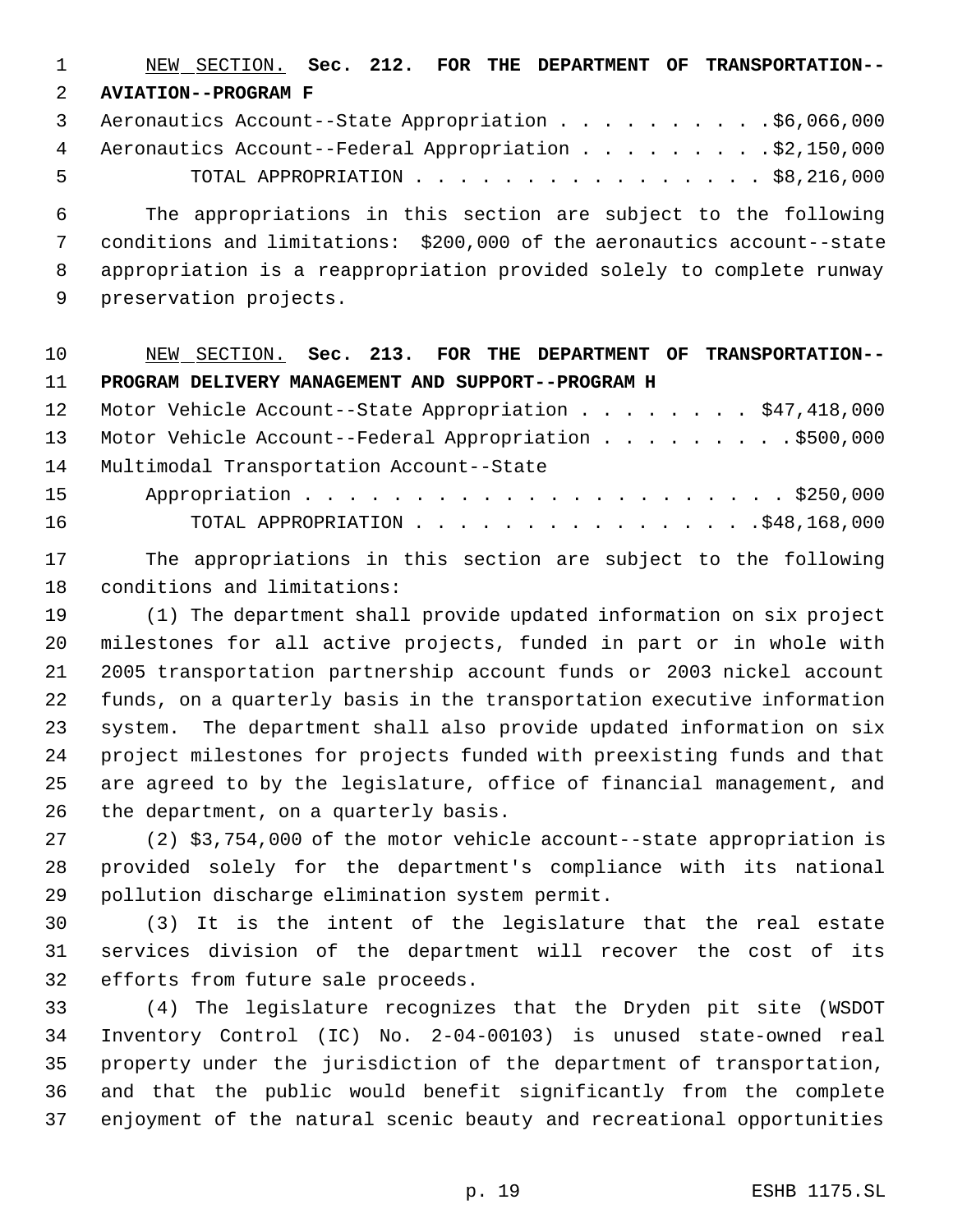available at the site. Therefore, pursuant to RCW 47.12.080, the legislature declares that transferring the property to the department of fish and wildlife for recreational use and fish and wildlife restoration efforts is consistent with the public interest in order to preserve the area for the use of the public and the betterment of the natural environment. The department of transportation shall work with the department of fish and wildlife, and shall transfer and convey the Dryden pit site to the department of fish and wildlife as is for an adjusted fair market value reflecting site conditions, the proceeds of which must be deposited in the motor vehicle fund. The department of transportation is not responsible for any costs associated with the cleanup or transfer of this property. By July 1, 2011, and annually thereafter until the entire Dryden pit property has been transferred, the department shall submit a status report regarding the transaction to the chairs of the legislative transportation committees.

## NEW SECTION. **Sec. 214. FOR THE DEPARTMENT OF TRANSPORTATION-- ECONOMIC PARTNERSHIPS--PROGRAM K**

|    | 18 Motor Vehicle Account--State Appropriation \$622,000             |  |
|----|---------------------------------------------------------------------|--|
|    | 19 Multimodal Transportation Account--State Appropriation \$110,000 |  |
| 20 | TOTAL APPROPRIATION \$732,000                                       |  |

 The appropriations in this section are subject to the following conditions and limitations: The department shall conduct a study on the potential to generate revenue from off-premise outdoor advertising signs that are erected or maintained adjacent and visible to the interstate system highways, primary system highways, or scenic system highways. The study must provide an evaluation of the market for outdoor advertising signs, including an evaluation of the number of potential advertisers and the amount charged by other jurisdictions for sign permits, and must provide a recommendation for a revised fee structure that recognizes the market value for off-premise signs and considers charging differential fees based on the size, type, and location of the sign.

## NEW SECTION. **Sec. 215. FOR THE DEPARTMENT OF TRANSPORTATION-- HIGHWAY MAINTENANCE--PROGRAM M**

 Motor Vehicle Account--State Appropriation . . . . . . . . \$380,327,000 Motor Vehicle Account--Federal Appropriation . . . . . . . . \$7,000,000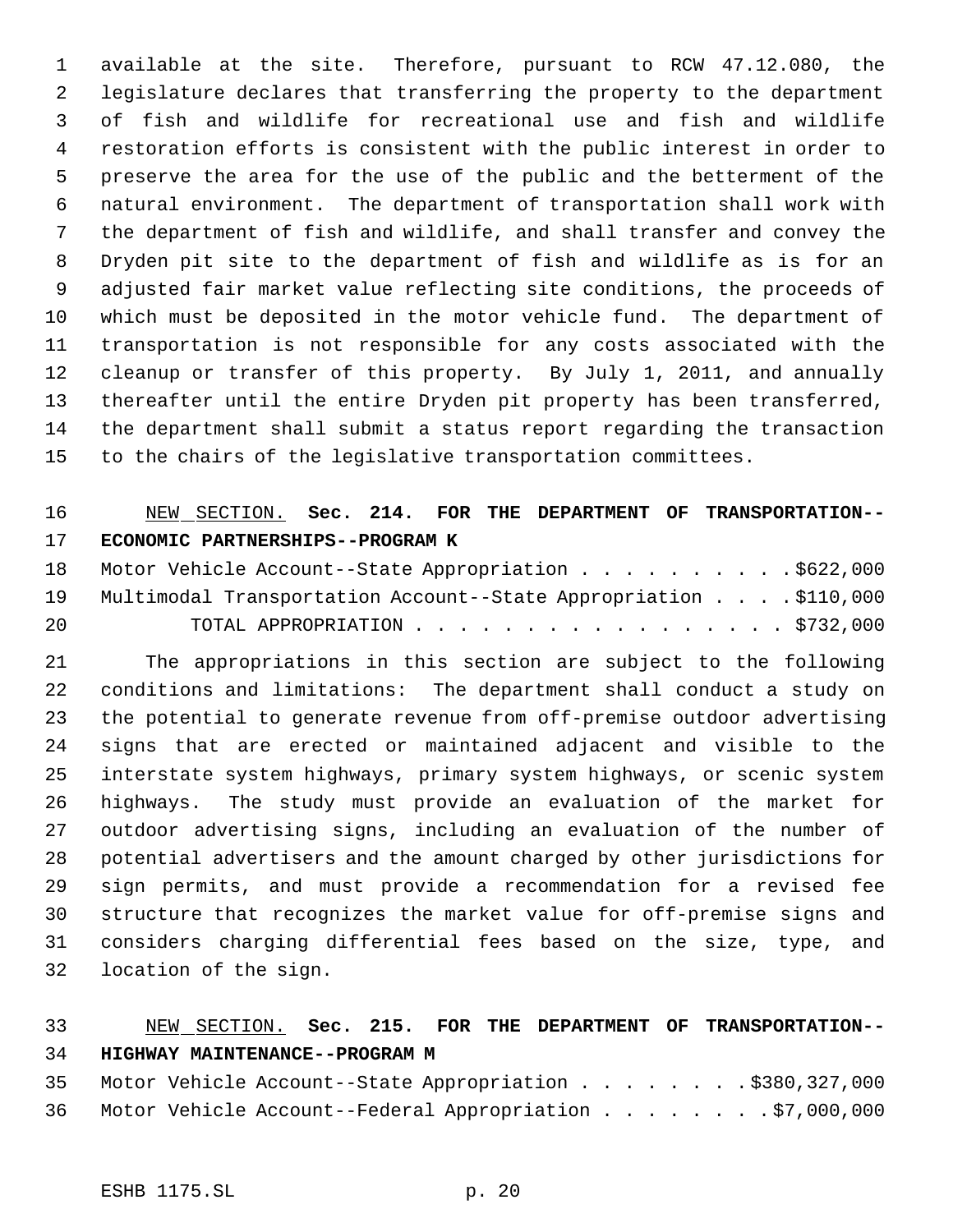TOTAL APPROPRIATION . . . . . . . . . . . . . . . \$387,327,000

 The appropriations in this section are subject to the following conditions and limitations:

 (1) The department shall request an unanticipated receipt for any federal moneys received for emergency snow and ice removal and shall place an equal amount of the motor vehicle account--state appropriation into unallotted status. This exchange shall not affect the amount of funding available for snow and ice removal.

 (2) \$7,000,000 of the motor vehicle account--state appropriation is provided solely for third-party damages to the highway system where the responsible party is known and reimbursement is anticipated. The department shall request additional appropriation authority for any funds received for reimbursements of third-party damages that are in excess of this appropriation.

 (3) \$7,000,000 of the motor vehicle account--federal appropriation is for unanticipated federal funds that may be received during the 2011-2013 fiscal biennium. Upon receipt of the funds, the department shall provide a report on the use of the funds to the transportation committees of the legislature and the office of financial management.

 (4) The department may work with the department of corrections to utilize corrections crews for the purposes of litter pickup on state highways.

 (5) \$4,530,000 of the motor vehicle account--state appropriation is provided solely for the department's compliance with its national pollution discharge elimination system permit.

 (6) The department shall continue to report maintenance accountability process (MAP) targets and achievements on an annual basis. The department shall use available funding to target and deliver a minimum MAP grade of C for the activity of roadway striping.

 (7) \$6,884,000 of the motor vehicle account--state appropriation is provided solely for the high priority maintenance backlog. Addressing the maintenance backlog must result in increased levels of service. If chapter . . . (Engrossed Substitute Senate Bill No. 5251), Laws of 2011 (electric vehicle fee) is not enacted by June 30, 2011, \$500,000 of the appropriation provided in this subsection lapses.

 (8) \$317,000 of the motor vehicle account--state appropriation is provided solely for maintaining a new active traffic management system on Interstate 5, Interstate 90, and state route number 520. The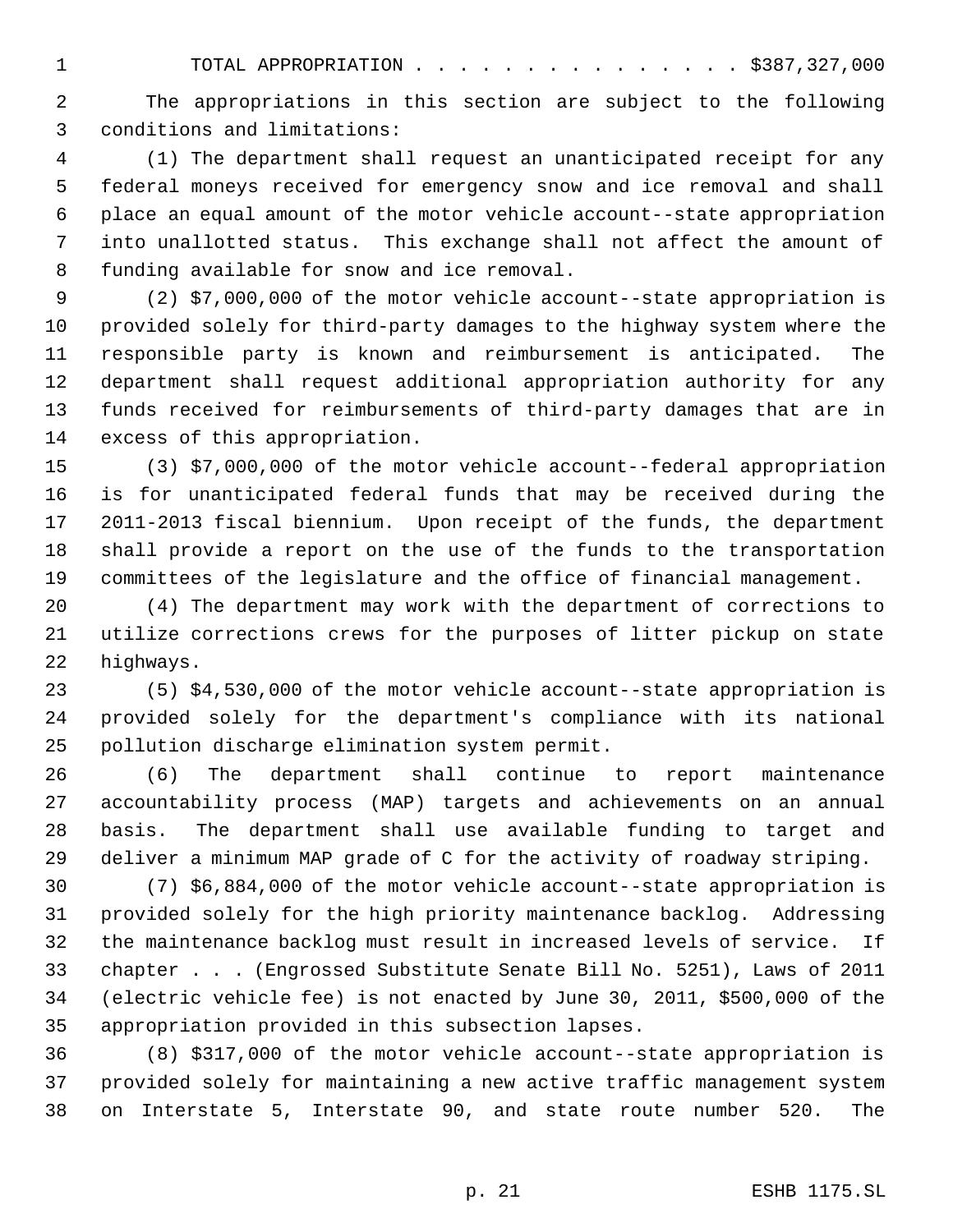department shall track the costs associated with these systems on a corridor basis and report to the transportation committees of the legislature on the costs and benefits of the systems by December 1, 2011.

## NEW SECTION. **Sec. 216. FOR THE DEPARTMENT OF TRANSPORTATION-- TRAFFIC OPERATIONS--PROGRAM Q--OPERATING** 7 Motor Vehicle Account--State Appropriation . . . . . . . \$50,166,000 8 Motor Vehicle Account--Federal Appropriation . . . . . . . \$2,050,000 9 Motor Vehicle Account--Private/Local Appropriation . . . . . \$127,000 TOTAL APPROPRIATION . . . . . . . . . . . . . . . .\$52,343,000

 The appropriations in this section are subject to the following conditions and limitations:

 (1) \$6,000,000 of the motor vehicle account--state appropriation is provided solely for low-cost enhancements. The department shall give priority to low-cost enhancement projects that improve safety or provide congestion relief. The department shall prioritize low-cost enhancement projects on a statewide rather than regional basis. By September 1st of each even-numbered year, the department shall provide a report to the legislature listing all low-cost enhancement projects prioritized on a statewide rather than regional basis completed in the prior year.

 (2) \$145,000 of the motor vehicle account--state appropriation is provided solely for the department to continue a pilot tow truck incentive program and to expand the program to other areas of the state. The department may provide incentive payments to towing companies that meet clearance goals on accidents that involve heavy trucks.

 (3) During the 2011-2013 fiscal biennium, the department shall implement a pilot program that expands private transportation providers' access to high occupancy vehicle lanes. Under the pilot program, when the department reserves a portion of a highway based on the number of passengers in a vehicle, the following vehicles must be authorized to use the reserved portion of the highway if the vehicle has the capacity to carry eight or more passengers, regardless of the number of passengers in the vehicle: (a) Auto transportation company vehicles regulated under chapter 81.68 RCW; (b) passenger charter carrier vehicles regulated under chapter 81.70 RCW, except marked or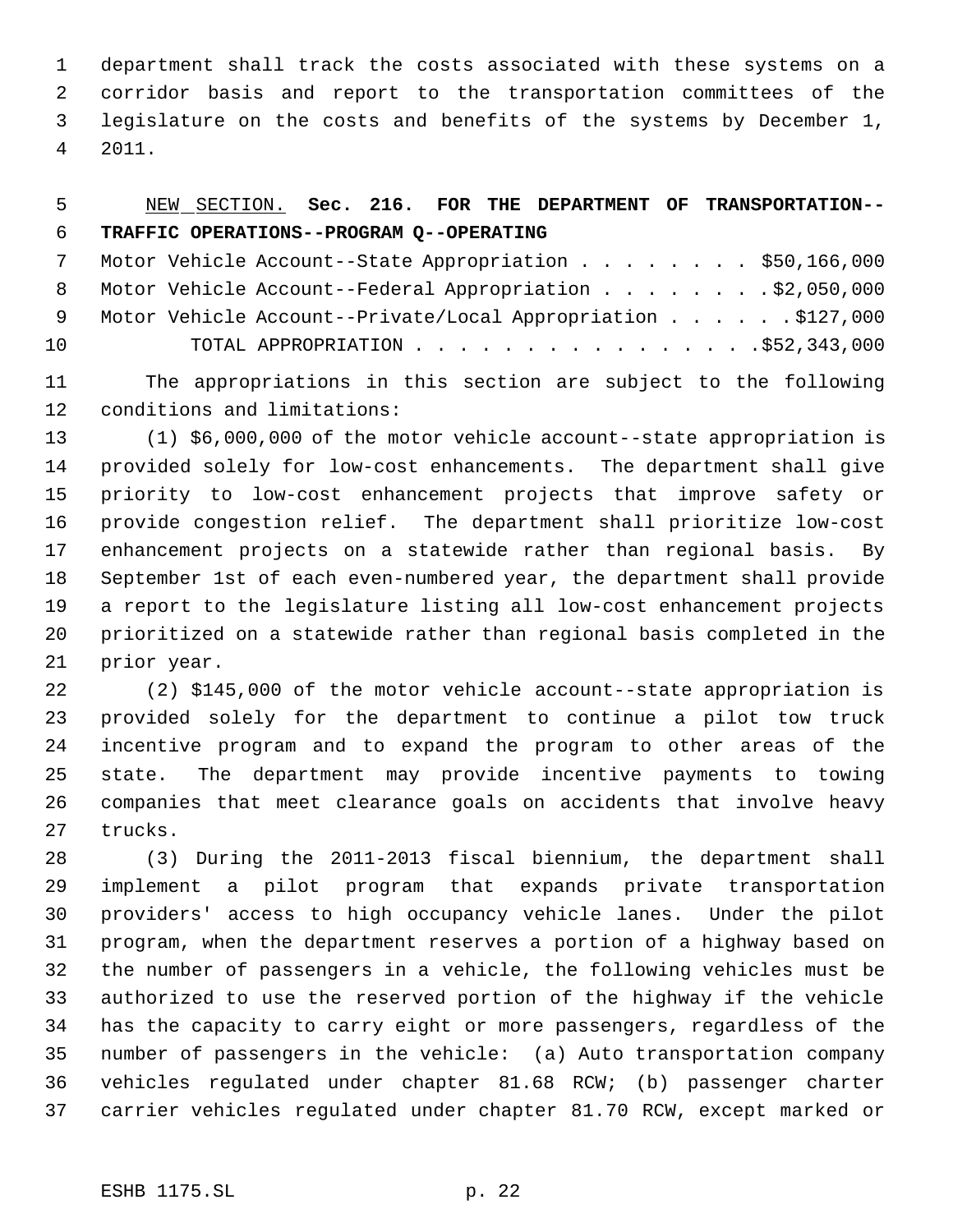unmarked stretch limousines and stretch sport utility vehicles as defined under department of licensing rules; (c) private nonprofit transportation provider vehicles regulated under chapter 81.66 RCW; and (d) private employer transportation service vehicles. For purposes of this subsection, "private employer transportation service" means regularly scheduled, fixed-route transportation service that is offered by an employer for the benefit of its employees. By June 30, 2013, the department shall report to the transportation committees of the legislature on whether private transportation provider use of high occupancy vehicle lanes under the pilot program reduces the speeds of high occupancy vehicle lanes. Nothing in this subsection is intended to authorize the conversion of public infrastructure to private, for- profit purposes or to otherwise create an entitlement or other claim by private users to public infrastructure. If chapter ... (Substitute Senate Bill No. 5836), Laws of 2011 is enacted by June 30, 2011, this subsection is null and void.

 (4) \$9,000,000 of the motor vehicle account--state appropriation is provided solely for the department's incident response program.

 (5) The department, in consultation with the Washington state patrol, must continue a pilot program for the patrol to issue infractions based on information from automated traffic safety cameras in roadway construction zones on state highways. The department must report to the joint transportation committee by January 1, 2012, and January 1, 2013, on the status of this pilot program. For the purpose of this pilot program, during the 2011-2013 fiscal biennium, a roadway construction zone includes areas where public employees or private contractors may be present or where a driving condition exists that would make it unsafe to drive at higher speeds, such as, when the department is redirecting or realigning lanes on any public roadway pursuant to ongoing construction. The department shall use the following guidelines to administer the program:

 (a) Automated traffic safety cameras may only take pictures of the vehicle and vehicle license plate and only while an infraction is occurring. The picture must not reveal the face of the driver or of passengers in the vehicle;

 (b) The department shall plainly mark the locations where the automated traffic safety cameras are used by placing signs on locations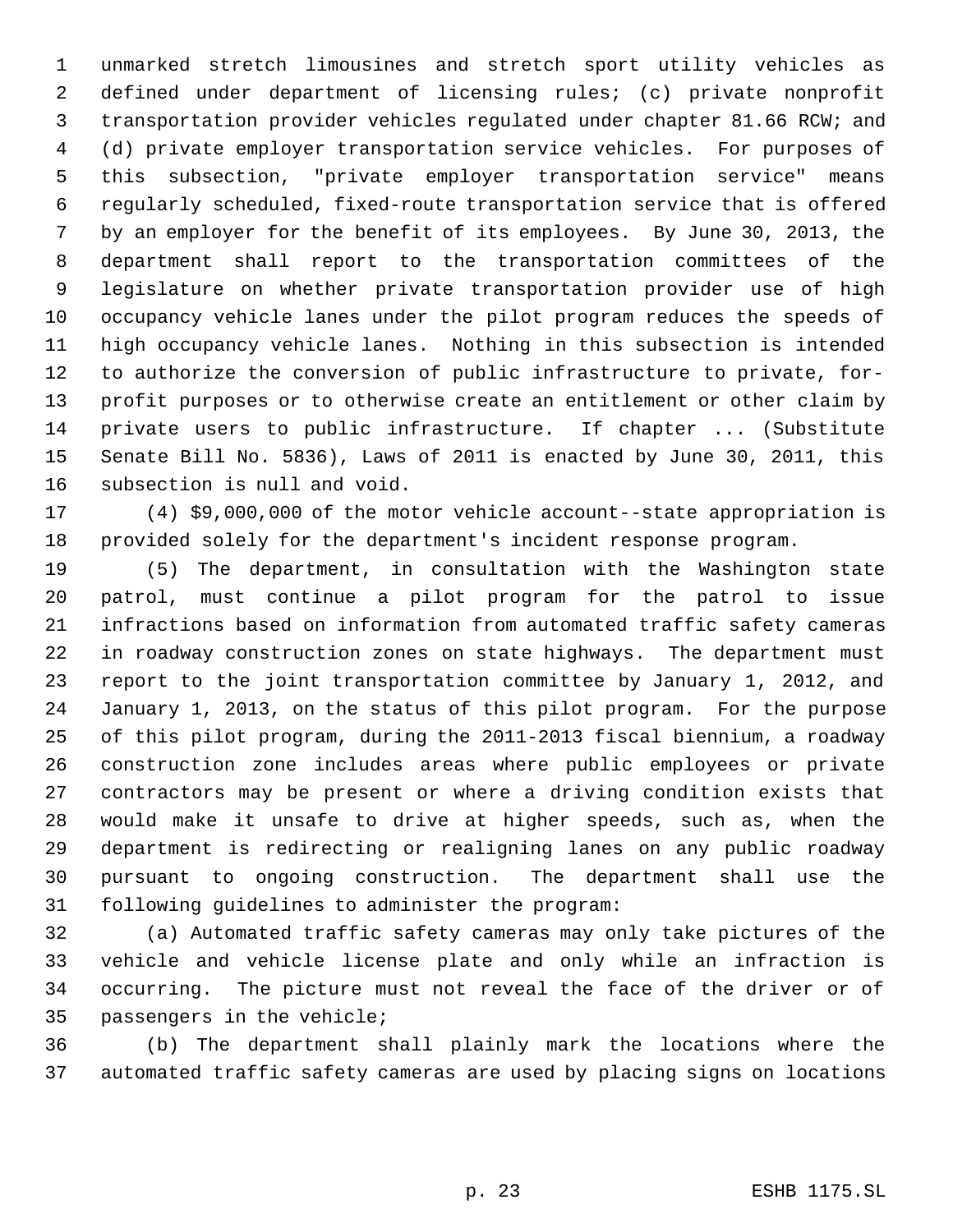that clearly indicate to a driver that he or she is entering a roadway construction zone where traffic laws are enforced by an automated traffic safety camera;

 (c) Notices of infractions must be mailed to the registered owner of a vehicle within fourteen days of the infraction occurring;

 (d) The owner of the vehicle is not responsible for the violation if the owner of the vehicle, within fourteen days of receiving notification of the violation, mails to the patrol, a declaration under penalty of perjury, stating that the vehicle involved was, at the time, stolen or in the care, custody, or control of some person other than the registered owner, or any other extenuating circumstances;

 (e) For purposes of the 2011-2013 fiscal biennium pilot program, infractions detected through the use of automated traffic safety cameras are not part of the registered owner's driving record under RCW 46.52.101 and 46.52.120. Additionally, infractions generated by the use of automated traffic safety cameras must be processed in the same manner as parking infractions for the purposes of RCW 3.50.100, 35.20.220, 46.16A.120, and 46.20.270(3). However, the amount of the fine issued under this subsection (5) for an infraction generated through the use of an automated traffic safety camera is one hundred thirty-seven dollars. The court shall remit thirty-two dollars of the fine to the state treasurer for deposit into the state patrol highway 23 account; and

 (f) If a notice of infraction is sent to the registered owner and the registered owner is a rental car business, the infraction must be dismissed against the business if it mails to the patrol, within fourteen days of receiving the notice, a declaration under penalty of perjury of the name and known mailing address of the individual driving or renting the vehicle when the infraction occurred. If the business is unable to determine who was driving or renting the vehicle at the time the infraction occurred, the business must sign a declaration under penalty of perjury to this effect. The declaration must be mailed to the patrol within fourteen days of receiving the notice of traffic infraction. Timely mailing of this declaration to the issuing agency relieves a rental car business of any liability under this section for the notice of infraction. A declaration form suitable for this purpose must be included with each automated traffic infraction notice issued, along with instructions for its completion and use.

### ESHB 1175.SL p. 24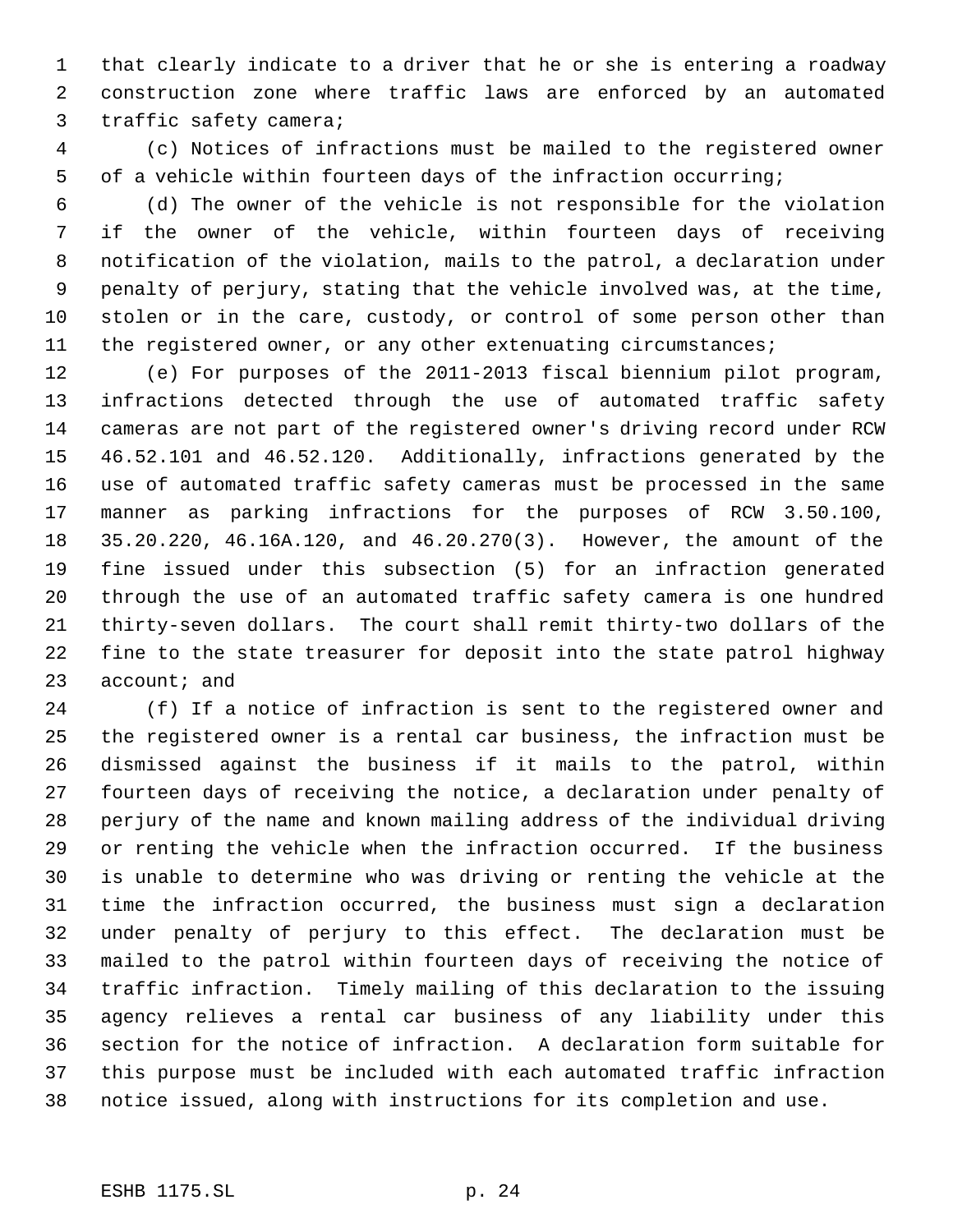(6) The department shall track the costs associated with active traffic management systems on a corridor basis and report to the transportation committees of the legislature on the cost and benefits of the systems by December 1, 2011.

| 5  | SECTION. Sec. 217. FOR THE DEPARTMENT OF TRANSPORTATION--<br>NEW              |
|----|-------------------------------------------------------------------------------|
| 6  | TRANSPORTATION MANAGEMENT AND SUPPORT--PROGRAM S                              |
| 7  | Motor Vehicle Account--State Appropriation \$28,430,000                       |
| 8  | Motor Vehicle Account--Federal Appropriation \$30,000                         |
| 9  | Multimodal Transportation Account--State                                      |
| 10 |                                                                               |
| 11 |                                                                               |
| 12 | The appropriations in this section are subject to the following               |
| 13 | conditions and limitations: The department shall utilize existing             |
| 14 | resources and customer service staff to develop and implement new             |
| 15 | policies and procedures to ensure compliance with new federal passenger       |
| 16 | vessel Americans with disabilities act requirements.                          |
|    |                                                                               |
| 17 | SECTION. Sec. 218. FOR<br>NEW<br>THE DEPARTMENT OF<br><b>TRANSPORTATION--</b> |

| 18 | TRANSPORTATION PLANNING, DATA, AND RESEARCH--PROGRAM T    |
|----|-----------------------------------------------------------|
| 19 | Motor Vehicle Account--State Appropriation \$23,394,000   |
| 20 | Motor Vehicle Account--Federal Appropriation \$21,885,000 |
| 21 | Multimodal Transportation Account--State                  |
| 22 |                                                           |
| 23 | Multimodal Transportation Account--Federal                |
| 24 |                                                           |
| 25 | Multimodal Transportation Account--Private/Local          |
| 26 |                                                           |
| 27 | TOTAL APPROPRIATION \$49,600,000                          |

 The appropriations in this section are subject to the following conditions and limitations:

 (1) \$70,000 of the motor vehicle account--state appropriation is a reappropriation provided solely for a corridor study of state route number 516 from the eastern border of Maple Valley to state route number 167 to determine whether improvements are needed and the costs of any needed improvements.

 (2) \$200,000 of the motor vehicle account--state appropriation is provided solely for extending the freight database pilot project that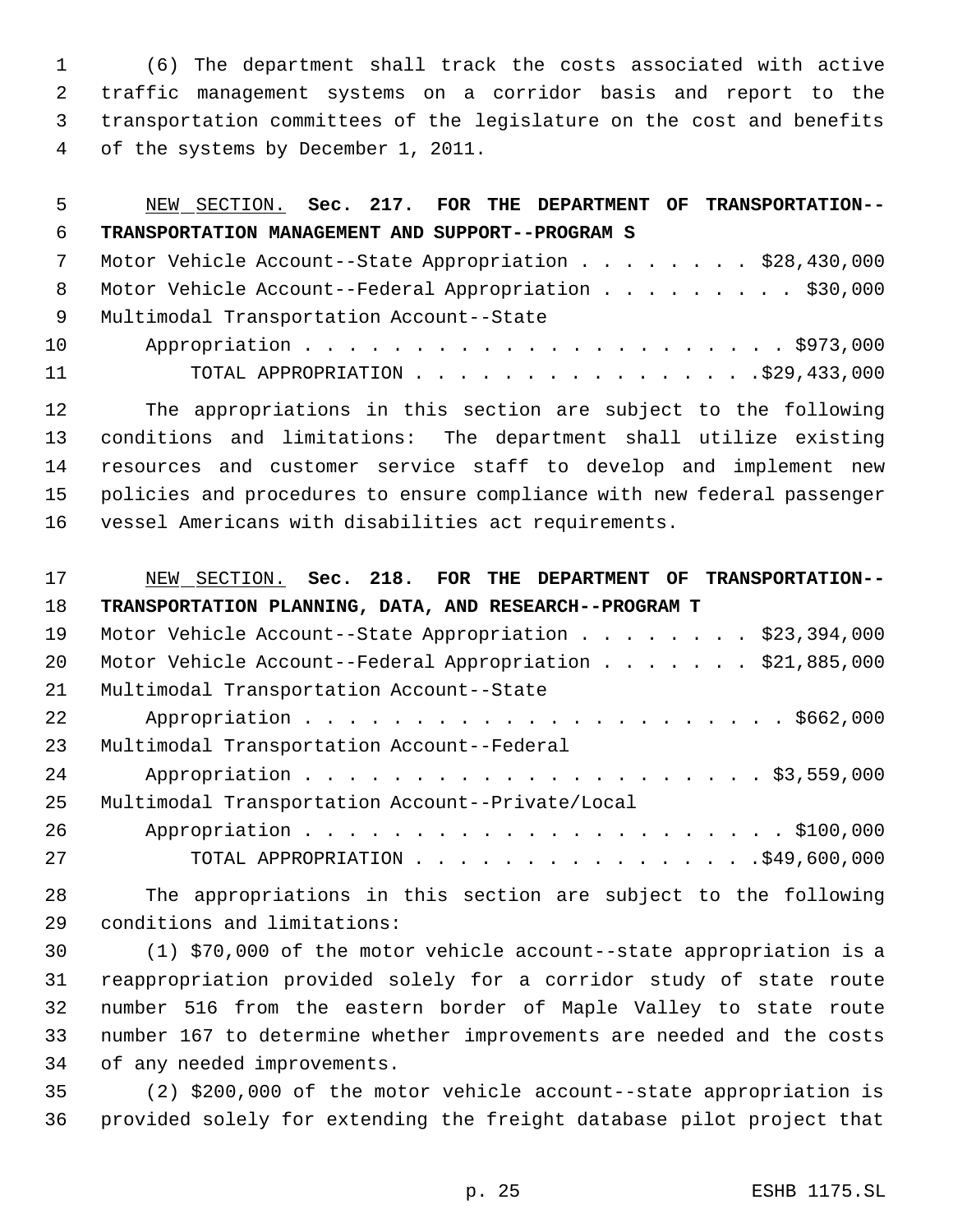began in 2009. Global positioning system (GPS) data is intended to help guide freight investment decisions and track highway project effectiveness as it relates to freight traffic.

 (3) Within available resources, the department must collaborate with the affected metropolitan planning organizations, regional transportation planning organizations, transit agencies, and private transportation providers to develop a plan to reduce vehicle demand, increase public transportation options, and reduce vehicle miles traveled on corridors affected by growth at Joint Base Lewis-McChord.

 (4) As part of their ongoing regional transportation planning, the regional transportation planning organizations across the state shall work together to provide a comprehensive framework for sources and uses of next-stage investments in transportation needed to improve structural conditions and ongoing operations and lay the groundwork for the transportation systems to support the long-term economic vitality of the state. This planning must include all forms of transportation to reflect the state's interests, including: Highways, streets, and 18 roads; ferries; public transportation; systems for freight; and walking and biking systems. The department shall support this planning by providing information on potential state transportation uses and an analysis of potential sources of revenue to implement investments. In carrying out this planning, regional transportation planning organizations must be broadly inclusive of business, civic, labor, governmental, and environmental interests in regional communities across the state.

 NEW SECTION. **Sec. 219. FOR THE DEPARTMENT OF TRANSPORTATION-- CHARGES FROM OTHER AGENCIES--PROGRAM U** 28 Motor Vehicle Account--State Appropriation . . . . . . . \$85,209,000 29 Motor Vehicle Account--Federal Appropriation . . . . . . . . . \$400,000 Multimodal Transportation Account--State Appropriation . . . . . . . . . . . . . . . . . . . . . \$3,320,000 TOTAL APPROPRIATION . . . . . . . . . . . . . . . .\$88,929,000 The appropriations in this section are subject to the following conditions and limitations: (1) The office of financial management must provide a detailed

accounting of the revenues and expenditures of the self-insurance fund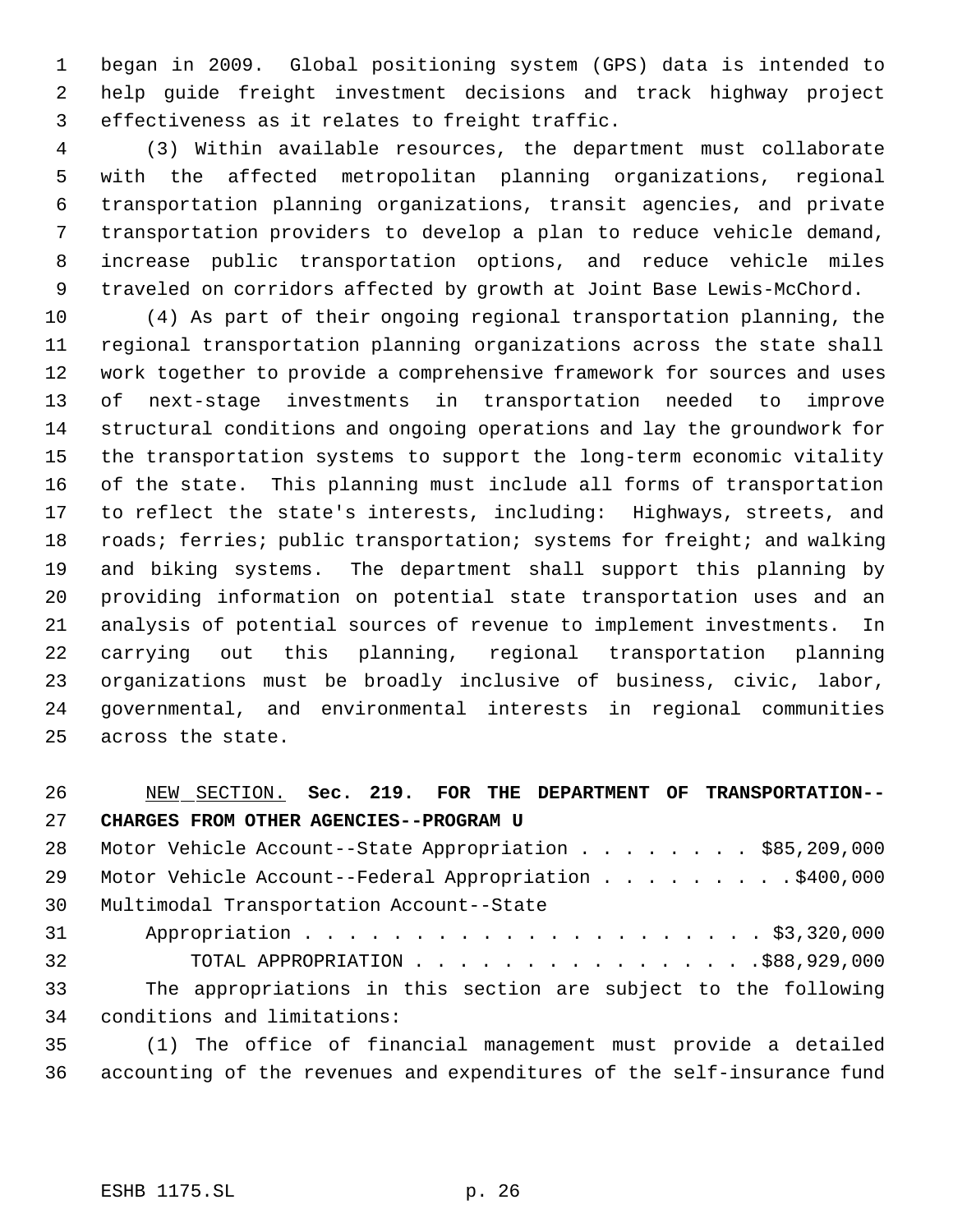to the transportation committees of the legislature on December 31st and June 30th of each year. (2) Payments in this section represent charges from other state agencies to the department of transportation. (a) FOR PAYMENT OF OFFICE OF FINANCIAL MANAGEMENT DIVISION OF RISK MANAGEMENT FEES . . . . . . . . . . . . . . \$1,639,000 (b) FOR PAYMENT OF COSTS OF THE OFFICE OF THE STATE AUDITOR . . . . . . . . . . . . . . . . . . . . . . . . \$937,000 (c) FOR PAYMENT OF COSTS OF THE DEPARTMENT OF GENERAL ADMINISTRATION . . . . . . . . . . . . . . . . . . .\$6,060,000 (d) FOR PAYMENT OF COSTS OF THE DEPARTMENT OF PERSONNEL . . . . . . . . . . . . . . . . . . . . . . . . . \$6,347,000 (e) FOR PAYMENT OF SELF-INSURANCE LIABILITY 14 PREMIUMS AND ADMINISTRATION . . . . . . . . . . . . . . . . \$44,418,000 15 (f) FOR ARCHIVES AND RECORDS MANAGEMENT . . . . . . . . \$623,000 (g) FOR OFFICE OF MINORITIES AND WOMEN BUSINESS ENTERPRISES . . . . . . . . . . . . . . . . . . . . . . . . \$1,008,000 (h) FOR USE OF FINANCIAL AND REPORTING SYSTEMS 19 PROVIDED BY THE OFFICE OF FINANCIAL MANAGEMENT . . . . . . \$1,143,000 (i) FOR POLICY AND SYSTEM ASSISTANCE FROM THE 21 DEPARTMENT OF INFORMATION SERVICES . . . . . . . . . . . . . \$1,980,000 (j) FOR LEGAL SERVICE PROVIDED BY THE ATTORNEY GENERAL'S OFFICE . . . . . . . . . . . . . . . . . . . . . .\$8,526,000 (k) FOR LEGAL SERVICE PROVIDED BY THE ATTORNEY GENERAL'S OFFICE FOR THE SECOND PHASE OF THE BOLDT LITIGATION . . . . . . . . . . . . . . . . . . . . . . . . . \$672,000 NEW SECTION. **Sec. 220. FOR THE DEPARTMENT OF TRANSPORTATION-- PUBLIC TRANSPORTATION--PROGRAM V** 29 State Vehicle Parking Account--State Appropriation . . . . . \$452,000 Regional Mobility Grant Program Account--State Appropriation . . . . . . . . . . . . . . . . . . . . \$48,942,000 Multimodal Transportation Account--State Appropriation . . . . . . . . . . . . . . . . . . . . \$41,706,000 Multimodal Transportation Account--Federal Appropriation . . . . . . . . . . . . . . . . . . . . . \$2,582,000 Multimodal Transportation Account--Private/Local Appropriation . . . . . . . . . . . . . . . . . . . . . \$1,027,000

p. 27 ESHB 1175.SL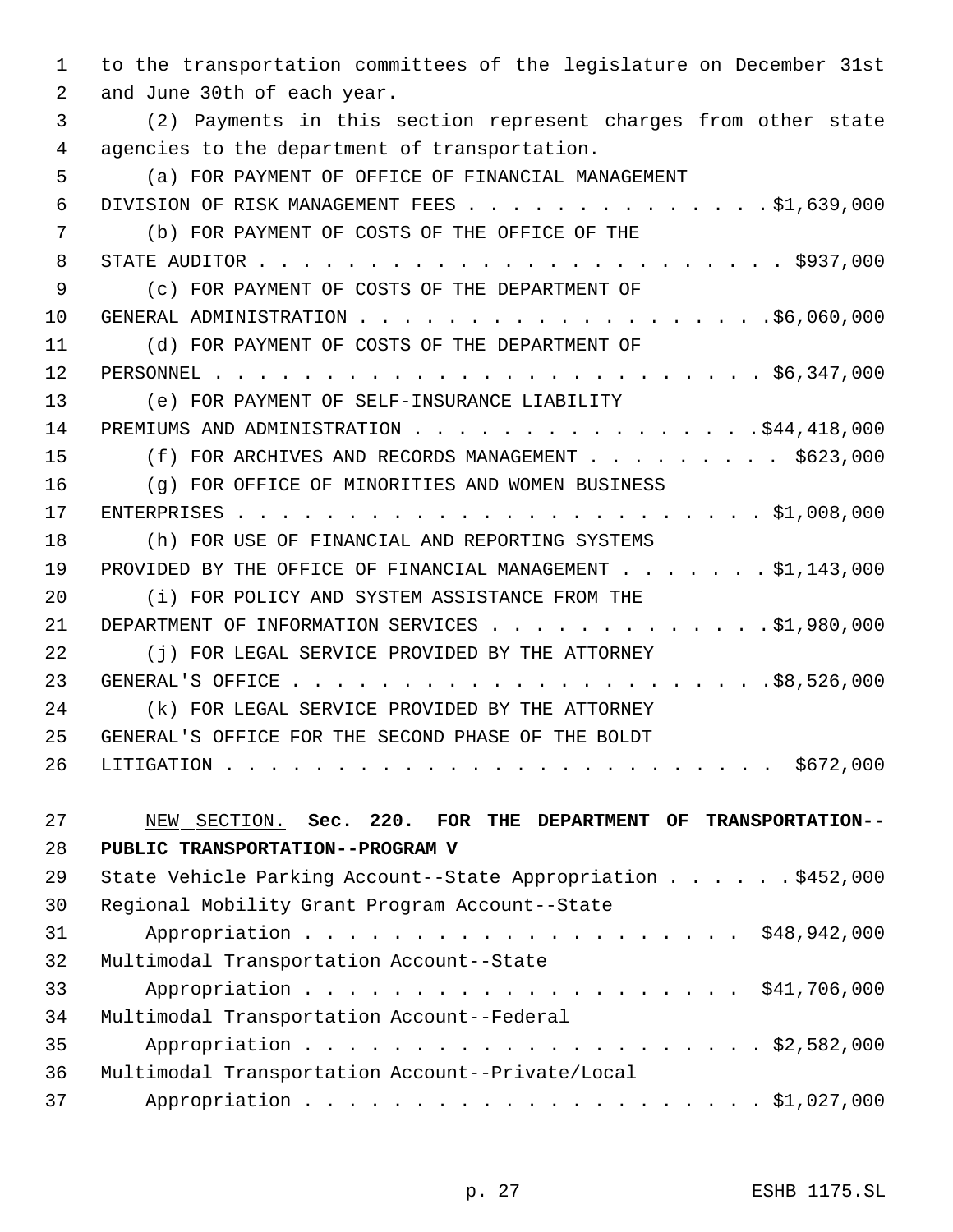Rural Mobility Grant Program Account--State

 Appropriation . . . . . . . . . . . . . . . . . . . . \$17,000,000 TOTAL APPROPRIATION . . . . . . . . . . . . . . . \$111,709,000

 The appropriations in this section are subject to the following conditions and limitations:

 (1) \$25,000,000 of the multimodal transportation account--state appropriation is provided solely for a grant program for special needs transportation provided by transit agencies and nonprofit providers of transportation.

 (a) \$5,500,000 of the amount provided in this subsection is provided solely for grants to nonprofit providers of special needs transportation. Grants for nonprofit providers must be based on need, including the availability of other providers of service in the area, efforts to coordinate trips among providers and riders, and the cost effectiveness of trips provided.

 (b) \$19,500,000 of the amount provided in this subsection is provided solely for grants to transit agencies to transport persons with special transportation needs. To receive a grant, the transit agency must have a maintenance of effort for special needs transportation that is no less than the previous year's maintenance of effort for special needs transportation. Grants for transit agencies must be prorated based on the amount expended for demand response service and route deviated service in calendar year 2009 as reported in the "Summary of Public Transportation - 2009" published by the department of transportation. No transit agency may receive more than thirty percent of these distributions.

 (2) Funds are provided for the rural mobility grant program as follows:

 (a) \$8,500,000 of the rural mobility grant program account--state appropriation is provided solely for grants for those transit systems serving small cities and rural areas as identified in the "Summary of Public Transportation - 2009" published by the department of transportation. Noncompetitive grants must be distributed to the transit systems serving small cities and rural areas in a manner similar to past disparity equalization programs. If the funding provided in this subsection (2)(a) exceeds the amount required for recipient counties to reach eighty percent of the average per capita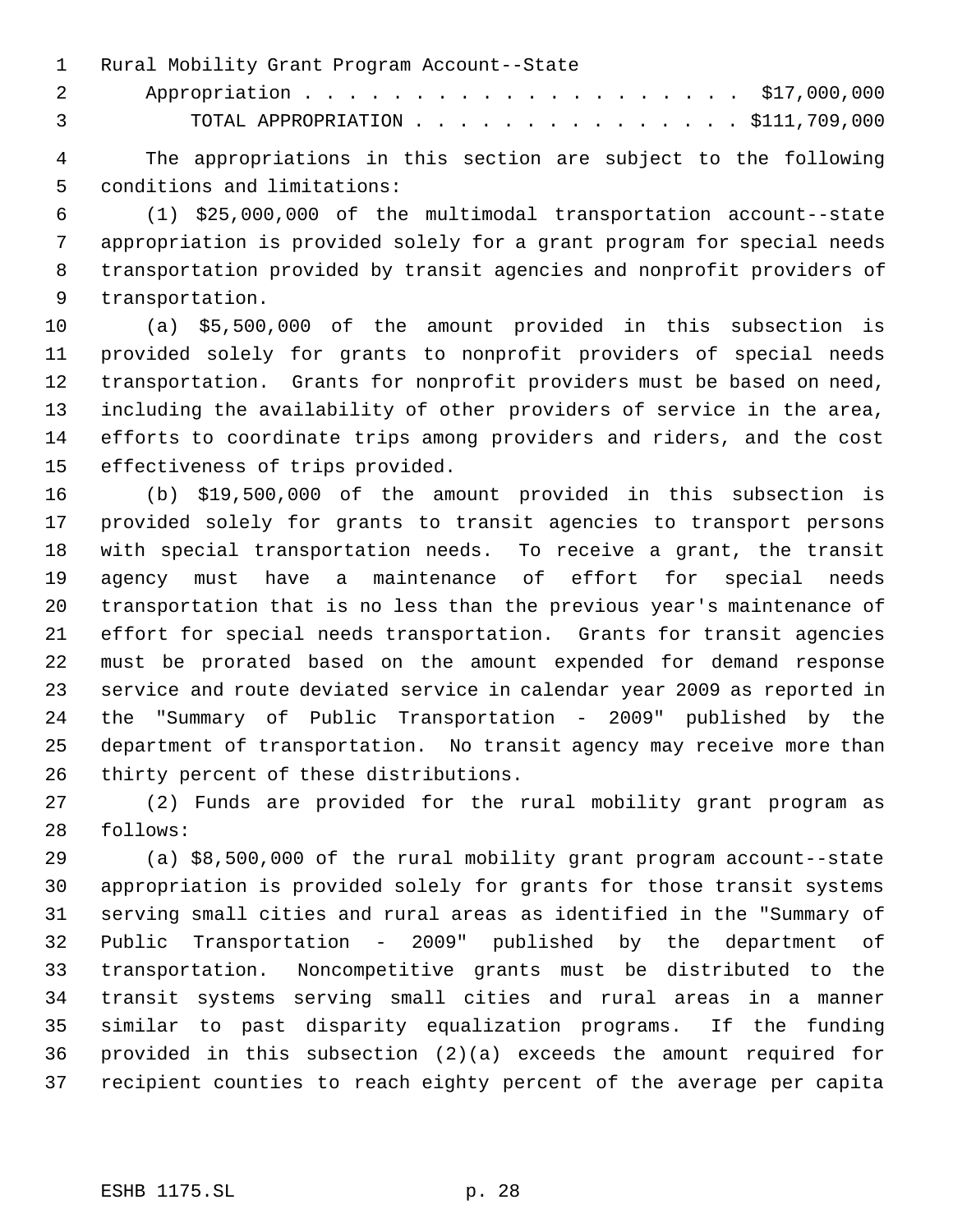sales tax, funds in excess of that amount may be used for the competitive grant process established in (b) of this subsection.

 (b) \$8,500,000 of the rural mobility grant program account--state appropriation is provided solely to providers of rural mobility service in areas not served or underserved by transit agencies through a competitive grant process.

 (3)(a) \$6,000,000 of the multimodal transportation account--state appropriation is provided solely for a vanpool grant program for: (a) Public transit agencies to add vanpools or replace vans; and (b) incentives for employers to increase employee vanpool use. The grant program for public transit agencies will cover capital costs only; operating costs for public transit agencies are not eligible for funding under this grant program. Additional employees may not be hired from the funds provided in this section for the vanpool grant program, and supplanting of transit funds currently funding vanpools is not allowed. The department shall encourage grant applicants and recipients to leverage funds other than state funds.

 (b) At least \$1,600,000 of the amount provided in this subsection must be used for vanpool grants in congested corridors.

 (c) \$520,000 of the amount provided in this subsection is provided solely for the purchase of additional vans for use by vanpools serving soldiers and civilian employees at Joint Base Lewis-McChord.

 (4) \$8,942,000 of the regional mobility grant program account-- state appropriation is reappropriated and provided solely for the regional mobility grant projects identified in LEAP Transportation Document 2007-B, as developed April 20, 2007, or LEAP Transportation Document 2009-B, as developed April 24, 2009. The department shall continue to review all projects receiving grant awards under this program at least semiannually to determine whether the projects are making satisfactory progress. The department shall promptly close out grants when projects have been completed, and any remaining funds must be used only to fund projects identified in: LEAP Transportation Document 2007-B, as developed April 20, 2007; LEAP Transportation Document 2009-B, as developed April 24, 2009; or LEAP Transportation Document 2011-B, as developed April 19, 2011. It is the intent of the legislature to appropriate funds through the regional mobility grant program only for projects that will be completed on schedule and that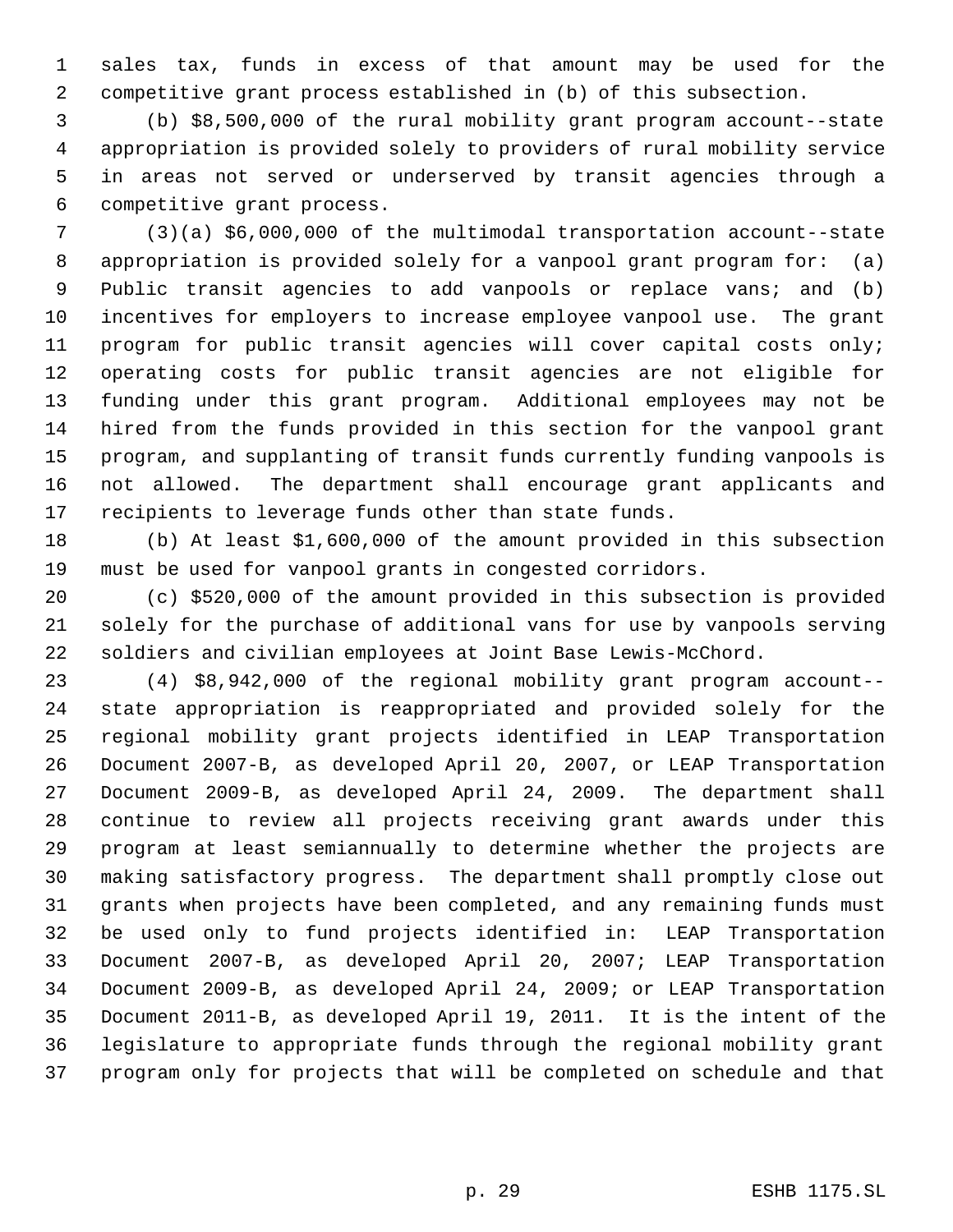all funds in the regional mobility grant program be used as soon as practicable to advance eligible projects.

 (5)(a) \$40,000,000 of the regional mobility grant program account-- state appropriation is provided solely for the regional mobility grant projects identified in LEAP Transportation Document 2011-B, as developed April 19, 2011. The department shall review all projects receiving grant awards under this program at least semiannually to determine whether the projects are making satisfactory progress. Any project that has been awarded funds, but does not report activity on the project within one year of the grant award, must be reviewed by the department to determine whether the grant should be terminated. The department shall promptly close out grants when projects have been completed, and any remaining funds must be used only to fund projects identified in LEAP Transportation Document 2011-B, as developed April 19, 2011. The department shall provide annual status reports on December 15, 2011, and December 15, 2012, to the office of financial management and the transportation committees of the legislature regarding the projects receiving the grants. It is the intent of the legislature to appropriate funds through the regional mobility grant program only for projects that will be completed on schedule.

 (b) In order to be eligible to receive a grant under (a) of this subsection during the 2011-2013 fiscal biennium, a transit agency must establish a process for private transportation providers to apply for the use of park and ride facilities. For purposes of this subsection, (i) "private transportation provider" means: An auto transportation company regulated under chapter 81.68 RCW; a passenger charter carrier regulated under chapter 81.70 RCW, except marked or unmarked stretch limousines and stretch sport utility vehicles as defined under department of licensing rules; a private nonprofit transportation provider regulated under chapter 81.66 RCW; or a private employer transportation service provider; and (ii) "private employer transportation service" means regularly scheduled, fixed-route transportation service that is offered by an employer for the benefit of its employees.

 (6) \$2,309,000 of the multimodal transportation account--state appropriation is provided solely for the tri-county connection service for Island, Skagit, and Whatcom transit agencies.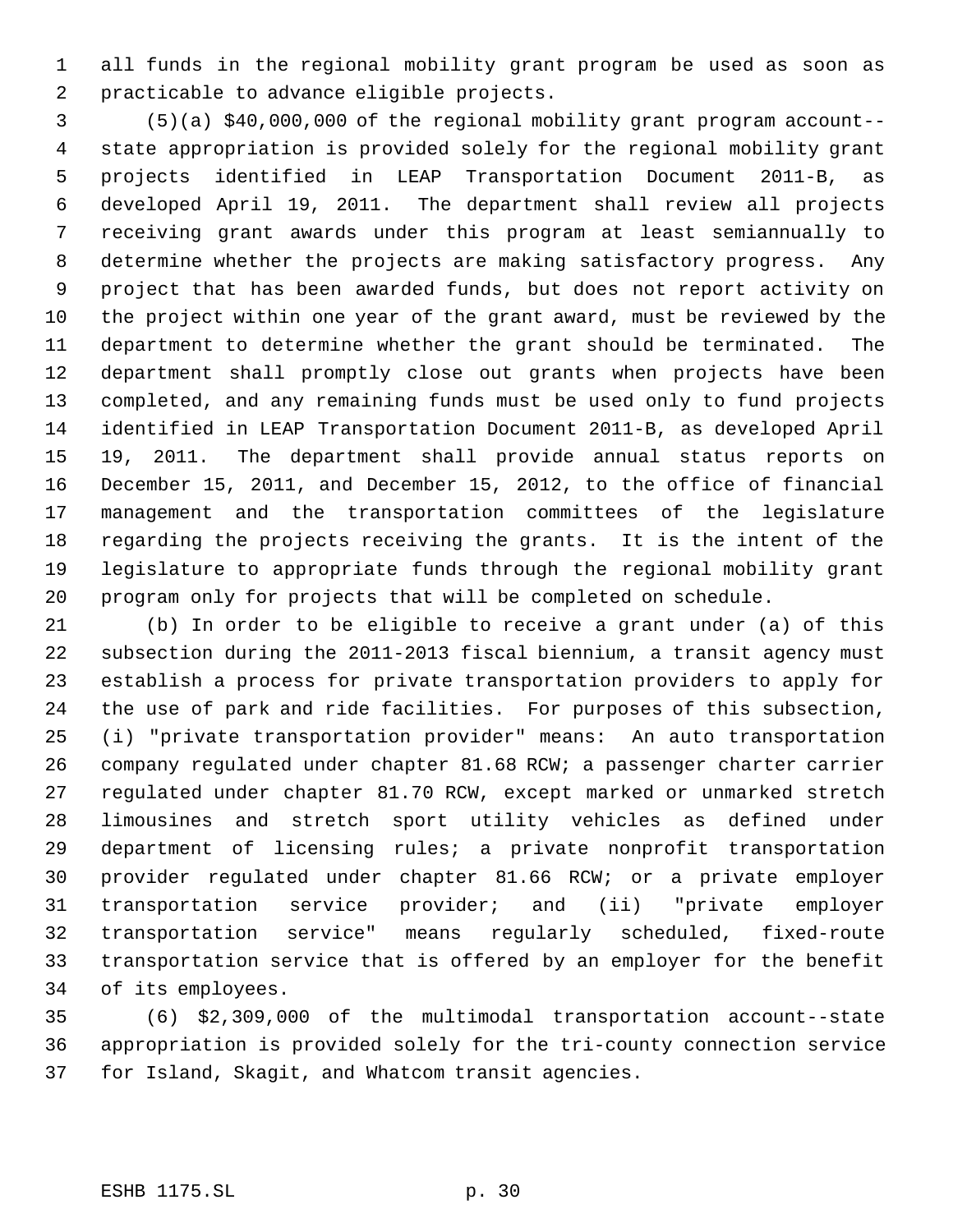(7) \$200,000 of the multimodal transportation account--state appropriation is contingent on the timely development of an annual report summarizing the status of public transportation systems as identified under RCW 35.58.2796.

 (8) Funds provided for the commute trip reduction program may also be used for the growth and transportation efficiency center program.

 (9) An affected urban growth area that has not previously implemented a commute trip reduction program is exempt from the requirements in RCW 70.94.527 if a solution to address the state highway deficiency that exceeds the person hours of delay threshold has been funded and is in progress during the 2011-2013 fiscal biennium.

 \*NEW SECTION. **Sec. 221. FOR THE DEPARTMENT OF TRANSPORTATION-- MARINE--PROGRAM X**

Puget Sound Ferry Operations Account--State

15 Appropriation . . . . . . . . . . . . . . . . . . \$467,773,000

 The appropriation in this section is subject to the following conditions and limitations:

 (1) The office of financial management budget instructions require agencies to recast enacted budgets into activities. The Washington state ferries shall include a greater level of detail in its 2011-2013 supplemental and 2013-2015 omnibus transportation appropriations act requests, as determined jointly by the office of financial management, the Washington state ferries, and the transportation committees of the legislature. This level of detail must include the administrative functions in the operating as well as capital programs.

 (2) When purchasing uniforms that are required by collective bargaining agreements, the department shall contract with the lowest cost provider.

 *(3) The legislature finds that measuring the performance of the Washington state ferries requires the measurement of quality, timeliness, and unit cost of services delivered to customers. Consequently, the department must develop a set of metrics that measure that performance and report to the transportation committees of the legislature and the office of financial management on the development of these measurements along with recommendations to the 2012 legislature on which measurements must become a part of the next*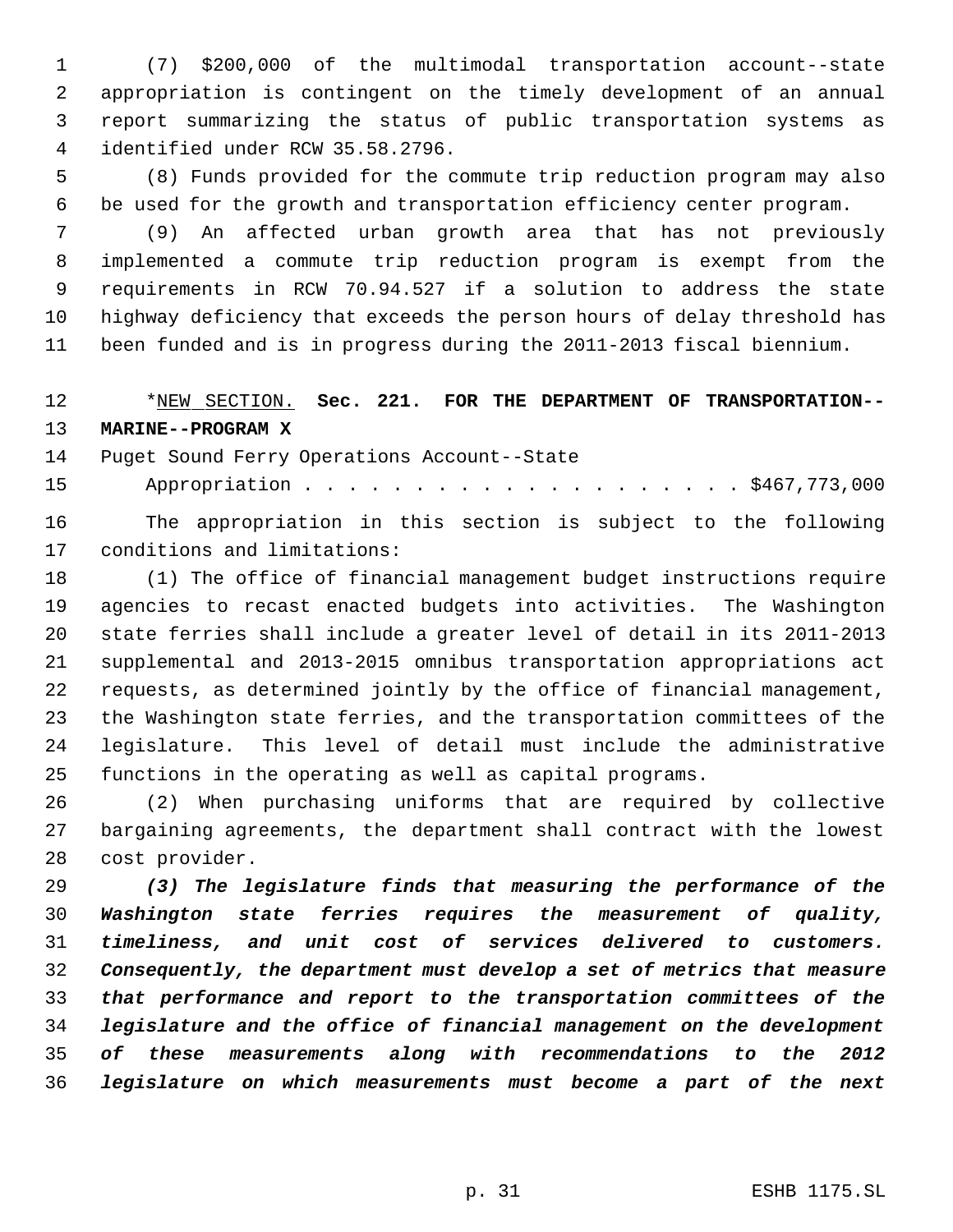*omnibus transportation appropriations act. If chapter ... (Substitute House Bill No. 1516), Laws of 2011 (state ferry system management) is enacted, the report under this subsection is not required.*

 *(4) The department shall continue to identify and implement process changes that will improve on-time performance on a route-by-route basis. These changes must include considering the slowing down of vessels for fuel economy purposes and touch-and-go sailings on peak runs. The department shall report its findings to the transportation committees of the legislature by December 1, 2011.*

 (5) Until a reservation system is operational on the San Juan islands inner-island route, the department shall provide the same priority loading benefits on the San Juan islands inner-island route to home health care workers as are currently provided to patients traveling for purposes of receiving medical treatment.

 (6) The department shall request from the United States coast guard variable minimum staffing levels on all of its vessels by December 31, 2011.

 *(7) The department shall provide fiscal year reports to the transportation committees of the legislature outlining wages and benefits provided to employees.*

 *(8) The department shall provide support to the legislative evaluation and accountability program committee's work of upgrading the transportation executive information system to include more detailed information for ferry projects.*

 *(9) Appropriations used for labor costs may be used only for obligations under applicable collective bargaining agreements, civil service laws, court orders, and judgments.*

 (10) The department shall continue to provide service to Sidney, British Columbia and shall explore the option of purchasing a foreign built vehicle and passenger ferry vessel either with safety of life at sea (SOLAS) certification or the ability to be retrofitted for SOLAS certification to operate solely on the Anacortes to Sidney, British Columbia route currently served by vessels of the Washington state ferries fleet. The vessel should have the capability of carrying at least one hundred standard vehicles and approximately four hundred to five hundred passengers. Further, the department shall explore the possibilities of contracting a commercial company to operate the vessel exclusively on this route so long as the contractor's employees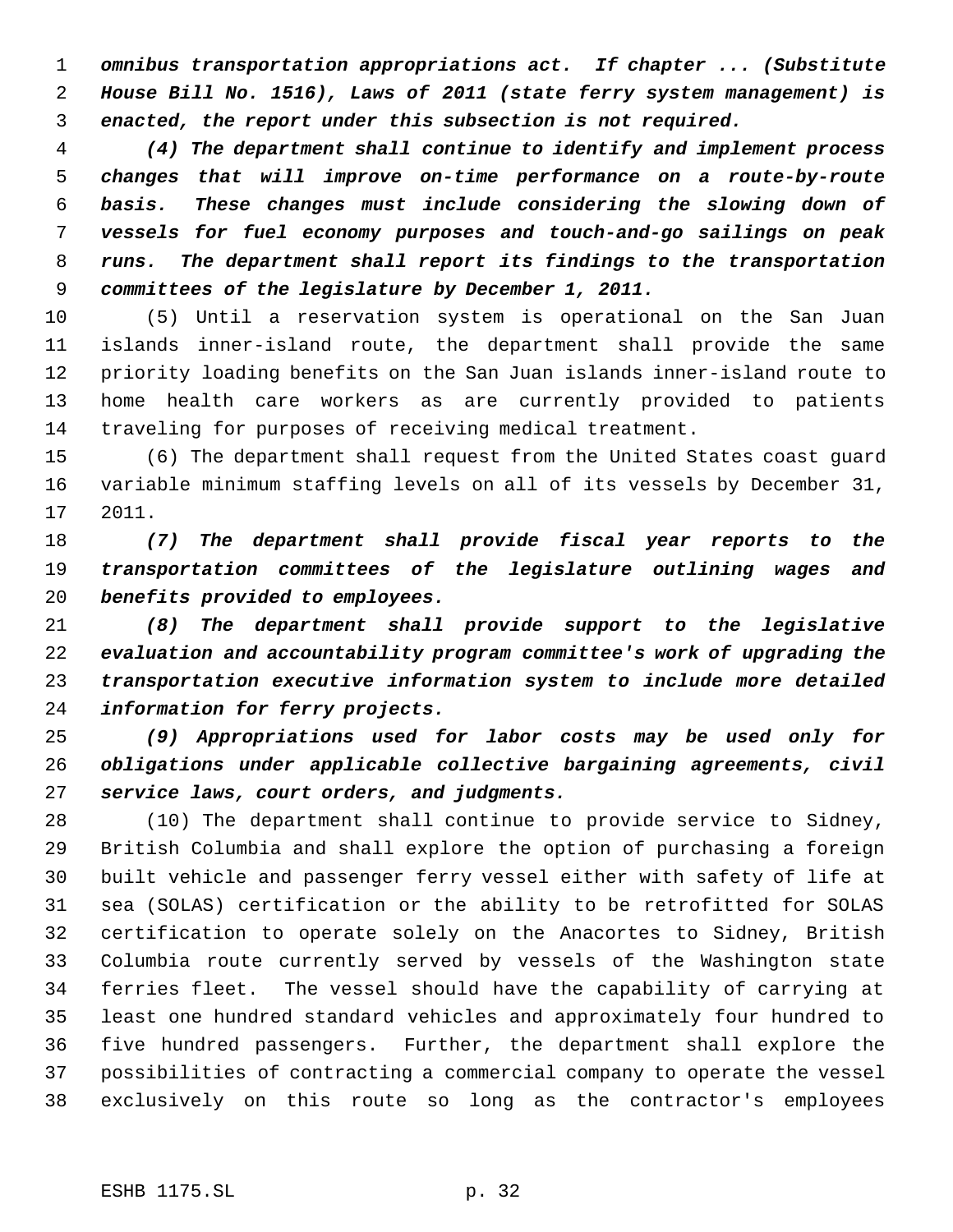assigned to the vessel are represented by the same employee organizations as the Washington state ferries. The department shall report back to the transportation committees of the legislature regarding: The availability of a vessel; the cost of the vessel, including transport to the Puget Sound region; and the need for any statutory changes for the operation of the Sydney, British Columbia service by a private company.

 (11) For the 2011-2013 fiscal biennium, the department of transportation may enter into a distributor controlled fuel hedging program.

 (12) The department shall target service reductions totaling \$4,000,000, such that the shortening of shoulder seasons and eliminations of off-peak runs on all routes are considered. Prior to implementing the reductions, the department shall consult with ferry employees and ferry advisory committees to determine which reductions would impact the fewest number of riders. The reductions must be identified and implementation must begin no later than the fall 2011 schedule.

 (13) \$135,248,000 of the Puget Sound ferry operations account-- state appropriation is provided solely for auto ferry vessel operating fuel in the 2011-2013 fiscal biennium.

 (14) \$150,000 of the Puget Sound ferry operations account--state appropriation is provided solely for the department to increase recreation and tourist ridership by entering into agreements for marketing and outreach strategies with local economic development agencies. The department shall identify the number of tourist and recreation riders on the applicable ferry routes both before and after implementation of marketing and outreach strategies developed through the agreements. The department shall report results of the marketing and outreach strategies to the transportation committees of the legislature by October 15, 2012.

 (15) The Washington state ferries shall participate in the facilities plan included in section 604 of this act and shall include an investigation and identification of less costly relocation options for the Seattle headquarters office. The department shall include relocation options for the Washington state ferries Seattle headquarters office in the facilities plan. Until September 1, 2012,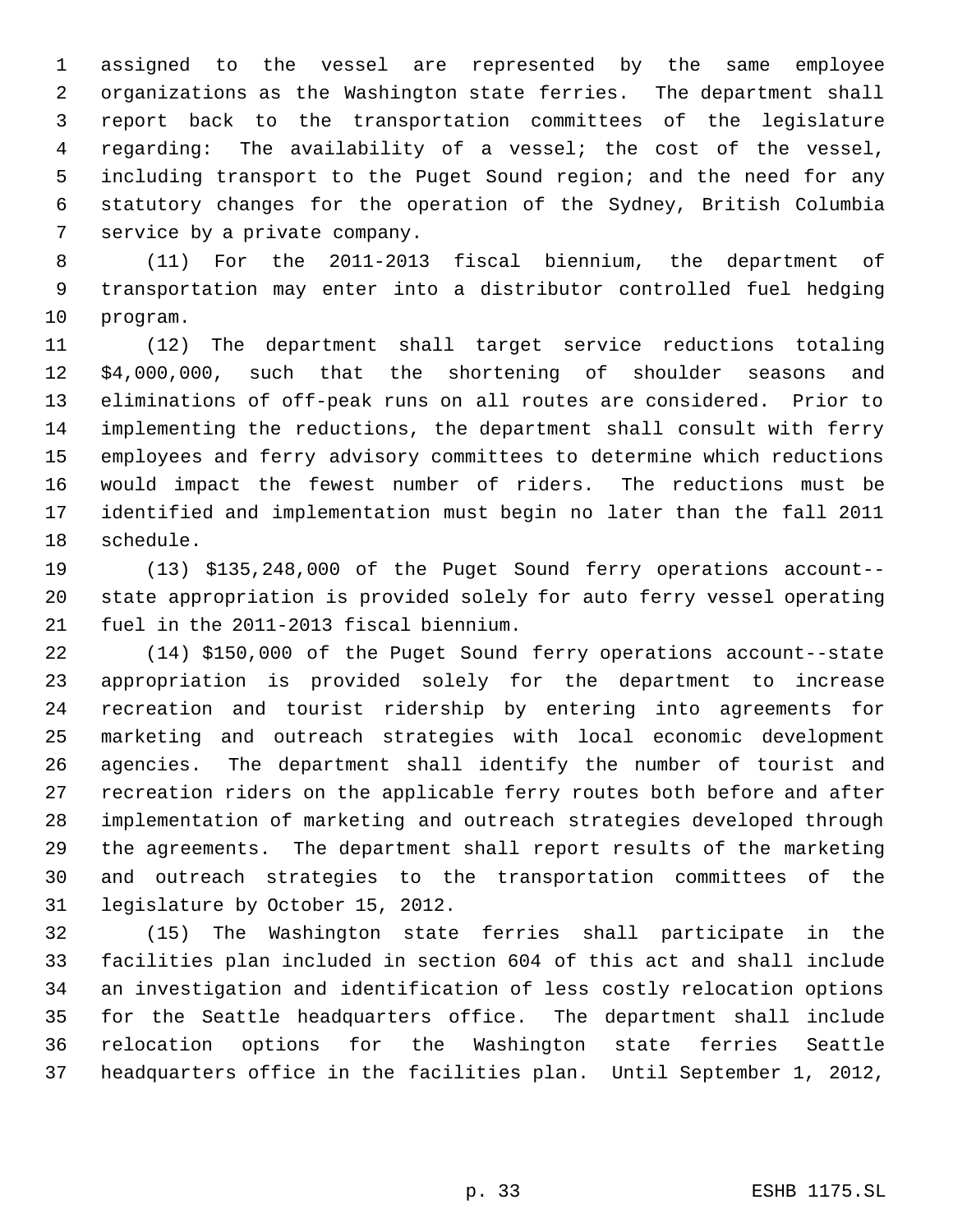the department may not enter into a lease renewal for the Seattle headquarters office.

 (16) The department, office of financial management, and transportation committees of the legislature shall make recommendations regarding an appropriate budget structure for the Washington state ferries. The recommendation may include a potential restructuring of the Washington state ferries budget. The recommendation must facilitate transparency in reporting and budgeting as well as provide the opportunity to link revenue sources with expenditures. Findings and recommendations must be reported to the office of financial management and the joint transportation committee by September 1, 2011.

 (17) Two Kwa-di-tabil class ferry vessels must be placed on the Port Townsend/Coupeville (Keystone) route to provide service at the same levels provided when the steel electric vessels were in service. After the vessels as funded under section 308(7) of this act are in service, the two most appropriate of these vessels for the Port Townsend/Coupeville (Keystone) route must be placed on the route. \$100,000 of the Puget Sound ferry operations account--state appropriation is provided solely for the additional staffing required to maintain a reservation system at this route when the second vessel is in service.

 *(18) The department shall link all vessel asset condition reports with its vessel life-cycle cost model in such a way that it will lend itself to integration with a vessel asset management system. Each quarter the department shall complete the activity of linking the asset condition of one class of vessels to the life-cycle cost model, beginning with the jumbo mark II class, followed by the Issaquah class, the jumbo mark I class, the super class, and finally the Kwa-di-tabil class. The department shall continue to regularly inspect life-cycle cost model assets and link the resulting asset condition reports with its vessel life-cycle cost model as the assessments are completed. The department shall provide the transportation committees of the legislature with progress reports of this activity as the work for each class of vessels has been completed. This activity must be completed with the results reported to the transportation committees of the legislature by June 1, 2012. The department's 2013-2015 budget request must be developed using the updated life-cycle cost model and must also*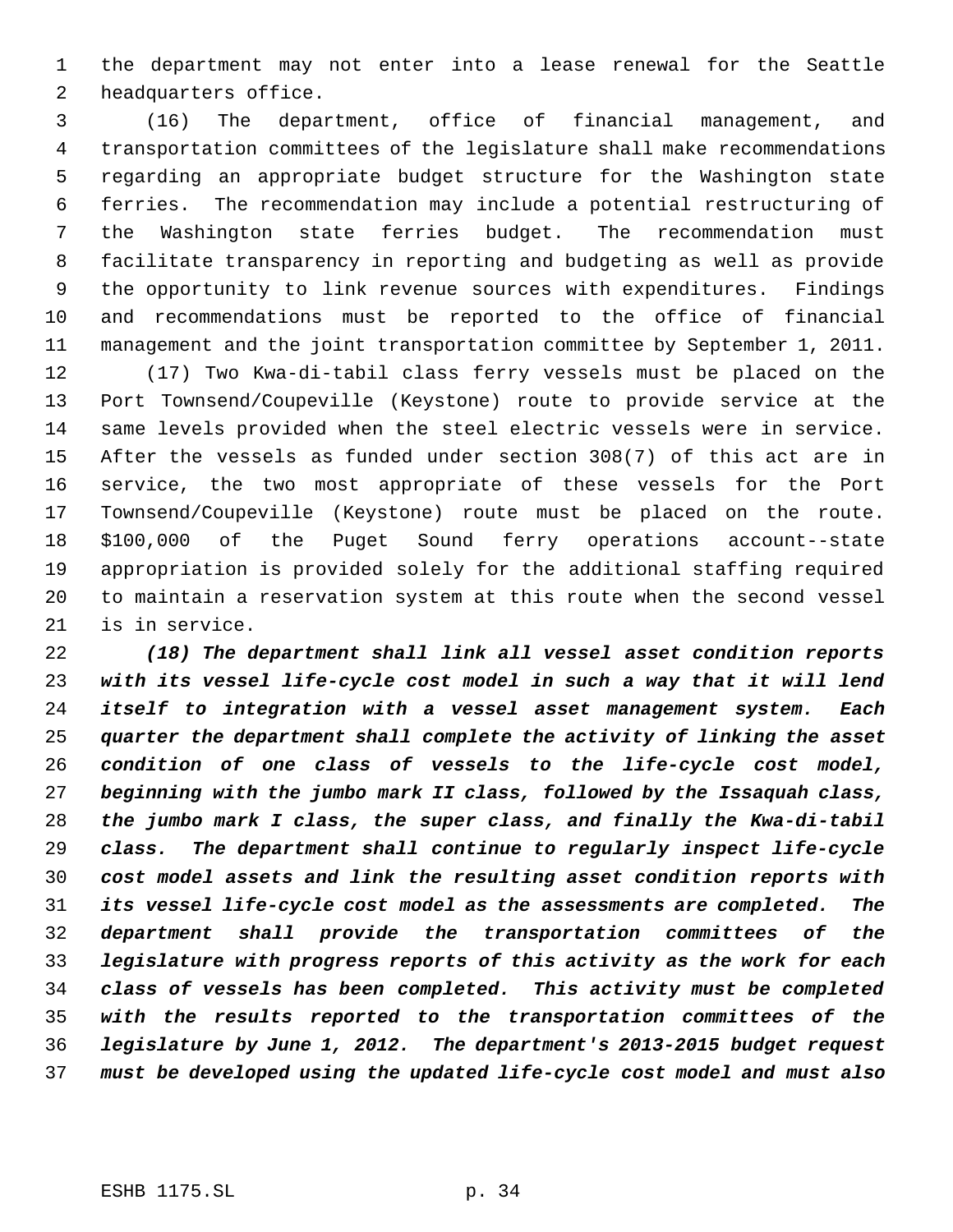*provide a project scope for implementing a vessel asset management system.*

 (19) \$706,000 of the Puget Sound ferry operations account--state appropriation is provided solely for terminal operations to implement new federal passenger vessel Americans with disabilities act requirements.

 (20) \$152,000 of the Puget Sound ferry operations account--state appropriation is provided solely for the department's compliance with its national pollution discharge elimination system permit.

 (21) If chapter ... (Substitute House Bill No. 2053), Laws of 2011 (additive transportation funding) is not enacted by June 30, 2011, the \$4,000,000 in service reductions identified in subsection (12) of this section must be restored and an identical amount must be reduced from the amount provided for the second 144-car vessel identified in section 308(8) of this act.

*\*Sec. 221 was partially vetoed. See message at end of chapter.*

## NEW SECTION. **Sec. 222. FOR THE DEPARTMENT OF TRANSPORTATION-- RAIL--PROGRAM Y--OPERATING**

|    | 18 Multimodal Transportation Account--State   |
|----|-----------------------------------------------|
| 19 | Appropriation \$29,688,000                    |
|    | 20 Multimodal Transportation Account--Federal |
| 21 |                                               |
| 22 | TOTAL APPROPRIATION $\ldots$ , 929, 988, 000  |

 The appropriations in this section are subject to the following conditions and limitations:

 (1) \$24,091,000 of the multimodal transportation account--state appropriation is provided solely for the Amtrak service contract and Talgo maintenance contract associated with providing and maintaining state-supported passenger rail service. The department is directed to continue to pursue efforts to reduce costs, increase ridership, and review fares or fare schedules. Within thirty days of each annual cost/revenue reconciliation under the Amtrak service contract, the department shall report annual credits to the office of financial management and the legislative transportation committees. Annual credits from Amtrak to the department including, but not limited to, credits for increased revenue due to higher ridership, and fare or fare schedule adjustments, must be used to offset corresponding amounts of the multimodal transportation account--state appropriation, which must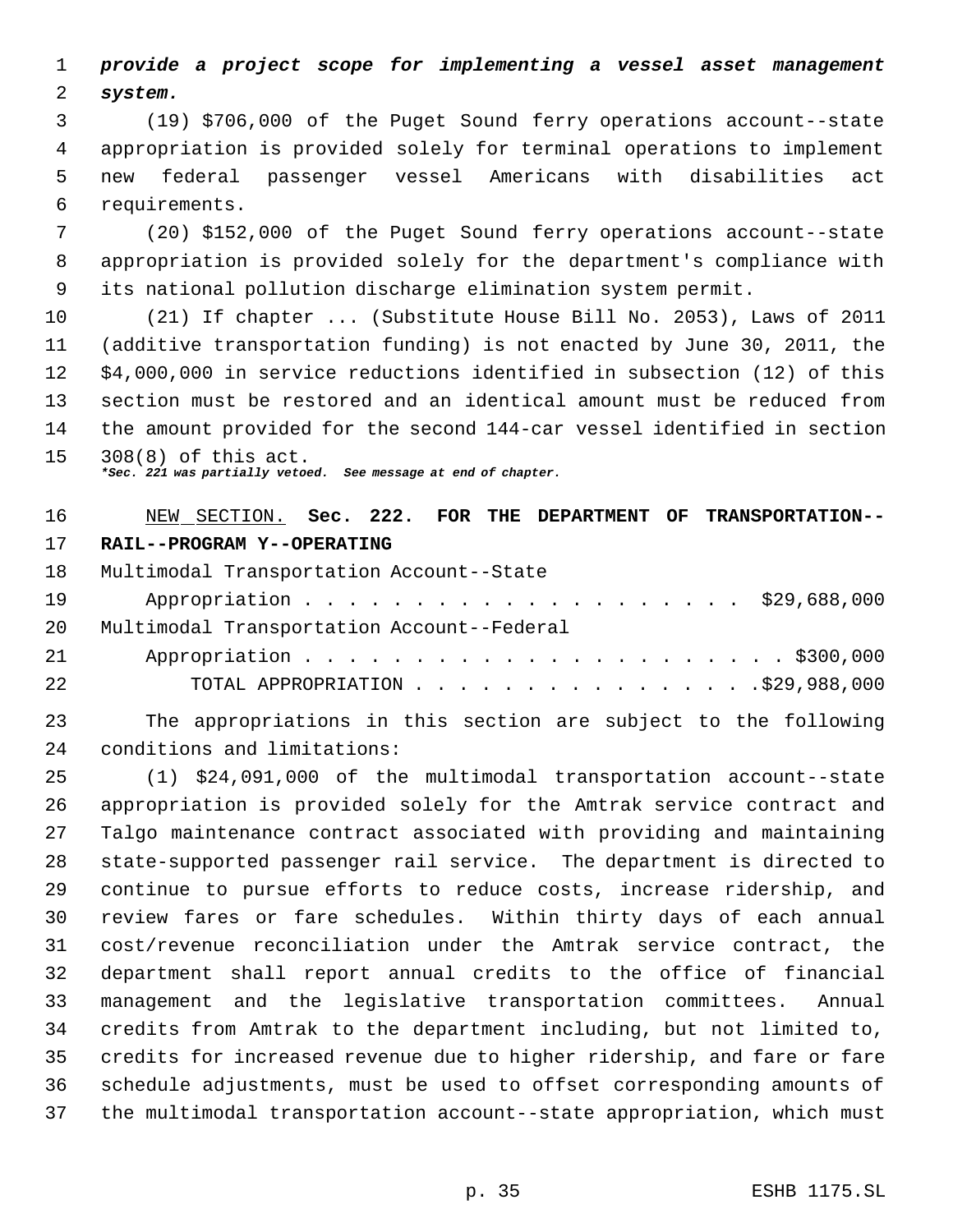be placed in reserve. Upon completion of the rail platform project in the city of Stanwood, the department shall continue to provide daily Amtrak Cascades service to the city.

(2) Amtrak Cascade runs may not be eliminated.

 (3) The department shall plan for a third roundtrip Cascades train between Seattle and Vancouver, B.C.

 (4) The department shall conduct a pilot program by partnering with the travel industry on the Amtrak Cascades service between Vancouver, British Columbia, and Seattle to test opportunities for increasing ridership, maximizing farebox recovery, and stimulating private investment. The pilot program must run from July 1, 2011, to June 30, 2012. The department shall report on the results of the pilot program to the office of financial management and the legislature by September 30, 2012.

### NEW SECTION. **Sec. 223. FOR THE DEPARTMENT OF TRANSPORTATION-- LOCAL PROGRAMS--PROGRAM Z--OPERATING**

|    | 17 Motor Vehicle Account--State Appropriation \$8,853,000   |  |  |  |  |
|----|-------------------------------------------------------------|--|--|--|--|
|    | 18 Motor Vehicle Account--Federal Appropriation \$2,567,000 |  |  |  |  |
| 19 |                                                             |  |  |  |  |

 The appropriations in this section are subject to the following conditions and limitations: The department shall submit a report to the transportation committees of the legislature by December 1, 2011, on the implementation of the recommendations that resulted from the evaluation of efficiencies in the delivery of transportation funding and services to local governments that was required under section 204(8), chapter 247, Laws of 2010. The report must include a description of how recommendations were implemented, what efficiencies were achieved, and an explanation of any recommendations that were not implemented.

#### **TRANSPORTATION AGENCIES--CAPITAL**

NEW SECTION. **Sec. 301. FOR THE WASHINGTON STATE PATROL**

 State Patrol Highway Account--State Appropriation . . . . . \$6,487,000 The appropriation in this section is subject to the following conditions and limitations: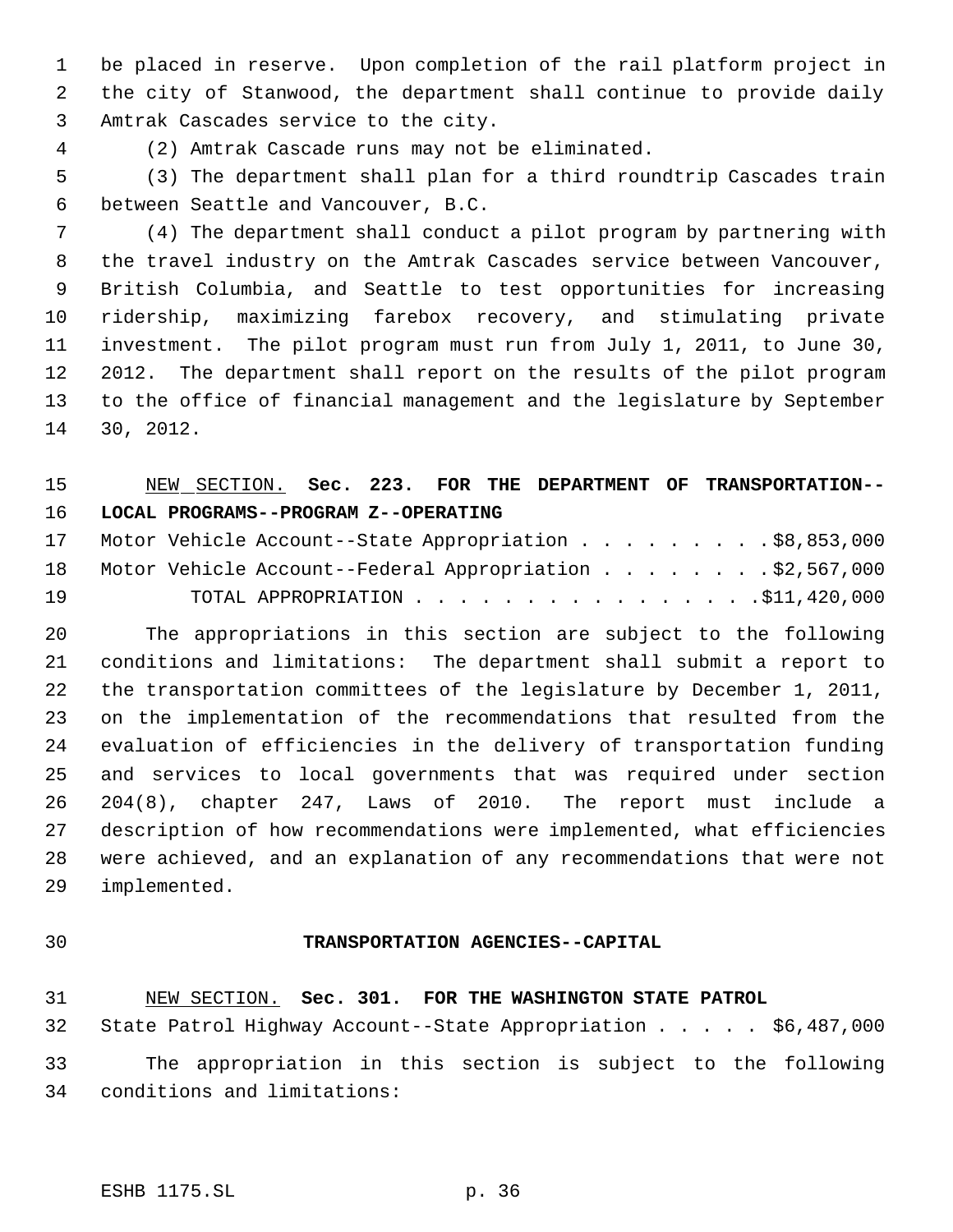(1) \$653,000 of the state patrol highway account--state appropriation is provided solely for the following minor works projects: \$200,000 for emergency infrastructure repairs; \$75,000 for water and sewer upgrades; \$210,000 for emergency backup system replacement; \$85,000 for chiller replacement; and \$83,000 for roof replacements.

 (2) \$3,226,000 of the state patrol highway account--state appropriation is provided solely for the Shelton academy of the Washington state patrol for the new waste water treatment lines, waste water plants, water lines, and water systems. However, \$2,129,000 of this amount is contingent on the department of corrections receiving funding for its portion of the regional water project in the 2011-2013 omnibus capital appropriations act. If this funding is not provided by June 30, 2011, \$2,129,000 of the appropriation provided in this subsection lapses.

 (3) \$421,000 of the state patrol highway account--state appropriation is provided solely for the reappropriation of the Shelton regional water project.

 (4) \$2,187,000 of the total appropriation is provided solely for mobile office platforms.

 (5) It is the intent of the legislature that the omnibus operating appropriations act provide funding for the portion of any applicable debt service payments, resulting from financial contracts identified under section 601 of this act, that are attributable to the general fund as identified in the Washington state patrol's cost allocation model.

| 27 | NEW SECTION. Sec. 302. FOR THE COUNTY ROAD ADMINISTRATION BOARD     |
|----|---------------------------------------------------------------------|
| 28 | Motor Vehicle Account--State Appropriation \$874,000                |
| 29 | Rural Arterial Trust Account--State Appropriation \$37,417,000      |
| 30 | County Arterial Preservation Account--State                         |
| 31 | Appropriation \$29,360,000                                          |
| 32 | TOTAL APPROPRIATION $\ldots$ , 567,651,000                          |
| 33 | The appropriations in this section are subject to the following     |
| 34 | conditions and limitations:                                         |
| 35 | (1) \$874,000 of the motor vehicle account--state appropriation may |
| 36 | be used for county ferry projects as developed pursuant to RCW      |

47.56.725(4).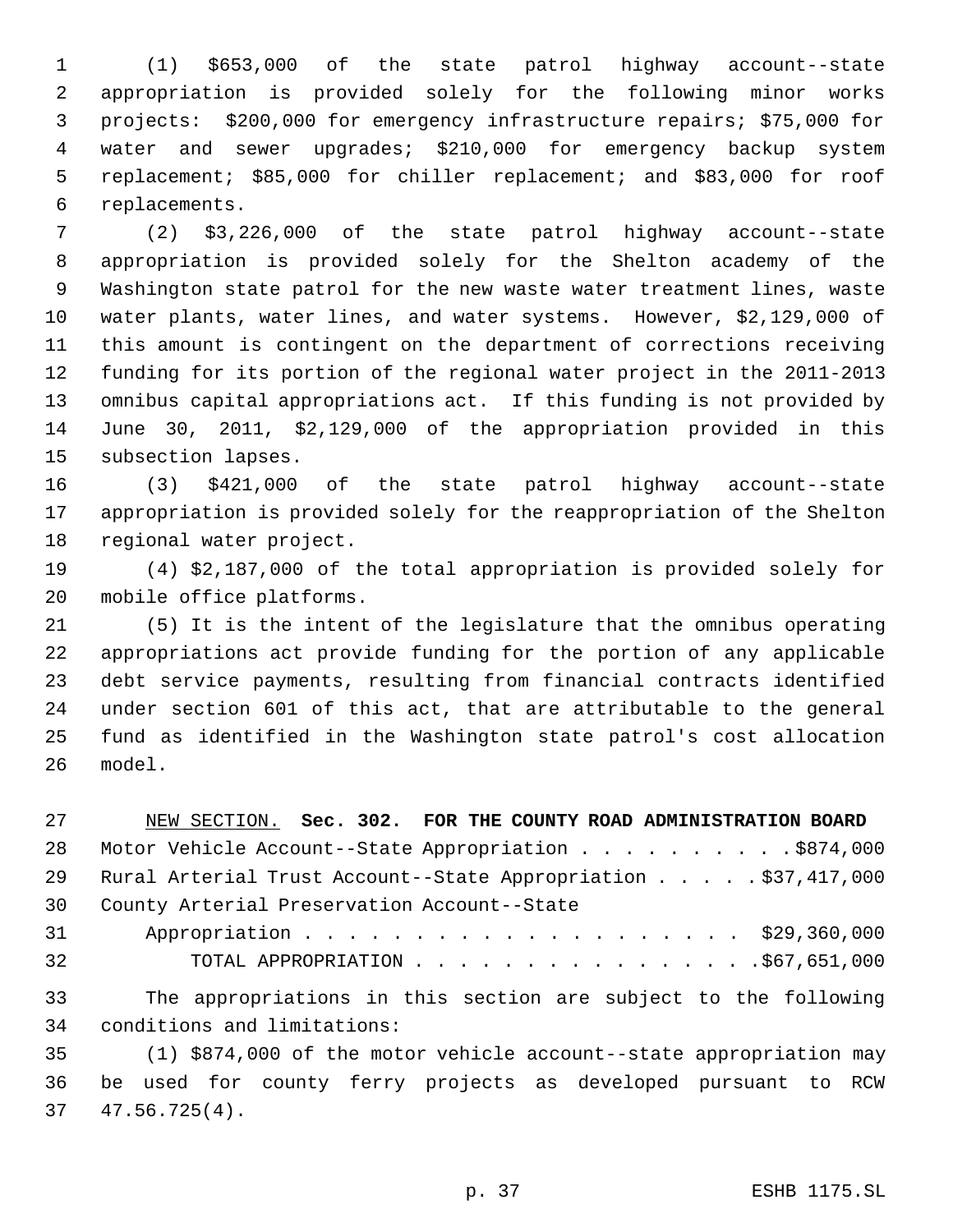(2) \$37,417,000 of the rural arterial trust account--state appropriation is provided solely for county road preservation grant projects as approved by the county road administration board. These funds may be used to assist counties recovering from federally declared emergencies by providing capitalization advances and local match for federal emergency funding, and may only be made using existing fund balances. It is the intent of the legislature that the rural arterial trust account be managed based on cash flow. The county road administration board shall specifically identify any of the selected projects and shall include information concerning the selected projects in its next annual report to the legislature.

 NEW SECTION. **Sec. 303. FOR THE TRANSPORTATION IMPROVEMENT BOARD** Small City Pavement and Sidewalk Account--State 14 Appropriation . . . . . . . . . . . . . . . . . . \$3,812,000 Transportation Improvement Account--State 16 Appropriation . . . . . . . . . . . . . . . . . . \$201,050,000 TOTAL APPROPRIATION . . . . . . . . . . . . . . . \$204,862,000 The appropriations in this section are subject to the following conditions and limitations: The transportation improvement

 account--state appropriation includes up to \$22,143,000 in proceeds from the sale of bonds authorized in RCW 47.26.500.

 NEW SECTION. **Sec. 304. FOR THE DEPARTMENT OF TRANSPORTATION-- PROGRAM D--(DEPARTMENT OF TRANSPORTATION-ONLY PROJECTS)--CAPITAL** 24 Motor Vehicle Account--State Appropriation . . . . . . . . \$5,433,000

The appropriation in this section is subject to the following

conditions and limitations:

 (1) \$1,364,000 of the motor vehicle account--state appropriation is provided solely for the Olympic region site acquisition debt service payments and administrative costs associated with capital improvement and preservation project and financial management.

 (2) \$3,669,000 of the motor vehicle account--state appropriation is provided solely for high priority safety projects that are directly linked to employee safety, environmental risk, or minor works that prevent facility deterioration.

(3) \$400,000 of the motor vehicle account--state appropriation is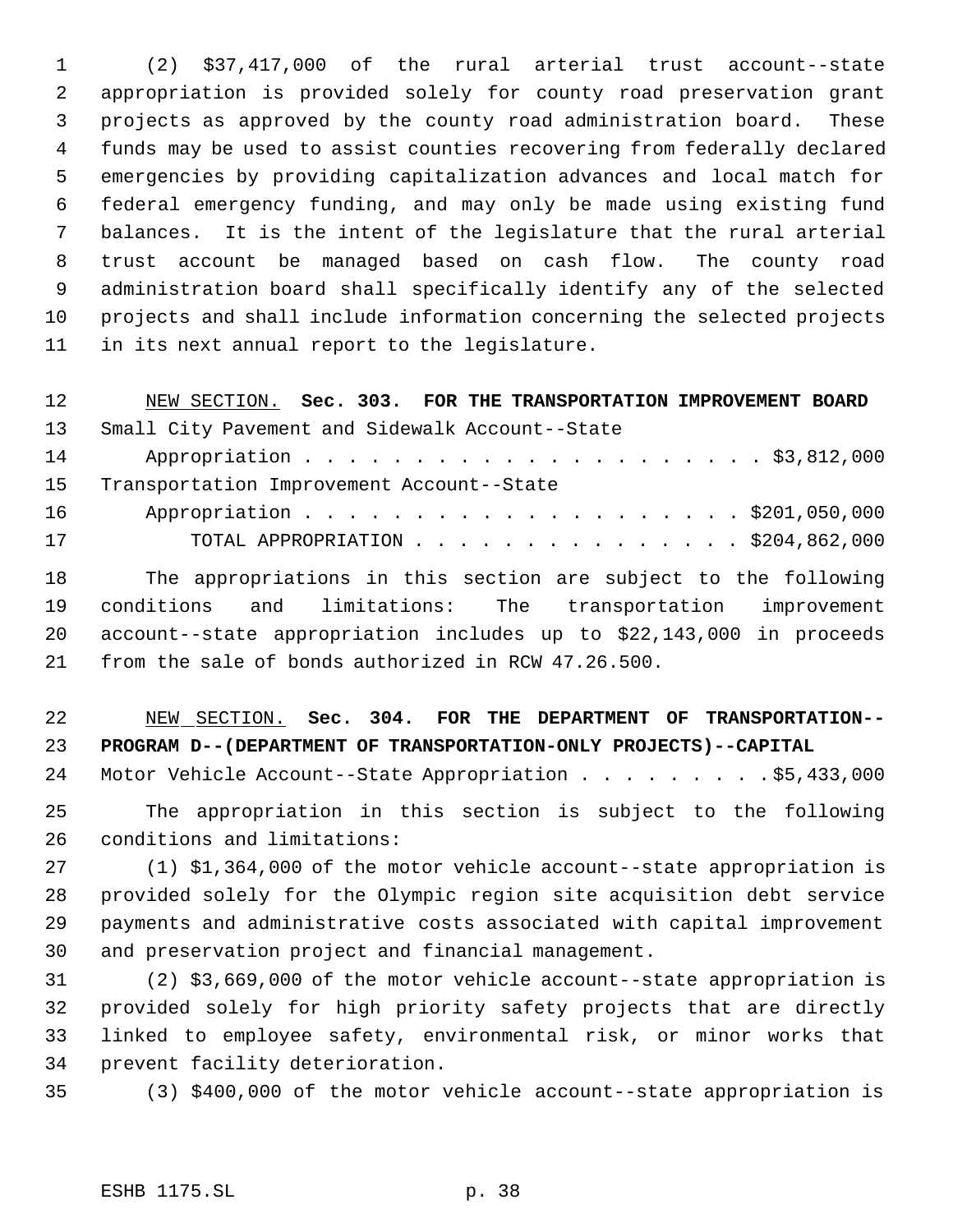provided solely for the department's compliance with its national

pollution discharge elimination system permit.

| 3  | *NEW SECTION. Sec. 305. FOR THE DEPARTMENT OF TRANSPORTATION-- |
|----|----------------------------------------------------------------|
| 4  | IMPROVEMENTS--PROGRAM I                                        |
| 5  | Multimodal Transportation Account--State                       |
| 6  |                                                                |
| 7  | Transportation Partnership Account--State                      |
| 8  |                                                                |
| 9  | Motor Vehicle Account--State Appropriation \$86,139,000        |
| 10 | Motor Vehicle Account--Federal Appropriation \$450,691,000     |
| 11 | Motor Vehicle Account--Private/Local                           |
| 12 |                                                                |
| 13 | Transportation 2003 Account (Nickel Account)--State            |
| 14 |                                                                |
| 15 | State Route Number 520 Corridor Account--State                 |
| 16 |                                                                |
| 17 | TOTAL APPROPRIATION \$4,034,328,000                            |
|    |                                                                |

 The appropriations in this section are subject to the following conditions and limitations:

 (1) Except as provided otherwise in this section, the entire transportation 2003 account (nickel account) appropriation and the entire transportation partnership account appropriation are provided solely for the projects and activities as listed by fund, project, and amount in LEAP Transportation Document 2011-1 as developed April 19, 2011, Program - Highway Improvement Program (I). However, limited transfers of specific line-item project appropriations may occur between projects for those amounts listed subject to the conditions and limitations in section 603 of this act.

 (2) The department shall, on a quarterly basis beginning July 1, 2011, provide to the office of financial management and the legislature reports providing the status on each active project funded in part or whole by the transportation 2003 account (nickel account) or the transportation partnership account. Funding provided at a programmatic level for transportation partnership account and transportation 2003 account (nickel account) projects relating to bridge rail, guard rail, fish passage barrier removal, and roadside safety projects must be reported on a programmatic basis. Projects within this programmatic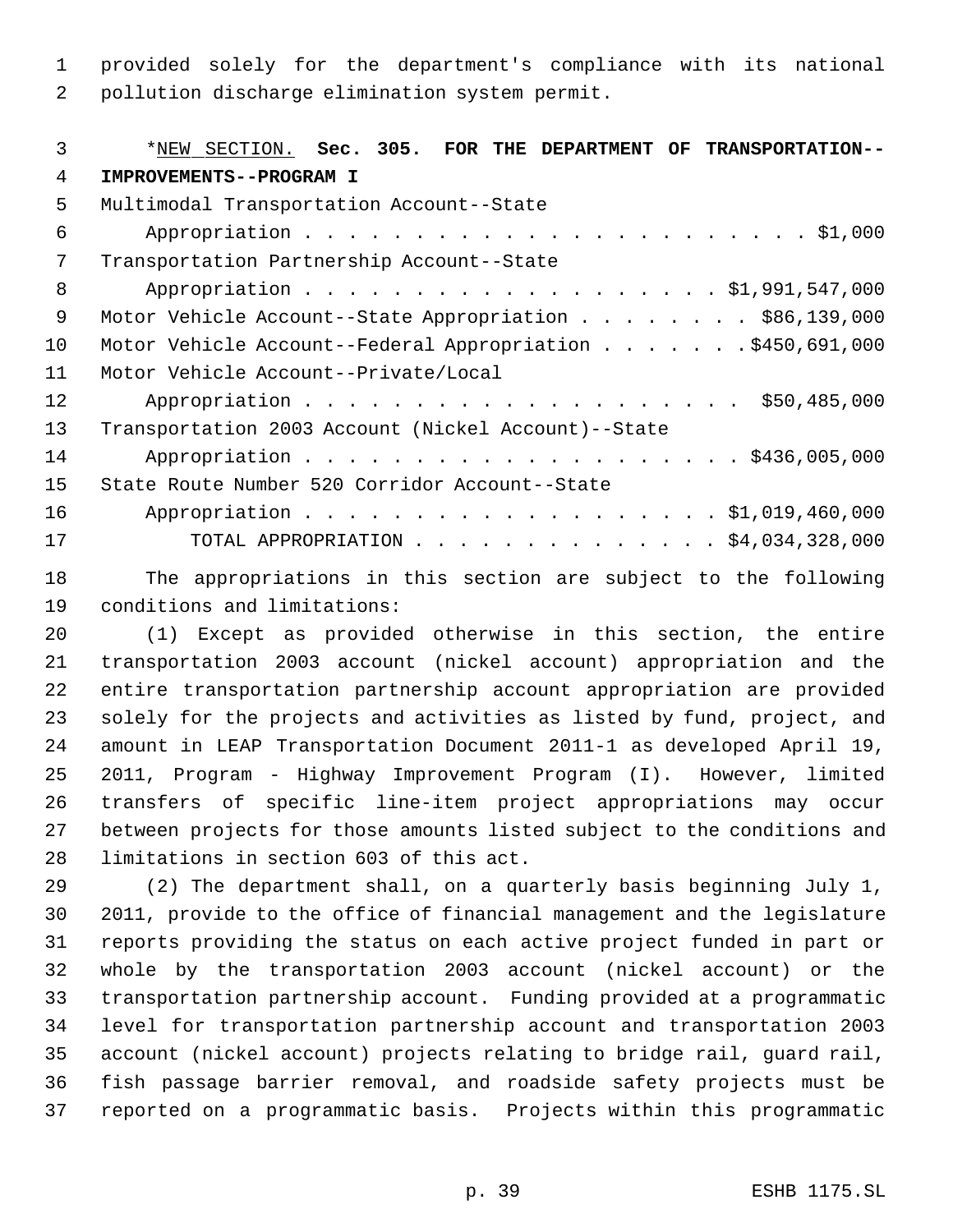level funding must be completed on a priority basis and scoped to be completed within the current programmatic budget. Report formatting and elements must be consistent with the October 2009 quarterly project report. The department shall also provide the information required under this subsection on a quarterly basis.

 (3) Within the motor vehicle account--state appropriation and motor vehicle account--federal appropriation, the department may transfer funds between programs I and P, except for funds that are otherwise restricted in this act.

 (4) The department shall apply for surface transportation program enhancement funds to be expended in lieu of or in addition to state funds for eligible costs of projects in programs I and P including, but not limited to, the state route number 518, state route number 520, Columbia river crossing, and Alaskan Way viaduct projects.

 (5) The department shall apply for the competitive portion of federal transit administration funds for eligible transit-related costs of the state route number 520 bridge replacement and HOV project and the Columbia river crossing project. The federal funds described in this subsection must not include those federal transit administration funds distributed by formula. The department shall provide a report regarding this effort to the legislature by October 1, 2011.

 *(6) Any redistributed federal funds received by the department must, to the greatest extent possible, be applied first to offset planned expenditures of state funds, and second, to offset planned expenditures of federal funds, on projects as identified in the LEAP transportation documents described in this act. If the redistributed federal funds cannot be used in this manner, the department must consult with the joint transportation committee prior to obligating any redistributed federal funds.*

 (7) The department shall work with the department of archaeology and historic preservation to ensure that the cultural resources investigation is properly conducted on all mega-highway projects and large ferry terminal projects. These projects must be conducted with active archaeological management. Additionally, the department shall establish a scientific peer review of independent archaeologists that are knowledgeable about the region and its cultural resources.

 (8) For highway construction projects where the department considers agricultural lands of long-term commercial significance, as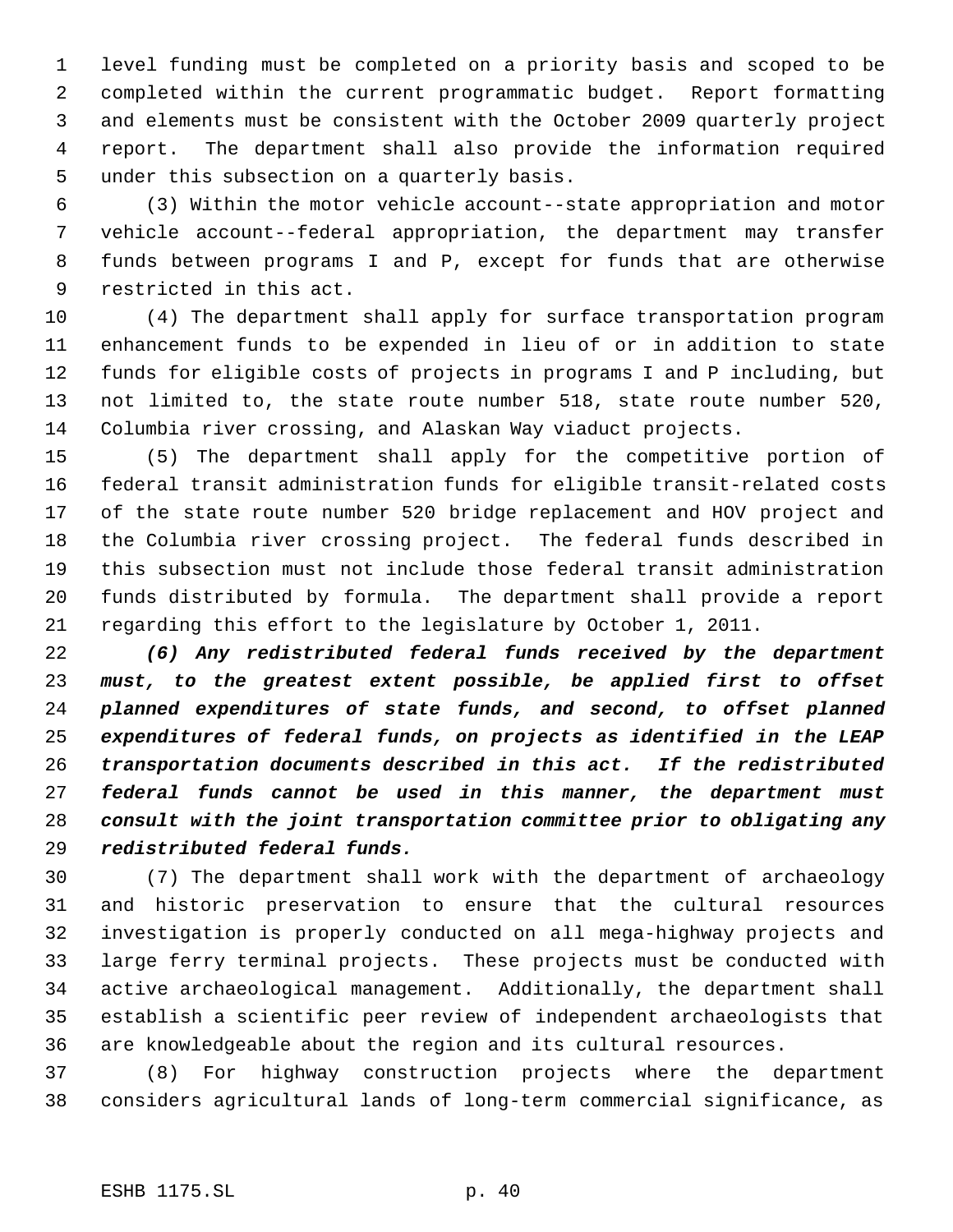defined in RCW 36.70A.030, in reviewing and selecting sites to meet environmental mitigation requirements under the national environmental policy act (42 U.S.C. Sec. 4321 et seq.) and the state environmental policy act (chapter 43.21C RCW), the department shall, to the greatest extent possible, consider using public land first. If public lands are not available that meet the required environmental mitigation needs, the department may use other sites while making every effort to avoid any net loss of agricultural lands that have a designation of long-term commercial significance.

 (9) \$361,000 of the transportation partnership account--state appropriation and \$1,245,000 of the transportation 2003 account (nickel account)--state appropriation are provided solely for project 0BI4ENV, Environmental Mitigation Reserve - Nickel/TPA project, as indicated in the LEAP transportation document referenced in subsection (1) of this section. Funds may be used only for environmental mitigation work that is required by permits that were issued for projects funded by the transportation partnership account or transportation 2003 account (nickel account). As part of the 2012 budget submittal, the department shall provide a list of all projects and associated amounts that are being charged to project OBI4ENV during the 2011-2013 fiscal biennium.

 (10) The transportation 2003 account (nickel account)--state appropriation includes up to \$361,005,000 in proceeds from the sale of bonds authorized by RCW 47.10.861.

 (11) The transportation partnership account--state appropriation includes up to \$1,427,696,000 in proceeds from the sale of bonds authorized in RCW 47.10.873.

 (12) The motor vehicle account--state appropriation includes up to \$66,373,000 in proceeds from the sale of bonds authorized in RCW 47.10.843.

 (13) The state route number 520 corridor account--state appropriation includes up to \$987,717,000 in proceeds from the sale of bonds authorized in RCW 47.10.879.

 (14) \$391,000 of the motor vehicle account--state appropriation and \$4,027,000 of the motor vehicle account--federal appropriation are provided solely for the US 2 High Priority Safety project (100224I). Expenditure of these funds is for safety projects on state route number 2 between Monroe and Gold Bar, which may include median rumble strips, traffic cameras, and electronic message signs.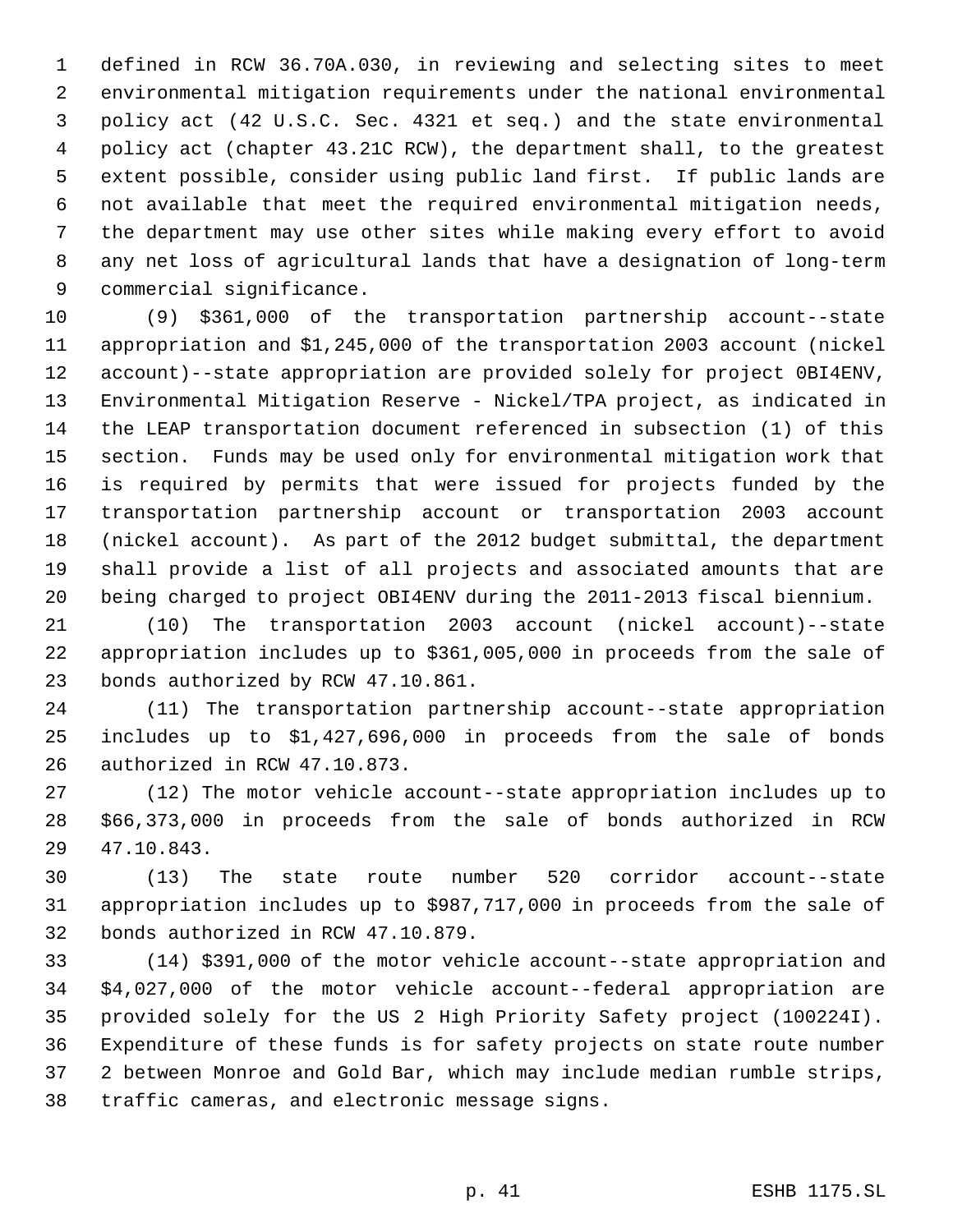(15) \$687,000 of the motor vehicle account--federal appropriation, \$16,308,000 of the motor vehicle account--private/local appropriation, and \$22,000 of the motor vehicle account--state appropriation are provided solely for the US 2/Bickford Avenue - Intersection Safety Improvements project (100210E).

 (16) \$435,000 of the motor vehicle account--state appropriation is provided solely for environmental work on the Belfair Bypass project (300344C).

 (17) \$108,000 of the motor vehicle account--federal appropriation and \$3,000 of the motor vehicle account--state appropriation are provided solely for the I-5/Vicinity of Joint Base Lewis-McChord - Install Ramp Meters project (300596M).

 (18) \$253,444,000 of the transportation partnership account--state appropriation and \$66,034,000 of the transportation 2003 account (nickel account)--state appropriation are provided solely for the I- 5/Tacoma HOV Improvements (Nickel/TPA) project (300504A). The use of funds in this subsection to renovate any buildings is subject to the requirements of section 604 of this act. The department shall report to the legislature and the office of financial management on any costs associated with building renovations funded in this subsection.

 (19)(a) \$8,321,000 of the transportation partnership account--state appropriation and \$31,380,000 of the motor vehicle account--federal appropriation are provided solely for the I-5/Columbia River Crossing project (400506A). Of this amount, \$200,000 of the transportation partnership account--state appropriation is provided solely for the department to work with the department of archaeology and historic preservation to ensure that the cultural resources investigation is properly conducted on the Columbia river crossing project. This project must be conducted with active archaeological management and result in one report that spans the single cultural area in Oregon and Washington. Additionally, the department shall establish a scientific peer review of independent archaeologists that are knowledgeable about the region and its cultural resources. No funding from any account may be expended until written confirmation has been received by the department that the state of Oregon is providing an equal amount of additional funding to the project.

 (b) Consistent with the draft environmental impact statement and the Columbia river crossing project's independent review panel report,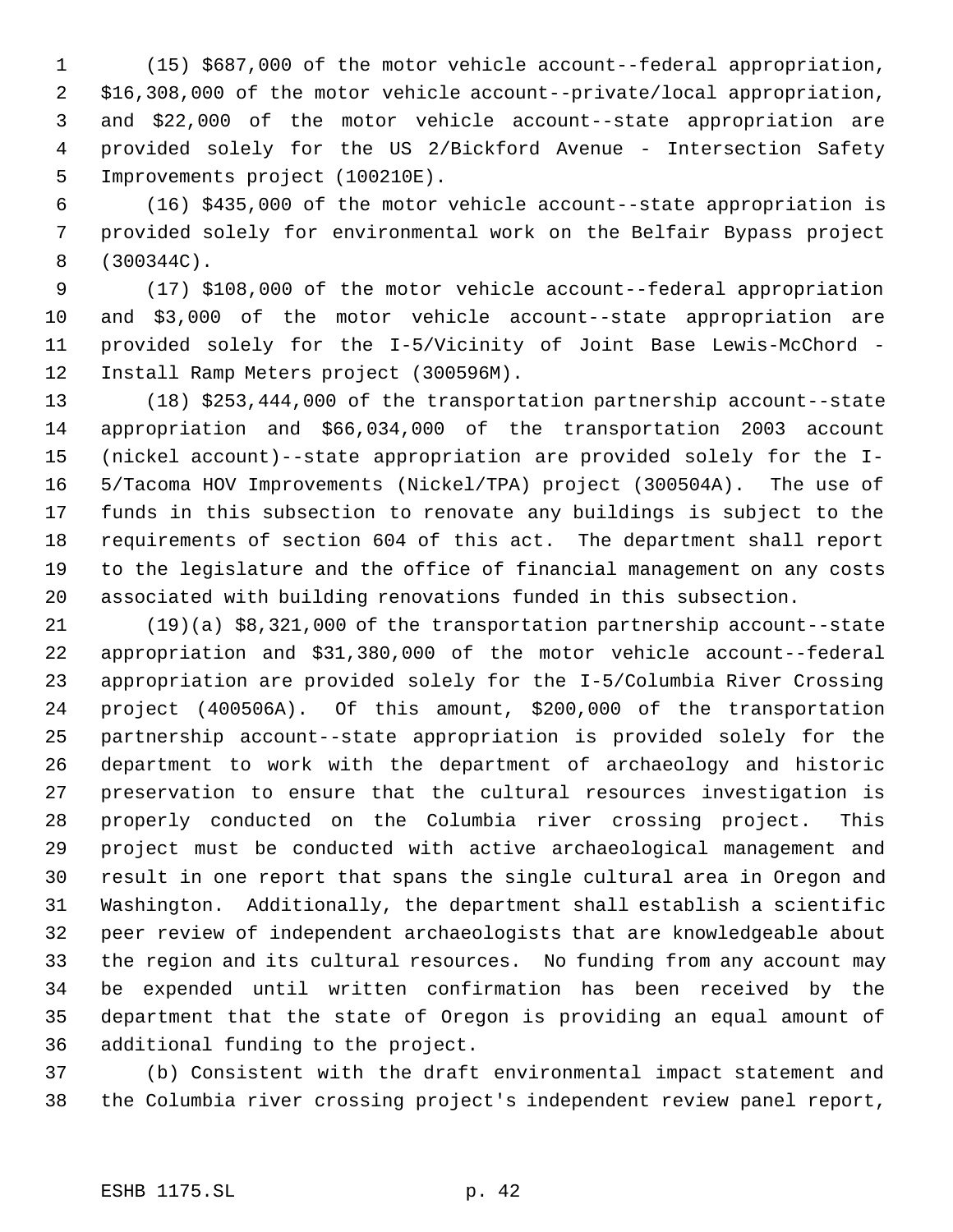the Columbia river crossing project's financial plan must include recognition of state transportation funding contributions from both Washington and Oregon, federal transportation funding, and a funding contribution from toll bond proceeds. Following the refinement of the finance plan as recommended by the independent review panel, the department may seek authorization from the legislature to collect tolls on the existing Columbia river crossing or on a replacement crossing over Interstate 5.

 (20) \$107,000 of the motor vehicle account--federal appropriation and \$27,000 of the motor vehicle account--state appropriation are provided solely for the SR 9/SR 204 Intersection Improvement project (L2000040).

 (21) \$2,134,000 of the motor vehicle account--federal appropriation and \$47,000 of the motor vehicle account--state appropriation are provided solely for the US 12/Nine Mile Hill to Woodward Canyon Vic - Build New Highway project (501210T).

 (22) \$294,000 of the motor vehicle account--federal appropriation and \$13,000 of the motor vehicle account--state appropriation are provided solely for the SR 16/Rosedale Street NW Vicinity - Frontage Road project (301639C). The frontage road must be built for driving speeds of no more than thirty-five miles per hour.

 (23) \$1,000,000 of the motor vehicle account--federal appropriation is provided solely for the SR 20/Race Road to Jacob's Road safety project (L2200042).

 (24) \$24,002,000 of the transportation partnership account--state appropriation is provided solely for the SR 28/ US 2 and US 97 Eastmont Avenue Extension project (202800D).

 (25) \$569,000 of the motor vehicle account--federal appropriation and \$9,000 of the motor vehicle account--state appropriation are provided solely for design and right-of-way work on the I-82/Red Mountain Vicinity project (508208M). The department shall continue to work with the local partners in developing transportation solutions necessary for the economic growth in the Red Mountain American viticulture area of Benton county.

 (26) \$1,500,000 of the motor vehicle account--federal appropriation is provided solely for the I-90 Comprehensive Tolling Study project (100067T).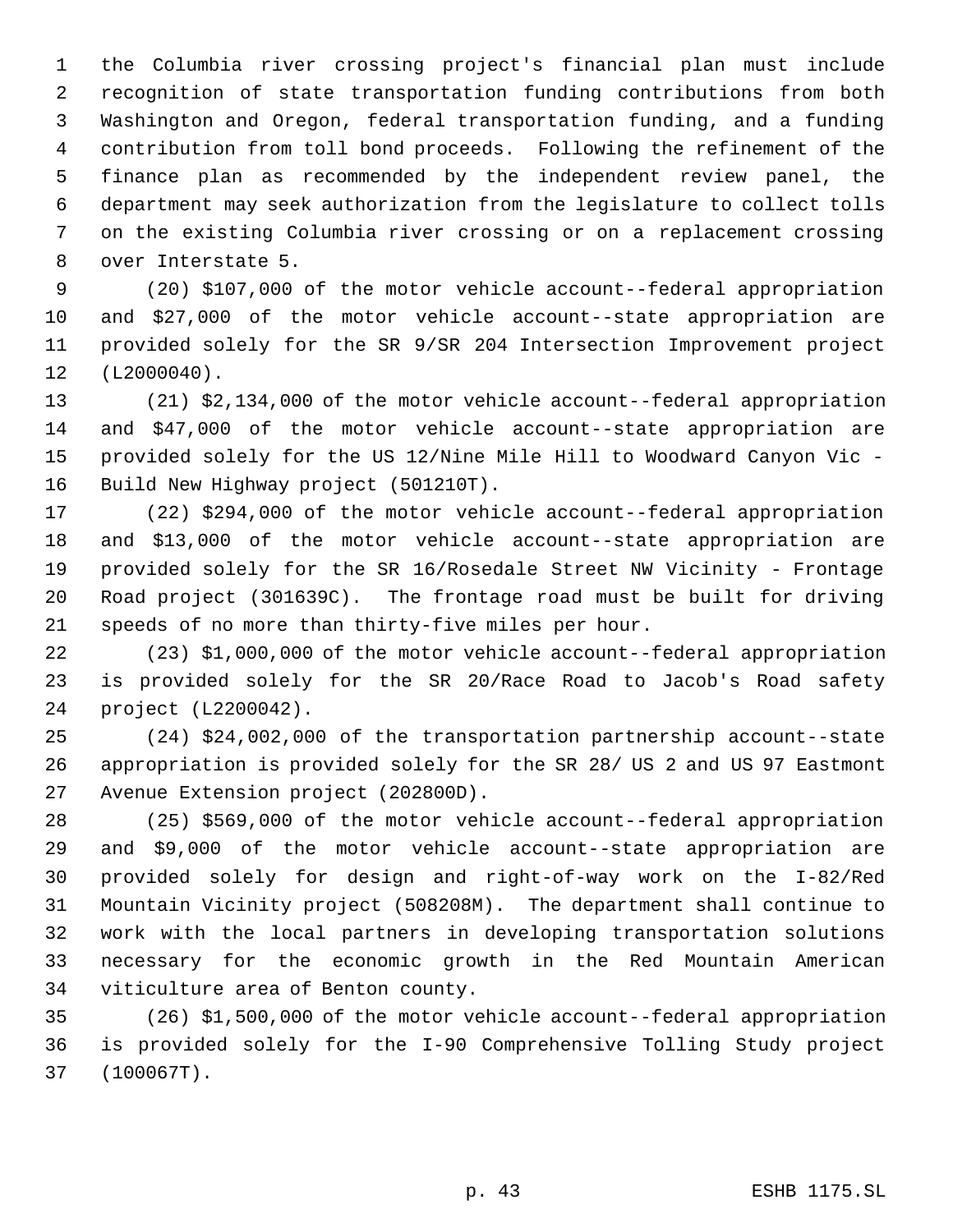(27) \$9,422,000 of the motor vehicle account--federal appropriation and \$193,000 of the motor vehicle account--state appropriation are provided solely for the I-90/Sullivan Road to Barker Road - Additional Lanes project (609049N).

 (28) Up to \$8,000,000 in savings realized on the I-90/Snoqualmie Pass East - Hyak to Keechelus Dam - Corridor project (509009B) may be used for design work on the next two-mile segment of the corridor. Any additional savings on this project must remain on the corridor. \$590,000 of the funds appropriated for this project may be used to purchase land currently owned by the state parks department. Project funds may not be used to build or improve buildings until the plan described in section 604 of this act is complete.

 (29) \$932,000 of the motor vehicle account--federal appropriation is provided solely for the US 97A/North of Wenatchee - Wildlife Fence project (209790B).

 (30) The department shall reconvene an expert review panel of no more than three members as described under RCW 47.01.400 for the purpose of updating the work that was previously completed by the panel on the Alaskan Way viaduct replacement project and to ensure that an appropriate and viable financial plan is created and regularly reviewed. The expert review panel must be selected cooperatively by the chairs of the senate and house of representatives transportation committees, the secretary of transportation, and the governor. The expert review panel must report findings and recommendations to the transportation committees of the legislature, the governor's Alaskan Way viaduct project oversight committee, and the transportation commission by October 2011, and annually thereafter until the project is operationally complete.

 (31) It is important that the public and policymakers have accurate and timely access to information related to the Alaskan Way viaduct replacement project as it proceeds to, and during, the construction of all aspects of the project including, but not limited to, information regarding costs, schedules, contracts, project status, and neighborhood impacts. Therefore, it is the intent of the legislature that the state, city, and county departments of transportation establish a single source of accountability for integration, coordination, tracking, and information of all requisite components of the replacement project, which must include, at a minimum: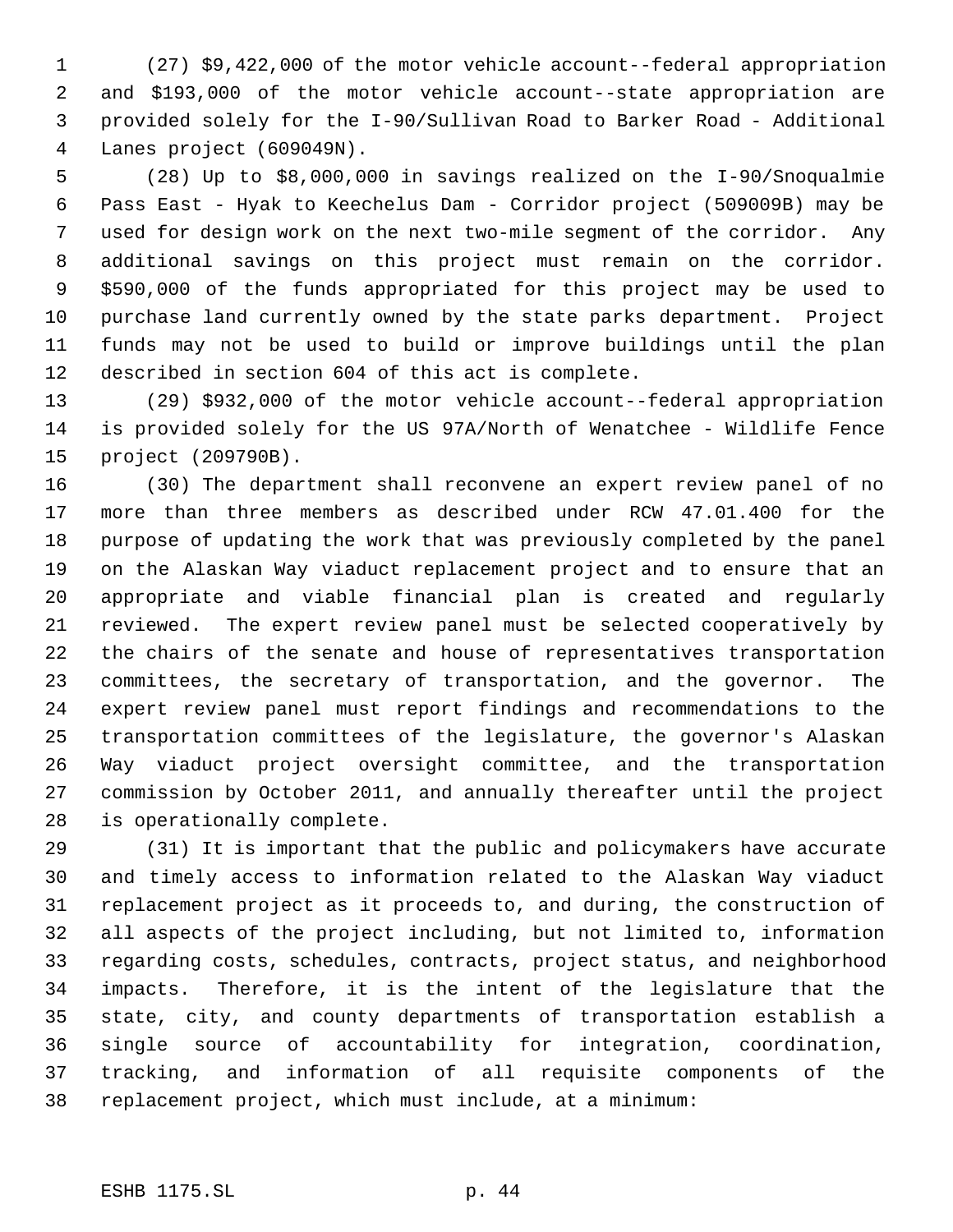(a) A master schedule of all subprojects included in the full replacement project or program; and

 (b) A single point of contact for the public, media, stakeholders, and other interested parties.

 (32) Within the amounts provided in this section, \$20,000 of the motor vehicle account--state appropriation and \$980,000 of the motor vehicle account--federal appropriation are provided solely for the department to continue work on a comprehensive tolling study of the state route number 167 corridor (project 316718S). As funding allows, the department shall also continue work on a comprehensive tolling study of the state route number 509 corridor.

 (33)(a) \$131,303,000 of the transportation partnership account--state appropriation, \$51,410,000 of the transportation 2003 account (nickel account)--state appropriation, and \$10,000,000 of the motor vehicle account--federal appropriation are provided solely for the I-405/Kirkland Vicinity Stage 2 - Widening project (8BI1002). This project must be completed as soon as practicable as a design-build project and must be constructed with a footprint that would accommodate potential future express toll lanes.

 (b) As part of the project, the department shall conduct a traffic and revenue analysis and complete a financial plan to provide additional information on the revenues, expenditures, and financing options available for active traffic management and congestion relief in the Interstate 405 and state route number 167 corridors. A report must be provided to the transportation committees of the legislature and the office of financial management by January 2012. However, this subsection (33)(b) is null and void if chapter . . . (Engrossed House Bill No. 1382), Laws of 2011 (I-405 express toll lanes) is enacted by June 30, 2011.

 (34) Funding for a signal at state route number 507 and Yew Street is included in the appropriation for intersection and spot improvements (0BI2002).

 (35) \$226,809,000 of the transportation partnership account--state appropriation and \$1,019,460,000 of the state route number 520 corridor account--state appropriation are provided solely for the state route number 520 bridge replacement and HOV program (8BI1003). When developing the financial plan for the program, the department shall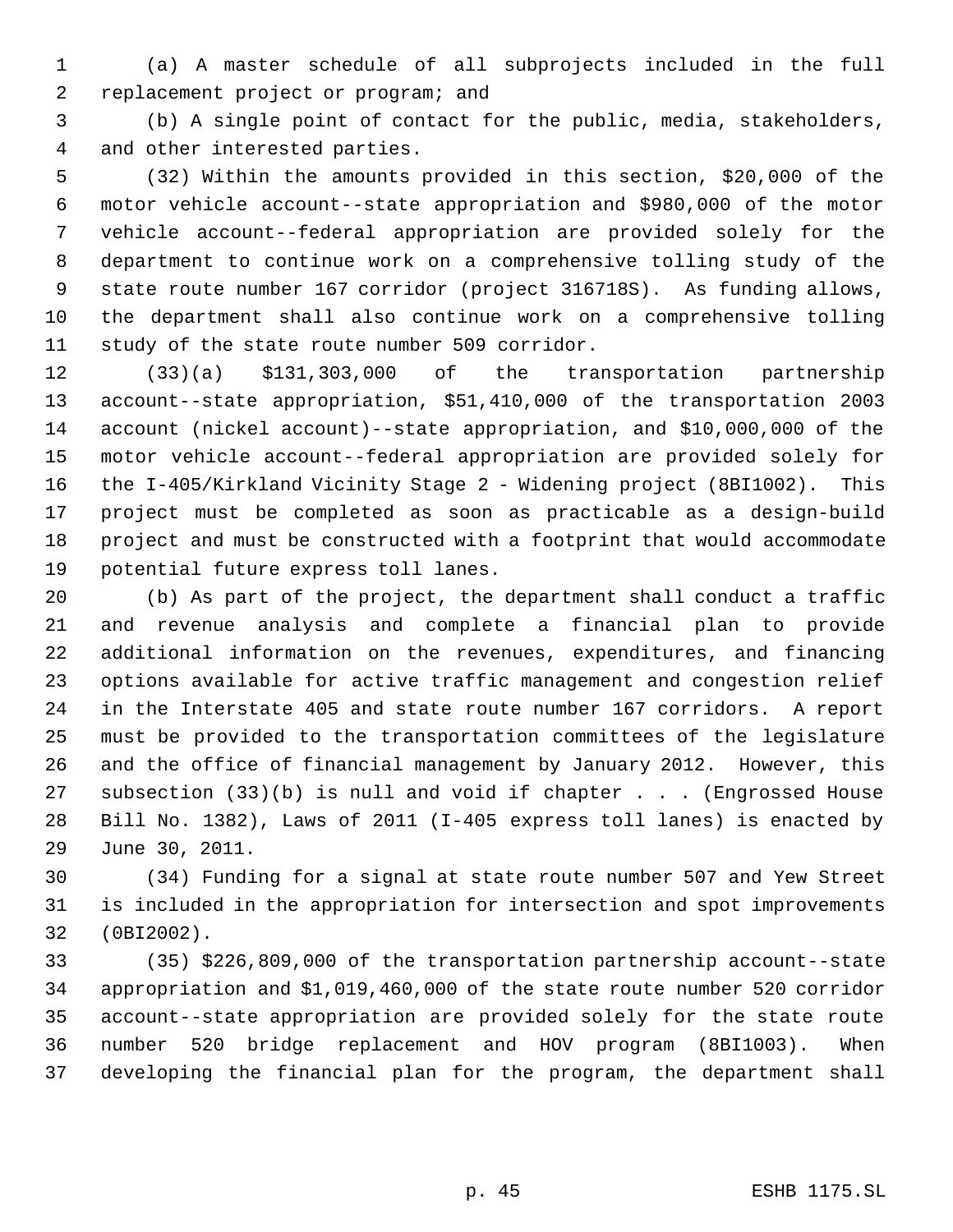assume that all maintenance and operation costs for the new facility are to be covered by tolls collected on the toll facility, and not by the motor vehicle account.

 (36) \$650,000 of the motor vehicle account--federal appropriation is provided solely for the SR 522 Improvements/61st Avenue NE and NE 181st Street project (L1000055).

 (37) \$300,000 of the motor vehicle account--federal appropriation is provided solely for the SR 523 Corridor study (L1000059).

 (38) The department shall consider using the city of Mukilteo's off-site mitigation program in the event any projects on state route number 525 or 526 require environmental mitigation.

 (39) Any savings on projects on the state route number 532 corridor must be used within the corridor to begin work on flood prevention and raising portions of the highway above flood and storm influences. *\*Sec. 305 was partially vetoed. See message at end of chapter.*

 \*NEW SECTION. **Sec. 306. FOR THE DEPARTMENT OF TRANSPORTATION-- PRESERVATION--PROGRAM P**

Transportation Partnership Account--State

| 18 | Appropriation \$34,182,000                                         |
|----|--------------------------------------------------------------------|
|    | 19 Motor Vehicle Account--State Appropriation \$67,790,000         |
|    | 20 Motor Vehicle Account--Federal Appropriation \$632,489,000      |
|    | 21 Motor Vehicle Account--Private/Local Appropriation \$19,253,000 |
| 22 | TOTAL APPROPRIATION $\cdots$ \$753,714,000                         |

 The appropriations in this section are subject to the following conditions and limitations:

 (1) Except as provided otherwise in this section, the entire transportation 2003 account (nickel account) appropriation and the entire transportation partnership account appropriation are provided solely for the projects and activities as listed by fund, project, and amount in LEAP Transportation Document 2011-1 as developed April 19, 2011, Program - Highway Preservation Program (P). However, limited transfers of specific line-item project appropriations may occur between projects for those amounts listed subject to the conditions and limitations in section 603 of this act.

 (2) The department shall, on a quarterly basis beginning July 1, 2011, provide to the office of financial management and the legislature reports providing the status on each active project funded in part or whole by the transportation 2003 account (nickel account) or the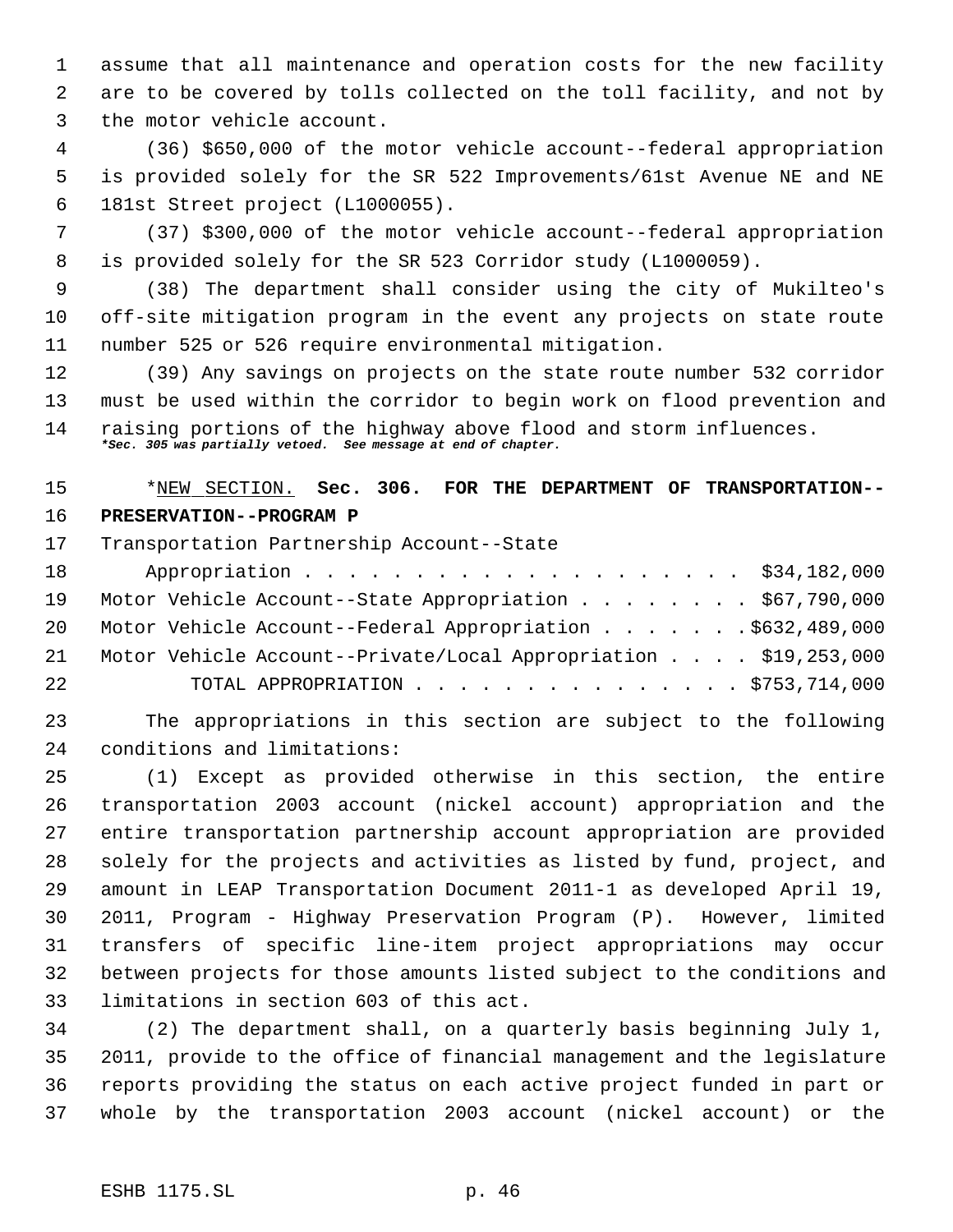transportation partnership account. Funding provided at a programmatic level for transportation partnership account projects relating to seismic bridges must be reported on a programmatic basis. Projects within this programmatic level funding must be completed on a priority basis and scoped to be completed within the current programmatic budget. The department shall work with the office of financial management and the transportation committees of the legislature to agree on report formatting and elements. Elements must include, but not be limited to, project scope, schedule, and costs. The department shall also provide the information required under this subsection on a quarterly basis.

 (3) The department of transportation shall continue to implement the lowest life-cycle cost planning approach to pavement management throughout the state to encourage the most effective and efficient use of pavement preservation funds. Emphasis should be placed on increasing the number of roads addressed on time and reducing the number of roads past due.

 *(4) Any redistributed federal funds received by the department must, to the greatest extent possible, be applied first to offset planned expenditures of state funds, and second, to offset planned expenditures of federal funds, on projects as identified in the LEAP transportation documents described in this act. If the redistributed federal funds cannot be used in this manner, the department must consult with the joint transportation committee prior to obligating any redistributed federal funds.*

 (5) Within the motor vehicle account--state appropriation and motor vehicle account--federal appropriation, the department may transfer funds between programs I and P, except for funds that are otherwise restricted in this act.

 (6) The department shall apply for surface transportation program enhancement funds to be expended in lieu of or in addition to state funds for eligible costs of projects in programs I and P.

 (7) The motor vehicle account--state appropriation includes up to \$17,652,000 in proceeds from the sale of bonds authorized in RCW 47.10.843.

 (8) The department must work with cities and counties to develop a comparison of direct and indirect labor costs, overhead rates, and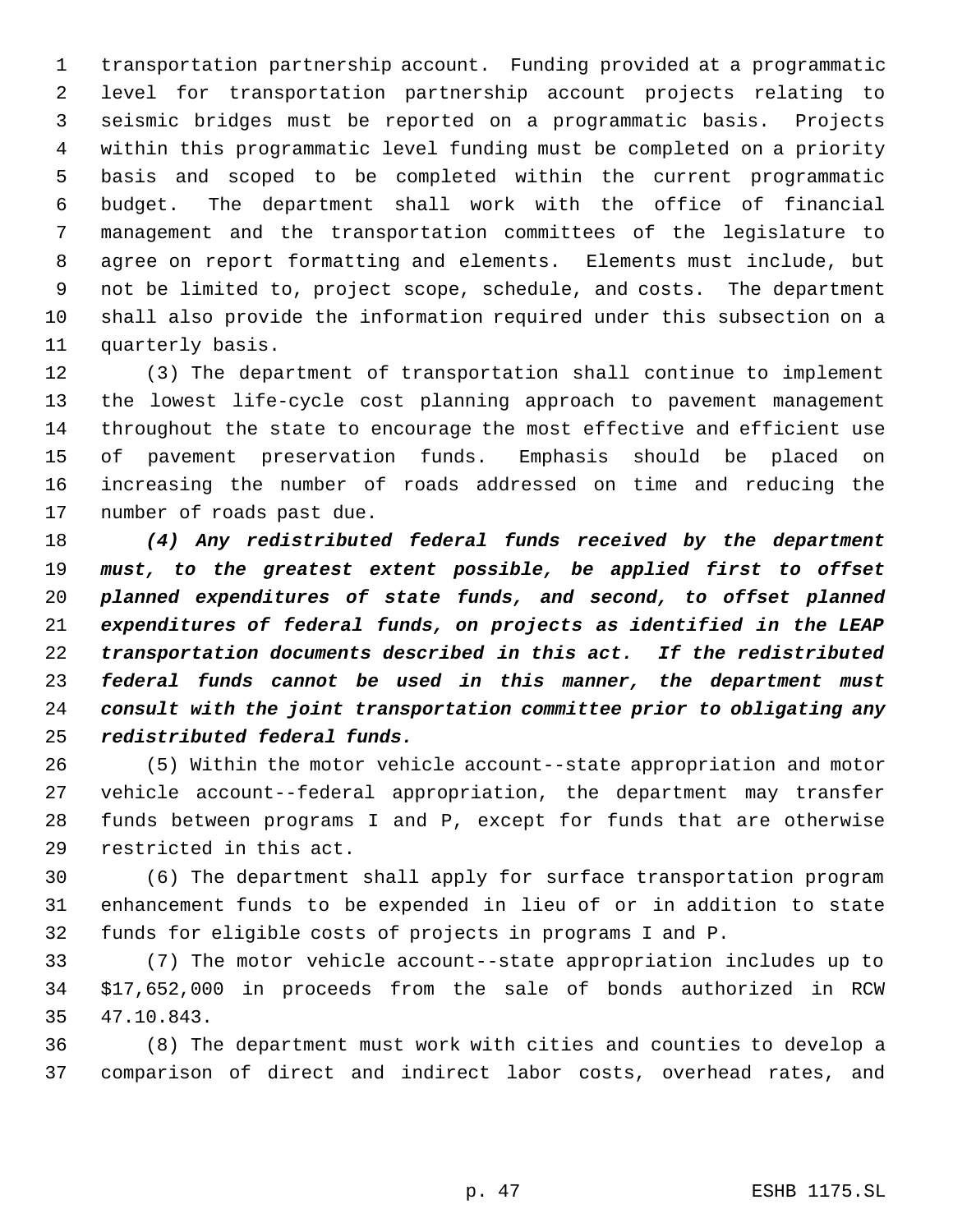other costs for high-cost bridge inspections charged by the state, counties, and other entities. The comparison is due to the transportation committees of the legislature on September 1, 2011.

 (9) \$277,000 of the motor vehicle account--federal appropriation and \$10,000 of the motor vehicle account--state appropriation are provided solely for the environmental impact statement and preliminary planning for the replacement of the state route number 9 Snohomish river bridge (project L2000018).

 (10) \$9,641,000 of the motor vehicle account--federal appropriation, \$2,000,000 of the motor vehicle account--private/local appropriation, and \$361,000 of the motor vehicle account--state appropriation are provided solely for the SR 21/Keller Ferry - Replace Boat project (602110J).

 (11) \$3,093,000 of the motor vehicle account--federal appropriation is provided solely for the I-90/Ritzville to Tokio - Paving of Outside Lanes project (609041G).

 (12) \$2,733,000 of the motor vehicle account--federal appropriation and \$114,000 of the motor vehicle account--state appropriation are provided solely for the SR 167/Puyallup River Bridge Replacement project (316725A). This project must be completed as a design-build project. The department must work with local jurisdictions and the community during the environmental review process to develop appropriate esthetic design elements, at no additional cost to the department, and traffic management plans pertaining to this project. The department must report to the transportation committees of the legislature on estimated cost and/or time savings realized as a result of using the design-build process.

 (13) \$295,000 of the motor vehicle account--federal appropriation and \$5,000 of the motor vehicle account--state appropriation are provided solely for the SR 906/Travelers Rest - Building Renovation project (090600A).

*\*Sec. 306 was partially vetoed. See message at end of chapter.*

 NEW SECTION. **Sec. 307. FOR THE DEPARTMENT OF TRANSPORTATION-- TRAFFIC OPERATIONS--PROGRAM Q--CAPITAL**

|    |  | 34 Motor Vehicle Account--State Appropriation \$6,439,000   |  |
|----|--|-------------------------------------------------------------|--|
|    |  | 35 Motor Vehicle Account--Federal Appropriation \$5,600,000 |  |
| 36 |  | TOTAL APPROPRIATION $\ldots$ , 512,039,000                  |  |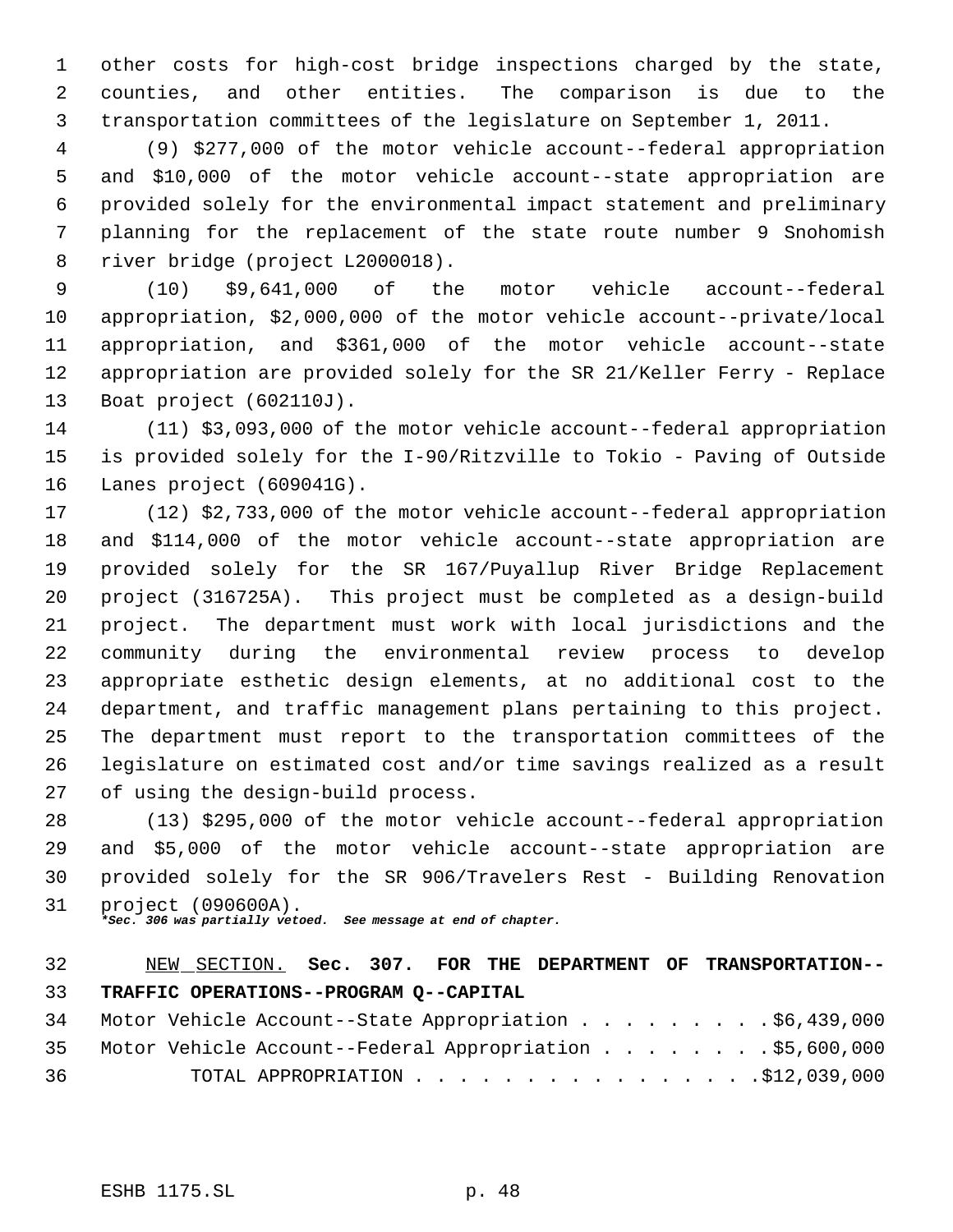The appropriations in this section are subject to the following conditions and limitations: \$1,000,000 of the motor vehicle account-- state appropriation for project 000005Q is provided solely for state matching funds for federally selected competitive grants or congressional earmark projects. These moneys must be placed into reserve status until such time as federal funds are secured that require a state match.

 \*NEW SECTION. **Sec. 308. FOR THE DEPARTMENT OF TRANSPORTATION-- WASHINGTON STATE FERRIES CONSTRUCTION--PROGRAM W** Puget Sound Capital Construction Account--State 11 Appropriation . . . . . . . . . . . . . . . . . . \$68,013,000 Puget Sound Capital Construction Account--Federal Appropriation . . . . . . . . . . . . . . . . . . . . \$41,500,000 Transportation 2003 Account (Nickel Account)--State 15 Appropriation . . . . . . . . . . . . . . . . . . \$118,027,000 Transportation Partnership Account--State 17 Appropriation . . . . . . . . . . . . . . . . . . \$12,536,000 Multimodal Transportation Account--State 19 Appropriation . . . . . . . . . . . . . . . . . . \$43,265,000 TOTAL APPROPRIATION . . . . . . . . . . . . . . . \$283,341,000

 The appropriations in this section are subject to the following conditions and limitations:

 (1) \$68,013,000 of the Puget Sound capital construction account--state appropriation, \$41,500,000 of the Puget Sound capital construction account--federal appropriation, \$12,536,000 of the transportation partnership account--state appropriation, \$118,027,000 of the transportation 2003 account (nickel account)--state appropriation, and \$43,265,000 of the multimodal transportation account--state appropriation are provided solely for ferry projects, as listed in LEAP Transportation Document 2011-2 ALL PROJECTS as developed April 19, 2011, Program - Washington State Ferries Capital Program (W). (2) The department shall work with the department of archaeology and historic preservation to ensure that the cultural resources investigation is properly conducted on all large ferry terminal projects. These projects must be conducted with active archaeological management.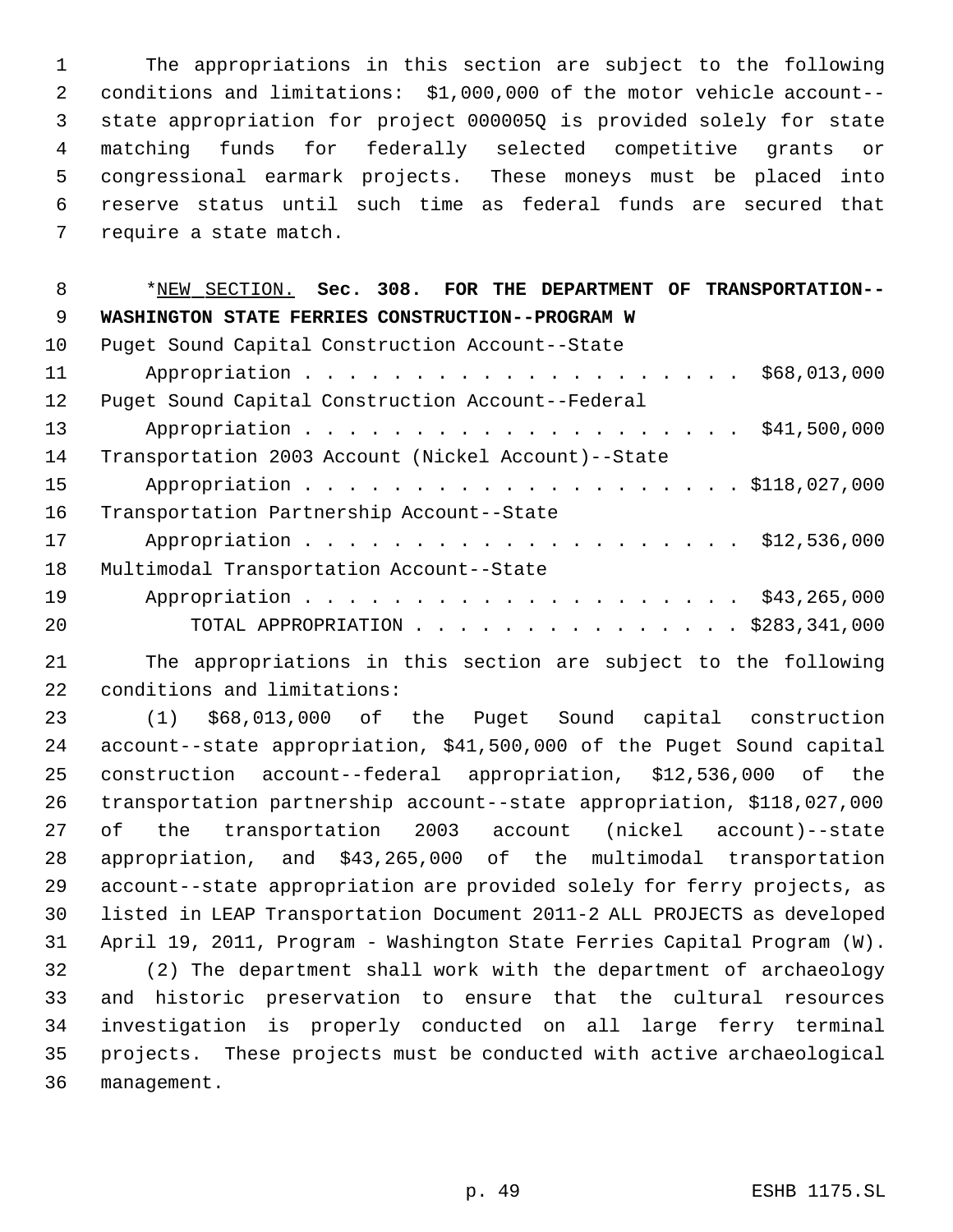(3) The multimodal transportation account--state appropriation includes up to \$43,265,000 in proceeds from the sale of bonds authorized in RCW 47.10.867.

 (4) The transportation 2003 account (nickel account)--state appropriation includes up to \$82,143,000 in proceeds from the sale of bonds authorized in RCW 47.10.861.

 (5) The Puget Sound capital construction account--state appropriation includes up to \$52,516,000 in proceeds from the sale of bonds authorized in RCW 47.10.843.

 *(6) Appropriations used for labor costs may be used only for obligations under applicable collective bargaining agreements, civil service laws, court orders, and judgments.*

 (7) \$20,906,000 of the transportation 2003 account (nickel account)--state appropriation, \$9,711,000 of the multimodal transportation account--state appropriation, and \$1,537,000 of the Puget Sound capital construction account--state appropriation are provided solely for the acquisition of new Kwa-di-tabil class ferry vessels subject to the conditions of RCW 47.56.780.

 (8) \$33,404,000 of the multimodal transportation account--state appropriation, \$2,000,000 of the Puget Sound capital construction account--state appropriation, \$11,500,000 of the transportation partnership account--state appropriation, and \$81,085,000 of the transportation 2003 account (nickel account)--state appropriation are provided solely for the acquisition of two 144-car vessels contingent upon new and sufficient resources. Of these amounts, \$123,828,000 is provided solely for the first 144-car vessel. The department shall use as much already procured equipment as practicable on the 144-car vessel. The vendor must present to the joint transportation committee and the office of financial management, by August 15, 2011, a list of options that will result in significant cost savings changes in terms of construction or the long-term maintenance and operations of the vessel. The vendor must allow for exercising the options without a penalty. If neither chapter ... (Engrossed Substitute Senate Bill No. 5742), Laws of 2011 nor chapter ... (House Bill No. 2083), Laws of 2011 is enacted by June 30, 2011, \$75,000,000 of the transportation 2003 account (nickel account)--state appropriation in this subsection lapses.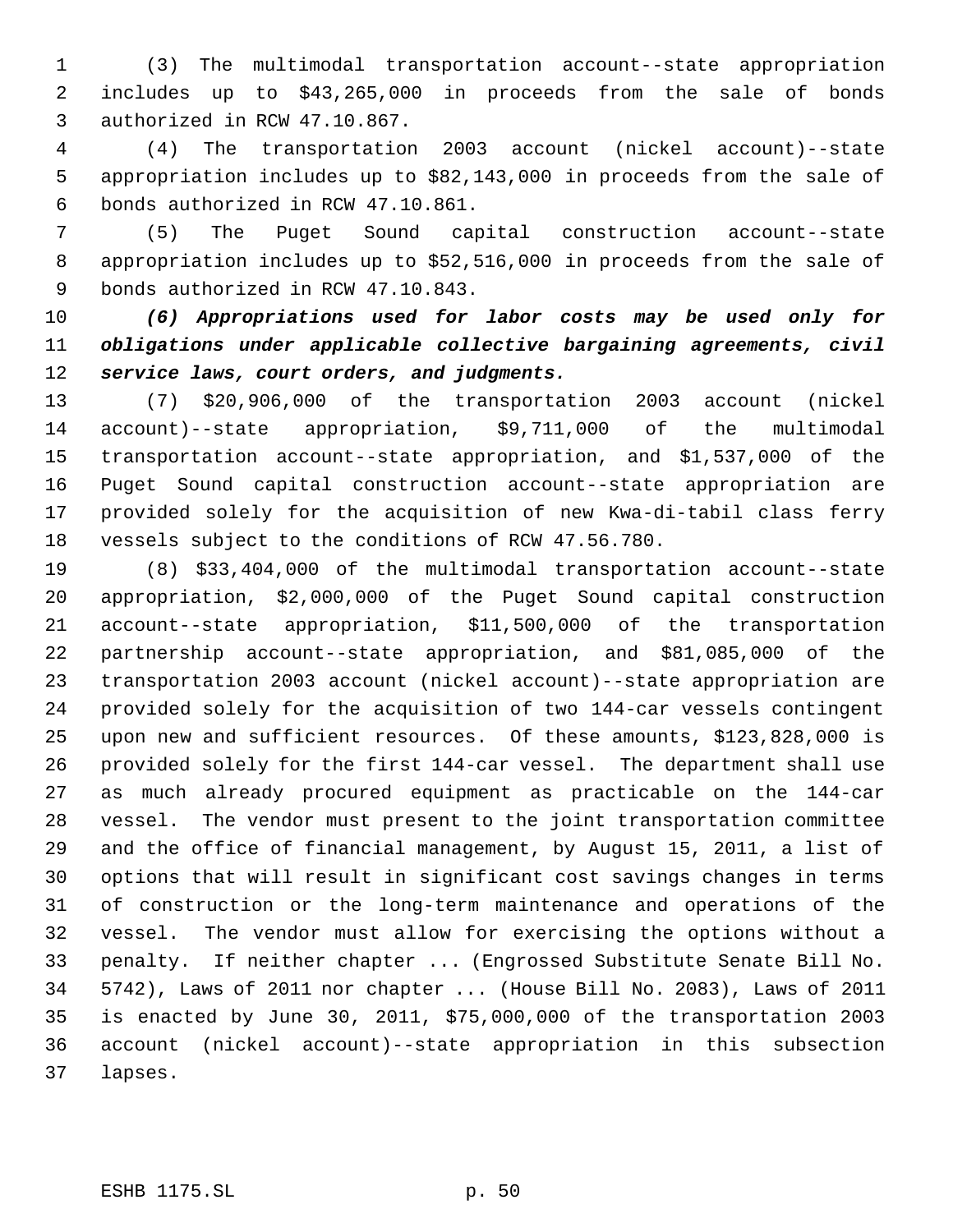(9) The department shall provide to the office of financial management and the legislature quarterly reports providing the status on each project listed in this section and in the project lists submitted pursuant to this act and on any additional projects for which the department has expended funds during the 2011-2013 fiscal biennium. Elements must include, but not be limited to, project scope, schedule, and costs. The department shall also provide the information required under this subsection via the transportation executive information system. The quarterly report regarding the status of projects identified on the list referenced in subsection (1) of this section must be developed according to an earned value method of project monitoring.

 *(10) The department shall review and adjust its capital program staffing levels to ensure staffing is at the most efficient level necessary to implement the capital program in the omnibus transportation appropriations act. The review must include a comparison to the findings of the 2009 capital staffing levels report. The Washington state ferries shall report this review and adjustment to the office of financial management and the house and senate transportation committees of the legislature by July 2012.*

 (11) \$3,932,000 of the total appropriation is provided solely for continued permitting work on the Mukilteo ferry terminal (project 952515P). The department shall seek additional federal funding for this project. Prior to beginning terminal improvements, the department shall report to the legislature on the final environmental impact statement by December 31, 2012. The report must include an overview of the costs and benefits of each of the alternatives considered, as well as an identification of costs and a funding plan for the preferred alternative.

 *(12) The department shall conduct an analysis of the Eagle Harbor slips to determine the cost benefit of replacing or repairing existing structures with new structures including, but not limited to, dolphins and wingwalls. A report on this analysis is due to the legislature by December 31, 2011.*

 (13) The department shall review all terminal project cost estimates to identify projects where similar design requirements could result in reduced preliminary engineering or miscellaneous items costs. The department shall report to the legislature by September 1, 2011.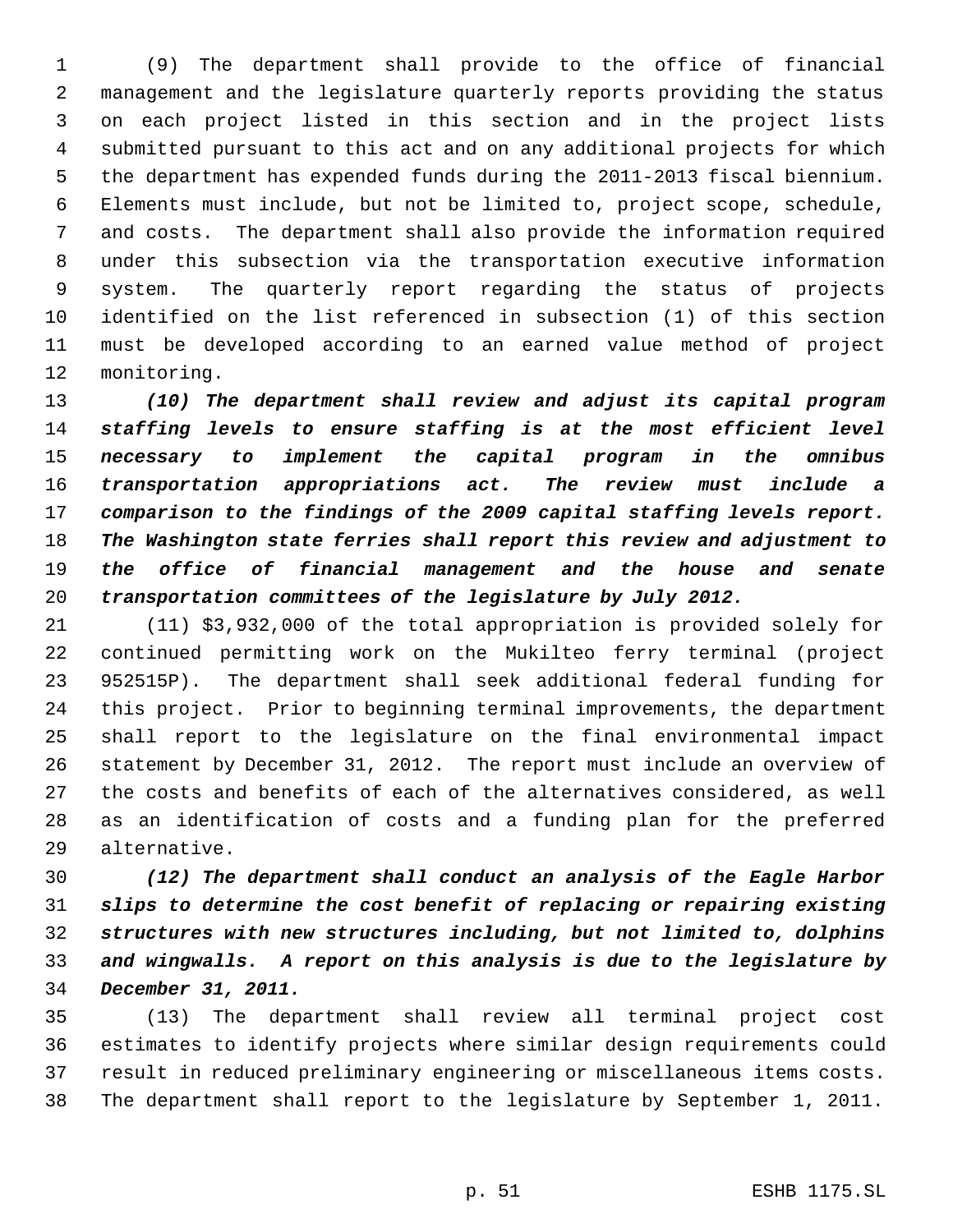The report must use programmatic design and include estimated cost savings by reducing repetitive design costs or miscellaneous costs, or both, applied to projects.

 (14) \$2,000,000 of the Puget Sound capital construction account-- state appropriation is provided solely for emergency capital repair costs. Funds may be spent only after approval from the office of financial management.

 (15) \$7,167,000 of the Puget Sound capital construction account-- state appropriation is provided solely for the reservation and communications system project.

*\*Sec. 308 was partially vetoed. See message at end of chapter.*

### NEW SECTION. **Sec. 309. FOR THE DEPARTMENT OF TRANSPORTATION-- RAIL--PROGRAM Y--CAPITAL**

| 13 <sup>7</sup> | Essential Rail Assistance Account--State         |
|-----------------|--------------------------------------------------|
| 14              |                                                  |
| 15              | Transportation Infrastructure Account--State     |
| 16              |                                                  |
| 17              | Multimodal Transportation Account--State         |
| 18              |                                                  |
| 19              | Multimodal Transportation Account--Federal       |
| 20              |                                                  |
| 21              | Multimodal Transportation Account--Private/Local |
| 22              |                                                  |
| 23              | TOTAL APPROPRIATION $\ldots$ \$426,444,000       |

 The appropriations in this section are subject to the following conditions and limitations:

 (1)(a) Except as provided otherwise in this section, the entire appropriations in this section are provided solely for the projects and activities as listed by project and amount in LEAP Transportation Document 2011-2 ALL PROJECTS as developed April 19, 2011, Program - Rail Capital Program (Y).

 (b) Within the amounts provided in this section, \$2,903,000 of the transportation infrastructure account--state appropriation is for low- interest loans through the freight rail investment bank program for specific projects listed as recipients of these loans in the LEAP transportation document identified in (a) of this subsection. The department shall issue freight rail investment bank program loans with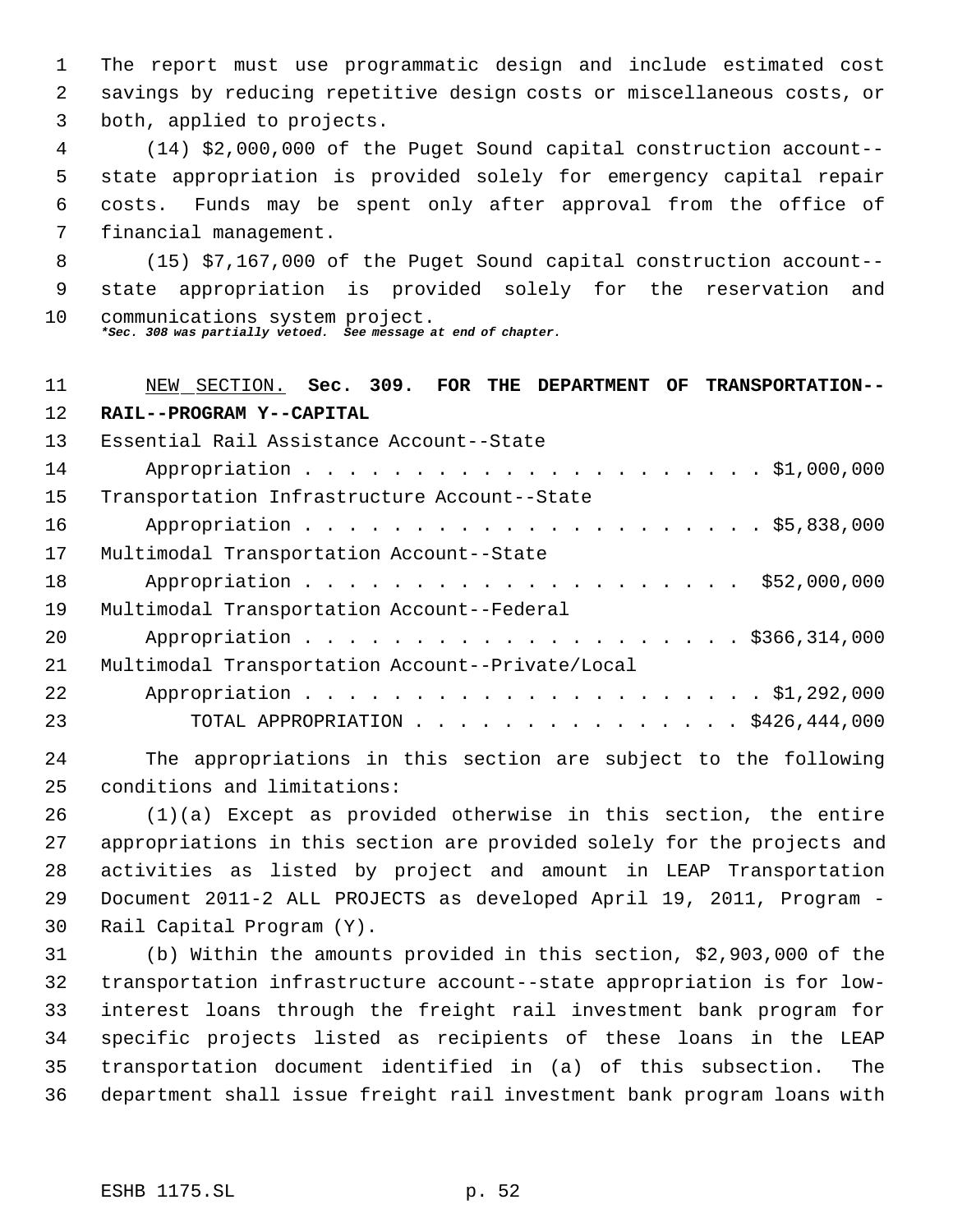a repayment period of no more than ten years, and only so much interest as is necessary to recoup the department's costs to administer the loans.

 (c) Within the amounts provided in this section, \$1,754,000 of the multimodal transportation account--state appropriation and \$1,000,000 of the essential rail assistance account--state appropriation are for statewide emergent freight rail assistance projects identified in the LEAP transportation document identified in (a) of this subsection.

 (2)(a) If any funds remain in the program reserves (F01001A & F01000A) for the program and projects listed in subsection (1)(b) and (c) of this section, the department shall issue a call for projects for the freight rail investment bank (FRIB) loan program and the emergent freight rail assistance program (FRAP) grants, and shall evaluate the applications according to the cost-benefit methodology developed during the 2008 interim using the legislative priorities specified in (c) of this subsection. Unsuccessful FRAP grant applicants should be encouraged to apply to the FRIB loan program, if eligible. By November 1, 2011, the department shall submit a prioritized list of recommended projects to the office of financial management and the transportation committees of the legislature.

 (b) When the department identifies a prospective rail project that may have strategic significance for the state, or at the request of a proponent of a prospective rail project or a member of the legislature, the department shall evaluate the prospective project according to the cost-benefit methodology developed during the 2008 interim using the legislative priorities specified in (c) of this subsection. The department shall report its cost-benefit evaluation of the prospective rail project, as well as the department's best estimate of an appropriate construction schedule and total project costs, to the office of financial management and the transportation committees of the legislature.

 (c) The legislative priorities to be used in the cost-benefit methodology are, in order of relative importance:

 (i) Economic, safety, or environmental advantages of freight movement by rail compared to alternative modes;

 (ii) Self-sustaining economic development that creates family-wage jobs;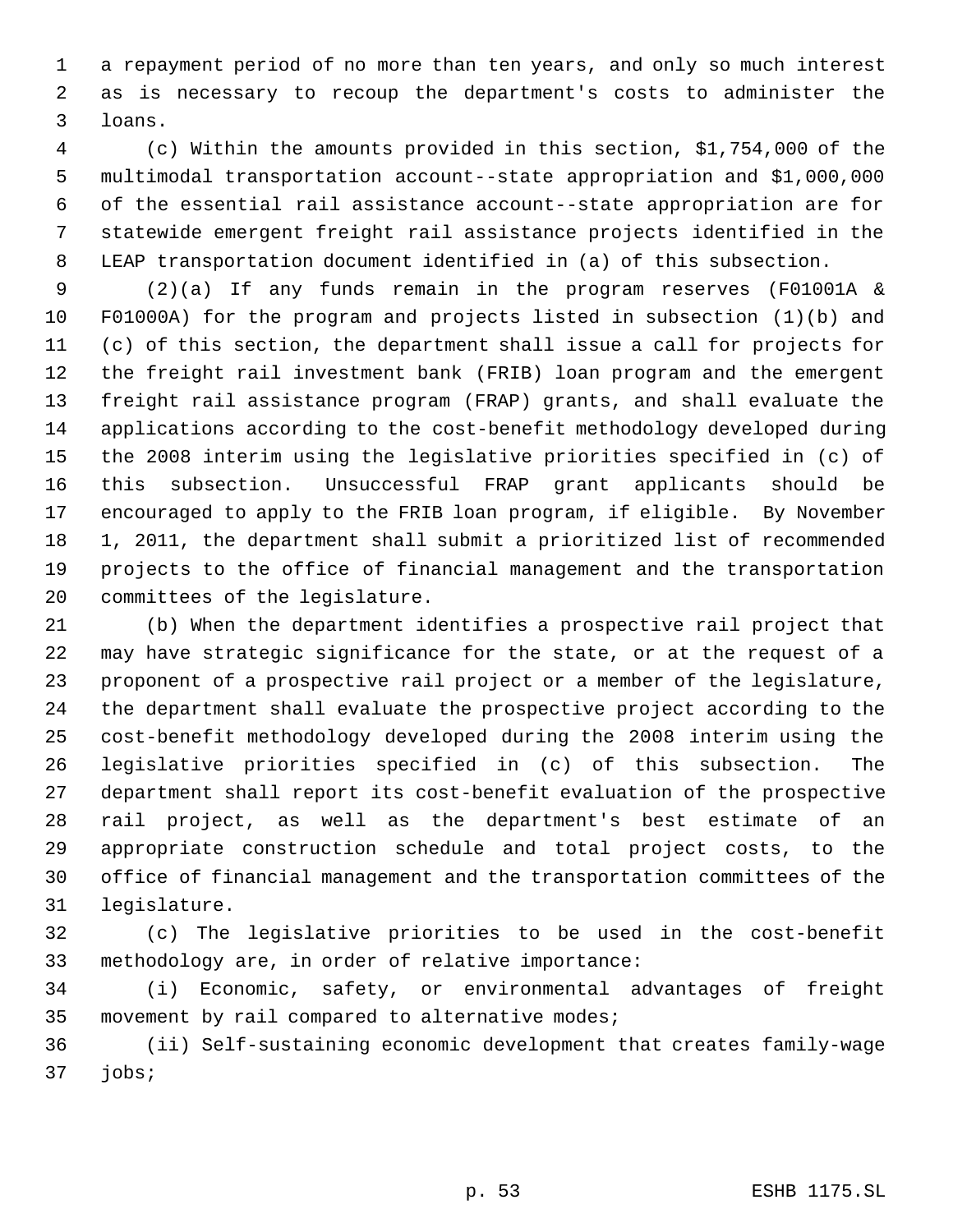(iii) Preservation of transportation corridors that would otherwise be lost;

 (iv) Increased access to efficient and cost-effective transport to market for Washington's agricultural and industrial products;

 (v) Better integration and cooperation within the regional, national, and international systems of freight distribution; and

 (vi) Mitigation of impacts of increased rail traffic on communities.

 (3) The department is directed to expend unallocated federal rail crossing funds in lieu of or in addition to state funds for eligible costs of projects in program Y.

 (4) The department shall provide quarterly reports to the office of financial management and the transportation committees of the legislature regarding applications that the department submits for federal funds and the status of such applications.

 (5) The department shall, on a quarterly basis, provide to the office of financial management and the legislature reports providing the status on active projects identified in the LEAP transportation document described in subsection (1)(a) of this section. Report formatting and elements must be consistent with the October 2009 quarterly project report.

 (6) The multimodal transportation account--state appropriation includes up to \$19,684,000 in proceeds from the sale of bonds authorized in RCW 47.10.867.

 (7) When the balance of that portion of the miscellaneous program account apportioned to the department for the grain train program reaches \$1,180,000, the department shall acquire additional grain train railcars.

 (8) \$1,087,000 of the multimodal transportation account--state appropriation is provided solely as state matching funds for successful grant applications to either the federal rail line relocation and improvement program (project 798999D) or new federal high-speed rail grants.

 (9) The Burlington Northern Santa Fe Skagit river bridge is an integral part of the rail system. Constructed in 1916, the bridge does not meet current design standards and is at risk during flood events that occur on the Skagit river. The department shall work with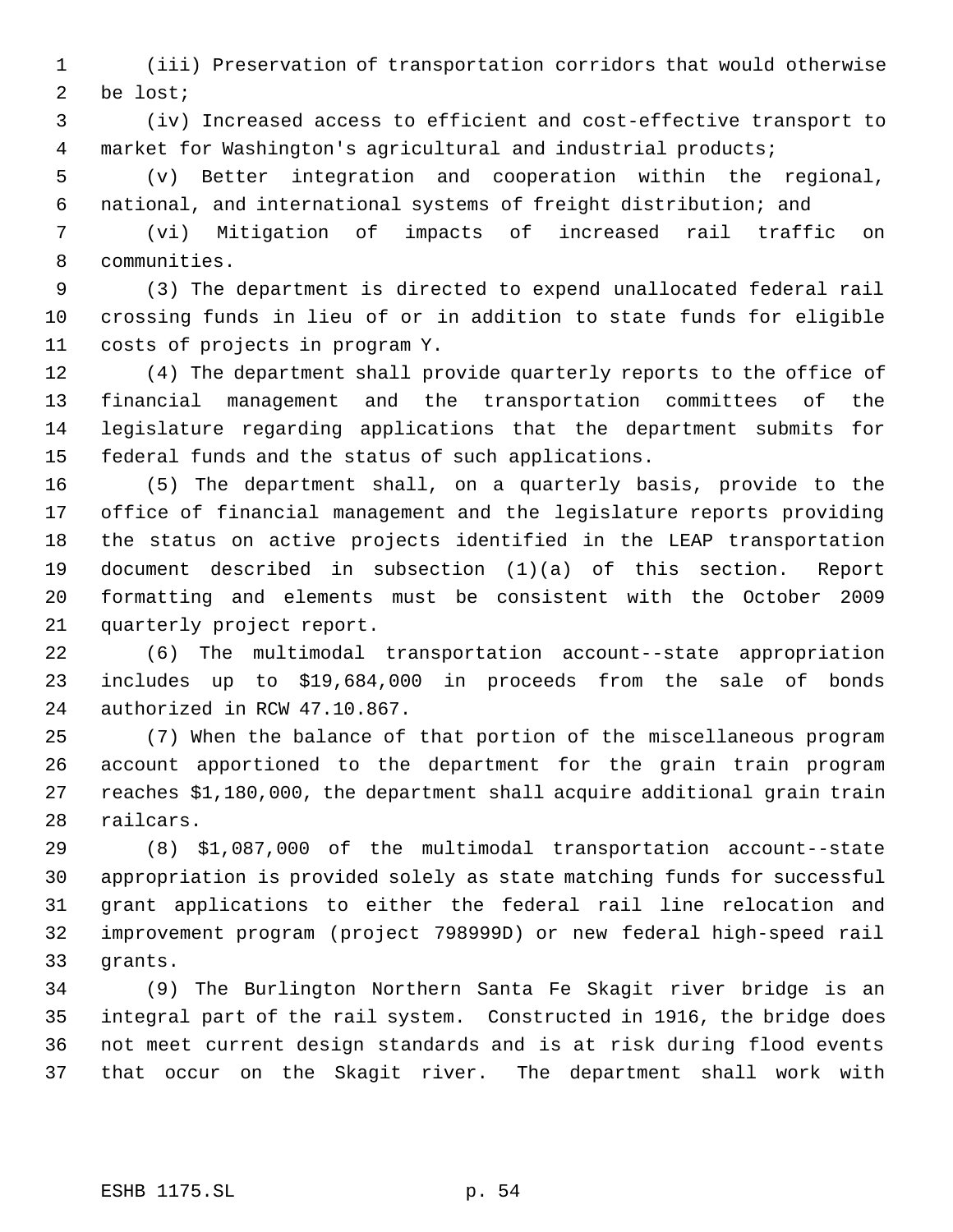Burlington Northern Santa Fe and local jurisdictions to secure federal funding for the Skagit river bridge and to develop an appropriate replacement plan and schedule.

 (10) \$339,139,000 of the multimodal transportation account--federal appropriation and \$5,099,000 of the multimodal transportation account-- state appropriation are provided solely for expenditures related to passenger high-speed rail grants. At one and one-half percent of the total project funds, the multimodal transportation account--state funds are provided solely for expenditures that are not federally reimbursable. Funding in this subsection is the initial portion of multiyear high-speed rail program grants awarded to Washington state for high-speed intercity passenger rail investments. Funding will allow for two additional round trips between Seattle and Portland and other rail improvements.

 (11) \$750,000 of the multimodal transportation account--state appropriation is provided solely for the Port of Royal Slope rehabilitation project (L1000053). Funding is contingent upon the project completing the rail cost-benefit methodology process developed during the 2008 interim using the legislative priorities outlined in subsection (2)(c) of this section.

# NEW SECTION. **Sec. 310. FOR THE DEPARTMENT OF TRANSPORTATION-- LOCAL PROGRAMS--PROGRAM Z--CAPITAL** 23 Highway Infrastructure Account--State Appropriation . . . . \$207,000 Highway Infrastructure Account--Federal Appropriation . . . . . . . . . . . . . . . . . . . . . \$1,602,000 Motor Vehicle Account--State Appropriation . . . . . . . . . \$3,754,000 27 Motor Vehicle Account--Federal Appropriation . . . . . . \$31,856,000 Freight Mobility Investment Account--State 29 Appropriation . . . . . . . . . . . . . . . . . . \$11,278,000 Transportation Partnership Account--State Appropriation . . . . . . . . . . . . . . . . . . . . . \$6,035,000 Freight Mobility Multimodal Account--State Appropriation . . . . . . . . . . . . . . . . . . . . \$15,117,000 Freight Mobility Multimodal Account--Local Appropriation . . . . . . . . . . . . . . . . . . . . . \$4,752,000 Multimodal Transportation Account--State Appropriation . . . . . . . . . . . . . . . . . . . . \$18,453,000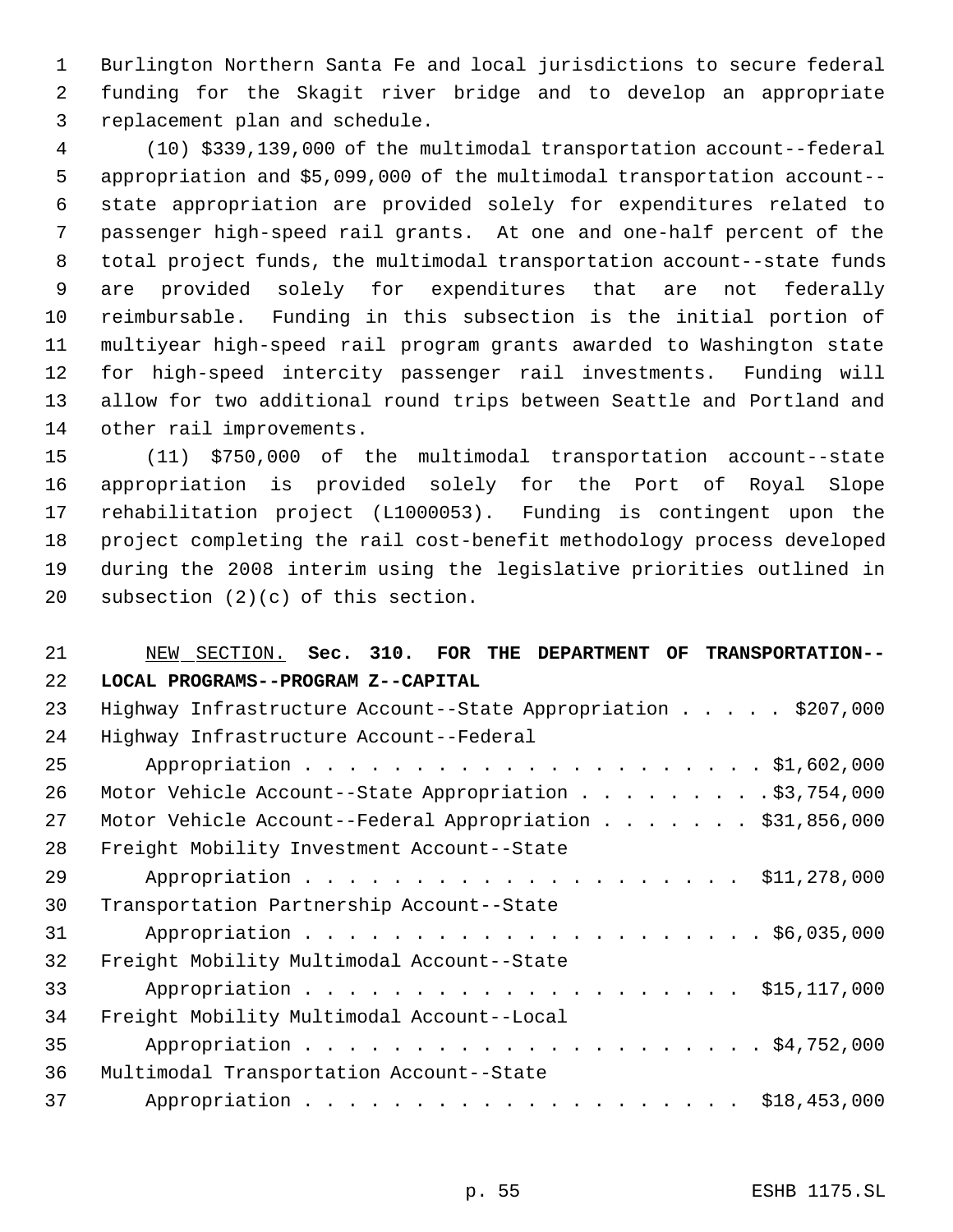| 1 Passenger Ferry Account--State Appropriation \$1,115,000 |
|------------------------------------------------------------|
| TOTAL APPROPRIATION 594,169,000                            |

 The appropriations in this section are subject to the following conditions and limitations:

 (1) The department shall, on a quarterly basis beginning July 1, 2011, provide to the office of financial management and the legislature reports providing the status on each active project funded in part or whole by the transportation 2003 account (nickel account) or the transportation partnership account. Report formatting and elements must be consistent with the October 2009 quarterly project report. The department shall also provide the information required under this subsection on a quarterly basis via the transportation executive information system.

 (2) \$1,115,000 of the passenger ferry account--state appropriation is provided solely for near and long-term costs of capital improvements and operating expenses that are consistent with the business plan approved by the governor for passenger ferry service.

 (3) The department shall apply for surface transportation program enhancement funds to be expended in lieu of or in addition to state funds for eligible costs of projects in local programs, program Z--capital.

 (4) Federal funds may be transferred from program Z to programs I and P and state funds must be transferred from programs I and P to program Z to replace those federal funds in a dollar-for-dollar match. Fund transfers authorized under this subsection shall not affect project prioritization status. Appropriations must initially be allotted as appropriated in this act. The department may not transfer funds as authorized under this subsection without approval of the office of financial management. The department shall submit a report on those projects receiving fund transfers to the office of financial management and the transportation committees of the legislature by December 1, 2011, and December 1, 2012.

 (5) The city of Winthrop may utilize a design-build process for the Winthrop bike path project.

 (6) \$11,557,000 of the multimodal transportation account--state appropriation, \$12,136,000 of the motor vehicle account--federal appropriation, and \$5,195,000 of the transportation partnership account--state appropriation are provided solely for the pedestrian and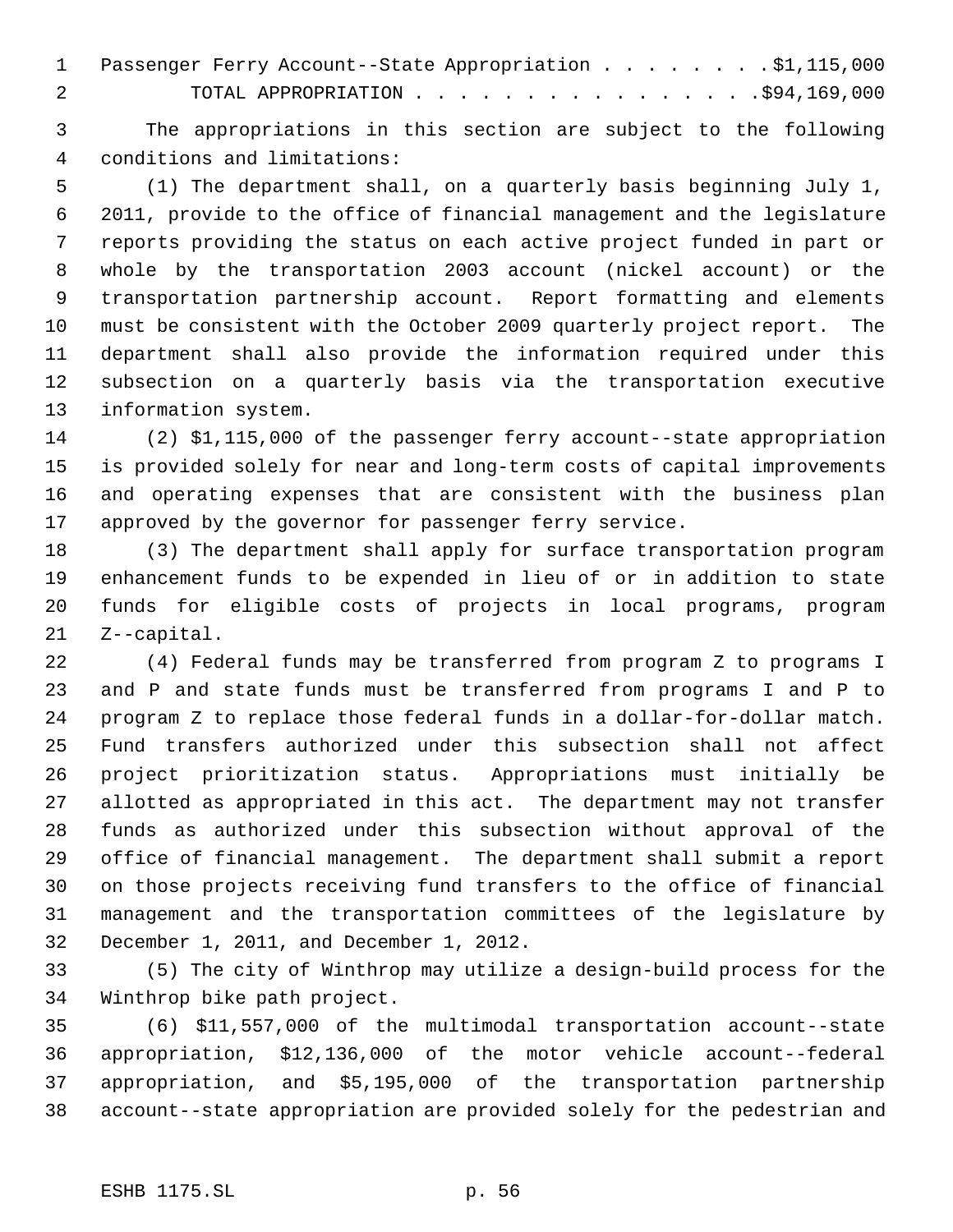bicycle safety program projects and safe routes to schools program projects identified in: LEAP Transportation Document 2011-A, pedestrian and bicycle safety program projects and safe routes to schools program projects, as developed April 19, 2011; LEAP Transportation Document 2009-A, pedestrian and bicycle safety program projects and safe routes to schools program projects, as developed March 30, 2009; LEAP Transportation Document 2007-A, pedestrian and bicycle safety program projects and safe routes to schools program projects, as developed April 20, 2007; and LEAP Transportation Document 2006-B, pedestrian and bicycle safety program projects and safe routes to schools program projects, as developed March 8, 2006. Projects must be allocated funding based on order of priority. The department shall review all projects receiving grant awards under this program at least semiannually to determine whether the projects are making satisfactory progress. Any project that has been awarded funds, but does not report activity on the project within one year of the grant award must be reviewed by the department to determine whether the grant should be terminated. The department shall promptly close out grants when projects have been completed, and identify where unused grant funds remain because actual project costs were lower than estimated in the grant award.

 (7) Except as provided otherwise in this section, the entire appropriations in this section are provided solely for the projects and activities as listed by project and amount in LEAP Transportation Document 2011-2 ALL PROJECTS as developed April 19, 2011, Program - Local Program (Z).

 (8) For the 2011-2013 project appropriations, unless otherwise provided in this act, the director of the office of financial management may authorize a transfer of appropriation authority between projects managed by the freight mobility strategic investment board in order for the board to manage project spending and efficiently deliver all projects in the respective program.

 (9) With each department budget submittal, the department shall provide an update on the status of the repayment of the twenty million dollars of unobligated federal funds authority advanced by the department in September 2010 to the city of Tacoma for the Murray Morgan/11th Street bridge project.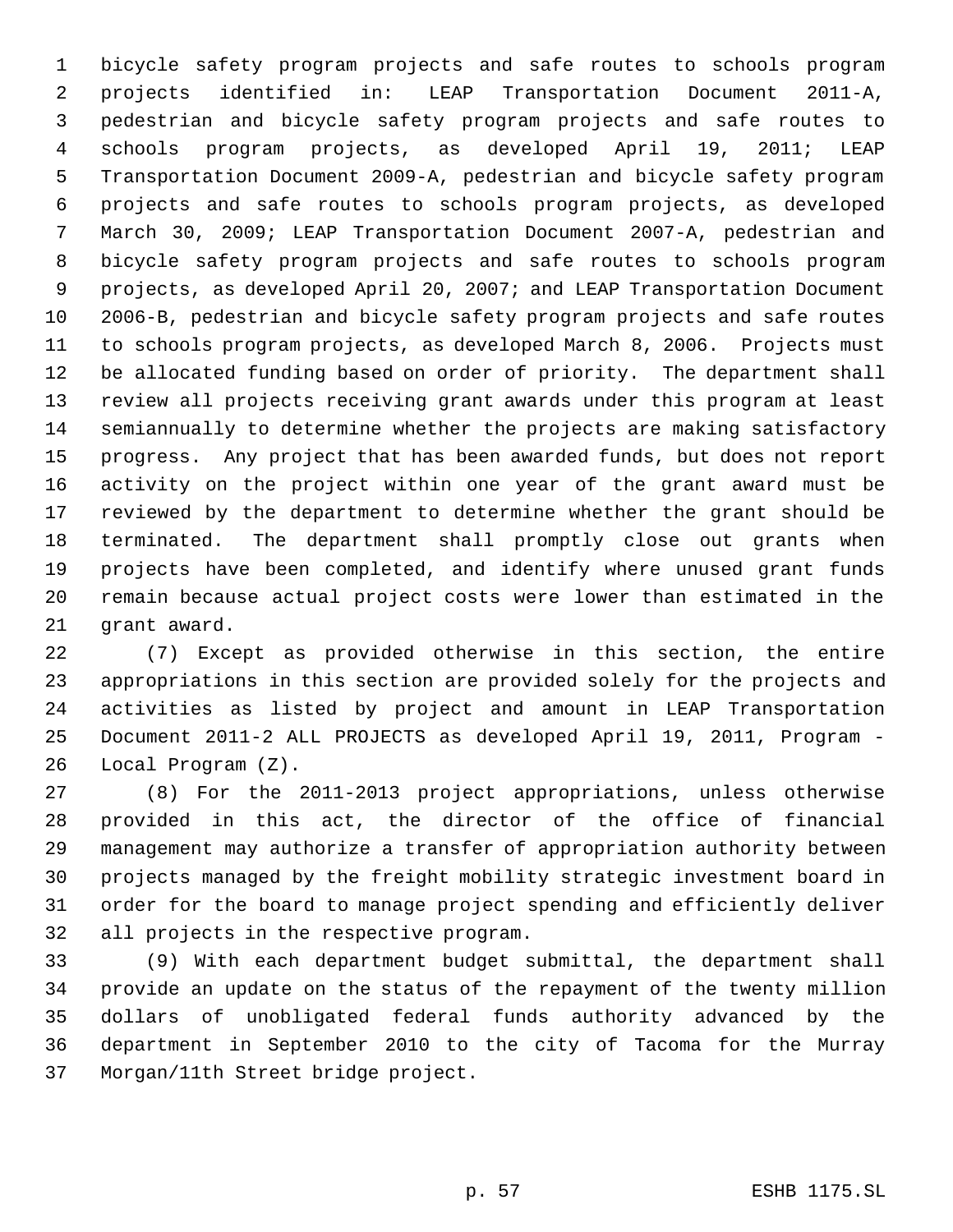(10) The department shall prepare a list of main street projects, consistent with chapter ... (Engrossed Substitute House Bill No. 1071), Laws of 2011, for approval in the 2013-2015 fiscal biennium. In order to ensure that any proposed list of projects is consistent with legislative intent, the department shall provide a report to the joint transportation committee by December 1, 2011. The report must identify the eligible segments of main streets highways, the department's proposed project selection and ranking method, criteria to be considered, and a plan for soliciting project proposals.

 (11) \$267,000 of the motor vehicle account--state appropriation and \$2,859,000 of the motor vehicle account--federal appropriation are provided solely for completion of the US 101 northeast peninsula safety rest area and associated roadway improvements east of Port Angeles at the Deer Park scenic view point (3LP187A). The department must surplus any right-of-way previously purchased for this project near Sequim. Approval to proceed with construction is contingent on surplus of previously purchased right-of-way.

 (12) Up to \$3,650,000 of the motor vehicle account--federal appropriation and \$23,000 of the motor vehicle account--state appropriation are provided solely to reimburse the cities of Kirkland and Redmond for pavement and bridge deck rehabilitation on state route number 908 (1LP611A). These funds may not be expended unless the cities sign an agreement stating that the cities agree to take ownership of state route number 908 in its entirety and agree that the payment of these funds represents the entire state commitment to the cities for state route number 908 expenditures.

 (13) \$225,000 of the multimodal transportation account--state appropriation is provided solely for the Shell Valley emergency road and bicycle/pedestrian path (L1000036).

 (14) \$150,000 of the motor vehicle account--state appropriation is provided solely for flood reduction solutions on state route number 522 caused by the lower McAleer and Lyon creek basins (L1000041).

 (15) \$896,000 of the multimodal transportation account--state appropriation is provided solely for realignment of Parker Road and construction of secondary access off of state route number 20 (L2200040).

 (16) An additional \$2,500,000 of the motor vehicle account--federal appropriation is provided solely for the Strander Blvd/SW 27th St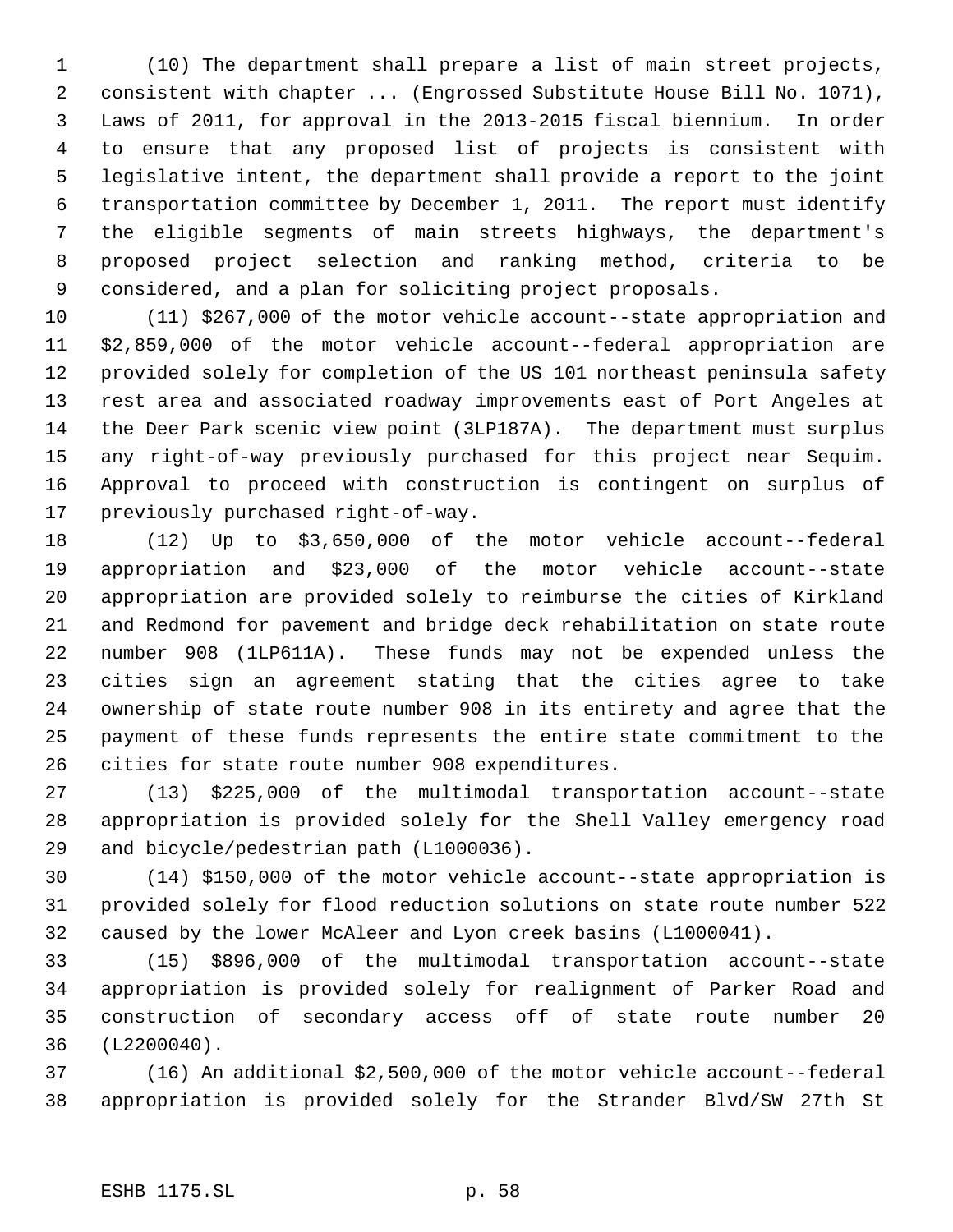Connection project (1LP902F), which amount is reflected in the LEAP transportation document identified in subsection (7) of this section. These funds may only be committed if needed, may not be used to supplant any other committed project partnership funding, and must be the last funds expended.

 (17) \$500,000 of the motor vehicle account--federal appropriation is provided solely for safety improvements at the intersection of South Wapato and McDonald Road (L1000052).

 (18) \$2,000,000 of the multimodal transportation account--state appropriation is provided solely for the state route number 432 rail realignment and highway improvements project (L1000056).

 (19) \$500,000 of the multimodal transportation account--state appropriation is provided solely for a multimodal corridor plan on state route number 520 between Interstate 405 and Avondale Road in Redmond (L1000054).

 (20) \$100,000 of the motor vehicle account--federal appropriation is provided solely for state route number 164 and Auburn Way South pedestrian improvements (L1000057).

 (21) \$115,000 of the motor vehicle account--federal appropriation is provided solely for median street lighting on state route number 410 (L1000058).

 (22) \$60,000 of the multimodal transportation account--state appropriation is provided solely for a cross docking study for the port of Douglas county (L1000060).

 (23) \$100,000 of the motor vehicle account--federal appropriation is provided solely for city of Auburn - 8th and R Street NE intersection improvements (L2200043).

 (24) \$65,000 of the multimodal transportation account--state appropriation is provided solely for the Puget Sound regional council to further the implementation of multimodal concurrency practice through a transit service overlay zone implemented at the local level (L1000061). This approach will improve the linkage of land use and transportation investment decisions, improve the efficiency of transit service by encouraging transit-supportive development, provide incentives for developers, and support integrated regional growth, economic development, and transportation plans. In carrying out this work, the council shall involve representatives from cities and counties, developers, transit agencies, and other interested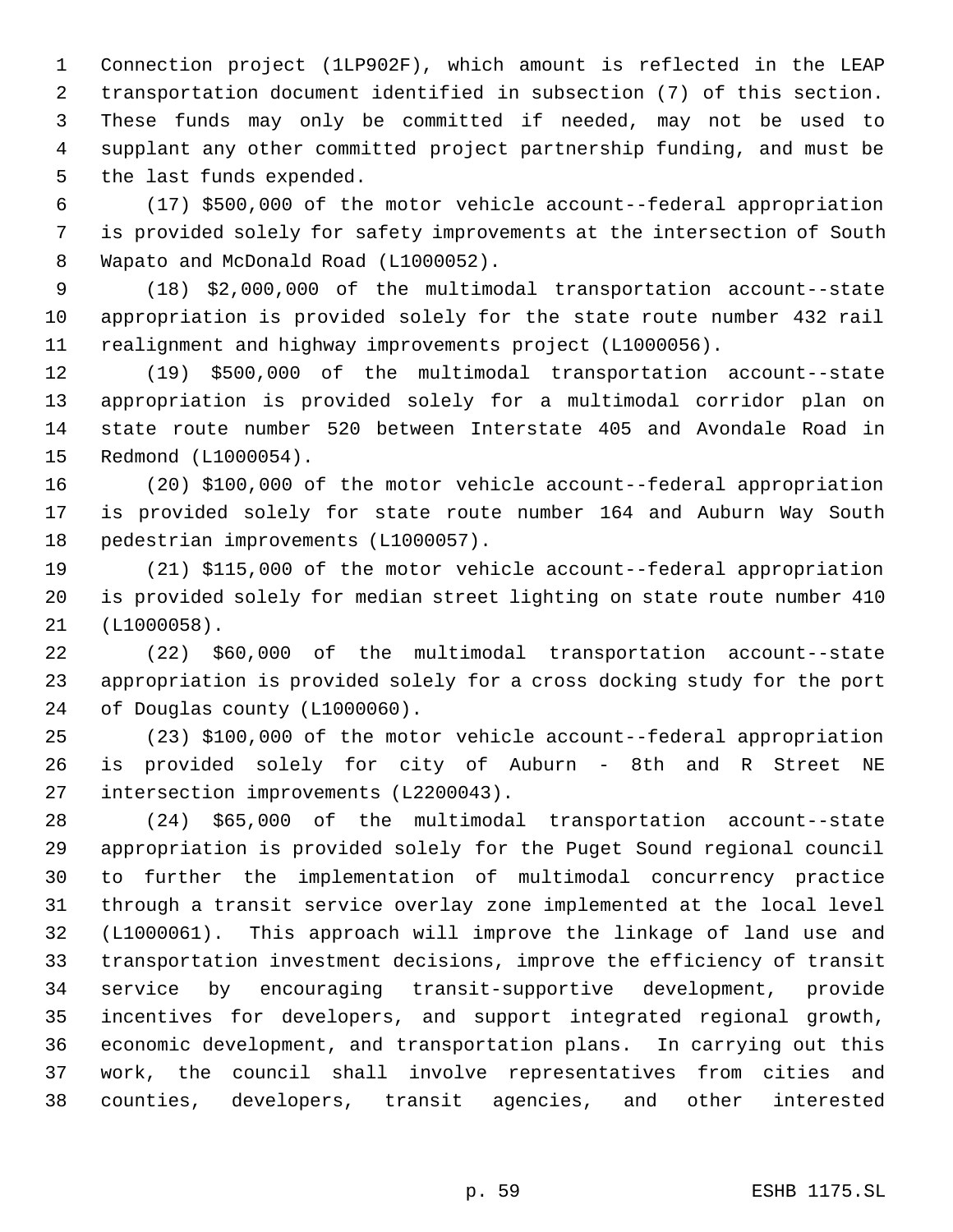stakeholders, and shall consult with other regional transportation planning organizations across the state. The council shall report the results of their work and recommendations to the joint transportation committee by December 2011, with a final report to the transportation committees of the legislature by January 31, 2012.

# NEW SECTION. **Sec. 311. FEDERAL FUNDS RECEIVED FOR CAPITAL PROJECT EXPENDITURES**

 To the greatest extent practicable, the department of transportation shall expend federal funds received for capital project expenditures before state funds.

#### **TRANSFERS AND DISTRIBUTIONS**

 NEW SECTION. **Sec. 401. FOR THE STATE TREASURER--BOND RETIREMENT AND INTEREST, AND ONGOING BOND REGISTRATION AND TRANSFER CHARGES: FOR BOND SALES DISCOUNTS AND DEBT TO BE PAID BY MOTOR VEHICLE ACCOUNT AND TRANSPORTATION FUND REVENUE** Highway Bond Retirement Account--State Appropriation . . . \$920,560,000 Ferry Bond Retirement Account--State Appropriation . . . . \$31,801,000 State Route Number 520 Corridor Account--State Appropriation . . . . . . . . . . . . . . . . . . . . . \$1,075,000 Transportation Improvement Board Bond Retirement Account--State Appropriation . . . . . . . . . . . . . \$16,544,000

|    | 22 Nondebt-Limit Reimbursable Account Appropriation \$25,200,000 |
|----|------------------------------------------------------------------|
|    | 23 Transportation Partnership Account--State                     |
| 24 |                                                                  |

25 Motor Vehicle Account--State Appropriation . . . . . . . . . \$333,000 Transportation 2003 Account (Nickel Account)--State

 Appropriation . . . . . . . . . . . . . . . . . . . . . \$1,140,000 Transportation Improvement Account--State Appropriation . . . . \$29,000 Multimodal Transportation Account--State

 Appropriation . . . . . . . . . . . . . . . . . . . . . . \$138,000 Toll Facility Bond Retirement Account--State

32 Appropriation . . . . . . . . . . . . . . . . . . \$33,792,000 Toll Facility Bond Retirement Account--Federal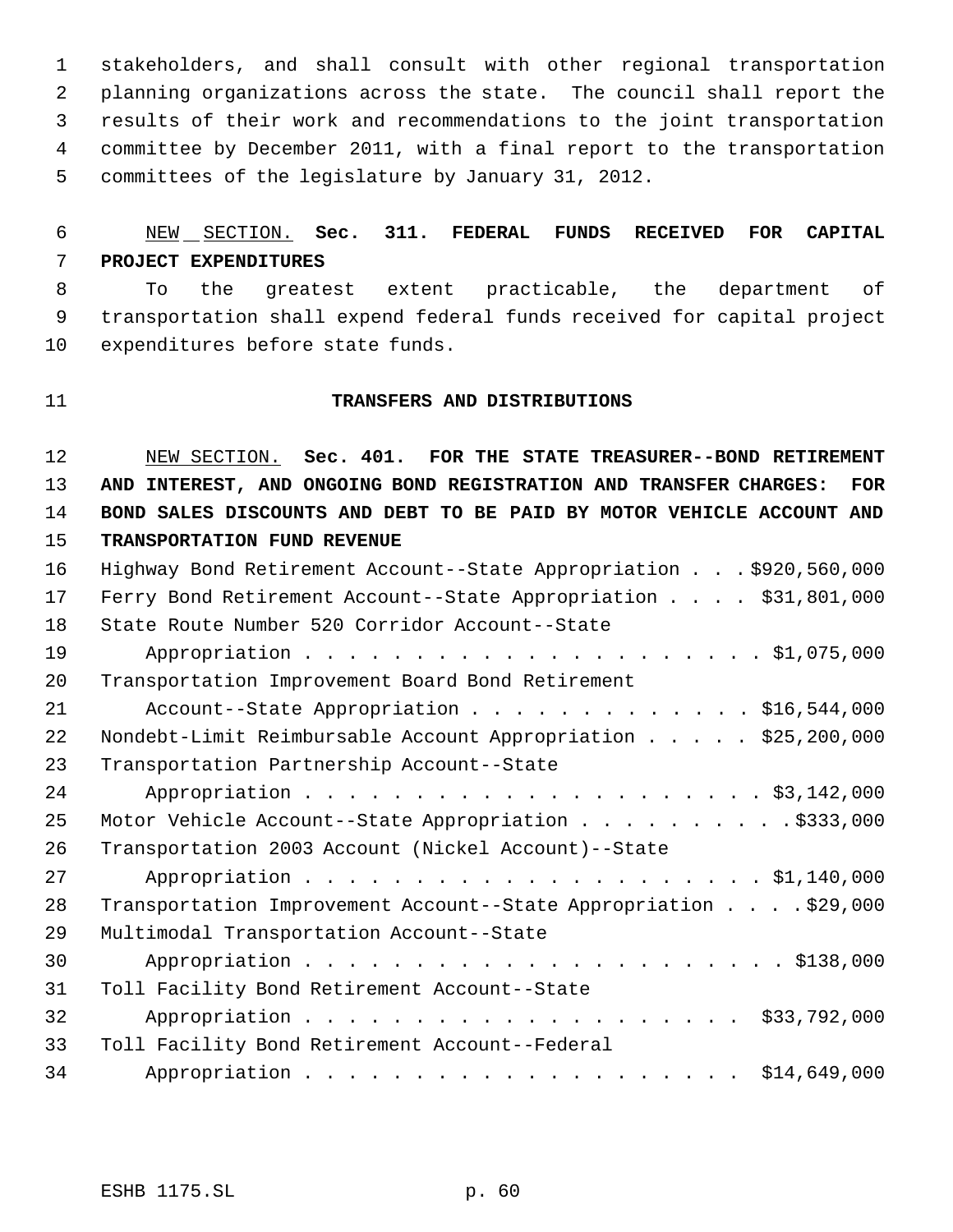TOTAL APPROPRIATION . . . . . . . . . . . . . . \$1,048,403,000

 The appropriations in this section are subject to the following conditions and limitations:

 (1) \$4,610,000 of the highway bond retirement account--state appropriation is provided solely for debt service on bonds issued to construct a ferry boat vessel with a carrying capacity of one hundred forty-four cars. If neither chapter ... (House Bill No. 2083), Laws of 2011 nor chapter ... (Engrossed Substitute Senate Bill No. 5742) is enacted by June 30, 2011, the amount provided in this subsection lapses.

 (2) \$165,000 of the transportation 2003 account (nickel account)-- state appropriation is provided solely for discounts on bonds sold to construct a ferry boat vessel with a carrying capacity of one hundred forty-four cars. If neither chapter ... (House Bill No. 2083), Laws of 2011 nor chapter ... (Engrossed Substitute Senate Bill No. 5742) is enacted by June 30, 2011, the amount provided in this subsection lapses.

 NEW SECTION. **Sec. 402. FOR THE STATE TREASURER--BOND RETIREMENT AND INTEREST, AND ONGOING BOND REGISTRATION AND TRANSFER CHARGES: FOR BOND SALE EXPENSES AND FISCAL AGENT CHARGES**

| 21 | State Route Number 520 Corridor Account--State                  |
|----|-----------------------------------------------------------------|
| 22 | \$68,000                                                        |
| 23 | Transportation Partnership Account--State                       |
| 24 |                                                                 |
| 25 | Motor Vehicle Account--State Appropriation \$60,000             |
| 26 | Transportation 2003 Account (Nickel Account)--State             |
| 27 |                                                                 |
| 28 | Transportation Improvement Account--State Appropriation \$5,000 |
| 29 | Multimodal Transportation Account--State                        |
| 30 |                                                                 |
| 31 | TOTAL APPROPRIATION \$986,000                                   |

 The appropriations in this section are subject to the following conditions and limitations: \$30,000 of the transportation 2003 account (nickel account)--state appropriation is provided solely for expenses associated with bonds sold to construct a ferry boat vessel with a carrying capacity of one hundred forty-four cars. If neither chapter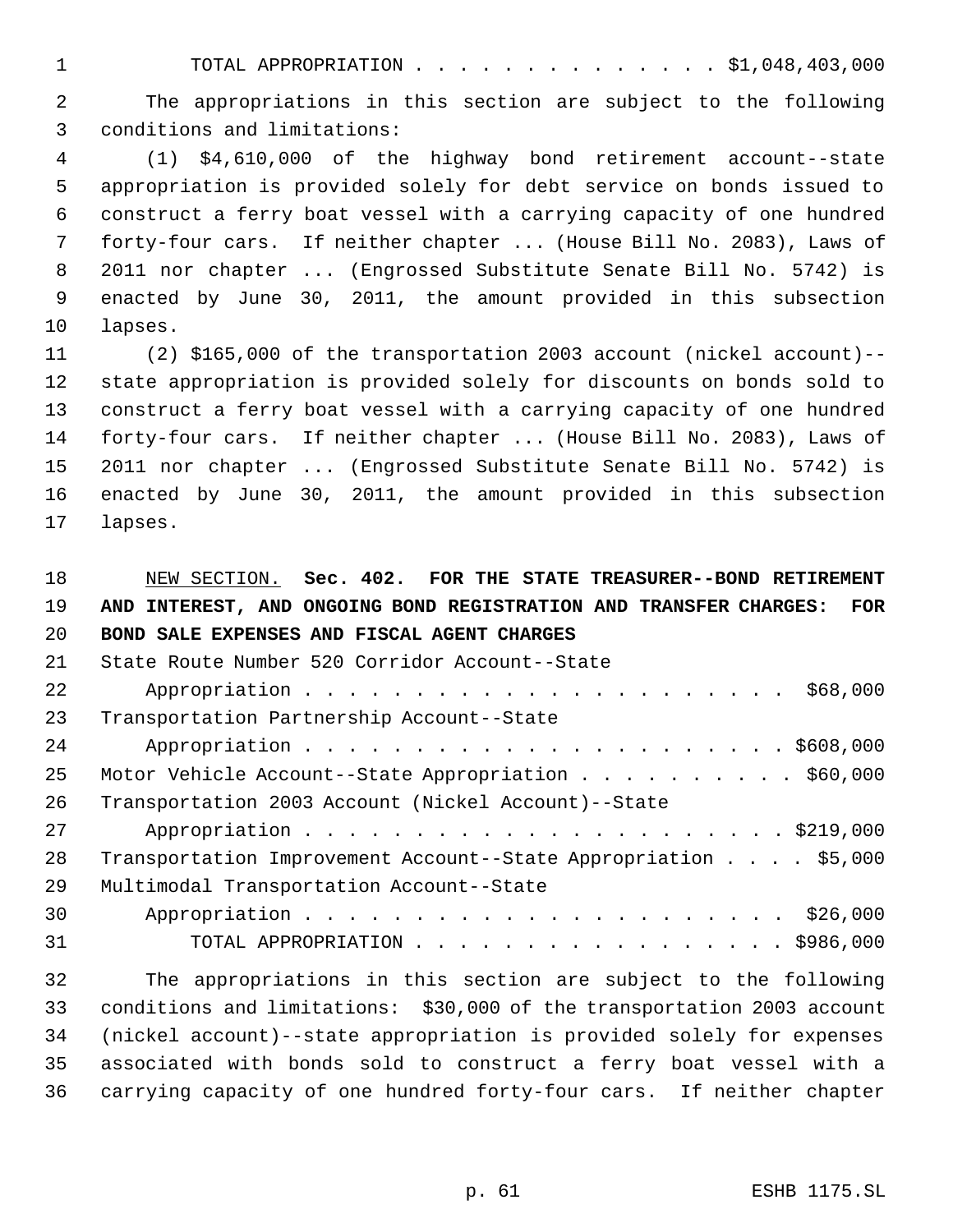... (House Bill No. 2083), Laws of 2011 nor chapter ... (Engrossed Substitute Senate Bill No. 5742) is enacted by June 30, 2011, the amount provided in this subsection lapses.

 NEW SECTION. **Sec. 403. FOR THE STATE TREASURER--BOND RETIREMENT AND INTEREST, AND ONGOING BOND REGISTRATION AND TRANSFER CHARGES: FOR MVFT BONDS AND TRANSFERS** Motor Vehicle Account--State Appropriation: For transfer to the Puget Sound Capital Construction Account . . . . . . . . . . . . . . . . . . . . . . . \$52,516,000 The department of transportation is authorized to sell up to \$52,516,000 in bonds authorized by RCW 47.10.843 for vessel and terminal acquisition, major and minor improvements, and long lead-time materials acquisition for the Washington state ferries. Of the authorized amounts, \$14,500,000 is provided solely for expenditures made during the fiscal biennium ending June 30, 2011. NEW SECTION. **Sec. 404. FOR THE STATE TREASURER--STATE REVENUES FOR DISTRIBUTION** Motor Vehicle Account--State Appropriation for motor vehicle fuel tax distributions to cities and counties . . . . . . . . . . . . . . . . . . . . . . \$478,155,000 NEW SECTION. **Sec. 405. FOR THE STATE TREASURER--TRANSFERS** Motor Vehicle Account--State Appropriation: For motor vehicle fuel tax refunds and statutory transfers . . . . . . . . . . . . . . . . . . . . . \$1,246,357,000 NEW SECTION. **Sec. 406. FOR THE DEPARTMENT OF LICENSING-- TRANSFERS** Motor Vehicle Account--State Appropriation: For motor vehicle fuel tax refunds and transfers . . . . . \$127,984,000 NEW SECTION. **Sec. 407. FOR THE STATE TREASURER--ADMINISTRATIVE TRANSFERS** (1) Tacoma Narrows Toll Bridge Account--State Appropriation: For transfer to the Motor Vehicle Account--State . . . . . . . . . . . . . . . . . . . . . . . \$543,000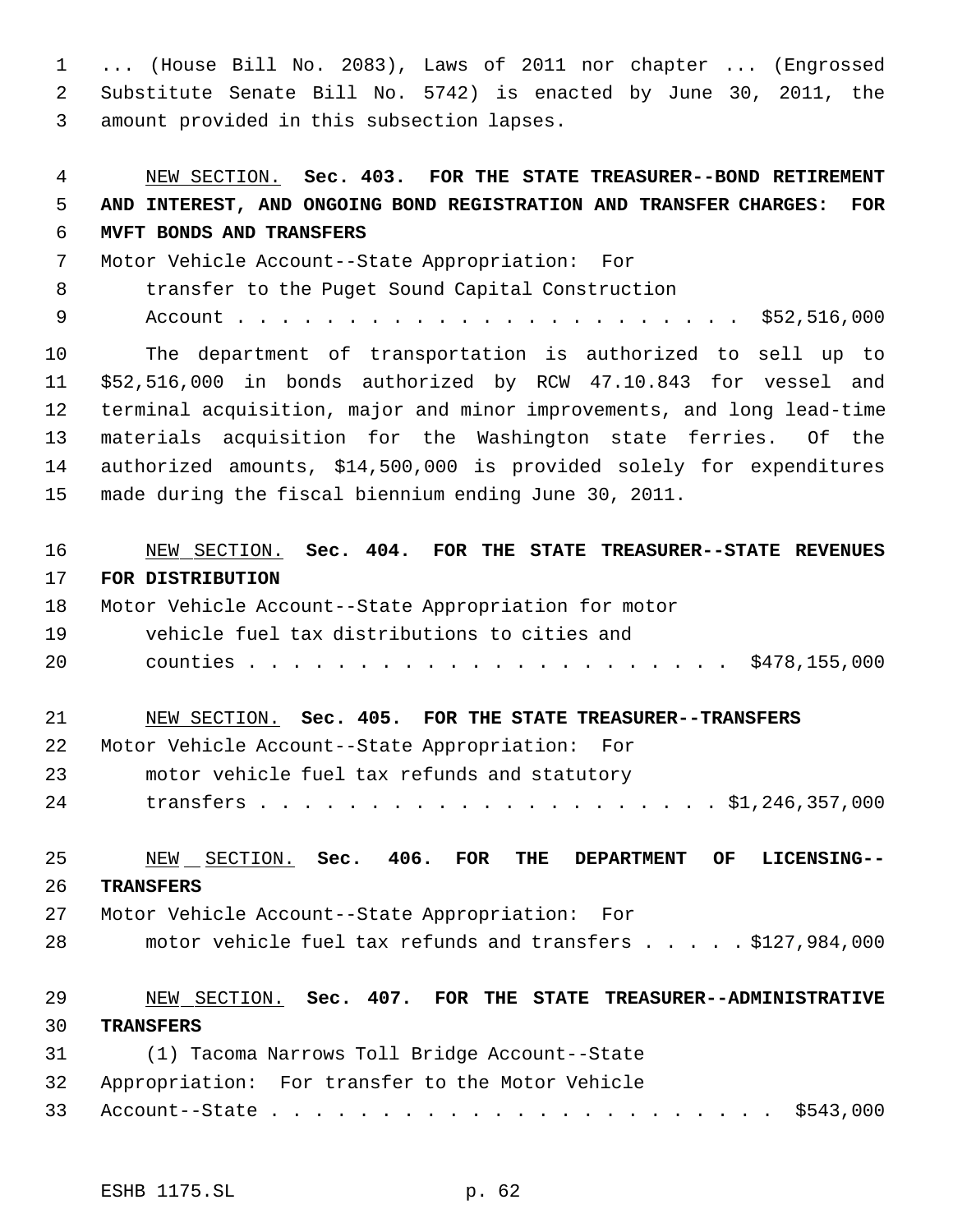(2) Motor Vehicle Account--State Appropriation: For transfer to the Puget Sound Ferry Operations Account--State . . . . . . . . . . . . . . . . . . . . . . \$46,500,000 (3) Recreational Vehicle Account--State Appropriation: For transfer to the Motor Vehicle Account--State . . . . . . . . . . . . . . . . . . . . . . \$1,450,000 (4) License Plate Technology Account--State Appropriation: For transfer to the Highway Safety Account--State . . . . . . . . . . . . . . . . . . . . . . \$3,200,000 (5) Multimodal Transportation Account--State Appropriation: For transfer to the Puget Sound 12 Ferry Operations Account--State . . . . . . . . . . . . . . \$43,000,000 (6) Highway Safety Account--State Appropriation: 14 For transfer to the Motor Vehicle Account--State . . . . \$23,000,000 (7) Department of Licensing Services Account--State Appropriation: For transfer to the Motor Vehicle Account--State . . . . . . . . . . . . . . . . . . . . . . . \$400,000 (8) Advanced Right-of-Way Revolving Fund: For transfer 19 to the Motor Vehicle Account--State . . . . . . . . . . . \$5,000,000 (9) State Route Number 520 Civil Penalties Account--State Appropriation: For transfer to the 22 State Route Number 520 Corridor Account--State . . . . . . . \$754,000 (10) Rural Mobility Grant Program Account--State Appropriation: For transfer to the Multimodal Transportation Account--State . . . . . . . . . . . . . . . \$3,000,000 (11) Motor Vehicle Account--State Appropriation: For transfer to the State Patrol Highway Account-- State . . . . . . . . . . . . . . . . . . . . . . . . . . \$14,000,000 (12) State Route Number 520 Corridor Account--State Appropriation: For transfer to the Motor Vehicle Account--State, in an amount equal to funds dispersed during the 2009-2011 fiscal biennium authorized under section 805(7) of this act. (13) Motor Vehicle Account--State Appropriation: For transfer to the Special Category C Account--State . . . \$1,500,000 (14) Regional Mobility Grant Program Account--State Appropriation: For transfer to the Multimodal Transportation Account--State . . . . . . . . . . . . . . . \$1,000,000 (15) State Patrol Highway Account--State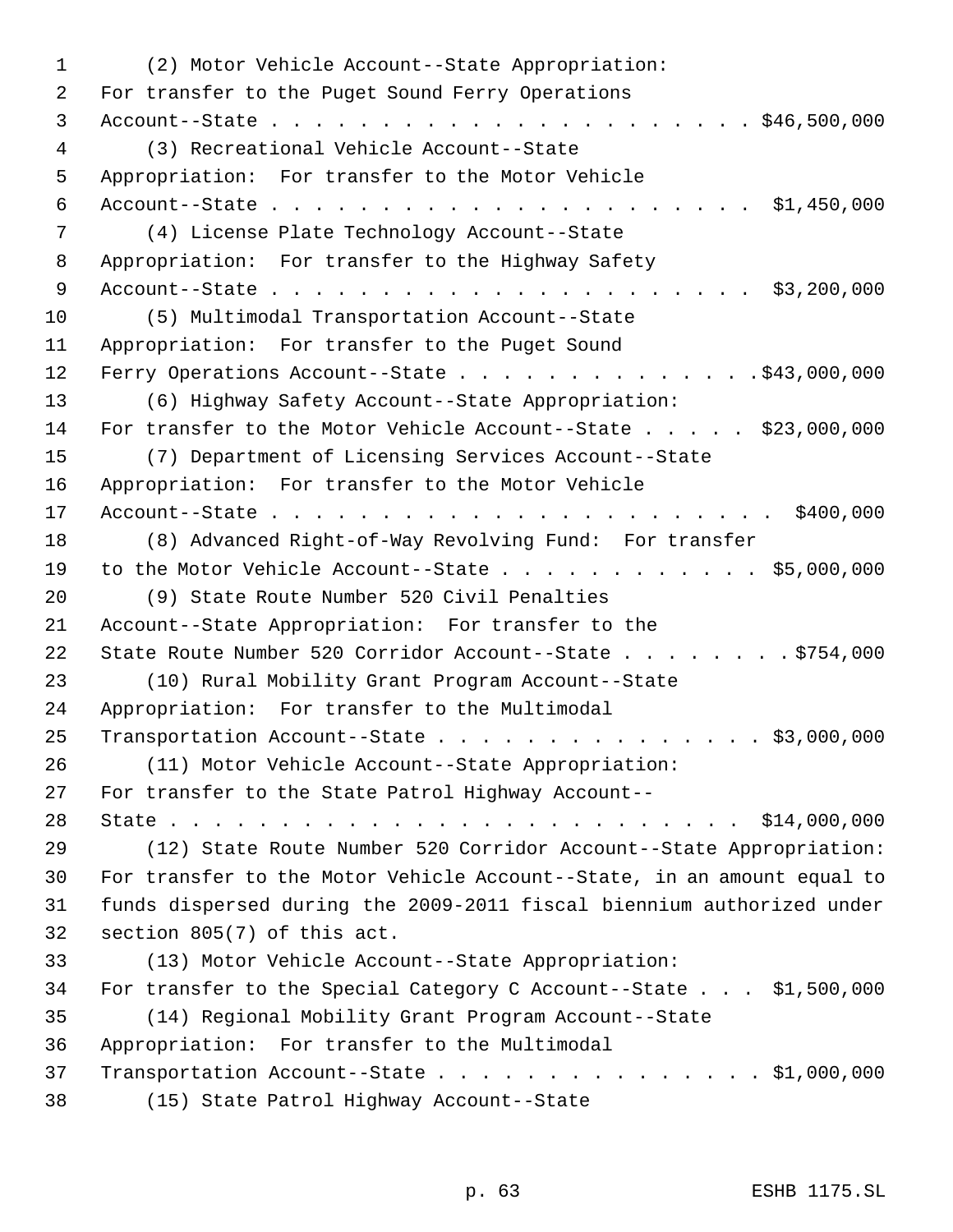Appropriation: For transfer to the Vehicle

 Licensing Fraud Account . . . . . . . . . . . . . . . . . . . \$100,000 (16) State Route Number 520 Corridor Account--State

Appropriation: For transfer to the Motor Vehicle

 Account . . . . . . . . . . . . . . . . . . . . . . . . . . \$2,435,000 (17) The transfers identified in this section are subject to the

following conditions and limitations:

 (a) The amount transferred in subsection (1) of this section represents repayment of operating loans and reserve payments provided to the Tacoma Narrows toll bridge account from the motor vehicle account in the 2005-2007 fiscal biennium.

 (b) The transfer in subsection (9) of this section represents toll revenue collected from toll violations.

#### NEW SECTION. **Sec. 408. STATUTORY APPROPRIATIONS**

 In addition to the amounts appropriated in this act for revenue for distribution, state contributions to the law enforcement officers' and firefighters' retirement system, and bond retirement and interest including ongoing bond registration and transfer charges, transfers, interest on registered warrants, and certificates of indebtedness, there is also appropriated such further amounts as may be required or available for these purposes under any statutory formula or under any proper bond covenant made under law.

 NEW SECTION. **Sec. 409.** The department of transportation is authorized to undertake federal advance construction projects under the provisions of 23 U.S.C. Sec. 115 in order to maintain progress in meeting approved highway construction and preservation objectives. The legislature recognizes that the use of state funds may be required to temporarily fund expenditures of the federal appropriations for the highway construction and preservation programs for federal advance construction projects prior to conversion to federal funding.

#### **COMPENSATION**

 NEW SECTION. **Sec. 501. COLLECTIVE BARGAINING AGREEMENTS** 33 Provisions or terms and conditions of collective bargaining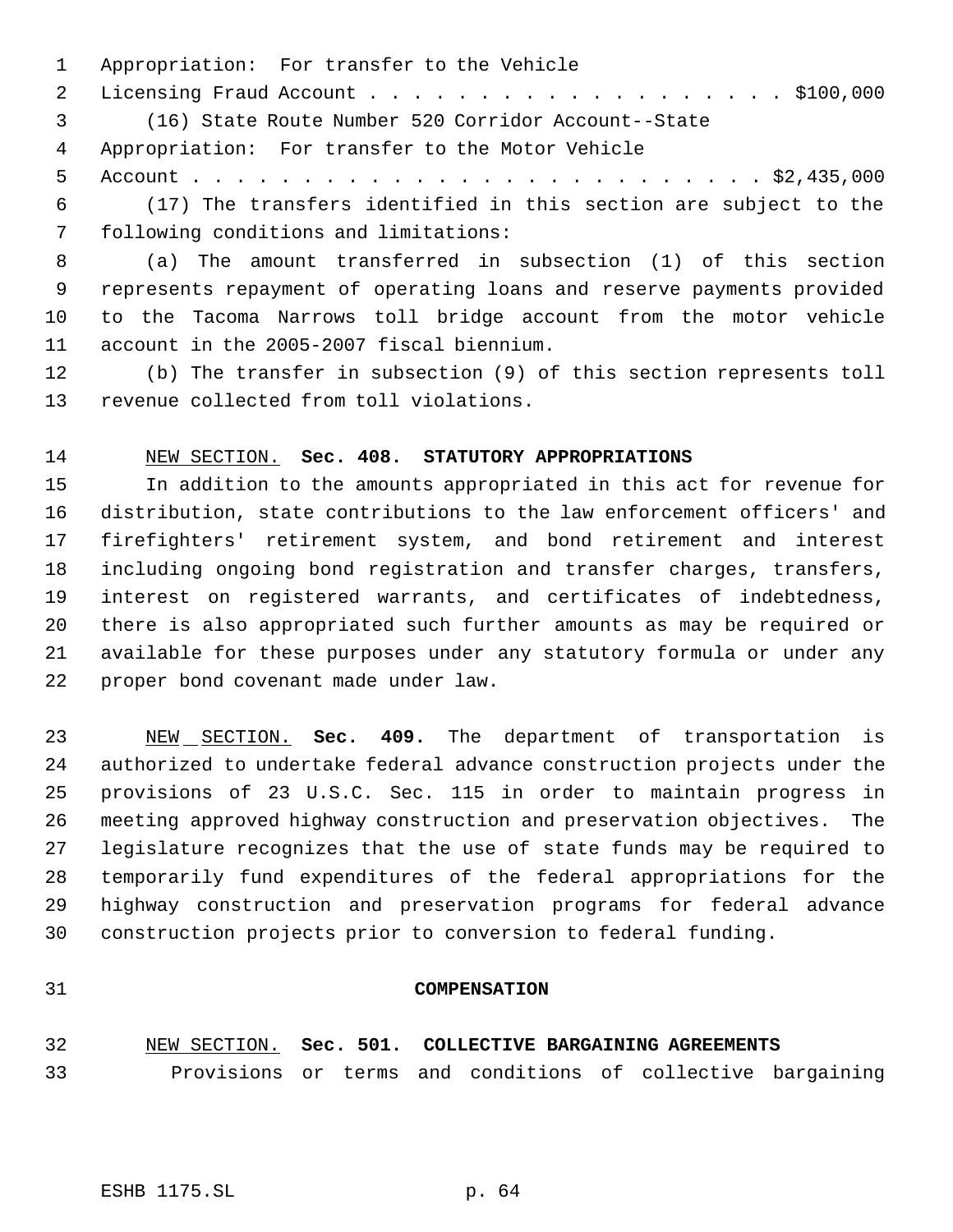agreements contained in this act are described in general terms. The collective bargaining agreements or terms and conditions contained in this section and sections 502 through 505 of this act may also be funded by expenditures from nonappropriated accounts. If positions are funded with lidded grants or dedicated fund sources with insufficient revenue, additional funding from other sources is not provided.

# NEW SECTION. **Sec. 502. COLLECTIVE BARGAINING AGREEMENTS--WSP TROOPERS ASSOCIATION**

 No agreement has been reached between the governor and the Washington state patrol trooper's association under chapter 41.56 RCW for the 2011-2013 fiscal biennium. Appropriations for the Washington state patrol in this act are sufficient to fund the provisions of the 2009-2011 agreement.

# NEW SECTION. **Sec. 503. COLLECTIVE BARGAINING AGREEMENTS--WSP LIEUTENANTS ASSOCIATION**

 No agreement has been reached between the governor and the Washington state patrol lieutenant's association under chapter 41.56 RCW for the 2011-2013 fiscal biennium. Appropriations for the Washington state patrol in this act are sufficient to fund the provisions of the 2009-2011 agreement.

# NEW SECTION. **Sec. 504. DEPARTMENT OF TRANSPORTATION MARINE DIVISION COLLECTIVE BARGAINING AGREEMENTS--IBU, METAL TRADES, OPEIU, MEBA-UL, MEBA-L, MM&P, FASSPA, SEIU LOCAL NO. 6**

 (1) Agreements have been reached between the governor and the following unions effective July 1, 2011: Inlandboatmen's union of the pacific; Puget Sound metal trades council; office and professional employees international union local No. 8; marine engineers' beneficial association (unlicensed engine room employees); marine engineers' beneficial association (licensed engineer officers); masters, mates, and pilots; ferry agents, supervisors, and project administrators association and service employees international union local No. 6 under chapter 47.64 RCW for the 2011-2013 fiscal biennium.

 (2) Funding is reduced to reflect a reduction to overtime calculation, travel pay for relief employees, and reduced vacation leave accruals.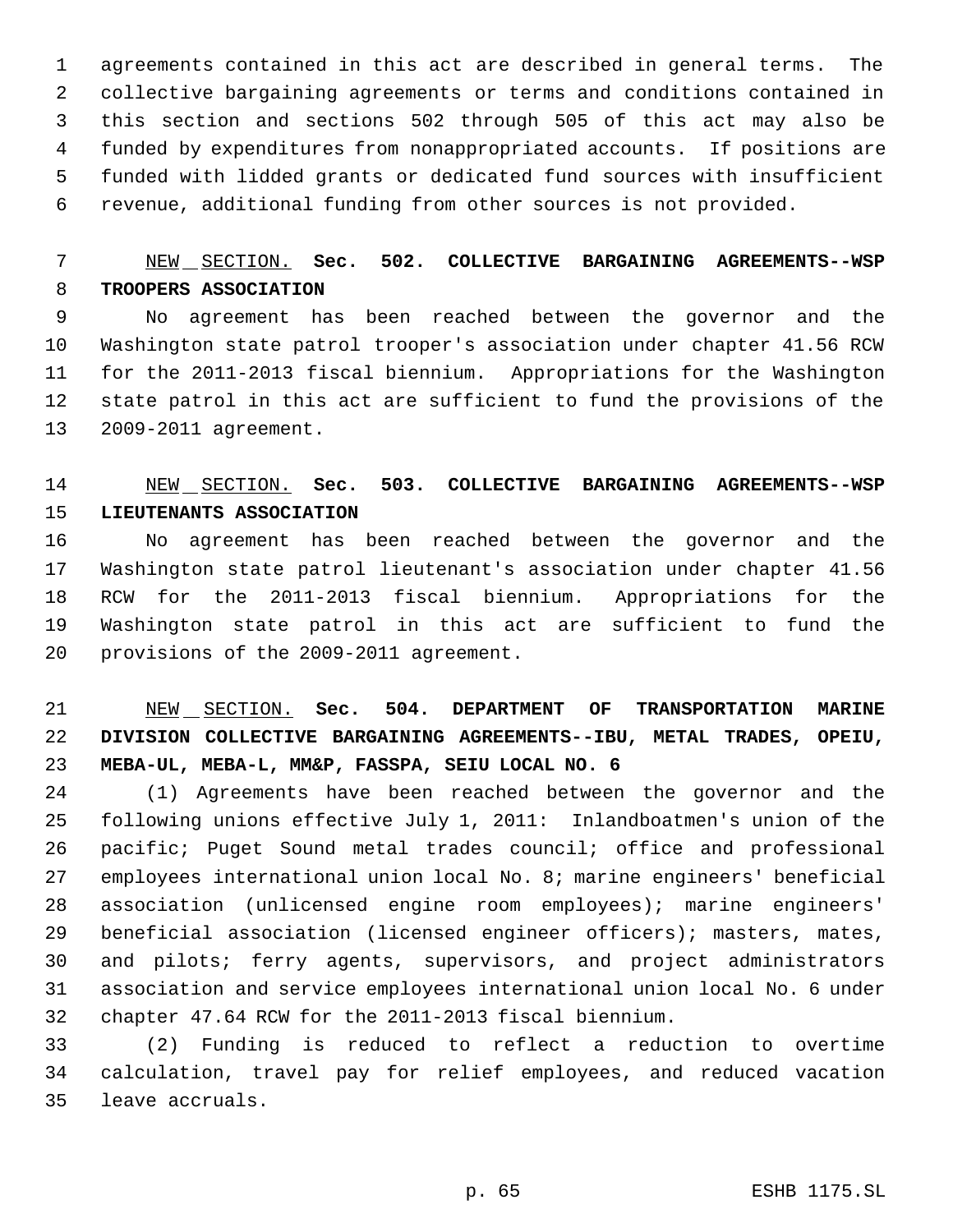(3) Except for office and professional employees international union local No. 8, funding is reduced to reflect a three percent temporary salary reduction for all employees for fiscal years 2012 and 2013 through June 29, 2013. Entry level rates for employees under the inlandboatmen's union of the pacific and service employees international union local No. 6 are not subject to the three percent temporary salary reduction.

 (4) For employees covered under the office and professional employees international union local No. 8 agreement, funding is reduced to reflect a three percent temporary salary reduction for all employees whose monthly full-time equivalent salary is two thousand five hundred dollars or more per month for fiscal years 2012 and 2013 through June 29, 2013. Temporary salary reduction leave is granted for employees covered under the office and professional employees international union local No. 8 agreement for the term of the 2011-2013 agreement.

 (5) Effective June 30, 2013, the salary schedules effective July 1, 2009, through June 29, 2011, will be reinstated for all of the agreements.

 (6) Appropriations in this act reflect funding to staff vessels according to United States coast guard certificates of inspection per the agreement noted in subsection (1) of this section.

 (7) Appropriations in this act do not reflect funding to fund state employee health benefits for employees represented by the super coalition on health benefits or employees outside of the super coalition on health benefits. Acceptance of the super coalition on health benefits agreement will be contingent upon sufficient funding in the 2011-2013 omnibus operating appropriations act. Funding for health benefits for employees outside of the super coalition on health benefits will be in accordance with appropriations in the 2011-2013 omnibus operating appropriations act.

# NEW SECTION. **Sec. 505. DEPARTMENT OF TRANSPORTATION MARINE DIVISION COLLECTIVE BARGAINING AGREEMENTS--TERMS AND CONDITIONS**

 No agreement has been reached between the governor and the masters, mates, and pilots marine operations watch supervisors under chapter 47.64 RCW for the 2011-2013 fiscal biennium. Appropriations in this act reflect funding to maintain the provisions or terms and conditions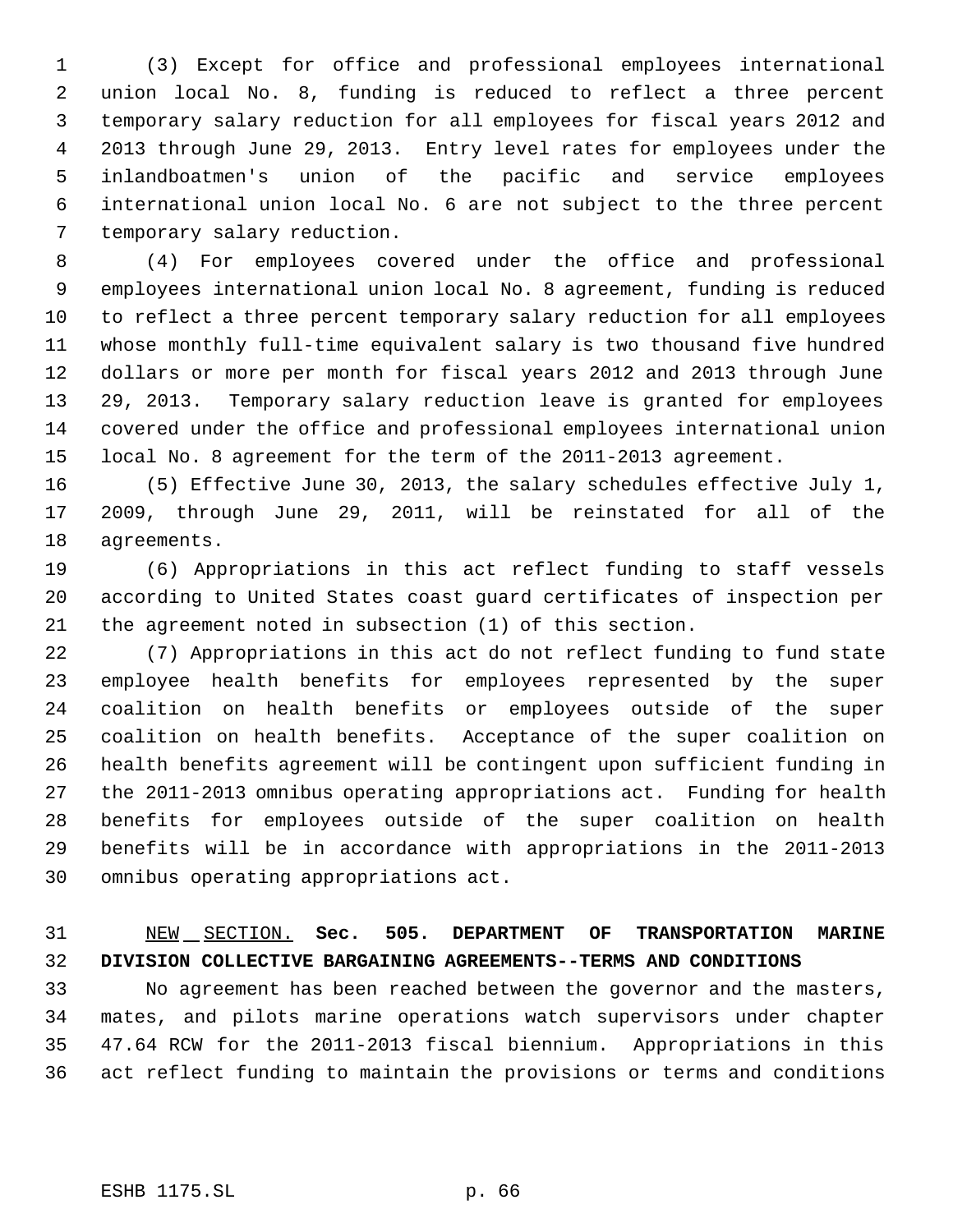of the 2009-2011 agreements for fiscal year 2012. Fiscal year 2013 appropriations are reduced to reflect management priorities in collective bargaining.

#### **IMPLEMENTING PROVISIONS**

# NEW SECTION. **Sec. 601. ACQUISITION OF PROPERTIES AND FACILITIES THROUGH FINANCIAL CONTRACTS**

 (1) The following agencies may enter into financial contracts, paid from any funds of an agency, appropriated or nonappropriated, for the purposes indicated and in not more than the principal amounts indicated, plus financing expenses and required reserves pursuant to chapter 39.94 RCW. When securing properties under this section, agencies shall use the most economical financial contract option available, including long-term leases, lease-purchase agreements, lease-development with option to purchase agreements, or financial contracts using certificates of participation. Expenditures made by an agency for one of the indicated purposes before the issue date of the authorized financial contract and any certificates of participation therein are intended to be reimbursed from proceeds of the financial contract and any certificates of participation therein to the extent provided in the agency's financing plan approved by the state finance committee.

 (2) State agencies may enter into agreements with the department of general administration and the state treasurer's office to develop requests to the legislature for the acquisition of properties and facilities through financial contracts. The agreements may include charges for services rendered.

 (a) Department of transportation: Enter into a financing contract for up to \$10,824,000 plus financing expenses and required reserves pursuant to chapter 39.94 RCW for the acquisition and implementation of a time, leave, and labor distribution system that is integrated with the state's accounting and human resource management systems.

 (b) Department of licensing: Enter into a financing contract for up to \$7,414,000 plus financing expenses and required reserves pursuant to chapter 39.94 RCW for the purchase of a prorate and fuel tax system.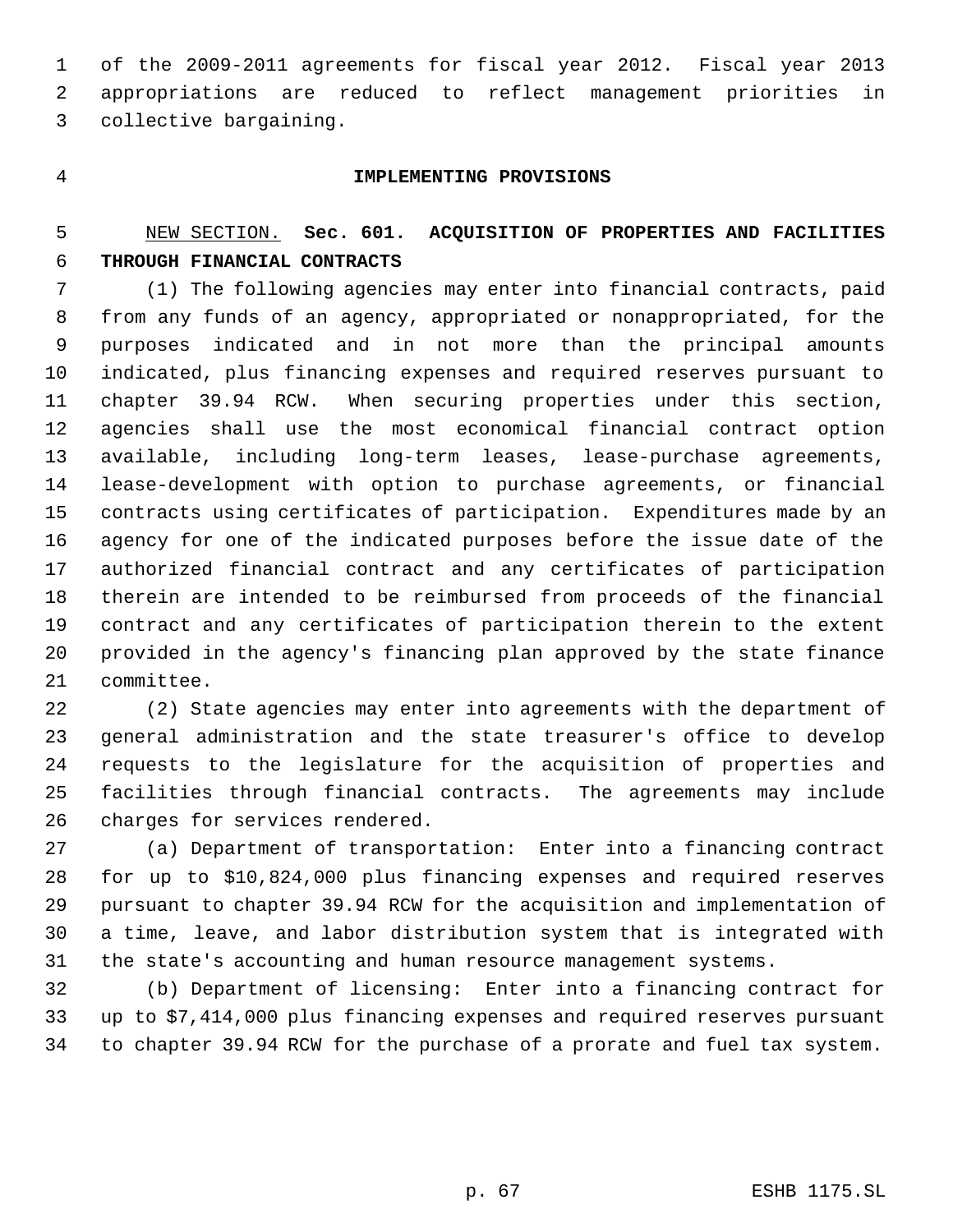(c) Washington state patrol: (i) Enter into a financing contract for up to \$8,241,000 plus financing expenses and required reserves pursuant to chapter 39.94 RCW to purchase and install mobile office platforms in state patrol and pursuit vehicles.

 (ii) Enter into a financing contract for up to \$40,100,000 plus financing expenses and required reserves pursuant to chapter 39.94 RCW to purchase equipment and engineering services to convert to a narrowband digital system.

#### NEW SECTION. **Sec. 602. MEGA-PROJECT REPORTING**

 Mega-projects are defined as individual or groups of related projects that cost \$1,000,000,000 or more. These projects include, but are not limited to: Alaskan Way viaduct, SR 520, SR 167, I-405, North Spokane corridor, I-5 Tacoma HOV, I-90 Snoqualmie Pass, and the Columbia river crossing. The department of transportation shall track mega-projects and report the financial status and schedule of these projects at least once a year to the transportation committees of the legislature and the office of financial management. The design of mega-projects must be evaluated considering cost, capacity, safety, mobility needs, and how well the design of the facility fits within its urban environment.

### NEW SECTION. **Sec. 603. FUND TRANSFERS**

 (1) The transportation 2003 projects or improvements and the 2005 transportation partnership projects or improvements are listed in LEAP Transportation Document 2011-1 as developed April 19, 2011, which consists of a list of specific projects by fund source and amount over a sixteen-year period. Current fiscal biennium funding for each project is a line-item appropriation, while the outer year funding allocations represent a sixteen-year plan. The department is expected to use the flexibility provided in this section to assist in the delivery and completion of all transportation partnership account and transportation 2003 account (nickel account) projects on the LEAP transportation documents referenced in this act. For the 2009-2011 and 2011-2013 project appropriations, unless otherwise provided in this act, the director of financial management may authorize a transfer of appropriation authority between projects funded with transportation 2003 account (nickel account) appropriations, or transportation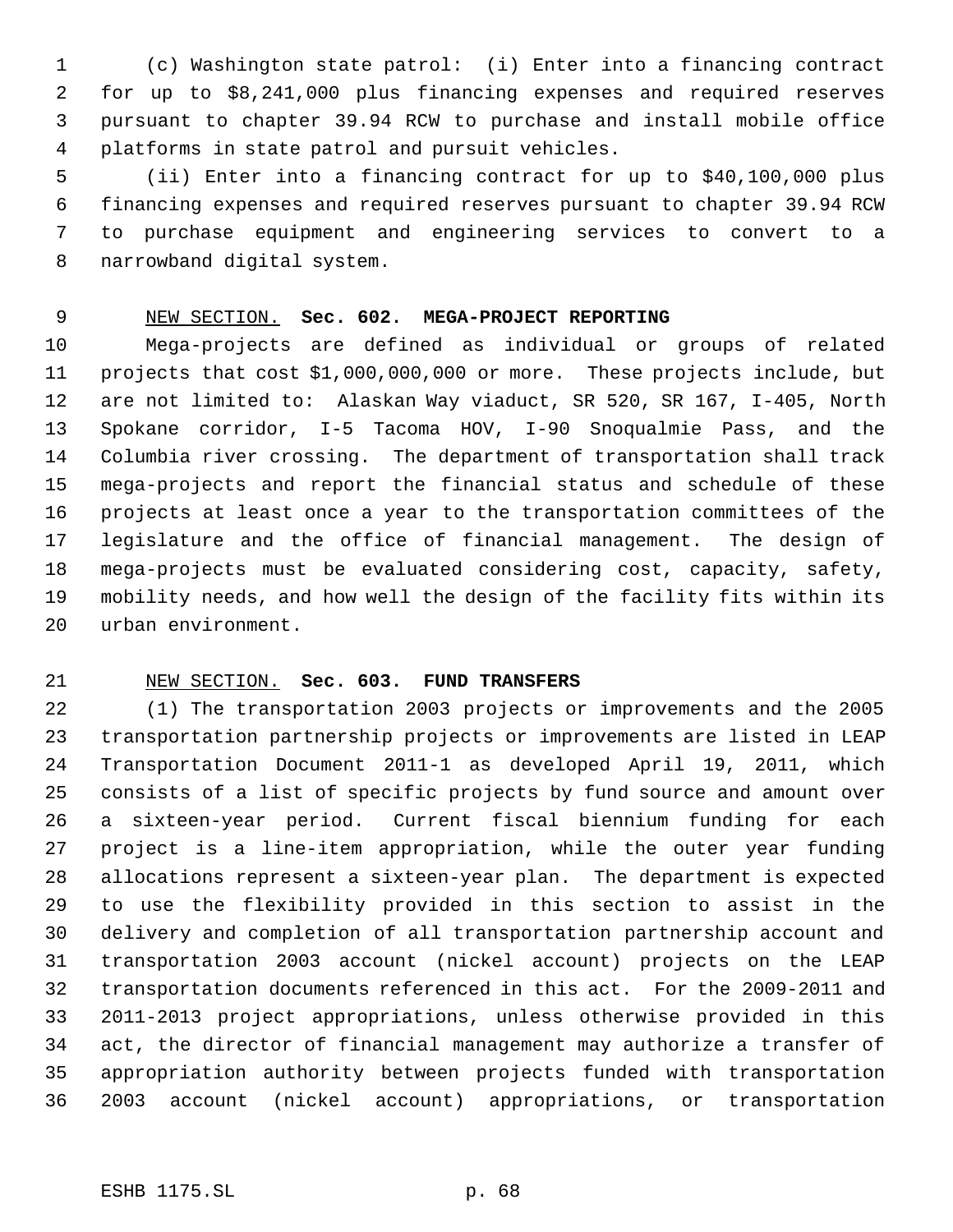partnership account appropriations, in order to manage project spending and efficiently deliver all projects in the respective program under the following conditions and limitations:

 (a) Transfers may only be made within each specific fund source 5 referenced on the respective project list;

 (b) Transfers from a project may not be made as a result of the reduction of the scope of a project or be made to support increases in 8 the scope of a project;

 (c) Each transfer between projects may only occur if the director of financial management finds that any resulting change will not hinder the completion of the projects as approved by the legislature. Until the legislature reconvenes to consider the 2012 supplemental transportation budget, any unexpended 2009-2011 appropriation balance as approved by the office of financial management, in consultation with the legislative staff of the house of representatives and senate transportation committees, may be considered when transferring funds between projects;

 (d) Transfers from a project may be made if the funds appropriated to the project are in excess of the amount needed to complete the project;

 (e) Transfers may not occur for projects not identified on the applicable project list;

 (f) Transfers may not be made while the legislature is in session; and

 (g) Transfers between projects may be made by the department of transportation until the transfer amount by project exceeds two hundred fifty thousand dollars, or ten percent of the total project, whichever is less. These transfers must be reported quarterly to the director of financial management and the chairs of the house of representatives and senate transportation committees.

 (2) At the time the department submits a request to transfer funds under this section, a copy of the request must be submitted to the transportation committees of the legislature.

 (3) The office of financial management shall work with legislative staff of the house of representatives and senate transportation committees to review the requested transfers in a timely manner.

 (4) The office of financial management shall document approved transfers and schedule changes in the transportation executive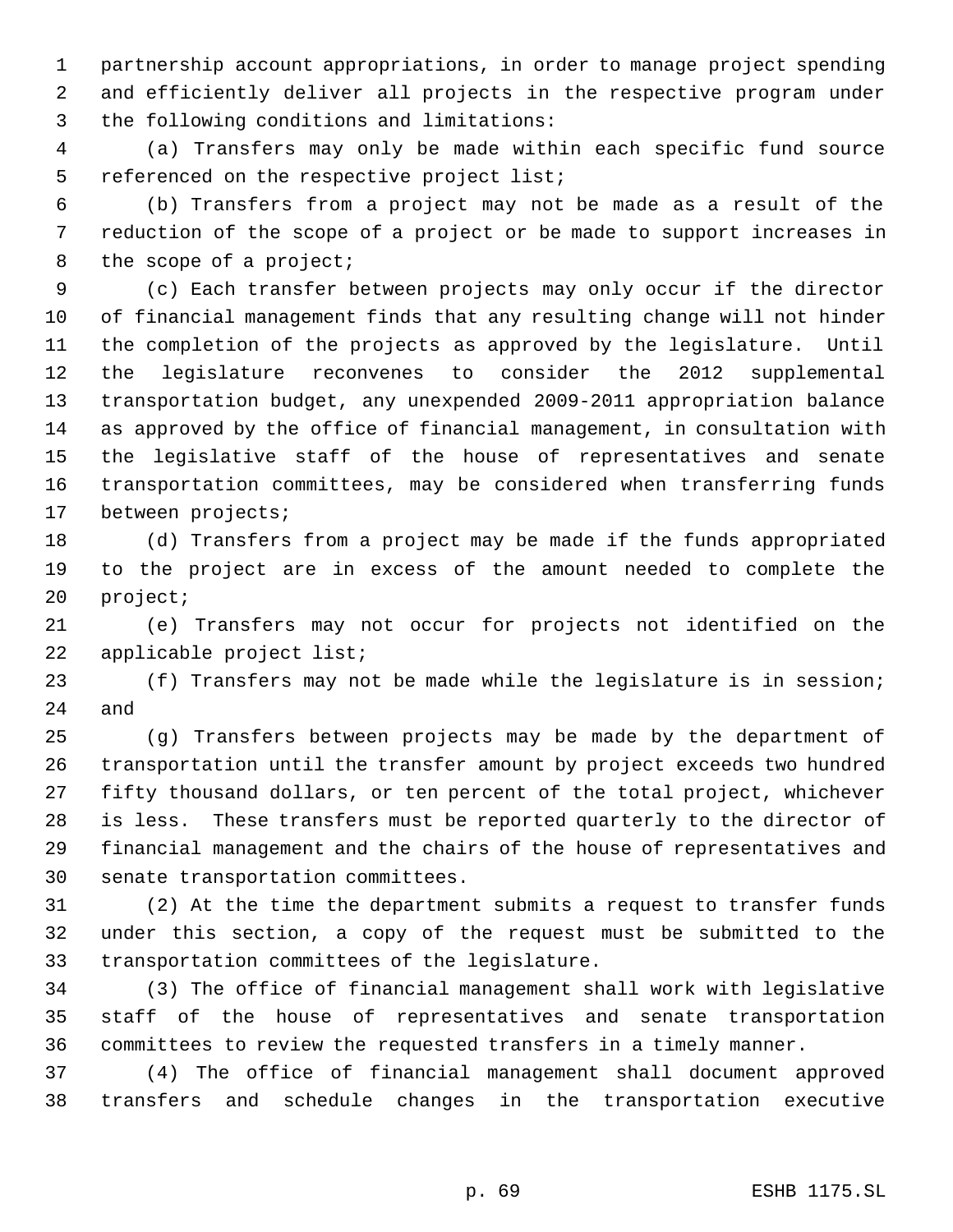information system, compare changes to the legislative baseline funding and schedules identified by project identification number identified in the LEAP transportation documents referenced in this act, and transmit revised project lists to chairs of the transportation committees of the legislature on a quarterly basis.

 NEW SECTION. **Sec. 604.** (1) The department of transportation shall prepare a plan to improve the oversight of real estate procurement and management practices across all departmental programs and regions, including the Washington state ferries. The plan must be submitted to the governor and the joint transportation committee by September 1, 2012. The plan must include:

 (a) An inventory of all currently owned and leased office space, tunnel and bridge operations and maintenance facilities, and traffic management centers;

 (b) A list of all facilities that will be needed for tunnel and bridge operations or maintenance in the next ten years and the funding source that is assumed for these facilities;

 (c) A prioritized list of all buildings that are planned to be constructed, renovated, or remodeled in the next ten years and the funding source that is assumed for these facility improvements;

 (d) A list of options for consolidating staff, equipment, and operations activities to reduce costs. This list must include an evaluation of the costs and benefits of owning properties as compared to leasing them using a life-cycle cost analysis; and

 (e) A process and plan for regularly evaluating needs for office space, tunnel and bridge operations and maintenance facilities, and traffic management.

 (2) Except as provided otherwise in the act, until September 1, 2012, the department of transportation may not enter into new leases, equal value exchanges, or property acquisitions for office needs without first consulting with the office of financial management and the joint transportation committee.

 NEW SECTION. **Sec. 605.** Executive Order number 05-05, archaeological and cultural resources, was issued effective November 10, 2005. Agencies and higher education institutions that issue grants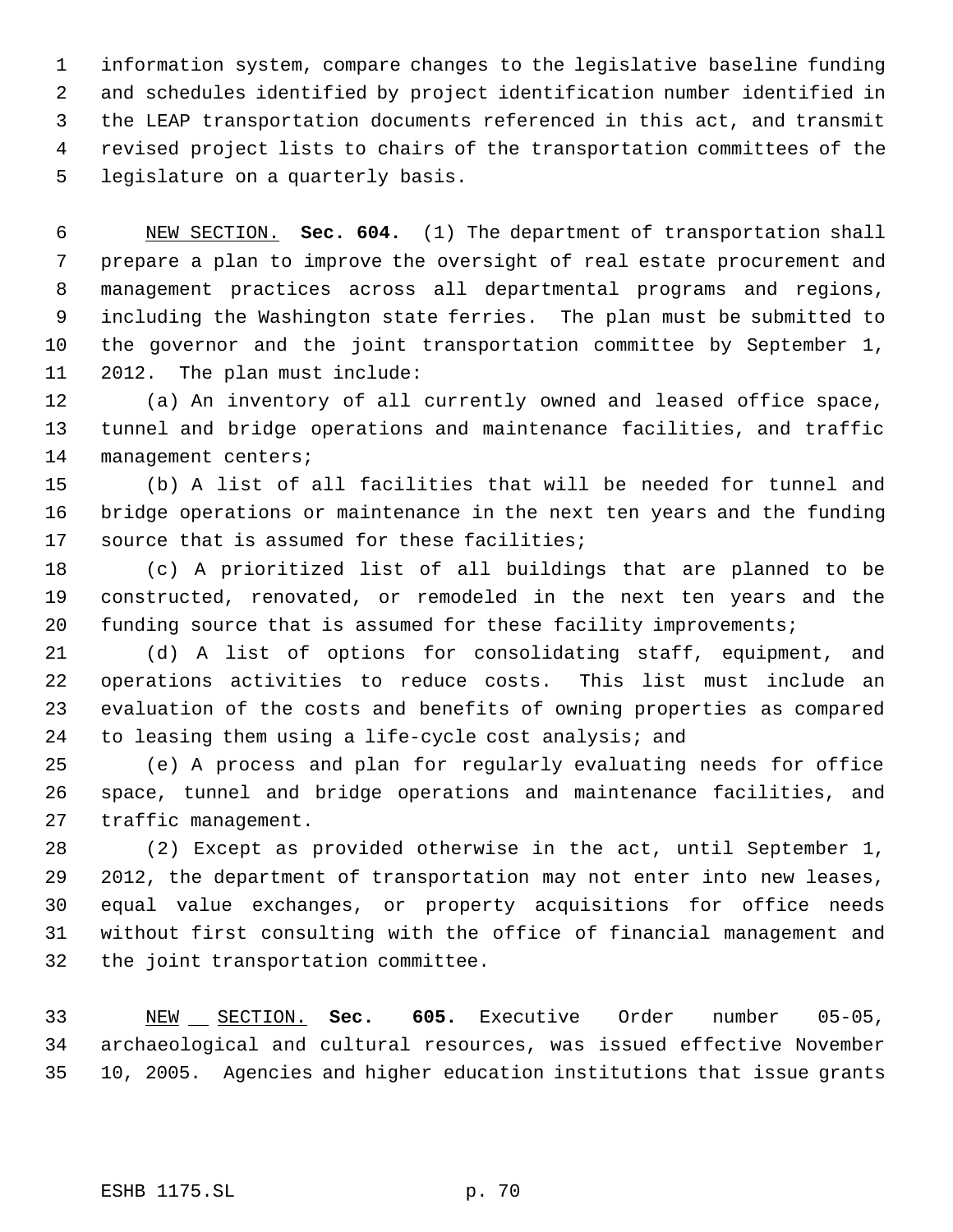or loans for capital projects shall comply with the requirements set forth in this executive order.

NEW SECTION. **Sec. 606. FOR THE DEPARTMENT OF TRANSPORTATION**

 As part of its annual budget submittal, the department shall provide an annual update to the legislature and the office of financial management that:

 (1) Compares the original project cost estimates approved in the transportation 2003 and 2005 transportation partnership project lists to the completed cost of the project, or the most recent legislatively 10 approved budget and total project costs for projects not yet completed;

 (2) Identifies highway projects that may be reduced in scope and still achieve a functional benefit;

 (3) Identifies highway projects that have experienced scope 14 increases and that can be reduced in scope;

 (4) Identifies highway projects that have lost significant local or 16 regional contributions that were essential to completing the project; and

(5) Identifies contingency amounts allocated to projects.

### NEW SECTION. **Sec. 607. FOR THE DEPARTMENT OF TRANSPORTATION**

 As part of its 2012 supplemental budget submittal, the department shall provide a report to the legislature and the office of financial management that:

 (1) Identifies, by capital project, the amount of state funding that has been reappropriated from the 2009-2011 fiscal biennium into the 2011-2013 fiscal biennium; and

 (2) Identifies, for each project, the amount of cost savings or increases in funding that have been identified as compared to the 2011 enacted transportation budget.

### NEW SECTION. **Sec. 608. STAFFING LEVELS**

 (1) As the department of transportation completes delivery of the projects funded by the 2003 and 2005 transportation revenue packages, it is clear that the current staffing levels necessary to deliver these projects are not sustainable into the future. Therefore, the department is directed to quickly move forward to develop and implement new business practices so that a smaller, more nimble state workforce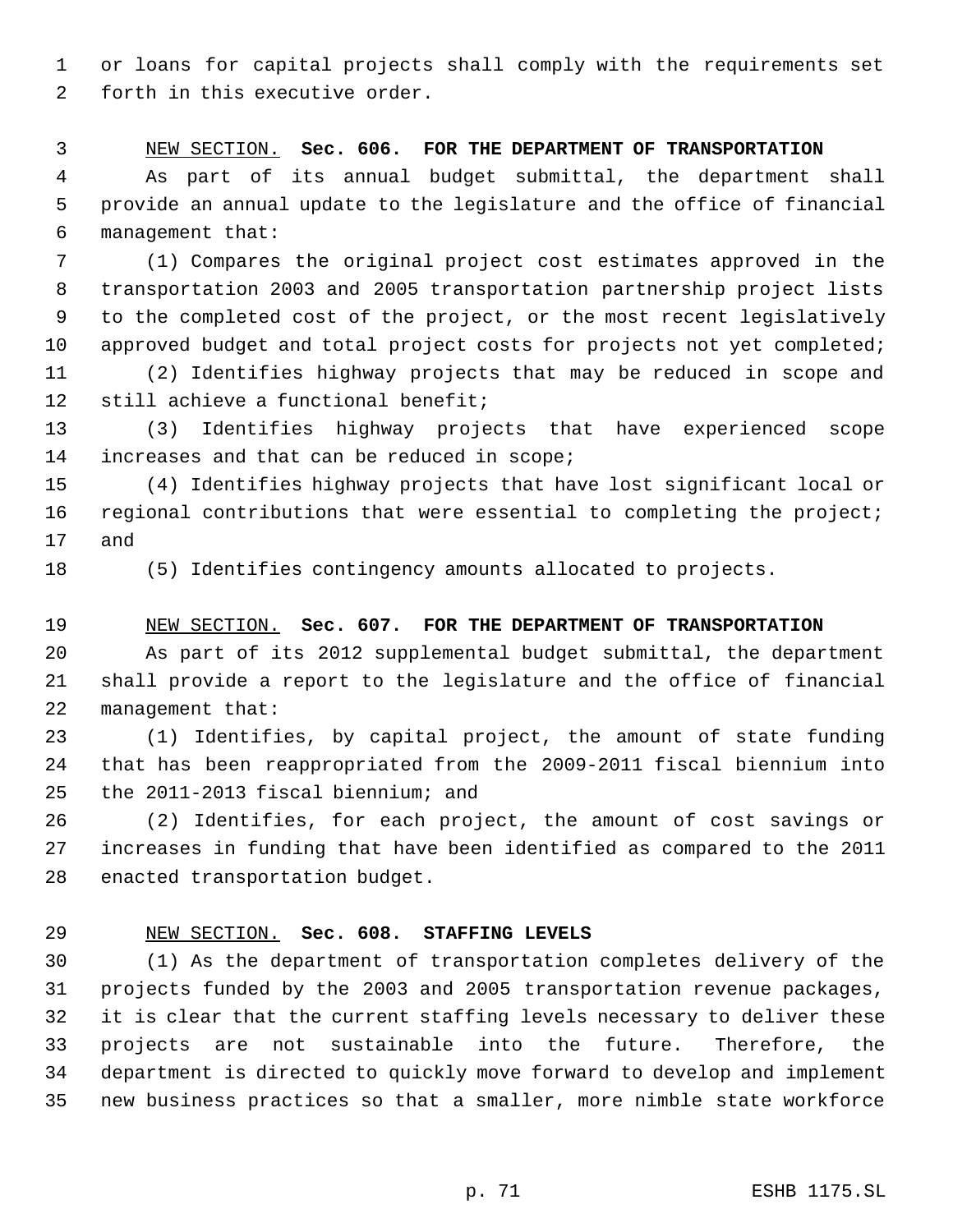can effectively and efficiently deliver transportation improvement programs as they are approved in the future, in strong partnership with the private sector, while protecting the public's interests and assets.

 (2) To this end, the department of transportation is directed to reduce the size of its engineering and technical workforce to a level sustained by current law revenue levels currently estimated at two thousand FTEs by the end of the 2013-2015 fiscal biennium. The department's current two thousand eight hundred FTE engineering and technical workforce levels for highway construction will be reduced in the 2011-2013 fiscal biennium, with a target of two thousand four hundred FTEs by June 30, 2013, and to a level of two thousand FTEs by June 30, 2015.

 (3) In order to successfully deliver the highway construction program as funded, the department of transportation may continue to contract out engineering and technical services. In addition, the department may continue the incentive program for retirements and employee separations. The department shall report quarterly to the office of financial management and the transportation committees of the legislature on its progress and plans to reduce highway construction workforce levels to two thousand FTEs by June 2015. This report must also be posted on the department's web site.

# NEW SECTION. **Sec. 609. VOLUNTARY RETIREMENT, SEPARATION, AND DOWNSHIFTING INCENTIVES**

 As a management tool to reduce costs and make more effective use of resources, while improving employee productivity and morale, agencies may implement a voluntary retirement, separation, and/or downshifting incentive program that is cost neutral or results in cost savings over a two-year period following the commencement of the program, provided that such a program is approved by the director of financial management.

 Agencies participating in this authorization may offer voluntary retirement, separation, and/or downshifting incentives and options according to procedures and guidelines established by the office of financial management, in consultation with the department of personnel and the department of retirement systems. The options may include, but are not limited to, financial incentives for: Voluntary separation or retirement, voluntary leave-without-pay, voluntary workweek or work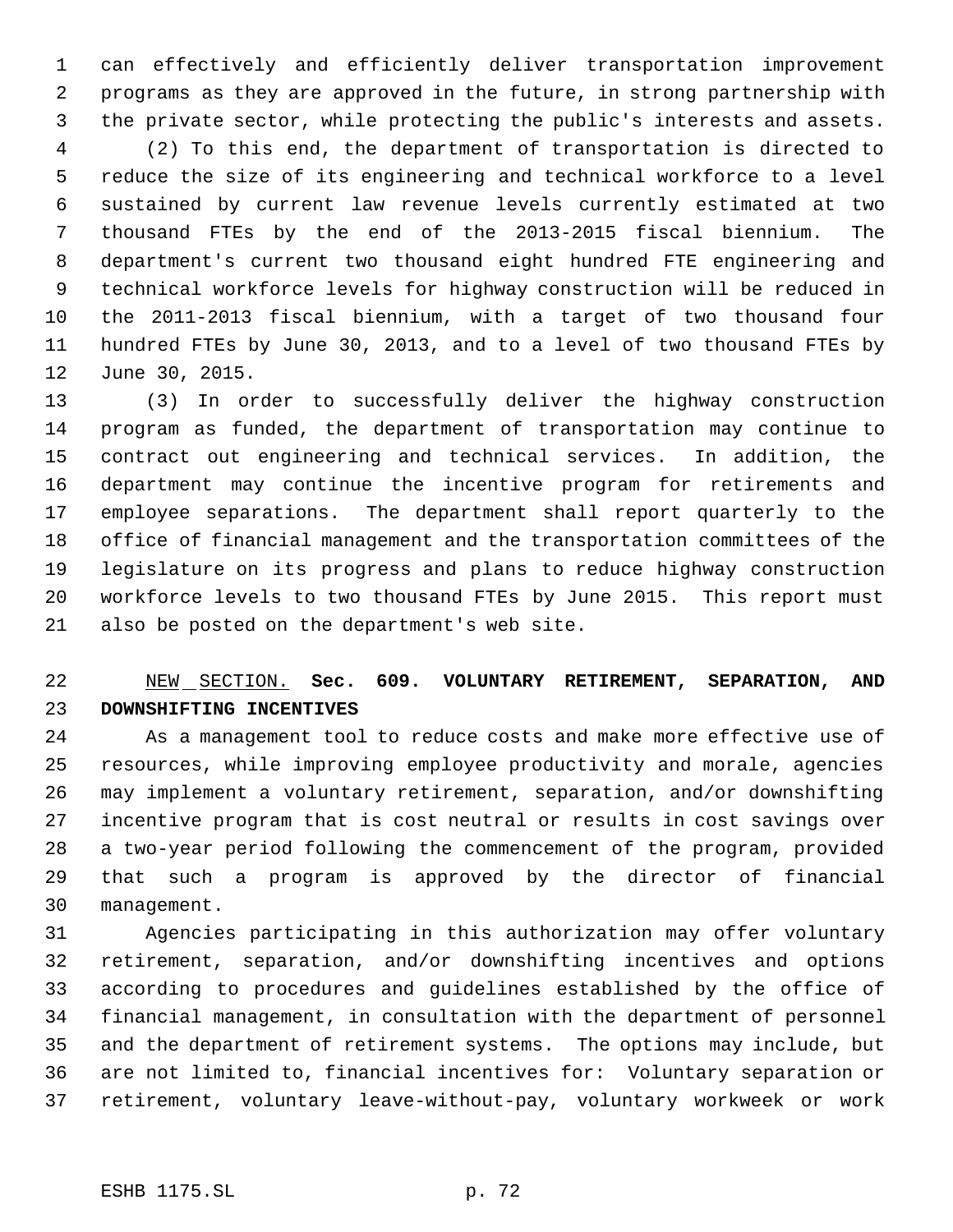hour reduction, voluntary downward movement, or temporary separation for development purposes. An employee does not have a contractual right to a financial incentive offered pursuant to this section.

 Offers must be reviewed and monitored jointly by the department of personnel and the department of retirement systems. Agencies are required to submit a report by June 30, 2013, to the legislature and the office of financial management on the outcome of their approved incentive program. The report must include information on the details of the program, including resulting service delivery changes, agency efficiencies, the cost of the incentive per participant, the total cost to the state, and the projected or actual net dollar savings over the 2011-2013 fiscal biennium.

 *\*NEW SECTION. Sec. 610. (1) The department of transportation shall provide a report to the joint transportation committee by August 1, 2011, providing recommendations on the department's future business model, staffing scenarios, and methods of program and project delivery. The report must:*

 *(a) Detail the sustainable staffing level by program to deliver core functions of the department in the context of forecasted resources as of March 2011;*

 *(b) Analyze the effect new funding scenarios would have on the sustainable staffing levels for core functions and recommend appropriate staffing levels;*

 *(c) Describe how the department's sustainable staffing levels would be affected by new funding scenarios and any other actions the department would need to deliver the program associated with the new funding; and*

 *(d) Evaluate alternative program and project delivery methods to improve efficiency and effectiveness and provide recommendations on legislative changes, if necessary, for their implementation.*

 *(2) The department shall provide stakeholder involvement opportunities in the development of the report. There must be a minimum of two such meetings: One for the purpose of providing contextual and background information; and a second for review and comment of conclusions and recommendations. Stakeholders must include labor, private engineering contractors, general business interests,*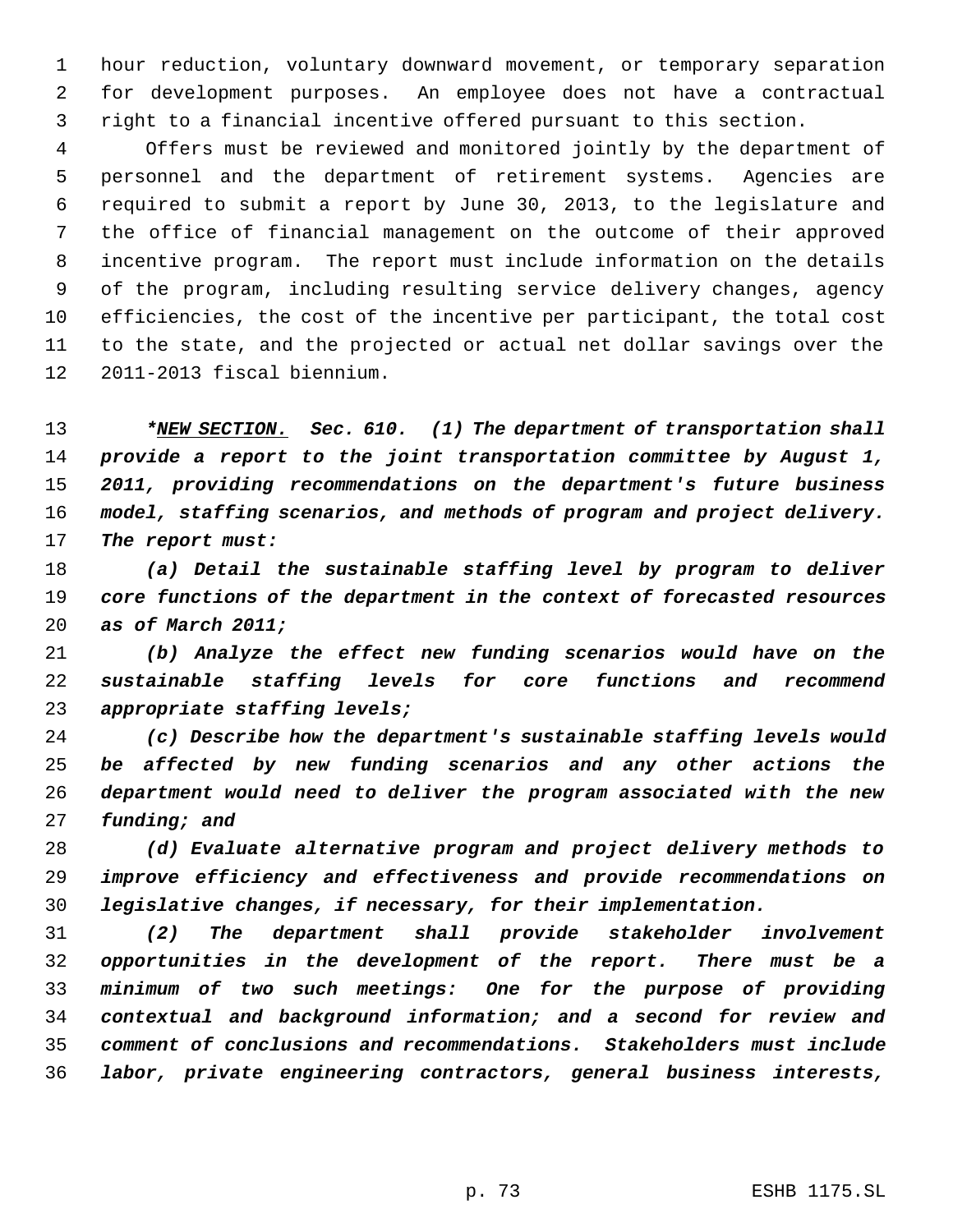*representatives of various transportation modes, and others groups as*

 *appropriate. \*Sec. 610 was vetoed. See message at end of chapter.*

 NEW SECTION. **Sec. 611. FOR THE DEPARTMENT OF TRANSPORTATION** The department is given the authority to provide up to \$3,000,000 in toll credits to Kitsap transit for its role in new passenger-only ferry service and ferry corridor-related projects. The number of toll credits provided to Kitsap transit must be equal to, but no more than, the number sufficient to meet federal match requirements for grant funding for passenger-only ferry service, but shall not exceed the amount authorized in this section.

## **MISCELLANEOUS 2011-2013 FISCAL BIENNIUM**

 **Sec. 701.** RCW 47.29.170 and 2009 c 470 s 702 are each amended to read as follows:

 Before accepting any unsolicited project proposals, the commission must adopt rules to facilitate the acceptance, review, evaluation, and selection of unsolicited project proposals. These rules must include the following:

 (1) Provisions that specify unsolicited proposals must meet predetermined criteria;

 (2) Provisions governing procedures for the cessation of negotiations and consideration;

 (3) Provisions outlining that unsolicited proposals are subject to a two-step process that begins with concept proposals and would only advance to the second step, which are fully detailed proposals, if the commission so directed;

 (4) Provisions that require concept proposals to include at least the following information: Proposers' qualifications and experience; description of the proposed project and impact; proposed project financing; and known public benefits and opposition; and

 (5) Provisions that specify the process to be followed if the commission is interested in the concept proposal, which must include provisions:

(a) Requiring that information regarding the potential project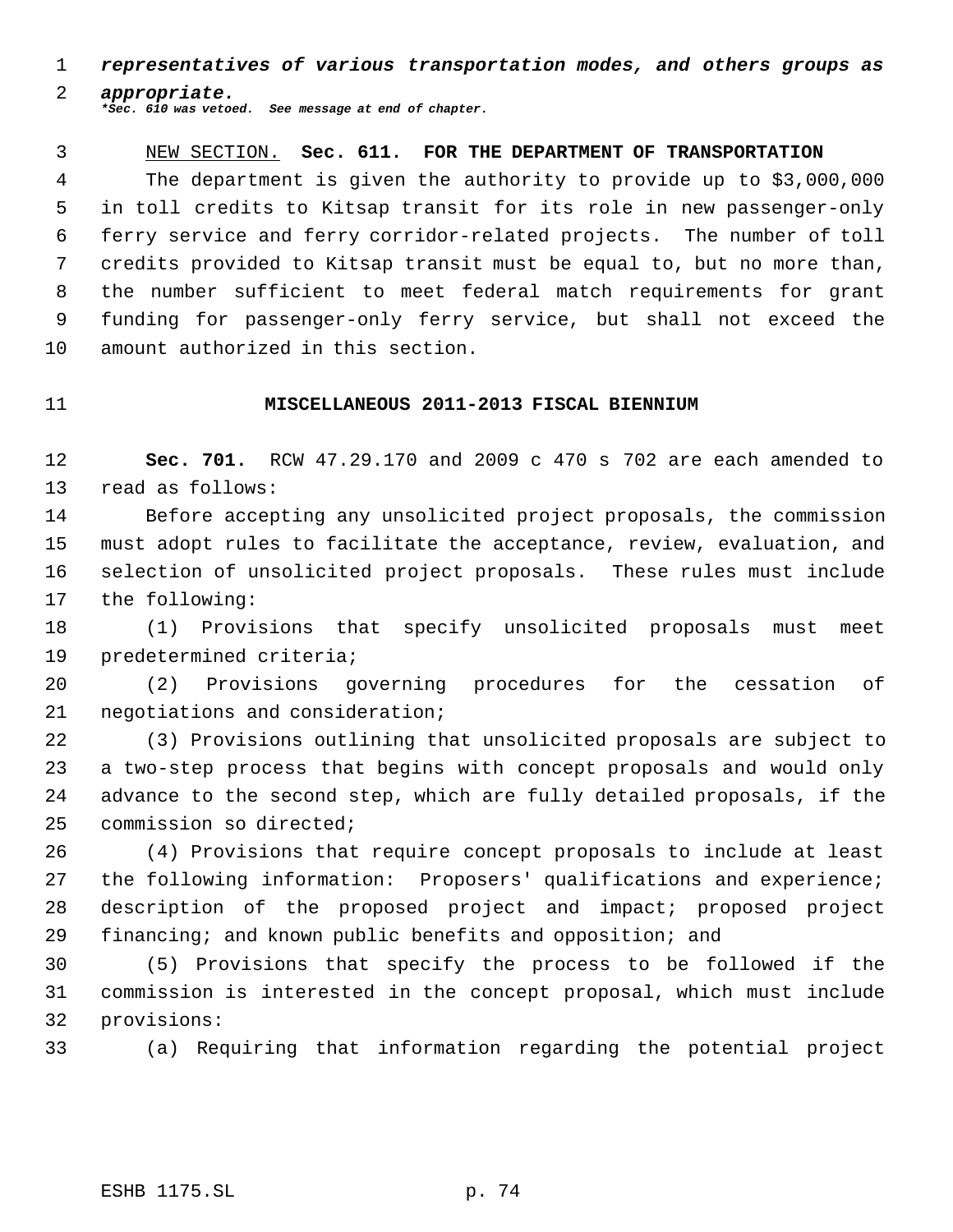would be published for a period of not less than thirty days, during which time entities could express interest in submitting a proposal;

 (b) Specifying that if letters of interest were received during the thirty days, then an additional sixty days for submission of the fully detailed proposal would be allowed; and

 (c) Procedures for what will happen if there are insufficient proposals submitted or if there are no letters of interest submitted in the appropriate time frame.

 The commission may adopt other rules as necessary to avoid conflicts with existing laws, statutes, or contractual obligations of the state.

 The commission may not accept or consider any unsolicited proposals 13 before July 1, ((2011)) 2013.

 NEW SECTION. **Sec. 702.** To the extent that any appropriation authorizes expenditures of state funds from the motor vehicle account, special category C account, Tacoma Narrows toll bridge account, transportation 2003 account (nickel account), transportation partnership account, transportation improvement account, Puget Sound capital construction account, multimodal transportation account, state route number 520 corridor account, or other transportation capital project account in the state treasury for a state transportation program that is specified to be funded with proceeds from the sale of bonds authorized in chapter 47.10 RCW, the legislature declares that any such expenditures made prior to the issue date of the applicable transportation bonds for that state transportation program are intended to be reimbursed from proceeds of those transportation bonds in a maximum amount equal to the amount of such appropriation.

 **Sec. 703.** RCW 46.18.060 and 2010 1st sp.s. c 7 s 94 and 2010 c 161 s 604 are each reenacted and amended to read as follows:

 (1) The department must review and either approve or reject special license plate applications submitted by sponsoring organizations.

 (2) Duties of the department include, but are not limited to, the following:

 (a) Review and approve the annual financial reports submitted by sponsoring organizations with active special license plate series and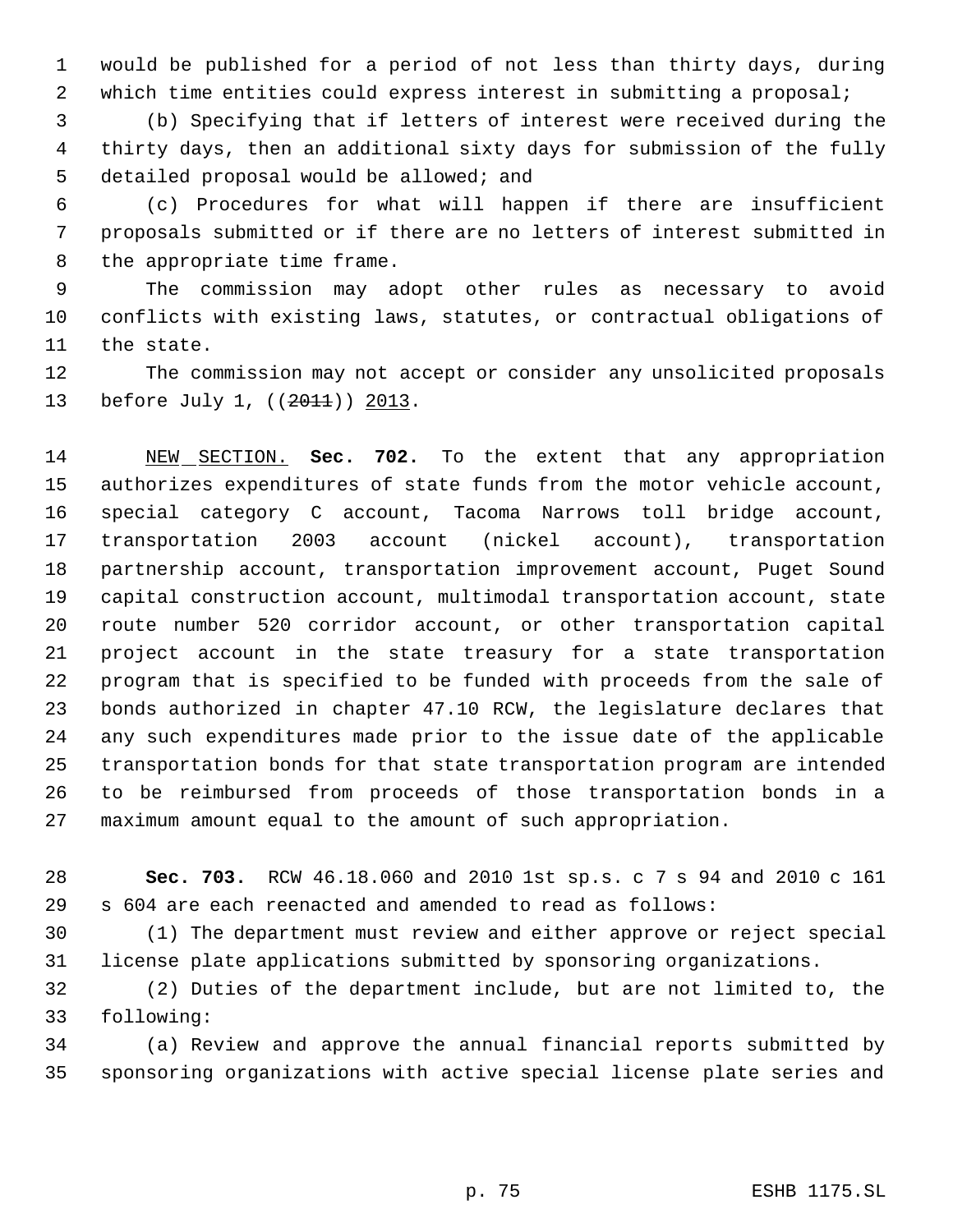1 present those annual financial reports to the ((senate and house transportation committees)) joint transportation committee;

 (b) Report annually to the ((senate and house of representatives 4 transportation-committees)) joint transportation committee on the special license plate applications that were considered by the department;

 (c) Issue approval and rejection notification letters to sponsoring 8 organizations, the department, the ((chairs of the senate and house of 9 representatives transportation committees)) executive committee of the 10 joint transportation committee, and the legislative sponsors identified in each application. The letters must be issued within seven days of making a determination on the status of an application; and

 (d) Review annually the number of plates sold for each special license plate series created after January 1, 2003. The department may submit a recommendation to discontinue a special plate series to the 16 ((chairs-of-the-senate-and-house-of-representatives-transportation 17 committees)) executive committee of the joint transportation committee.

 (3) Except as provided in RCW 46.18.245, in order to assess the effects and impact of the proliferation of special license plates, the legislature declares a temporary moratorium on the issuance of any 21 additional plates until July 1, ((2011)) 2013. During this period of time, the department is prohibited from accepting, reviewing, processing, or approving any applications. Additionally, a special license plate may not be enacted by the legislature during the moratorium, unless the proposed license plate has been approved by the former special license plate review board before February 15, 2005.

 **Sec. 704.** RCW 46.63.170 and 2010 c 161 s 1127 are each amended to read as follows:

 (1) The use of automated traffic safety cameras for issuance of notices of infraction is subject to the following requirements:

 (a) The appropriate local legislative authority must first enact an ordinance allowing for their use to detect one or more of the following: Stoplight, railroad crossing, or school speed zone violations. At a minimum, the local ordinance must contain the restrictions described in this section and provisions for public notice and signage. Cities and counties using automated traffic safety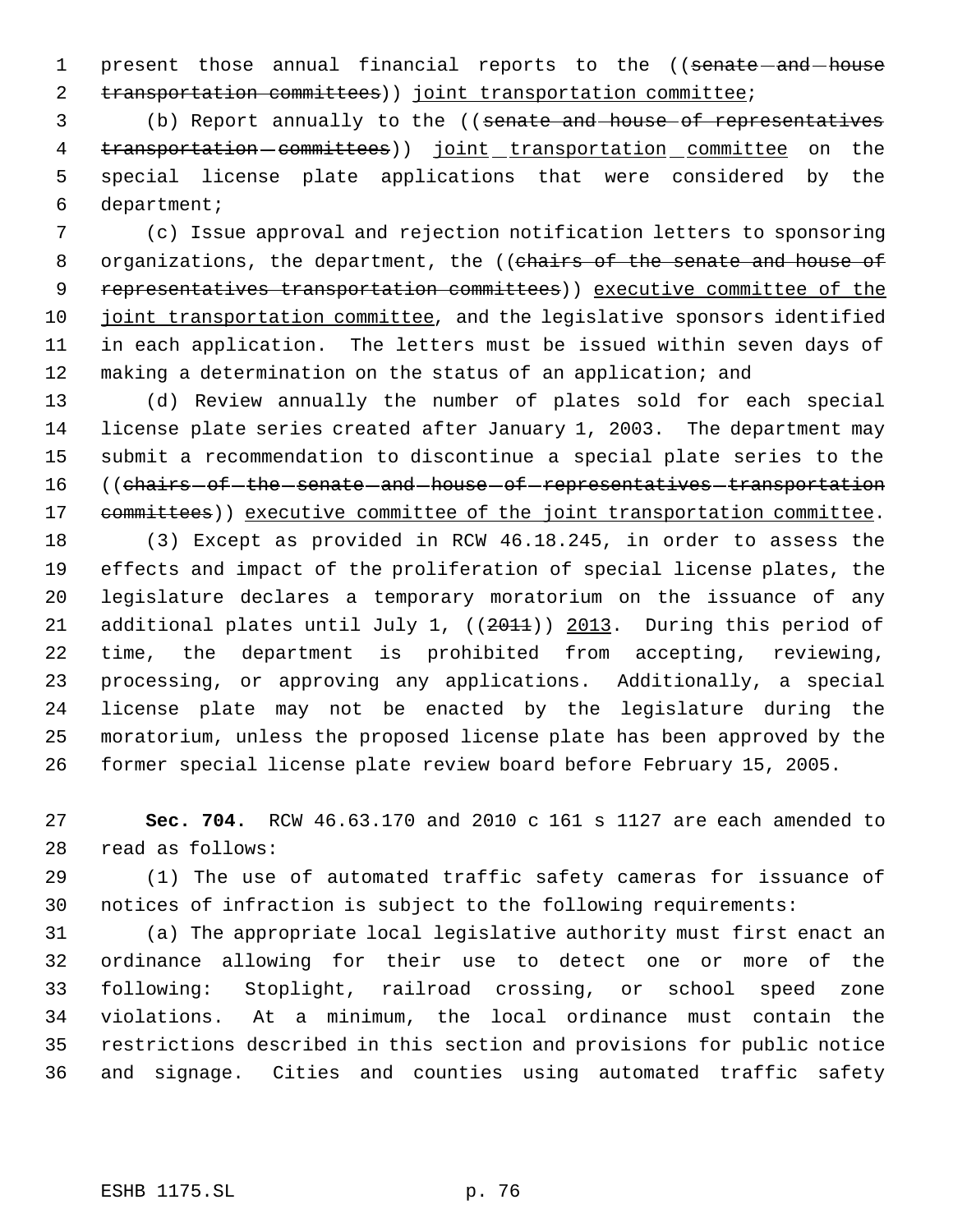cameras before July 24, 2005, are subject to the restrictions described in this section, but are not required to enact an authorizing ordinance.

 (b) Use of automated traffic safety cameras is restricted to two- arterial intersections, railroad crossings, and school speed zones only.

 (c) During the ((2009-2011)) 2011-2013 fiscal biennium, automated traffic safety cameras may be used to detect speed violations for the 9 purposes of ((section-201(2), chapter 470, Laws of 2009)) section 201(2) of this act if the local legislative authority first enacts an ordinance authorizing the use of cameras to detect speed violations.

 (d) Automated traffic safety cameras may only take pictures of the vehicle and vehicle license plate and only while an infraction is occurring. The picture must not reveal the face of the driver or of passengers in the vehicle.

 (e) A notice of infraction must be mailed to the registered owner of the vehicle within fourteen days of the violation, or to the renter of a vehicle within fourteen days of establishing the renter's name and address under subsection (3)(a) of this section. The law enforcement officer issuing the notice of infraction shall include with it a certificate or facsimile thereof, based upon inspection of photographs, microphotographs, or electronic images produced by an automated traffic safety camera, stating the facts supporting the notice of infraction. This certificate or facsimile is prima facie evidence of the facts contained in it and is admissible in a proceeding charging a violation under this chapter. The photographs, microphotographs, or electronic images evidencing the violation must be available for inspection and admission into evidence in a proceeding to adjudicate the liability for the infraction. A person receiving a notice of infraction based on evidence detected by an automated traffic safety camera may respond to the notice by mail.

 (f) The registered owner of a vehicle is responsible for an infraction under RCW 46.63.030(1)(e) unless the registered owner overcomes the presumption in RCW 46.63.075, or, in the case of a rental car business, satisfies the conditions under subsection (3) of this section. If appropriate under the circumstances, a renter identified under subsection (3)(a) of this section is responsible for an infraction.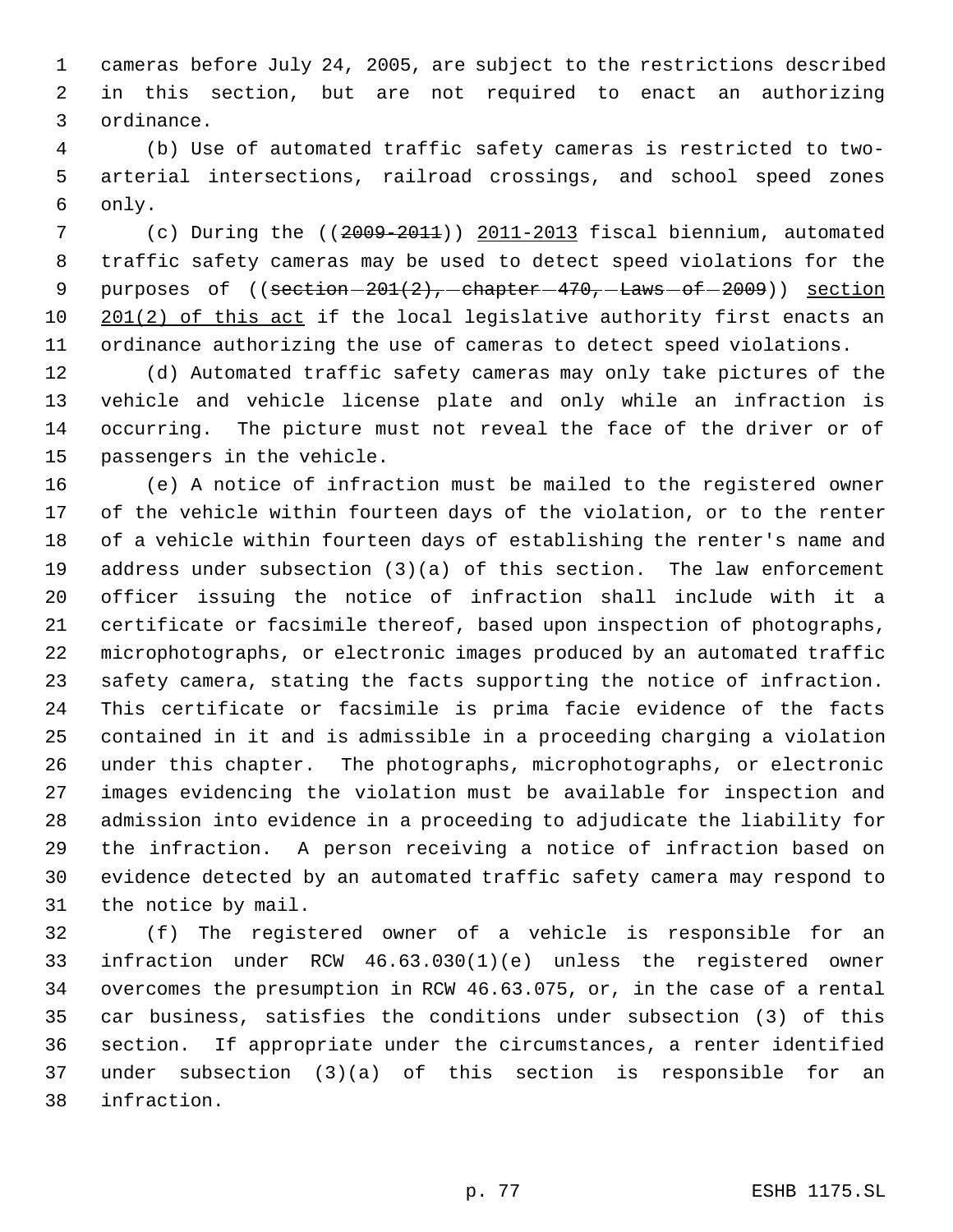(g) Notwithstanding any other provision of law, all photographs, microphotographs, or electronic images prepared under this section are for the exclusive use of law enforcement in the discharge of duties under this section and are not open to the public and may not be used in a court in a pending action or proceeding unless the action or proceeding relates to a violation under this section. No photograph, microphotograph, or electronic image may be used for any purpose other than enforcement of violations under this section nor retained longer than necessary to enforce this section.

 (h) All locations where an automated traffic safety camera is used must be clearly marked by placing signs in locations that clearly indicate to a driver that he or she is entering a zone where traffic laws are enforced by an automated traffic safety camera.

 (i) If a county or city has established an authorized automated traffic safety camera program under this section, the compensation paid to the manufacturer or vendor of the equipment used must be based only upon the value of the equipment and services provided or rendered in support of the system, and may not be based upon a portion of the fine or civil penalty imposed or the revenue generated by the equipment.

 (2) Infractions detected through the use of automated traffic safety cameras are not part of the registered owner's driving record under RCW 46.52.101 and 46.52.120. Additionally, infractions generated by the use of automated traffic safety cameras under this section shall be processed in the same manner as parking infractions, including for the purposes of RCW 3.50.100, 35.20.220, 46.16A.120, and 46.20.270(3). However, the amount of the fine issued for an infraction generated through the use of an automated traffic safety camera shall not exceed the amount of a fine issued for other parking infractions within the jurisdiction.

 (3) If the registered owner of the vehicle is a rental car business, the law enforcement agency shall, before a notice of infraction being issued under this section, provide a written notice to the rental car business that a notice of infraction may be issued to the rental car business if the rental car business does not, within eighteen days of receiving the written notice, provide to the issuing agency by return mail:

(a) A statement under oath stating the name and known mailing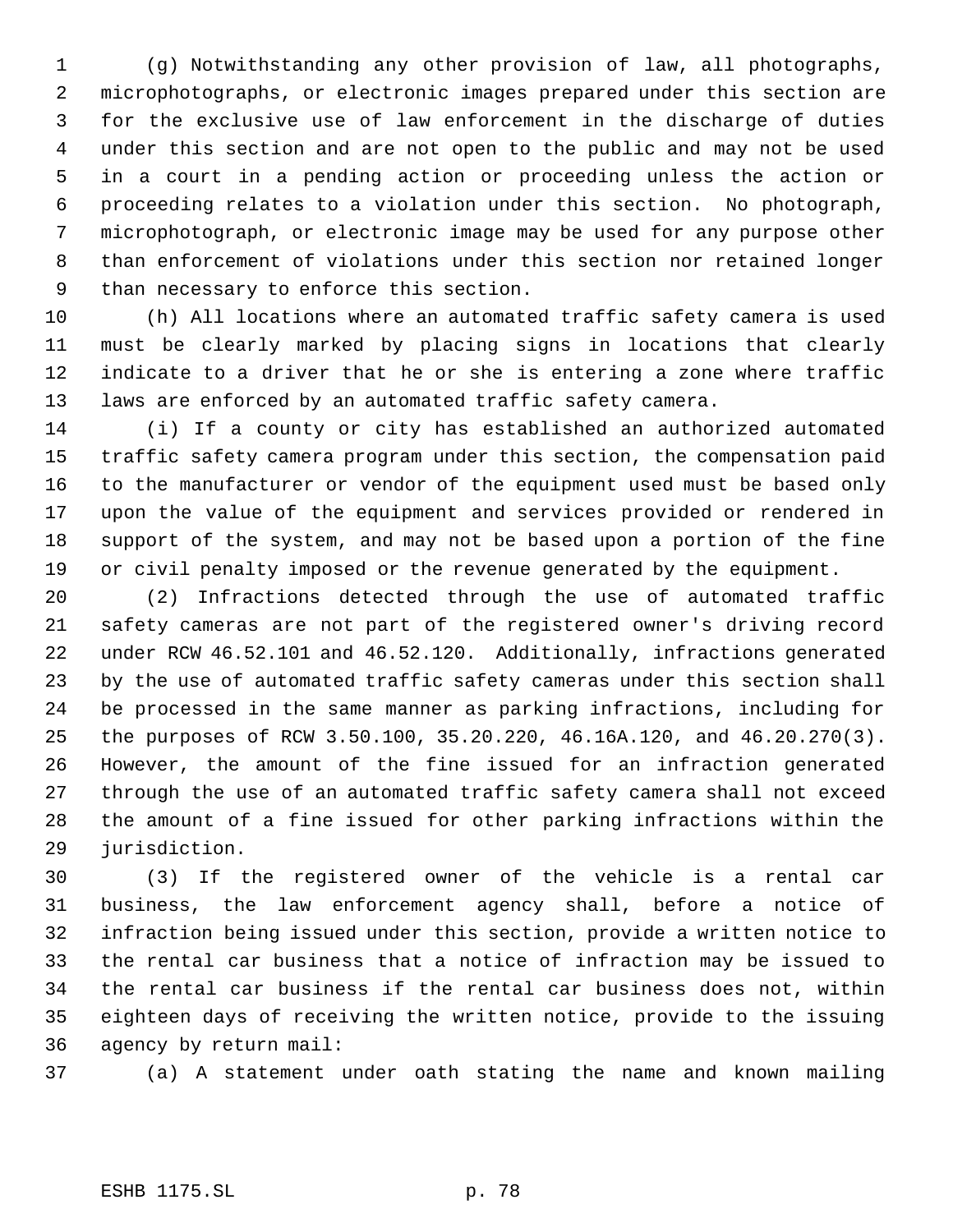address of the individual driving or renting the vehicle when the infraction occurred; or

 (b) A statement under oath that the business is unable to determine who was driving or renting the vehicle at the time the infraction occurred because the vehicle was stolen at the time of the infraction. A statement provided under this subsection must be accompanied by a copy of a filed police report regarding the vehicle theft; or

 (c) In lieu of identifying the vehicle operator, the rental car business may pay the applicable penalty.

 Timely mailing of this statement to the issuing law enforcement agency relieves a rental car business of any liability under this chapter for the notice of infraction.

 (4) Nothing in this section prohibits a law enforcement officer from issuing a notice of traffic infraction to a person in control of a vehicle at the time a violation occurs under RCW 46.63.030(1) (a), (b), or (c).

 (5) For the purposes of this section, "automated traffic safety camera" means a device that uses a vehicle sensor installed to work in conjunction with an intersection traffic control system, a railroad grade crossing control system, or a speed measuring device, and a camera synchronized to automatically record one or more sequenced photographs, microphotographs, or electronic images of the rear of a motor vehicle at the time the vehicle fails to stop when facing a steady red traffic control signal or an activated railroad grade crossing control signal, or exceeds a speed limit in a school speed 26 zone as detected by a speed measuring device. During the ((2009-2011)) 2011-2013 fiscal biennium, an automated traffic safety camera includes 28 a camera used to detect speed violations for the purposes of ((section 201(2), chapter 470, Laws of 2009)) section 201(2) of this act.

 (6) During the ((2009-2011)) 2011-2013 fiscal biennium, this section does not apply to automated traffic safety cameras for the 32 purposes of  $((section-218(2), -chapter-470,-Laws-of-2009))$  section 216(5) of this act.

 **Sec. 705.** RCW 46.63.160 and 2010 c 249 s 6 are each amended to read as follows:

 (1) This section applies only to civil penalties for nonpayment of tolls detected through use of photo toll systems.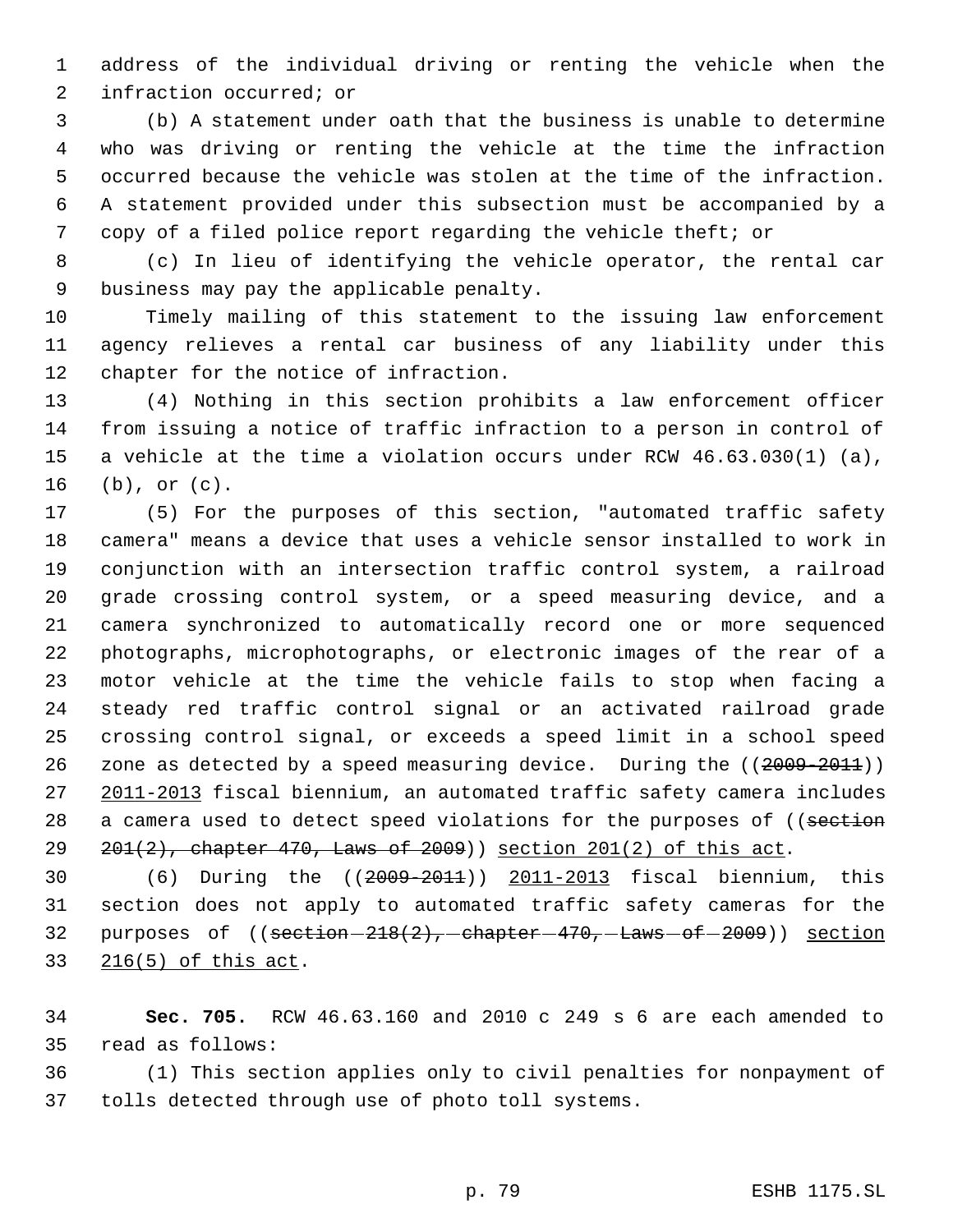(2) Nothing in this section prohibits a law enforcement officer from issuing a notice of traffic infraction to a person in control of a vehicle at the time a violation occurs under RCW 46.63.030(1) (a), (b), or (c).

 (3) A notice of civil penalty may be issued by the department of transportation when a toll is assessed through use of a photo toll system and the toll is not paid by the toll payment due date, which is eighty days from the date the vehicle uses the toll facility and incurs the toll charge.

 (4) Any registered owner or renter of a vehicle traveling upon a toll facility operated under chapter 47.56 or 47.46 RCW is subject to a civil penalty governed by the administrative procedures set forth in this section when the vehicle incurs a toll charge and the toll is not paid by the toll payment due date, which is eighty days from the date the vehicle uses the toll facility and incurs the toll charge.

 (5) Consistent with chapter 34.05 RCW, the department of transportation shall develop an administrative adjudication process to review appeals of civil penalties issued by the department of transportation for toll nonpayment detected through the use of a photo toll system under this section.

 (6) The use of a photo toll system is subject to the following requirements:

 (a) Photo toll systems may take photographs, digital photographs, microphotographs, videotapes, or other recorded images of the vehicle and vehicle license plate only.

 (b) A notice of civil penalty must include with it a certificate or facsimile thereof, based upon inspection of photographs, microphotographs, videotape, or other recorded images produced by a photo toll system, stating the facts supporting the notice of civil penalty. This certificate or facsimile is prima facie evidence of the facts contained in it and is admissible in a proceeding established under subsection (5) of this section. The photographs, digital photographs, microphotographs, videotape, or other recorded images evidencing the toll nonpayment civil penalty must be available for inspection and admission into evidence in a proceeding to adjudicate the liability for the civil penalty.

 (c) Notwithstanding any other provision of law, all photographs, digital photographs, microphotographs, videotape, other recorded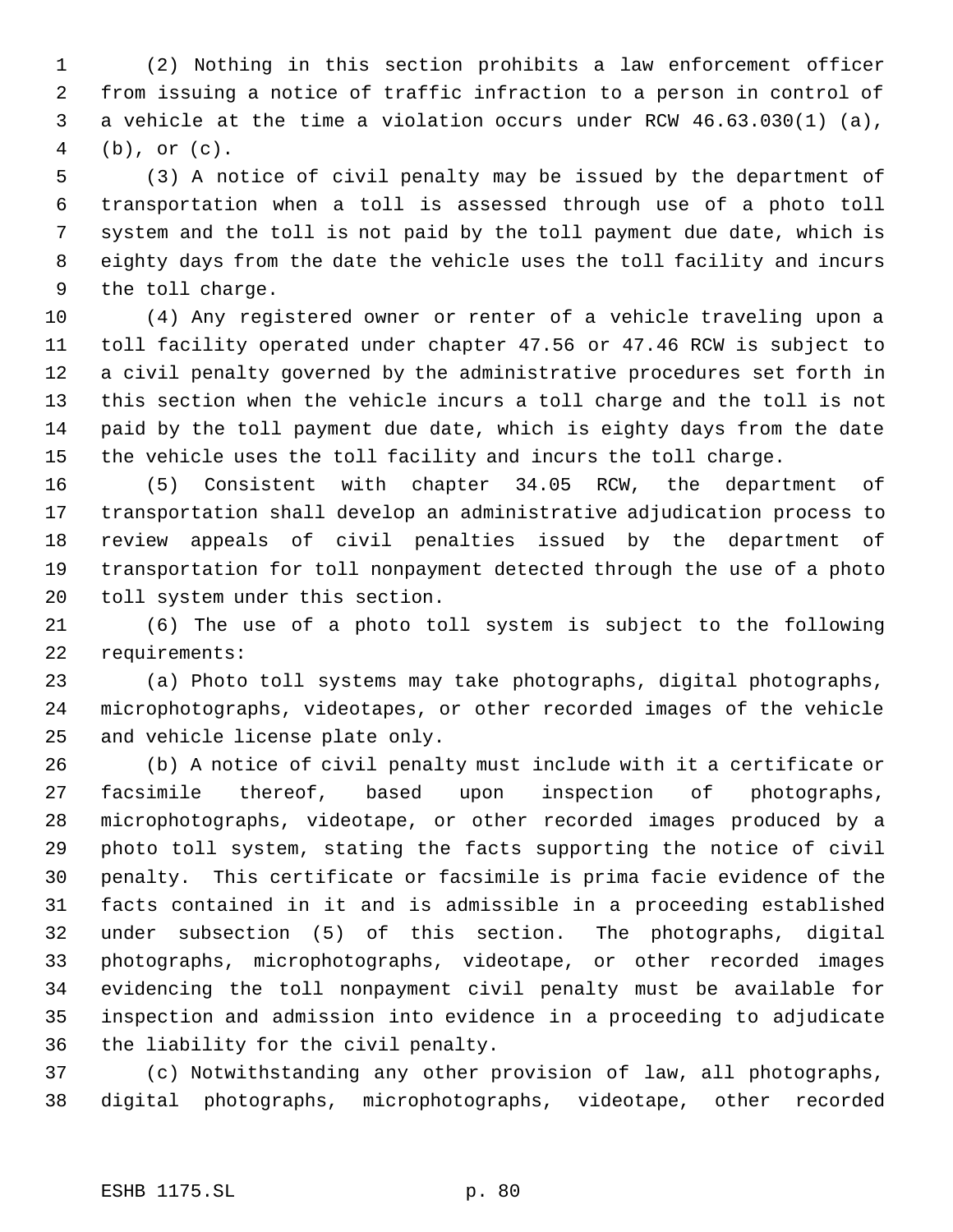images, or other records identifying a specific instance of travel prepared under this chapter are for the exclusive use of the tolling agency for toll collection and enforcement purposes and are not open to the public and may not be used in a court in a pending action or proceeding unless the action or proceeding relates to a civil penalty under this chapter. No photograph, digital photograph, microphotograph, videotape, other recorded image, or other record identifying a specific instance of travel may be used for any purpose other than toll collection or enforcement of civil penalties under this section. Records identifying a specific instance of travel by a specific person or vehicle must be retained only as required to ensure payment and enforcement of tolls and to comply with state records retention policies.

 (d) All locations where a photo toll system is used must be clearly marked by placing signs in locations that clearly indicate to a driver that he or she is entering a zone where tolls are assessed and enforced by a photo toll system.

 (e) Within existing resources, the department of transportation shall conduct education and outreach efforts at least six months prior to activating an all-electronic photo toll system. Methods of outreach shall include a department presence at community meetings in the vicinity of a toll facility, signage, and information published in local media. Information provided shall include notice of when all electronic photo tolling shall begin and methods of payment. Additionally, the department shall provide quarterly reporting on education and outreach efforts and other data related to the issuance of civil penalties.

 (7) Civil penalties for toll nonpayment detected through the use of photo toll systems must be issued to the registered owner of the vehicle identified by the photo toll system, but are not part of the registered owner's driving record under RCW 46.52.101 and 46.52.120.

 (8) The civil penalty for toll nonpayment detected through the use of a photo toll system is forty dollars plus the photo toll and associated fees.

 (9) Except as provided otherwise in this subsection, all civil penalties, including the photo toll and associated fees, collected under this section must be deposited into the toll facility account of 38 the facility on which the toll was assessed. However, ((beginning on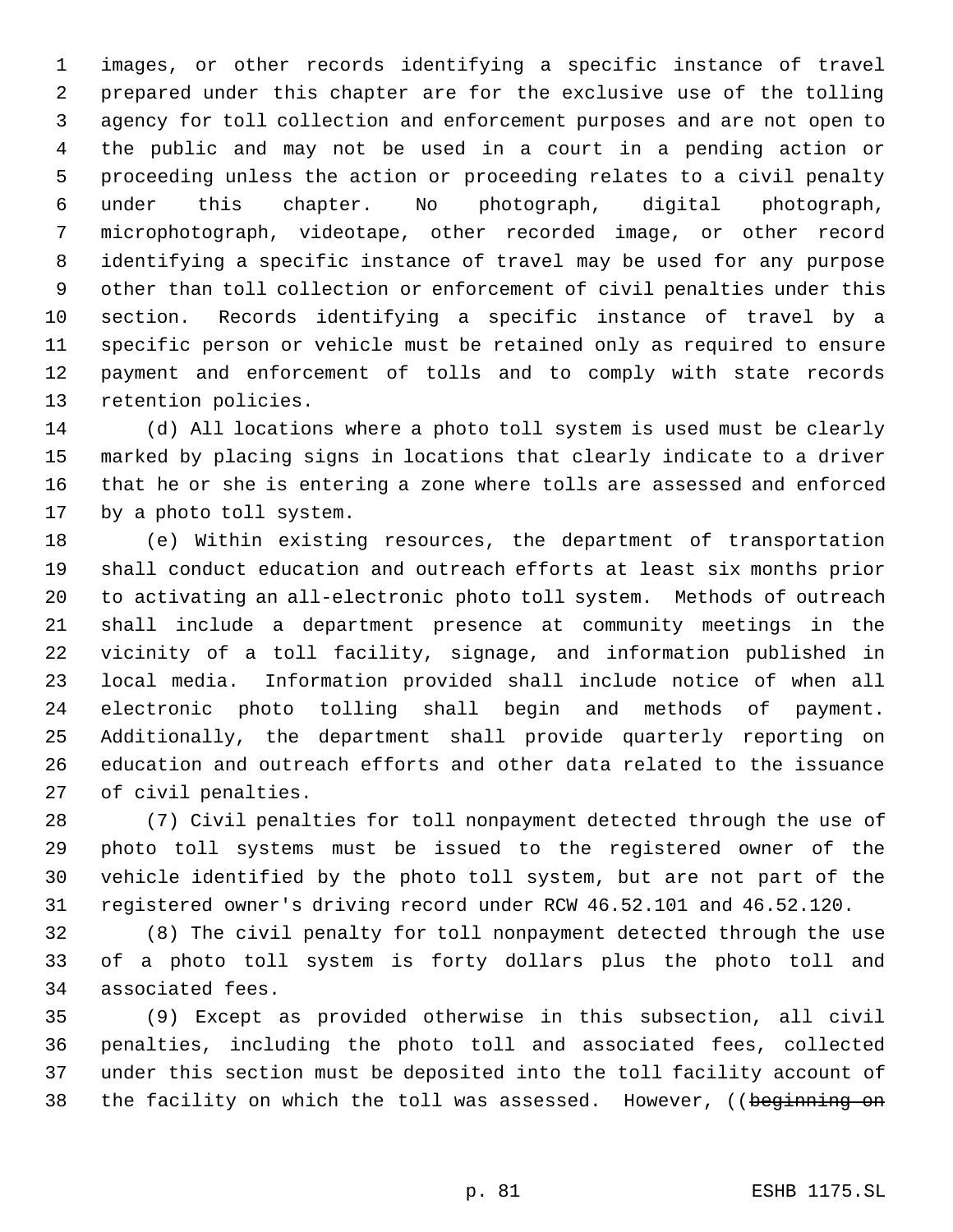1 July 1, 2011)) through June 30, 2013, civil penalties deposited into 2 the Tacoma Narrows toll bridge account created under RCW 47.56.165 that 3 are in excess of amounts necessary to support the toll adjudication 4 process applicable to toll collection on the Tacoma Narrows bridge must first be allocated toward repayment of operating loans and reserve payments provided to the account from the motor vehicle account under section 1005(15), chapter 518, Laws of 2007. Additionally, all civil penalties, resulting from nonpayment of tolls on the state route number 520 corridor, shall be deposited into the state route number 520 civil penalties account created under section 4, chapter 248, Laws of 2010 but only if chapter 248, Laws of 2010 is enacted by June 30, 2010.

 (10) If the registered owner of the vehicle is a rental car business, the department of transportation shall, before a toll bill is issued, provide a written notice to the rental car business that a toll bill may be issued to the rental car business if the rental car business does not, within thirty days of the mailing of the written notice, provide to the issuing agency by return mail:

 (a) A statement under oath stating the name and known mailing address of the individual driving or renting the vehicle when the toll was assessed; or

 (b) A statement under oath that the business is unable to determine who was driving or renting the vehicle at the time the toll was assessed because the vehicle was stolen at the time the toll was assessed. A statement provided under this subsection must be accompanied by a copy of a filed police report regarding the vehicle theft; or

 (c) In lieu of identifying the vehicle operator, the rental car business may pay the applicable toll and fee.

 Timely mailing of this statement to the issuing agency relieves a rental car business of any liability under this section for the payment of the toll.

 (11) Consistent with chapter 34.05 RCW, the department of transportation shall develop rules to implement this section.

 (12) For the purposes of this section, "photo toll system" means the system defined in RCW 47.56.010 and 47.46.020.

 *\*Sec. 706. RCW 43.19.642 and 2010 c 247 s 701 are each amended to read as follows:*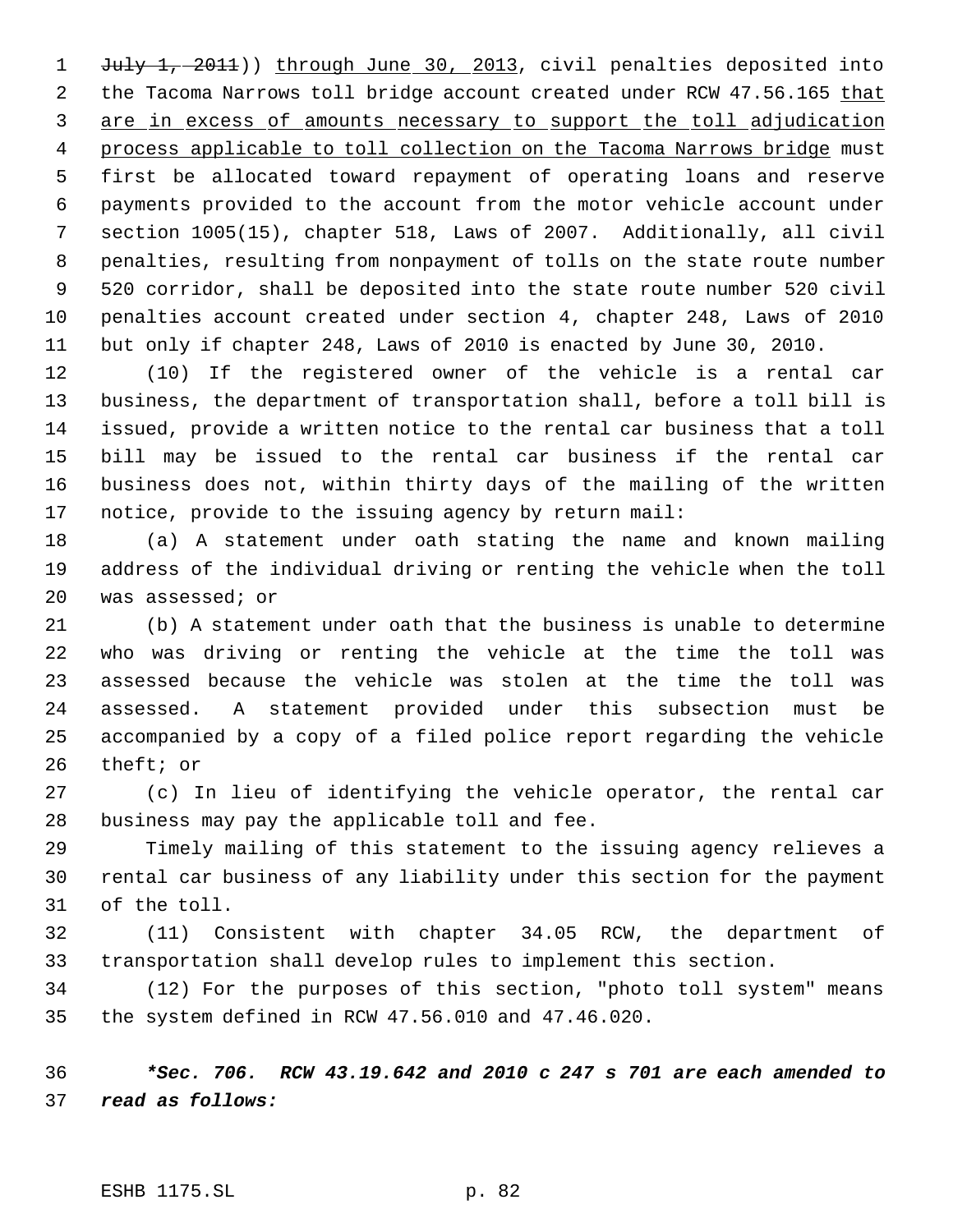*(1) Effective June 1, 2006, for agencies complying with the ultra- low sulfur diesel mandate of the United States environmental protection agency for on-highway diesel fuel, agencies shall use biodiesel as an additive to ultra-low sulfur diesel for lubricity, provided that the use of a lubricity additive is warranted and that the use of biodiesel is comparable in performance and cost with other available lubricity additives. The amount of biodiesel added to the ultra-low sulfur diesel fuel shall be not less than two percent.*

 *(2) Effective June 1, 2009, state agencies are required to use a minimum of twenty percent biodiesel as compared to total volume of all diesel purchases made by the agencies for the operation of the agencies' diesel-powered vessels, vehicles, and construction equipment.*

 *(3) All state agencies using biodiesel fuel shall, beginning on July 1, 2006, file biannual reports with the department of general administration documenting the use of the fuel and a description of how any problems encountered were resolved.*

 *(4) For the 2009-2011 fiscal biennium, all fuel purchased by the Washington state ferries at Harbor Island for the operation of the Washington state ferries diesel powered vessels must be a minimum of five percent biodiesel blend so long as the per gallon price of diesel containing a five percent biodiesel blend level does not exceed the per gallon price of diesel by more than five percent. If the per gallon price of diesel containing a five percent biodiesel blend level exceeds the per gallon price of diesel by more than five percent, the requirements of this section do not apply to vessel fuel purchases by the Washington state ferries.*

 *(5) By December 1, 2009, the department of general administration shall:*

 *(a) Report to the legislature on the average true price differential for biodiesel by blend and location; and*

 *(b) Examine alternative fuel procurement methods that work to address potential market barriers for in-state biodiesel producers and report these findings to the legislature.*

 *(6) During the 2011-2013 fiscal biennium, this section does not apply to fuel purchased by the Washington state ferries. \*Sec. 706 was vetoed. See message at end of chapter.*

 **Sec. 707.** RCW 43.19.534 and 2009 c 470 s 717 are each amended to read as follows: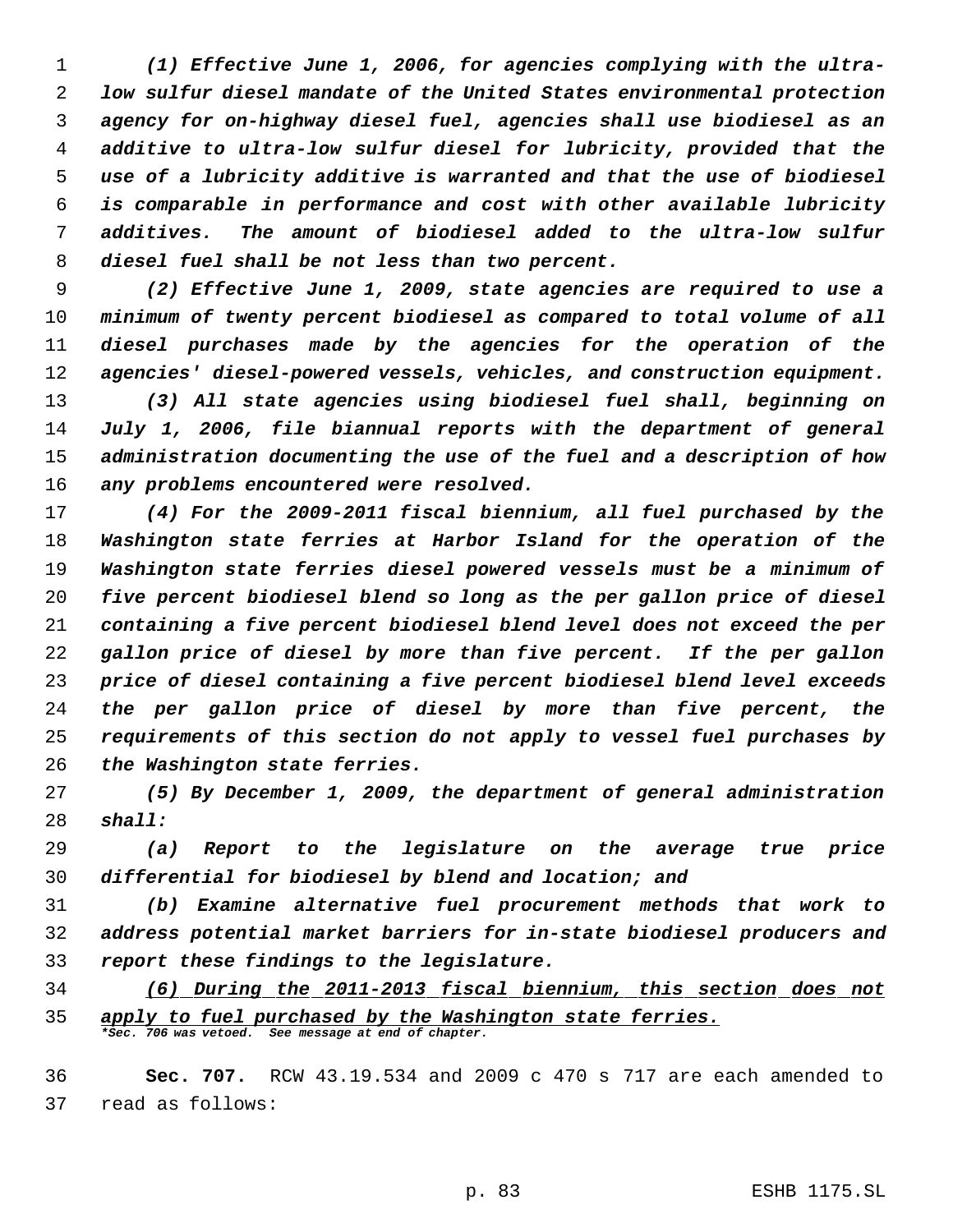(1) State agencies, the legislature, and departments shall purchase for their use all goods and services required by the legislature, agencies, or departments that are produced or provided in whole or in part from class II inmate work programs operated by the department of corrections through state contract. These goods and services shall not be purchased from any other source unless, upon application by the department or agency: (a) The department of general administration finds that the articles or products do not meet the reasonable requirements of the agency or department, (b) are not of equal or better quality, or (c) the price of the product or service is higher than that produced by the private sector. However, the criteria contained in (a), (b), and (c) of this section for purchasing goods and services from sources other than correctional industries do not apply to goods and services produced by correctional industries that primarily replace goods manufactured or services obtained from outside the state. The department of corrections and department of general administration shall adopt administrative rules that implement this section.

19 (2) During the 2009-2011 and 2011-2013 fiscal ((biennium)) biennia, 20 and in conformance with section 223(11), chapter 470, Laws of 2009 and 21 section 221(2) of this act, this section does not apply to the purchase of uniforms by the Washington state ferries.

 **Sec. 708.** RCW 47.01.380 and 2009 c 470 s 705 are each amended to read as follows:

 The department shall not commence construction on any part of the state route number 520 bridge replacement and HOV project until a record of decision has been reached providing reasonable assurance that project impacts will be avoided, minimized, or mitigated as much as practicable to protect against further adverse impacts on neighborhood environmental quality as a result of repairs and improvements made to the state route number 520 bridge and its connecting roadways, and that any such impacts will be addressed through engineering design choices, mitigation measures, or a combination of both. The requirements of this section shall not apply to off-site pontoon construction supporting the state route number 520 bridge replacement and HOV project. The requirements of this section shall not apply during the 2009-2011 and 2011-2013 fiscal ((biennium)) biennia.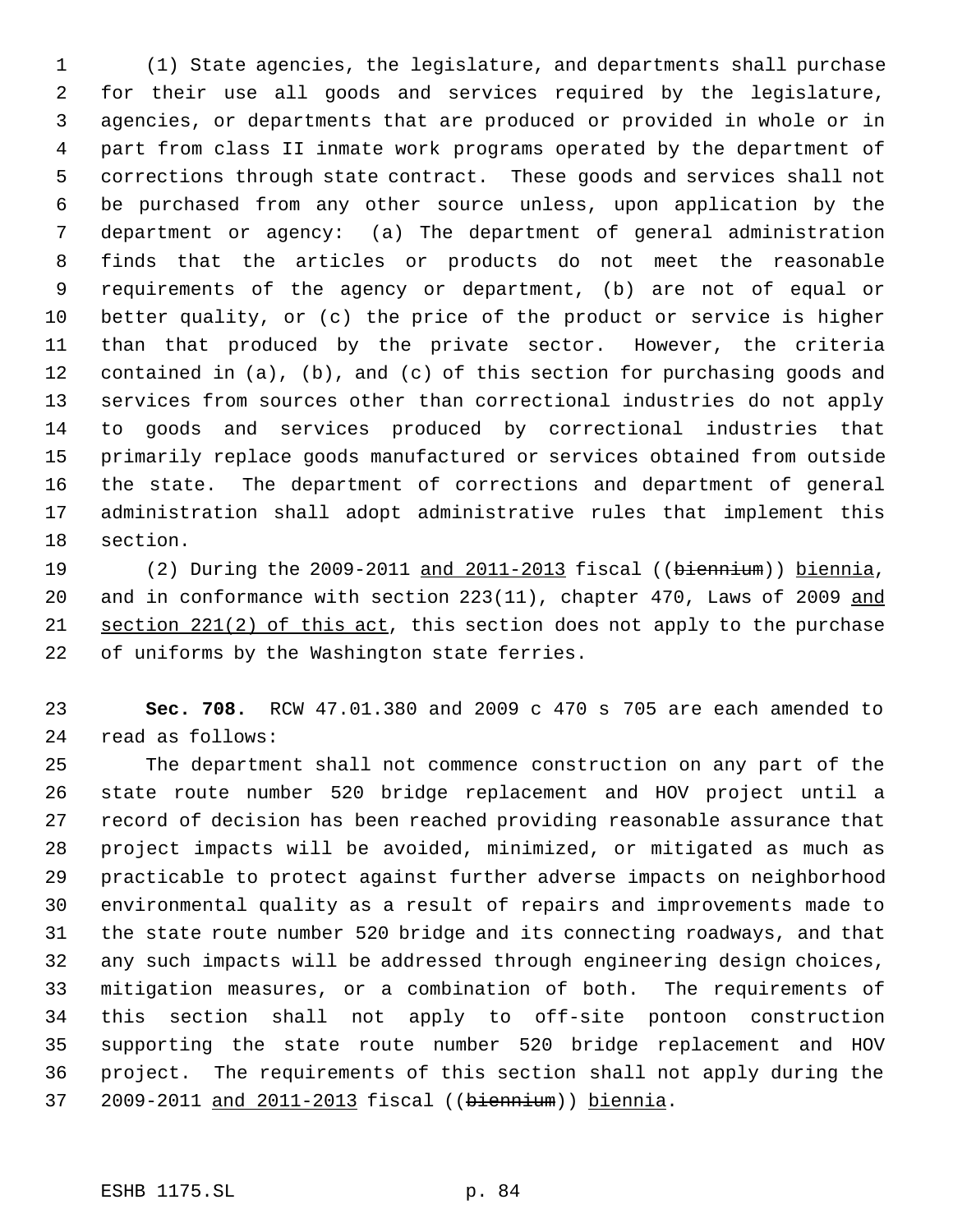**Sec. 709.** RCW 47.56.403 and 2005 c 312 s 3 are each amended to read as follows:

 (1) The department may provide for the establishment, construction, and operation of a pilot project of high occupancy toll lanes on state route 167 high occupancy vehicle lanes within King county. The department may issue, buy, and redeem bonds, and deposit and expend them; secure and remit financial and other assistance in the construction of high occupancy toll lanes, carry insurance, and handle any other matters pertaining to the high occupancy toll lane pilot project.

 (2) Tolls for high occupancy toll lanes will be established as follows:

 (a) The schedule of toll charges for high occupancy toll lanes must be established by the transportation commission and collected in a manner determined by the commission.

 (b) Toll charges shall not be assessed on transit buses and vanpool vehicles owned or operated by any public agency.

 (c) The department shall establish performance standards for the state route 167 high occupancy toll lane pilot project. The department must automatically adjust the toll charge, using dynamic tolling, to ensure that toll-paying single-occupant vehicle users are only permitted to enter the lane to the extent that average vehicle speeds in the lane remain above forty-five miles per hour at least ninety percent of the time during peak hours. The toll charge may vary in amount by time of day, level of traffic congestion within the highway facility, vehicle occupancy, or other criteria, as the commission may deem appropriate. The commission may also vary toll charges for single-occupant inherently low-emission vehicles such as those powered by electric batteries, natural gas, propane, or other clean burning fuels.

 (d) The commission shall periodically review the toll charges to determine if the toll charges are effectively maintaining travel time, speed, and reliability on the highway facilities.

 (3) The department shall monitor the state route 167 high occupancy toll lane pilot project and shall annually report to the transportation commission and the legislature on operations and findings. At a minimum, the department shall provide facility use data and review the impacts on: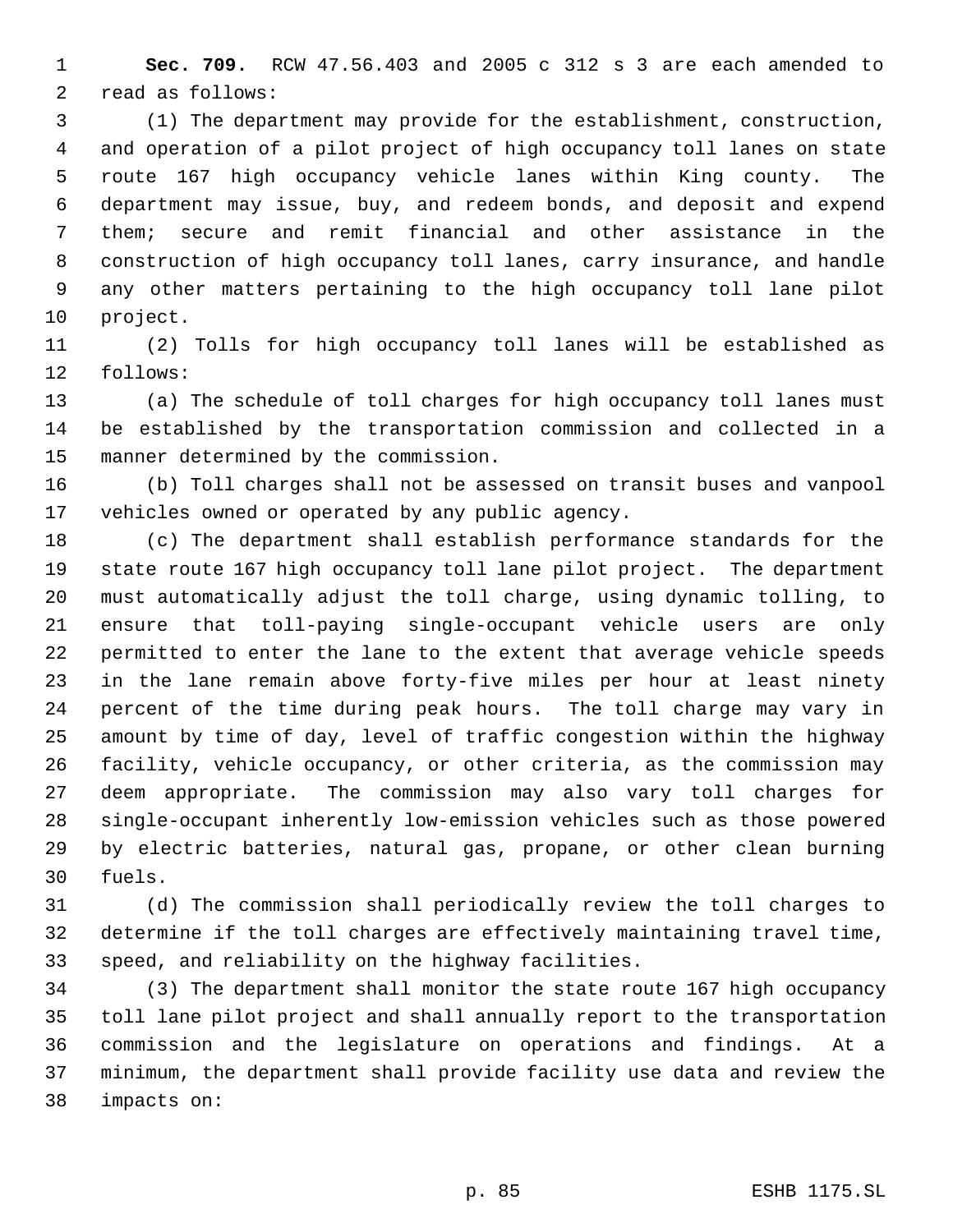(a) Freeway efficiency and safety;

2 (b) Effectiveness for transit;

(c) Person and vehicle movements by mode;

 (d) Ability to finance improvements and transportation services through tolls; and

 (e) The impacts on all highway users. The department shall analyze aggregate use data and conduct, as needed, separate surveys to assess usage of the facility in relation to geographic, socioeconomic, and demographic information within the corridor in order to ascertain actual and perceived questions of equitable use of the facility.

 (4) The department shall modify the pilot project to address identified safety issues and mitigate negative impacts to high occupancy vehicle lane users.

 (5) Authorization to impose high occupancy vehicle tolls for the state route 167 high occupancy toll pilot project expires if either of the following two conditions apply:

 (a) If no contracts have been let by the department to begin construction of the toll facilities associated with this pilot project within four years of July 24, 2005; or

20 (b) ((Four years after toll collection begins under this section)) If high occupancy vehicle tolls are being collected on June 30, 2013.

 (6) The department of transportation shall adopt rules that allow automatic vehicle identification transponders used for electronic toll collection to be compatible with other electronic payment devices or transponders from the Washington state ferry system, other public transportation systems, or other toll collection systems to the extent that technology permits.

 (7) The conversion of a single existing high occupancy vehicle lane to a high occupancy toll lane as proposed for SR-167 must be taken as the exception for this pilot project.

 (8) A violation of the lane restrictions applicable to the high occupancy toll lanes established under this section is a traffic infraction.

 (9) Procurement activity associated with this pilot project shall be open and competitive in accordance with chapter 39.29 RCW.

 **Sec. 710.** RCW 47.28.030 and 2010 c 283 s 9 and 2010 c 5 s 11 are each reenacted and amended to read as follows: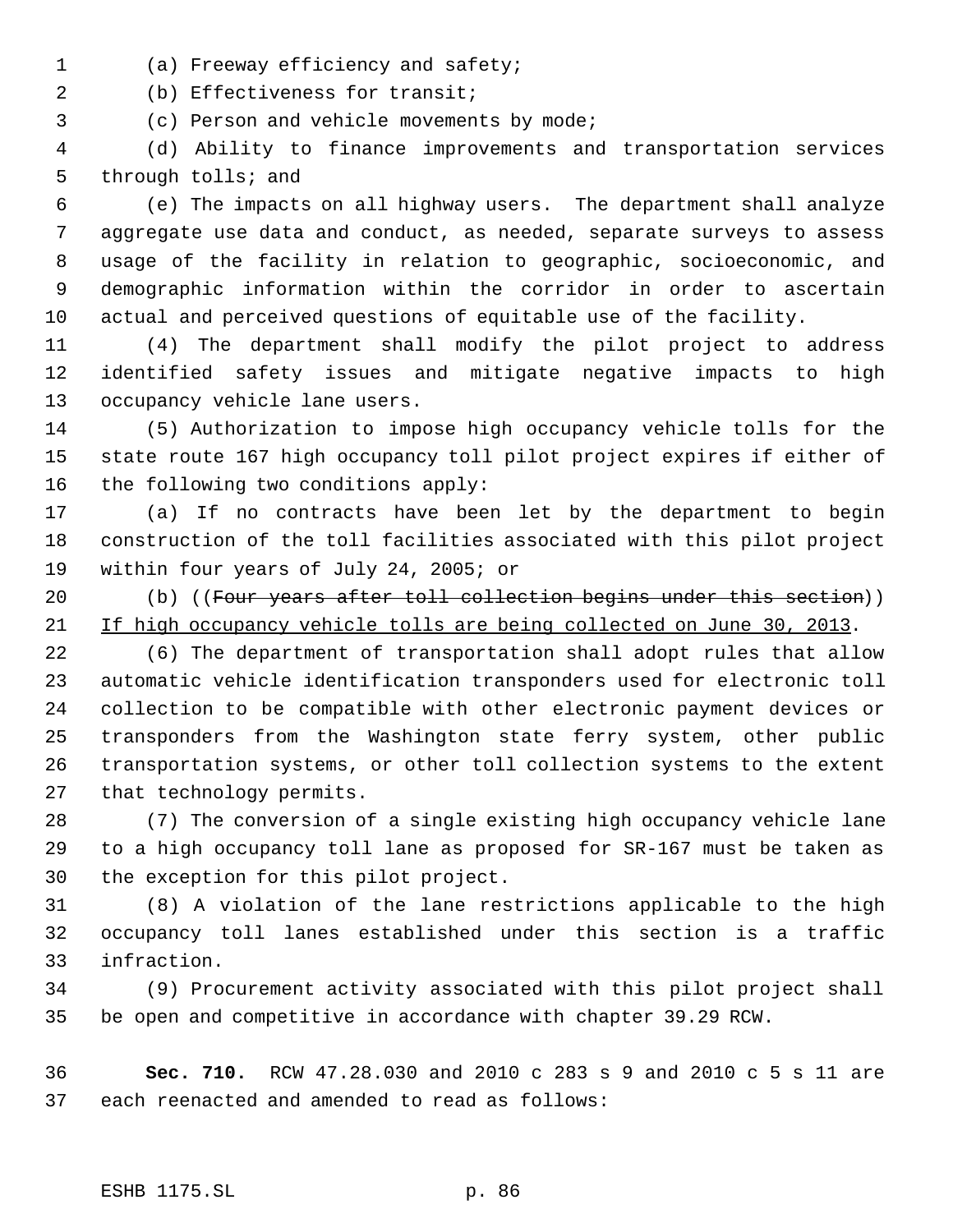(1)(a) A state highway shall be constructed, altered, repaired, or improved, and improvements located on property acquired for right-of-way purposes may be repaired or renovated pending the use of such right-of-way for highway purposes, by contract or state forces. The work or portions thereof may be done by state forces when the estimated costs thereof are less than fifty thousand dollars and effective July 1, 2005, sixty thousand dollars.

 (b) When delay of performance of such work would jeopardize a state highway or constitute a danger to the traveling public, the work may be done by state forces when the estimated cost thereof is less than eighty thousand dollars and effective July 1, 2005, one hundred thousand dollars.

 (c) When the department of transportation determines to do the work by state forces, it shall enter a statement upon its records to that effect, stating the reasons therefor.

 (d) To enable a larger number of small businesses and veteran, minority, and women contractors to effectively compete for department of transportation contracts, the department may adopt rules providing for bids and award of contracts for the performance of work, or furnishing equipment, materials, supplies, or operating services whenever any work is to be performed and the engineer's estimate indicates the cost of the work would not exceed eighty thousand dollars and effective July 1, 2005, one hundred thousand dollars.

(2) The rules adopted under this section:

 (a) Shall provide for competitive bids to the extent that competitive sources are available except when delay of performance would jeopardize life or property or inconvenience the traveling public; and

 (b) Need not require the furnishing of a bid deposit nor a performance bond, but if a performance bond is not required then progress payments to the contractor may be required to be made based on submittal of paid invoices to substantiate proof that disbursements have been made to laborers, material suppliers, mechanics, and subcontractors from the previous partial payment; and

 (c) May establish prequalification standards and procedures as an alternative to those set forth in RCW 47.28.070, but the prequalification standards and procedures under RCW 47.28.070 shall always be sufficient.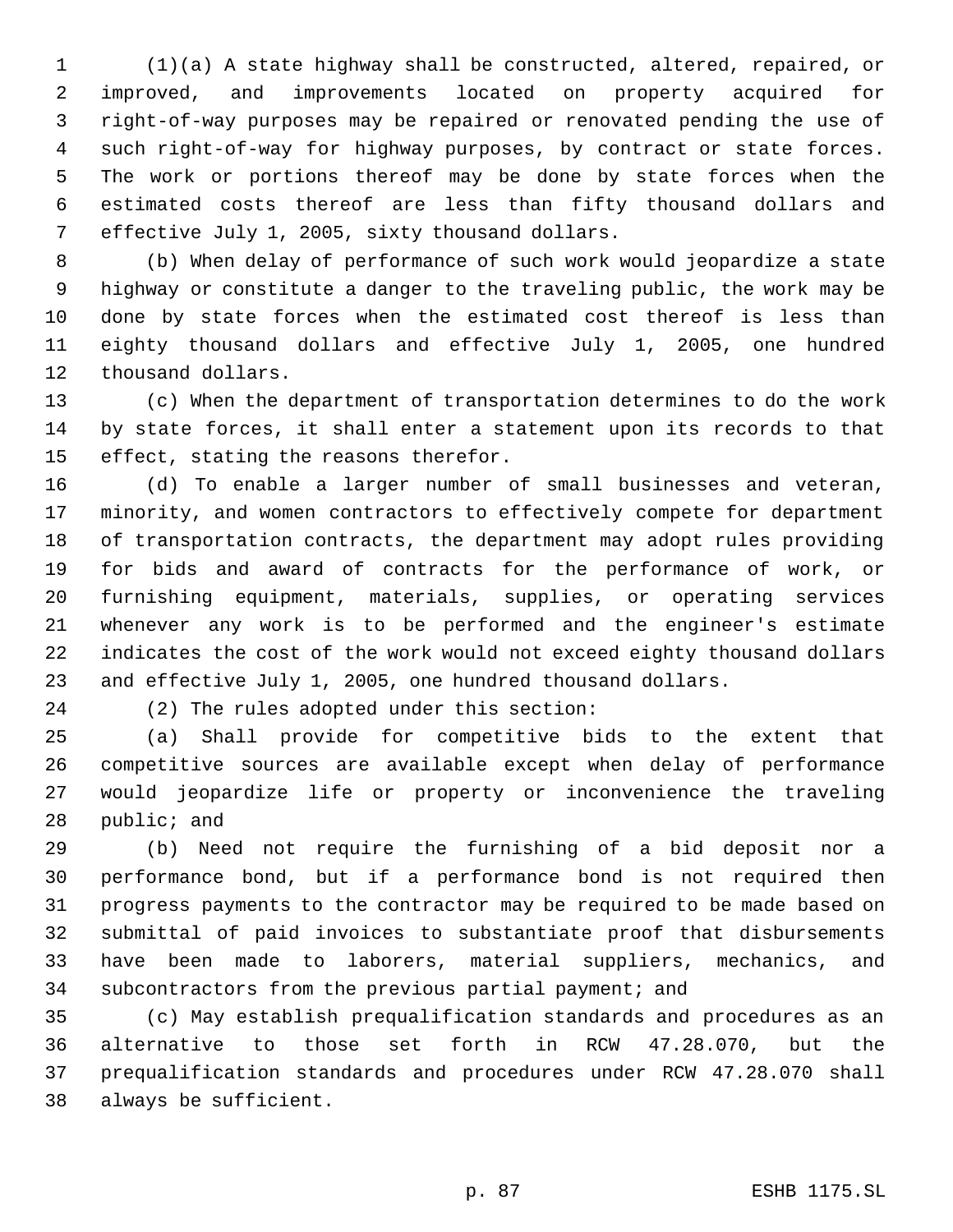(3) The department of transportation shall comply with such goals and rules as may be adopted by the office of minority and women's business enterprises to implement chapter 39.19 RCW with respect to contracts entered into under this chapter. The department may adopt such rules as may be necessary to comply with the rules adopted by the office of minority and women's business enterprises under chapter 39.19 RCW.

8 (4)(a) For the period of March 15, 2010, through June 30,  $(2011)$ ) 9 2013, work for less than one hundred twenty thousand dollars may be performed on ferry vessels and terminals by state forces.

 (b) The department shall hire a disinterested, third party to conduct an independent analysis to identify methods of reducing out-of- service times for vessel maintenance, preservation, and improvement projects. The analysis must include options that consider consolidating work while vessels are at shipyards by having state forces perform services traditionally performed at Eagle Harbor at the shipyard and decreasing the allowable time at shipyards. The analysis must also compare the out-of-service vessel times of performing services by state forces versus contracting out those services which in turn must be used to form a recommendation as to what the threshold of work performed on ferry vessels and terminals by state forces should be. This analysis must be presented to the transportation committees of the senate and house of representatives by December 1, 2010.

 (c) The department shall develop a proposed ferry vessel maintenance, preservation, and improvement program and present it to the transportation committees of the senate and house of representatives by December 1, 2010. The proposed program must:

 (i) Improve the basis for budgeting vessel maintenance, preservation, and improvement costs and for projecting those costs into a sixteen-year financial plan;

 (ii) Limit the amount of planned out-of-service time to the greatest extent possible, including options associated with department staff as well as commercial shipyards; and

 (iii) Be based on the service plan in the capital plan, recognizing that vessel preservation and improvement needs may vary by route.

 (d) In developing the proposed ferry vessel maintenance, preservation, and improvement program, the department shall consider the following, related to reducing vessel out-of-service time: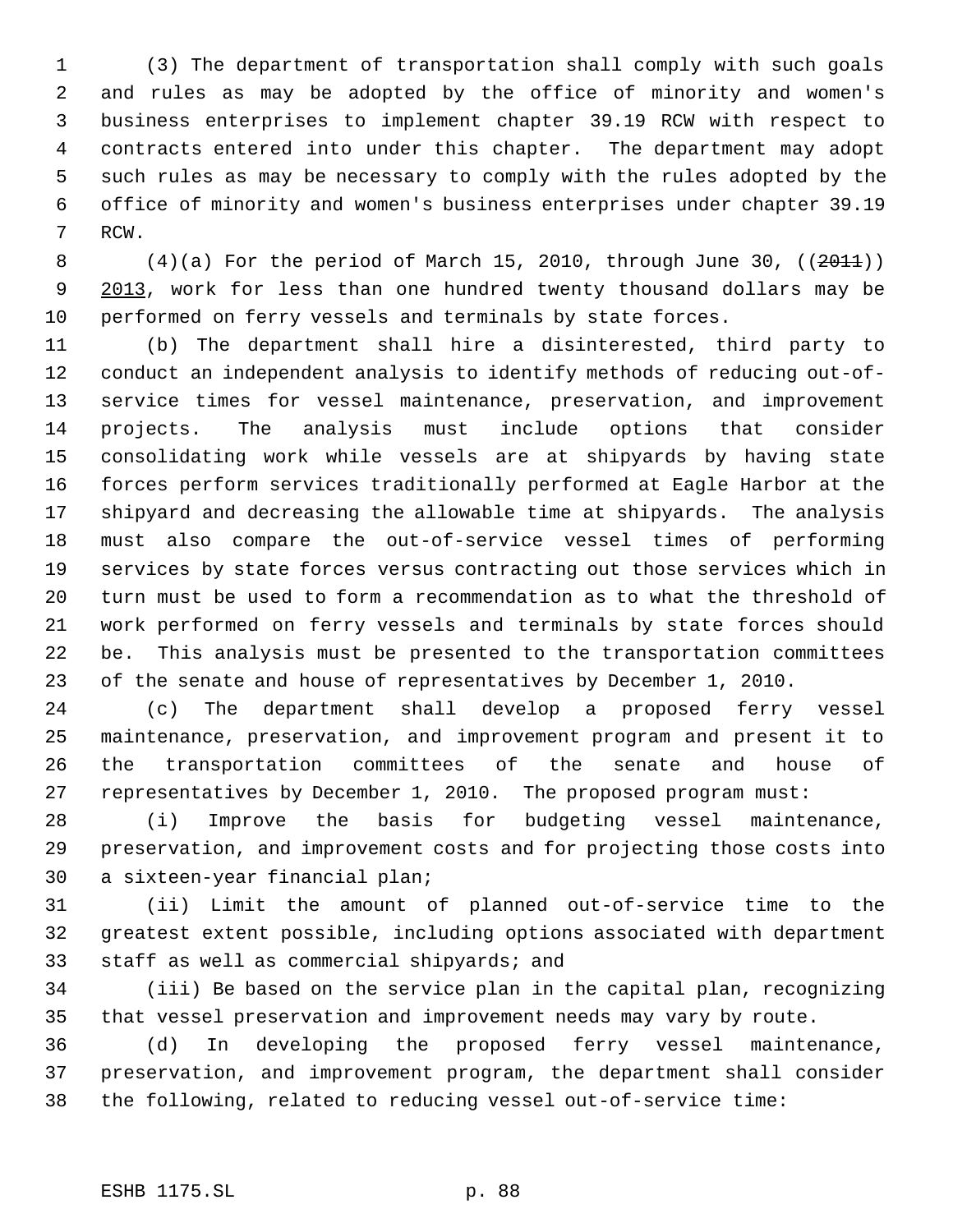(i) The costs compared to benefits of Eagle Harbor repair and maintenance facility operations options to include staffing costs and benefits in terms of reduced out-of-service time;

 (ii) The maintenance requirements for on-vessel staff, including the benefits of a systemwide standard;

 (iii) The costs compared to benefits of staff performing preservation or maintenance work, or both, while the vessel is underway, tied up between sailings, or not deployed;

 (iv) A review of the department's vessel maintenance, preservation, and improvement program contracting process and contractual requirements;

 (v) The costs compared to benefits of allowing for increased costs associated with expedited delivery;

 (vi) A method for comparing the anticipated out-of-service time of proposed projects and other projects planned during the same construction period;

 (vii) Coordination with required United States coast guard dry dockings;

 (viii) A method for comparing how proposed projects relate to the service requirements of the route on which the vessel normally operates; and

 (ix) A method for evaluating the ongoing maintenance and preservation costs associated with proposed improvement projects.

 **Sec. 711.** RCW 43.105.330 and 2006 c 76 s 2 are each amended to read as follows:

 (1) The board shall appoint a state interoperability executive committee, the membership of which must include, but not be limited to, representatives of the military department, the Washington state patrol, the department of transportation, the department of information services, the department of natural resources, city and county governments, state and local fire chiefs, police chiefs, and sheriffs, and state and local emergency management directors. The chair and legislative members of the board will serve as nonvoting ex officio members of the committee. Voting membership may not exceed fifteen members.

 (2) The chair of the board shall appoint the chair of the committee from among the voting members of the committee.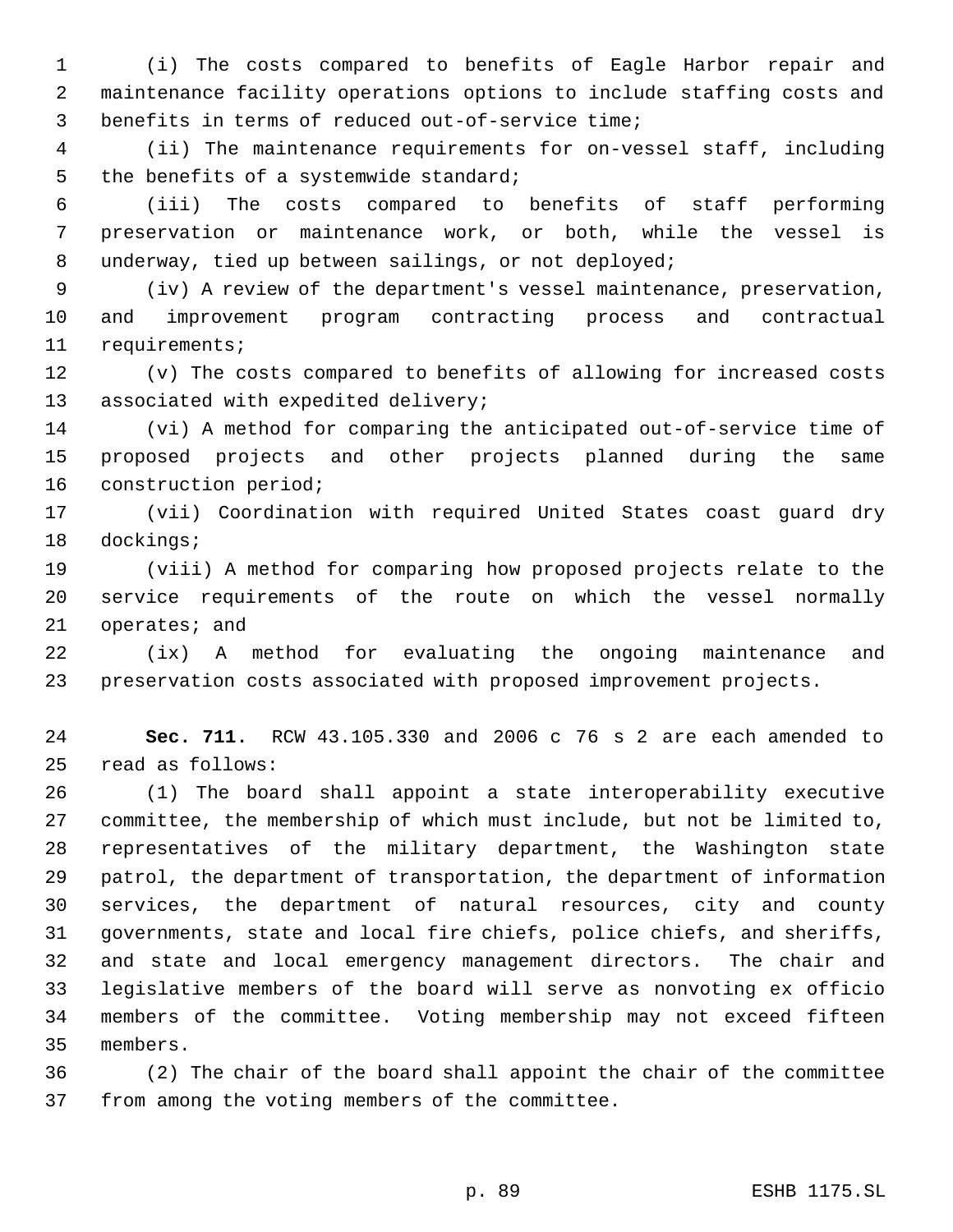(3) The state interoperability executive committee has the following responsibilities:

 (a) Develop policies and make recommendations to the board for technical standards for state wireless radio communications systems, including emergency communications systems. The standards must address, among other things, the interoperability of systems, taking into account both existing and future systems and technologies;

 (b) Coordinate and manage on behalf of the board the licensing and use of state-designated and state-licensed radio frequencies, including the spectrum used for public safety and emergency communications, and serve as the point of contact with the federal communications commission on matters relating to allocation, use, and licensing of radio spectrum;

14 (c) ((Coordinate the purchasing of all state wireless radio 15 communications system equipment to ensure that:

 $(i)$   $(i)$   $\rightarrow$  After the transition from a radio over internet protocol 17 network, any new trunked system shall be, at a minimum, project-25;

18 (ii) Any new system that requires advanced digital features shall 19 be, at a minimum, project-25; and

 $(iii)$  Any new system or equipment purchases shall be, at a minimum, 21 upgradeable to project-25;

22  $(d)$  (d)) Seek support, including possible federal or other funding, for state-sponsored wireless communications systems;

 (( $\left(\frac{1}{12}\right)$ ) (d) Develop recommendations for legislation that may be required to promote interoperability of state wireless communications systems;

27 ( $(\{\text{f}\})$ ) (e) Foster cooperation and coordination among public safety 28 and emergency response organizations;

29 ( $(\overline{+q})$ ) (f) Work with wireless communications groups and associations to ensure interoperability among all public safety and emergency response wireless communications systems; and

 (( $\frac{h}{h}$ )) (g) Perform such other duties as may be assigned by the board to promote interoperability of wireless communications systems.

 (4) During the 2011-2013 fiscal biennium, the requirement that any state or local entity must purchase radios or communication systems that are the P25 communication standard is suspended.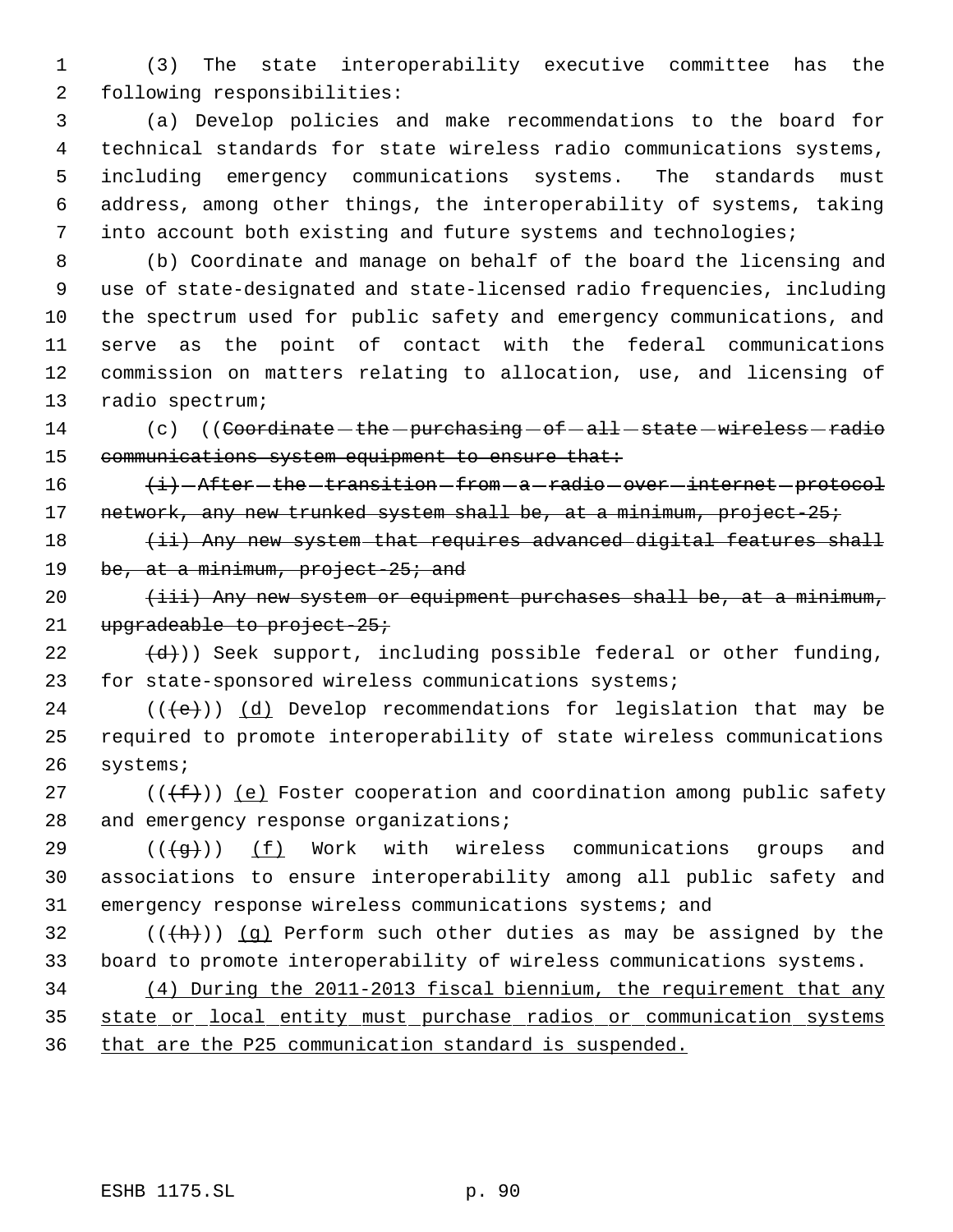**Sec. 712.** RCW 47.64.170 and 2010 c 283 s 11 are each amended to read as follows:

 (1) Any ferry employee organization certified as the bargaining representative shall be the exclusive representative of all ferry employees in the bargaining unit and shall represent all such employees fairly.

 (2) A ferry employee organization or organizations and the governor may each designate any individual as its representative to engage in collective bargaining negotiations.

 (3) Negotiating sessions, including strategy meetings of the employer or employee organizations, mediation, and the deliberative process of arbitrators are exempt from the provisions of chapter 42.30 RCW. Hearings conducted by arbitrators may be open to the public by mutual consent of the parties.

 (4) Terms of any collective bargaining agreement may be enforced by civil action in Thurston county superior court upon the initiative of either party.

 (5) Ferry system employees or any employee organization shall not negotiate or attempt to negotiate directly with anyone other than the person who has been appointed or authorized a bargaining representative for the purpose of bargaining with the ferry employees or their representative.

 (6)(a) Within ten working days after the first Monday in September of every odd-numbered year, the parties shall attempt to agree on an interest arbitrator to be used if the parties are not successful in negotiating a comprehensive collective bargaining agreement. If the parties cannot agree on an arbitrator within the ten-day period, either party may request a list of seven arbitrators from the federal mediation and conciliation service. The parties shall select an interest arbitrator using the coin toss/alternate strike method within thirty calendar days of receipt of the list. Immediately upon selecting an interest arbitrator, the parties shall cooperate to reserve dates with the arbitrator for potential arbitration between August 1st and September 15th of the following even-numbered year. The parties shall also prepare a schedule of at least five negotiation dates for the following year, absent an agreement to the contrary. The parties shall execute a written agreement before November 1st of each odd-numbered year setting forth the name of the arbitrator and the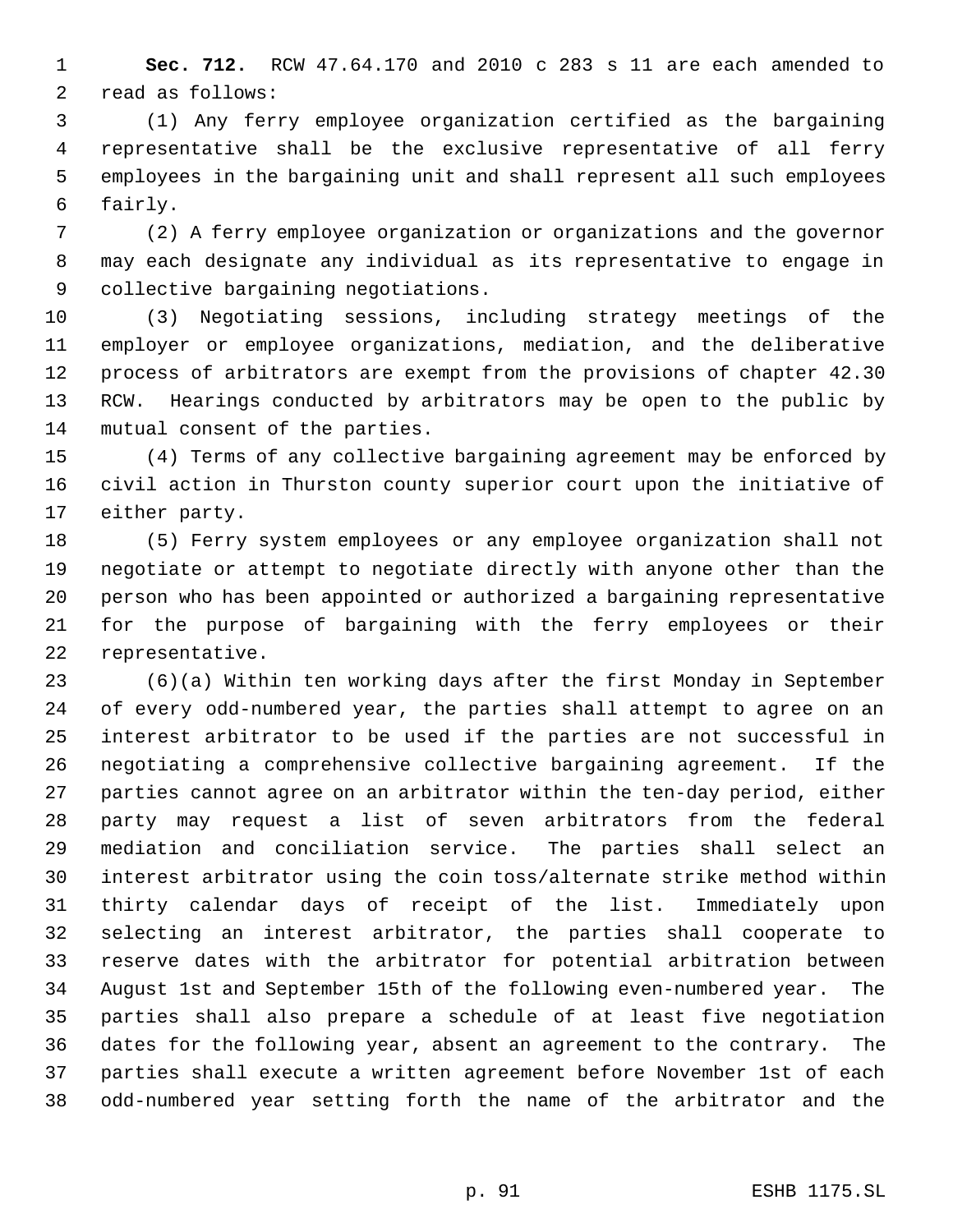dates reserved for bargaining and arbitration. This subsection (6)(a) imposes minimum obligations only and is not intended to define or limit a party's full, good faith bargaining obligation under other sections of this chapter.

 (b) The negotiation of a proposed collective bargaining agreement by representatives of the employer and a ferry employee organization shall commence on or about February 1st of every even-numbered year.

 (c) For negotiations covering the 2009-2011 biennium and subsequent biennia, the time periods specified in this section, and in RCW 47.64.210 and 47.64.300 through 47.64.320, must ensure conclusion of all agreements on or before October 1st of the even-numbered year next preceding the biennial budget period during which the agreement should take effect. These time periods may only be altered by mutual agreement of the parties in writing. Any such agreement and any impasse procedures agreed to by the parties under RCW 47.64.200 must include an agreement regarding the new time periods that will allow final resolution by negotiations or arbitration by October 1st of each even-numbered year.

 (7) It is the intent of this section that the collective bargaining agreement or arbitrator's award shall commence on July 1st of each odd- numbered year and shall terminate on June 30th of the next odd-numbered year to coincide with the ensuing biennial budget year, as defined by RCW 43.88.020(7), to the extent practical. It is further the intent of this section that all collective bargaining agreements be concluded by October 1st of the even-numbered year before the commencement of the biennial budget year during which the agreements are to be in effect. After the expiration date of a collective bargaining agreement 28 negotiated under this chapter, except to the extent provided in 29 subsection (11) of this section and RCW 47.64.270(4), all of the terms and conditions specified in the collective bargaining agreement remain in effect until the effective date of a subsequently negotiated agreement, not to exceed one year from the expiration date stated in the agreement. Thereafter, the employer may unilaterally implement according to law.

 (8) The office of financial management shall conduct a salary survey, for use in collective bargaining and arbitration, which must be conducted through a contract with a firm nationally recognized in the field of human resources management consulting.

#### ESHB 1175.SL p. 92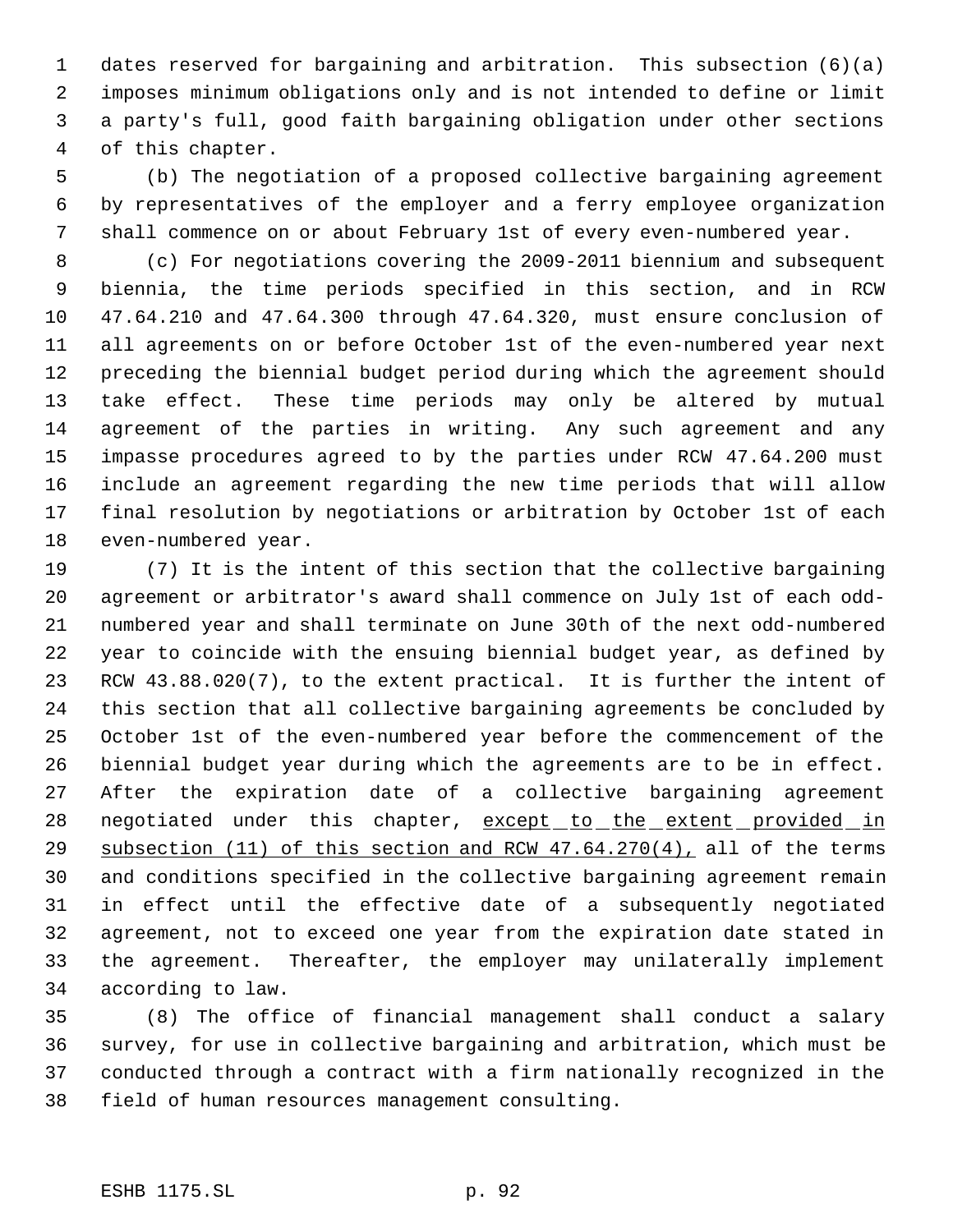### (9) Except as provided in subsection (11) of this section:

 (a) The governor shall submit a request either for funds necessary to implement the collective bargaining agreements including, but not limited to, the compensation and fringe benefit provisions or for legislation necessary to implement the agreement, or both. Requests for funds necessary to implement the collective bargaining agreements shall not be submitted to the legislature by the governor unless such requests:

 (i) Have been submitted to the director of the office of financial management by October 1st before the legislative session at which the requests are to be considered; and

 (ii) Have been certified by the director of the office of financial management as being feasible financially for the state.

 (b) The governor shall submit a request either for funds necessary to implement the arbitration awards or for legislation necessary to implement the arbitration awards, or both. Requests for funds necessary to implement the arbitration awards shall not be submitted to the legislature by the governor unless such requests:

 (i) Have been submitted to the director of the office of financial management by October 1st before the legislative session at which the requests are to be considered; and

 (ii) Have been certified by the director of the office of financial management as being feasible financially for the state.

 (c) The legislature shall approve or reject the submission of the request for funds necessary to implement the collective bargaining agreements or arbitration awards as a whole for each agreement or award. The legislature shall not consider a request for funds to implement a collective bargaining agreement or arbitration award unless the request is transmitted to the legislature as part of the governor's budget document submitted under RCW 43.88.030 and 43.88.060. If the legislature rejects or fails to act on the submission, either party may reopen all or part of the agreement and award or the exclusive bargaining representative may seek to implement the procedures provided for in RCW 47.64.210 and 47.64.300.

 (10) If, after the compensation and fringe benefit provisions of an agreement are approved by the legislature, a significant revenue shortfall occurs resulting in reduced appropriations, as declared by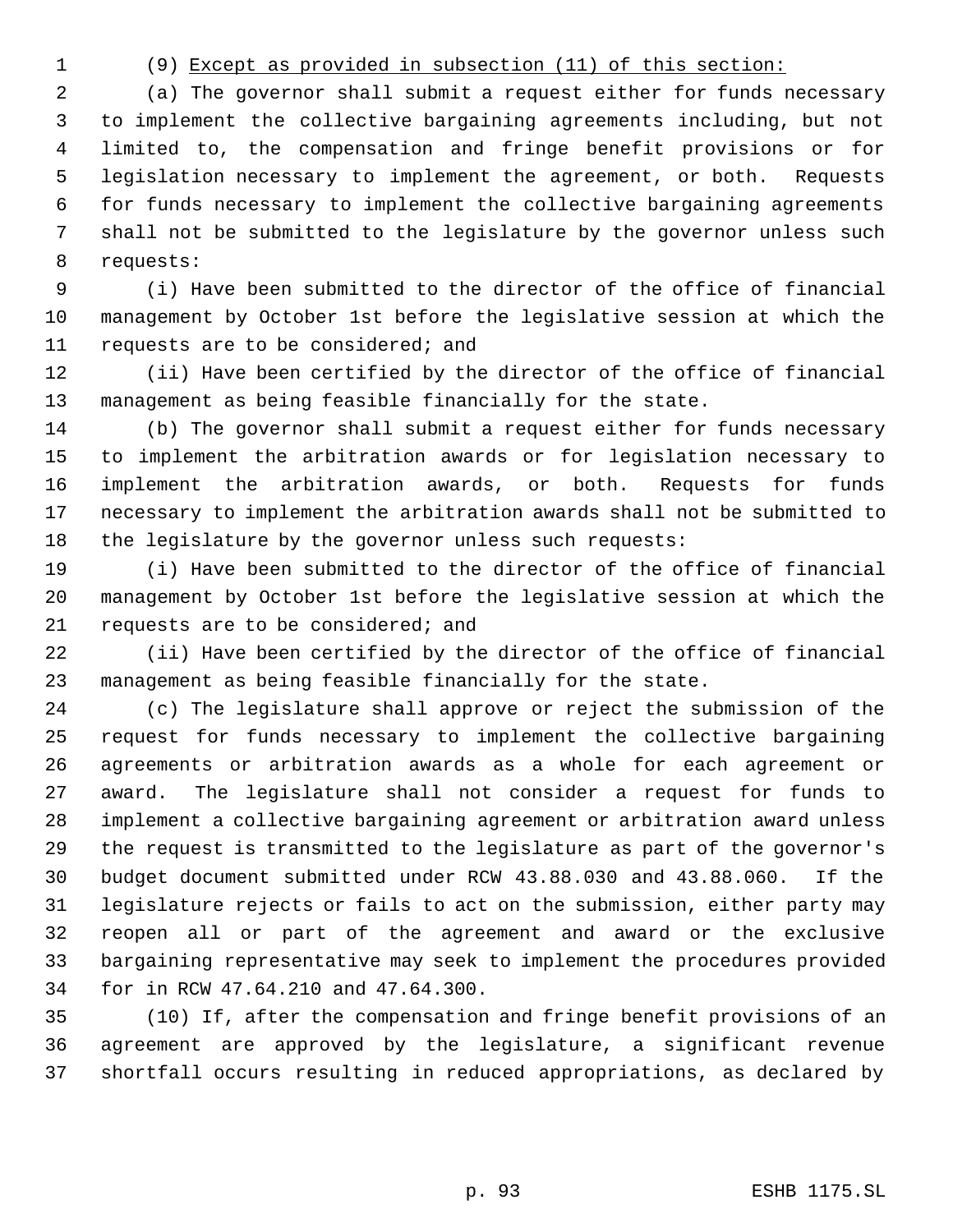proclamation of the governor or by resolution of the legislature, both parties shall immediately enter into collective bargaining for a mutually agreed upon modification of the agreement.

 (11)(a) For the collective bargaining agreements negotiated for the 2011-2013 fiscal biennium, the legislature may consider a request for 6 funds to implement a collective bargaining agreement even if the request for funds was not received by the office of financial management by October 1st and was not transmitted to the legislature as 9 part of the governor's budget document submitted under RCW 43.88.030 and 43.88.060.

 (b) For the 2011-2013 fiscal biennium, a collective bargaining agreement related to employee health care benefits negotiated between 13 the employer and coalition pursuant to RCW 41.80.020(3) regarding the dollar amount expended on behalf of each employee must be a separate 15 agreement for which the governor may request funds necessary to 16 implement the agreement. If such an agreement is negotiated and funded 17 by the legislature, this agreement will supersede any terms and conditions of an expired 2009-2011 biennial master collective bargaining agreement under this chapter regarding health care benefits.

 **Sec. 713.** RCW 47.64.270 and 2010 c 283 s 13 are each amended to read as follows:

 (1) The employer and one coalition of all the exclusive bargaining representatives subject to this chapter and chapter 41.80 RCW shall conduct negotiations regarding the dollar amount expended on behalf of each employee for health care benefits.

 (2) Absent a collective bargaining agreement to the contrary, the department of transportation shall provide contributions to insurance and health care plans for ferry system employees and dependents, as determined by the state health care authority, under chapter 41.05 RCW.

 (3) The employer and employee organizations may collectively bargain for insurance plans other than health care benefits, and employer contributions may exceed that of other state agencies as provided in RCW 41.05.050.

 (4) For the 2011-2013 fiscal biennium, a collective bargaining agreement related to employee health care benefits negotiated between the employer and coalition pursuant to RCW 41.80.020(3) regarding the dollar amount expended on behalf of each employee must be a separate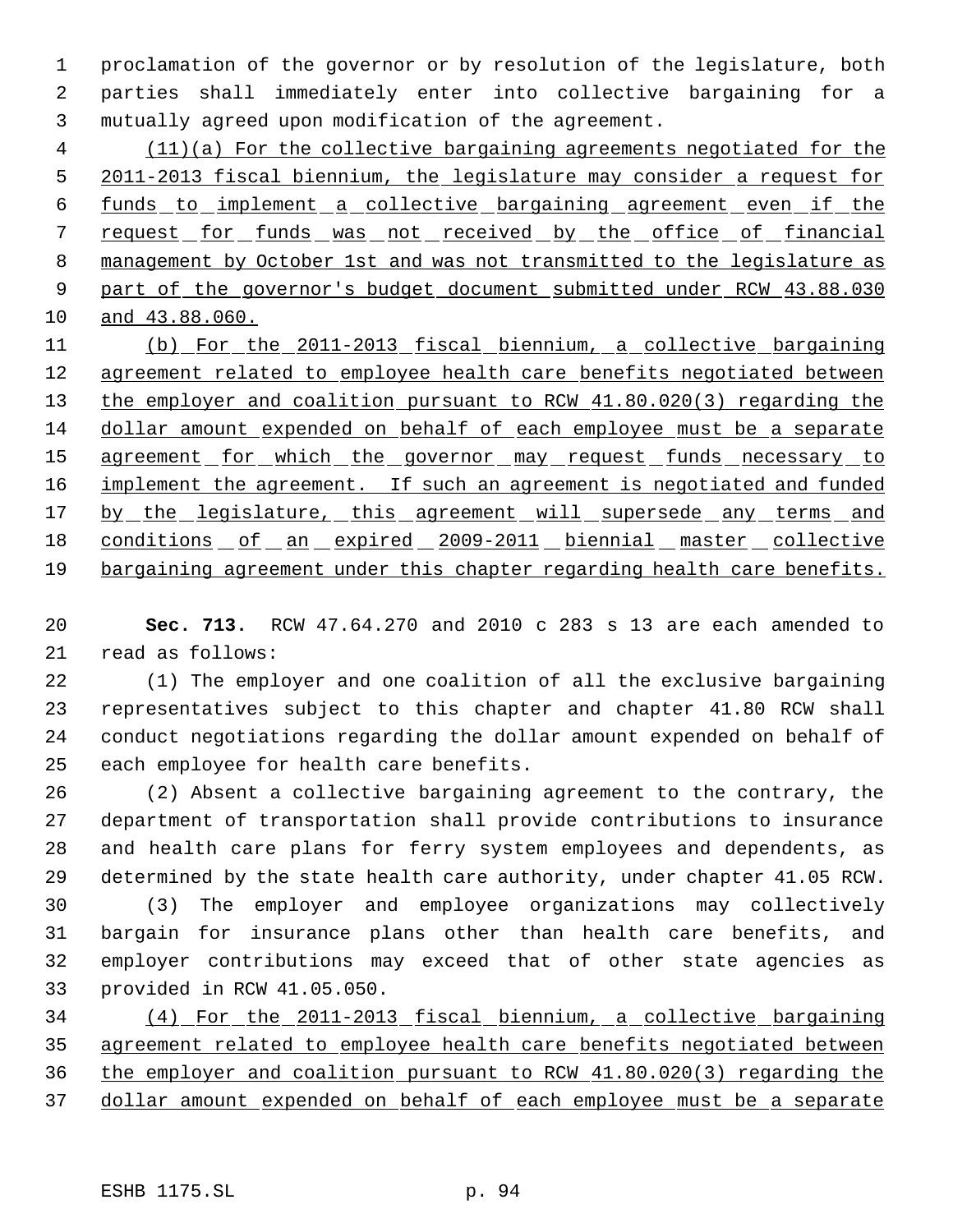1 agreement for which the governor may request funds necessary to implement the agreement. If such an agreement is negotiated and funded 3 by the legislature, this agreement will supersede any terms and conditions of an expired 2009-2011 biennial collective bargaining agreement under this chapter regarding health care benefits.

 *\*Sec. 714. RCW 47.64.280 and 2010 c 283 s 14 are each amended to read as follows:*

 *(1) There is created the marine employees' commission. The governor shall appoint the commission with the consent of the senate. The commission shall consist of three members: One member to be appointed from labor, one member from industry, and one member from the public who has significant knowledge of maritime affairs. The public member shall be chair of the commission. One of the original members shall be appointed for a term of three years, one for a term of four years, and one for a term of five years. Their successors shall be appointed for terms of five years each, except that any person chosen to fill a vacancy shall be appointed only for the unexpired term of the member whom he or she succeeds. Commission members are eligible for reappointment. Any member of the commission may be removed by the governor, upon notice and hearing, for neglect of duty or malfeasance in office, but for no other cause. Commission members are not eligible for state retirement under chapter 41.40 RCW by virtue of their service on the commission. Members of the commission shall be compensated in accordance with RCW 43.03.250 and shall receive reimbursement for official travel and other expenses at the same rate and on the same terms as provided for the transportation commission by RCW 47.01.061. The payments shall be made from the Puget Sound ferry operations account.*

 *(2) The commission shall: (a) Adjust all complaints, grievances, and disputes between labor and management arising out of the operation of the ferry system as provided in RCW 47.64.150; (b) provide for impasse mediation as required in RCW 47.64.210; and (c) perform those duties required in RCW 47.64.300. However, through June 30, 2013, the commission's duties identified in this subsection are subject to the availability of amounts appropriated for these specific purposes.*

 *(3)(a) In adjudicating all complaints, grievances, and disputes, the party claiming labor disputes shall, in writing, notify the*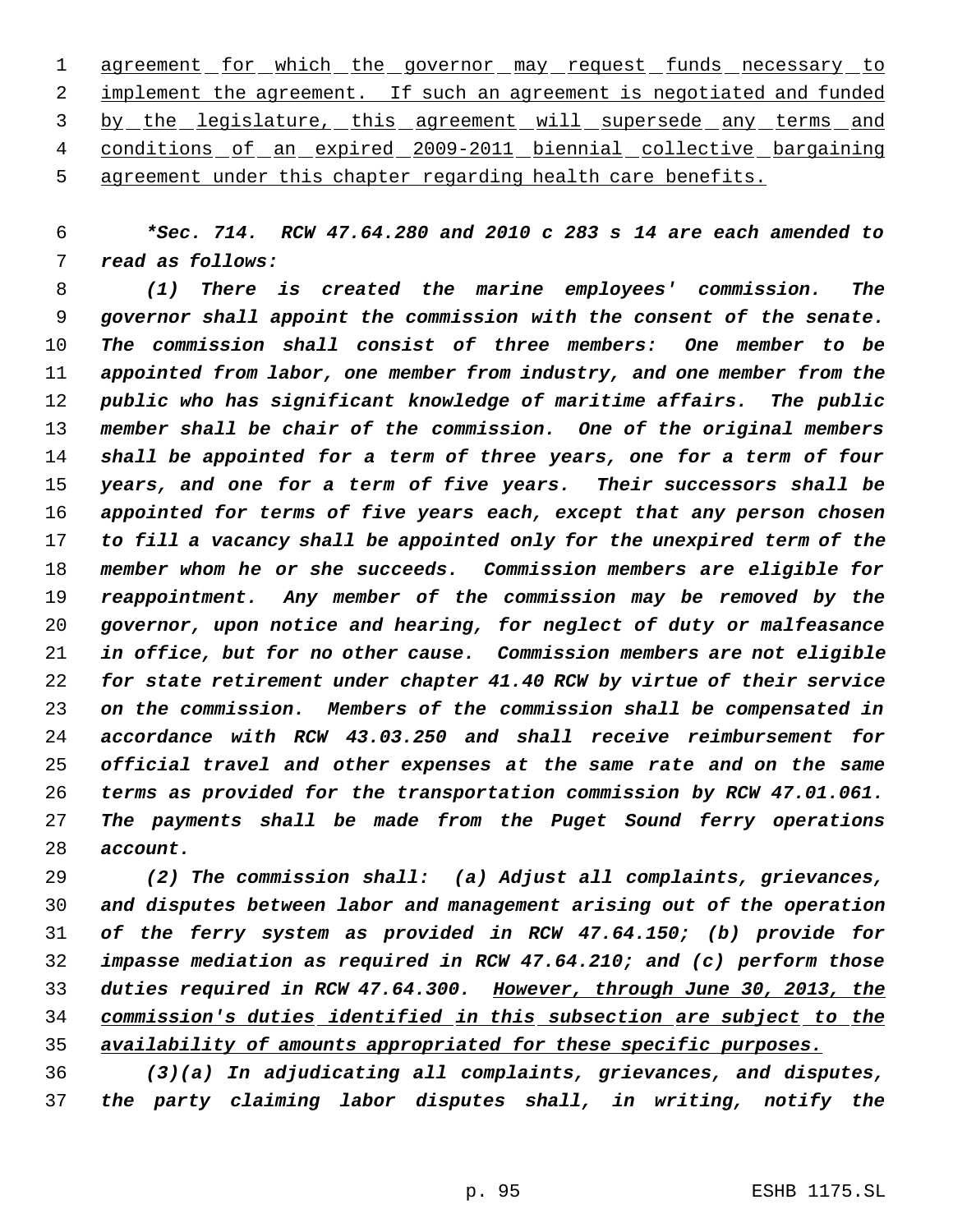*commission, which shall make careful inquiry into the cause thereof and issue an order advising the ferry employee, or the ferry employee organization representing him or her, and the department of transportation, as to the decision of the commission.*

 *(b) The parties are entitled to offer evidence relating to disputes at all hearings conducted by the commission. The orders and awards of the commission are final and binding upon any ferry employee or employees or their representative affected thereby and upon the department.*

 *(c) The commission shall adopt rules of procedure under chapter 34.05 RCW.*

 *(d) The commission has the authority to subpoena any ferry employee or employees, or their representatives, and any member or representative of the department, and any witnesses. The commission may require attendance of witnesses and the production of all pertinent records at any hearings held by the commission. The subpoenas of the commission are enforceable by order of any superior court in the state of Washington for the county within which the proceeding may be pending. The commission may hire staff as necessary, appoint consultants, enter into contracts, and conduct studies as reasonably necessary to carry out this chapter. \*Sec. 714 was vetoed. See message at end of chapter.*

 **Sec. 715.** RCW 46.68.170 and 2009 c 470 s 701 are each amended to read as follows:

 There is hereby created in the motor vehicle fund the RV account. All moneys hereafter deposited in said account shall be used by the department of transportation for the construction, maintenance, and operation of recreational vehicle sanitary disposal systems at safety rest areas in accordance with the department's highway system plan as 29 prescribed in chapter 47.06 RCW. During the ((2007-2009-and)) 2009-2011 and 2011-2013 fiscal biennia, the legislature may transfer from the RV account to the motor vehicle fund such amounts as reflect the excess fund balance of the RV account to accomplish the purposes identified in this section.

 **Sec. 716.** RCW 46.68.370 and 2010 c 161 s 818 are each amended to read as follows:

The license plate technology account is created in the state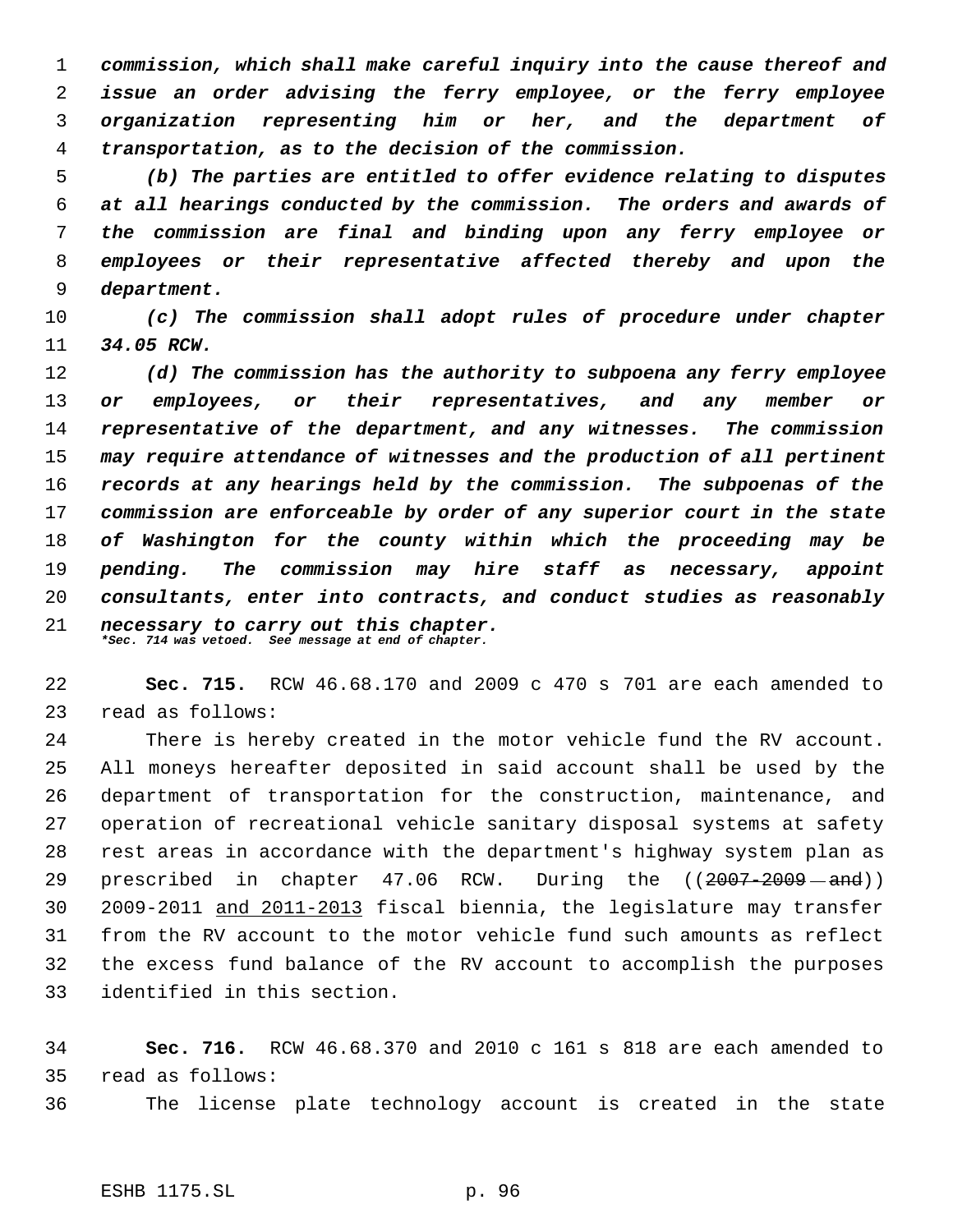treasury. All receipts collected under RCW 46.17.015 must be deposited into this account. Expenditures from this account must support current and future license plate technology and systems integration upgrades for both the department and correctional industries. Moneys in the account may be spent only after appropriation. Additionally, the moneys in this account may be used to reimburse the motor vehicle account for any appropriation made to implement the digital license plate system. During the ((2009-2011)) 2011-2013 fiscal biennium, the legislature may transfer from the license plate technology account to the highway safety account such amounts as reflect the excess fund balance of the license plate technology account.

 **Sec. 717.** RCW 47.12.244 and 2009 c 470 s 709 are each amended to read as follows:

 There is created the "advance right-of-way revolving fund" in the custody of the treasurer, into which the department is authorized to deposit directly and expend without appropriation:

 (1) An initial deposit of ten million dollars from the motor vehicle fund included in the department of transportation's 1991-93 budget;

 (2) All moneys received by the department as rental income from real properties that are not subject to federal aid reimbursement, except moneys received from rental of capital facilities properties as defined in chapter 47.13 RCW; and

 (3) Any federal moneys available for acquisition of right-of-way for future construction under the provisions of section 108 of Title 23, United States Code.

27 During the ((2007-2009 - and)) 2009-2011 and 2011-2013 fiscal biennia, the legislature may transfer from the advance right-of-way revolving fund to the motor vehicle account amounts as reflect the excess fund balance of the advance right-of-way revolving fund.

 **Sec. 718.** RCW 46.68.060 and 2009 c 470 s 711 are each amended to read as follows:

 There is hereby created in the state treasury a fund to be known as the highway safety fund to the credit of which shall be deposited all moneys directed by law to be deposited therein. This fund shall be used for carrying out the provisions of law relating to driver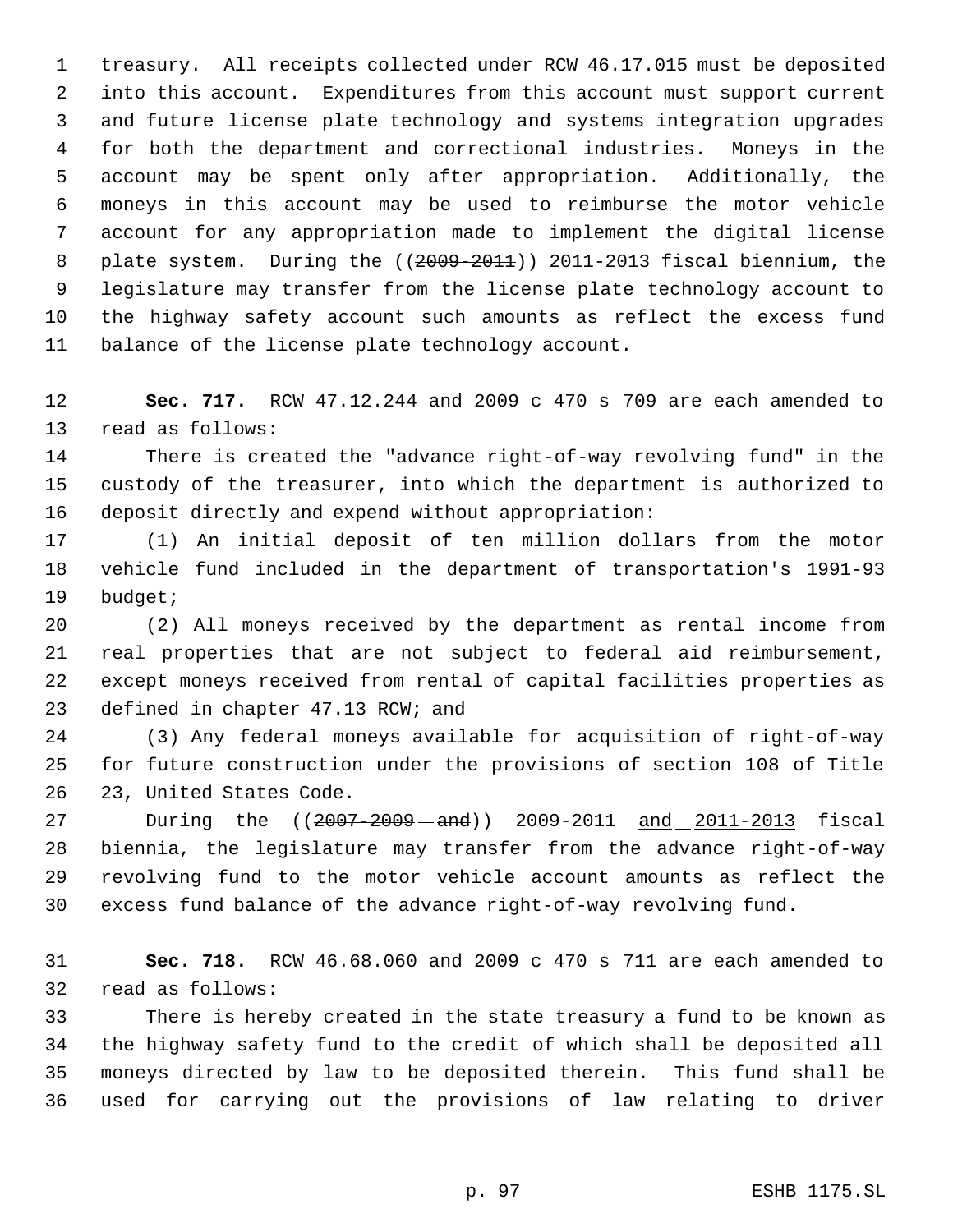licensing, driver improvement, financial responsibility, cost of furnishing abstracts of driving records and maintaining such case records, and to carry out the purposes set forth in RCW 43.59.010. During the ((2007-2009 and)) 2009-2011 and 2011-2013 fiscal biennia, the legislature may transfer from the highway safety fund to the motor vehicle fund and the multimodal transportation account such amounts as reflect the excess fund balance of the highway safety fund.

 **Sec. 719.** RCW 46.68.220 and 2010 c 161 s 807 are each amended to read as follows:

 The department of licensing services account is created in the motor vehicle fund. All receipts from service fees received under RCW 46.17.025 must be deposited into the account. Moneys in the account may be spent only after appropriation. Expenditures from the account may be used only for:

(1) Information and service delivery systems for the department;

(2) Reimbursement of county licensing activities; and

 (3) County auditor or other agent and subagent support including, but not limited to, the replacement of department-owned equipment in the possession of county auditors or other agents and subagents 20 appointed by the director. During the ((2007-2009-and-2009-2011)) 21 2011-2013 fiscal ((biennia)) biennium, the legislature may transfer from the department of licensing services account such amounts as reflect the excess fund balance of the account.

 **Sec. 720.** RCW 47.56.876 and 2010 c 248 s 5 are each amended to read as follows:

 (1) A special account to be known as the state route number 520 civil penalties account is created in the state treasury. All state route number 520 bridge replacement and HOV program civil penalties generated from the nonpayment of tolls on the state route number 520 corridor must be deposited into the account, as provided under RCW 47.56.870(4)(b)(vii). Moneys in the account may be spent only after appropriation. Expenditures from the account may be used to fund any project within the state route number 520 bridge replacement and HOV program, including mitigation. During the 2011-2013 fiscal biennium, the legislature may transfer from the state route number 520 civil penalties account to the state route number 520 corridor account such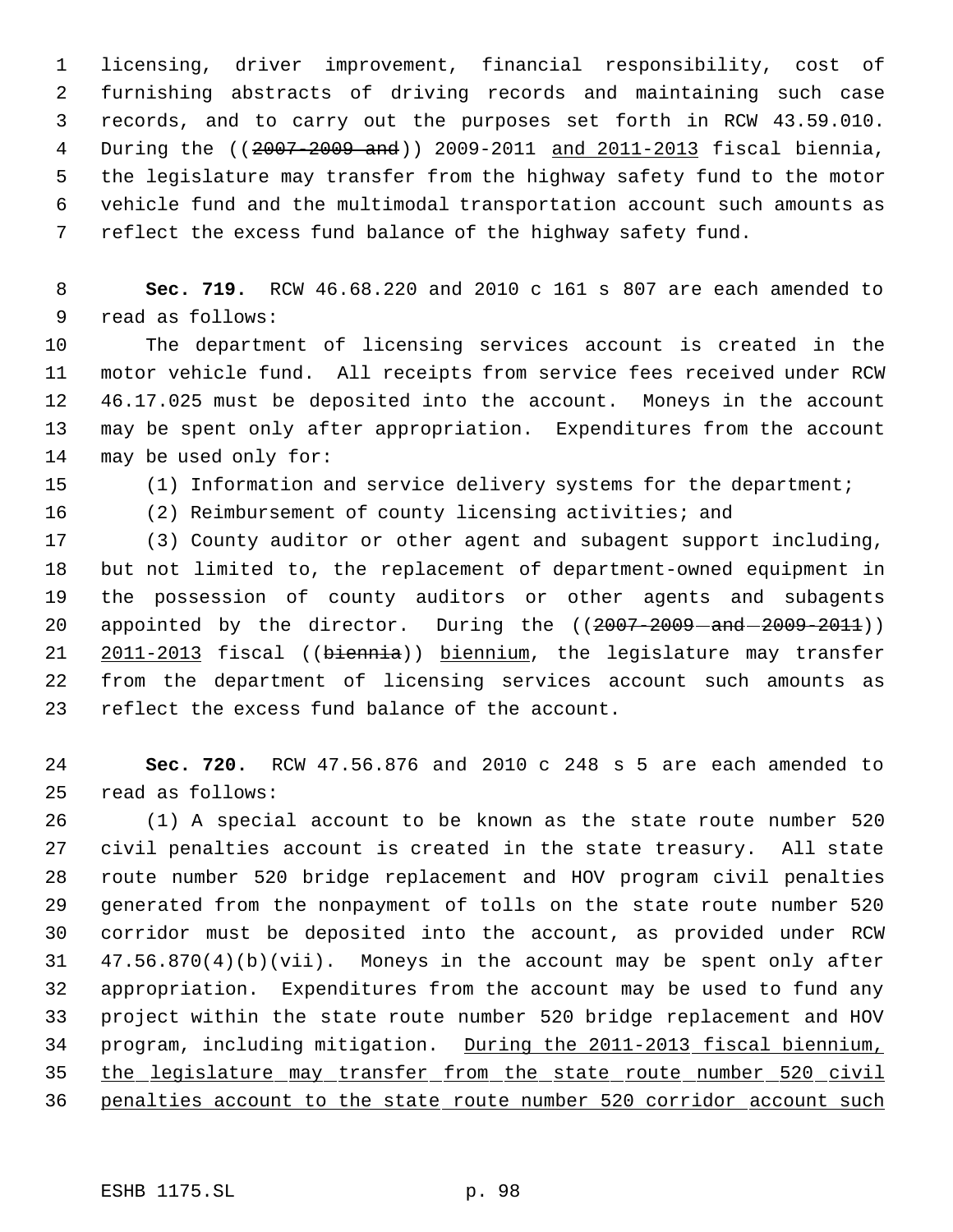amounts as reflect the excess fund balance of the state route number 520 civil penalties account. Funds transferred must be used solely for capital expenditures for the state route number 520 bridge replacement and HOV project (8BI1003).

 (2) This section is contingent on the enactment by June 30, 2010, of either chapter 249, Laws of 2010 or chapter . . . (Substitute House Bill No. 2897), Laws of 2010, but if the enacted bill does not designate the department as the toll penalty adjudicating agency, this section is null and void.

 **Sec. 721.** RCW 46.68.--- and 2011 c ... (SHB 1897) s 1 are each amended to read as follows:

 (1) The rural mobility grant program account is created in the state treasury. Moneys in the account may be spent only after appropriation. Expenditures from the account may be used only for the 15 grants provided under section 2 ((of-this-act)), chapter ... (SHB 1897), Laws of 2011.

 (2) Beginning September 2011, by the last day of September, December, March, and June of each year, the state treasurer shall transfer from the multimodal transportation account to the rural mobility grant program account two million five hundred thousand dollars.

 (3) During the 2011-2013 fiscal biennium, the legislature may 23 transfer from the rural mobility grant program account to the multimodal transportation account such amounts as reflect the excess 25 fund balance of the rural mobility grant program account.

 *\*NEW SECTION. Sec. 722. 2010 c 161 s 1126 is repealed. \*Sec. 722 was vetoed. See message at end of chapter.*

#### **2009-2011 FISCAL BIENNIUM**

## **TRANSPORTATION AGENCIES--OPERATING**

 **Sec. 801.** 2010 c 247 s 205 (uncodified) is amended to read as follows:

**FOR THE TRANSPORTATION COMMISSION**

32 Motor Vehicle Account--State Appropriation . . . . . . . ((\$2,328,000))  $\frac{1}{33}$   $\frac{157}{000}$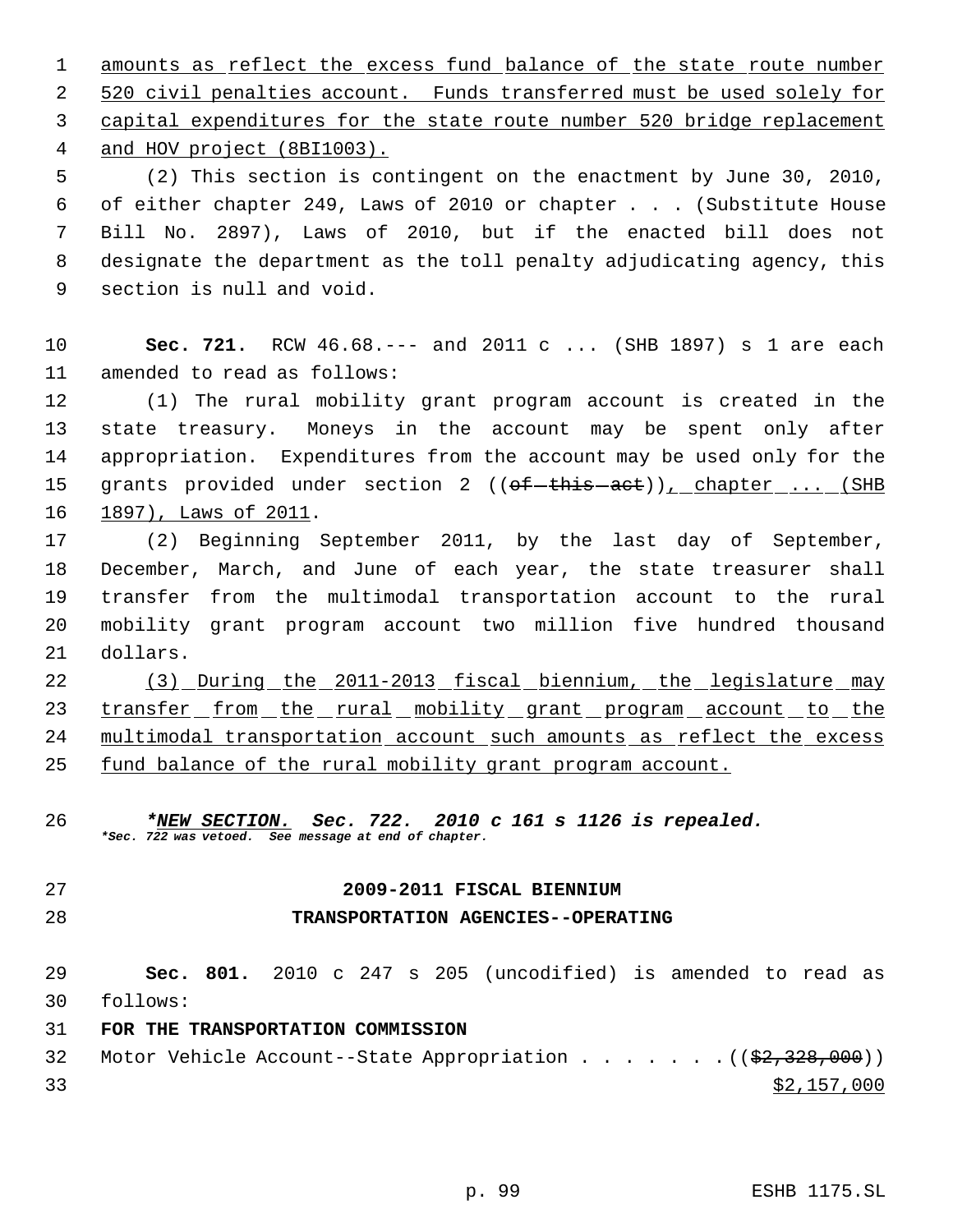1 Multimodal Transportation Account--State Appropriation . . ((\$112,000)) 2  $\frac{$111,000}{ }$ 3 TOTAL APPROPRIATION . . . . . . . . . . . . . . ((\$2,440,000)) 4  $\frac{1}{2}$ , 268,000

 The appropriations in this section are subject to the following conditions and limitations:

 (1) Pursuant to RCW 43.135.055, during the 2009-11 fiscal biennium, the transportation commission shall periodically review and, if necessary, modify the schedule of fares for the Washington state ferry system. The transportation commission may increase ferry fares, except no fare schedule modifications may be made prior to September 1, 2009. For purposes of this subsection, "modify" includes increases or decreases to the schedule.

 (2) Pursuant to RCW 43.135.055, during the 2009-11 fiscal biennium, the transportation commission shall periodically review and, if necessary, modify a schedule of toll charges applicable to the state route number 167 high occupancy toll lane pilot project, as required under RCW 47.56.403. For purposes of this subsection, "modify" includes increases or decreases to the schedule.

 (3) Pursuant to RCW 43.135.055, during the 2009-11 fiscal biennium, the transportation commission shall periodically review and, if necessary, modify the schedule of toll charges applicable to the Tacoma Narrows bridge, taking into consideration the recommendations of the citizen advisory committee created under RCW 47.46.091. For purposes of this subsection, "modify" includes increases or decreases to the schedule.

 (4) The commission may name state ferry vessels consistent with its authority to name state transportation facilities under RCW 47.01.420. When naming or renaming state ferry vessels, the commission shall investigate selling the naming rights and shall make recommendations to the legislature regarding this option.

 (5) \$350,000 of the motor vehicle account--state appropriation is provided solely for consultant support services to assist the commission in updating the statewide transportation plan. The updated plan must be submitted to the legislature by December 1, 2010.

 (6) If the commission considers implementing a ferry fuel surcharge, it must first submit an analysis and business plan to the office of financial management and either the joint transportation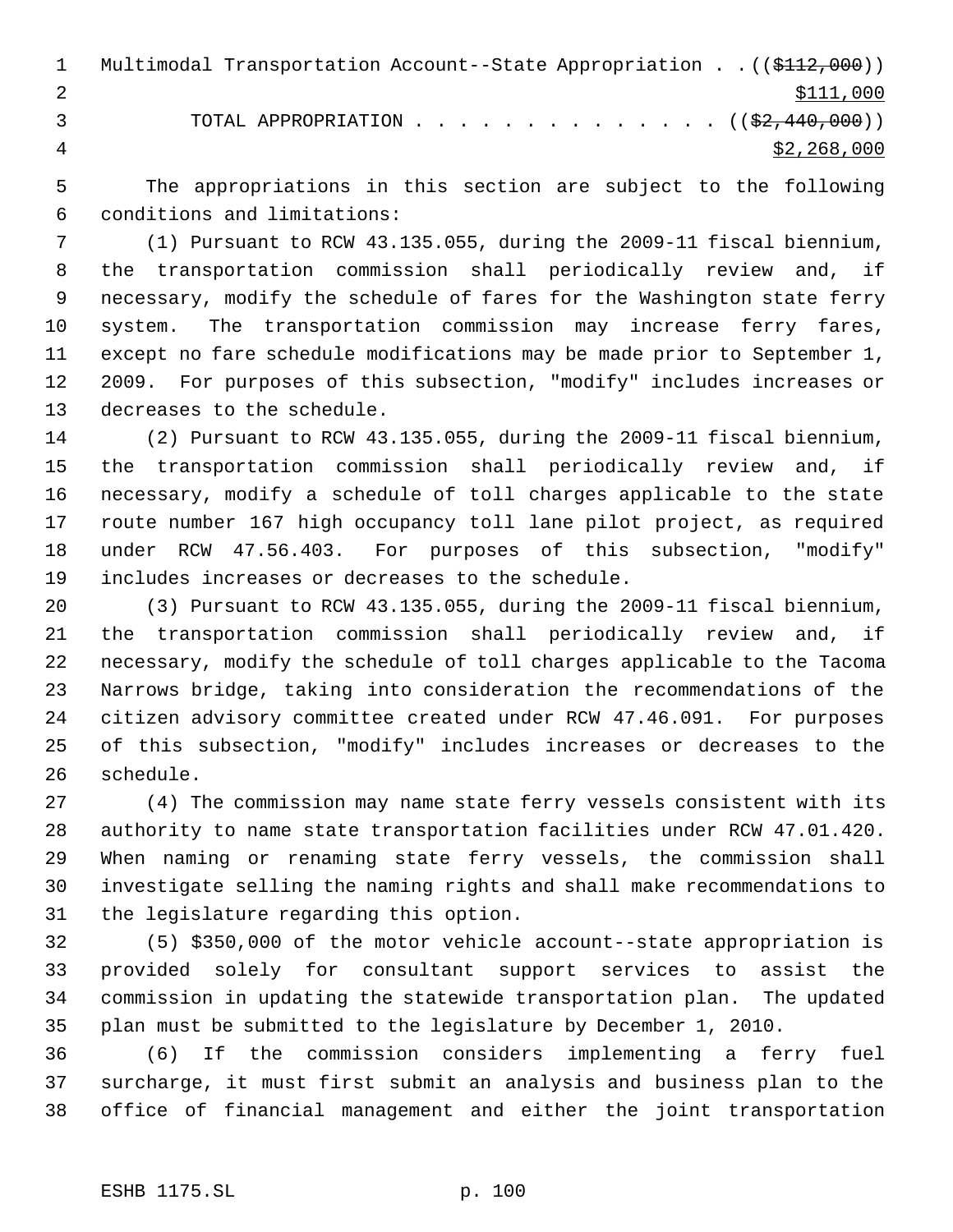committee or the transportation committees of the legislature. The commission may impose a ferry fuel surcharge effective July 1, 2011. When implementing a ferry fuel surcharge, the commission must regard ferry fuel surcharges as fare policy changes and thus, ferry fuel surcharges should be included in all public procedures and processes currently used for fare pricing per RCW 47.60.290.

 (7) The commission shall work with the department of transportation's economic partnerships (Program K) in conducting a best practices review of nontoll, public-private partnerships. The purpose of this review is to identify the policies and procedures that would be appropriate for application in Washington state. The commission must report its findings and recommendations, including draft legislation if warranted, to the house of representatives and senate transportation committees by January 2011.

 (8) As part of its development of the statewide transportation plan, the commission shall review prioritized projects, including preservation and maintenance projects, from regional transportation and metropolitan planning organizations to identify statewide transportation needs. The review should include a brief description and status of each project along with the funding required and associated timeline from start to completion. The commission shall submit the review, along with recommendations, to the house of representatives and senate transportation committees by January 2011.

 **Sec. 802.** 2010 c 247 s 207 (uncodified) is amended to read as follows:

**FOR THE WASHINGTON STATE PATROL--FIELD OPERATIONS BUREAU**

| 27 | State Patrol Highway Account--State                    |
|----|--------------------------------------------------------|
| 28 | Appropriation $($ $(\frac{227}{7}, 958, 000))$         |
| 29 | \$224,558,000                                          |
| 30 | State Patrol Highway Account--Federal                  |
| 31 | Appropriation \$10,903,000                             |
| 32 | State Patrol Highway Account--Private/Local            |
| 33 | Appropriation ( $(\frac{2867,000}{1})$ )               |
| 34 | \$939,000                                              |
| 35 | TOTAL APPROPRIATION ( $(\frac{2239}{728}, 728, 000)$ ) |
| 36 | \$236,400,000                                          |
|    |                                                        |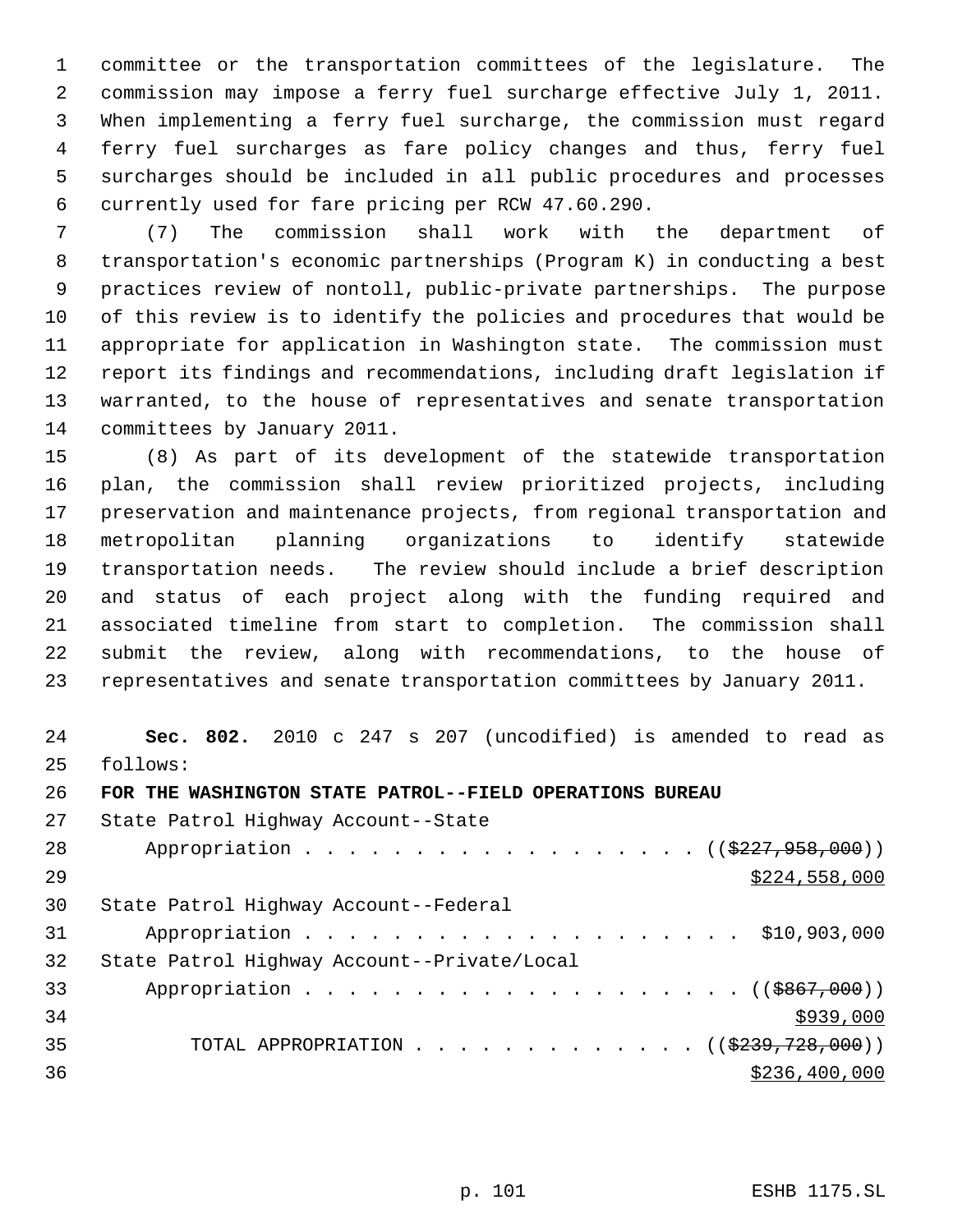The appropriations in this section are subject to the following conditions and limitations:

 (1) Washington state patrol officers engaged in off-duty uniformed employment providing traffic control services to the department of transportation or other state agencies may use state patrol vehicles for the purpose of that employment, subject to guidelines adopted by the chief of the Washington state patrol. The Washington state patrol shall be reimbursed for the use of the vehicle at the prevailing state employee rate for mileage and hours of usage, subject to guidelines developed by the chief of the Washington state patrol, and Cessna pilots funded from the state patrol highway account who are certified to fly the King Airs may pilot those aircraft for general fund purposes with the general fund reimbursing the state patrol highway account an hourly rate to cover the costs incurred during the flights since the aviation section will no longer be part of the Washington state patrol cost allocation system as of July 1, 2009.

 (2) The patrol shall not account for or record locally provided DUI cost reimbursement payments as expenditure credits to the state patrol highway account. The patrol shall report the amount of expected locally provided DUI cost reimbursements to the office of financial management and transportation committees of the legislature by September 30th of each year.

 (3) During the 2009-11 fiscal biennium, the Washington state patrol shall continue to perform traffic accident investigations on Thurston county roads, and shall work with the county to transition the traffic accident investigations on Thurston county roads to the county by July 1, 2011.

 (4) Within existing resources, the Washington state patrol shall make every reasonable effort to increase the enrollment in each academy class that commences during the 2009-11 fiscal biennium to fifty-five cadets.

 (5) The Washington state patrol shall collaborate with the Washington traffic safety commission to develop and implement the target zero trooper pilot program referenced in section 201 of this act.

 (6) \$370,000 of the state patrol highway account--state appropriation is provided solely for costs associated with the pilot program described under section 218(2) of this act. The Washington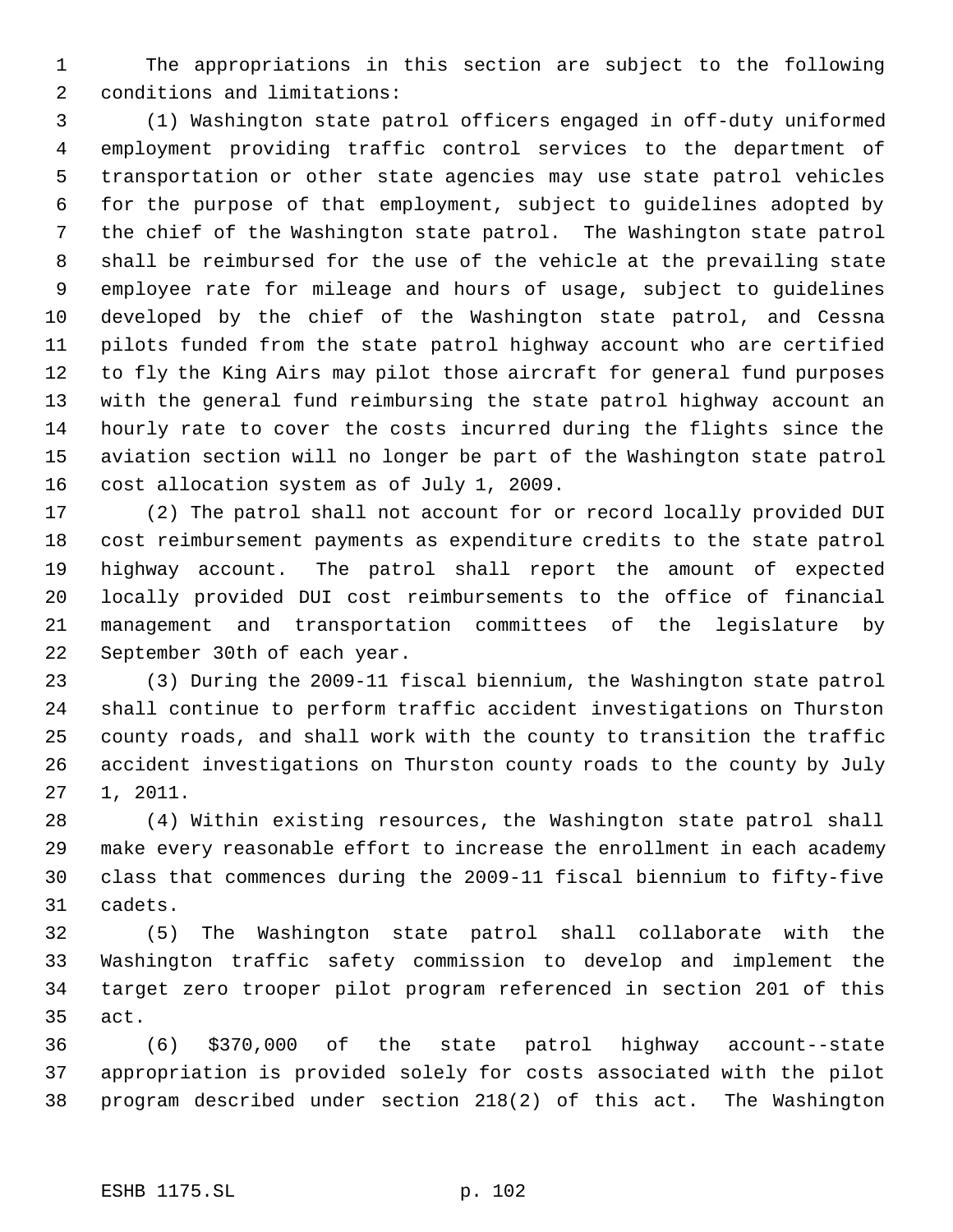state patrol may incur costs related only to the assignment of cadets and necessary computer equipment and to the reimbursement of the Washington state department of transportation for contract costs. The appropriation in this subsection must be funded from the portion of the automated traffic safety camera fines deposited into the state patrol highway account; however, if the fines deposited into the state patrol highway account from automated traffic safety camera infractions do not reach three hundred seventy thousand dollars, the department of transportation shall remit funds necessary to the Washington state patrol to ensure the completion of the pilot program. The Washington state patrol may not incur overtime as a result of this pilot program. The Washington state patrol shall not assign troopers to operate or deploy the pilot program equipment used in the roadway construction zones.

 (7) If, as a result of lower than average rate of attrition among troopers, the Washington state patrol postpones the year 2011 training for trooper cadets beyond June 30, 2011, funding provided in section 207, chapter 470, Laws of 2009 for the class must be used to fund the salaries and benefits associated with the existing commissioned Washington state patrol troopers that are funded within the field operations bureau.

 (8) \$2,832,000 of the state patrol highway account--state appropriation is provided solely for the aerial traffic enforcement program. The Washington state patrol shall evaluate the costs associated with aerial traffic highway enforcement to determine if the costs are accurately apportioned between the state patrol highway account and the general fund. It is the intent of the legislature that the state patrol highway account incurs costs that result only from highway enforcement activities and that the general fund incurs costs associated with the King Airs. The Washington state patrol shall report the results of the evaluation to the legislature by June 30, 2010.

 (9) For the remainder of the 2009-11 fiscal biennium, the Washington state patrol shall continue to work with Island county on traffic accident investigations.

 (10) \$3,601,000 of the state patrol highway account--state appropriation is provided solely for the costs associated with a basic trooper class.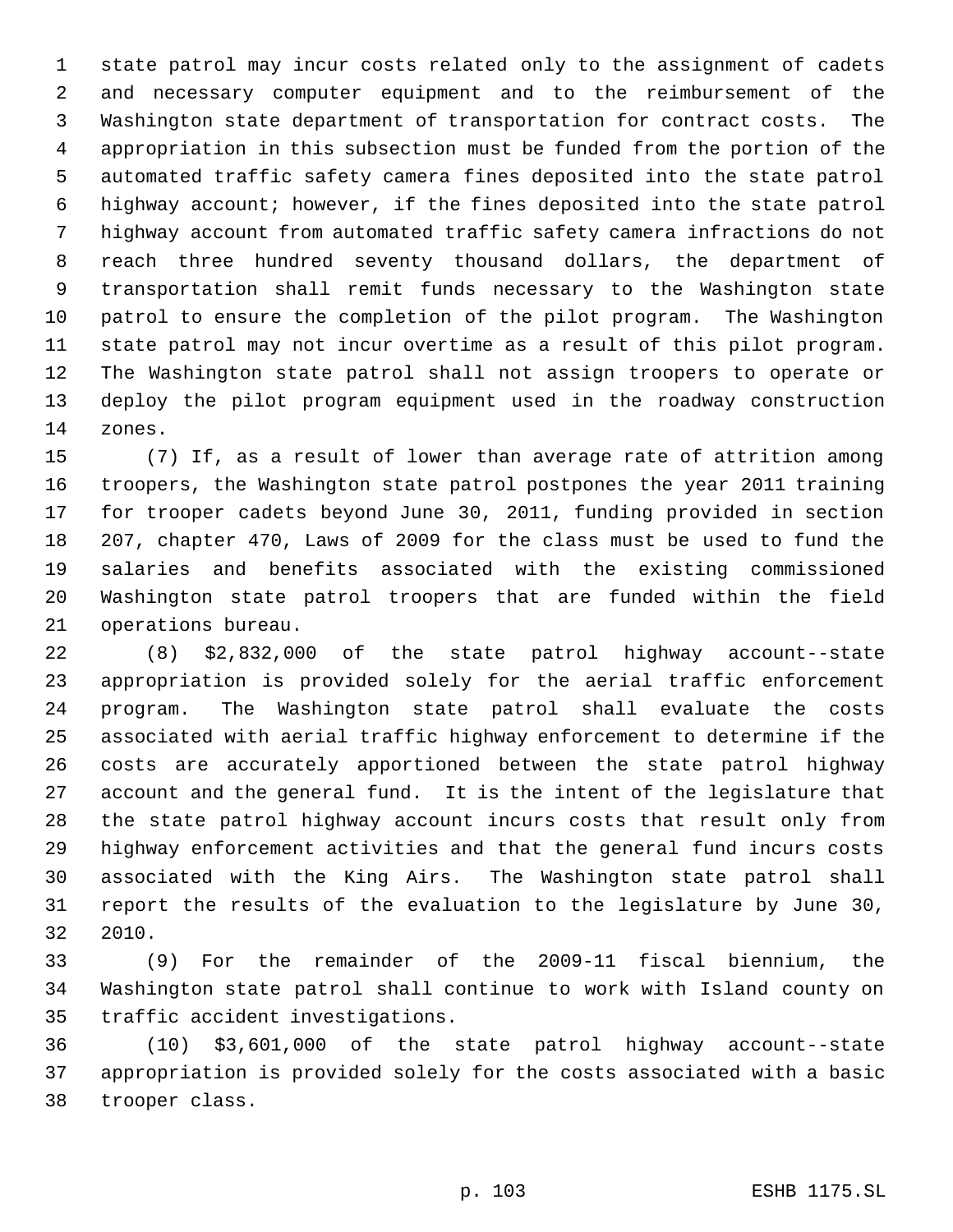| 2<br>3<br>4<br>5<br>6<br>state moneys that are provided solely for a specified purpose.<br>7<br>follows:<br>8<br>$\mathsf 9$<br>FOR THE WASHINGTON STATE PATROL--INVESTIGATIVE SERVICES BUREAU<br>10<br>11<br>12<br>13<br>14<br>15<br>16<br>17<br>18<br>state moneys that are provided solely for a specified purpose.<br>19<br>20<br>follows:<br>21<br>FOR THE WASHINGTON STATE PATROL--TECHNICAL SERVICES BUREAU<br>22<br>23<br>24<br>State Patrol Highway Account--Private/Local<br>25<br>26<br>27<br>28<br>The appropriations in this section are subject to the following<br>29<br>conditions and limitations:<br>30<br>(1) The Washington state patrol shall work with the risk management<br>division in the office of financial management in compiling the<br>31<br>Washington state patrol's data for establishing the agency's risk<br>32<br>33 | $\mathbf 1$ | (11) After May 1, 2011, unless specifically prohibited, the                |
|------------------------------------------------------------------------------------------------------------------------------------------------------------------------------------------------------------------------------------------------------------------------------------------------------------------------------------------------------------------------------------------------------------------------------------------------------------------------------------------------------------------------------------------------------------------------------------------------------------------------------------------------------------------------------------------------------------------------------------------------------------------------------------------------------------------------------------------------------------|-------------|----------------------------------------------------------------------------|
|                                                                                                                                                                                                                                                                                                                                                                                                                                                                                                                                                                                                                                                                                                                                                                                                                                                            |             | Washington state patrol may transfer state patrol highway account-         |
|                                                                                                                                                                                                                                                                                                                                                                                                                                                                                                                                                                                                                                                                                                                                                                                                                                                            |             | state appropriations for the 2009-2011 fiscal biennium between             |
|                                                                                                                                                                                                                                                                                                                                                                                                                                                                                                                                                                                                                                                                                                                                                                                                                                                            |             | <u>operating programs after approval by the director of the office of</u>  |
|                                                                                                                                                                                                                                                                                                                                                                                                                                                                                                                                                                                                                                                                                                                                                                                                                                                            |             | financial management. However, the state patrol shall not transfer         |
|                                                                                                                                                                                                                                                                                                                                                                                                                                                                                                                                                                                                                                                                                                                                                                                                                                                            |             |                                                                            |
|                                                                                                                                                                                                                                                                                                                                                                                                                                                                                                                                                                                                                                                                                                                                                                                                                                                            |             |                                                                            |
|                                                                                                                                                                                                                                                                                                                                                                                                                                                                                                                                                                                                                                                                                                                                                                                                                                                            |             | Sec. 803. 2010 c 247 s 208 (uncodified) is amended to read as              |
|                                                                                                                                                                                                                                                                                                                                                                                                                                                                                                                                                                                                                                                                                                                                                                                                                                                            |             |                                                                            |
|                                                                                                                                                                                                                                                                                                                                                                                                                                                                                                                                                                                                                                                                                                                                                                                                                                                            |             |                                                                            |
|                                                                                                                                                                                                                                                                                                                                                                                                                                                                                                                                                                                                                                                                                                                                                                                                                                                            |             | State Patrol Highway Account--State Appropriation $($ $($ \$1,648,000) $)$ |
|                                                                                                                                                                                                                                                                                                                                                                                                                                                                                                                                                                                                                                                                                                                                                                                                                                                            |             | \$1,196,000                                                                |
|                                                                                                                                                                                                                                                                                                                                                                                                                                                                                                                                                                                                                                                                                                                                                                                                                                                            |             | The appropriation in this section is subject to the following              |
|                                                                                                                                                                                                                                                                                                                                                                                                                                                                                                                                                                                                                                                                                                                                                                                                                                                            |             | conditions and limitations: After May 1, 2011, unless specifically         |
|                                                                                                                                                                                                                                                                                                                                                                                                                                                                                                                                                                                                                                                                                                                                                                                                                                                            |             | prohibited, the Washington state patrol may transfer state patrol          |
|                                                                                                                                                                                                                                                                                                                                                                                                                                                                                                                                                                                                                                                                                                                                                                                                                                                            |             | highway account--state appropriations for the 2009-2011 fiscal biennium    |
|                                                                                                                                                                                                                                                                                                                                                                                                                                                                                                                                                                                                                                                                                                                                                                                                                                                            |             | between operating programs after approval by the director of the office    |
|                                                                                                                                                                                                                                                                                                                                                                                                                                                                                                                                                                                                                                                                                                                                                                                                                                                            |             | of financial management. However, the state patrol shall not transfer      |
|                                                                                                                                                                                                                                                                                                                                                                                                                                                                                                                                                                                                                                                                                                                                                                                                                                                            |             |                                                                            |
|                                                                                                                                                                                                                                                                                                                                                                                                                                                                                                                                                                                                                                                                                                                                                                                                                                                            |             |                                                                            |
|                                                                                                                                                                                                                                                                                                                                                                                                                                                                                                                                                                                                                                                                                                                                                                                                                                                            |             | Sec. 804. 2010 c 247 s 209 (uncodified) is amended to read as              |
|                                                                                                                                                                                                                                                                                                                                                                                                                                                                                                                                                                                                                                                                                                                                                                                                                                                            |             |                                                                            |
|                                                                                                                                                                                                                                                                                                                                                                                                                                                                                                                                                                                                                                                                                                                                                                                                                                                            |             |                                                                            |
|                                                                                                                                                                                                                                                                                                                                                                                                                                                                                                                                                                                                                                                                                                                                                                                                                                                            |             | State Patrol Highway Account--State Appropriation $((\$408,560,000))$      |
|                                                                                                                                                                                                                                                                                                                                                                                                                                                                                                                                                                                                                                                                                                                                                                                                                                                            |             | \$105,488,000                                                              |
|                                                                                                                                                                                                                                                                                                                                                                                                                                                                                                                                                                                                                                                                                                                                                                                                                                                            |             |                                                                            |
|                                                                                                                                                                                                                                                                                                                                                                                                                                                                                                                                                                                                                                                                                                                                                                                                                                                            |             |                                                                            |
|                                                                                                                                                                                                                                                                                                                                                                                                                                                                                                                                                                                                                                                                                                                                                                                                                                                            |             | TOTAL APPROPRIATION $\ldots$ , ( $(\frac{111}{700}, 000)$ )                |
|                                                                                                                                                                                                                                                                                                                                                                                                                                                                                                                                                                                                                                                                                                                                                                                                                                                            |             | \$107,998,000                                                              |
|                                                                                                                                                                                                                                                                                                                                                                                                                                                                                                                                                                                                                                                                                                                                                                                                                                                            |             |                                                                            |
|                                                                                                                                                                                                                                                                                                                                                                                                                                                                                                                                                                                                                                                                                                                                                                                                                                                            |             |                                                                            |
|                                                                                                                                                                                                                                                                                                                                                                                                                                                                                                                                                                                                                                                                                                                                                                                                                                                            |             |                                                                            |
|                                                                                                                                                                                                                                                                                                                                                                                                                                                                                                                                                                                                                                                                                                                                                                                                                                                            |             |                                                                            |
|                                                                                                                                                                                                                                                                                                                                                                                                                                                                                                                                                                                                                                                                                                                                                                                                                                                            |             |                                                                            |
|                                                                                                                                                                                                                                                                                                                                                                                                                                                                                                                                                                                                                                                                                                                                                                                                                                                            |             | management insurance premiums to the tort claims account. The office       |

 of financial management and the Washington state patrol shall submit a report to the legislative transportation committees by December 31st of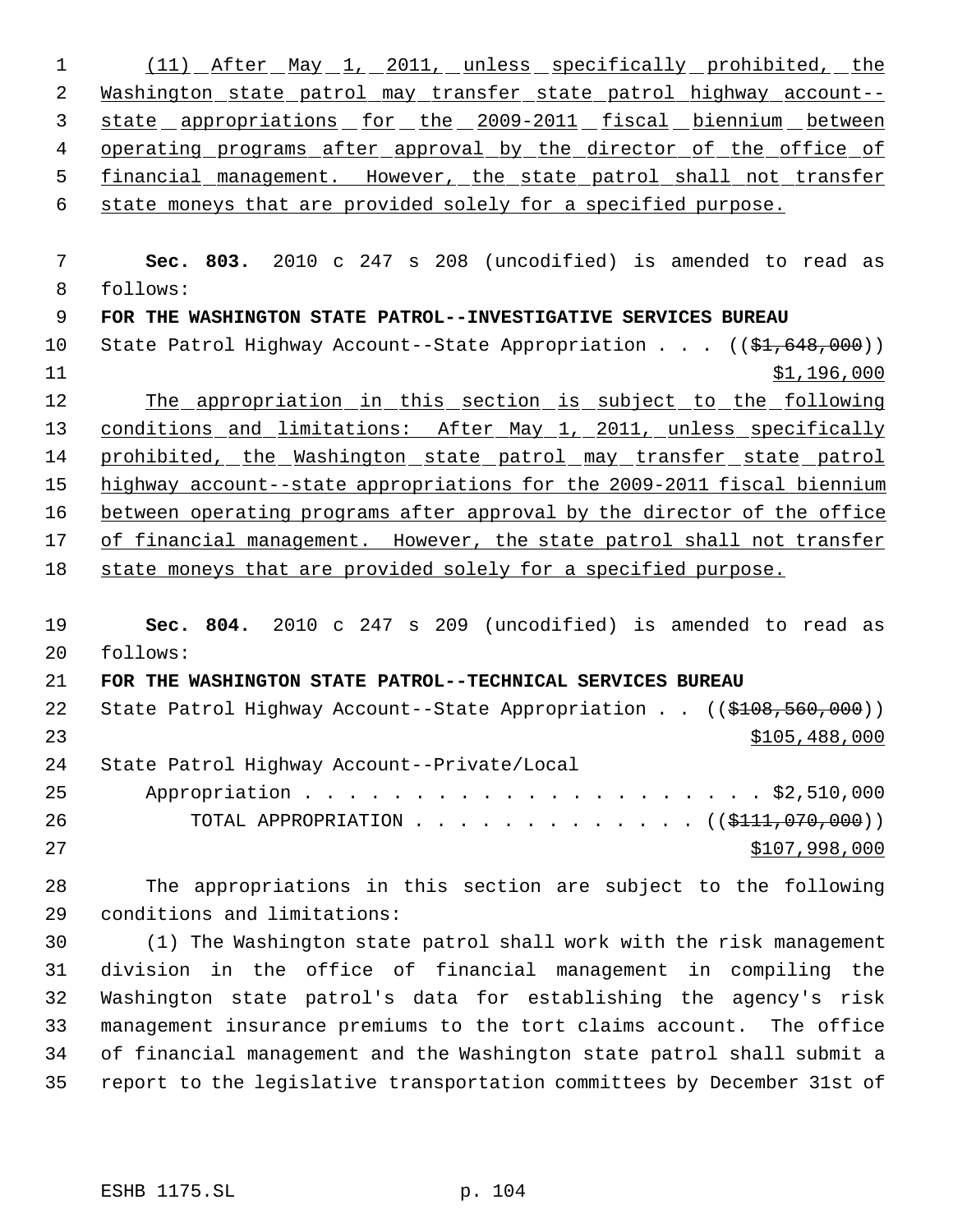each year on the number of claims, estimated claims to be paid, method of calculation, and the adjustment in the premium.

 (2) ((\$10,425,000)) \$10,676,000 of the total appropriation is provided solely for automobile fuel in the 2009-11 fiscal biennium.

 (3) \$7,421,000 of the total appropriation is provided solely for the purchase of pursuit vehicles.

 (4) \$6,611,000 of the total appropriation is provided solely for vehicle repair and maintenance costs of vehicles used for highway purposes.

 (5) \$1,724,000 of the total appropriation is provided solely for the purchase of mission vehicles used for highway purposes in the commercial vehicle and traffic investigation sections of the Washington state patrol.

 (6) The Washington state patrol may submit information technology- related requests for funding only if the patrol has coordinated with the department of information services as required under section 601 of this act.

18  $(7)$   $((\frac{2345}{000} - \text{of} - \text{the} - \text{state} - \text{pattern} - \text{higher} - \text{accel} - \text{ste} - \text{state})$ 19 appropriation is provided solely for the implementation of Engrossed 20 Substitute House Bill No. -1445 (domestic partners/Washington state patrol retirement system). If Engrossed Substitute House Bill No. 1445 is not enacted by June 30, 2009, the amount provided in this subsection 23 shall lapse)) After May 1, 2011, unless specifically prohibited, the Washington state patrol may transfer state patrol highway account-- 25 state appropriations for the 2009-2011 fiscal biennium between 26 operating programs after approval by the director of the office of 27 financial management. However, the state patrol shall not transfer state moneys that are provided solely for a specified purpose.

 **Sec. 805.** 2010 c 247 s 211 (uncodified) is amended to read as follows: **FOR THE DEPARTMENT OF TRANSPORTATION--TOLL OPERATIONS AND MAINTENANCE--PROGRAM B** High Occupancy Toll Lanes Operations Account--State 34 Appropriation . . . . . . . . . . . . . . . . . ((\$2,852,000))  $$2,732,000$ 36 Motor Vehicle Account--State Appropriation . . . . . . . . ((\$575,000))  $\frac{1}{2}$  37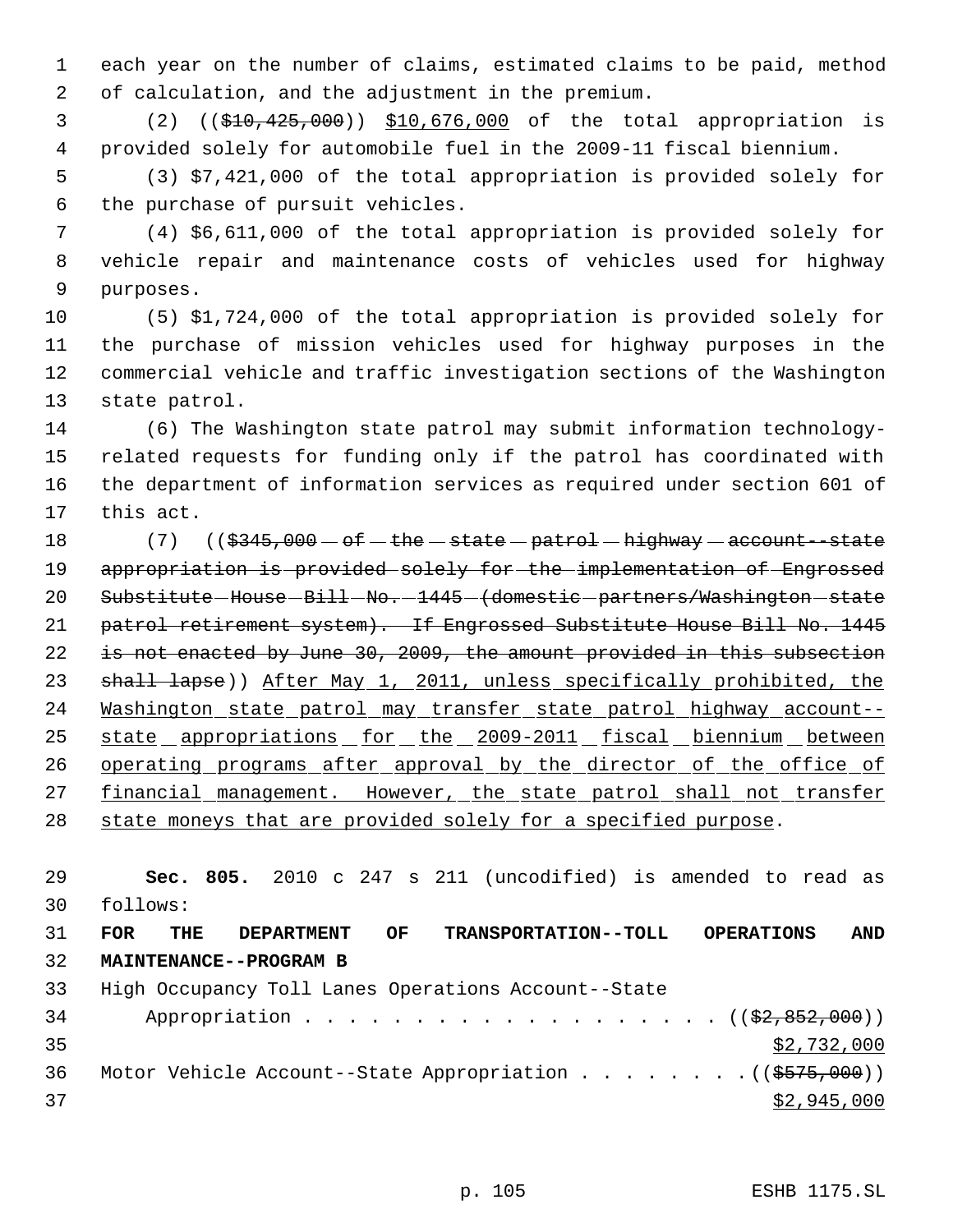|    | Tacoma Narrows Toll Bridge Account--State                       |
|----|-----------------------------------------------------------------|
|    | Appropriation \$26,543,000                                      |
| 3  | State Route Number 520 Corridor Account--State                  |
| 4  | Appropriation $($ $(\frac{228}{100}, 000, 000))$                |
| 5  | \$736,000                                                       |
| 6  | State Route Number 520 Civil Penalties                          |
| 7  | Account--State Appropriation $($ $($ \$2,130,000) $)$           |
| 8  | \$130,000                                                       |
| 9  | TOTAL APPROPRIATION $\ldots$ , ( $(\frac{660,100,000}{\cdots})$ |
| 10 | \$33,086,000                                                    |
|    |                                                                 |

 The appropriations in this section are subject to the following conditions and limitations:

 (1) The department shall make detailed quarterly expenditure reports available to the transportation commission and to the public on the department's web site using current department resources. The reports must include a summary of revenue generated by tolls on the Tacoma Narrows bridge and an itemized depiction of the use of that revenue.

 (2) The department shall work with the office of financial management to review insurance coverage, deductibles, and limitations on tolled facilities to assure that the assets are well protected at a reasonable cost. Results from this review must be used to negotiate any future new or extended insurance agreements.

24 (3) ((\$28,000,000)) \$736,000 of the state route number 520 corridor account--state appropriation is provided solely for the costs directly 26 related to tolling the state route number 520 floating bridge.  $( \theta)$ 27 this amount, \$8,000,000 must be retained in unallotted status, and may 28 only  $-be$   $-$  released  $-$  by  $-$  the  $-$  office  $-$  of  $-$  financial  $-$  management  $-$  after 29 consultation with the joint transportation committee.))

 (4) The department shall consider transitioning to all electronic tolling on the Tacoma Narrows bridge toll facility and discontinuing a cash toll option.

 (5) ((\$2,130,000)) \$130,000 of the state route number 520 civil penalties account--state appropriation and \$140,000 of the Tacoma Narrows toll bridge account--state appropriation are provided solely for expenditures related to the toll adjudication process. The amount provided in this subsection is contingent on the enactment by June 30, 2010, of either Engrossed Substitute Senate Bill No. 6499 or Substitute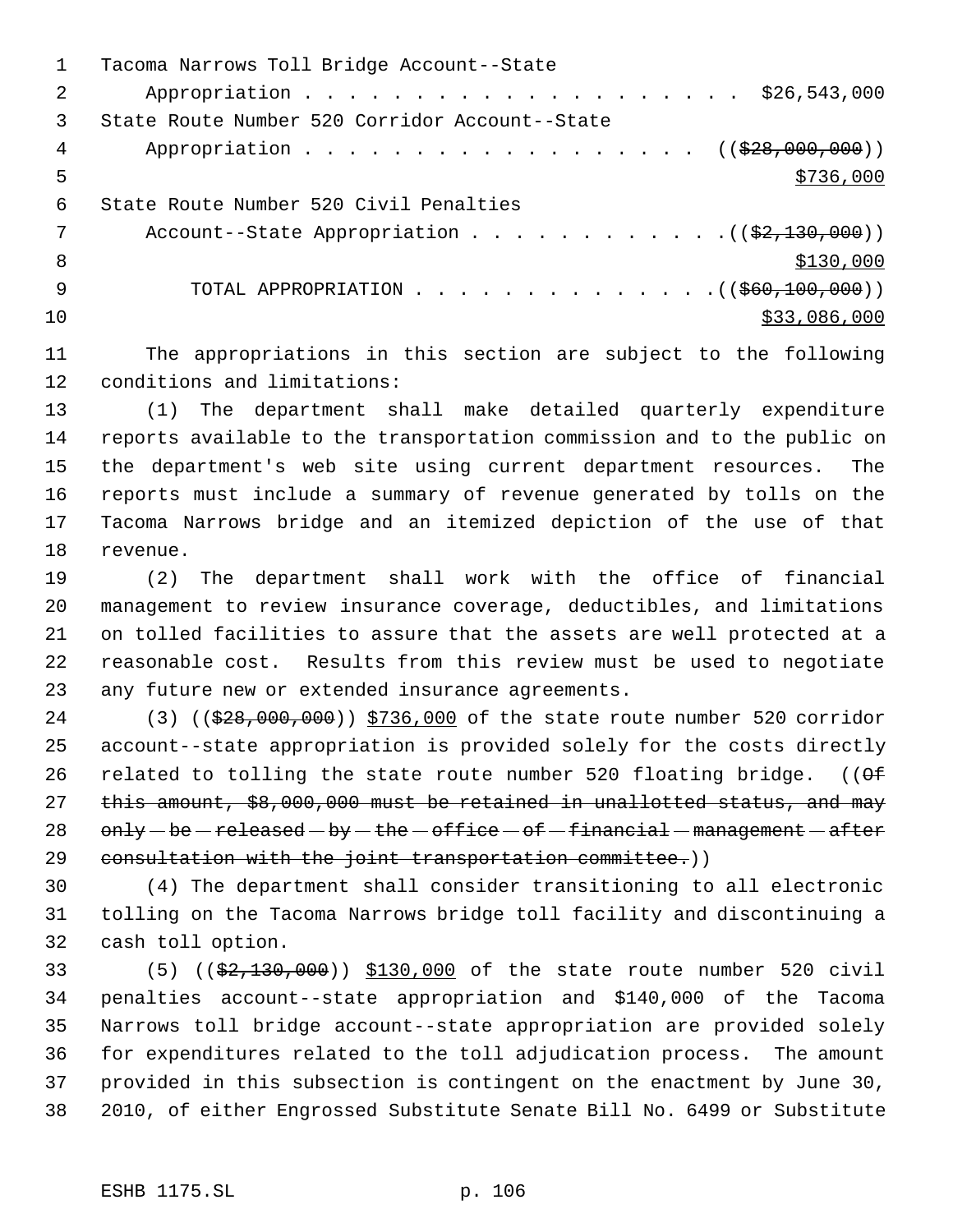House Bill No. 2897; however, if the enacted bill does not specify the department as the toll penalty adjudicating agency, the amounts provided in this subsection lapse.

 (6) The department shall review, and revise where appropriate, current signage and ingress/egress locations on the state route number 167 high occupancy toll lanes pilot project. The department shall continue to work with the Washington state patrol on educating the public on the rules of the road related to crossing a double white line. The department shall continue to monitor the performance of the high occupancy toll lanes to ensure that driving conditions for high occupancy vehicles that share these lanes are not significantly changed.

13 (7) Up to \$2,435,000 of the motor vehicle account--state appropriation is provided solely as an expenditure reserve in the event 15 that toll revenue collection on the state route number 520 floating 16 bridge is delayed beyond April 2, 2011. This appropriation must remain 17 in unallotted status and may be released by the office of financial 18 management only to cover shortfalls in the state route number 520 19 corridor account due to delayed toll revenue collection in order to 20 support the activities funded in subsection (3) of this section. Repayment from the state route number 520 corridor account to the motor vehicle account regarding this appropriation is assumed in the 2011-2013 biennial transportation budget.

 **Sec. 806.** 2010 c 247 s 212 (uncodified) is amended to read as follows:

 **FOR THE DEPARTMENT OF TRANSPORTATION--INFORMATION TECHNOLOGY--PROGRAM C** Transportation Partnership Account--State 29 Appropriation . . . . . . . . . . . . . . . . . ((\$2,675,000)) \$2,425,000 31 Motor Vehicle Account--State Appropriation . . . . . ((\$68,650,000)) \$67,546,000 33 Motor Vehicle Account--Federal Appropriation . . . . . . . . . \$240,000 Multimodal Transportation Account--State Appropriation . . . . . . . . . . . . . . . . . . . . . . \$363,000 Transportation 2003 Account (Nickel Account)--State 37 Appropriation . . . . . . . . . . . . . . . . . ((\$2,676,000))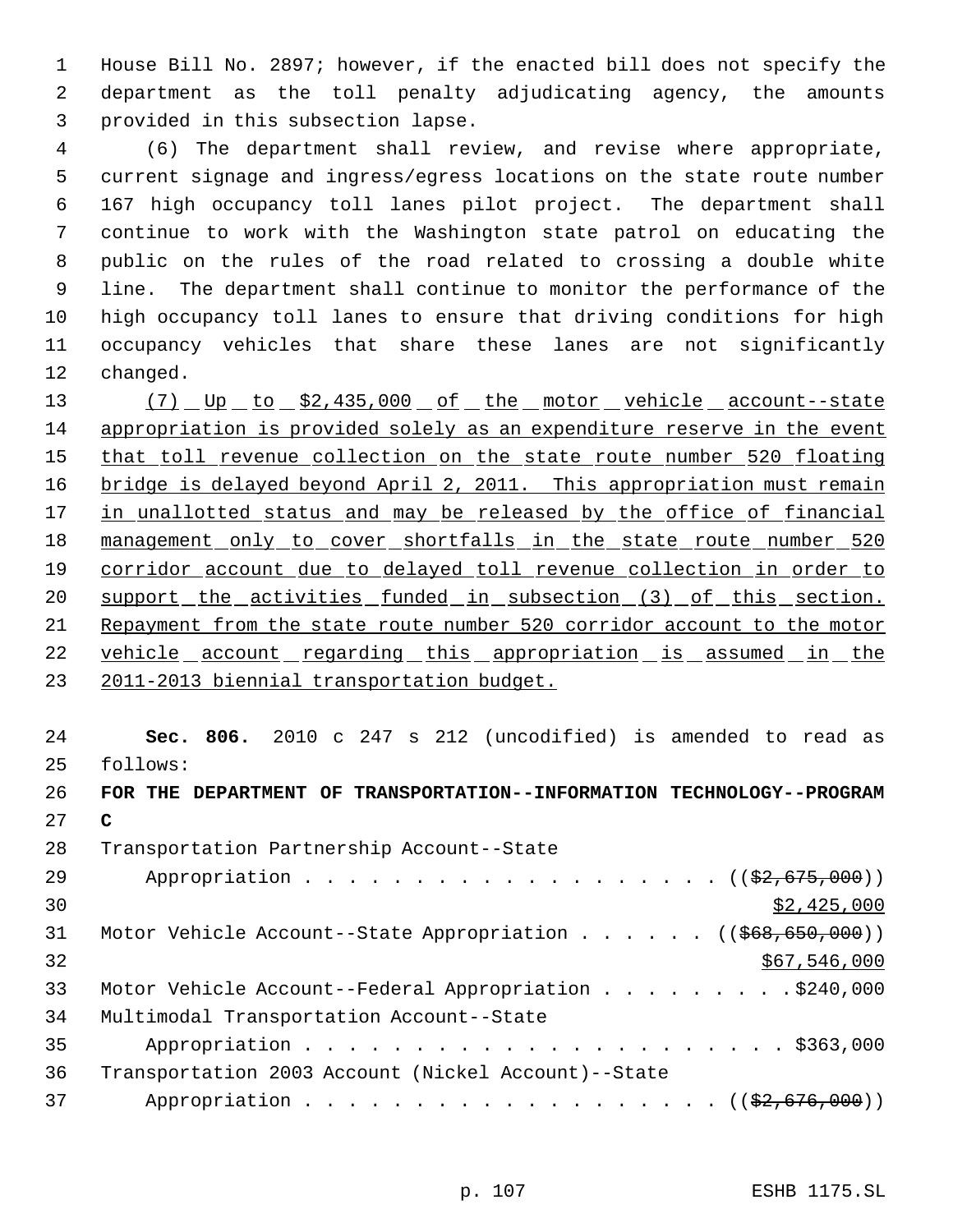1  $\frac{$2,426,000}{ }$ 2 TOTAL APPROPRIATION . . . . . . . . . . . . . . ((\$74,604,000))  $3 \times 73,000,000$ 

 The appropriations in this section are subject to the following conditions and limitations:

 (1) The department shall consult with the office of financial management and the department of information services to: (a) Ensure that the department's current and future system development is 9 consistent with the overall direction of other key state systems; and (b) when possible, use or develop common statewide information systems to encourage coordination and integration of information used by the department and other state agencies and to avoid duplication.

13 (2) ((\$1,216,000)) \$966,000 of the transportation partnership 14 account--state appropriation and ( $(\frac{1}{21}, \frac{216}{100})$ ) \$966,000 of the transportation 2003 account (nickel account)--state appropriation are provided solely for the department to develop a project management and reporting system which is a collection of integrated tools for capital construction project managers to use to perform all the necessary tasks associated with project management. The department shall integrate commercial off-the-shelf software with existing department systems and enhanced approaches to data management to provide web-based access for multi-level reporting and improved business work flows and reporting. On a quarterly basis, the department shall report to the office of financial management and the transportation committees of the legislature on the status of the development and integration of the system. At a minimum, the reports shall indicate the status of the work as it compares to the work plan, any discrepancies, and proposed adjustments necessary to bring the project back on schedule or budget if necessary.

 (3) The department may submit information technology-related requests for funding only if the department has coordinated with the department of information services as required under section 601 of this act.

 (4) \$573,000 of the motor vehicle account--state appropriation is provided solely for the department to maintain the investment in the electronic fare system at Washington's ferry terminals. Investment in the electronic fare system must include the following: Replacement of critical hardware components that are at risk of failure;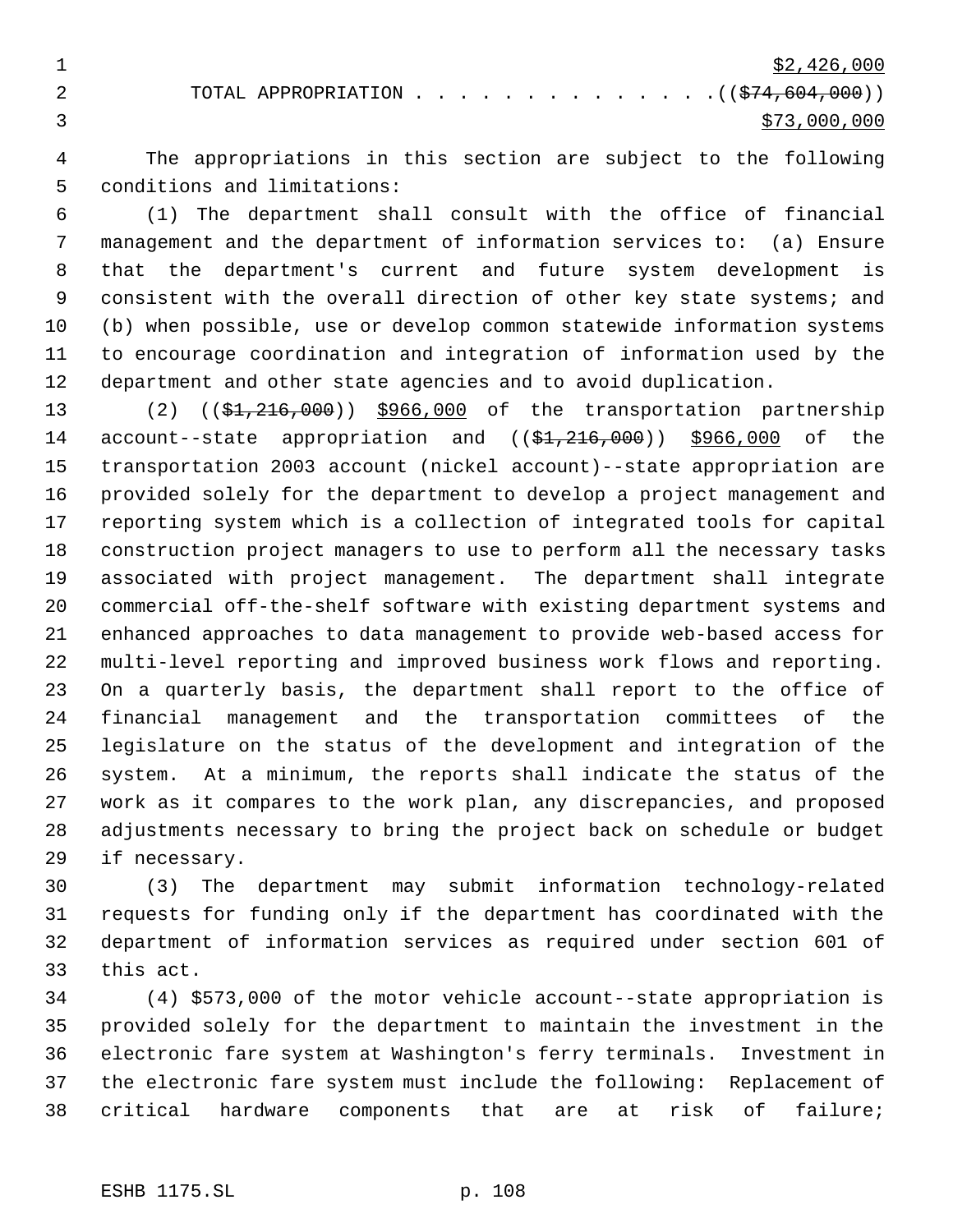implementation of software to allow ORCA cards to be used for vehicles; repair of the turnstiles to ensure that the turnstiles properly record ORCA credit and debit card charges; and dedication of a communication line for transmission of ORCA data to the clearinghouse. **Sec. 807.** 2010 c 247 s 213 (uncodified) is amended to read as follows: **FOR THE DEPARTMENT OF TRANSPORTATION--FACILITY MAINTENANCE, OPERATIONS AND CONSTRUCTION--PROGRAM D--OPERATING** 9 Motor Vehicle Account--State Appropriation . . . . . . ((\$25,292,000))  $\frac{10}{24}$ ,639,000 **Sec. 808.** 2010 c 247 s 214 (uncodified) is amended to read as follows: **FOR THE DEPARTMENT OF TRANSPORTATION--AVIATION--PROGRAM F** 14 Aeronautics Account--State Appropriation . . . . . . . . ((\$5,960,000))  $\frac{15}{15}$   $\frac{15}{1000}$ 16 Aeronautics Account--Federal Appropriation . . . . . . . . . \$2,150,000 17 TOTAL APPROPRIATION . . . . . . . . . . . . . ( (\$8,110,000))  $\frac{18}{18}$   $\frac{1}{27,911,000}$  The appropriations in this section are subject to the following conditions and limitations: (1) \$50,000 of the aeronautics account--state appropriation is a

 reappropriation provided solely to pay any outstanding obligations of the aviation planning council, which expires July 1, 2009.

 (2) \$150,000 of the aeronautics account--state appropriation is a reappropriation provided solely to complete runway preservation projects.

 (3) Within the amounts provided in this section, the department shall develop guidelines setting forth consultation procedures and a process to assist counties and cities to identify land uses that may be incompatible with airports and aircraft operations, and to encourage and facilitate the adoption and implementation of comprehensive plan policies and development regulations consistent with RCW 36.70.547 and 36.70A.510.

 **Sec. 809.** 2010 c 247 s 215 (uncodified) is amended to read as follows: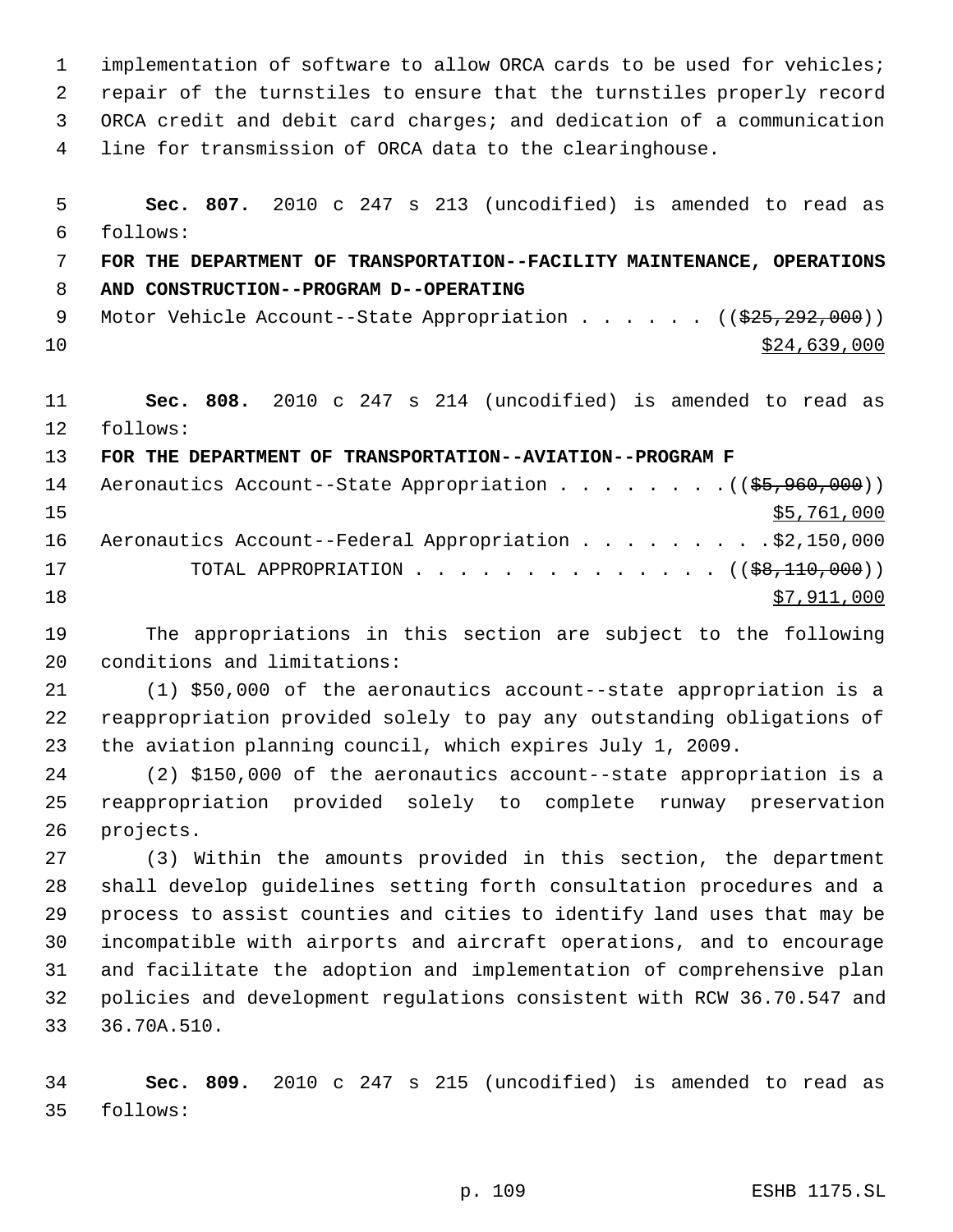|   | FOR THE DEPARTMENT OF TRANSPORTATION--PROGRAM DELIVERY MANAGEMENT AND   |
|---|-------------------------------------------------------------------------|
| 2 | SUPPORT--PROGRAM H                                                      |
| 3 | Motor Vehicle Account--State Appropriation ( $(\frac{249}{331}, 000)$ ) |
| 4 | \$45,219,000                                                            |
| 5 | Motor Vehicle Account--Federal Appropriation \$500,000                  |
| 6 | Multimodal Transportation Account--State                                |
| 7 |                                                                         |
| 8 | TOTAL APPROPRIATION $($ $($ $\frac{250}{10011100})$                     |
| 9 | \$45,969,000                                                            |
|   |                                                                         |

 The appropriations in this section are subject to the following conditions and limitations:

 (1) The department shall develop a plan for all current and future surplus property parcels based on the recommendations from the surplus property legislative work group that were presented to the senate transportation committee on February 26, 2009. The plan must include, at a minimum, strategies for maximizing the number of parcels sold, a schedule that optimizes proceeds, a recommended cash discount, a plan to report to the joint transportation committee, a recommendation for regional incentives, and a recommendation for equivalent value exchanges. This plan must accompany the department's 2010 supplemental budget request. If the department determines that all or a portion of real property or an interest in real property that was acquired through condemnation within the previous ten years is no longer necessary for a transportation purpose, the former owner has a right of repurchase as described in this subsection. For the purposes of this subsection, "former owner" means the person or entity from whom the department acquired title. At least ninety days prior to the date on which the property is intended to be sold by the department, the department must mail notice of the planned sale to the former owner of the property at the former owner's last known address or to a forwarding address if that owner has provided the department with a forwarding address. If the former owner of the property's last known address, or forwarding address if a forwarding address has been provided, is no longer the former owner of the property's address, the right of repurchase is extinguished. If the former owner notifies the department within thirty days of the date of the notice that the former owner intends to repurchase the property, the department shall proceed with the sale of the property to the former owner for fair market value and shall not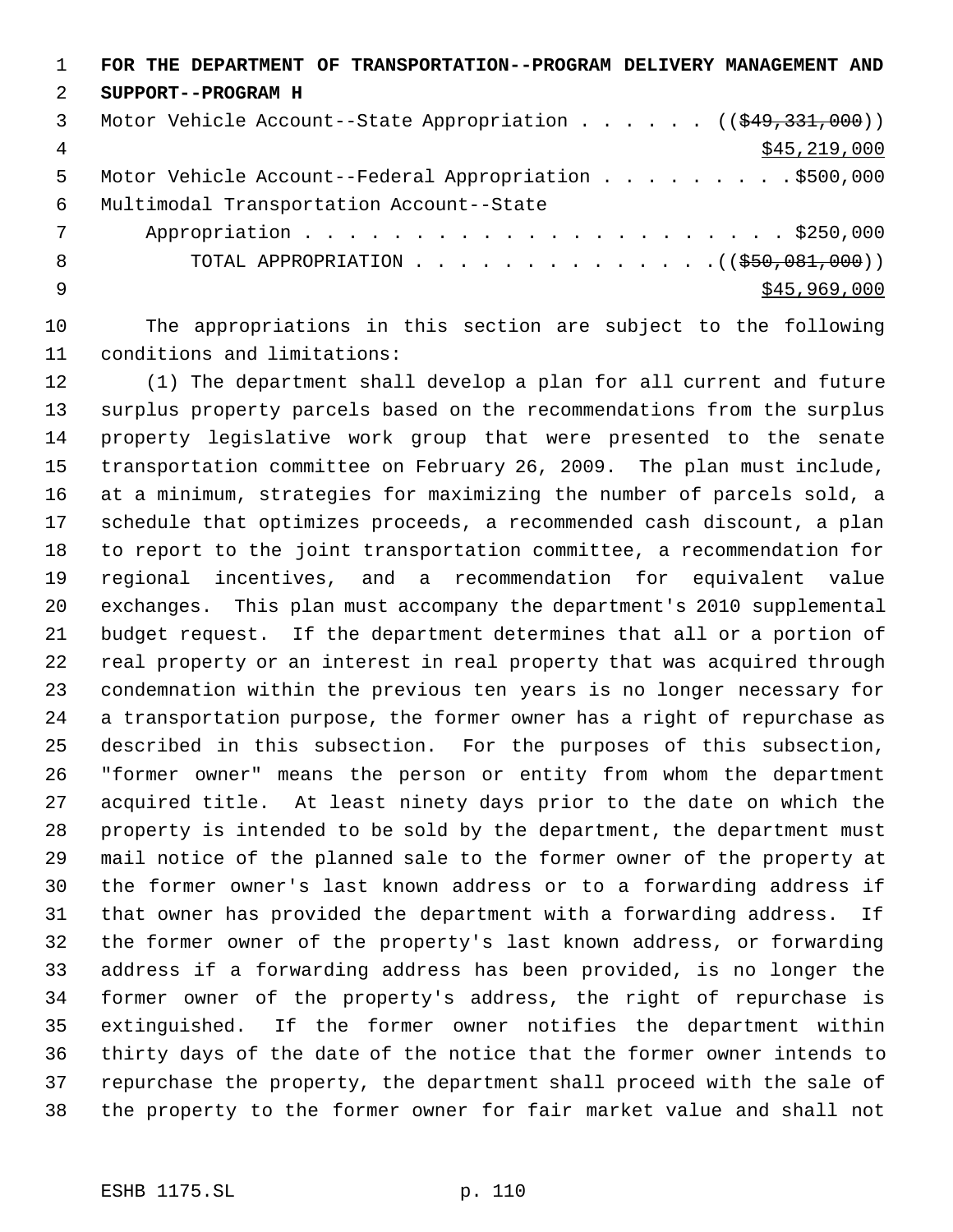list the property for sale to other owners. If the former owner does not provide timely written notice to the department of the intent to exercise a repurchase right, or if the sale to the former owner is not completed within seven months of the date of notice that the former owner intends to repurchase the property, the right of repurchase is extinguished. By December 1, 2010, the department shall report to the legislative transportation committees on the individuals and entities eligible to receive surplus property provided in RCW 47.12.063 to determine the frequency with which the department transfers property to those individuals and entities and the implications to the department. It is the intent of the legislature that the list of individuals and entities eligible to receive surplus property be periodically evaluated to determine whether the list is appropriate and provides utility to the department.

 (2) The legislature recognizes that the Dryden pit site (WSDOT Inventory Control (IC) No. 2-04-00103) is unused state-owned real property under the jurisdiction of the department of transportation, and that the public would benefit significantly from the complete enjoyment of the natural scenic beauty and recreational opportunities available at the site. Therefore, pursuant to RCW 47.12.080, the legislature declares that transferring the property to the department of fish and wildlife for recreational use and fish and wildlife restoration efforts is consistent with the public interest in order to preserve the area for the use of the public and the betterment of the natural environment. The department of transportation shall work with the department of fish and wildlife, and shall transfer and convey the Dryden pit site to the department of fish and wildlife as is for an adjusted fair market value reflecting site conditions, the proceeds of which must be deposited in the motor vehicle fund. The department of transportation is not responsible for any costs associated with the cleanup or transfer of this property. By July 1, 2010, and annually thereafter until the entire Dryden pit property has been transferred, the department shall submit a status report regarding the transaction to the chairs of the legislative transportation committees.

 (3) \$3,175,000 of the motor vehicle account--state appropriation is provided solely for the department's compliance with its national pollution discharge elimination system permit.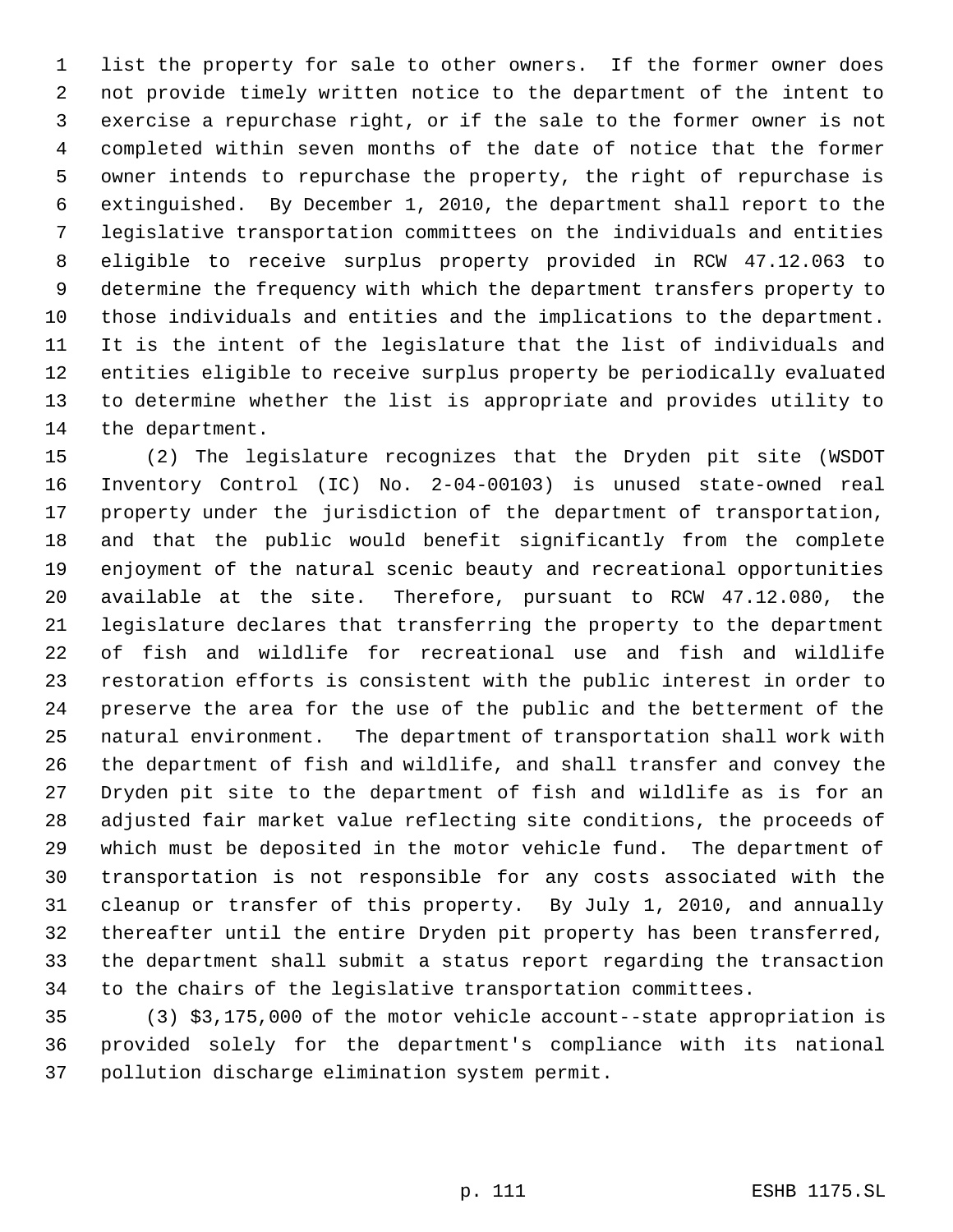(4) The department shall provide updated information on six project milestones for all active projects, funded in part or in whole with 2005 transportation partnership account funds or 2003 nickel account funds, on a quarterly basis in the transportation executive information system (TEIS). The department shall also provide updated information on six project milestones for projects, funded with preexisting funds and that are agreed to by the legislature, office of financial management, and the department, on a quarterly basis in TEIS.

 **Sec. 810.** 2010 c 247 s 216 (uncodified) is amended to read as follows: **FOR THE DEPARTMENT OF TRANSPORTATION--ECONOMIC PARTNERSHIPS--PROGRAM K** 13 Motor Vehicle Account--State Appropriation . . . . . . . ((\$673,000)) \$643,000 Multimodal Transportation Account--State 16 Appropriation . . . . . . . . . . . . . . . . ((\$200,000)) \$90,000 18 TOTAL APPROPRIATION . . . . . . . . . . . . . . ((<del>\$873,000</del>)) \$733,000

 The appropriations in this section are subject to the following conditions and limitations:

 (1) \$200,000 of the multimodal transportation account--state appropriation is provided solely for the department to develop and implement public private partnerships at high priority terminals as identified in the January 12, 2009, final report on joint development opportunities at Washington state ferries terminals. The department shall first consider a mutually beneficial agreement at the Edmonds terminal.

 (2) \$50,000 of the motor vehicle account--state appropriation is provided solely for the department to investigate the potential to generate revenue from web site sponsorships and similar ventures and, if feasible, pursue partnership opportunities.

 (3) ((\$75,000)) \$45,000 of the motor vehicle account--state appropriation is provided solely for the implementation of a pilot project allowing advertisements and sponsorships on select web pages. The pilot project must be organized under the partnership model described in the department's web site monetizing feasibility study,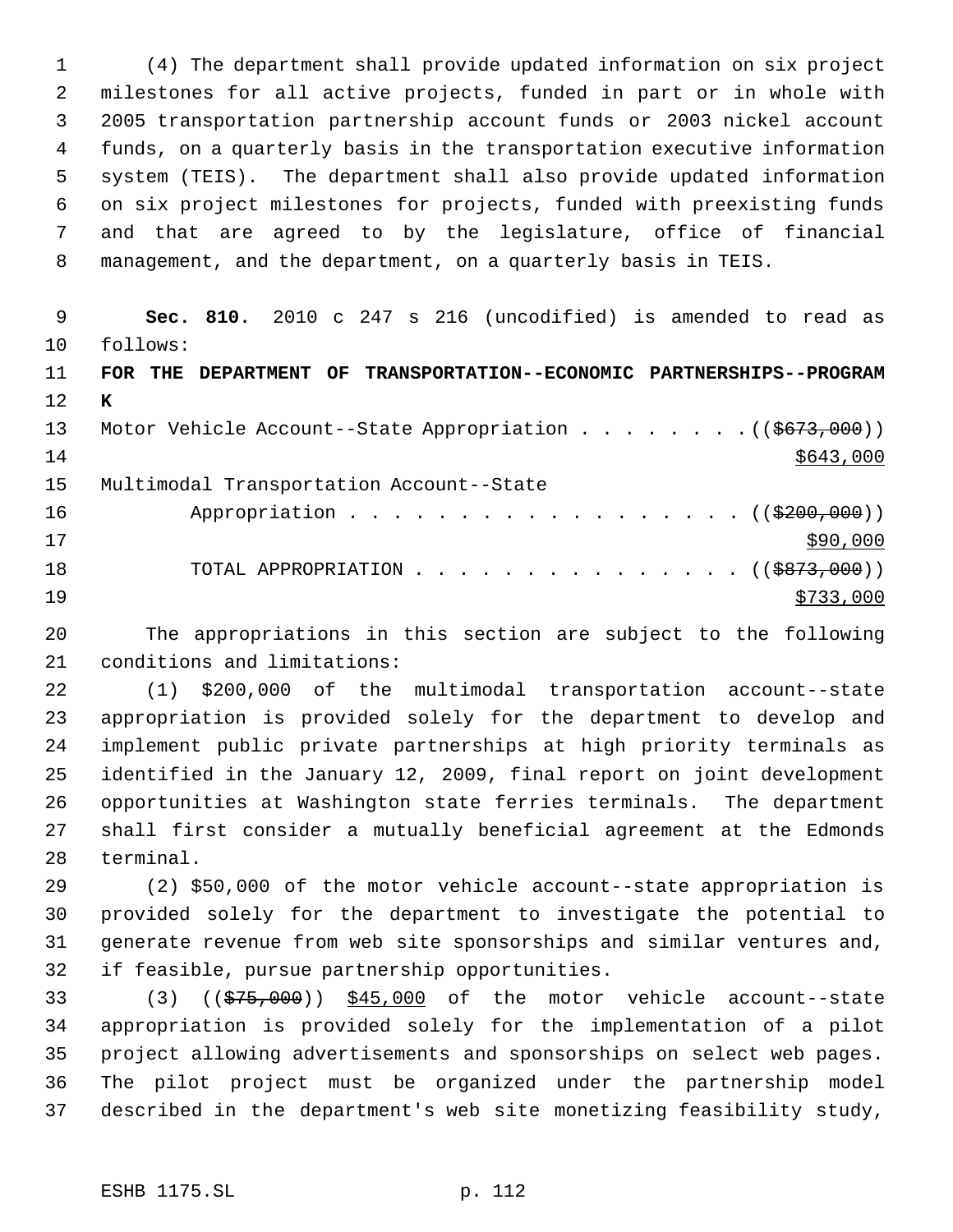which was prepared under subsection (2) of this section. Once operational, the pilot project must operate for at least twelve consecutive months. After twelve months of continuous operation, the department shall provide a report with recommendations on whether to continue project operations to the office of financial management and the chairs of the transportation committees. The department may end the pilot project after less than twelve consecutive months of operation if insufficient bids or proposals are received from potential sponsors or advertisers. For the purpose of this subsection, if a consultant contract is warranted, the consultant contract is deemed a revenue generation activity as that term is construed in section 602(2), chapter 3, Laws of 2010.

 **Sec. 811.** 2010 c 247 s 217 (uncodified) is amended to read as follows:

 **FOR THE DEPARTMENT OF TRANSPORTATION--HIGHWAY MAINTENANCE--PROGRAM M** 16 Motor Vehicle Account--State Appropriation . . . . . . ((\$347,645,000)) \$349,778,000 18 Motor Vehicle Account--Federal Appropriation . . . . . . . \$7,000,000 19 Motor Vehicle Account--Private/Local Appropriation . . . ((\$5,797,000))  $$7,997,000$ 21 TOTAL APPROPRIATION . . . . . . . . . . . . ((\$360,442,000))  $\frac{$364,775,000}{2}$ 

 The appropriations in this section are subject to the following conditions and limitations:

 (1) If portions of the appropriations in this section are required to fund maintenance work resulting from major disasters not covered by federal emergency funds such as fire, flooding, snow, and major slides, supplemental appropriations must be requested to restore state funding for ongoing maintenance activities.

 (2) The department shall request an unanticipated receipt for any federal moneys received for emergency snow and ice removal and shall place an equal amount of the motor vehicle account--state into unallotted status. This exchange shall not affect the amount of funding available for snow and ice removal.

 (3) The department shall request an unanticipated receipt for any private or local funds received for reimbursements of third party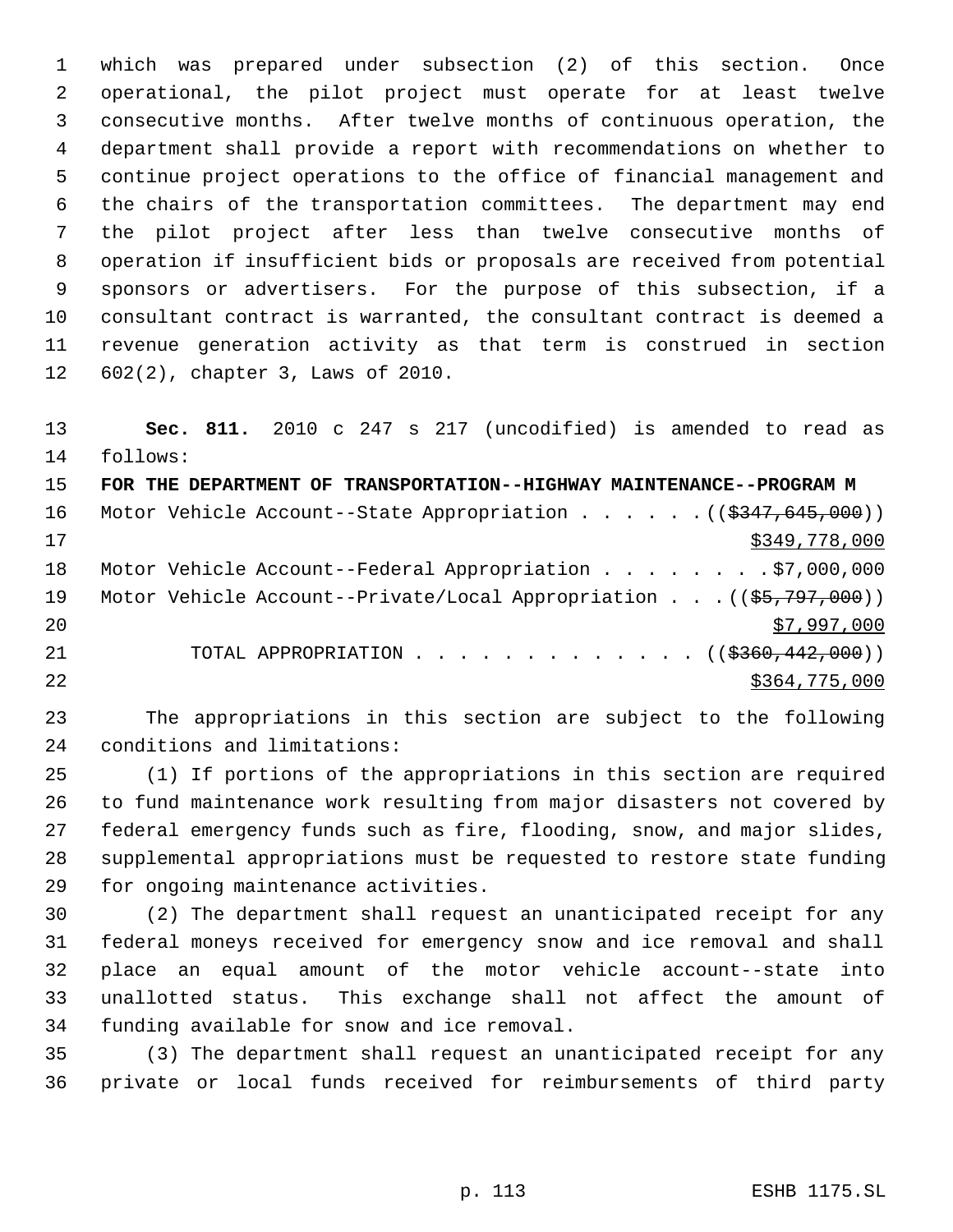damages that are in excess of the motor vehicle account--private/local appropriation.

 (4) \$7,000,000 of the motor vehicle account--federal appropriation is for unanticipated federal funds that may be received during the 2009-11 fiscal biennium. Upon receipt of the funds, the department shall provide a report on the use of the funds to the transportation committees of the legislature and the office of financial management.

 (5) The department may incur costs related to the maintenance of the decorative lights on the Tacoma Narrows bridge only if:

 (a) The nonprofit corporation, narrows bridge lights organization, maintains an account balance sufficient to reimburse the department for all costs; and

 (b) The department is reimbursed from the narrows bridge lights organization within three months from the date any maintenance work is performed. If the narrows bridge lights organization is unable to reimburse the department for any future costs incurred, the lights must be removed at the expense of the narrows bridge lights organization subject to the terms of the contract.

 (6) The department may work with the department of corrections to utilize corrections crews for the purposes of litter pickup on state highways.

 (7) \$650,000 of the motor vehicle account--state appropriation is provided solely for increased asphalt costs.

 (8) \$16,800,000 of the motor vehicle account--state appropriation is provided solely for the high priority maintenance backlog. Addressing the maintenance backlog must result in increased levels of service.

 (9) \$750,000 of the motor vehicle account--state appropriation is provided solely for the department's compliance with its national pollution discharge elimination system permit.

 (10) \$317,000 of the motor vehicle account--state appropriation is provided solely for maintaining a new active traffic management system on Interstate 5, Interstate 90, and SR 520. The department shall track the costs associated with these systems on a corridor basis and report to the legislative transportation committees on the cost and benefits of the system.

(11) \$286,000 of the motor vehicle account--state appropriation is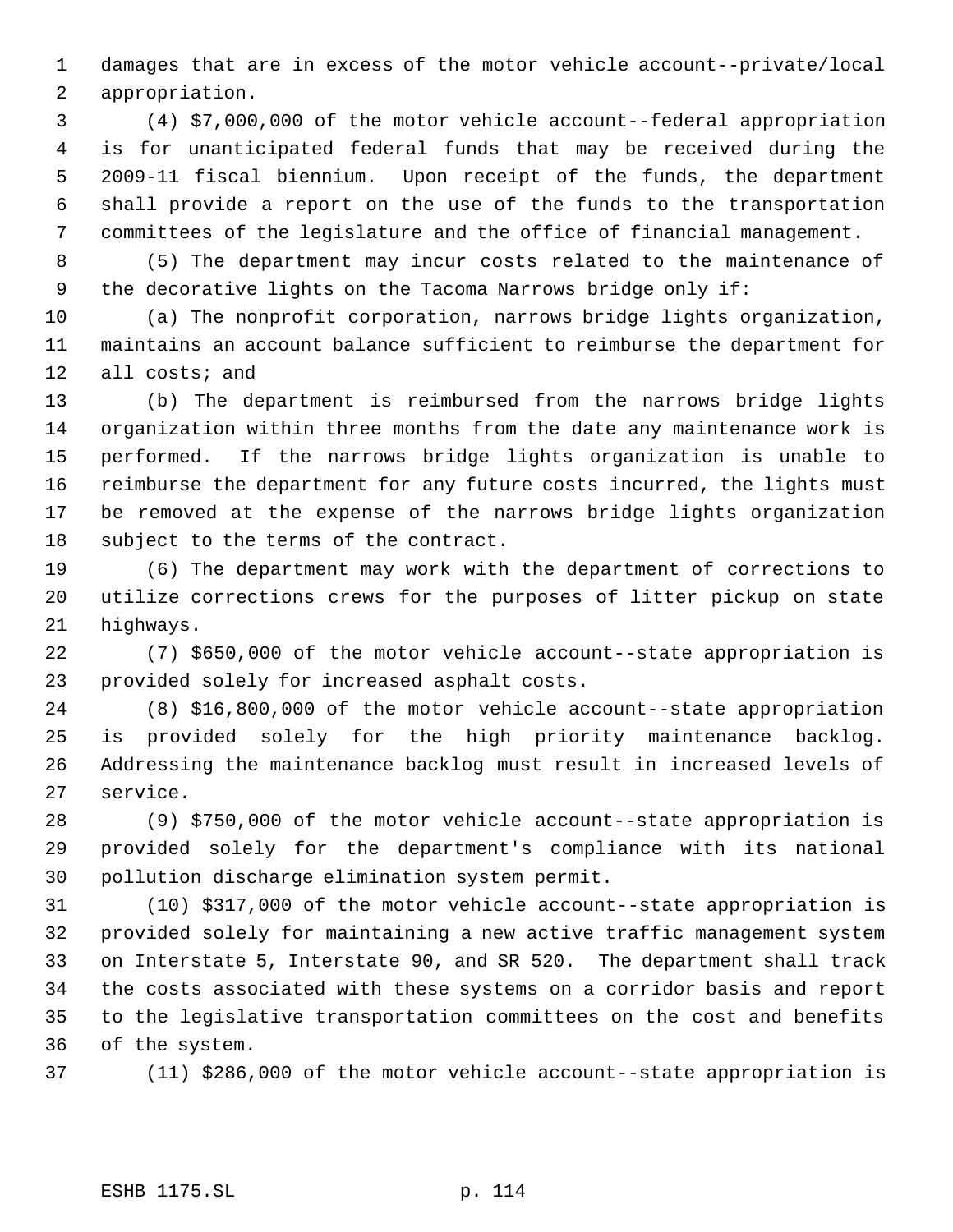provided solely for storm water assessment fees charged by local governments. (12) \$835,000 of the motor vehicle account--state appropriation is provided solely for disaster-related maintenance expenditures that the 5 department has incurred since the 2010 supplemental transportation budget on state route number 97A and state route number 401. **Sec. 812.** 2010 c 247 s 218 (uncodified) is amended to read as follows: **FOR THE DEPARTMENT OF TRANSPORTATION--TRAFFIC OPERATIONS--PROGRAM Q-- OPERATING** 11 Motor Vehicle Account--State Appropriation . . . . . ((\$51,128,000)) 12 \$49,764,000 13 Motor Vehicle Account--Federal Appropriation . . . . . . . \$2,050,000 Motor Vehicle Account--Private/Local Appropriation . . . . . . \$127,000

15 TOTAL APPROPRIATION . . . . . . . . . . . . . . ((\$53,305,000))  $\frac{$51,941,000}{2}$ 

 The appropriations in this section are subject to the following conditions and limitations:

 (1) \$2,400,000 of the motor vehicle account--state appropriation is provided solely for low-cost enhancements. The department shall give priority to low-cost enhancement projects that improve safety or provide congestion relief. The department shall prioritize low-cost enhancement projects on a statewide rather than regional basis. By September 1st of each even-numbered year, the department shall provide a report to the legislature listing all low-cost enhancement projects prioritized on a statewide rather than regional basis completed in the prior year.

 (2) The department, in consultation with the Washington state patrol, may continue a pilot program for the patrol to issue infractions based on information from automated traffic safety cameras in roadway construction zones on state highways. For the purpose of this pilot program, during the 2009-11 fiscal biennium, a roadway construction zone includes areas where public employees or private contractors are not present but where a driving condition exists that would make it unsafe to drive at higher speeds, such as, when the department is redirecting or realigning lanes on any public roadway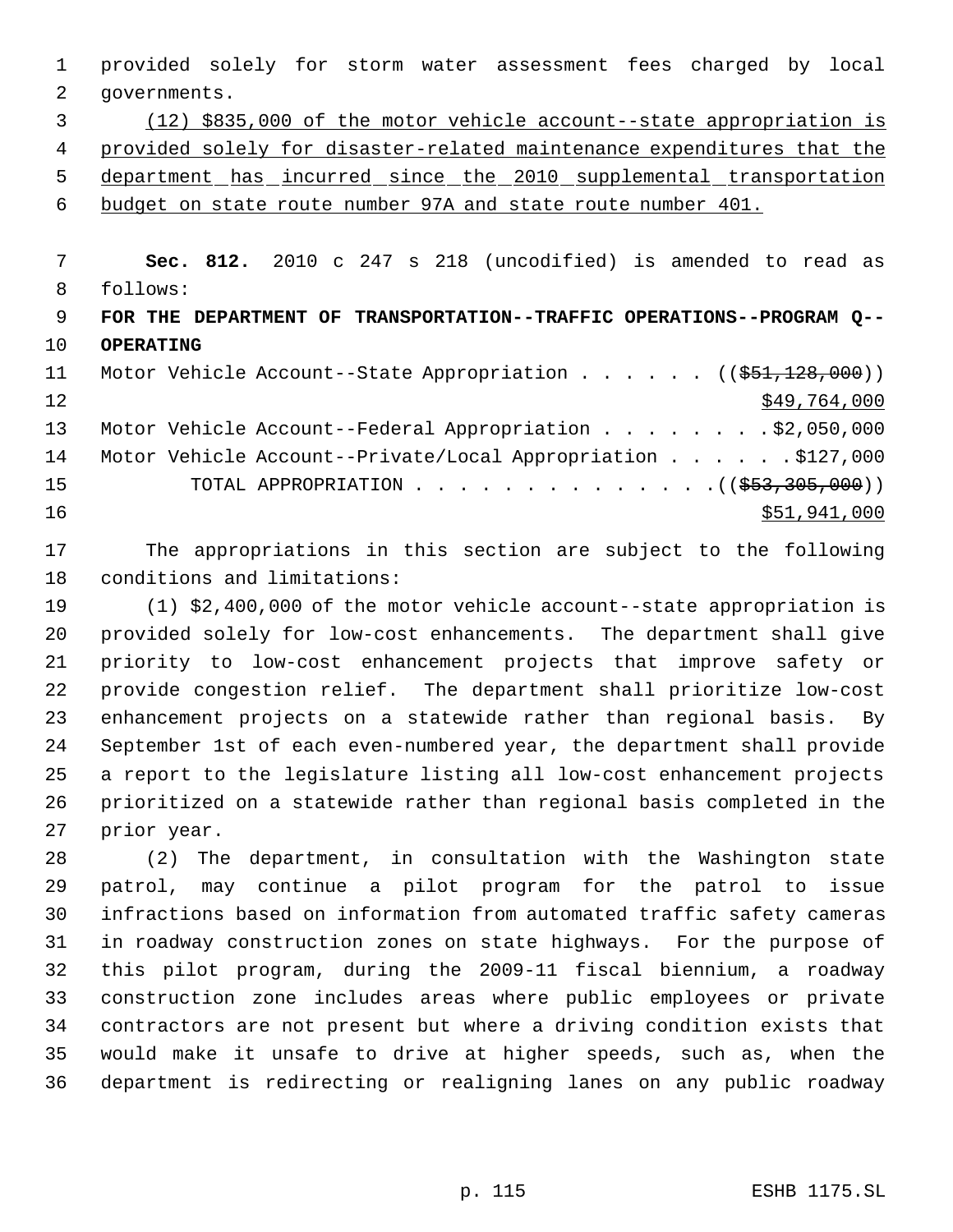pursuant to ongoing construction. The department shall use the following guidelines to administer the program:

 (a) Automated traffic safety cameras may only take pictures of the vehicle and vehicle license plate and only while an infraction is occurring. The picture must not reveal the face of the driver or of passengers in the vehicle;

 (b) The department shall plainly mark the locations where the automated traffic safety cameras are used by placing signs on locations that clearly indicate to a driver that he or she is entering a roadway construction zone where traffic laws are enforced by an automated traffic safety camera;

 (c) Notices of infractions must be mailed to the registered owner of a vehicle within fourteen days of the infraction occurring;

 (d) The owner of the vehicle is not responsible for the violation if the owner of the vehicle, within fourteen days of receiving notification of the violation, mails to the patrol, a declaration under penalty of perjury, stating that the vehicle involved was, at the time, stolen or in the care, custody, or control of some person other than the registered owner, or any other extenuating circumstances;

 (e) For purposes of the 2009-11 fiscal biennium pilot program, infractions detected through the use of automated traffic safety cameras are not part of the registered owner's driving record under RCW 46.52.101 and 46.52.120. Additionally, infractions generated by the use of automated traffic safety cameras must be processed in the same manner as parking infractions for the purposes of RCW 3.50.100, 35.20.220, 46.16.216, and 46.20.270(3). However, the amount of the fine issued under this subsection (2) for an infraction generated through the use of an automated traffic safety camera is one hundred thirty-seven dollars. The court shall remit thirty-two dollars of the fine to the state treasurer for deposit into the state patrol highway account; and

 (f) If a notice of infraction is sent to the registered owner and the registered owner is a rental car business, the infraction must be dismissed against the business if it mails to the patrol, within fourteen days of receiving the notice, a declaration under penalty of perjury of the name and known mailing address of the individual driving or renting the vehicle when the infraction occurred. If the business is unable to determine who was driving or renting the vehicle at the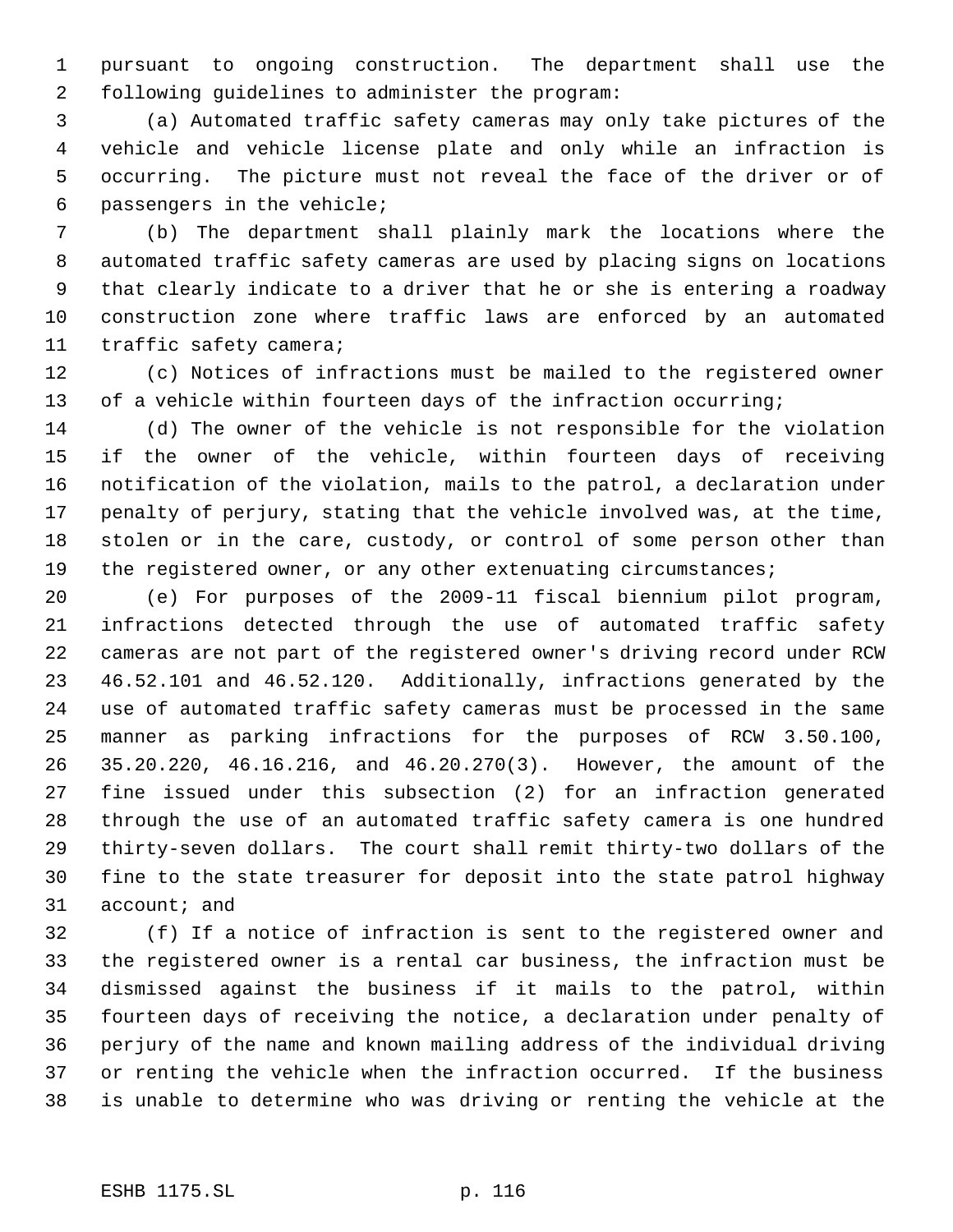time the infraction occurred, the business must sign a declaration under penalty of perjury to this effect. The declaration must be mailed to the patrol within fourteen days of receiving the notice of traffic infraction. Timely mailing of this declaration to the issuing agency relieves a rental car business of any liability under this section for the notice of infraction. A declaration form suitable for this purpose must be included with each automated traffic infraction notice issued, along with instructions for its completion and use.

 (3) The department shall implement a pilot project to evaluate the benefits of using electronic traffic flagging devices. Electronic traffic flagging devices must be tested by the department at multiple sites and reviewed for efficiency and safety. The department shall report to the transportation committees of the legislature on the best use and practices involving electronic traffic flagging devices, including recommendations for future use, by June 30, 2010.

 (4) \$173,000 of the motor vehicle account--state appropriation is provided solely for the department to continue a pilot tow truck incentive program and to expand the program to other areas of the state. The department may provide incentive payments to towing companies that meet clearance goals on accidents that involve heavy trucks. The department shall report to the office of financial management and the transportation committees of the legislature on the effectiveness of the clearance goals and submit recommendations to improve the pilot program with the department's 2010 supplemental omnibus transportation appropriations act submittal. The tow truck incentive program may continue to provide incentives for quick clearance of traffic incidents involving large vehicles. The department shall make recommendations as part of its biennial budget proposal for expanding the use of the incentive program.

 (5) \$92,000 of the motor vehicle account--state appropriation is provided solely for operating a new active traffic management system on Interstate 5, Interstate 90, and SR 520. The department shall track the costs associated with these systems on a corridor basis and report to the legislative transportation committees on the cost and benefits of the system.

 (6) To the extent practicable, the department shall synchronize traffic lights on state route number 161 in the vicinity of Puyallup.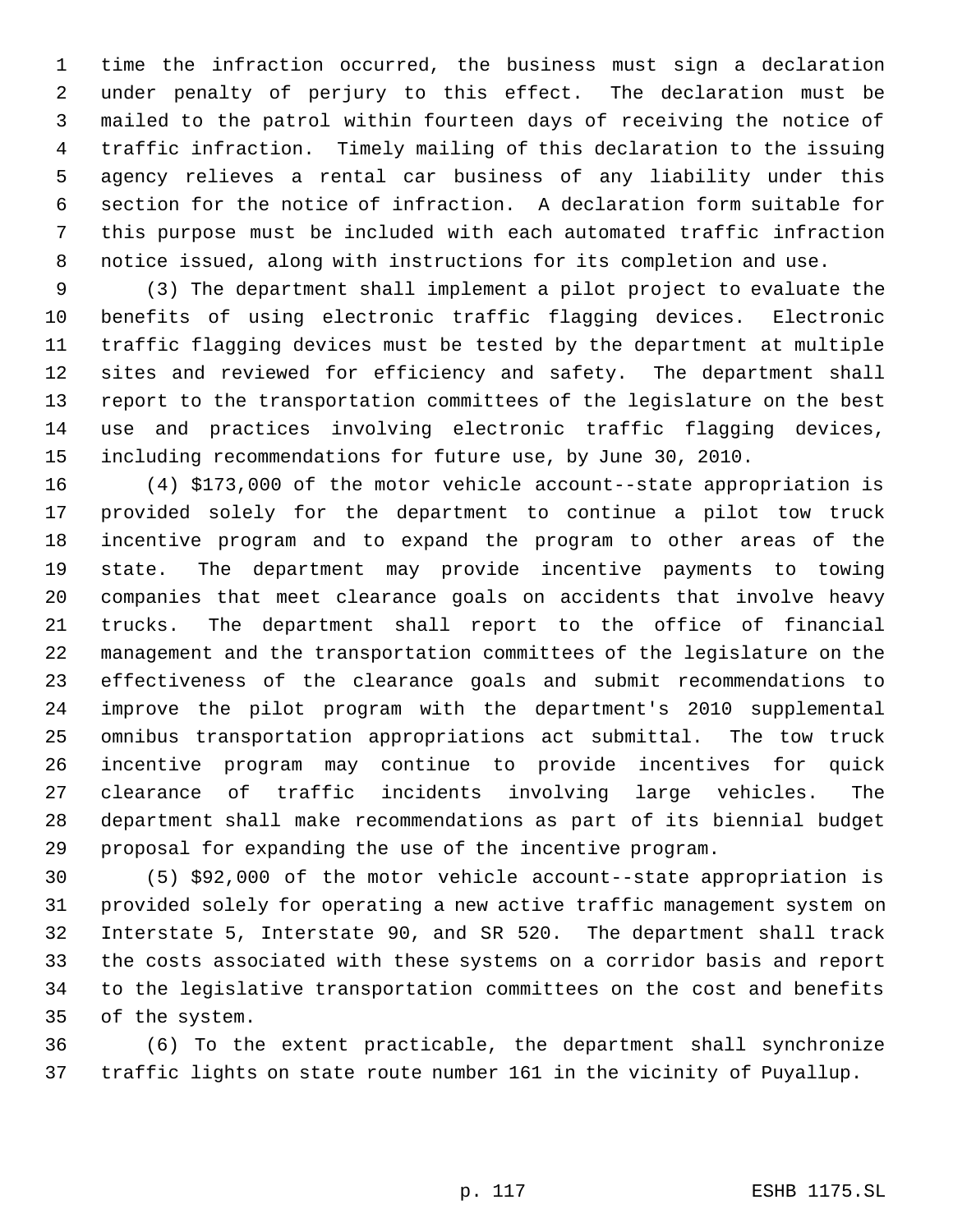(7) During the 2009-11 biennium, the department shall implement a pilot program that expands private transportation providers' access to high occupancy vehicle lanes. Under the pilot program, when the department reserves a portion of a highway based on the number of passengers in a vehicle, the following vehicles must be authorized to use the reserved portion of the highway if the vehicle has the capacity to carry eight or more passengers, regardless of the number of passengers in the vehicle: (a) Auto transportation company vehicles regulated under chapter 81.68 RCW; (b) passenger charter carrier vehicles regulated under chapter 81.70 RCW, except marked or unmarked stretch limousines and stretch sport utility vehicles as defined under department rules; (c) private nonprofit transportation provider vehicles regulated under chapter 81.66 RCW; and (d) private employer transportation service vehicles. For purposes of this subsection, "private employer transportation service" means regularly scheduled, fixed-route transportation service that is offered by an employer for the benefit of its employees. By June 30, 2011, the department shall report to the transportation committees of the legislature on whether private transportation provider use of high occupancy vehicle lanes under the pilot program reduces the speeds of high occupancy vehicle lanes. Nothing in this subsection is intended to authorize the conversion of public infrastructure to private, for-profit purposes or to otherwise create an entitlement or other claim by private users to public infrastructure.

 **Sec. 813.** 2010 c 247 s 219 (uncodified) is amended to read as follows: **FOR THE DEPARTMENT OF TRANSPORTATION--TRANSPORTATION MANAGEMENT AND SUPPORT--PROGRAM S** 29 Motor Vehicle Account--State Appropriation . . . . . ((\$28,468,000)) \$27,968,000 31 Motor Vehicle Account--Federal Appropriation . . . . . . . . \$30,000 Multimodal Transportation Account--State Appropriation . . . . . . . . . . . . . . . . . . . . . . \$971,000 State Route Number 520 Corridor Account--State Appropriation . . . . . . . . . . . . . . . . . . . . . . \$264,000 36 TOTAL APPROPRIATION . . . . . . . . . . . . . . ((\$29,733,000)) \$29,233,000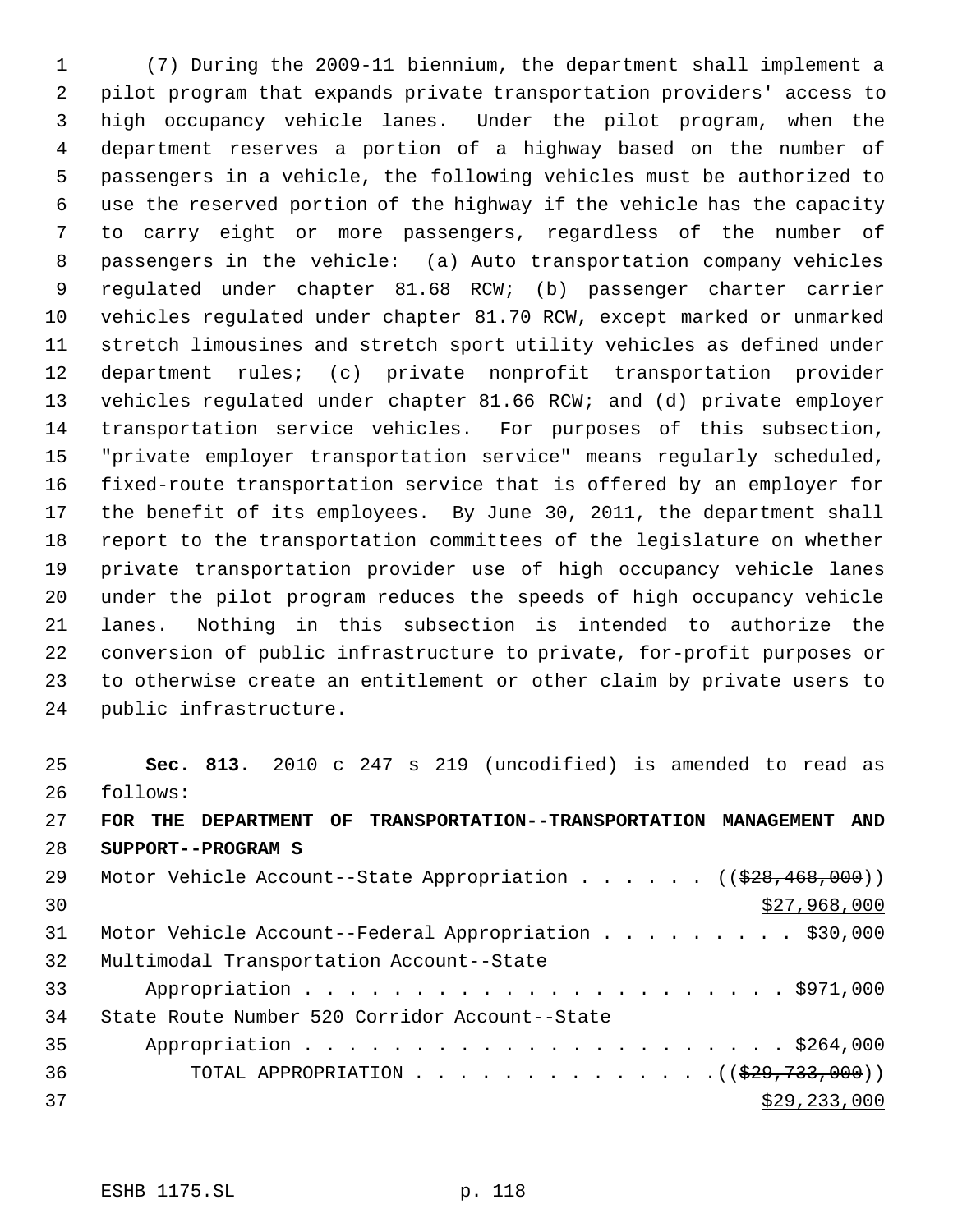The appropriations in this section are subject to the following conditions and limitations: \$264,000 of the state route number 520 corridor account--state appropriation is provided solely for the costs directly related to tolling the state route number 520 floating bridge. This amount must be retained in unallotted status, and may only be released by the office of financial management after consultation with the joint transportation committee.

 **Sec. 814.** 2010 c 247 s 220 (uncodified) is amended to read as follows: **FOR THE DEPARTMENT OF TRANSPORTATION--TRANSPORTATION PLANNING, DATA,**

| 11              | AND RESEARCH--PROGRAM T                                                            |
|-----------------|------------------------------------------------------------------------------------|
| 12 <sup>°</sup> | Motor Vehicle Account--State Appropriation ( $(\frac{225}{95}, \frac{955}{900})$ ) |
| 13              | \$25,384,000                                                                       |
| 14              | Motor Vehicle Account--Federal Appropriation \$22,002,000                          |
| 15 <sub>1</sub> | Multimodal Transportation Account--State                                           |
| 16              |                                                                                    |
| 17              | Multimodal Transportation Account--Federal                                         |
| 18              |                                                                                    |
| 19              | Multimodal Transportation Account--Private/Local                                   |
| 20              |                                                                                    |
| 21              | TOTAL APPROPRIATION $\ldots$ , ( $(\frac{252}{133}, 000)$ )                        |
| 22              | \$51,862,000                                                                       |
|                 |                                                                                    |

 The appropriations in this section are subject to the following conditions and limitations:

 (1) \$150,000 of the motor vehicle account--federal appropriation is provided solely for the costs to develop an electronic map-based computer application that will enable law enforcement officers and others to more easily locate collisions and other incidents in the field.

 (2) \$400,000 of the multimodal transportation account--state appropriation is provided solely for a diesel multiple unit feasibility and initial planning study. The study must evaluate potential service on the Stampede Pass line from Maple Valley to Auburn via Covington. The study must evaluate the potential demand for service, the business model and capital needs for launching and running the line, and the need for improvements in switching, signaling, and tracking. The study must also consider the interconnectivity benefits of, and potential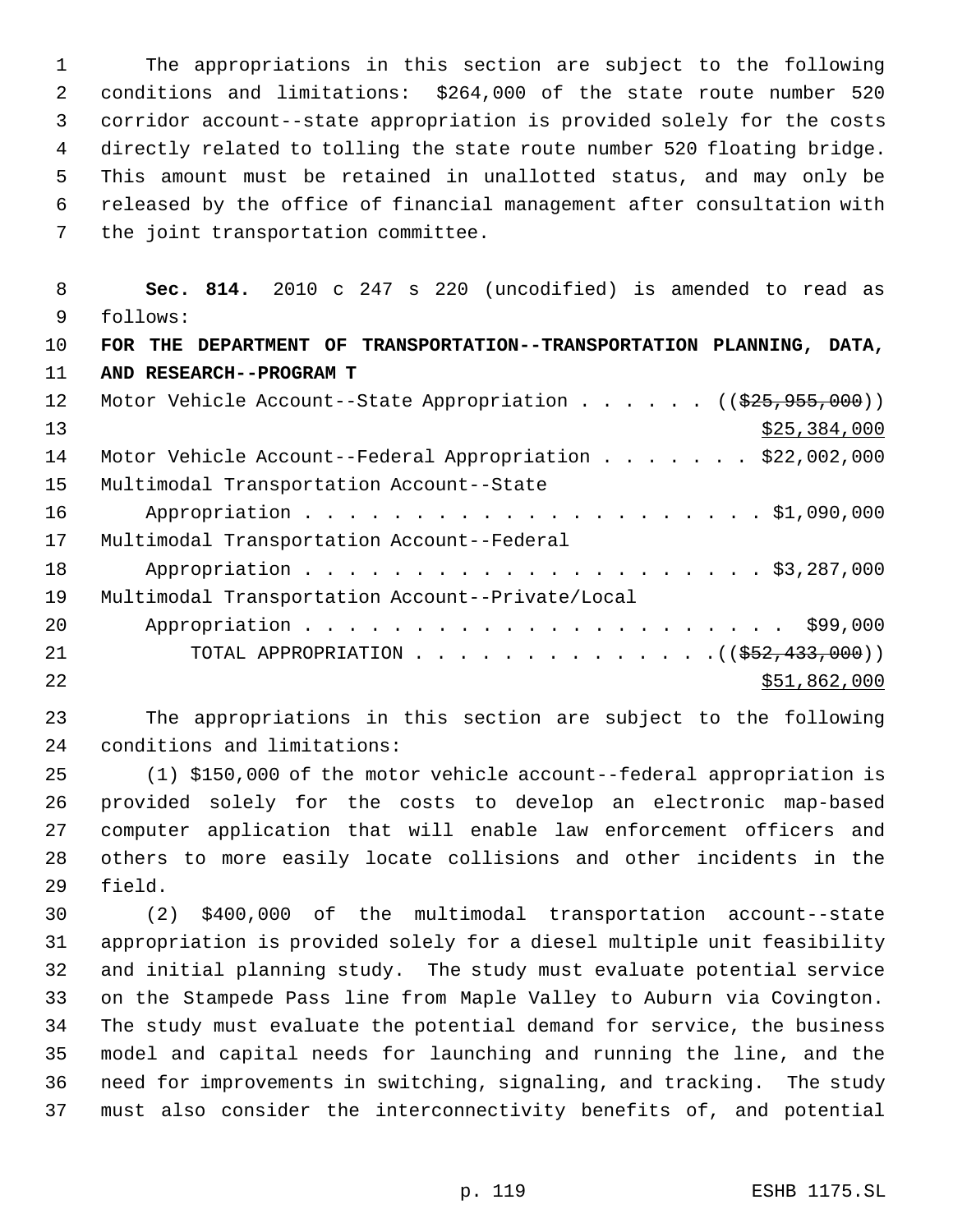for, future Amtrak Cascades stops in south King county and north Pierce county. As part of its consideration, the department shall conduct a thorough market analysis of the potential for adding or changing stops on the Amtrak Cascades route. The department shall amend the scope, schedule, and budget of the current study process to accommodate the market analysis. A report on the study must be submitted to the legislature by September 30, 2010.

 (3) \$365,000 of the motor vehicle account--state appropriation and \$81,000 of the motor vehicle account--federal appropriation are provided solely for the development of a freight database to help guide freight investment decisions and track project effectiveness. The database must be based on truck movement tracked through geographic information system technology. For the remainder of the biennium, the department may expand data collection to any highways that have high truck volumes. TransNow shall contribute additional federal funds that are not appropriated in this act. The department shall work with the freight mobility strategic investment board to implement this database.

 (4) \$2,000,000 of the motor vehicle account--state appropriation is provided solely for scoping unfunded state highway projects to ensure that a well-vetted project list is available for future program funding discussions.

 (a) It is the intent of the legislature that the funding provided in this subsection support the development of transportation solutions that benefit all state residents, including addressing the impacts of traffic diversion from tolled facilities. It is further the intent of the legislature that the buying power of future revenue packages is maximized.

 (b) Scoping work must be consistent with achieving transportation system policy goals as stated in RCW 47.04.280.

 (c) The department shall provide cost-effective design solutions that achieve the desired functional outcomes. This may be achieved by providing one or more design alternatives for legislative consideration, based on a reasonable range of assumptions about traffic volume and speeds.

 (d) Prior to the commencement of the 2011 legislative session, the department shall provide a report to the legislative transportation committees and the office of financial management that includes estimated costs and construction time frames.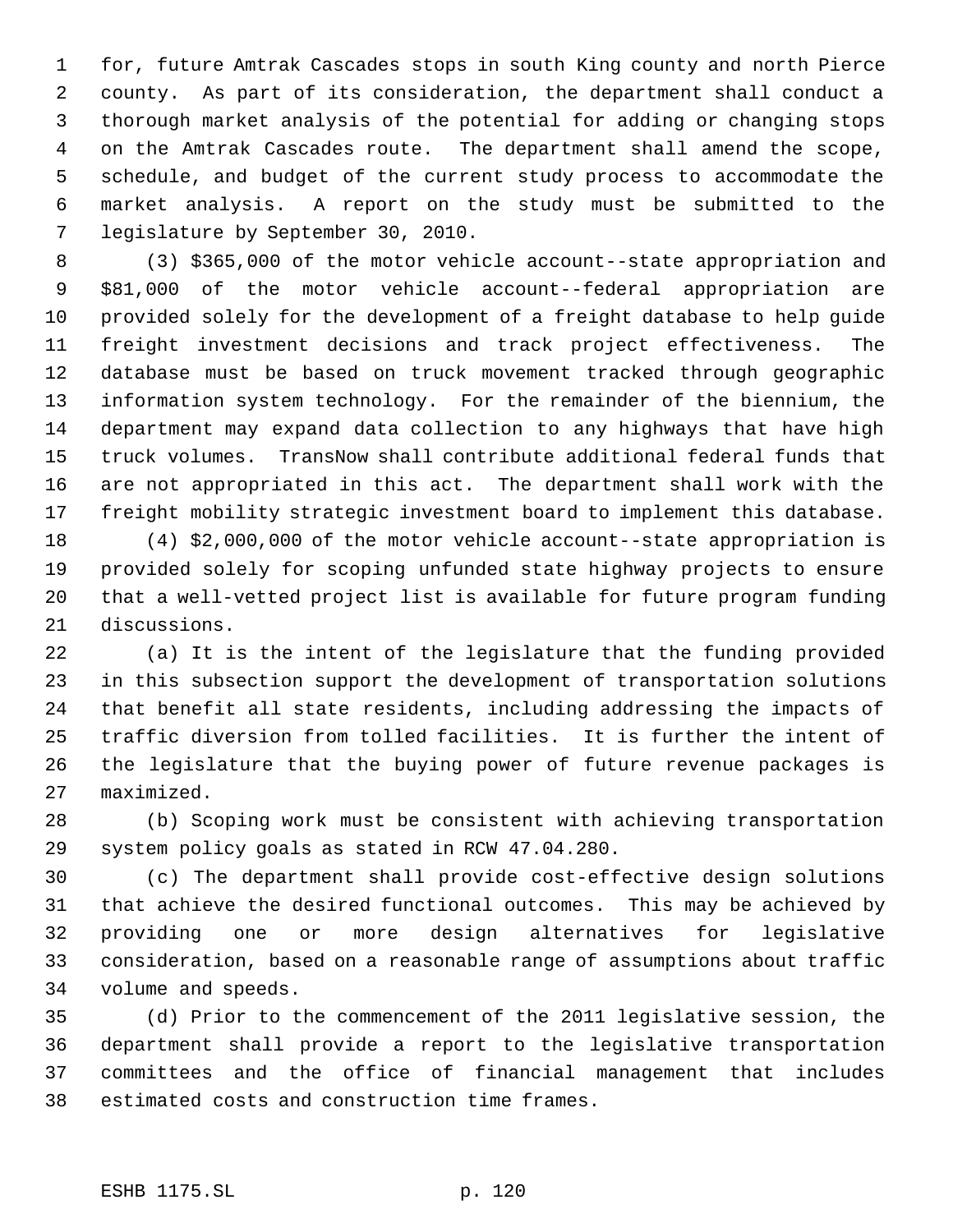1 (5) ((\$150,000)) \$80,000 of the motor vehicle account--state appropriation is provided solely for a corridor study of state route number 516 from the eastern border of Maple Valley to state route number 167 to determine whether improvements are needed and the costs of any needed improvements.

 (6) \$500,000 of the multimodal transportation account--federal appropriation is provided solely for continued support of the International Mobility and Trade Corridor project and for the department to work with the Whatcom council of governments to examine potential improvements to international border freight and passenger rail movement and the use of diesel multiple units.

 (7) \$80,000 of the motor vehicle account--state appropriation is provided solely to continue existing work regarding feasibility of a new interchange between Rochester and Harrison Avenue on Interstate 5.

 **Sec. 815.** 2010 c 247 s 221 (uncodified) is amended to read as follows: **FOR THE DEPARTMENT OF TRANSPORTATION--PUBLIC TRANSPORTATION--PROGRAM V** Regional Mobility Grant Program Account--State 20 Appropriation . . . . . . . . . . . . . . . . ((\$65,274,000)) \$56,332,000 Multimodal Transportation Account--State 23 Appropriation . . . . . . . . . . . . . . . . ((\$65,667,000)) \$65,547,000 Multimodal Transportation Account--Federal Appropriation . . . . . . . . . . . . . . . . . . . . . \$2,573,000 Multimodal Transportation Account--Private/Local Appropriation . . . . . . . . . . . . . . . . . . . . . \$1,025,000 29 TOTAL APPROPRIATION . . . . . . . . . . . . ((\$<del>134,539,000</del>)) \$125,477,000

 The appropriations in this section are subject to the following conditions and limitations:

 (1) \$25,000,000 of the multimodal transportation account--state appropriation is provided solely for a grant program for special needs transportation provided by transit agencies and nonprofit providers of transportation.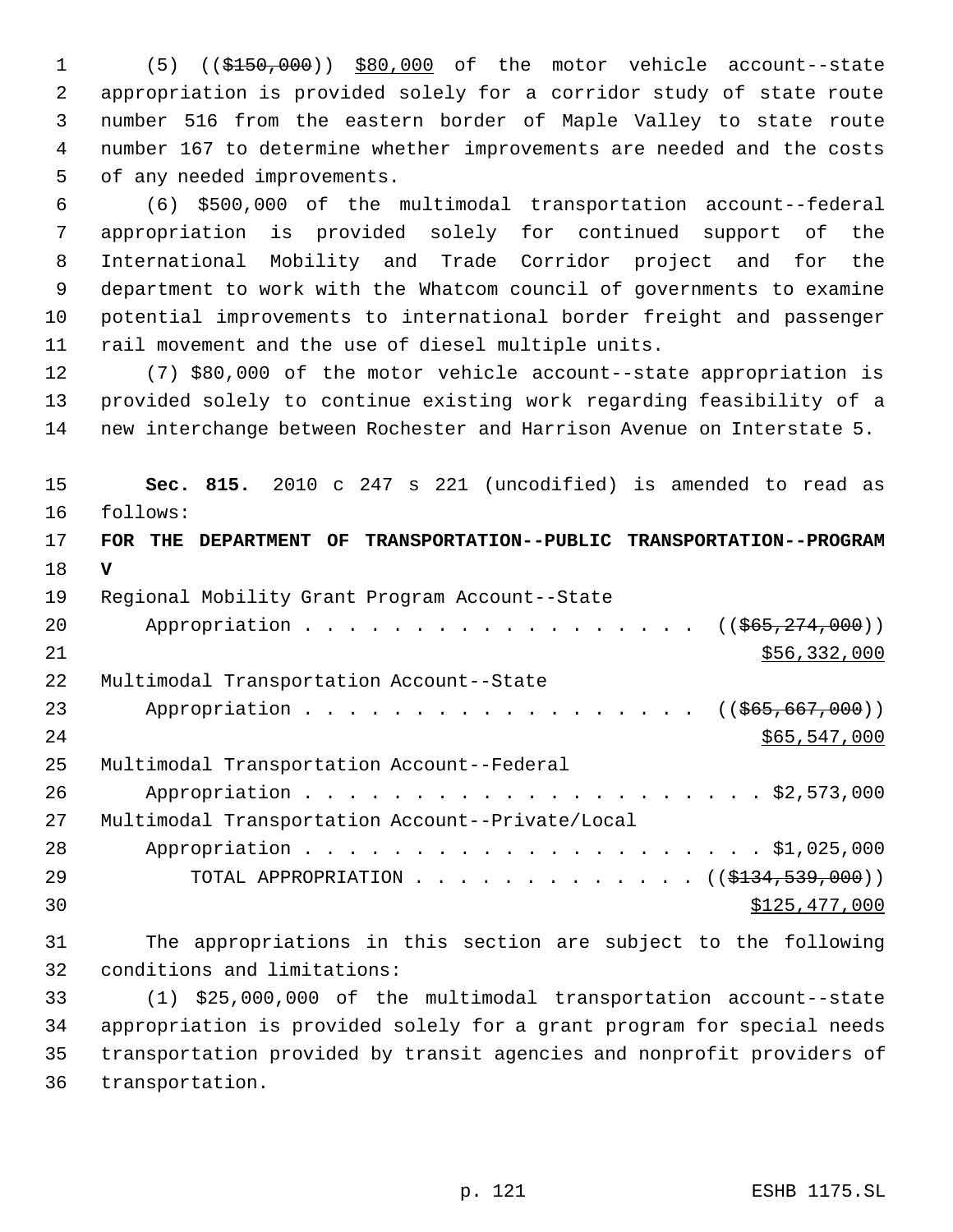(a) \$5,500,000 of the amount provided in this subsection is provided solely for grants to nonprofit providers of special needs transportation. Grants for nonprofit providers shall be based on need, including the availability of other providers of service in the area, efforts to coordinate trips among providers and riders, and the cost effectiveness of trips provided.

 (b) \$19,500,000 of the amount provided in this subsection is provided solely for grants to transit agencies to transport persons with special transportation needs. To receive a grant, the transit agency must have a maintenance of effort for special needs transportation that is no less than the previous year's maintenance of effort for special needs transportation. Grants for transit agencies shall be prorated based on the amount expended for demand response service and route deviated service in calendar year 2007 as reported in the "Summary of Public Transportation - 2007" published by the department of transportation. No transit agency may receive more than thirty percent of these distributions.

 (2) Funds are provided for the rural mobility grant program as follows:

 (a) \$8,500,000 of the multimodal transportation account--state appropriation is provided solely for grants for those transit systems serving small cities and rural areas as identified in the "Summary of Public Transportation - 2007" published by the department of transportation. Noncompetitive grants must be distributed to the transit systems serving small cities and rural areas in a manner similar to past disparity equalization programs.

 (b) \$8,500,000 of the multimodal transportation account--state appropriation is provided solely to providers of rural mobility service in areas not served or underserved by transit agencies through a competitive grant process.

 (3) \$7,000,000 of the multimodal transportation account--state appropriation is provided solely for a vanpool grant program for: (a) Public transit agencies to add vanpools or replace vans; and (b) incentives for employers to increase employee vanpool use. The grant program for public transit agencies will cover capital costs only; operating costs for public transit agencies are not eligible for funding under this grant program. Additional employees may not be hired from the funds provided in this section for the vanpool grant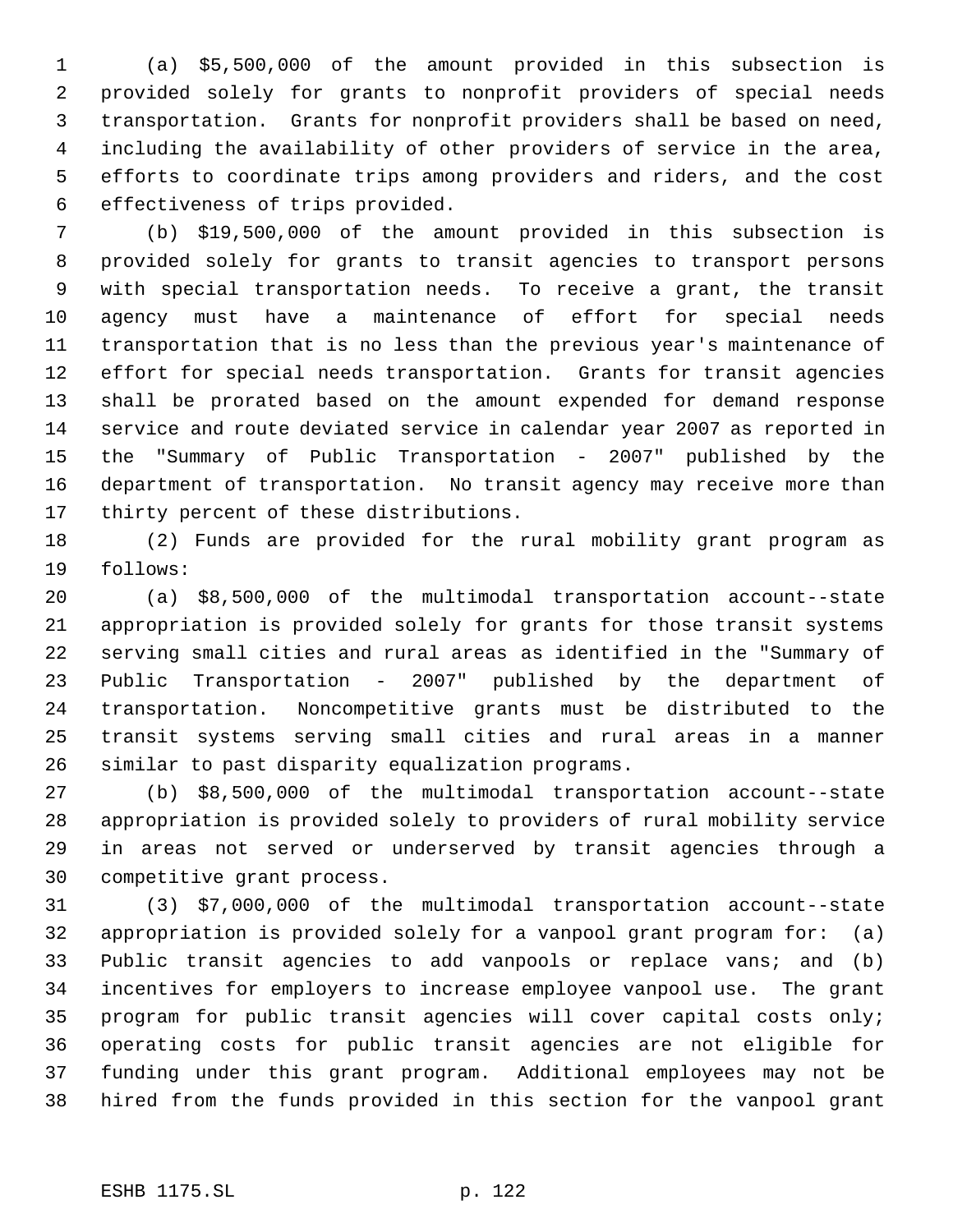program, and supplanting of transit funds currently funding vanpools is not allowed. The department shall encourage grant applicants and recipients to leverage funds other than state funds. At least \$1,600,000 of this amount must be used for vanpool grants in congested corridors.

 (4) ((\$400,000)) \$280,000 of the multimodal transportation account--state appropriation is provided solely for a grant for a flexible carpooling pilot project program to be administered and monitored by the department. Funds are appropriated for one time only. The pilot project program must: Test and implement at least one flexible carpooling system in a high-volume commuter area that enables carpooling without prearrangement; utilize technologies that, among 13 other things, allow for transfer of ride credits between participants; and be a membership system that involves prescreening to ensure safety of the participants. The program must include a pilot project that targets commuter traffic on the state route number 520 bridge. The department shall submit to the legislature by December 2010 a report on the program results and any recommendations for additional flexible carpooling programs.

 (5) \$3,318,000 of the multimodal transportation account--state 21 appropriation and ((\$21,248,000)) \$17,778,000 of the regional mobility grant program account--state appropriation are reappropriated and provided solely for the regional mobility grant projects identified on the LEAP Transportation Document 2007-B, as developed April 20, 2007, or the LEAP Transportation Document 2006-D, as developed March 8, 2006. The department shall continue to review all projects receiving grant awards under this program at least semiannually to determine whether the projects are making satisfactory progress. The department shall promptly close out grants when projects have been completed, and any remaining funds available to the office of transit mobility must be used only to fund projects on the LEAP Transportation Document 2006-D, as developed March 8, 2006; the LEAP Transportation Document 2007-B, as developed April 20, 2007; or the LEAP Transportation Document 2009-B, as developed April 24, 2009. It is the intent of the legislature to appropriate funds through the regional mobility grant program only for projects that will be completed on schedule. However, the Chuckanut park and ride project (101100G) is recognized as a crucial investment in the transportation system. For this reason, the department shall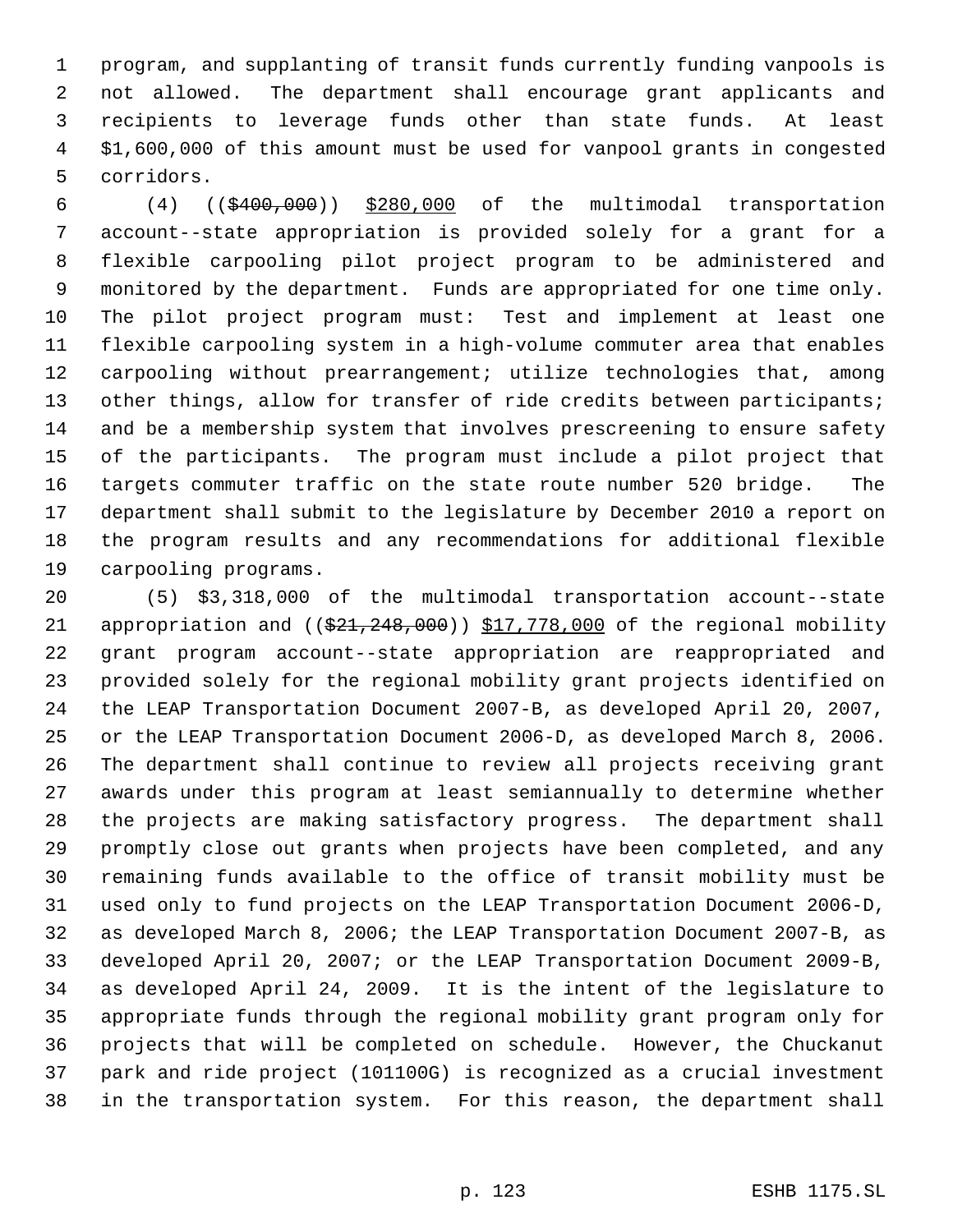not close out the grant for the Chuckanut park and ride project until Skagit transit has exhausted all other pending opportunities for federal and local funds. If additional funds cannot be secured, the department shall consider this project a priority in the 2011-13 grant process. The department shall make every effort to advance the Chuckanut park and ride project within existing resources.

7 (6) ((\$33,429,000)) \$32,882,000 of the regional mobility grant program account--state appropriation is provided solely for the regional mobility grant projects identified in LEAP Transportation Document 2009-B, as developed April 24, 2009. The department shall review all projects receiving grant awards under this program at least semiannually to determine whether the projects are making satisfactory progress. Any project that has been awarded funds, but does not report activity on the project within one year of the grant award, must be reviewed by the department to determine whether the grant should be terminated. The department shall promptly close out grants when projects have been completed, and any remaining funds available to the office of transit mobility must be used only to fund projects identified in LEAP Transportation Document 2009-B, as developed April 24, 2009. The department shall provide annual status reports on December 15, 2009, and December 15, 2010, to the office of financial management and the transportation committees of the legislature regarding the projects receiving the grants. It is the intent of the legislature to appropriate funds through the regional mobility grant program only for projects that will be completed on schedule.

26 (7) ((\$10,596,768)) \$5,671,768 of the regional mobility grant program account--state appropriation must be obligated no later than December 31, 2010, and is provided solely for the following recommended contingency regional mobility grant projects identified in the 2009-11 omnibus transportation appropriations act, LEAP Transportation Document 2009-B, as developed April 24, 2009, as follows:

 (a) ((\$4,000,000)) \$975,000 is provided solely for the Rainier/Jackson transit priority corridor improvements;

34 (b)  $($ \$2,100,000)) \$200,000 is provided solely for the state route number 522 west city limits to Northeast 180th stage 2A (91st Ave NE to west of 96th Ave NE) project; and

 (c) \$4,496,768 is provided solely for the sound transit express bus expansion - Snohomish to King county project.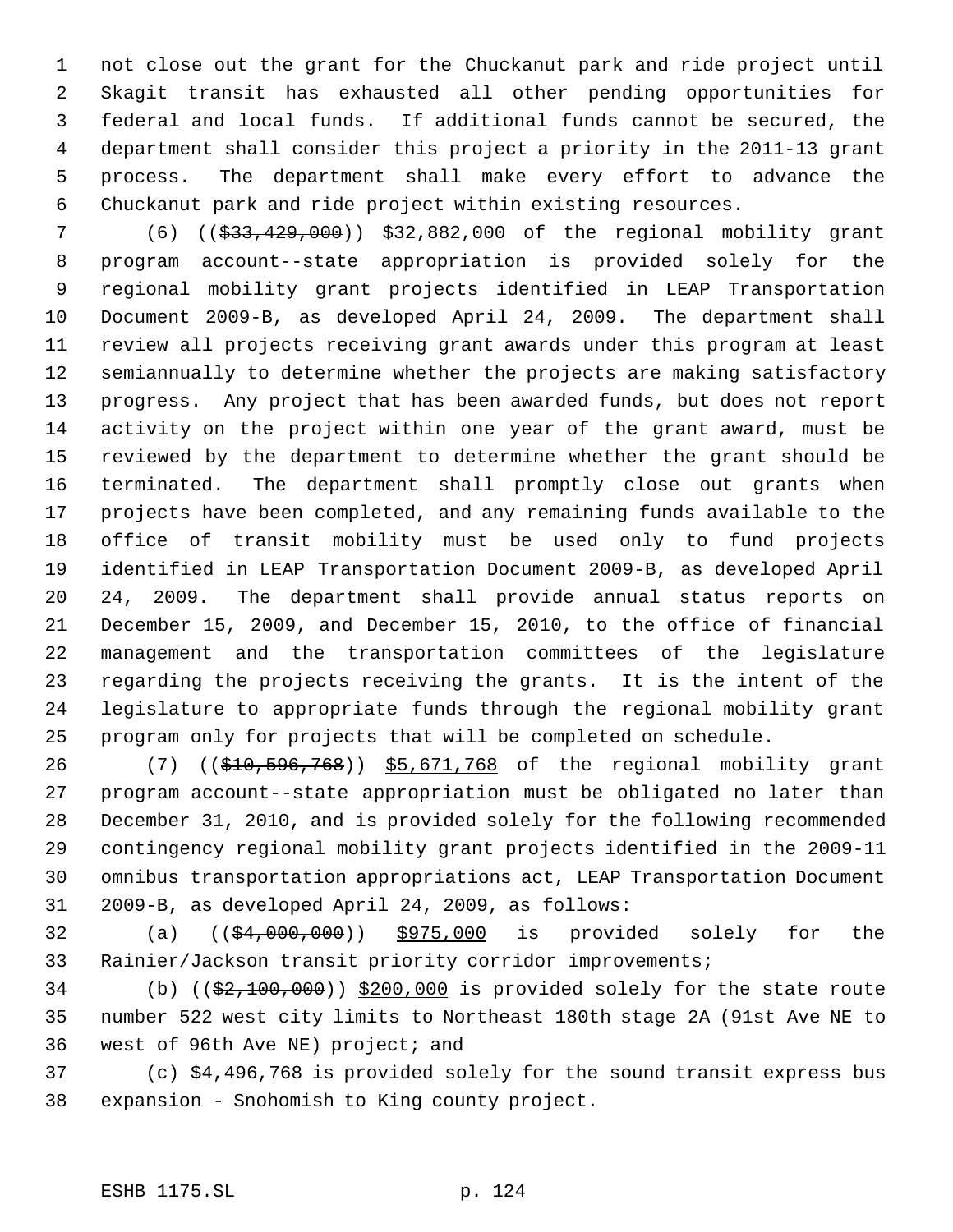(8) \$300,000 of the multimodal transportation account--state appropriation is provided solely for a transportation demand management program, developed by the Whatcom council of governments, to further reduce drive-alone trips and maximize the use of sustainable transportation choices. The community-based program must focus on all trips, not only commute trips, by providing education, assistance, and incentives to four target audiences: (a) Large work sites; (b) 8 employees of businesses in downtown areas; (c) school children; and (d) residents of Bellingham.

 (9) \$130,000 of the multimodal transportation account-- state appropriation is provided solely to the department to distribute to support Engrossed Substitute House Bill No. 2072 (special needs transportation).

 (a) \$80,000 of the amount provided in this subsection is provided solely for implementation of the work group related to federal requirements in section 1, chapter . . . (Engrossed Substitute House Bill No. 2072), Laws of 2009.

 (b) \$50,000 of the amount provided in this subsection is provided solely to support the pilot project to be developed or implemented by the local coordinating coalition comprised of a single county, 21 described in sections 9, 10, and 11, chapter . . . (Engrossed Substitute House Bill No. 2072), Laws of 2009. The department shall assist the local coordinating coalition to seek funding sufficient to fully fund the pilot project from a variety of sources including, but not limited to, the regional transit authority serving the county, the regional transportation planning organization serving the county, and other appropriate state and federal agencies and grants. Development or implementation of the pilot project is contingent on securing funding sufficient to fully fund the pilot project.

 (c) If Engrossed Substitute House Bill No. 2072 is not enacted by June 30, 2009, the amount provided in this subsection (9) lapses. If Engrossed Substitute House Bill No. 2072 is enacted by June 30, 2009, but a commitment from other sources to fully fund the pilot project described in (b) of this subsection has not been obtained by September 30, 2009, the amount provided in (b) of this subsection lapses.

 (10) Funds provided for the commute trip reduction program may also be used for the growth and transportation efficiency center program.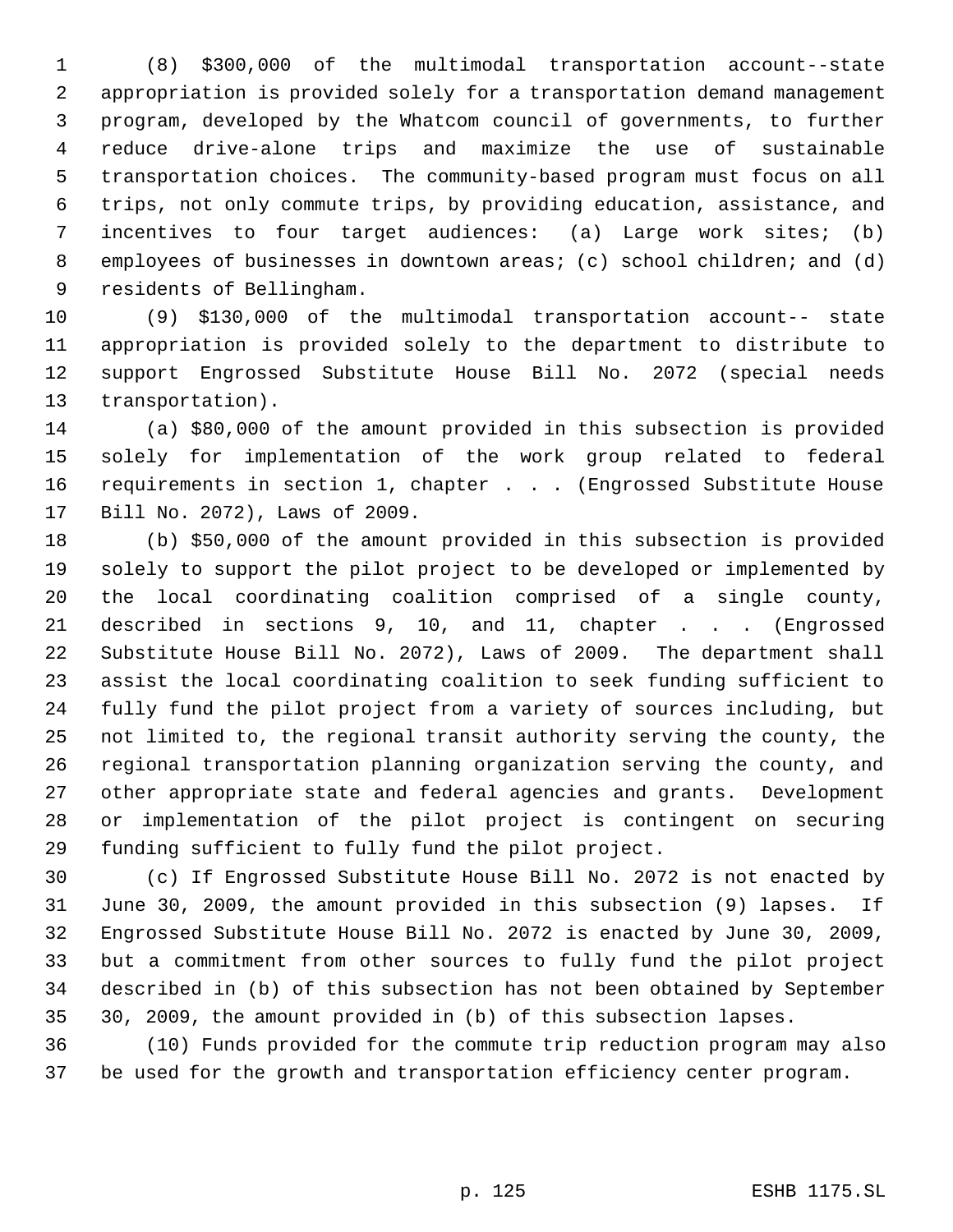(11) An affected urban growth area that has not previously implemented a commute trip reduction program is exempt from the requirements in RCW 70.94.527 if a solution to address the state highway deficiency that exceeds the person hours of delay threshold has been funded and is in progress during the 2009-11 fiscal biennium.

 (12) \$2,309,000 of the multimodal transportation account--state appropriation is provided solely for the tri-county connection service for Island, Skagit, and Whatcom transit agencies.

 **Sec. 816.** 2010 c 247 s 222 (uncodified) is amended to read as follows:

**FOR THE DEPARTMENT OF TRANSPORTATION--MARINE--PROGRAM X**

Puget Sound Ferry Operations Account--State

13 Appropriation . . . . . . . . . . . . . . . . ((\$425,922,000)) \$446,961,000

 The appropriation in this section is subject to the following conditions and limitations:

17 (1) ((\$78,754,952)) \$97,053,000 of the Puget Sound ferry operations account--state appropriation is provided solely for auto ferry vessel operating fuel in the 2009-11 fiscal biennium. This appropriation is contingent upon the enactment of sections 716 and 701 of this act. All fuel purchased by the Washington state ferries at Harbor Island truck terminal for the operation of the Washington state ferries diesel powered vessels must be a minimum of five percent biodiesel blend so long as the per gallon price of diesel containing a five percent biodiesel blend level does not exceed the per gallon price of diesel by more than five percent.

 (2) To protect the waters of Puget Sound, the department shall investigate nontoxic alternatives to fuel additives and other commercial products that are used to operate, maintain, and preserve vessels.

 (3) If, after the department's review of fares and pricing policies, the department proposes a fuel surcharge, the department must evaluate other cost savings and fuel price stabilization strategies that would be implemented before the imposition of a fuel surcharge. The department shall report to the legislature and transportation commission on its progress of implementing new fuel forecasting and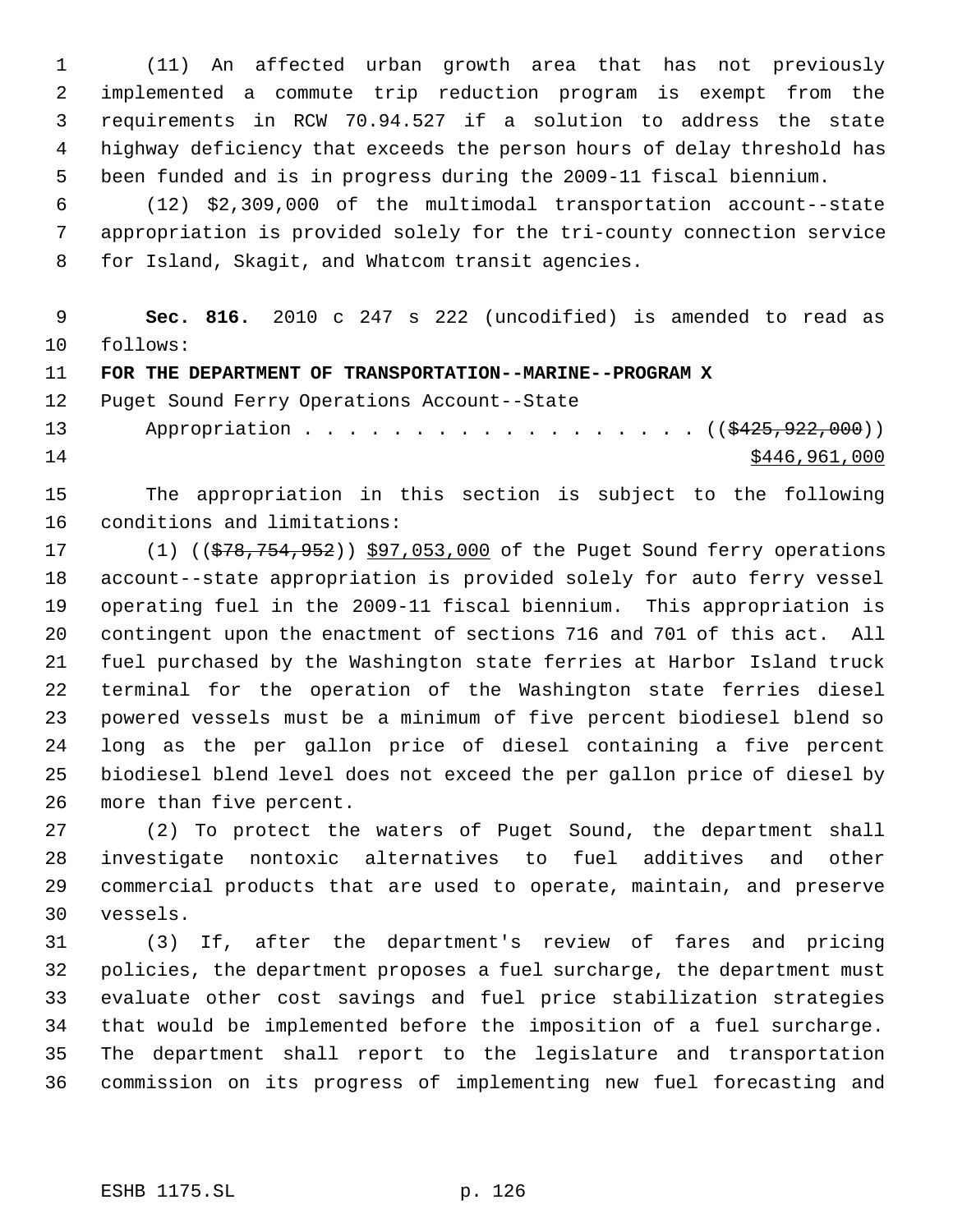budgeting practices, price hedging contracts for fuel purchases, and fuel conservation strategies by November 30, 2010.

 (4) The department shall strive to significantly reduce the number of injuries suffered by Washington state ferries employees. By December 15, 2009, the department shall submit to the office of financial management and the transportation committees of the legislature its implementation plan to reduce such injuries.

 (5) The department shall continue to provide service to Sidney, British Columbia. The department may place a Sidney terminal departure surcharge on fares for out of state residents riding the Washington state ferry route that runs between Anacortes, Washington and Sidney, British Columbia, if the cost for landing/license fee, taxes, and additional amounts charged for docking are in excess of \$280,000 CDN. The surcharge must be limited to recovering amounts above \$280,000 CDN.

 (6) The department shall analyze operational solutions to enhance service on the Bremerton to Seattle ferry run. The Washington state ferries shall report its analysis to the transportation committees of the legislature by December 1, 2009.

 (7) The office of financial management budget instructions require agencies to recast enacted budgets into activities. The Washington state ferries shall include a greater level of detail in its 2011-13 omnibus transportation appropriations act request, as determined jointly by the office of financial management, the Washington state ferries, and the legislative transportation committees.

25 (8) ((\$4,794,000)) \$6,116,000 of the Puget Sound ferry operations account--state appropriation is provided solely for commercial insurance for ferry assets. The office of financial management, after consultation with the transportation committees of the legislature, must present a business plan for the Washington state ferry system's insurance coverage to the 2010 legislature. The business plan must include a cost-benefit analysis of Washington state ferries' current commercial insurance purchased for ferry assets and a review of self-insurance for noncatastrophic events.

 (9) \$1,100,000 of the Puget Sound ferry operations account--state appropriation is provided solely for a marketing program. The department shall present a marketing program proposal to the transportation committees of the legislature during the 2010 legislative session before implementing this program. Of this amount,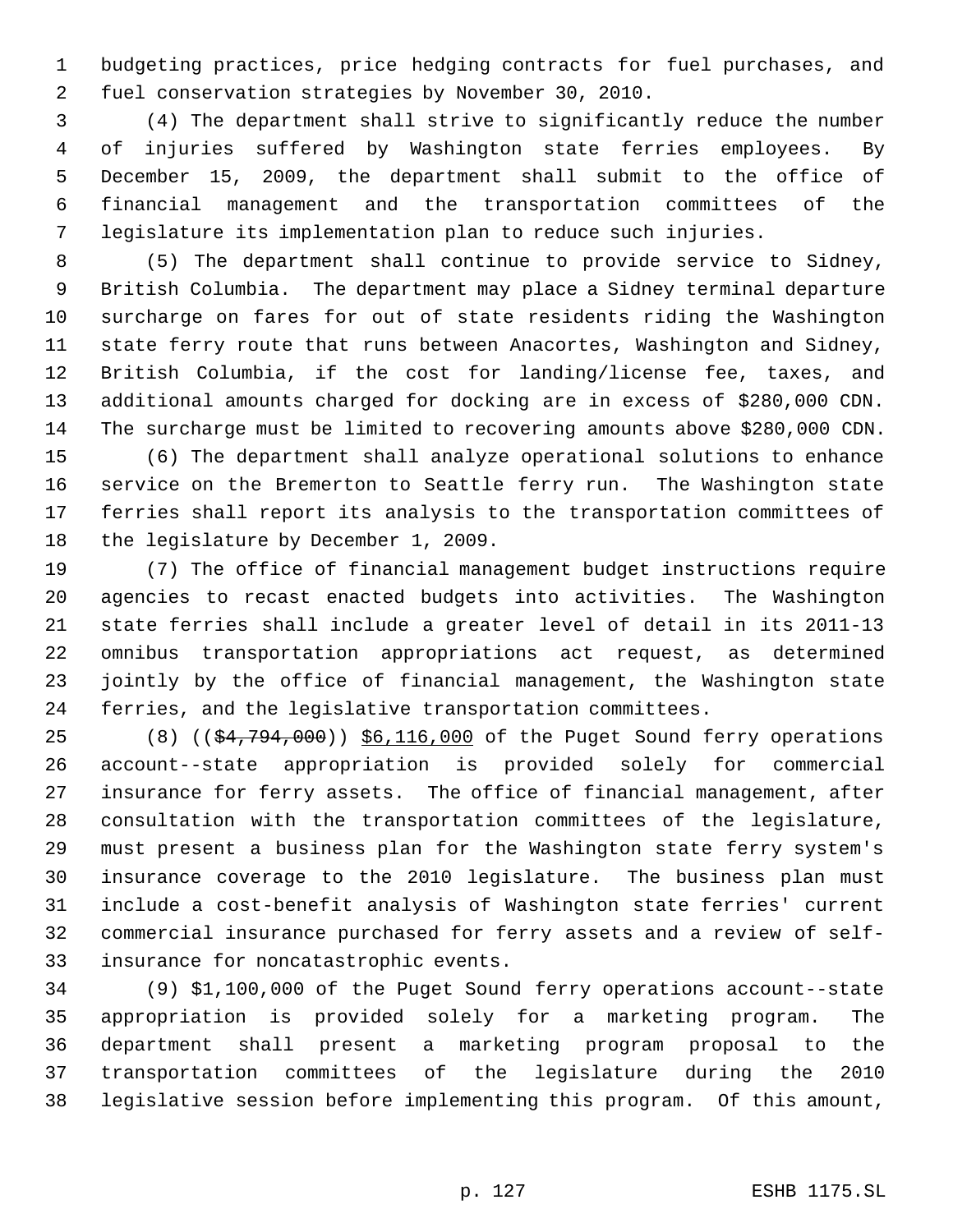\$10,000 is for the city of Port Townsend and \$10,000 is for the town of Coupeville for mitigation expenses related to only one vessel operating on the Port Townsend/Keystone ferry route. The moneys provided to the city of Port Townsend and town of Coupeville are not contingent upon the required marketing proposal.

 (10) \$350,000 of the Puget Sound ferry operations account--state appropriation is provided solely for two extra trips per day during the summer of 2009 season, beyond the current schedule, on the Port Townsend/Keystone route.

 (11) When purchasing uniforms that are required by collective bargaining agreements, the department shall contract with the lowest cost provider.

 (12) The legislature finds that measuring the performance of Washington state ferries requires the measurement of quality, timeliness, and unit cost of services delivered to customers. Consequently, the department must develop a set of metrics that measure that performance and report to the transportation committees of the legislature and to the office of financial management on the development of these measurements along with recommendations to the 2010 legislature on which measurements must become a part of the next omnibus transportation appropriations act.

 (13) As a priority task, the department is directed to propose a comprehensive incident and accident investigation policy and appropriate procedures, and to provide the proposal to the legislature by November 1, 2009, using existing resources and staff expertise. In addition to consulting with ferry system unions and the United States coast guard, the Washington state ferries is encouraged to solicit independent outside expertise on incident and accident investigation best practices as they may be found in other organizations with a similar concern for marine safety. It is the intent of the legislature to enact the policies into law and to publish that law and procedures as a manual for Washington state ferries' accident/incident investigations. Until that time, the Washington state ferry system must exercise particular diligence to assure that any incident or accident investigations are conducted within the spirit of the guidelines of this act. The proposed policy must contain, at a minimum: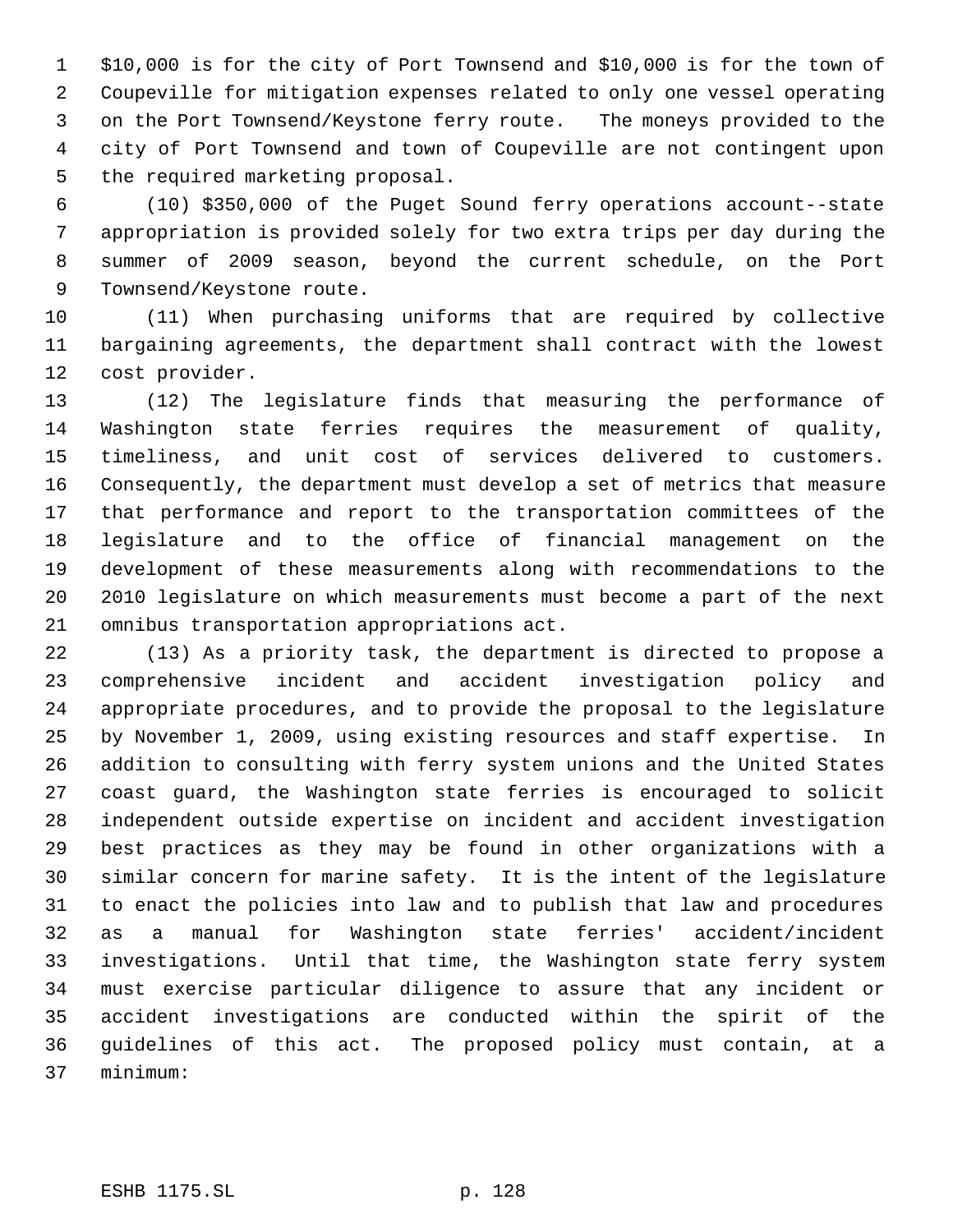(a) The definition of an incident and an accident and the type of investigation that is required by both types of events;

 (b) The process for appointing an investigating officer or officers and a description of the authorities and responsibilities of the investigating officer or officers. The investigating officer or officers must:

 (i) Have the appropriate training and experience as determined by the policy;

 (ii) Not have been involved in the incident or accident so as to 10 avoid any conflict of interest;

 (iii) Have full access to all persons, records, and relevant organizations that may have information about or may have contributed to, directly or indirectly, the incident or accident under investigation, in compliance with any affected employee's or employees' respective collective bargaining agreement and state laws and rules regarding public disclosure under chapter 42.56 RCW;

 (iv) Be provided with, if requested by the investigating officer or officers, appropriate outside technical expertise; and

 (v) Be provided with staff and legal support by the Washington state ferries as may be appropriate to the type of investigation;

 (c) The process of working with the affected employee or employees in accordance with the employee's or employees' respective collective bargaining agreement and the appropriate union officials, within protocols afforded to all public employees;

 (d) The process by which the United States coast guard is kept informed of, interacts with, and reviews the investigation;

 (e) The process for review, approval, and implementation of any approved recommendations within the department; and

 (f) The process for keeping the public informed of the investigation and its outcomes, in compliance with any affected employee's or employees' respective collective bargaining agreement and state laws and rules regarding public disclosure under chapter 42.56 RCW.

 (14) \$7,300,000 of the Puget Sound ferry operations account--state appropriation is provided solely for the purposes of travel time associated with Washington state ferries employees. However, if Engrossed Substitute House Bill No. 3209 (managing costs of ferry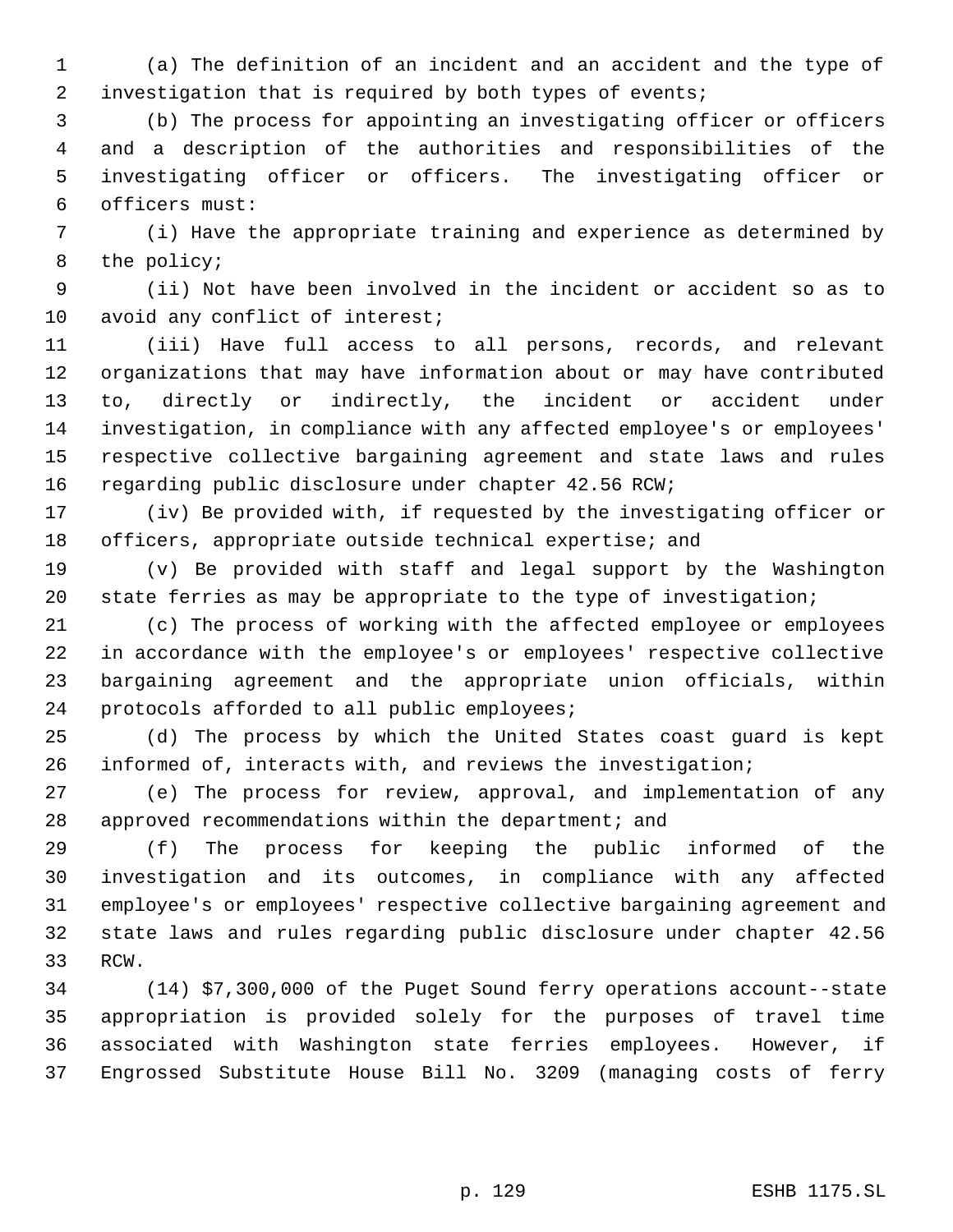system) is enacted by June 30, 2010, containing an appropriation for purposes of travel time associated with Washington state ferries employees, the amount provided in this subsection lapses.

 (15) \$50,000 of the Puget Sound ferry operations account--state appropriation is provided solely to implement a mechanism to report on- time performance statistics.

 (a) The department shall conduct a study to identify process changes that would improve on-time performance on a route-by-route basis. The study must include looking into the slowing down of vessels for fuel economy purposes and touch-and-go sailings on peak runs. The department shall report its findings to the transportation committees of the senate and house of representatives by December 1, 2010.

 (b) The department shall, by November 1, 2010, report to the transportation committees of the legislature statistics regarding its on-time arrival and departure status on a route-by-route and month-by- month basis, as well as an annual route-by-route and systemwide basis, weighted by the number of customers on each sailing and distinguishing peak period on-time performance. The statistics must include reasons for any delays over ten minutes from the scheduled time. The statistics must be prominently displayed on the Washington state ferries' web site. Each Washington state ferries vessel and terminal must prominently display the statistics as they relate to their specific route.

 (16) The department shall investigate outsourcing the call center functions planned for the ferry reservation system and report its findings to the transportation committees of the senate and house of representatives by December 15, 2010.

 (17) By July 1, 2010, the department shall provide to the governor and the transportation committees of the senate and house of representatives a listing of all benefits that Washington state ferries union employees receive that other state employees do not traditionally receive. The listing must include any costs associated with these benefits.

 *\*Sec. 817. 2010 c 247 s 223 (uncodified) is amended to read as follows:*

*FOR THE DEPARTMENT OF TRANSPORTATION--RAIL--PROGRAM Y--OPERATING*

*Multimodal Transportation Account--State*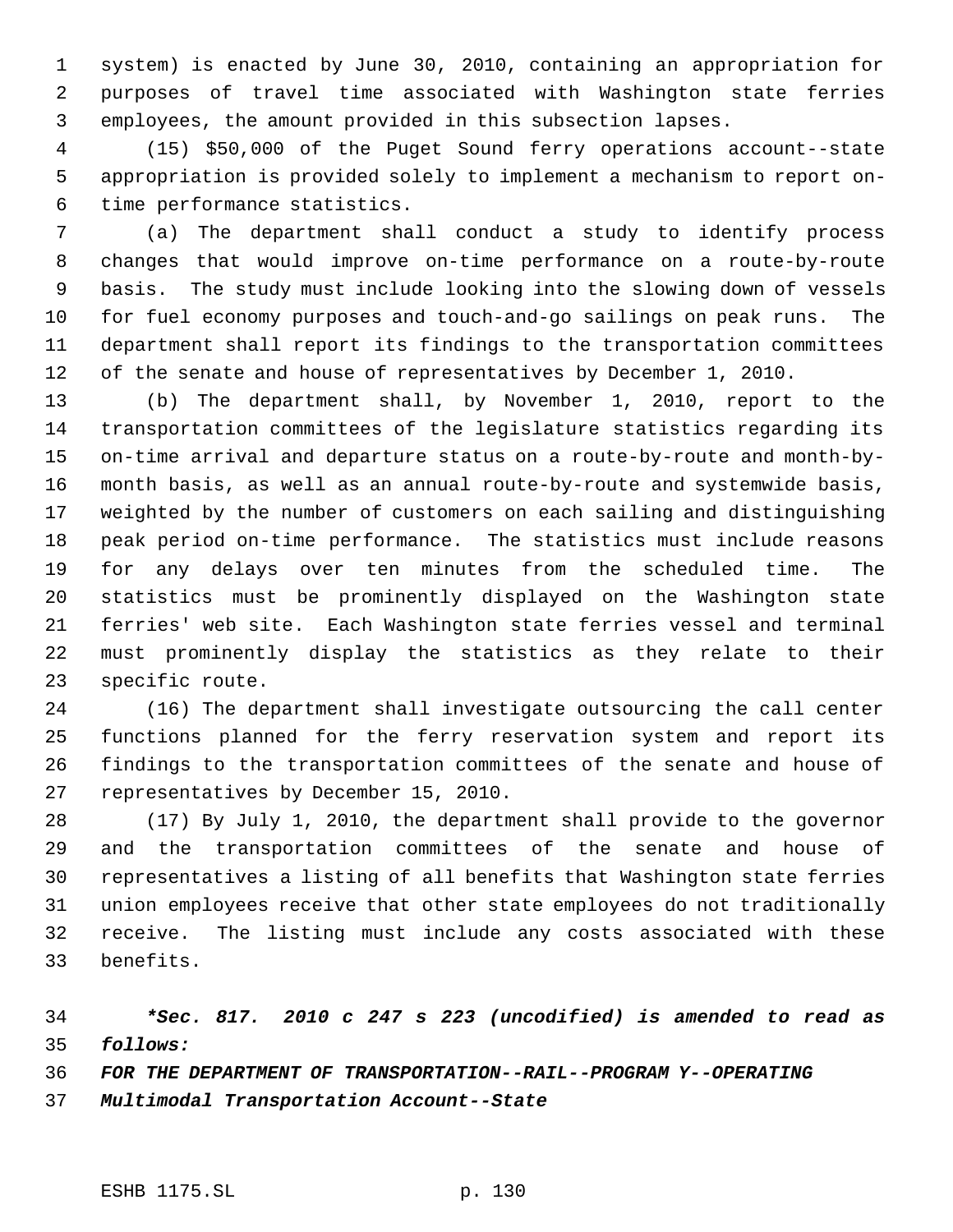| 1  | ((\$37,371,000))<br>Appropriation<br>$\bullet$ $\bullet$                                                            |
|----|---------------------------------------------------------------------------------------------------------------------|
| 2  | \$29,871,000                                                                                                        |
| 3  | Multimodal Transportation Account--Federal                                                                          |
| 4  |                                                                                                                     |
| 5  |                                                                                                                     |
| 6  | The appropriations in this section (( <del>is</del> )) are subject to the                                           |
| 7  | following conditions and limitations:                                                                               |
| 8  | $(1)$ $((\frac{231}{231}, \frac{591}{200})$ $\frac{24}{091}$ , 000 of the multimodal transportation                 |
| 9  | account--state appropriation is provided solely for the Amtrak service                                              |
| 10 | contract and Talgo maintenance contract associated with providing and                                               |
| 11 | maintaining<br>rail<br>the<br>state-supported passenger<br>service.<br>Upon                                         |
| 12 | completion of the rail platform project in the city of Stanwood, the                                                |
| 13 | department shall provide daily Amtrak Cascades service to the city.                                                 |
| 14 | (2) Amtrak Cascade runs may not be eliminated.                                                                      |
| 15 | The department shall begin planning for a third roundtrip<br>(3)                                                    |
| 16 | Cascades train between Seattle and Vancouver, B.C. by 2010.<br>*Sec. 817 was vetoed. See message at end of chapter. |
| 17 | Sec. 818. 2010 c 247 s 224 (uncodified) is amended to read as                                                       |
| 18 | follows:                                                                                                            |
| 19 | TRANSPORTATION--LOCAL PROGRAMS--PROGRAM<br><b>FOR</b><br>THE<br><b>DEPARTMENT</b><br>OF.<br>$7 - -$                 |
| 20 | <b>OPERATING</b>                                                                                                    |
| 21 | Motor Vehicle Account--State                                                                                        |
| 22 | Appropriation<br>$((\$8,621,000))$                                                                                  |
| 23 | \$8,618,000                                                                                                         |
| 24 | Motor Vehicle Account--Federal Appropriation \$2,545,000                                                            |
| 25 | TOTAL APPROPRIATION $($ $($ $\frac{211}{1000}$ , $ 000$ $))$                                                        |
| 26 | <u>\$11,163,000</u>                                                                                                 |
| 27 | NEW SECTION. Sec. 819. A new section is added to 2010 c 247                                                         |
| 28 | (uncodified) to read as follows:                                                                                    |
| 29 | The appropriations to the department of transportation in chapter                                                   |
| 30 | 247, Laws of 2010 and this act must be expended for the programs and in                                             |
| 31 | the amounts specified in this act. However, after May 1, 2011, unless                                               |
| 32 | specifically prohibited, the department<br>may transfer<br>state                                                    |
| 33 | appropriations for the 2009-2011 fiscal biennium among operating                                                    |

 programs after approval by the director of the office of financial management. However, the department shall not transfer state moneys that are provided solely for a specific purpose. The department shall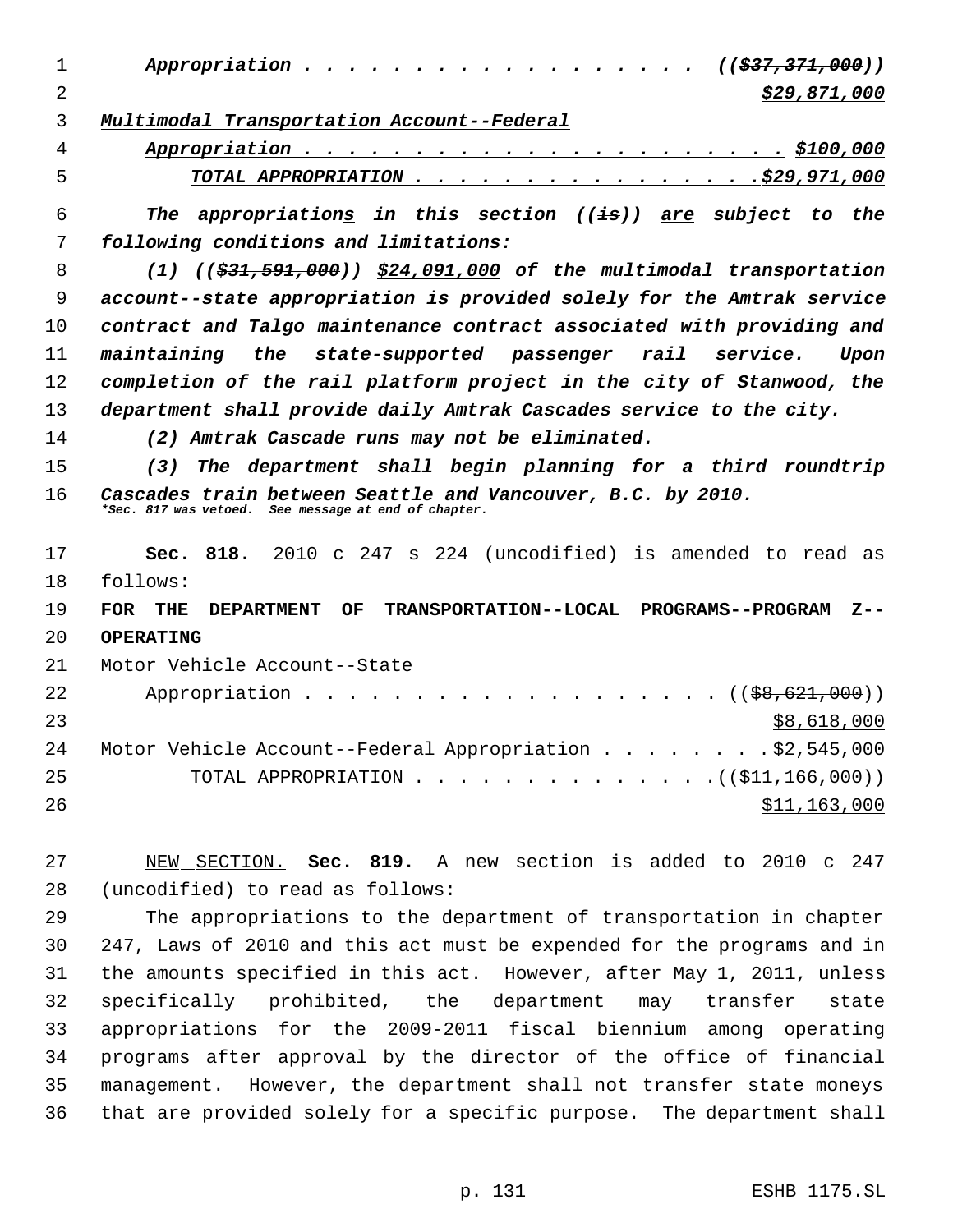not transfer funds, and the director of the office of financial management shall not approve the transfer unless the transfer is consistent with the objective of conserving, to the maximum extent possible, the expenditure of state funds and not federal funds. The director of the office of financial management shall notify the appropriate transportation committees of the legislature prior to approving any allotment modifications or transfers under this section. The written notification must include a narrative explanation and justification of the changes, along with expenditures and allotments by program and appropriation, both before and after any allotment modifications or transfers.

## **TRANSPORTATION AGENCIES--CAPITAL**

 **Sec. 901.** 2009 c 470 s 301 (uncodified) is amended to read as follows:

## **FOR THE WASHINGTON STATE PATROL**

16 State Patrol Highway Account--State Appropriation . . . ((\$3,126,000)) \$2,481,000

 The appropriation in this section is subject to the following conditions and limitations:

 (1) \$1,626,000 of the state patrol highway account--state appropriation is provided solely for the following minor works 22 projects: \$450,000 for Shelton training academy roofs; ((\$150,000 for 23 HVAC control replacements; 3168,000 for upgrades to scales; \$50,000 24 for Bellevue electrical equipment upgrades; ((\$90,000)) \$16,000 for South King detachment window replacement; \$200,000 for the replacement of the Naselle radio tower, generator shelter, and fence; \$200,000 for unforeseen emergency repairs; and \$318,000 for the Shelton training academy drive course/skid pan repair.

29 (2) ((\$1,500,000)) \$1,079,000 of the state patrol highway account-- state appropriation is provided solely for the Shelton academy of the Washington state patrol and is contingent upon a signed agreement between the city of Shelton, the department of corrections, and the Washington state patrol that provides for an on-going payment to these three entities, based on their percentage of the total investment in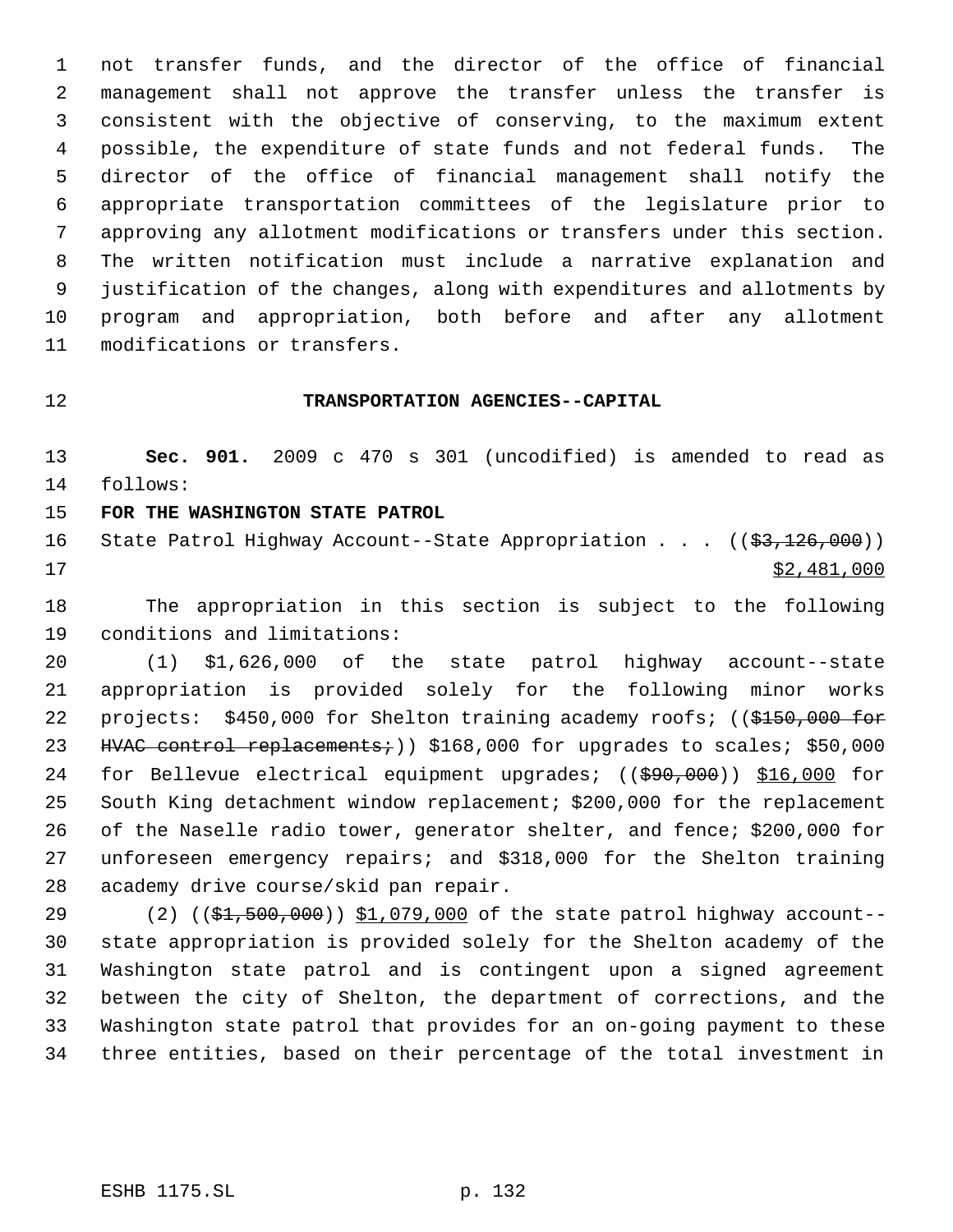the project, from all hookup fees, late comer fees, LIDS, and all other initial fees collected for the new waste water treatment lines, waste water plants, water lines, and water systems.

 **Sec. 902.** 2010 c 247 s 301 (uncodified) is amended to read as follows: **FOR THE COUNTY ROAD ADMINISTRATION BOARD**

7 Rural Arterial Trust Account--State Appropriation . . . ((\$73,000,000)) 8 \$71,500,000 \$71,500,000 \$71,500,000 \$71,500,000 \$71,500,000 \$71,500,000 \$71,500,000 \$71,500,000 \$71,500,000 \$ 9 Motor Vehicle Account--State Appropriation . . . . . . . . . \$1,048,000 County Arterial Preservation Account--State 11 Appropriation . . . . . . . . . . . . . . . . ((\$31,400,000)) 12 \$30,400,000 \$30,400,000 13 TOTAL APPROPRIATION . . . . . . . . . . . . . ((\$105,448,000)) \$102,948,000

 The appropriations in this section are subject to the following conditions and limitations:

 (1) \$1,048,000 of the motor vehicle account--state appropriation may be used for county ferry projects as developed pursuant to RCW 47.56.725(4).

 (2) The appropriations in this section include funding to counties to assist them in efforts to recover from federally declared emergencies, by providing capitalization advances and local match for federal emergency funding as determined by the county road administration board. The county road administration board shall specifically identify any such selected projects and shall include information concerning such selected projects in its next annual report to the legislature.

 (3) \$22,000,000 of the rural arterial trust account--state appropriation is provided solely for additional grants for county road projects as approved by the county road administration board.

 **Sec. 903.** 2010 c 247 s 302 (uncodified) is amended to read as follows:

**FOR THE TRANSPORTATION IMPROVEMENT BOARD**

|    | 34 Small City Pavement and Sidewalk Account--State |             |
|----|----------------------------------------------------|-------------|
|    | 35 Appropriation ( $(\frac{23}{7927}, 000)$ )      |             |
| 36 |                                                    | \$3,737,000 |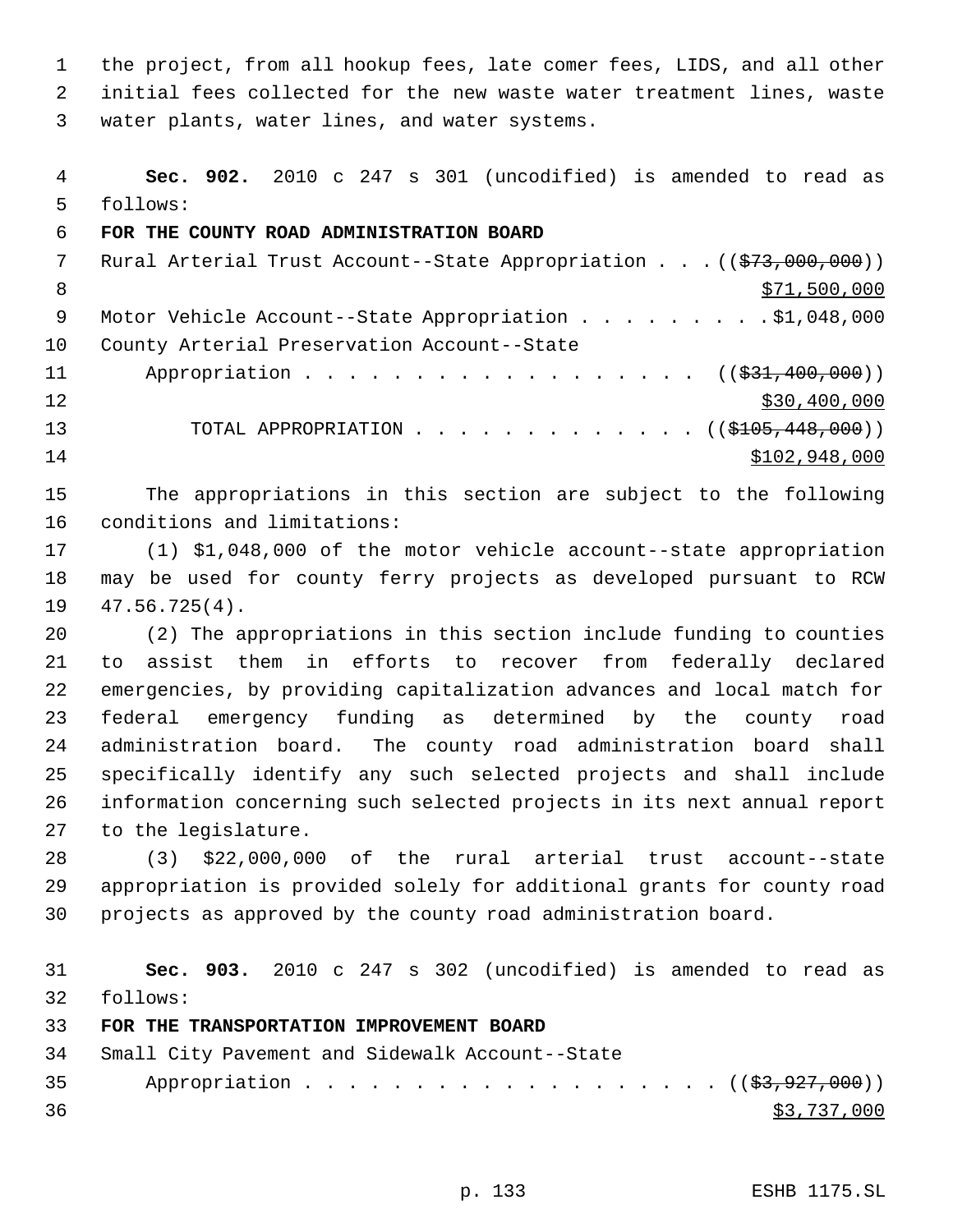1 Urban Arterial Trust Account--State Appropriation . . ((\$123,900,000)) 2 \$121,900,000 \$121,900,000 \$121,900,000 \$121,900,000 \$121,900,000 \$121,900,000 \$121,900,000 \$121,900,000 \$121,900,000 \$121,900,000 \$121,900,000 \$121,900,000 \$121,900 \$121,900 \$121,900 \$121,900 \$121,900 \$121,900 \$121,900 \$ Transportation Improvement Account--State 4 Appropriation . . . . . . . . . . . . . . . . ((\$81,643,000))  $\frac{$80,643,000}{ }$ 6 TOTAL APPROPRIATION . . . . . . . . . . . . ((\$209,470,000)) \$206,280,000 The appropriations in this section are subject to the following conditions and limitations: (1) The transportation improvement account--state appropriation includes up to \$7,143,000 in proceeds from the sale of bonds authorized in RCW 47.26.500. (2) The urban arterial trust account--state appropriation includes 14 up to ((\$7,143,000)) \$15,000,000 in proceeds from the sale of bonds authorized in RCW 47.26.420. **Sec. 904.** 2009 c 470 s 305 (uncodified) is amended to read as follows: **FOR THE DEPARTMENT OF TRANSPORTATION--PROGRAM D (DEPARTMENT OF TRANSPORTATION-ONLY PROJECTS)--CAPITAL** 20 Motor Vehicle Account--State Appropriation . . . . . . . ((\$4,810,000)) \$4,623,000 22 The appropriation in this section is subject to the following conditions and limitations: (1) \$1,198,000 of the motor vehicle account--state appropriation is provided solely for the Olympic region site acquisition debt service payments and administrative costs associated with capital improvement and preservation project and financial management. 28 (2) ((\$3,612,000)) \$3,425,000 of the motor vehicle account--state appropriation is provided solely for high priority safety projects that are directly linked to employee safety, environmental risk, or minor works that prevent facility deterioration. This includes the administrative costs associated with those projects and the reconstruction of the Wandermere facility that was destroyed in the 2008-09 winter storms. **Sec. 905.** 2010 c 247 s 303 (uncodified) is amended to read as

follows: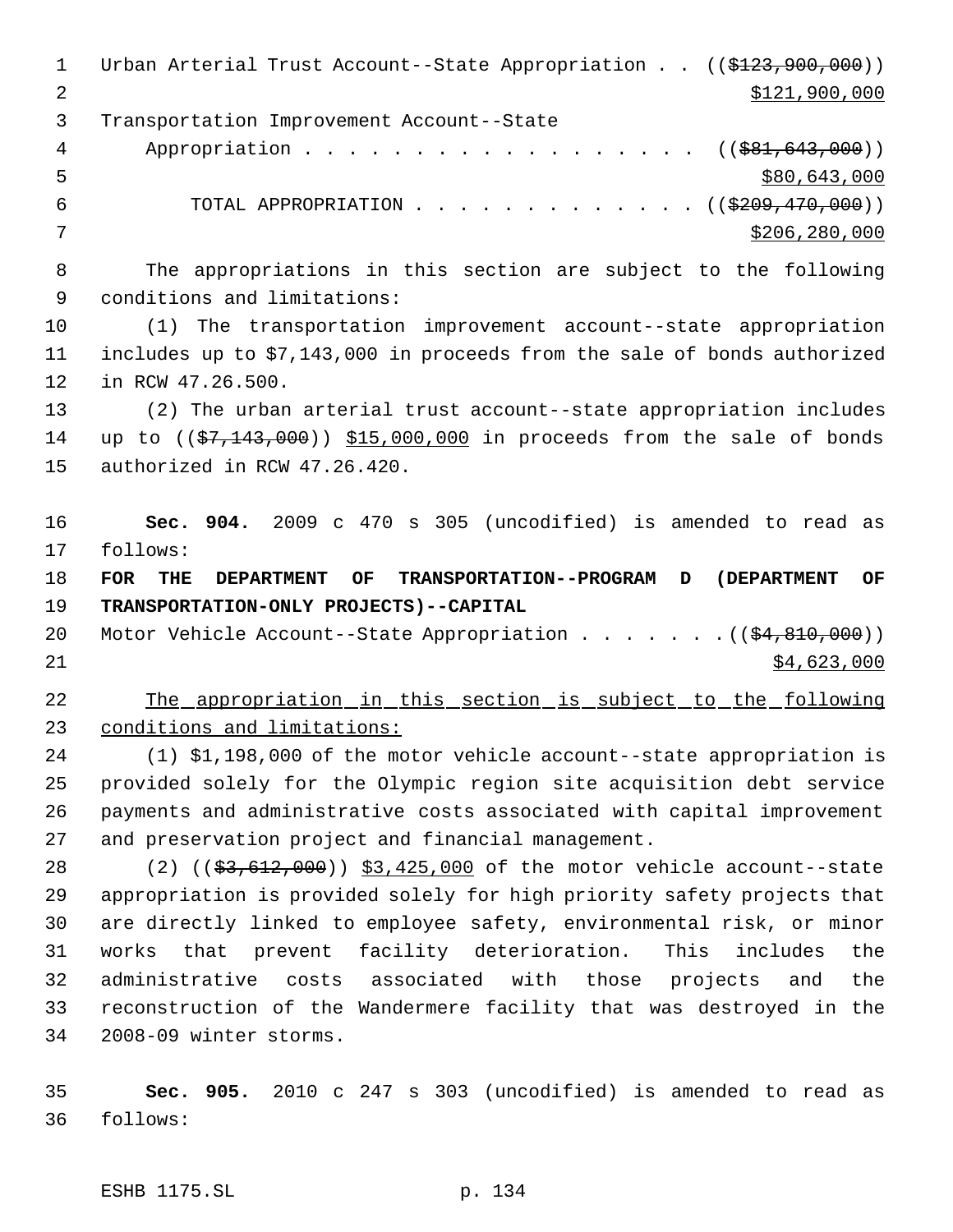| $\mathbf 1$ | FOR THE DEPARTMENT OF TRANSPORTATION--IMPROVEMENTS--PROGRAM I                       |
|-------------|-------------------------------------------------------------------------------------|
| 2           | Multimodal Transportation Account--State                                            |
| 3           | Appropriation<br>$($ (\$98,000))                                                    |
| 4           | \$2,000                                                                             |
| 5           | Transportation Partnership Account--State                                           |
| 6           | Appropriation<br>(( <del>\$1,665,644,000</del> ))                                   |
| 7           | \$1,325,624,000                                                                     |
| 8           | Motor Vehicle Account--State Appropriation ( $(\frac{285}{534}, \frac{534}{000})$ ) |
| 9           | \$66,880,000                                                                        |
| 10          | Motor Vehicle Account--Federal Appropriation ((\$570,107,000))                      |
| 11          | \$532,458,000                                                                       |
| 12          | Motor Vehicle Account--Private/Local                                                |
| 13          | $((\frac{1570}{714},000))$<br>Appropriation                                         |
| 14          | \$83,270,000                                                                        |
| 15          | Special Category C Account--State Appropriation \$25,221,000                        |
| 16          | Transportation 2003 Account (Nickel Account)--State                                 |
| 17          | Appropriation<br>$((\frac{2713}{723}, \frac{205}{600}))$                            |
| 18          | \$590,797,000                                                                       |
| 19          | Freight Mobility Multimodal Account--State                                          |
| 20          | Appropriation<br>$((\frac{154}{7574},000))$                                         |
| 21          | \$4,575,000                                                                         |
| 22          | Tacoma Narrows Toll Bridge Account--State                                           |
| 23          | ( ( \$789,000) )<br>Appropriation                                                   |
| 24          | \$797,000                                                                           |
| 25          | State Route Number 520 Corridor Account--State                                      |
| 26          | Appropriation ( $(\frac{2331}{763},000)$ )                                          |
| 27          | \$229,838,000                                                                       |
| 28          | ((State Route Number 520 Civil Penalties Account - State                            |
| 29          |                                                                                     |
| 30          | TOTAL APPROPRIATION ( $(\frac{23}{2}, \frac{368}{20}, \frac{839}{200})$ )           |
| 31          | \$2,859,462,000                                                                     |
| 32          | The appropriations in this section are subject to the following                     |
| 33          | conditions and limitations:                                                         |
| 34          | (1) Except as provided otherwise in this section, the entire                        |
| 35          | transportation 2003 account (nickel account) appropriation and the                  |
| 36          | entire transportation partnership account appropriation are provided                |
| 37          | solely for the projects and activities as listed by fund, project, and              |
| 38          | amount in LEAP Transportation Document ( $(2010-1)$ ) 2011-1 as developed           |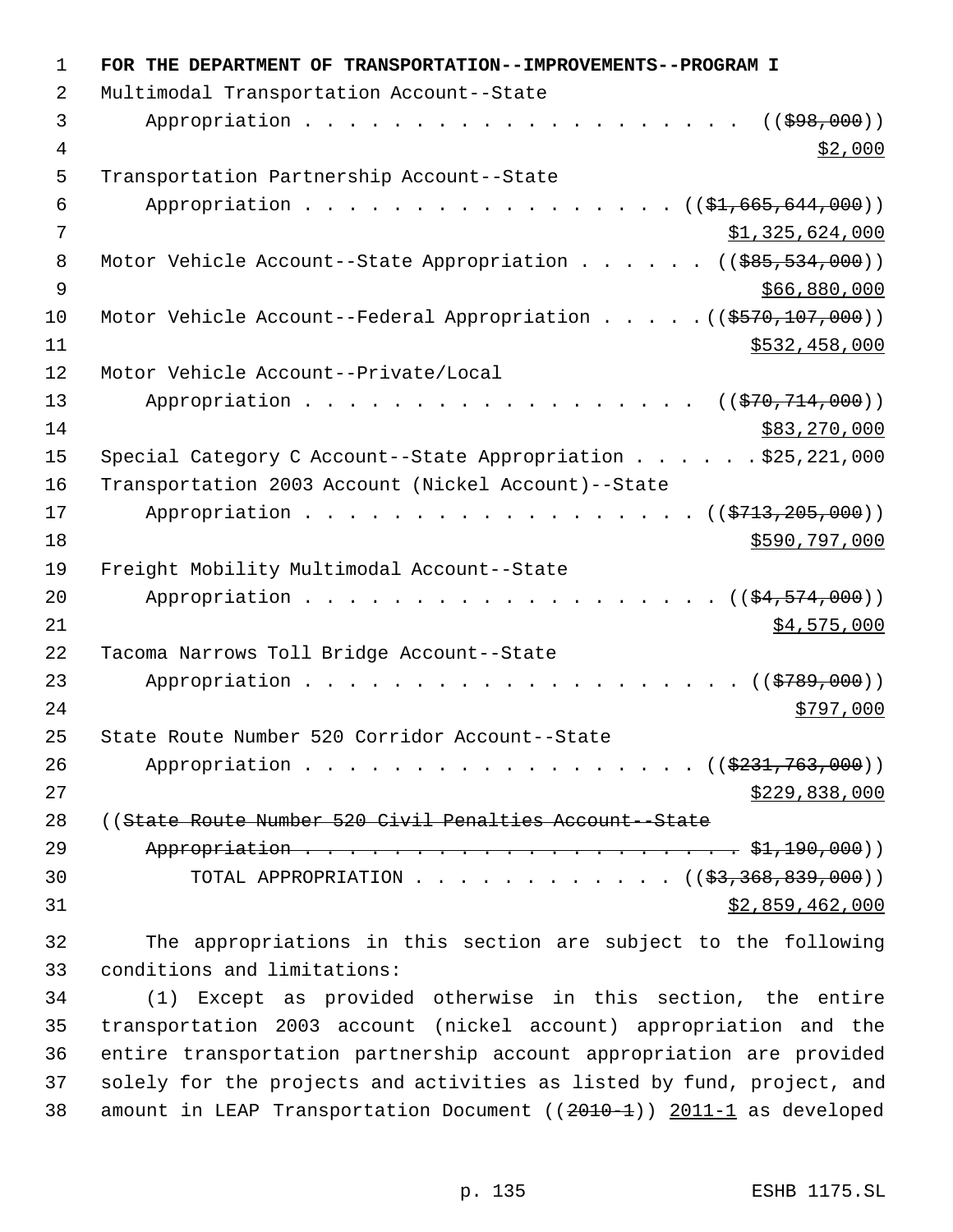((March 8, 2010)) April 19, 2011, Program - Highway Improvement Program (I). However, limited transfers of specific line-item project appropriations may occur between projects for those amounts listed 4 subject to the conditions and limitations in section 603 ((of-this 5 act)), chapter . . . (Engrossed Substitute House Bill No. 1175), Laws of 2011.

 (2) ((\$163,385,000)) \$158,094,000 of the transportation partnership 8 account--state appropriation and (( $$231,763,000$ )) \$229,838,000 of the state route number 520 corridor account--state appropriation are provided solely for the state route number 520 bridge replacement and HOV project. The department shall submit an application for the eastside transit and HOV project to the supplemental discretionary grant program for regionally significant projects as provided in the American Recovery and Reinvestment Act of 2009.

 (3) As required under section 305(6), chapter 518, Laws of 2007, the department shall report by January 2010 to the transportation committees of the legislature on the findings of the King county noise reduction solutions pilot project.

 (4) Funding allocated for mitigation costs is provided solely for the purpose of project impact mitigation, and shall not be used to develop or otherwise participate in the environmental assessment process.

 (5) The department shall apply for surface transportation program (STP) enhancement funds to be expended in lieu of or in addition to state funds for eligible costs of projects in Programs I and P including, but not limited to, the SR 518, SR 520, Columbia river crossing, and Alaskan Way viaduct projects.

 (6) The department shall, on a quarterly basis beginning July 1, 2009, provide to the office of financial management and the legislature reports providing the status on each active project funded in part or whole by the transportation 2003 account (nickel account) or the transportation partnership account. Funding provided at a programmatic level for transportation partnership account and transportation 2003 account (nickel account) projects relating to bridge rail, guard rail, fish passage barrier removal, and roadside safety projects should be reported on a programmatic basis. Projects within this programmatic level funding should be completed on a priority basis and scoped to be completed within the current programmatic budget. Report formatting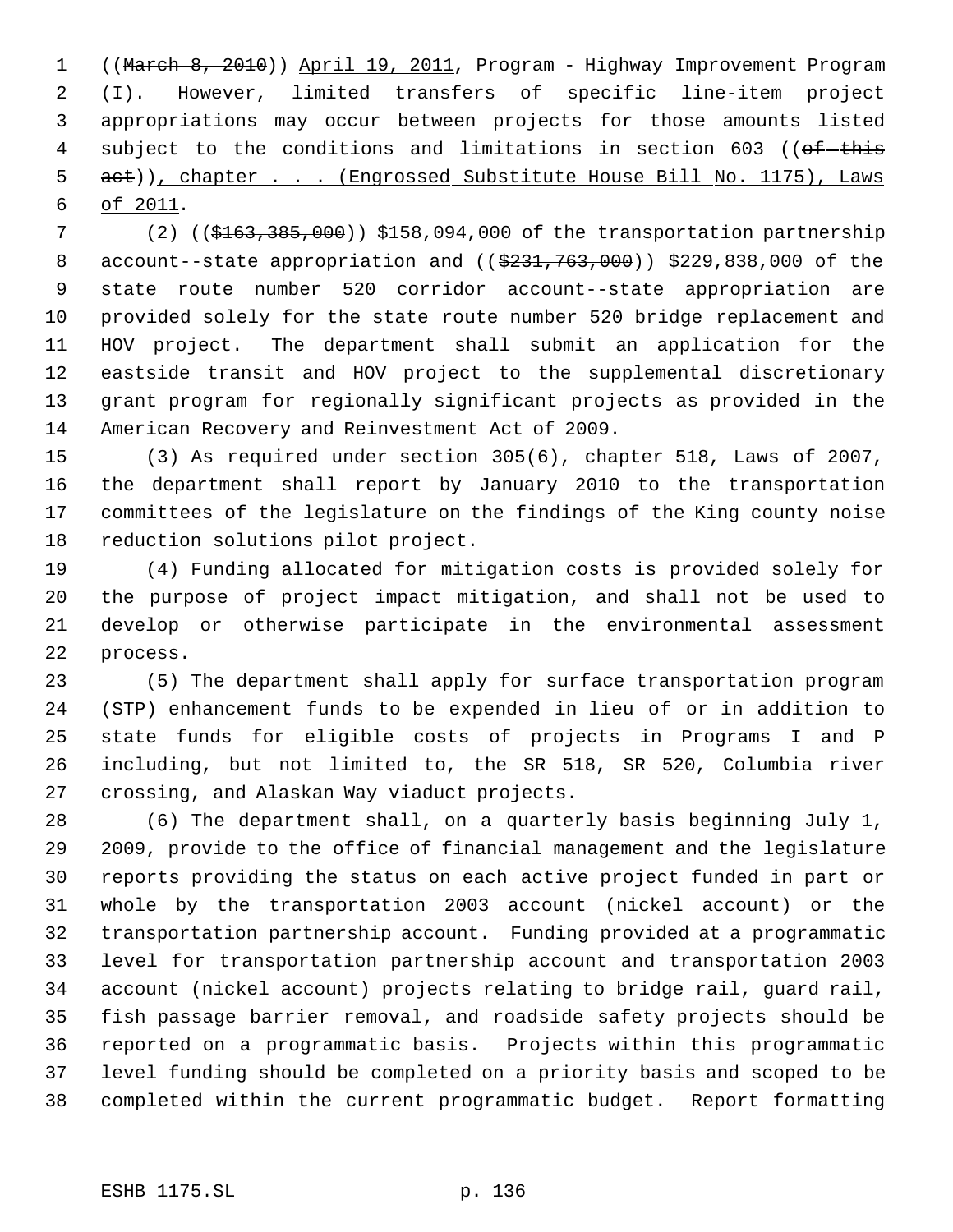and elements must be consistent with the October 2009 quarterly project report. On a representative sample of new construction contracts valued at fifteen million dollars or more, the department must also use an earned value method of project monitoring.

 (7) The transportation 2003 account (nickel account)--state 6 appropriation includes up to  $(($653,630,000) $$5567,964,000$  in proceeds from the sale of bonds authorized by RCW 47.10.861.

 (8) The transportation partnership account--state appropriation 9 includes up to ((\$1,347,939,000)) \$1,261,092,000 in proceeds from the sale of bonds authorized in RCW 47.10.873.

 (9) The special category C account--state appropriation includes up 12 to ((\$25,221,000)) \$25,056,000 in proceeds from the sale of bonds authorized in RCW 47.10.812.

 (10) The motor vehicle account--state appropriation includes up to 15 ((\$43,000,000)) \$42,960,000 in proceeds from the sale of bonds authorized in RCW 47.10.843.

 (11) The state route number 520 corridor account--state 18 appropriation includes up to  $((\$231,763,000))$  \$229,838,000 in proceeds from the sale of bonds authorized in RCW 47.10.879.

 (12) The department must prepare a tolling study for the Columbia river crossing project. While conducting the study, the department must coordinate with the Oregon department of transportation to perform the following activities:

 (a) Evaluate the potential diversion of traffic from Interstate 5 to other parts of the transportation system when tolls are implemented on Interstate 5 in the vicinity of the Columbia river;

 (b) Evaluate the most advanced tolling technology to maintain travel time speed and reliability for users of the Interstate 5 bridge;

 (c) Evaluate available active traffic management technology to determine the most effective options for technology that could maintain travel time speed and reliability on the Interstate 5 bridge;

 (d) Confer with the project sponsor's council, as well as local and regional governing bodies adjacent to the Interstate 5 Columbia river crossing corridor and the Interstate 205 corridor regarding the implementation of tolls, the impacts that the implementation of tolls might have on the operation of the corridors, the diversion of traffic to local streets, and potential mitigation measures;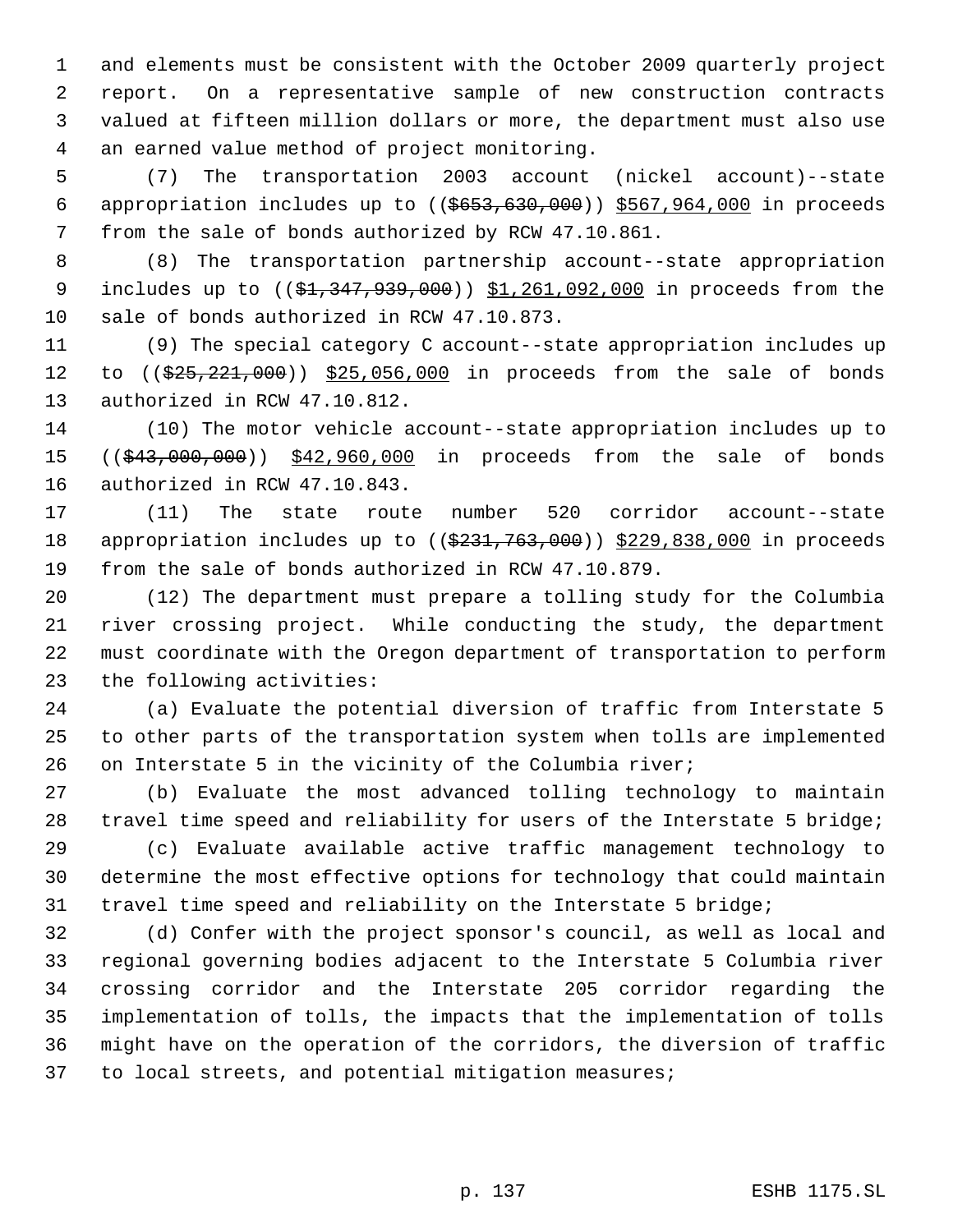(e) Regularly report to the Washington transportation commission regarding the progress of the study for the purpose of guiding the commission's potential toll setting on the facility;

 (f) Research and evaluate options for a potential toll-setting framework between the Oregon and Washington transportation commissions;

 (g) Conduct public work sessions and open houses to provide information to citizens, including users of the bridge and business and freight interests, regarding implementation of tolls on the Interstate 5 and to solicit citizen views on the following items:

 (i) Funding a portion of the Columbia river crossing project with tolls;

 (ii) Implementing variable tolling as a way to reduce congestion on the facility; and

 (iii) Tolling Interstate 205 separately as a management tool for the broader state and regional transportation system; and

 (h) Provide a report to the governor and the legislature by January 2010.

 (13)(a) By January 2010, the department must prepare a traffic and revenue study for Interstate 405 in King county and Snohomish county that includes funding for improvements and high occupancy toll lanes, as defined in RCW 47.56.401, for traffic management. The department must develop a plan to operate up to two high occupancy toll lanes in each direction on Interstate 405.

 (b) For the facility listed in (a) of this subsection, the department must:

 (i) Confer with the mayors and city councils of jurisdictions in the vicinity of the project regarding the implementation of high occupancy toll lanes and the impacts that the implementation of these high occupancy toll lanes might have on the operation of the corridor and adjacent local streets;

 (ii) Conduct public work sessions and open houses to provide information to citizens regarding implementation of high occupancy toll lanes and to solicit citizen views;

 (iii) Regularly report to the Washington transportation commission regarding the progress of the study for the purpose of guiding the commission's toll setting on the facility; and

 (iv) Provide a report to the governor and the legislature by January 2010.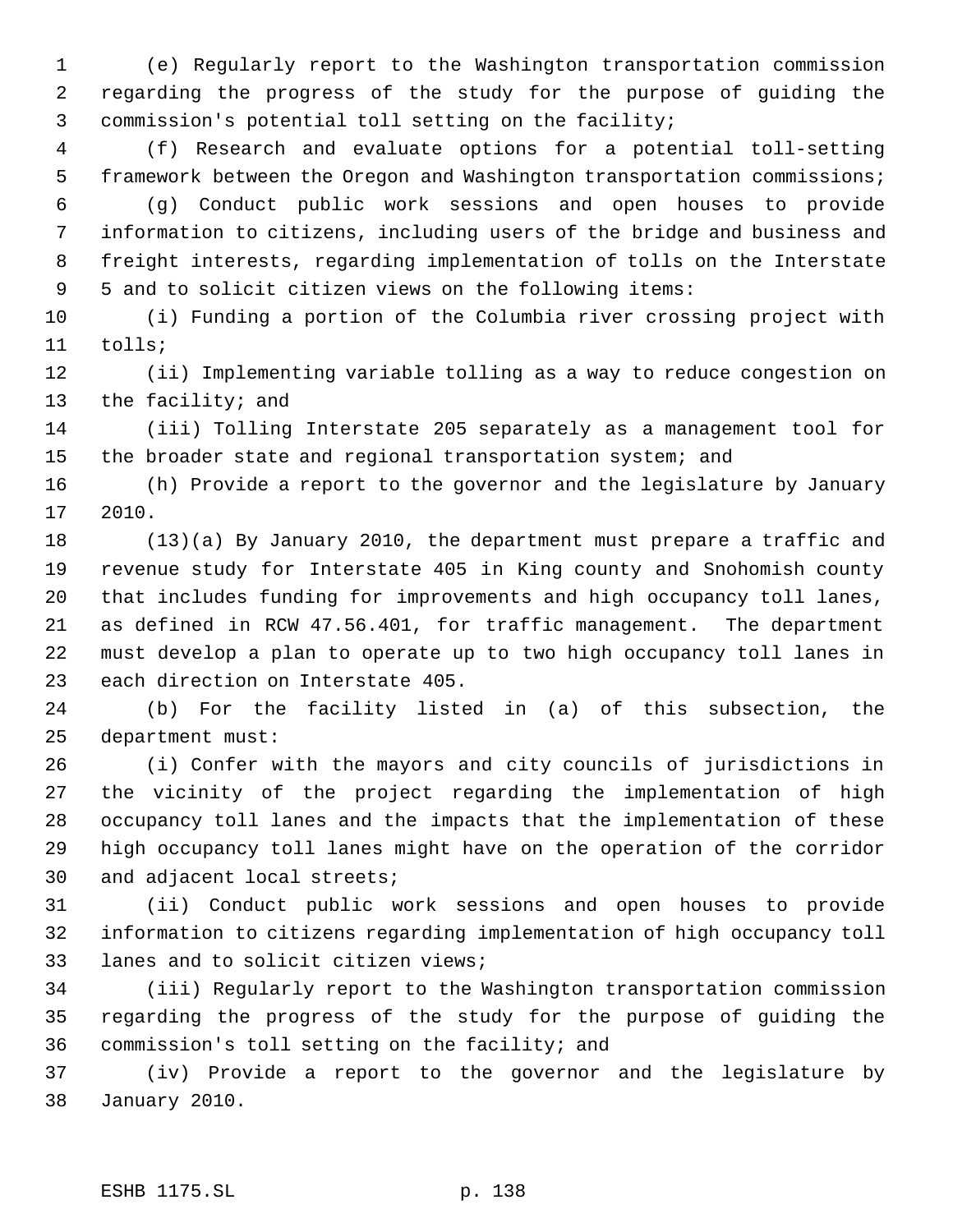1 (14) ((\$6,488,000)) \$1,323,000 of the motor vehicle account--state 2 appropriation and (( $$5,000$ )) \$3,628,000 of the motor vehicle account-- federal appropriation are provided solely for project 100224I, US 2 high priority safety project. Expenditure of these funds is for safety projects on state route number 2 between Monroe and Gold Bar, which may include median rumble strips, traffic cameras, and electronic message signs.

 (15) Expenditures for the state route number 99 Alaskan Way viaduct replacement project must be made in conformance with Engrossed Substitute Senate Bill No. 5768.

 (16) The department shall conduct a public outreach process to identify and respond to community concerns regarding the Belfair bypass. The process must include representatives from Mason county, the legislature, area businesses, and community members. The department shall use this process to consider and develop design alternatives that alter the project's scope so that the community's needs are met within the project budget. The department shall provide a report on the process and outcomes to the legislature by June 30, 2010.

 (17) The legislature is committed to the timely completion of R8A which supports the construction of sound transit's east link. Following the completion of the independent analysis of the methodologies to value the reversible lanes on Interstate 90 which may be used for high capacity transit as directed in section 204 of this act, the department shall complete the process of negotiations with sound transit. Such agreement shall be completed no later than December 1, 2009.

 (18) \$250,000 of the motor vehicle account--state appropriation is provided solely for the design and construction of a right turn lane to improve visibility and traffic flow on state route number 195 and Cheney-Spokane Road (project L1000001).

 (19) ((\$730,000)) \$724,000 of the motor vehicle account--federal 33 appropriation and ((\$16,000)) \$17,000 of the motor vehicle account-- state appropriation are provided solely for the Westview school noise wall (project WESTV).

36  $(20)$   $(\frac{2}{52},000)$  \$3,000 of the motor vehicle account--state appropriation and \$131,000 of the motor vehicle account--federal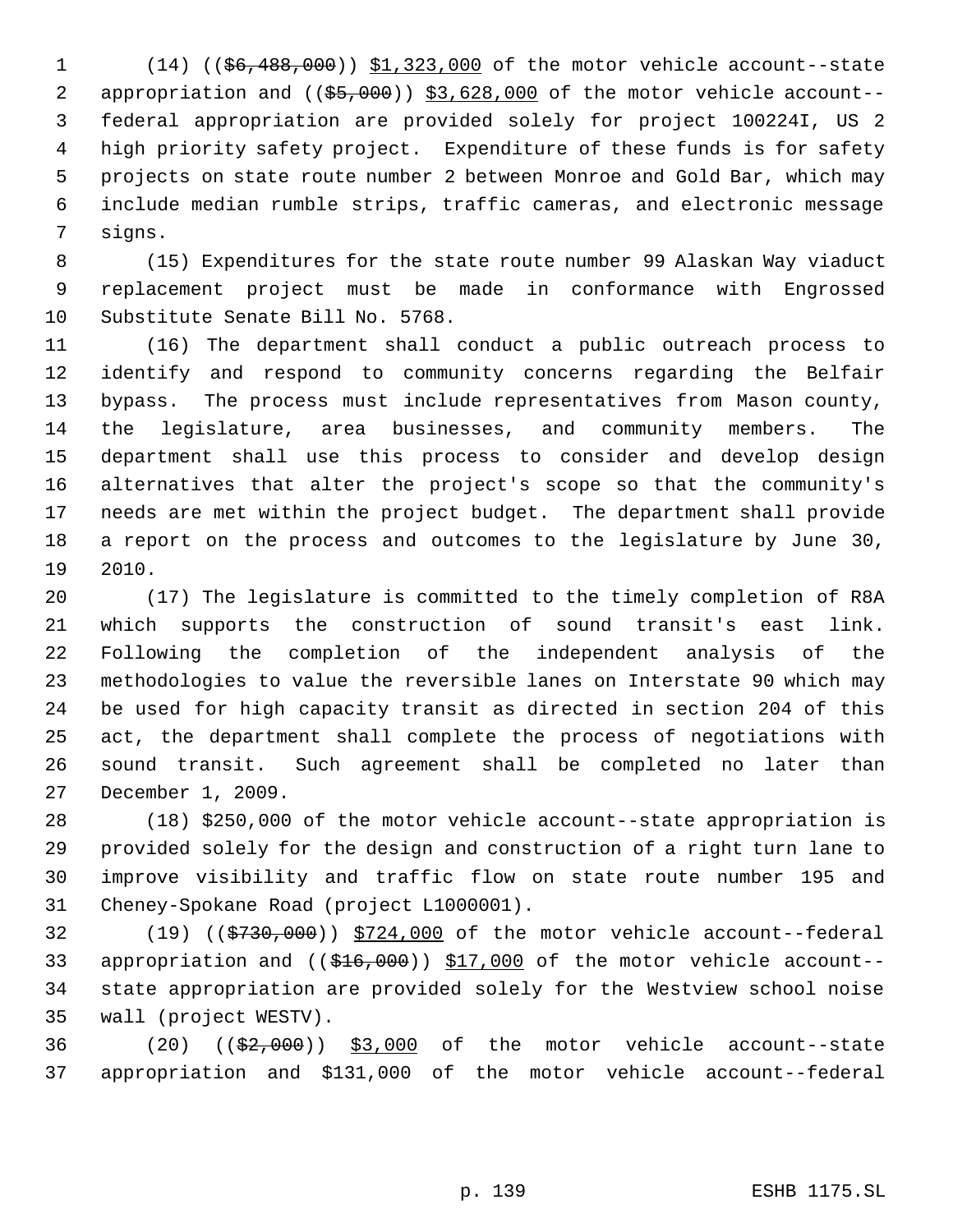appropriation are provided solely for interchange design and planning work on US 12 at A Street and Tank Farm Road (project PASCO).

 (21) ((\$21,566,000)) \$13,246,000 of the transportation partnership 4 account--state appropriation, ((\$26,000)) \$27,000 of the motor vehicle 5 account--state appropriation, ((\$30,000,000)) \$40,000,000 of the motor vehicle account--private/local appropriation, and ((\$4,334,000)) 7 \$9,422,000 of the motor vehicle account--federal appropriation are provided solely for project 400506A, the I-5/Columbia river crossing/Vancouver project. The funding described in this subsection 10 includes a ((\$30,000,000)) \$40,000,000 contribution from the state of Oregon.

 (22) It is important that the public and policymakers have accurate and timely access to information related to the Alaskan Way viaduct replacement project as it proceeds to, and during, the construction of all aspects of the project including, but not limited to, information regarding costs, schedules, contracts, project status, and neighborhood impacts. Therefore, it is the intent of the legislature that the state, city, and county departments of transportation establish a single source of accountability for integration, coordination, tracking, and information of all requisite components of the replacement project, which must include, at a minimum:

 (a) A master schedule of all subprojects included in the full replacement project or program; and

 (b) A single point of contact for the public, media, stakeholders, and other interested parties.

 (23) The department shall evaluate a potential deep bore culvert for the state route number 305/Bjorgen creek fish barrier project identified as project 330514A in LEAP Transportation Document ALL PROJECTS 2009-2, as developed April 24, 2009. The department shall evaluate whether a deep bore culvert will be a less costly alternative than a traditional culvert since a traditional culvert would require extensive road detours during construction.

 (24) Project number 330215A in the LEAP transportation document described in subsection (1) of this section is expanded to include safety and congestion improvements from the Key Peninsula Highway to the vicinity of Purdy. The department shall consult with the Washington traffic safety commission to ensure that this project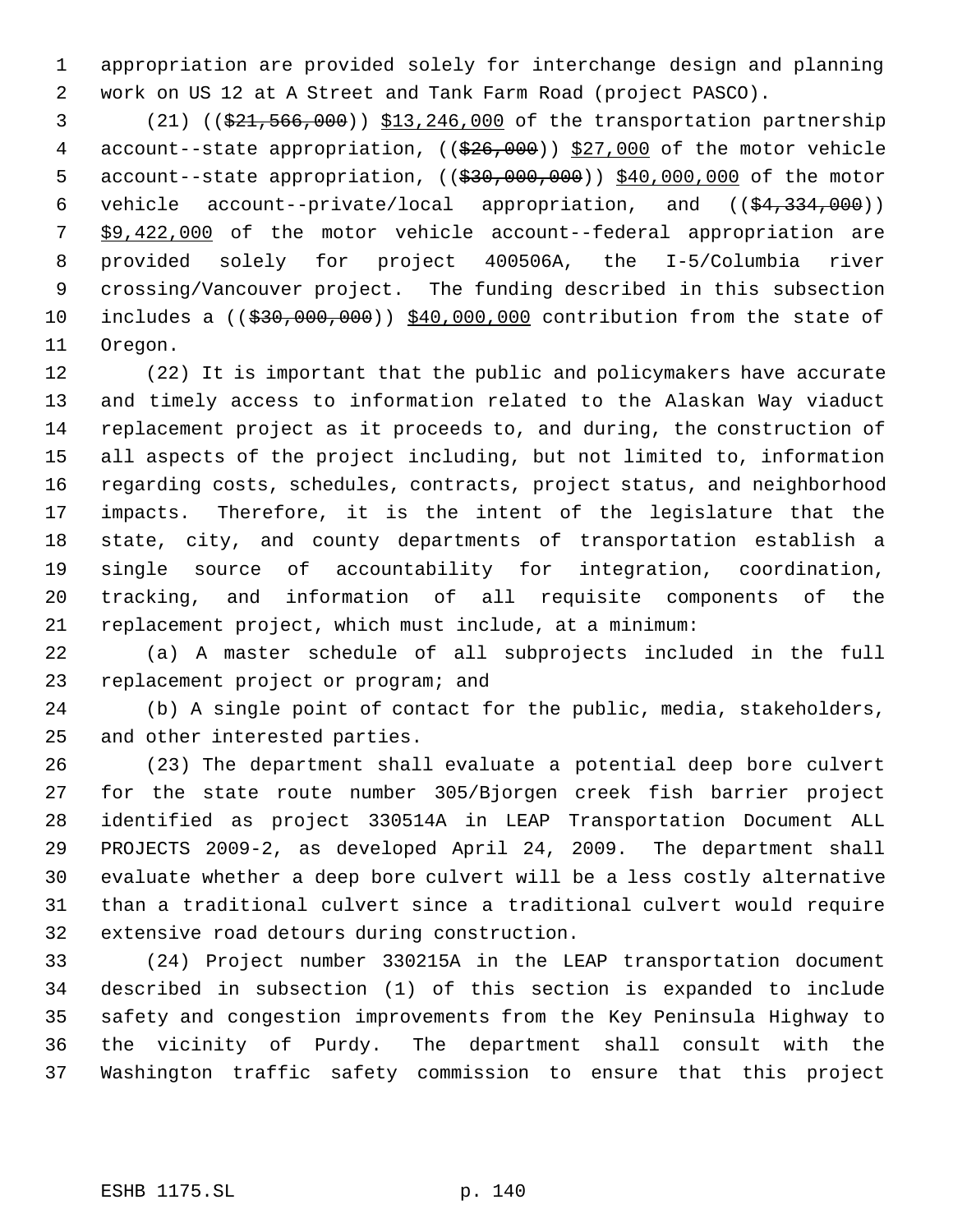includes improvements at intersections and along the roadway to reduce the frequency and severity of collisions related to roadway conditions and traffic congestion.

 (25) ((\$8,890,000)) \$5,831,000 of the transportation partnership account--state appropriation is provided solely for project 109040Q, the Interstate 90 Two Way Transit and HOV Improvements--Stage 2 and 3 project, as indicated in the LEAP transportation document referenced in subsection (1) of this section.

 (26) The department shall continue to work with the local partners in developing transportation solutions necessary for the economic growth in the Red Mountain American Viticulture Area of Benton county.

 (27) For highway construction projects where the department considers agricultural lands of long-term commercial significance, as defined in RCW 36.70A.030, in reviewing and selecting sites to meet environmental mitigation requirements under the national environmental policy act (42 U.S.C. Sec. 4321 et seq.) and the state environmental policy act (chapter 43.21C RCW), the department shall, to the greatest extent possible, consider using public land first. If public lands are not available that meet the required environmental mitigation needs, the department may use other sites while making every effort to avoid any net loss of agricultural lands that have a designation of long-term commercial significance.

 (28) Within the motor vehicle account--state appropriation and motor vehicle account--federal appropriation, the department may transfer funds between programs I and P, except for funds that are otherwise restricted in this act.

 (29) Within the amounts provided in this section, \$200,000 of the transportation partnership account--state appropriation is provided solely for the department to prepare a comprehensive tolling study of the state route number 167 corridor to determine the feasibility of administering tolls within the corridor, identified as project number 316718A in the LEAP transportation document described in subsection (1) of this section. The department shall report to the joint transportation committee by September 30, 2010. The department shall regularly report to the Washington transportation commission regarding the progress of the study for the purpose of guiding the commission's potential toll setting on the facility. The elements of the study must include, at a minimum: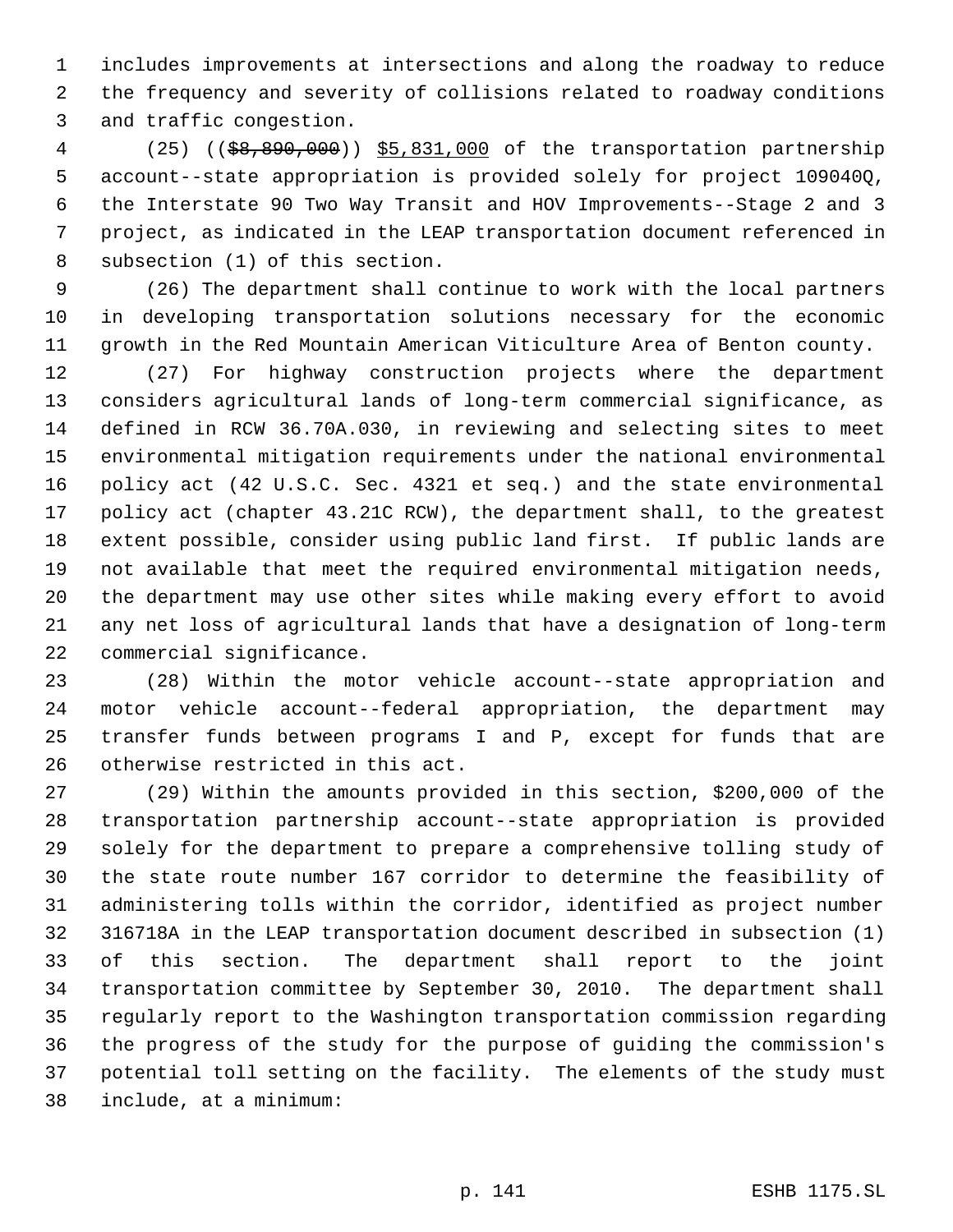(a) The potential for value pricing to generate revenues for needed transportation facilities within the corridor;

(b) Maximizing the efficient operation of the corridor; and

(c) Economic considerations for future system investments.

 (30) Within the amounts provided in this section, \$200,000 of the transportation partnership account--state appropriation is provided solely for the department to prepare a comprehensive tolling study of the state route number 509 corridor to determine the feasibility of administering tolls within the corridor, identified as project number 850901F in the LEAP transportation document described in subsection (1) of this section. The department shall report to the joint transportation committee by September 30, 2010. The department shall regularly report to the Washington transportation commission regarding the progress of the study for the purpose of guiding the commission's potential toll setting on the facility. The elements of the study must include, at a minimum:

 (a) The potential for value pricing to generate revenues for needed transportation facilities within the corridor;

(b) Maximizing the efficient operation of the corridor; and

(c) Economic considerations for future system investments.

 (31) Within the amounts provided in this section, \$28,000,000 of the transportation partnership account--state appropriation is for project 600010A, as identified in the LEAP transportation document in 24 subsection (1) of this section: NSC-North Spokane corridor ((design 25 and right-of-way - new alignment)). Expenditure of these funds is for preliminary engineering and right-of-way purchasing to prepare for four lanes to be built from where existing construction ends at Francis Avenue for three miles to the Spokane river. Additionally, any savings realized on project 600001A, as identified in the LEAP transportation document in subsection (1) of this section: US 395/NSC-Francis Avenue to Farwell Road - New Alignment, must be applied to project 600010A.

 (32) \$400,000 of the motor vehicle account--state appropriation is provided solely for the department to conduct a state route number 2 route development plan (project L2000016) that will identify essential improvements needed between the port of Everett/Naval station and approaching the state route number 9 interchange near the city of Snohomish.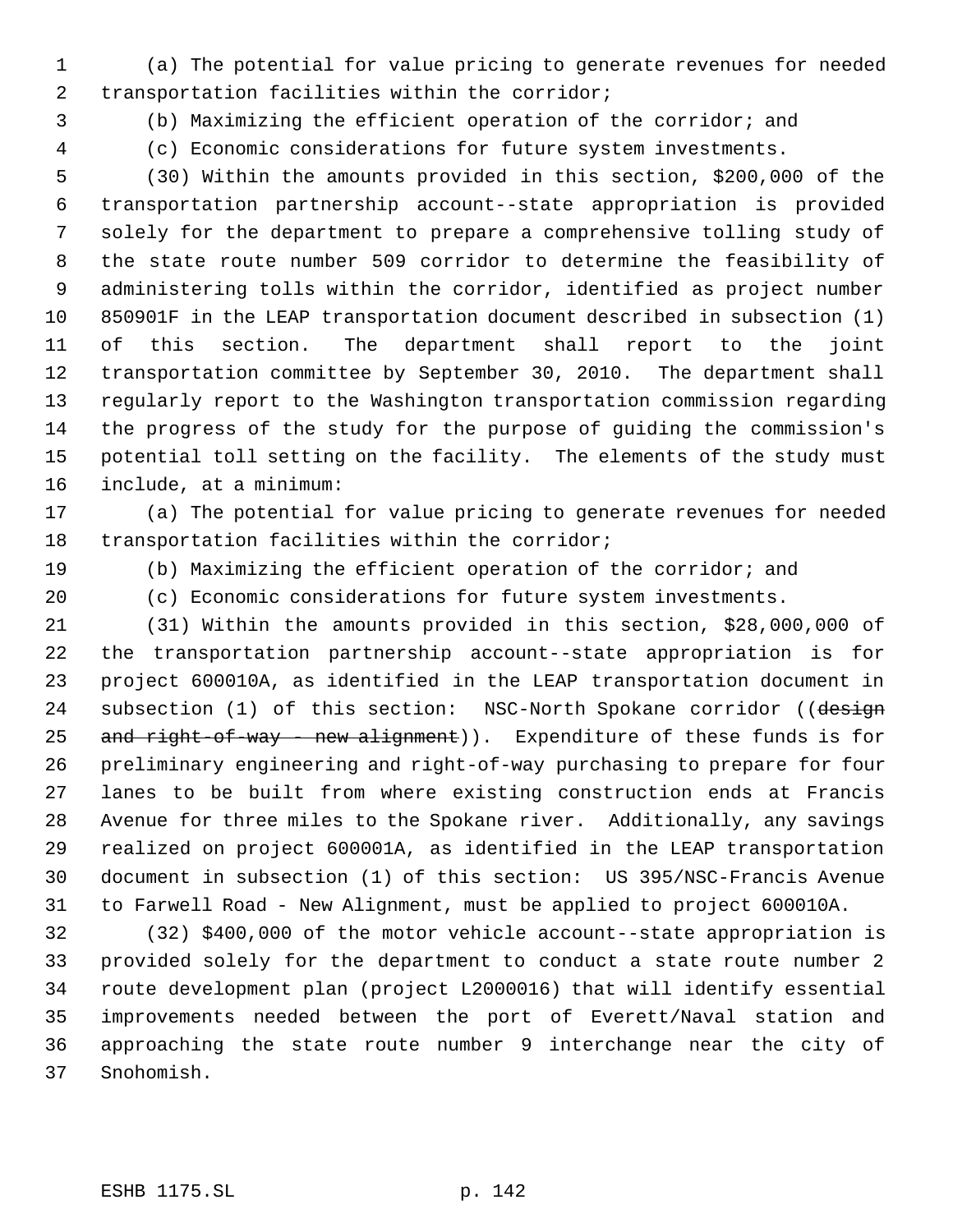(33) If the SR 26 - Intersection and Illumination Improvements are not completed by June 30, 2009, the department shall ensure that the improvements are completed as soon as practicable after June 30, 2009, and shall submit monthly progress reports on the improvements beginning July 1, 2009.

 (34) \$200,000 of the transportation partnership account--state appropriation, identified on project number 400506A in the LEAP transportation document described in subsection (1) of this section, is provided solely for the department to work with the department of archaeology and historic preservation to ensure that the cultural resources investigation is properly conducted on the Columbia river crossing project. This project must be conducted with active archaeological management and result in one report that spans the single cultural area in Oregon and Washington. Additionally, the department shall establish a scientific peer review of independent archaeologists that are knowledgeable about the region and its cultural resources.

 (35) The department shall work with the department of archaeology and historic preservation to ensure that the cultural resources investigation is properly conducted on all mega-highway projects and large ferry terminal projects. These projects must be conducted with active archaeological management. Additionally, the department shall establish a scientific peer review of independent archaeologists that are knowledgeable about the region and its cultural resources.

 (36) Within the amounts provided in this section, \$1,500,000 of the motor vehicle account--state appropriation is provided solely for necessary work along the south side of SR 532, identified as project number 053255C in the LEAP transportation document described in subsection (1) of this section.

 (37) \$10,000,000 of the transportation partnership account--state appropriation is provided solely for the Spokane street viaduct portion of project 809936Z, SR 99/Alaskan Way Viaduct – Replacement project as indicated in the LEAP transportation document referenced in subsection (1) of this section.

 (38) The department shall conduct a public outreach process to identify and respond to community concerns regarding the portion of John's Creek Road that connects state route number 3 and state route number 101. The process must include representatives from Mason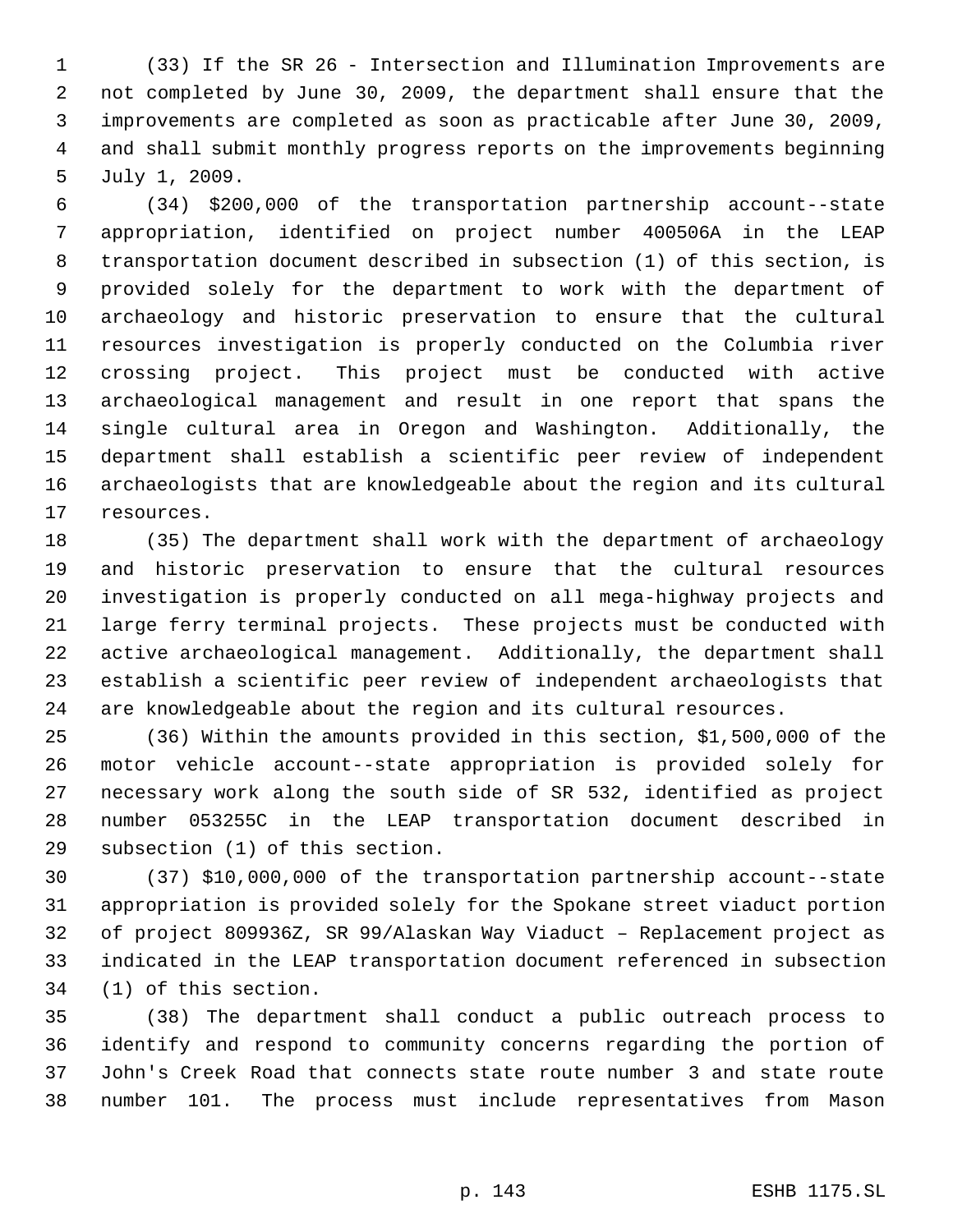county, the legislature, area businesses, and community members. The department shall use this process to consider, develop, and design a project scope so that the community's needs are met for the lowest cost. The department shall provide a report on the process and outcomes to the legislature by June 30, 2010.

 (39) The department shall apply for the competitive portion of federal transit administration funds for eligible transit-related costs of the state route number 520 bridge replacement and HOV project and the Columbia river crossing project. The federal funds described in this subsection must not include those federal transit administration funds distributed by formula. The department shall provide a report regarding this effort to the legislature by January 1, 2010.

13 (40) ((\$5,500,000)) \$3,388,000 of the motor vehicle account--14 federal appropriation  $((\frac{1}{18}))$  and \$1,405,000 of the motor vehicle 15 account--state appropriation are provided solely for the Alaskan Way Viaduct - Automatic Shutdown project, identified as project L1000034.

17 (41) ((\$2,244,000)) \$2,937,000 of the motor vehicle account--18 federal appropriation and ((\$122,000)) \$163,000 of the motor vehicle account--state appropriation are provided solely for the US 12/Nine Mile Hill to Woodward Canyon Vic -Build New Highway project, identified as project 501210T.

 (42) ((\$790,000)) \$1,116,000 of the motor vehicle account--federal appropriation is provided solely for the Express Lanes System Concept Study project, identified as project 800020A. As part of this project, the department shall prepare a comprehensive tolling study of the Interstate 5 express lanes to determine the feasibility of administering tolls within the corridor. The department shall regularly report to the Washington transportation commission regarding the progress of the study. The elements of the study must include, at a minimum:

 (i) The potential for value pricing to generate revenues for needed transportation facilities;

(ii) Maximizing the efficient operation of the corridor;

 (iii) Economic considerations for future system investments; and (iv) An analysis of the impacts to the regional transportation system.

 (b) The department shall submit a final report on the study to the joint transportation committee by June 30, 2011.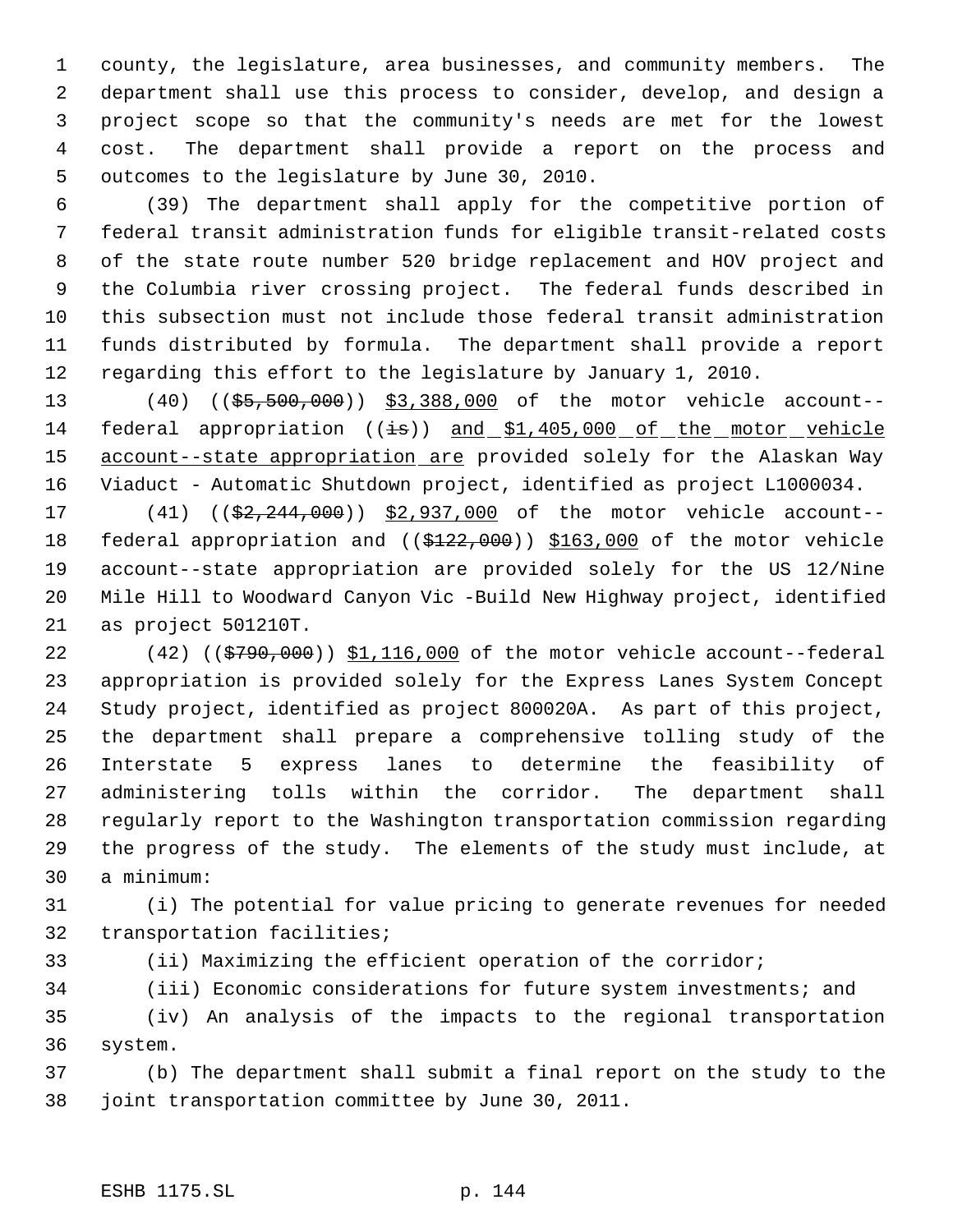1 (( $(44) - $226,000$ )) (43) \$110,000 of the motor vehicle account--2 federal appropriation and ((\$9,000)) \$5,000 of the motor vehicle account--state appropriation are provided solely for the SR 16/Rosedale Street NW Vicinity - Frontage Road project (301639C). These funds must not be expended before an agreement stating that the city of Gig Harbor will take ownership of the road has been signed. The frontage road must be built for driving speeds of no more than thirty-five miles per hour.

 $((445))$   $(44)$  The department shall work with the Washington state transportation commission, the Oregon state department of transportation, and the Oregon state transportation commission to analyze and review potential options for a bistate, toll setting framework. As part of the analysis, the department shall undertake the following actions: Review statutory provisions and the governance structures of toll facilities in the United States that are located within two or more states; review relevant federal law regarding 17 transportation facilities that are located within two or more states; consult with the state treasurers in Washington and Oregon regarding the appropriate structure for the issuance of debt for toll facilities that are located within two states; report findings and recommendations to the Columbia river project sponsor's council by October 1, 2010; and provide a final report to the governor and the legislature by June 30, 2011.

24 (( $(46)$ )) (45) \$750,000 of the motor vehicle account--state appropriation is provided solely for improvements from Allan Road to state route number 12 (501207Z).

 $((47)$   $$500,000)$   $(46)$   $$455,000$  of the motor vehicle account--state appropriation is provided solely for a traffic signal at the intersection of state route number 7 and state route number 702 (300738A).

31 (( $(48)$  \$750,000)) (47) \$316,000 of the motor vehicle account--state appropriation is provided solely for environmental work on the Belfair Bypass (project 300344C).

 $((49))$   $(48)$  The legislature finds that state route number 522 corridor provides an important link between Interstates 5 and 405 and will be impacted by diversion from tolling elsewhere in the region. State route number 522 must be reviewed as part of the scoping work conducted under section 220(4) of this act. As such, the legislature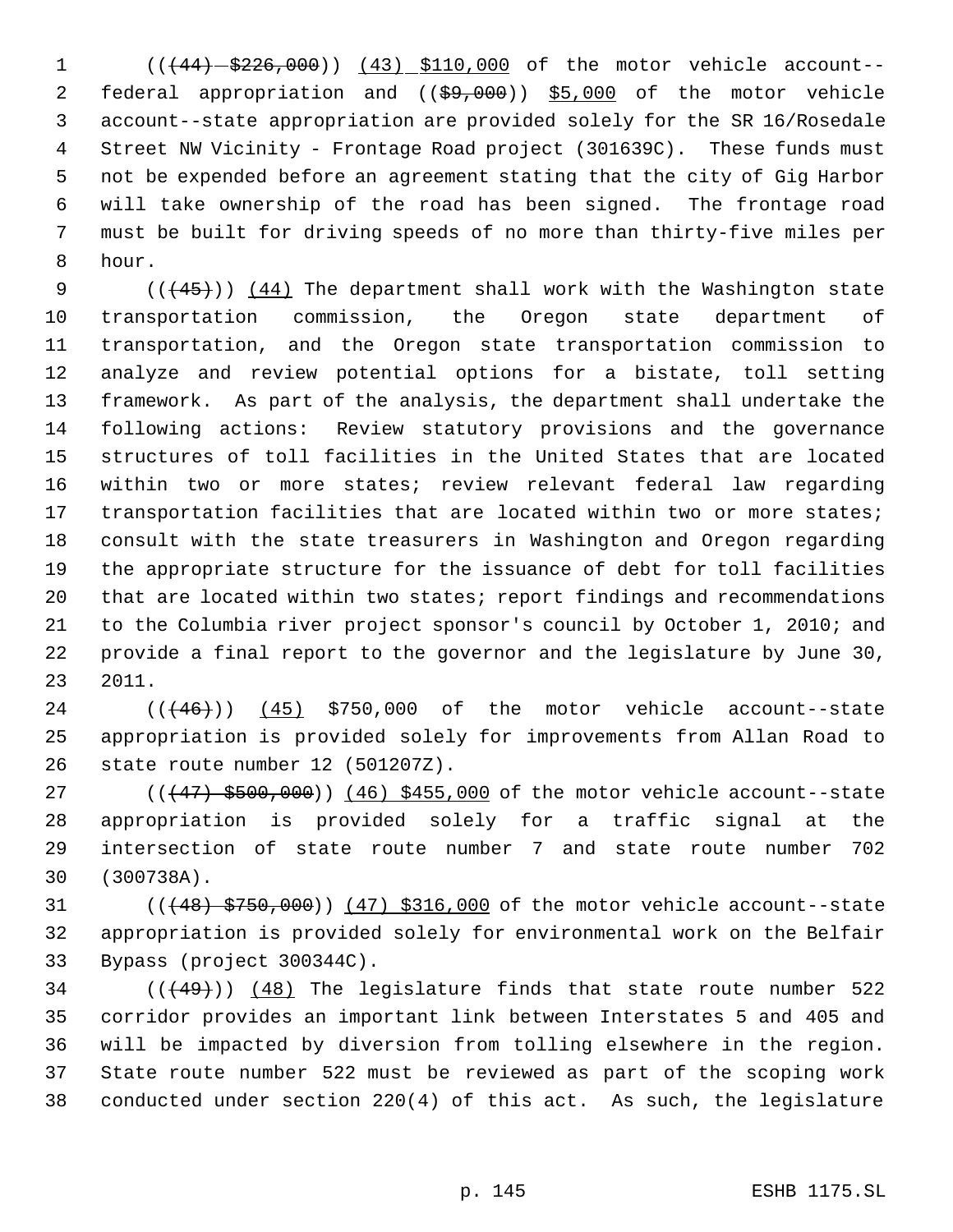intends to provide additional funding for the corridor as a priority in the next revenue package. The state will work with the affected cities and the federal government to secure the necessary resources to address the needs of this critical corridor.

5 (( $(50)$  \$500,000)) (49) \$558,000 of the motor vehicle account--state appropriation is provided solely for the US 12/SR 122/Mossyrock - Intersection project (401212R) for safety improvements.

 $((+51))$  (50) \$200,000 of the motor vehicle account--federal appropriation is provided solely for project US 97A/North of Wenatchee - Wildlife Fence (209790B), and an offsetting reduction is anticipated in the 2011-13 biennium.

 $((+52))$   $(51)$  If a planned roundabout in the vicinity of state route number 526 and 84th Street SW would divert commercial traffic onto neighborhood streets, the department may not proceed with improvements at state route number 526 and 84th Street SW until the traffic impacts in the vicinity of state route number 526 and 40th Avenue West are addressed.

 $((+53))$  (52) The department shall conduct a collision analysis corridor study on state route number 167 from milepost 0 to milepost 5 and report to the transportation committees of the legislature on the analysis results by December 1, 2010.

22 (( $\left(454\right)$  \$2,600,000)) (53) \$357,000 of the motor vehicle account-- federal appropriation is provided solely for the ITS Advanced Traveler Information System project in Whatcom county (100589B).

25 (( $\left(\frac{55}{5}+\frac{2900}{900},\frac{000}{900}\right)$ ) (54) \$94,000 of the motor vehicle account-- federal appropriation is provided solely for the US 97/Cameron Lake Road intersection improvements project in Okanogan county (209700W).

28 (( $\left( +56 \right) - $400,000$ )) (55) \$294,000 of the motor vehicle account--29 federal appropriation and ((\$100,000)) \$74,000 of the motor vehicle account--state appropriation are provided solely for the SR 9/SR 204 Intersection Improvement project (L2000040).

 $((+57))$  (56) The legislature finds that the state route number 12 widening from state route number 124 to Walla Walla is an important east-west corridor in the southeast region of the state. Widening the highway to four lanes will increase safety and improve freight mobility. Therefore, the legislature intends for the department to use up to two million dollars in future redistributed federal obligation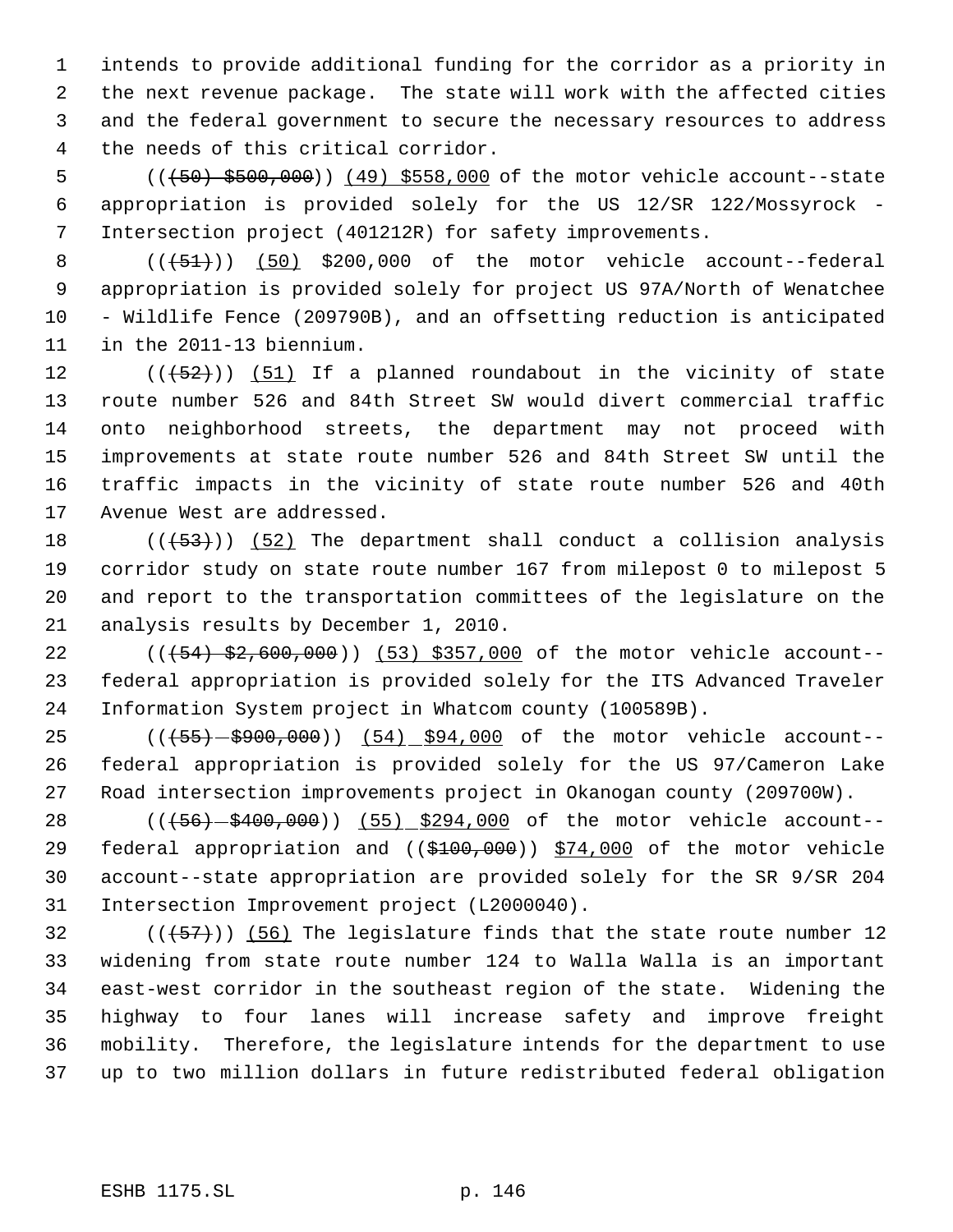authority that may be received by the department for right-of-way purchase for the US 12/Nine Mile Hill to Woodward Canyon Vicinity - Phase 7-A project (501210T).

 **Sec. 906.** 2010 c 247 s 304 (uncodified) is amended to read as follows: **FOR THE DEPARTMENT OF TRANSPORTATION--PRESERVATION--PROGRAM P**  Transportation Partnership Account--State 8 Appropriation . . . . . . . . . . . . . . . . ((\$75,305,000)) \$67,381,000 10 Motor Vehicle Account--State Appropriation . . . . . ((\$96,884,000))  $\frac{11}{20}$   $\frac{1}{20}$   $\frac{1}{20}$   $\frac{1}{20}$   $\frac{1}{20}$   $\frac{1}{20}$   $\frac{1}{20}$   $\frac{1}{20}$   $\frac{1}{20}$   $\frac{1}{20}$   $\frac{1}{20}$   $\frac{1}{20}$   $\frac{1}{20}$   $\frac{1}{20}$   $\frac{1}{20}$   $\frac{1}{20}$   $\frac{1}{20}$   $\frac{1}{20}$   $\frac{1}{20}$   $\frac{1}{20}$  12 Motor Vehicle Account--Federal Appropriation . . . . . ((\$556,705,000)) \$528,158,000 14 Motor Vehicle Account--Private/Local Appropriation . . ((\$18,768,000))  $\frac{$19,675,000}{2}$  Transportation 2003 Account (Nickel Account)--State 17 Appropriation . . . . . . . . . . . . . . . . . ((\$6,328,000)) \$6,148,000 Puyallup Tribal Settlement Account--State 20 Appropriation . . . . . . . . . . . . . . . . . ((\$6,636,000)) \$6,647,000 22 TOTAL APPROPRIATION . . . . . . . . . . . . . ((\$760,626,000)) \$720,742,000 The appropriations in this section are subject to the following conditions and limitations:

 (1) Except as provided otherwise in this section, the entire transportation 2003 account (nickel account) appropriation and the entire transportation partnership account appropriation are provided solely for the projects and activities as listed by fund, project, and amount in LEAP Transportation Document ((2010-1)) 2011-1 as developed 31 ((March - 8, - 2010)) April 19, 2011, Program - Highway Preservation Program (P). However, limited transfers of specific line-item project appropriations may occur between projects for those amounts listed 34 subject to the conditions and limitations in section 603 (( $ef$ -this 35 act)), chapter . . . (Engrossed Substitute House Bill No. 1175), Laws of 2011.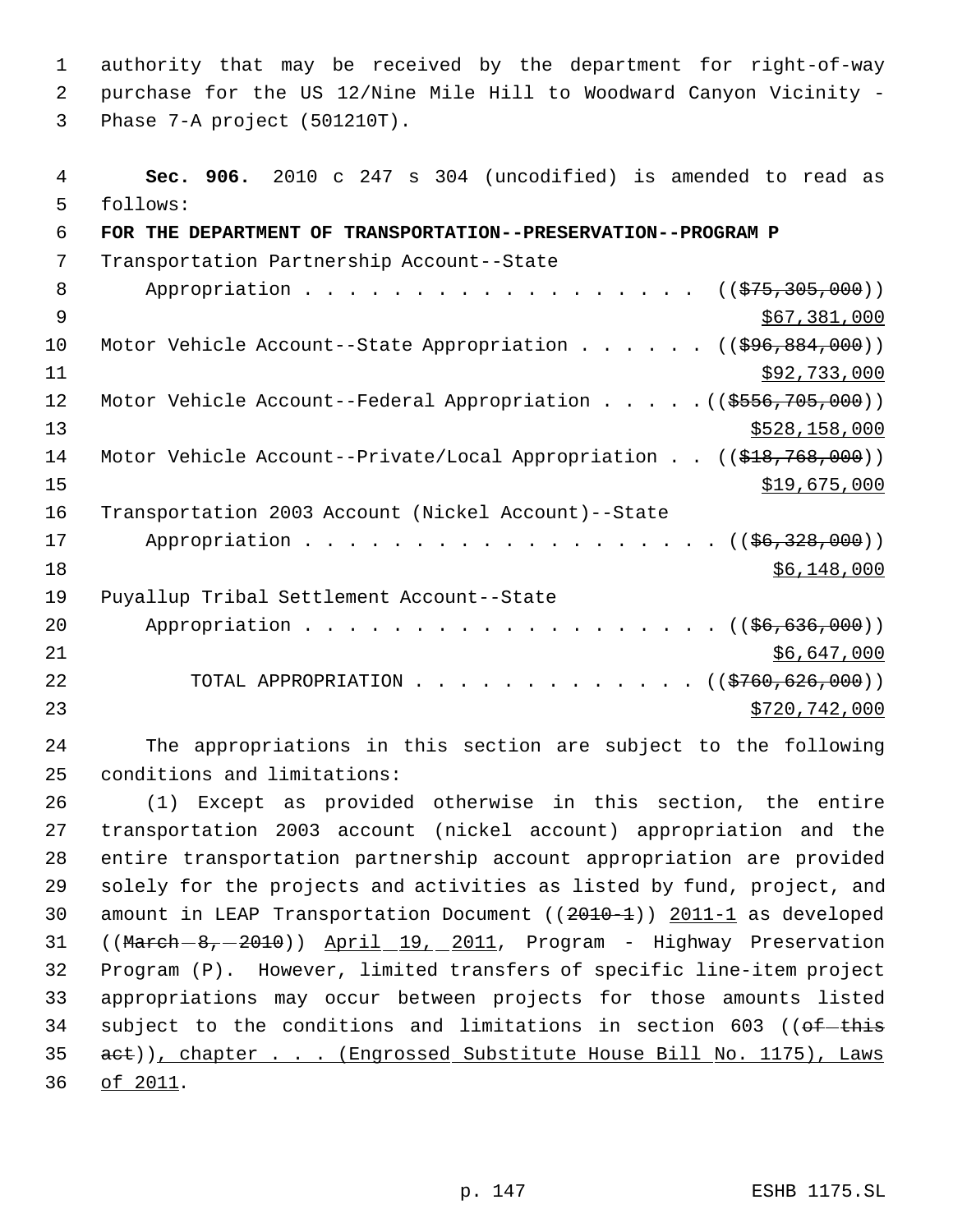1 (2) ((\$542,000)) \$546,000 of the motor vehicle account--federal 2 appropriation and ((\$453,000)) \$188,000 of the motor vehicle account-- state appropriation are provided solely for project 602110F, SR 21/Keller ferry boat - Preservation. Funds are provided solely for preservation work on the existing vessel, the Martha S.

 (3) The department shall apply for surface transportation program (STP) enhancement funds to be expended in lieu of or in addition to state funds for eligible costs of projects in Programs I and P.

9 (4) ((\$6,636,000)) \$6,647,000 of the Puyallup tribal settlement account--state appropriation is provided solely for costs associated with the Murray Morgan/11th Street bridge project. The city of Tacoma may use the Puyallup tribal settlement account appropriation and other appropriated funds for bridge rehabilitation, bridge replacement, bridge demolition, and related mitigation. The department's participation, including prior expenditures, may not exceed 16 ((\$40,270,000)) \$40,281,000. The city of Tacoma has taken ownership of the bridge in its entirety, and the payment of these funds extinguishes any real or implied agreements regarding future bridge expenditures.

 (5) The department and the city of Tacoma must present to the legislature an agreement on the timing of the transfer of ownership of the Murray Morgan/11th Street bridge and any additional necessary state funding required to achieve the transfer and rehabilitation of the bridge by January 1, 2010.

 (6) The department shall, on a quarterly basis beginning July 1, 2009, provide to the office of financial management and the legislature reports providing the status on each active project funded in part or whole by the transportation 2003 account (nickel account) or the transportation partnership account. Funding provided at a programmatic level for transportation partnership account projects relating to seismic bridges should be reported on a programmatic basis. Projects within this programmatic level funding should be completed on a priority basis and scoped to be completed within the current programmatic budget. The department shall work with the office of financial management and the transportation committees of the legislature to agree on report formatting and elements. Elements must include, but not be limited to, project scope, schedule, and costs. For new construction contracts valued at fifteen million dollars or more, the department must also use an earned value method of project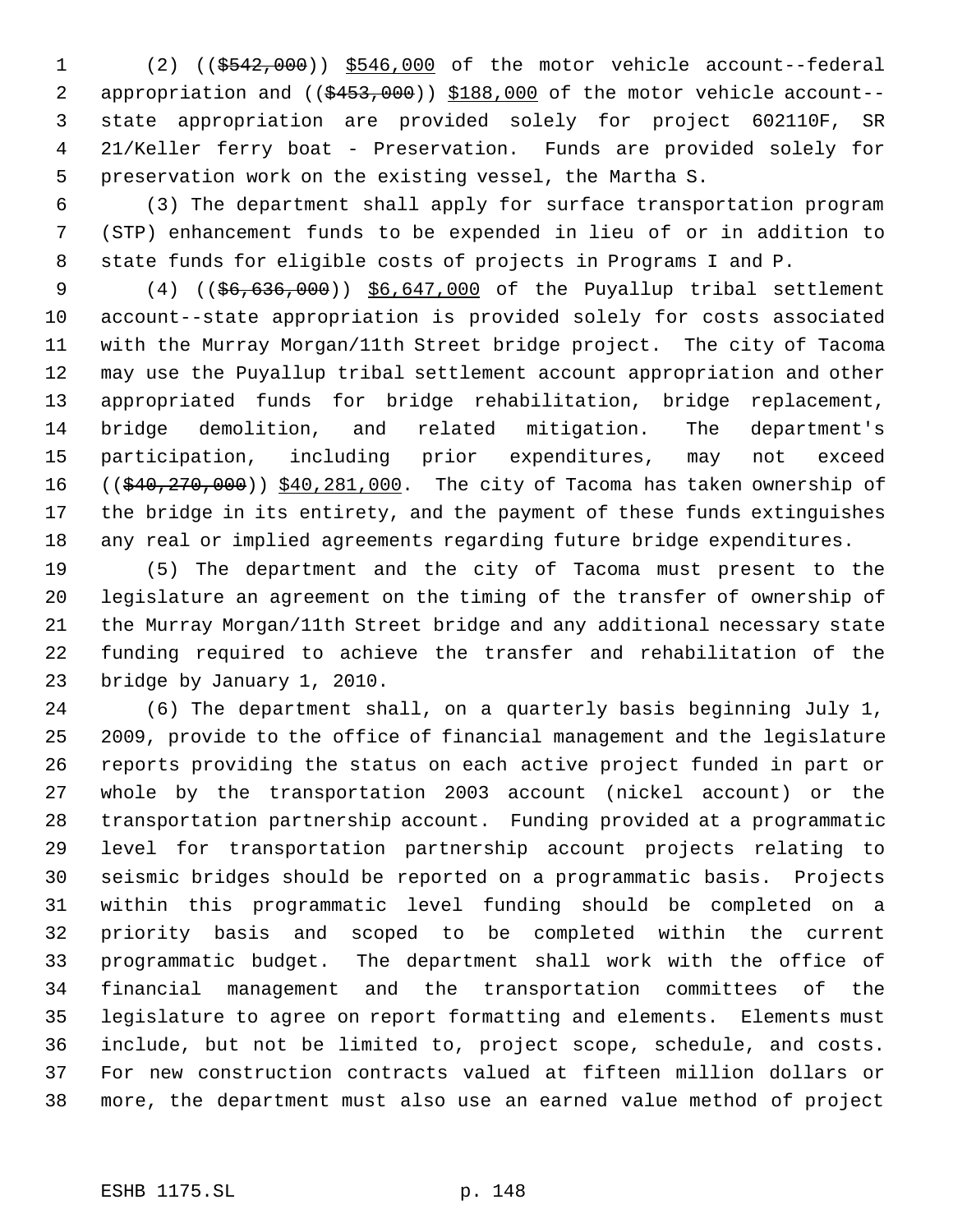monitoring. The department shall also provide the information required under this subsection on a quarterly basis via the transportation executive information systems (TEIS).

 (7) The department of transportation shall continue to implement the lowest life cycle cost planning approach to pavement management throughout the state to encourage the most effective and efficient use of pavement preservation funds. Emphasis should be placed on increasing the number of roads addressed on time and reducing the number of roads past due.

 (8)(a) The department shall conduct an analysis of state highway pavement replacement needs for the next ten years. The report must include:

 (i) The current backlog of asphalt and concrete pavement preservation projects;

 (ii) The level of investment needed to reduce or eliminate the 16 backlog and resume the lowest life-cycle cost;

 (iii) Strategies for addressing the recent rapid escalation of 18 asphalt prices, including alternatives to using hot mix asphalt;

 (iv) Criteria for determining which type of pavement will be used for specific projects, including annualized cost per mile, traffic volume per lane mile, and heavy truck traffic volume per lane mile; and

 (v) The use of recycled asphalt and concrete in state highway construction and the effect on highway pavement replacement needs.

 (b) Additionally, the department shall work with the department of ecology, the county road administration board, and the transportation improvement board to explore and explain the potential use of permeable asphalt and concrete pavement in state highway construction as an alternative method of storm water mitigation and the potential effects on highway pavement replacement needs.

 (c) The department shall submit the report to the office of financial management and the transportation committees of the legislature by September 1, 2010, in order to inform the development of the 2011-13 omnibus transportation appropriations act.

 (9) ((\$299,000)) \$581,000 of the motor vehicle account--state 35 appropriation, ((\$23,425,000)) \$25,207,000 of the motor vehicle 36 account--federal appropriation, and ((\$373,000)) \$273,000 of the transportation partnership account--state appropriation are provided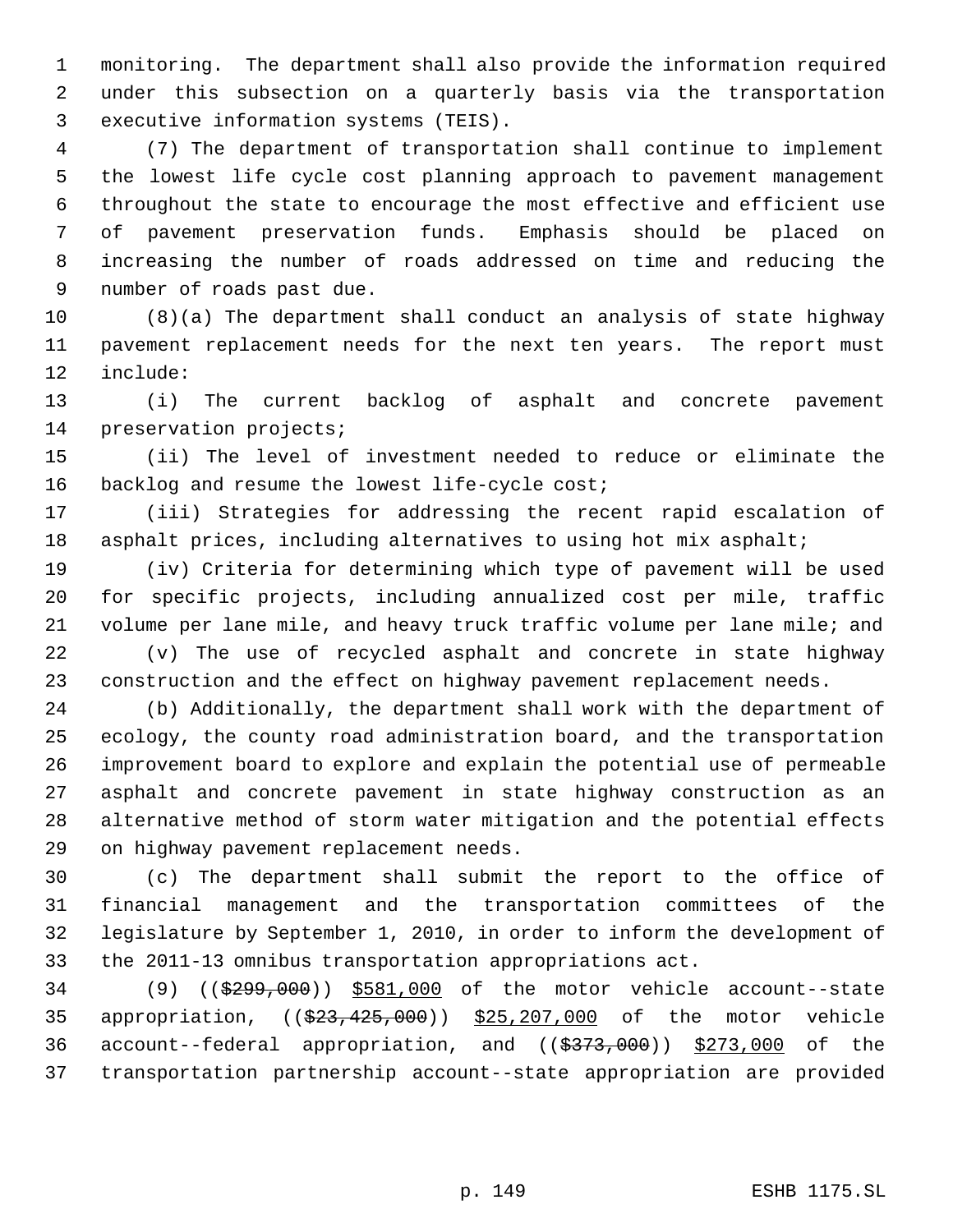solely for the SR 104/Hood Canal bridge - replace east half project, identified as project 310407B in the LEAP transportation document described in subsection (1) of this section.

 (10) Within the motor vehicle account--state appropriation and motor vehicle account--federal appropriation, the department may transfer funds between programs I and P, except for funds that are otherwise restricted in this act.

 (11) Within the amounts provided in this section, \$1,510,000 of the motor vehicle account--state appropriation is provided solely to complete the rehabilitation of the SR 532/84th Avenue NW bridge deck.

11 (12) ((\$1,440,000)) \$1,160,000 of the motor vehicle account--12 federal appropriation and ((\$60,000)) \$54,000 of the motor vehicle account--state appropriation are provided solely for the environmental impact statement and preliminary planning for the replacement of the state route number 9 Snohomish river bridge (project L2000018).

16 (13) ((\$12,503,000)) \$13,833,000 of the motor vehicle account--17 federal appropriation and ((\$497,000)) \$479,000 of the motor vehicle account--state appropriation are provided solely for the SR 410/Nile Valley Landslide - Establish Interim Detour project (541002R).

20 (14) ((\$4,239,000)) \$3,933,000 of the motor vehicle account--21 federal appropriation and ((\$662,000)) \$615,000 of the motor vehicle account--state appropriation are provided solely for the SR 410/Nile Valley Landslide - Reconstruct Route project (541002T).

 (( $\left(\frac{16}{16}\right)$ ) (15) The legislature anticipates a report in September 2010 that will outline the department's recommendation for developing a Keller Ferry replacement at the lowest cost. The legislature supports the request to the federal government for federal aid for a replacement vessel and intends to provide reasonable matching amounts as necessary.

30 (( $\left(\frac{17}{52},\frac{2}{100},000\right)$ ) (16) \$194,000 of the motor vehicle account-- federal appropriation is provided solely for the SR 21/Kettle River to Malo paving project in Ferry county (602117A).

 **Sec. 907.** 2010 c 247 s 305 (uncodified) is amended to read as follows:

 **FOR THE DEPARTMENT OF TRANSPORTATION--TRAFFIC OPERATIONS--PROGRAM Q-- CAPITAL**

37 Motor Vehicle Account--State Appropriation . . . . . . . ((\$8,158,000))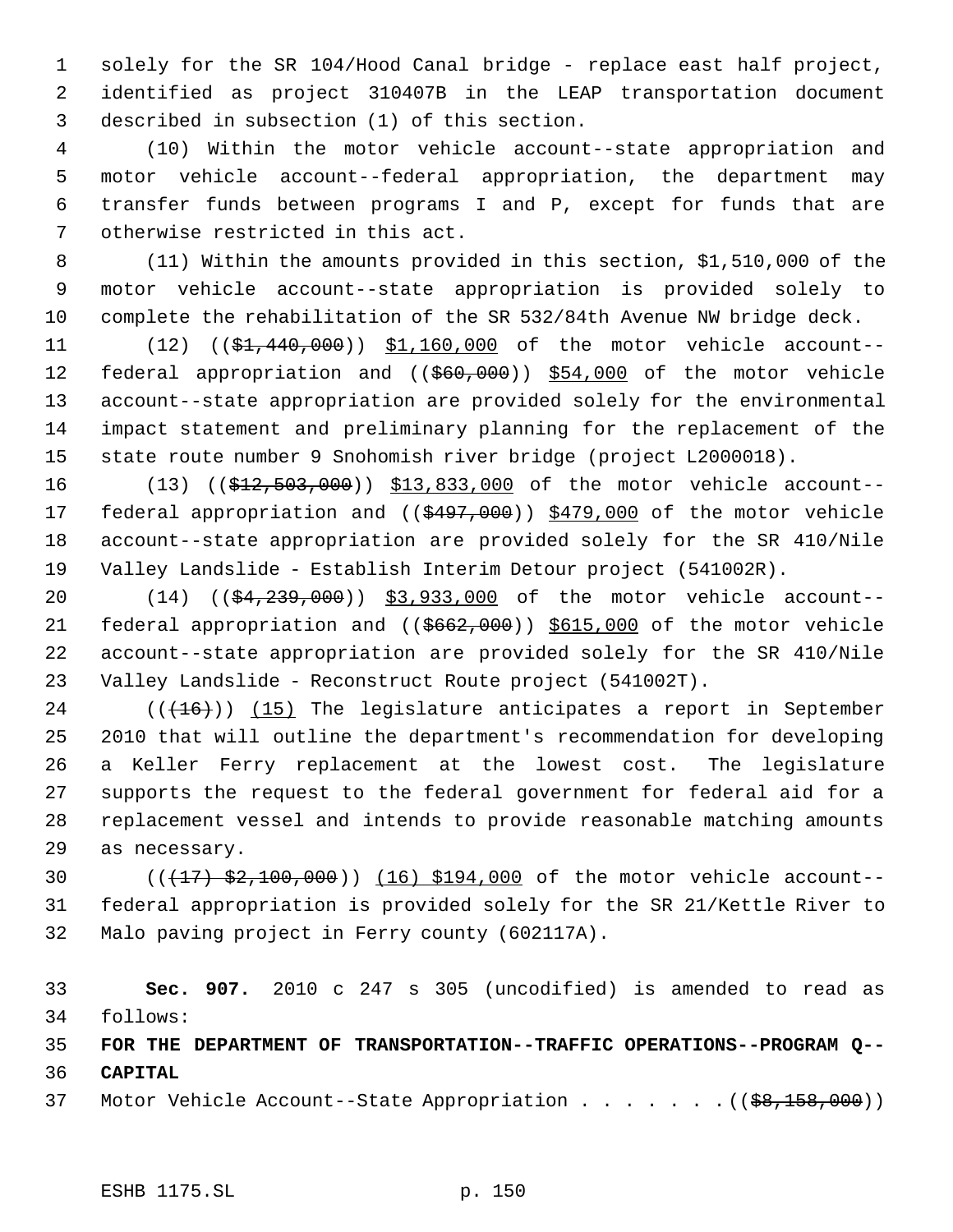$\frac{1}{56,847,000}$ 2 Motor Vehicle Account--Federal Appropriation . . . . . ((\$18,037,000))  $3 \times 11,412,000$ 4 Motor Vehicle Account--Private/Local Appropriation . . . . ((\$173,000))  $5 - 5$ 6 TOTAL APPROPRIATION . . . . . . . . . . . . . . ((\$26,368,000))  $$18,433,000$  **Sec. 908.** 2010 c 283 s 19 (uncodified) is amended to read as follows: **FOR THE DEPARTMENT OF TRANSPORTATION--WASHINGTON STATE FERRIES CONSTRUCTION--PROGRAM W** Puget Sound Capital Construction Account--State 13 Appropriation . . . . . . . . . . . . . . . . (  $(\frac{126}{126}, \frac{824}{100})$  ) \$102,289,000 Puget Sound Capital Construction Account--Federal 16 Appropriation . . . . . . . . . . . . . . . . ((\$60,364,000)) \$51,194,000 Puget Sound Capital Construction Account--Local Appropriation . . . . . . . . . . . . . . . . . . . . . . \$200,000 Transportation 2003 Account (Nickel Account)--State 21 Appropriation . . . . . . . . . . . . . . . . ((\$51,734,000)) \$51,735,000 Transportation Partnership Account--State 24 Appropriation . . . . . . . . . . . . . . . . ((\$66,879,000))  $$102,660,000$  Multimodal Transportation Account--State Appropriation . . . . . . . . . . . . . . . . . . . . . . \$149,000 28 TOTAL APPROPRIATION . . . . . . . . . . . . ((\$306,150,000)) \$308,227,000 The appropriations in this section are subject to the following conditions and limitations: (1) ((\$126,824,000)) \$102,289,000 of the Puget Sound capital

 construction account--state appropriation, ((\$60,364,000)) \$51,194,000 of the Puget Sound capital construction account--federal appropriation, \$200,000 of the Puget Sound capital construction account--local 36 appropriation, ((\$66,879,000)) \$102,660,000 of the transportation 37 partnership account--state appropriation, ((\$51,734,000)) \$51,735,000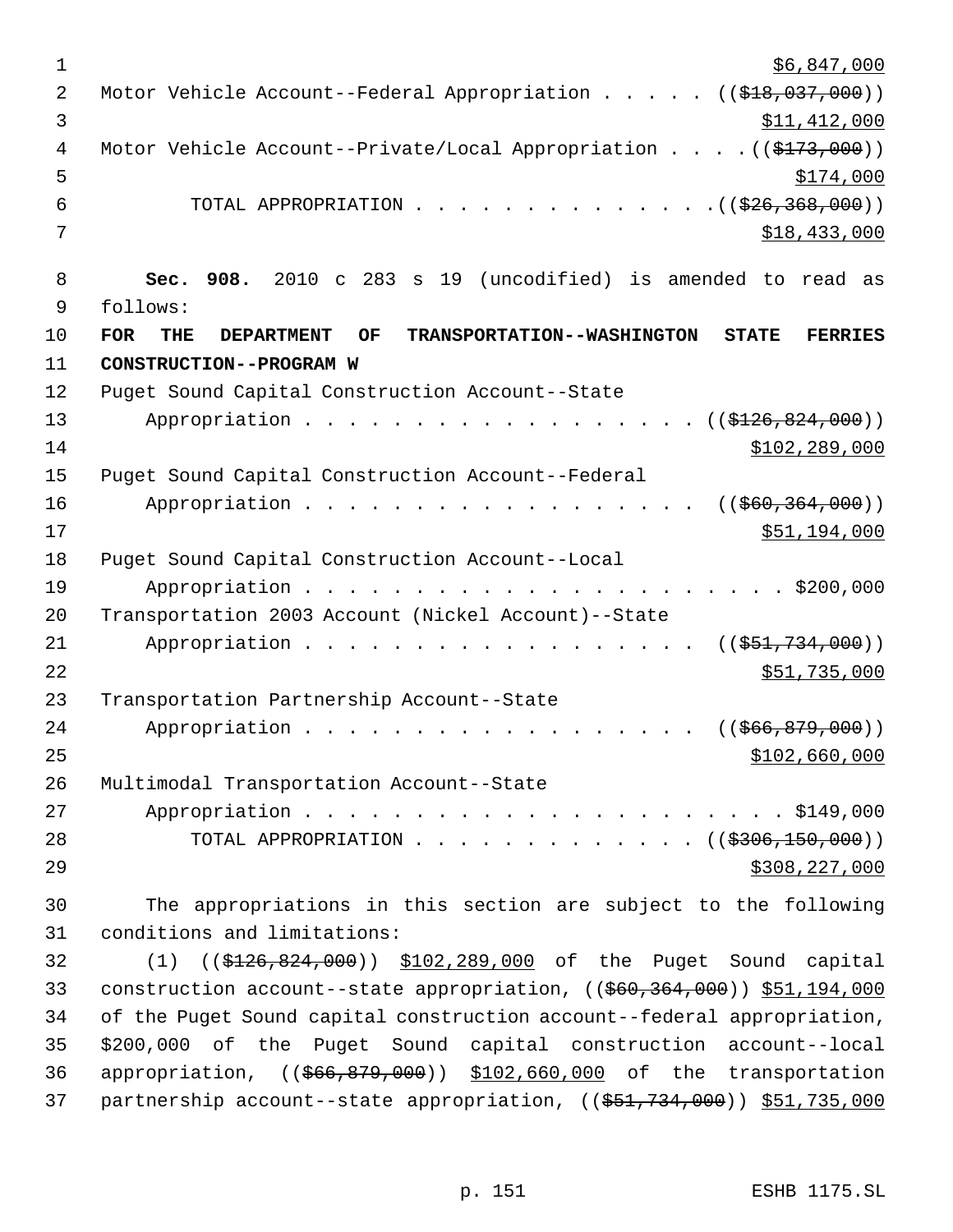of the transportation 2003 account (nickel account)--state appropriation, and \$149,000 of the multimodal transportation account-- state appropriation are provided solely for ferry capital projects, project support, and administration as listed in LEAP Transportation 5 Document  $2011-2$  ALL PROJECTS ( $(2010-2)$ ) as developed ( $(Marent 8, 2010)$ ) 6 April 19, 2011, Program - Washington State Ferries ((Construction)) Capital Program (W). Of the total appropriation, a maximum of \$10,627,000 may be used for administrative support, a maximum of 9 ((\$8,184,000)) \$7,635,000 may be used for terminal project support, and a maximum of \$4,497,000 may be used for vessel project support. Of the 11 total appropriation, ((\$5,851,000)) \$2,016,000 is provided solely for a reservation system and associated communications projects.

13 (2) ((\$51,734,000)) \$51,735,000 of the transportation 2003 account 14 (nickel account)--state appropriation, ((\$63,100,000)) \$99,891,000 of the transportation partnership account--state appropriation, and 16 ((\$10,164,000)) \$10,165,000 of the Puget Sound capital construction account--state appropriation are provided solely for the acquisition of three new Island Home class ferry vessels subject to the conditions of RCW 47.56.780. The department shall pursue a contract for the second and third Island Home class ferry vessels with an option to purchase a fourth Island Home class ferry vessel. However, if sufficient resources are available to build one 144-auto vessel prior to exercising the option to build the fourth Island Home class ferry vessel, procurement of the fourth Island Home class ferry vessel will be postponed and the department shall pursue procurement of a 144-auto vessel.

 (a) The first two Island Home class ferry vessels must be placed on the Port Townsend-Keystone route.

 (b) The department may add additional passenger capacity to one of the Island Home class ferry vessels to make it more flexible within the system in the future, if doing so does not require additional staffing on the vessel.

 (c) Cost savings from the following initiatives will be included in the funding of these vessels: The department's review and update of the vessel life-cycle cost model as required under this section; and the implementation of technology efficiencies as required under section 602 of this act.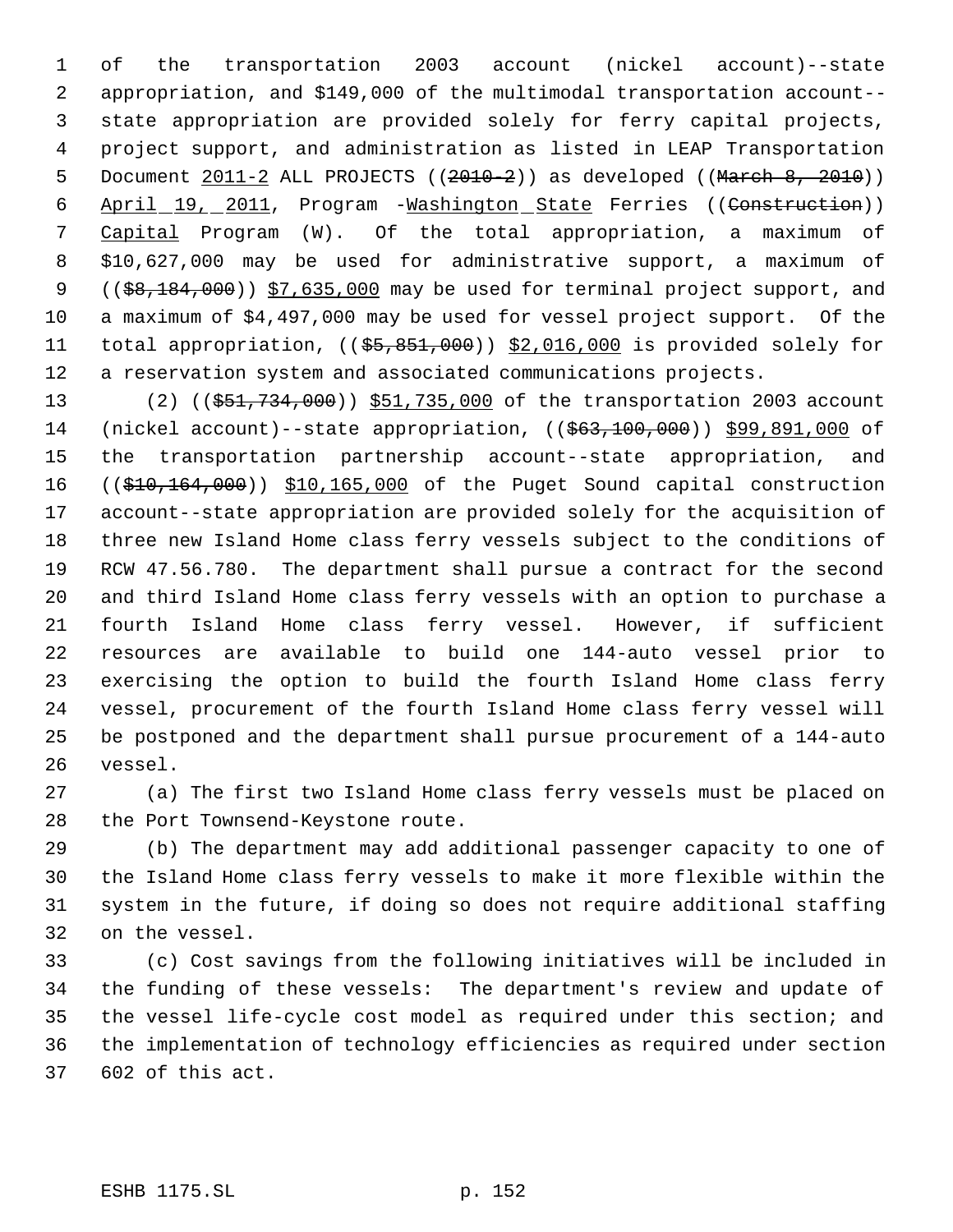(3)(a) \$8,450,000 of the Puget Sound capital construction account-- 2 state appropriation ((and  $\frac{2}{450,000}$ ),  $\frac{2}{100}$  of the Puget Sound capital construction account--federal appropriation, and \$1,450,000 of the transportation partnership account--state appropriation are provided solely for the following projects related to the design of a 144-vehicle vessel class: (i) ((\$1,380,000)) \$700,000 is provided solely for completion of the contract for owner-furnished equipment; (ii) \$8,320,000 is provided solely for completion of the technical 9 design, detail design, and production drawings( $(-,-aH - of - which - must$ 10 plan for an aluminum superstructure)); (iii) ((\$480,000)) \$300,000 is provided solely for the storage of owner-furnished equipment; and (iv) 12 a maximum of ((\$720,000)) \$582,000 is for construction engineering. In completing the contract for owner-furnished equipment, the department shall use as much of the already procured equipment as is practicable on the Island Home class ferry vessels if it is likely to be obsolete before it is used in procured 144-vehicle vessels.

 (b) The department shall conduct a cost-benefit study on alternative furnishings and fittings for the 144-vehicle vessel class. The study must review the proposed interior furnishings and fittings for the long-term maintenance and out-of-service vessel costs and, if appropriate, propose alternative interior furnishings and fittings that will decrease long-term maintenance and out-of-service vessel costs. The study must include a projection of out-of-service time and a life- cycle cost analysis of planned out-of-service time, including the impact on fleet size. The department must submit the study to the joint transportation committee by August 1, 2010.

 $($   $( $e$ )$  The department shall identify costs for any additional detail 28 design-and-production-drawings-costs-related-to-incorporating-the 29 aluminum superstructure and any changes in the proposed furnishings and  $fitting:$ )

31 (4) ((\$6,300,000)) \$2,000,000 of the Puget Sound capital construction account--state appropriation is provided solely for emergency capital costs.

34 (5) ((\$3,000,000)) \$1,235,000 of the ((Puget - Sound - capital construction account--federal)) total appropriation is provided solely for completing the Anacortes terminal design up to the maximum allowable construction cost phase. Beyond preparing environmental work, these funds may be spent only after the following conditions have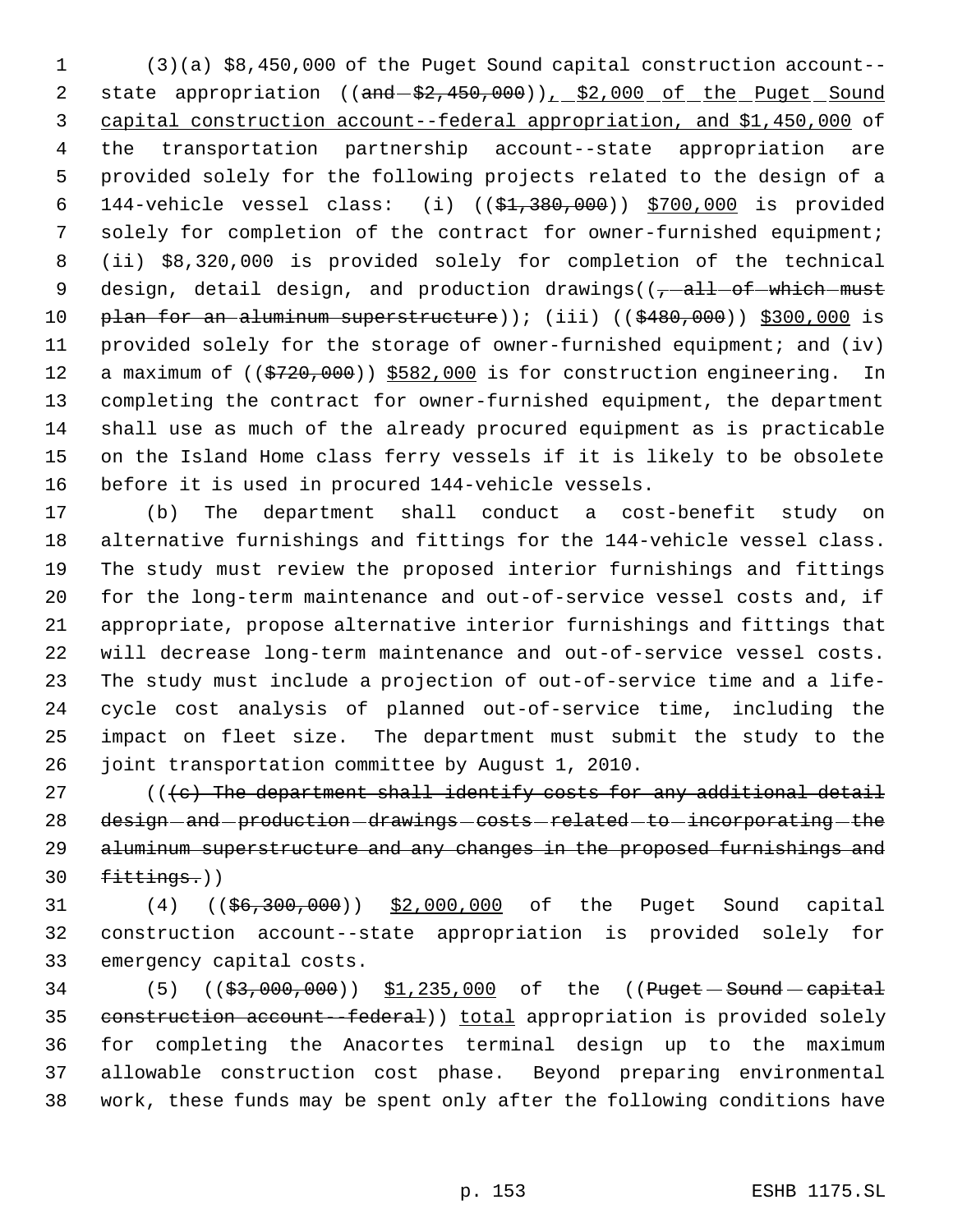been met: (a) A value engineering process is conducted on the existing design and the concept of a terminal building smaller than preferred alternative; (b) the office of financial management participates in the value engineering process; (c) the office of financial management concurs with the recommendations of the value engineering process; and (d) the office of financial management gives its approval to proceed with the design work.

 (6) ((\$3,965,000 of the Puget Sound capital construction account-- 9 state - appropriation - is - provided - solely - for - the - following - vessel 10 projects: Waste heat recovery pilot project for the Issaquah; jumbo 11 Mark 1 class steering gear ventilation pilot project; and improvements to the Yakima and Kaleetan propulsion controls to allow for two engine 13 operation. Before-beginning-these-projects, -the Washington-state 14 ferries - must - ensure - the - vessels' - out-of-service - time - does - not 15 negatively impact service to the system.

16  $(7)$ )) The department shall pursue purchasing a foreign-flagged vessel for service on the Anacortes, Washington to Sidney, British Columbia ferry route.

 $((+8))$   $(7)$  The department shall provide to the office of financial management and the legislature quarterly reports providing the status on each project listed in this section and in the project lists submitted pursuant to this act and on any additional projects for which the department has expended funds during the 2009-11 fiscal biennium. Elements must include, but not be limited to, project scope, schedule, and costs. The department shall also provide the information required under this subsection via the transportation executive information systems (TEIS). The quarterly report regarding the status of projects identified on the list referenced in subsection (1) of this section must be developed according to an earned value method of project monitoring.

 $(1 + 9)$  (( $(9)$ ) (8) The department shall review and adjust its capital program staffing levels to ensure staffing is at the most efficient level necessary to implement the capital program in the omnibus transportation appropriations act. The Washington state ferries shall report this review and adjustment to the office of financial management and the house and senate transportation committees of the legislature by July 2009.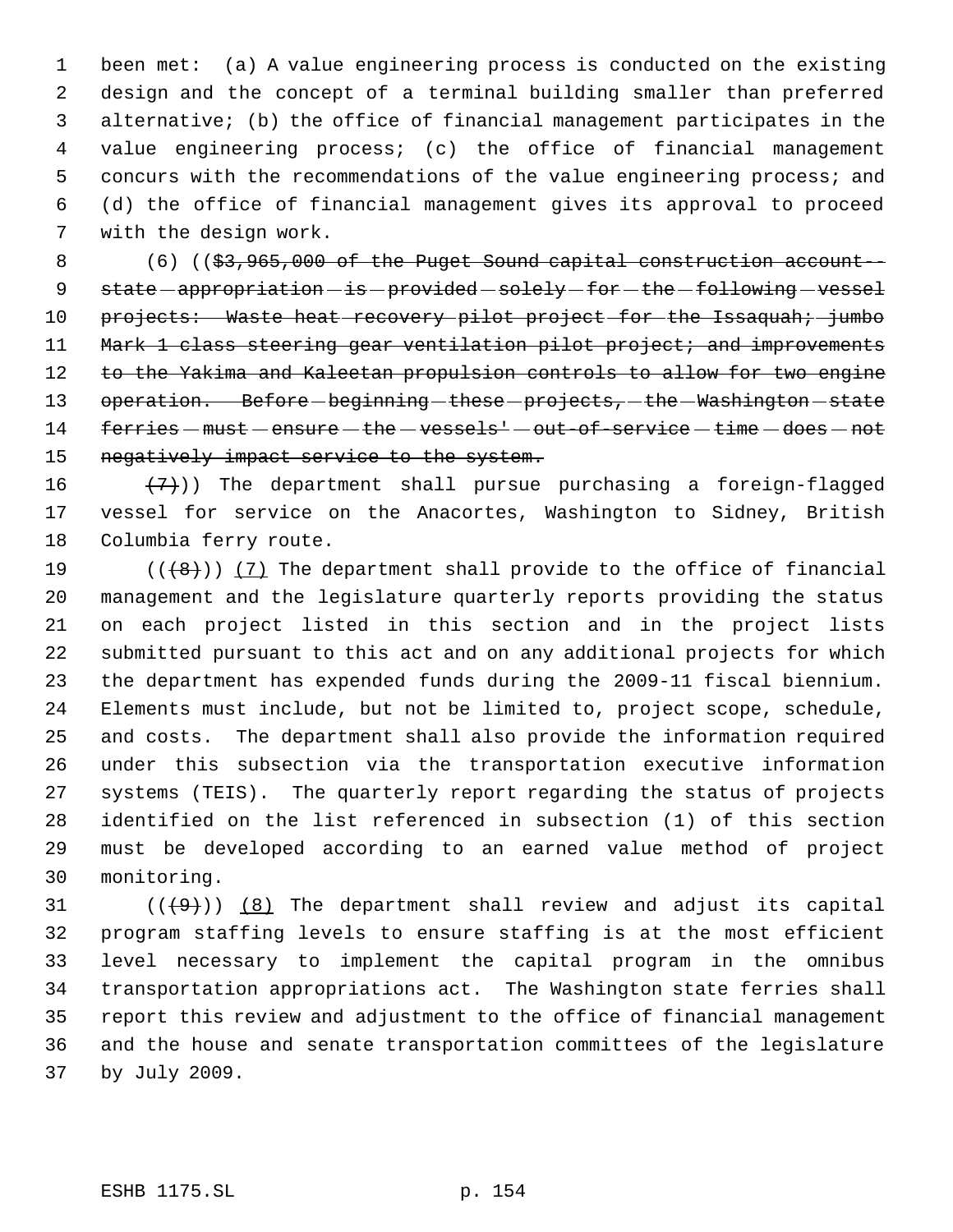1  $((+10))$   $(9)$  \$1,200,000 of the total appropriation is provided solely for improving the toll booth configuration at the Port Townsend and Keystone ferry terminals.

 ( $(\frac{11}{1})$ )  $(10)$  \$2,636,000 of the total appropriation is provided solely for continued permitting work on the Mukilteo ferry terminal. The department shall seek additional federal funding for this project.

 $((+12))$  (11) The department shall develop a proposed ferry vessel maintenance, preservation, and improvement program and present it to the transportation committees of the legislature by July 1, 2010. The proposal must:

 (a) Improve the basis for budgeting vessel maintenance, preservation, and improvement costs and for projecting those costs into a sixteen-year financial plan;

 (b) Limit the amount of planned out-of-service time to the greatest extent possible, including options associated with department staff as well as commercial shipyards. At a minimum, the department shall consider the following:

 (i) The costs compared to benefits of Eagle Harbor repair and maintenance facility operations options to include staffing costs and benefits in terms of reduced out-of-service time;

 (ii) The maintenance requirements for on-vessel staff, including 22 the benefits of a systemwide standard;

 (iii) The costs compared to benefits of staff performing preservation or maintenance work, or both, while the vessel is underway, tied up between sailings, or not deployed;

 (iv) A review of the department's vessel maintenance, preservation, and improvement program contracting process and contractual requirements;

 (v) The costs compared to benefits of allowing for increased costs associated with expedited delivery;

 (vi) A method for comparing the anticipated out-of-service time of proposed projects and other projects planned during the same construction period;

 (vii) Coordination with required United States coast guard dry dockings;

 (viii) A method for comparing how proposed projects relate to the service requirements of the route on which the vessel normally operates; and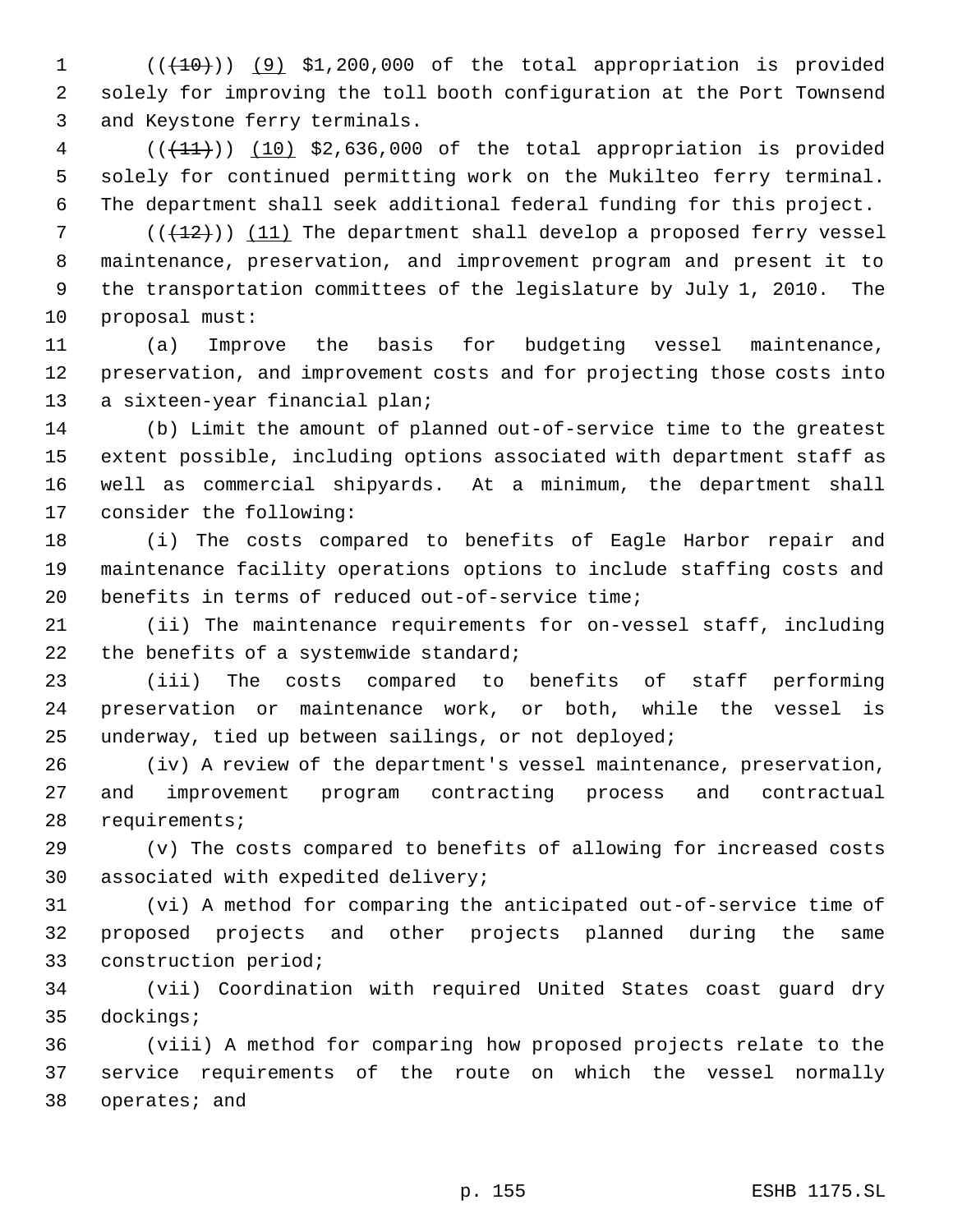(ix) A method for evaluating the ongoing maintenance and preservation costs associated with proposed improvement projects; and (c) Be based on the service plan in the capital plan, recognizing that vessel preservation and improvement needs may vary by route.

 $((+13))$   $(12)$  \$247,000 of the Puget Sound capital construction account-- state appropriation is provided solely for the Washington state ferries to review and update its vessel life-cycle cost model and report the results to the house of representatives and senate transportation committees of the legislature by December 1, 2010. This review will evaluate the impact of the planned out-of-service periods scheduled for each vessel on the ability of the overall system to deliver uninterrupted service and will assess the risk of service disruption from unscheduled maintenance or longer than planned maintenance periods.

 $((+14))$   $(13)$  The department shall work with the department of archaeology and historic preservation to ensure that the cultural resources investigation is properly conducted on all large ferry terminal projects. These projects must be conducted with active archaeological management. Additionally, the department shall establish a scientific peer review of independent archaeologists that are knowledgeable about the region and its cultural resources.

22 (( $(15)$ )) (14) The Puget Sound capital construction account--state 23 appropriation includes up to ((\$114,000,000)) \$91,000,000 in proceeds from the sale of bonds authorized in RCW 47.10.843.

 $((+16))$   $(15)$  The Puget Sound capital construction account--state appropriation reflects the reduction of three terminal positions due to decreased terminal activity and funding.

 $((+17))$   $(16)$  The department shall provide data to the transportation committees of the senate and house of representatives for a transparent analysis of travel pay policies.

 **Sec. 909.** 2010 c 247 s 307 (uncodified) is amended to read as follows: **FOR THE DEPARTMENT OF TRANSPORTATION--RAIL--PROGRAM Y--CAPITAL** Essential Rail Assistance Account--State 35 Appropriation . . . . . . . . . . . . . . . . . . ((\$333,000)) Transportation Infrastructure Account--State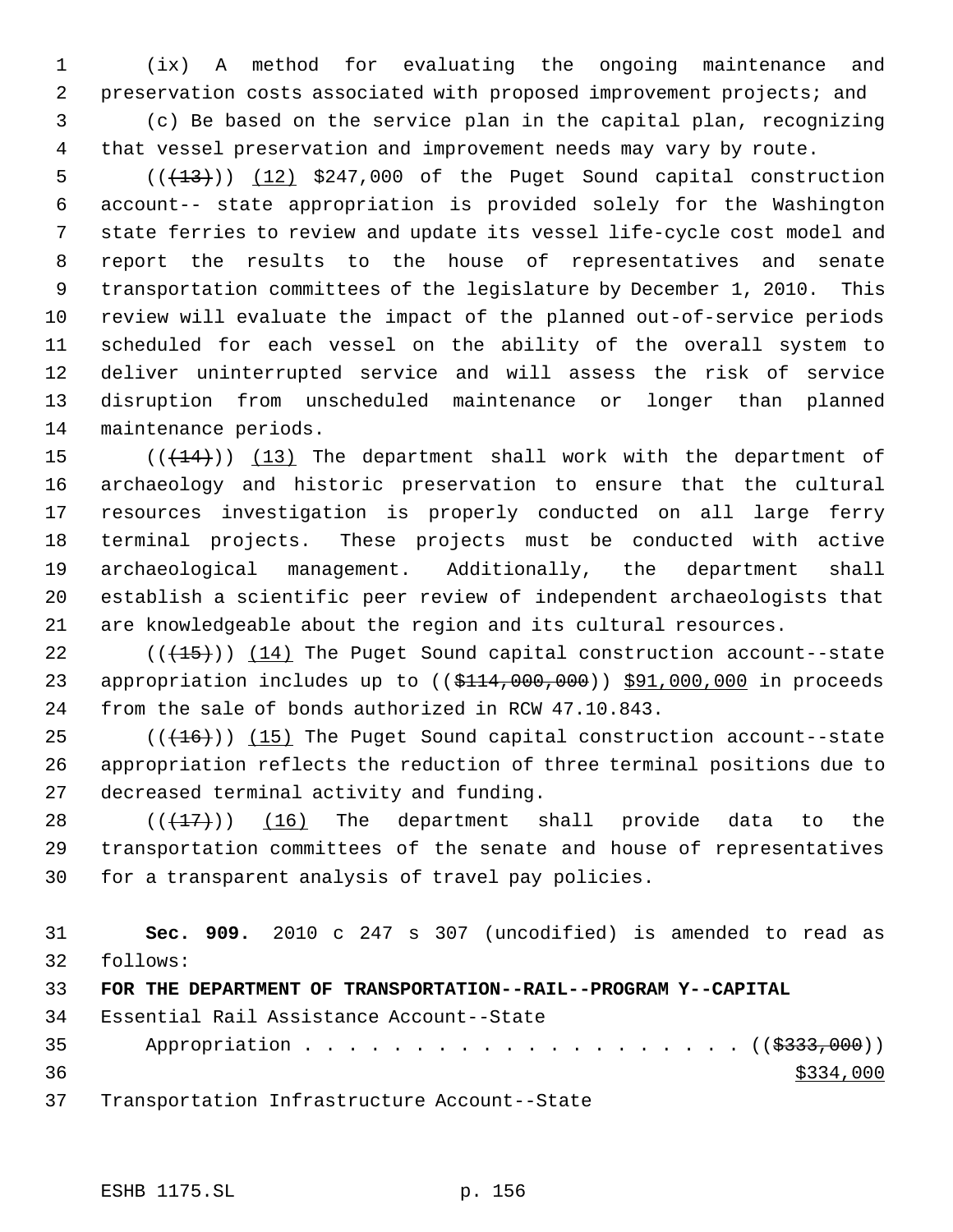|    | Appropriation ( $(\frac{137}{137184000})$ )        |
|----|----------------------------------------------------|
| 2  | \$12,348,000                                       |
| 3  | Multimodal Transportation Account--State           |
| 4  | Appropriation ((\$102,202,000))                    |
| 5  | \$82,091,000                                       |
| 6  | Multimodal Transportation Account--Federal         |
| 7  | Appropriation ((\$619,527,000))                    |
| 8  | \$48,445,000                                       |
| 9  | ((Multimodal Transportation Account--Private/Local |
| 10 | <del>\$81,000</del> ))                             |
| 11 | TOTAL APPROPRIATION ( $(\frac{2735}{327},000)$ )   |
| 12 | \$143, 218, 000                                    |

 The appropriations in this section are subject to the following conditions and limitations:

 (1)(a) Except as provided otherwise in this section, the entire appropriations in this section are provided solely for the projects and activities as listed by project and amount in LEAP Transportation 18 Document 2011-2 ALL PROJECTS ((2010-2)) as developed ((March 8, 2010)) April 19, 2011, Program - Rail Capital Program (Y).

 (b)(i) Within the amounts provided in this section, \$116,000 of the transportation infrastructure account--state appropriation is for a low-interest loan through the freight rail investment bank program to the Port of Ephrata (BIN 722710A) for rehabilitation of a rail spur.

24 (ii) Within the amounts provided in this section, ((\$1,200,000)) \$400,000 of the transportation infrastructure account--state appropriation is for a low-interest loan through the freight rail investment bank program to the Port of Everett (BIN 722810A) for a new rail track to connect a cement loading facility to the mainline.

 (iii) The department shall issue the loans referenced in this subsection (1)(b) with a repayment period of no more than ten years, and only so much interest as is necessary to recoup the department's costs to administer the loans.

 (c)(i) Within the amounts provided in this section, \$1,713,000 of the multimodal transportation account--state appropriation and \$333,000 of the essential rail assistance account--state appropriation are for statewide - emergent freight rail assistance projects as follows: Port of Ephrata/Ephrata - additional spur rehabilitation (BIN 722710A) \$363,000; Tacoma Rail/Tacoma - new refinery spur tracks (BIN 711010A)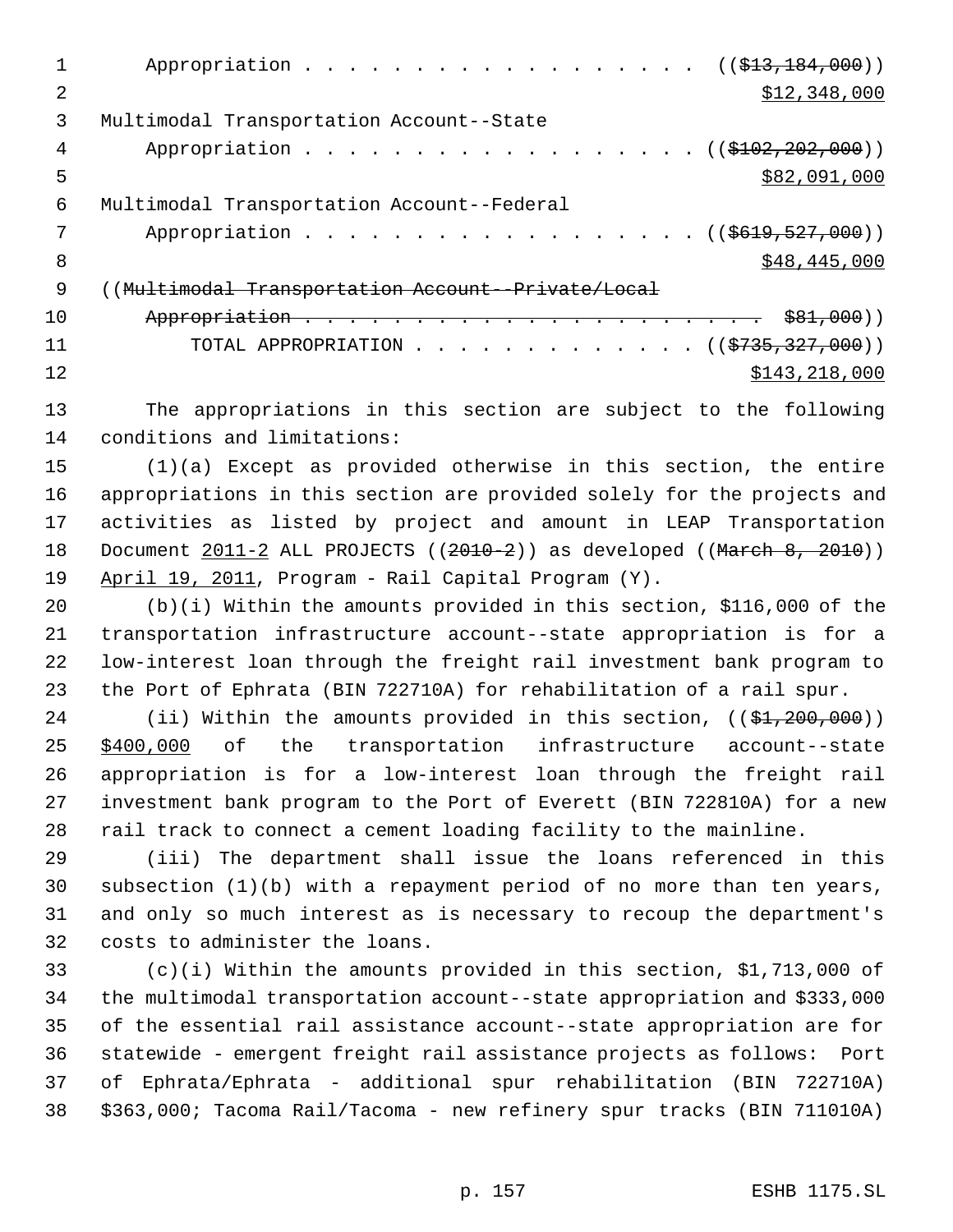\$420,000; CW Line/Lincoln County - grade crossing rehabilitation (BIN 700610A) \$371,000; Chelatchie Prairie owned railroad/Vancouver - track rehabilitation (BIN 710110A) \$367,000; Tacoma Rail/Tacoma - improved locomotive facility (BIN 711010B) \$525,000.

5 (ii) Within the amounts provided in this section, ((\$338,000)) \$346,000 of the multimodal transportation account--state appropriation is for a statewide - emergent freight rail assistance project grant for 8 the Lincoln County PDA/Creston - new rail spur (BIN ((710510A)) 9 F01001E) project, provided that the grantee first documents to the satisfaction of the department sufficient commitments from the new shipper or shippers to locate in the publicly owned industrial park west of Creston to ensure that the net present value of the public benefits of the project is greater than the grant amount.

14 (d) Within the amounts provided in this section, (( $\frac{1}{58,115,000}$ )) 15 \$8,079,000 of the transportation infrastructure account--state appropriation is for grants to any intergovernmental entity or local rail district to which the department of transportation assigns the management and oversight responsibility for the business and economic development elements of existing operating leases on the Palouse River and Coulee City (PCC) rail lines. \$300,000 of the transportation infrastructure account--state appropriation is provided solely for the fence line replacement project on the CW line. The PCC rail line system is made up of the CW, P&L, and PV Hooper rail lines. Business and economic development elements include such items as levels of service and business operating plans, but must not include the state's oversight of railroad regulatory compliance, rail infrastructure condition, or real property management issues. The PCC rail system must be managed in a self-sustaining manner and best efforts must be used to ensure that it does not require state capital or operating subsidy beyond the level of state funding expended on it to date. The assignment of the stated responsibilities to an intergovernmental entity or rail district must be on terms and conditions as the department of transportation and the intergovernmental entity or rail district mutually agree. The grant funds may be used only to refurbish the rail lines. It is the intent of the legislature to make the funds appropriated in this section available as grants to an intergovernmental entity or local rail district for the purposes stated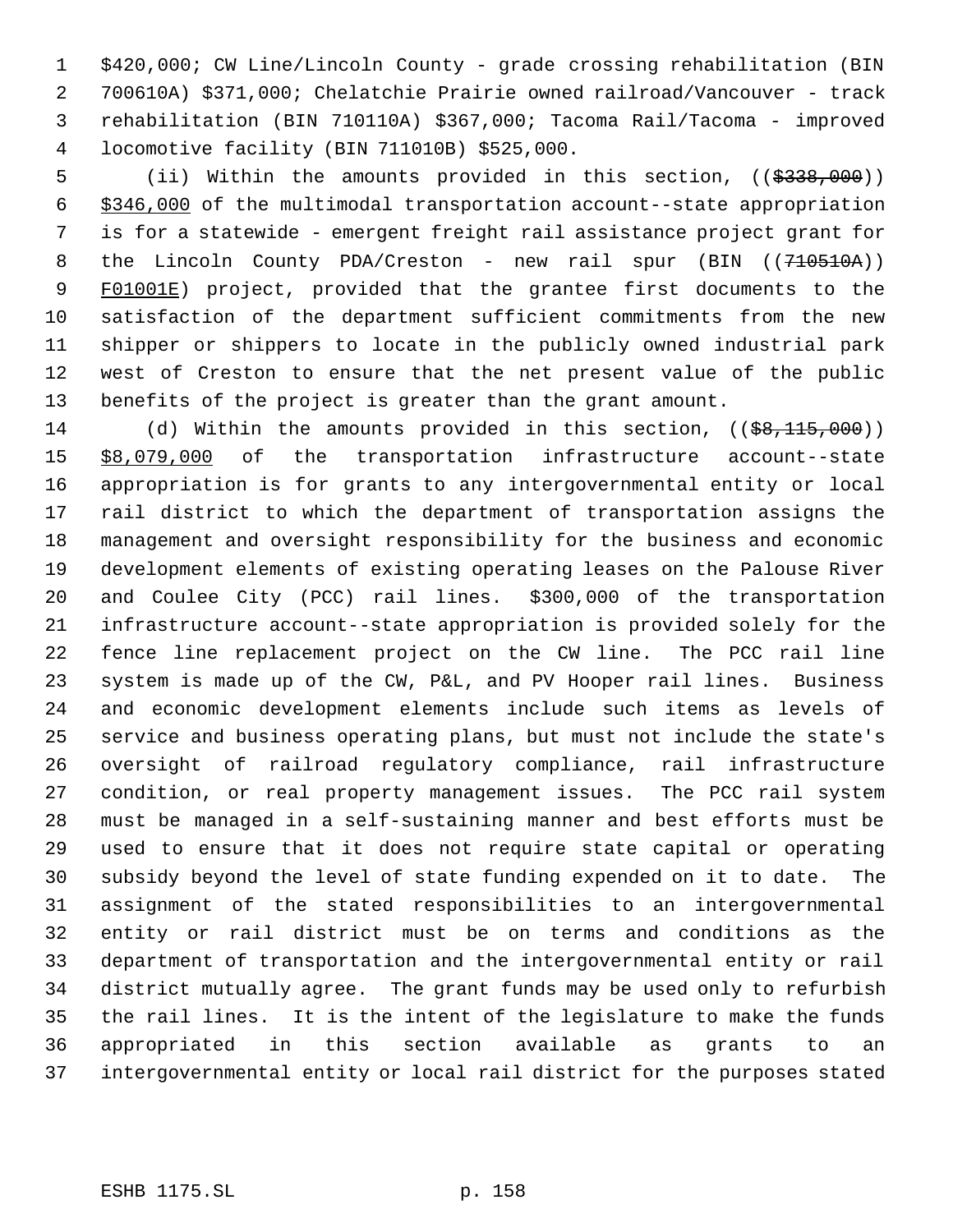in this section at least until June 30, 2012, and to reappropriate as necessary any portion of the appropriation in this section that is not used by June 30, 2011.

 (2)(a) The department shall issue a call for projects for the freight rail investment bank program and the emergent freight rail assistance program, and shall evaluate the applications according to the cost benefit methodology developed during the 2008 interim using the legislative priorities specified in (c) of this subsection. By November 1, 2010, the department shall submit a prioritized list of recommended projects to the office of financial management and the transportation committees of the legislature.

 (b) When the department identifies a prospective rail project that may have strategic significance for the state, or at the request of a proponent of a prospective rail project or a member of the legislature, the department shall evaluate the prospective project according to the cost benefit methodology developed during the 2008 interim using the legislative priorities specified in (c) of this subsection. The department shall report its cost benefit evaluation of the prospective rail project, as well as the department's best estimate of an appropriate construction schedule and total project costs, to the office of financial management and the transportation committees of the legislature.

 (c) The legislative priorities to be used in the cost benefit methodology are, in order of relative importance:

 (i) Economic, safety, or environmental advantages of freight 26 movement by rail compared to alternative modes;

 (ii) Self-sustaining economic development that creates family-wage jobs;

 (iii) Preservation of transportation corridors that would otherwise be lost;

 (iv) Increased access to efficient and cost-effective transport to market for Washington's agricultural and industrial products;

 (v) Better integration and cooperation within the regional, national, and international systems of freight distribution; and

 (vi) Mitigation of impacts of increased rail traffic on communities.

(3) The department is directed to seek the use of unprogrammed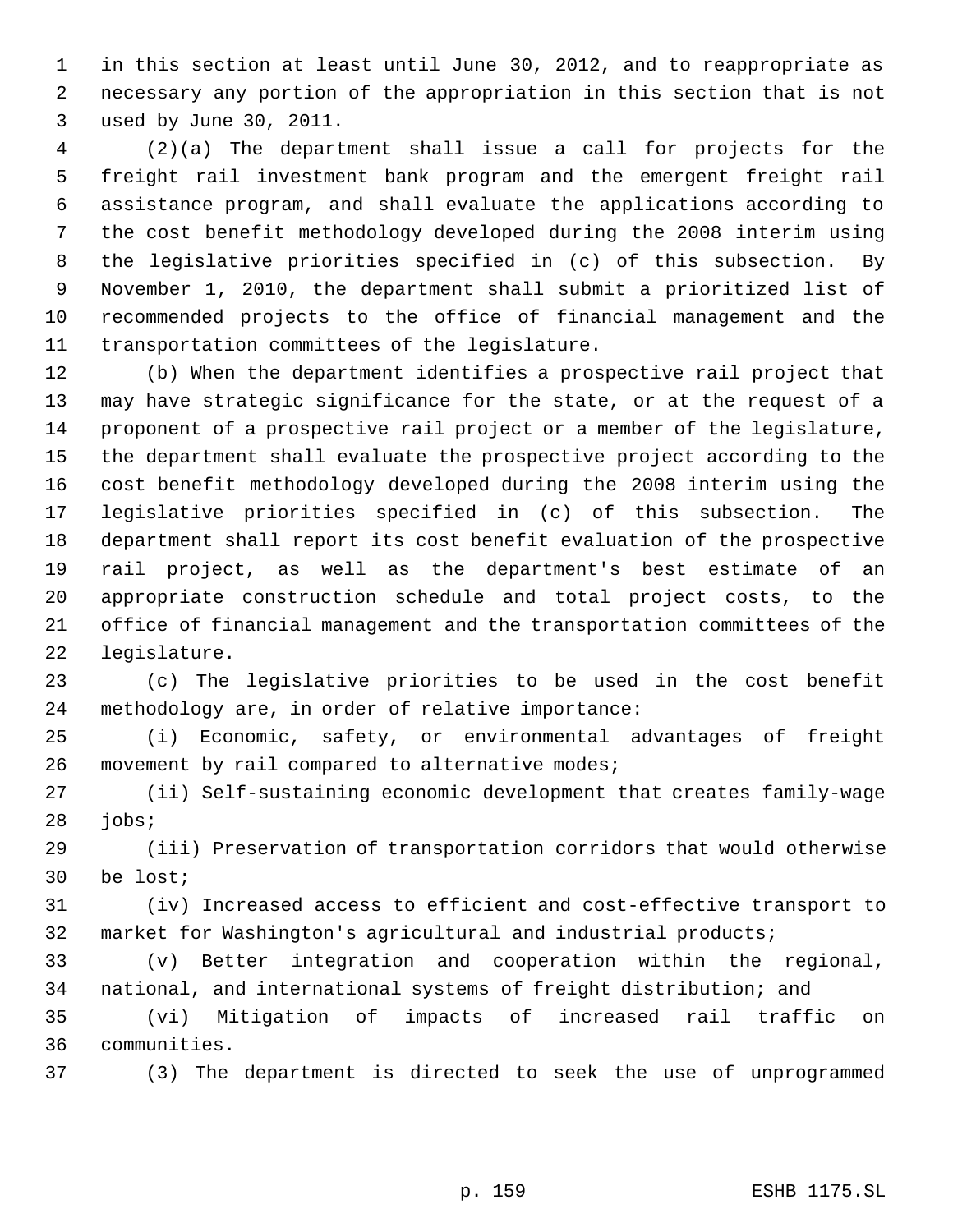federal rail crossing funds to be expended in lieu of or in addition to state funds for eligible costs of projects in program Y.

 (4) At the earliest possible date, the department shall apply, and assist ports and local jurisdictions in applying, for any federal funding that may be available for any projects that may qualify for such federal funding. State projects must be (a) currently identified on the project list referenced in subsection (1)(a) of this section or (b) projects for which no state match is required to complete the project. Local or port projects must not require additional state funding in order to complete the project, with the exception of (c) state funds currently appropriated for such project if currently identified on the project list referenced in subsection (1)(a) of this section or (d) potential grants awarded in the competitive grant process for the essential rail assistance program. If the department receives any federal funding, the department is authorized to obligate and spend the federal funds in accordance with federal law. To the extent permissible by federal law, federal funds may be used (e) in addition to state funds appropriated for projects currently identified on the project list referenced in subsection (1)(a) of this section in order to advance funding from future biennia for such project(s) or (f) in lieu of state funds; however, the state funds must be redirected within the rail capital program to advance funding for other projects currently identified on the project list referenced in subsection (1)(a) of this section. State funds may be redirected only upon consultation with the transportation committees of the legislature and the office of financial management, and approval by the director of the office of financial management. The department shall spend the federal funds before the state funds, and shall consult the office of financial management and the transportation committees of the legislature regarding project scope changes.

 (5) The department shall provide quarterly reports to the office of financial management and the transportation committees of the legislature regarding applications that the department submits for federal funds and the status of such applications.

 (6) The department shall, on a quarterly basis, provide to the office of financial management and the legislature reports providing the status on active projects identified in the LEAP transportation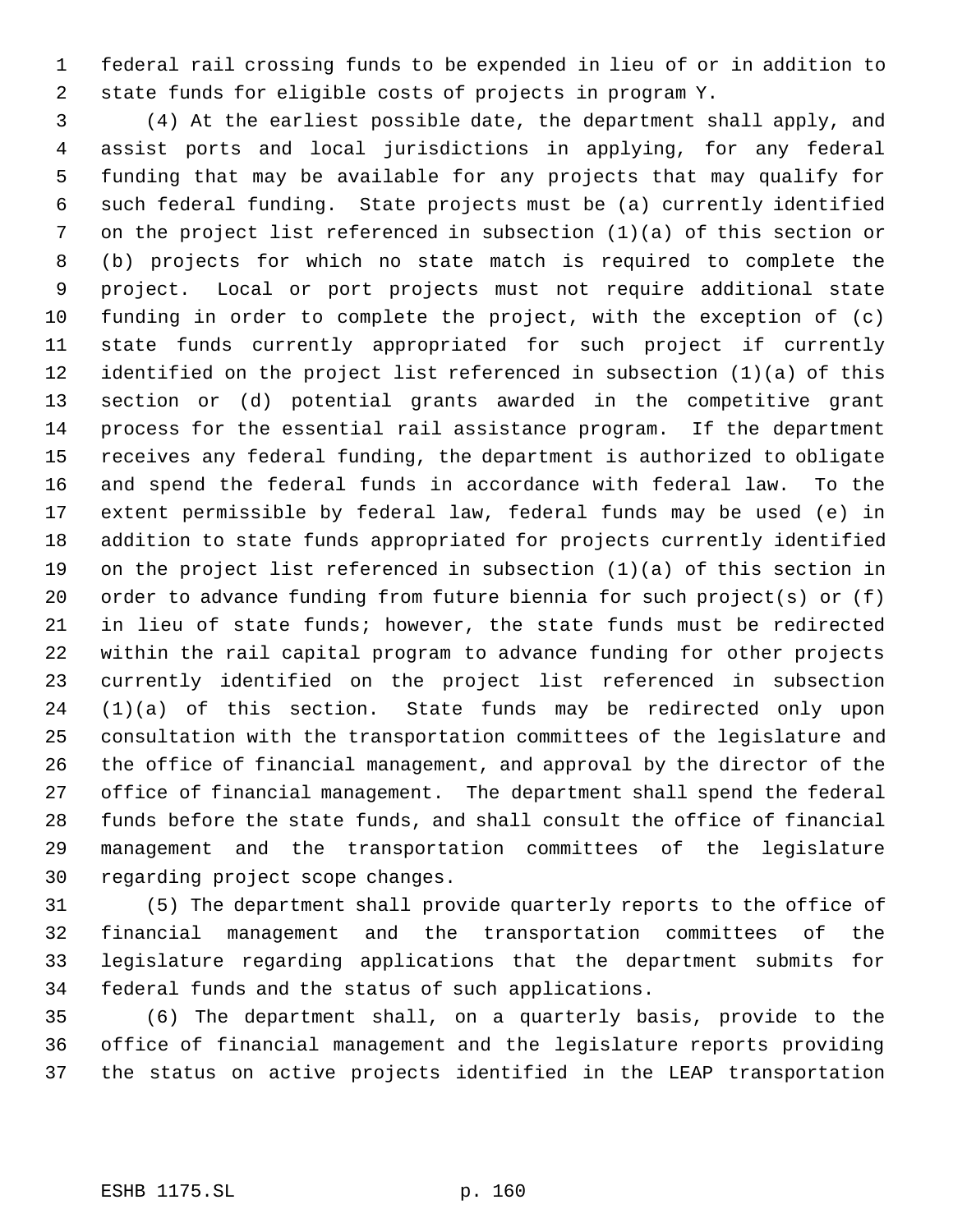document described in subsection (1)(a) of this section. Report formatting and elements must be consistent with the October 2009 quarterly project report.

 (7) The multimodal transportation account--state appropriation includes up to \$48,000,000 in proceeds from the sale of bonds authorized in RCW 47.10.867.

 (8) When the balance of that portion of the miscellaneous program account apportioned to the department for the grain train program reaches \$1,180,000, the department shall acquire twenty-nine additional grain train railcars.

11 (9) ((\$590,000,000)) \$22,354,000 of the multimodal transportation account--federal appropriation is provided solely for high-speed rail projects awarded to Washington state from the high-speed intercity passenger rail program under the American recovery and reinvestment act. Funding will allow for two additional round trips between Seattle and Portland, and other rail improvements.

 (10) \$2,200,000 of the multimodal transportation account--state appropriation is provided solely for expenditures related to the capital high-speed passenger rail grant that are not federally reimbursable.

 (11) The Burlington Northern Santa Fe Skagit river bridge is an integral part of the rail system. Constructed in 1916, the bridge does not meet current design standards and is at risk during flood events that occur on the Skagit river. The department shall work with Burlington Northern Santa Fe and local jurisdictions to secure federal funding for the Skagit river bridge and to develop an appropriate replacement plan and schedule.

 (12) \$1,000,000 of the multimodal transportation account--state appropriation is provided solely for additional expenditures along the 30 Chelatchie Prairie railroad (((LN2000025))) (710110A).

 **Sec. 910.** 2010 c 247 s 308 (uncodified) is amended to read as follows:

 **FOR THE DEPARTMENT OF TRANSPORTATION--LOCAL PROGRAMS--PROGRAM Z-- CAPITAL**

| 35 | ((Highway Infrastructure Account - State Appropriation \$207,000 |  |
|----|------------------------------------------------------------------|--|
| 36 | Highway Infrastructure Account--Federal                          |  |
| 37 |                                                                  |  |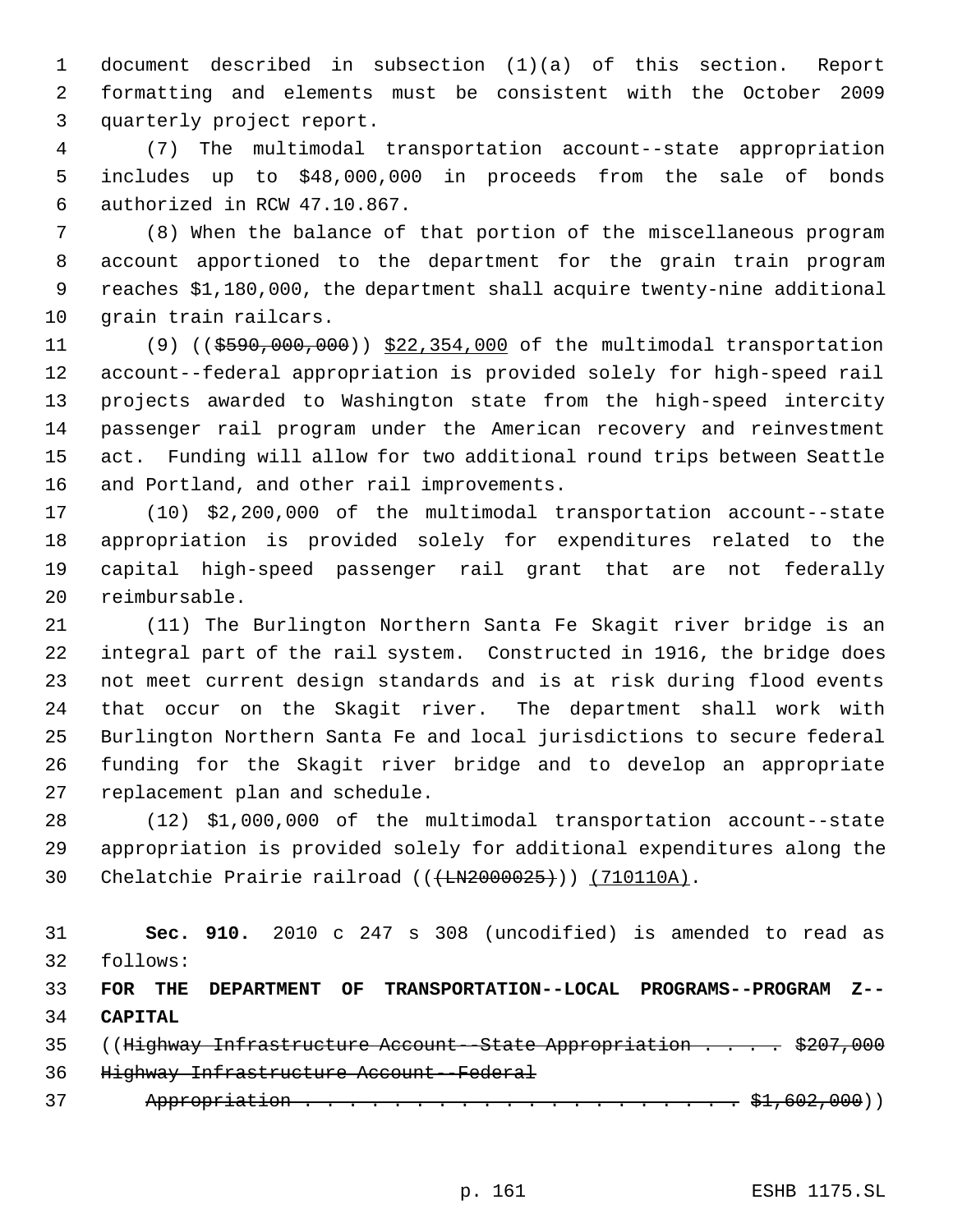| 1  | Freight Mobility Investment Account--State                                                    |
|----|-----------------------------------------------------------------------------------------------|
| 2  | Appropriation<br>((\$413,848,000))                                                            |
| 3  | \$9,170,000                                                                                   |
| 4  | Transportation Partnership Account--State                                                     |
| 5  | Appropriation<br>$(($ $$8, 863, 000)$ )                                                       |
| 6  | \$6,828,000                                                                                   |
| 7  | Motor Vehicle Account--State Appropriation<br>$((\$14,068,000))$                              |
| 8  | \$9,668,000                                                                                   |
| 9  | Motor Vehicle Account--Federal Appropriation $($ $($ $\frac{43}{7}$ , $\frac{835}{7}$ , 000)) |
| 10 | \$25,727,000                                                                                  |
| 11 | Freight Mobility Multimodal Account--State                                                    |
| 12 | Appropriation<br>$((\$15,620,000))$                                                           |
| 13 | \$7,472,000                                                                                   |
| 14 | Freight Mobility Multimodal Account--Local                                                    |
| 15 | Appropriation<br>$((\frac{25}{7}, \frac{258}{7}, 000))$                                       |
| 16 | \$2,980,000                                                                                   |
| 17 | Multimodal Transportation Account--Federal                                                    |
| 18 | Appropriation<br>$\ldots$ $\frac{2}{32}$ , 118,000                                            |
| 19 | Multimodal Transportation Account--State                                                      |
| 20 | Appropriation<br>$(($ \$28,855,000))                                                          |
| 21 | \$20,923,000                                                                                  |
| 22 | Transportation 2003 Account (Nickel Account)--State                                           |
| 23 |                                                                                               |
| 24 | Passenger Ferry Account--State Appropriation $($ $($ $\frac{2}{7}, \frac{879}{100})$          |
| 25 | <u>\$1,764,000</u>                                                                            |
| 26 | Puyallup Tribal Settlement Account--State                                                     |
| 27 | Appropriation ((\$5,895,000))                                                                 |
| 28 | \$5,905,000                                                                                   |
| 29 | TOTAL APPROPRIATION ( $(\frac{143}{757}, 000)$ )                                              |
| 30 | \$95,264,000                                                                                  |
|    |                                                                                               |

 The appropriations in this section are subject to the following conditions and limitations:

 (1) The department shall, on a quarterly basis, provide status reports to the legislature on the delivery of projects as outlined in the project lists incorporated in this section. For projects funded by new revenue in the 2003 and 2005 transportation packages, reporting elements shall include, but not be limited to, project scope, schedule, and costs. Other projects may be reported on a programmatic basis.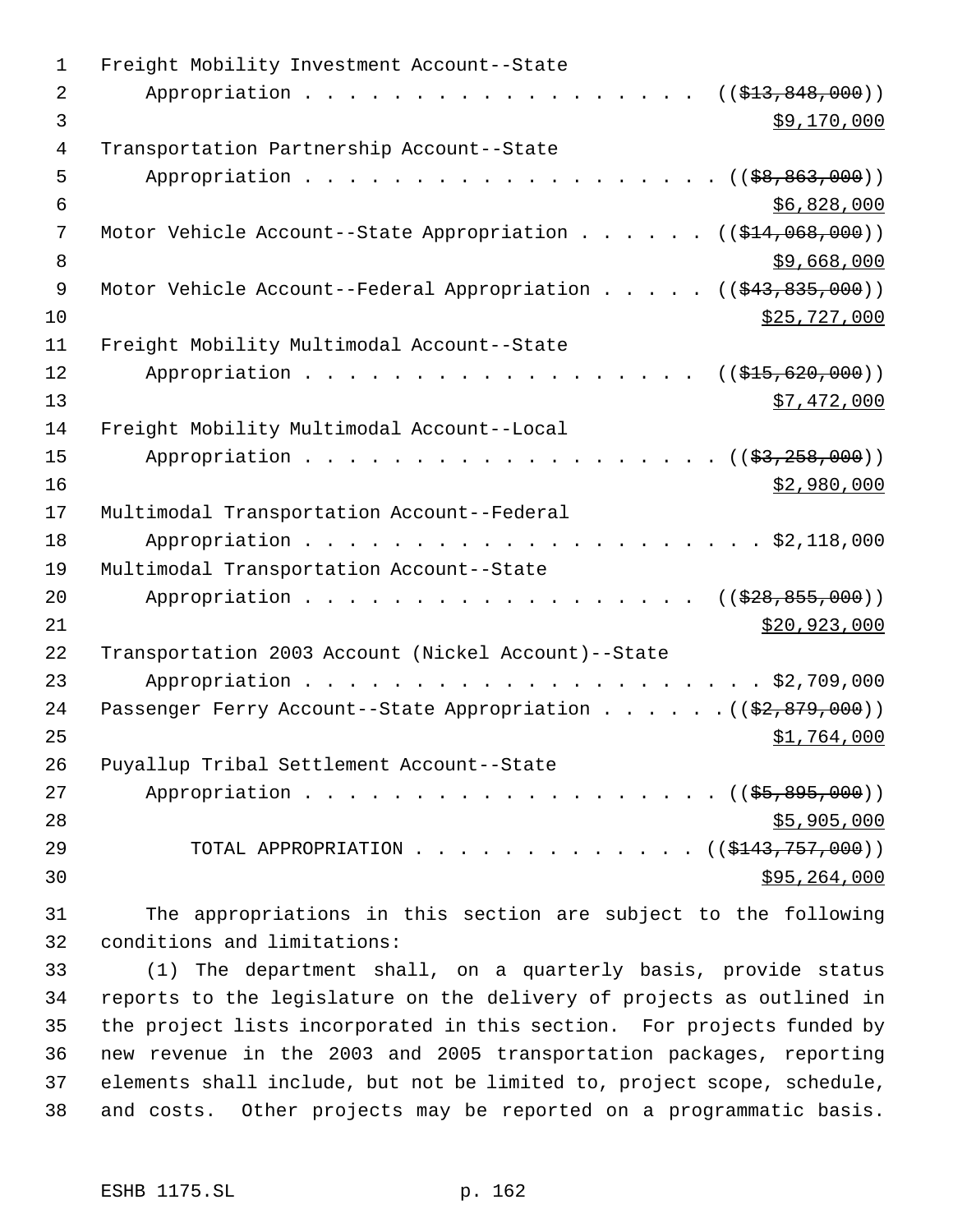The department shall also provide the information required under this subsection on a quarterly basis via the transportation executive information system (TEIS).

 (2) ((\$2,729,000)) \$1,614,000 of the passenger ferry account--state appropriation is provided solely for near and long-term costs of 6 capital improvements  $((\text{in} -a))$  and operating expenses that are 7 consistent with the business plan approved by the governor for passenger ferry service.

 (3) \$150,000 of the passenger ferry account--state appropriation is provided solely for the Port of Kingston for a one-time operating subsidy needed to retain a federal grant.

 (4) \$3,000,000 of the motor vehicle account--federal appropriation is provided solely for the Coal Creek parkway project (L1000025).

 (5) The department shall seek the use of unprogrammed federal rail crossing funds to be expended in lieu of or in addition to state funds for eligible costs of projects in local programs, program Z capital.

 (6) The department shall apply for surface transportation program (STP) enhancement funds to be expended in lieu of or in addition to state funds for eligible costs of projects in local programs, program Z capital.

 (7) Federal funds may be transferred from program Z to programs I and P and state funds shall be transferred from programs I and P to program Z to replace those federal funds in a dollar-for-dollar match. Fund transfers authorized under this subsection shall not affect project prioritization status. Appropriations shall initially be allotted as appropriated in this act. The department may not transfer funds as authorized under this subsection without approval of the office of financial management. The department shall submit a report on those projects receiving fund transfers to the office of financial management and the transportation committees of the legislature by December 1, 2009, and December 1, 2010.

 (8) The city of Winthrop may utilize a design-build process for the Winthrop bike path project. Of the amount appropriated in this section for this project, \$500,000 of the multimodal transportation account-- state appropriation is contingent upon the state receiving from the city of Winthrop \$500,000 in federal funds awarded to the city of Winthrop by its local planning organization.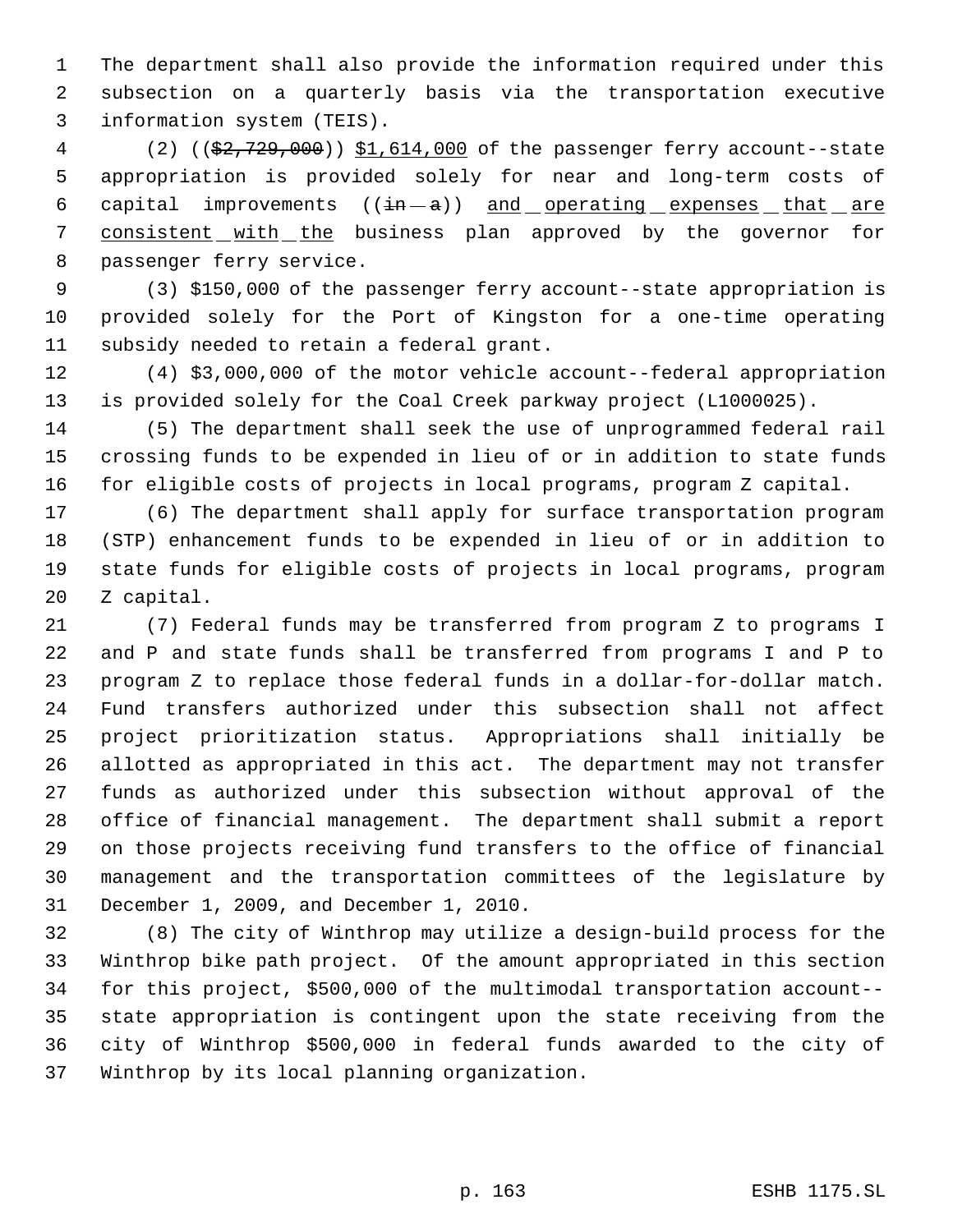1 (9) ((\$18,289,000)) \$13,732,000 of the multimodal transportation 2 account--state appropriation, ((\$8,810,000)) \$7,104,000 of the motor 3 vehicle account--federal appropriation, and ((\$4,000,000)) \$2,805,000 of the transportation partnership account--state appropriation are provided solely for the pedestrian and bicycle safety program projects and safe routes to schools program projects identified in LEAP Transportation Document 2009-A, pedestrian and bicycle safety program projects and safe routes to schools program projects, as developed March 30, 2009, LEAP Transportation Document 2007-A, pedestrian and bicycle safety program projects and safe routes to schools program projects, as developed April 20, 2007, and LEAP Transportation Document 2006-B, pedestrian and bicycle safety program projects and safe routes to schools program projects, as developed March 8, 2006. Projects must be allocated funding based on order of priority. The department shall review all projects receiving grant awards under this program at least semiannually to determine whether the projects are making satisfactory progress. Any project that has been awarded funds, but does not report activity on the project within one year of the grant award must be reviewed by the department to determine whether the grant should be terminated. The department shall promptly close out grants when projects have been completed, and identify where unused grant funds remain because actual project costs were lower than estimated in the grant award.

 (10) Except as provided otherwise in this section, the entire appropriations in this section are provided solely for the projects and activities as listed by project and amount in LEAP Transportation 27 Document  $2011-2$  ALL PROJECTS ((2010-2)) as developed ((March 8, 2010)) April 19, 2011, Program - Local Program (Z).

 (11) For the 2009-11 project appropriations, unless otherwise provided in this act, the director of financial management may authorize a transfer of appropriation authority between projects managed by the freight mobility strategic investment board in order for the board to manage project spending and efficiently deliver all projects in the respective program.

 (12) ((\$913,386 of the motor vehicle account--state appropriation and \$2,858,000 of the motor vehicle account--federal appropriation are provided solely for completion of the US 101 northeast peninsula safety rest area and associated roadway improvements east of Port Angeles at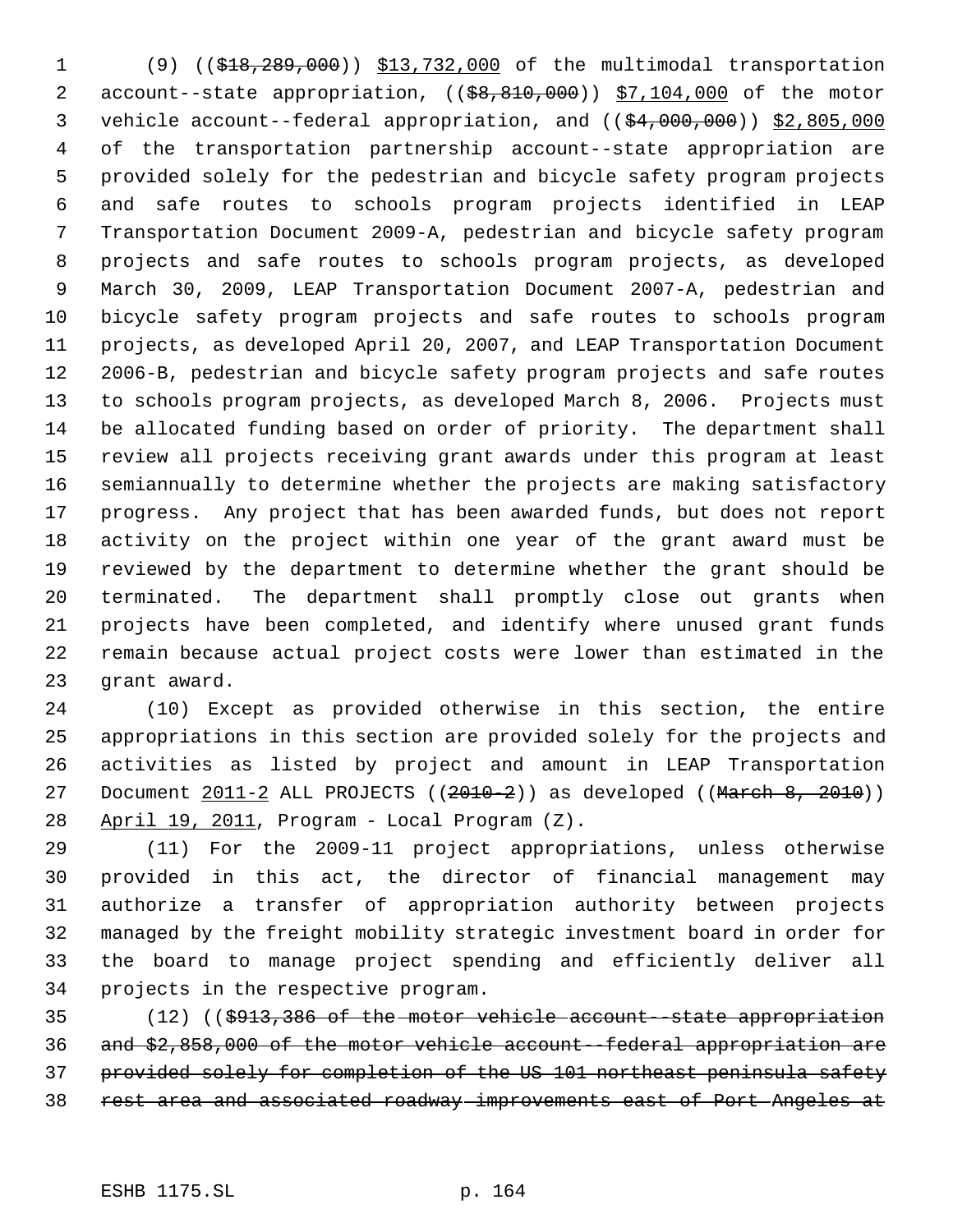1 the Deer Park scenic view point. The department must surplus any 2 right-of-way - previously - purchased - for - this - project - near - Sequim. 3 Approval-to-proceed-with-construction-is-contingent-on-surplus-of 4 previously-purchased-right-of-way. \$865,000-of-the-motor-vehicle 5 account--state-appropriation-is-to-be-placed-into-unallotted-status until such time as the right-of-way sale is completed.

7 (13) - \$5,894,000)) \$5,905,000 of the Puyallup tribal settlement account--state appropriation is provided solely for costs associated with the Murray Morgan/11th Street bridge project. The city of Tacoma may use the Puyallup tribal settlement account appropriation and other appropriated funds for bridge rehabilitation, bridge replacement, bridge demolition, and bridge mitigation. The department's participation, including prior expenditures, may not exceed 14 ((\$40,270,000)) \$40,281,000. The city of Tacoma has taken ownership of the bridge in its entirety, and the payment of these funds extinguishes any real or implied agreements regarding future bridge expenditures.

17 (( $(14)$ )) (13) Up to (( $$3,702,000$ )) \$52,000 of the motor vehicle 18 account--federal appropriation and ((\$75,000)) \$52,000 of the motor vehicle account--state appropriation are provided solely to reimburse the cities of Kirkland and Redmond for pavement and bridge deck rehabilitation on state route number 908 (project 1LP611A). These funds may not be expended unless the cities sign an agreement stating that the cities agree to take ownership of state route number 908 in its entirety and agree that the payment of these funds represents the entire state commitment to the cities for state route number 908 expenditures. The amount provided in this subsection is contingent on the enactment by June 30, 2010, of Senate Bill No. 6555.

28  $((+15))$   $(14)$  The department shall consider the condition of the Broadway bridge in the city of Everett when prioritizing bridge projects.

31 (( $(16)$ )) (15) In order to make the Hood Canal bridge safe for cyclists, the department must work with stakeholders to review bicycle safety needs on the bridge, including consideration of accident data and improvements already made to this project.

35 (( $\left(\frac{17}{-5250},000\right)$ ) (16) \$25,000 of the multimodal transportation account--state appropriation is provided solely for the Shell Valley emergency access road and bicycle/pedestrian path.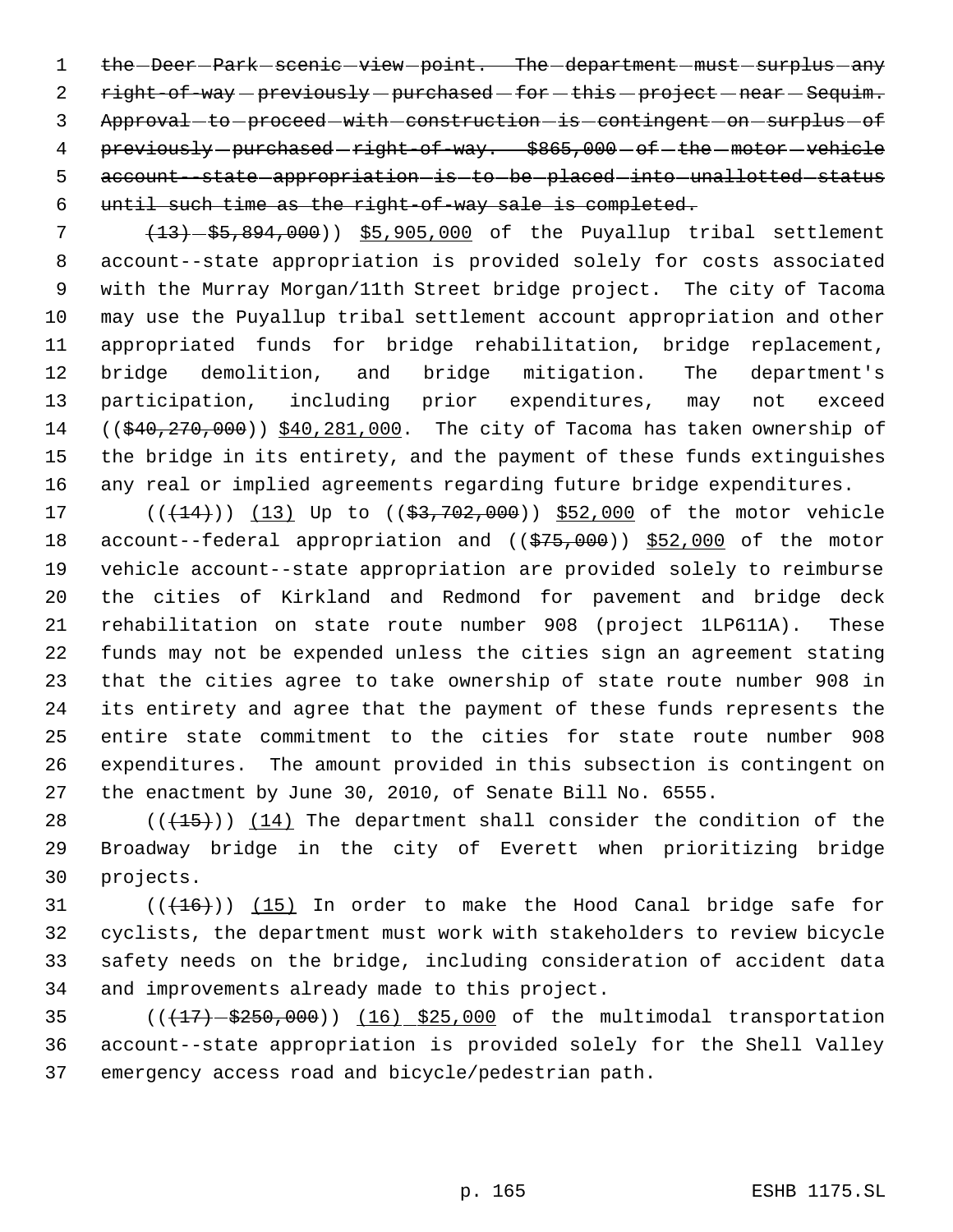1 (( $(18)$  \$500,000)) (17) \$50,000 of the motor vehicle account--state appropriation is provided solely for improvements to the 150th and Murray Road intersection in the city of Lakewood.

 (((19) \$250,000)) (18) \$100,000 of the motor vehicle account--state appropriation is provided solely for flood reduction solutions on state route number 522 caused by the lower McAleer and Lyon creek basins.

 ( $(\overline{20})$ ) (19) \$200,000 of the motor vehicle account--state appropriation is provided solely for improvements to the intersection of 39th Ave SE and state route number 96 in Snohomish county.

#### **TRANSFERS AND DISTRIBUTIONS**

 **Sec. 1001.** 2010 c 247 s 401 (uncodified) is amended to read as follows: **FOR THE STATE TREASURER--BOND RETIREMENT AND INTEREST, AND ONGOING BOND REGISTRATION AND TRANSFER CHARGES: FOR BOND SALES DISCOUNTS AND DEBT TO BE PAID BY MOTOR VEHICLE ACCOUNT AND TRANSPORTATION FUND REVENUE** 17 Highway Bond Retirement Account Appropriation . . . ((\$733,667,000))  $$720,842,000$  Ferry Bond Retirement Account Appropriation . . . . . . . . \$33,771,000 State Route Number 520 Corridor Account--State 21 Appropriation . . . . . . . . . . . . . . . . . . ((\$600,000)) \$1,308,000 Transportation Improvement Board Bond Retirement 24 Account--State Appropriation . . . . . . . . . . ((\$22,962,000)) \$21,084,000 26 Nondebt-Limit Reimbursable Account--State 27 Appropriation . . . . . . . . . . . . . . . . ((\$18,451,000)) \$16,850,000 Transportation Partnership Account--State 30 Appropriation . . . . . . . . . . . . . . . . .  $( ( $4, 722, 000) )$  \$6,818,000 32 Motor Vehicle Account--State Appropriation . . . . . . . ((\$901,000)) Transportation 2003 Account (Nickel Account)--State 35 Appropriation . . . . . . . . . . . . . . . . . ((\$4,116,000))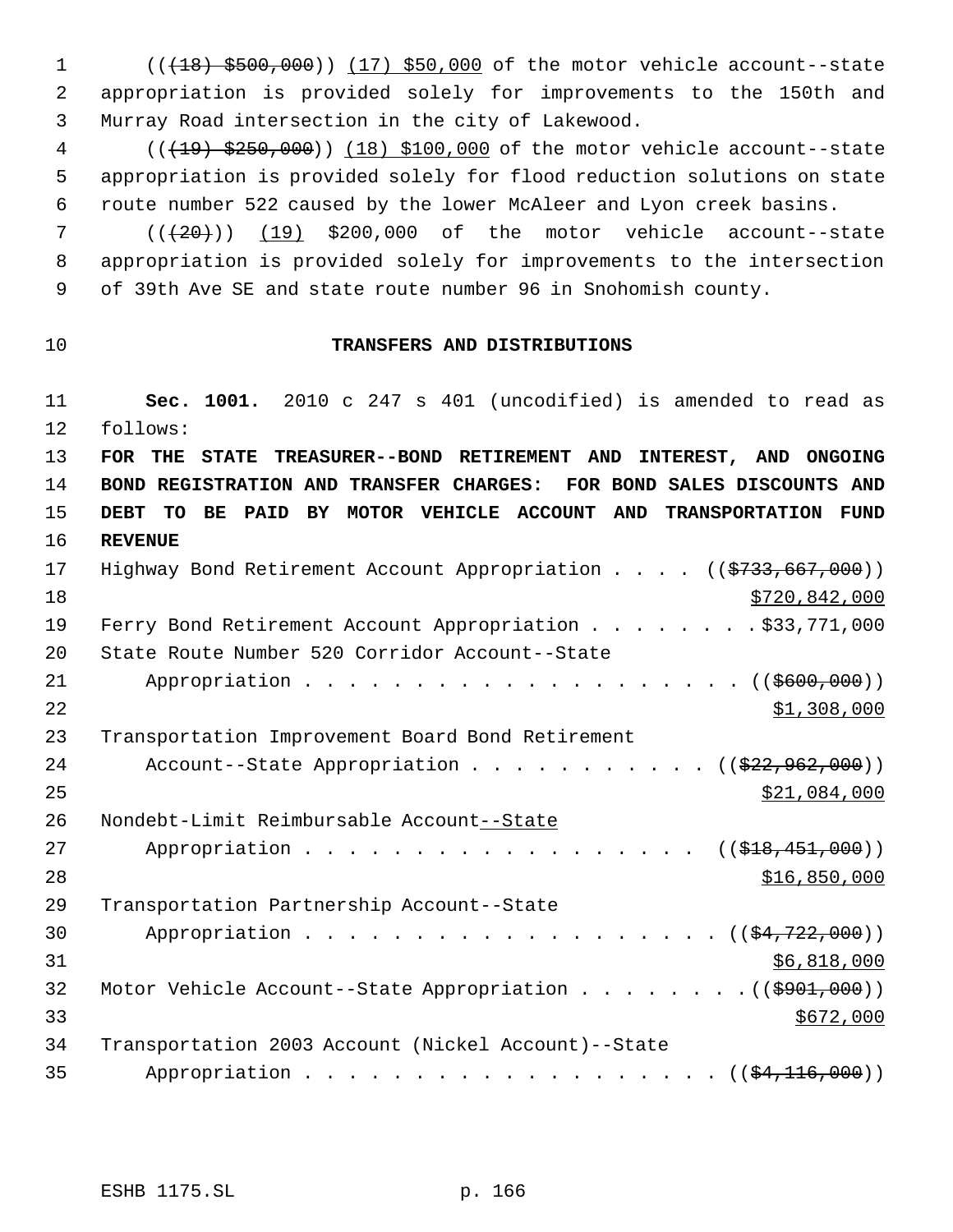$\frac{1}{2}$   $\frac{1}{2}$   $\frac{1}{2}$   $\frac{1}{6}$   $\frac{1}{6}$   $\frac{1}{6}$   $\frac{1}{6}$   $\frac{1}{6}$   $\frac{1}{6}$   $\frac{1}{6}$   $\frac{1}{6}$   $\frac{1}{6}$   $\frac{1}{6}$   $\frac{1}{6}$   $\frac{1}{6}$   $\frac{1}{6}$   $\frac{1}{6}$   $\frac{1}{6}$   $\frac{1}{6}$   $\frac{1}{6}$   $\frac{1}{6}$   $\frac{1}{6}$  2 Special Category C Account--State Appropriation . . . . . ((\$148,000))  $3 \frac{$136,000}{ }$ 4 Urban Arterial Trust Account--State Appropriation . . . . . . . \$85,000 5 Transportation Improvement Account--State Appropriation . . . . \$41,000 6 Multimodal Transportation Account--State 7 Appropriation . . . . . . . . . . . . . . . . . . ((\$283,000))  $8 \frac{$164,000}{ }$ 9 TOTAL APPROPRIATION . . . . . . . . . . . . . ((\$831,004,000))  $10$  \$804,887,000 11 **Sec. 1002.** 2010 c 247 s 402 (uncodified) is amended to read as 12 follows: 13 **FOR THE STATE TREASURER--BOND RETIREMENT AND INTEREST, AND ONGOING** 14 **BOND REGISTRATION AND TRANSFER CHARGES: FOR BOND SALE EXPENSES AND** 15 **FISCAL AGENT CHARGES** 16 State Route Number 520 Corridor Account--State 17 Appropriation . . . . . . . . . . . . . . . . . . ((\$40,000))  $18 \frac{\text{S33,000}}{}$ 19 Transportation Partnership Account--State 20 Appropriation . . . . . . . . . . . . . . . . . . ((\$787,000))  $21$   $\frac{$537,000}{ }$ 22 Motor Vehicle Account--State Appropriation . . . . . . . ((\$122,000))  $23$ 24 Transportation 2003 Account (Nickel Account)--State 25 Appropriation . . . . . . . . . . . . . . . . . . ((\$364,000))  $26$ 27 Special Category C Account--State Appropriation . . . . . . ((\$15,000))  $28$ 29 Urban Arterial Trust Account--State Appropriation . . . . . . \$5,000 30 Transportation Improvement Account--State Appropriation . . . . \$3,000 31 Multimodal Transportation Account--State 32 Appropriation . . . . . . . . . . . . . . . . . ((\$34,000))  $\frac{$40,000}{ }$ 34 TOTAL APPROPRIATION . . . . . . . . . . . . . ((<del>\$1,370,000</del>))  $35$   $35$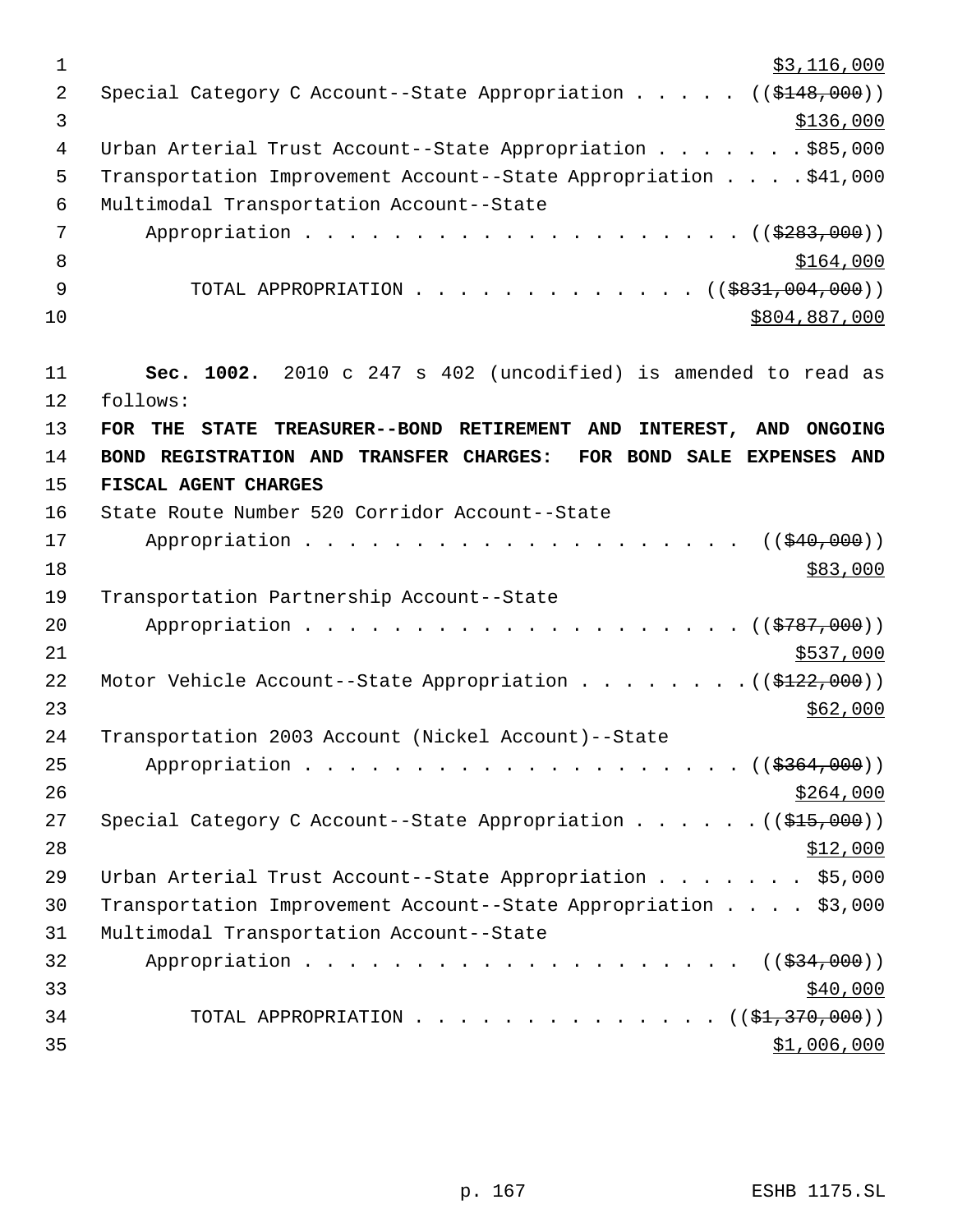**Sec. 1003.** 2010 c 247 s 403 (uncodified) is amended to read as follows: **FOR THE STATE TREASURER--BOND RETIREMENT AND INTEREST, AND ONGOING BOND REGISTRATION AND TRANSFER CHARGES: FOR MVFT BONDS AND TRANSFERS** Motor Vehicle Account--State Appropriation: For transfer to the Puget Sound Capital Construction Account . . . . . . . . . . . . . . . . . . . . . ((\$114,000,000)) \$91,000,000 The department of transportation is authorized to sell up to ((\$114,000,000)) \$91,000,000 in bonds authorized by RCW 47.10.843 for vessel and terminal acquisition, major and minor improvements, and long lead-time materials acquisition for the Washington state ferries. **Sec. 1004.** 2010 1st sp.s. c 37 s 804 (uncodified) is amended to read as follows: **FOR THE STATE TREASURER--ADMINISTRATIVE TRANSFERS** 16 (1) ((Tacoma Narrows Toll Bridge Account-State Appropriation: For transfer to the Motor Vehicle Account--State . . . . . . . . . . . . . . . . . . . . . . \$5,288,000  $(2)$ ) Motor Vehicle Account--State Appropriation: For transfer to the Puget Sound Ferry Operations 21 Account--State . . . . . . . . . . . . . . . . . . ((\$54,100,000))  $578,000,000$  $((\langle 3 \rangle)(2)$  Recreational Vehicle Account--State Appropriation: For transfer to the Motor Vehicle Account--State . . . . . . . . . . . . . . . . . . . . ((\$2,000,000))  $\frac{$1,800,000}{2}$  $((4+))$  (3) License Plate Technology Account--State Appropriation: For transfer to the Highway Safety Account--State . . . . . . . . . . . . . . . . . . . . . . \$2,750,000  $((+5))$   $(4)$  Multimodal Transportation Account--State Appropriation: For transfer to the Puget Sound 32 Ferry Operations Account--State . . . . . . . . . . .  $($   $($ \$9,000,000)) \$13,000,000 \$13,000,000 \$13,000  $33$  (((6) Highway Safety Account--State Appropriation: For transfer to the Multimodal Transportation Account--State . . . . . . . . . . . . . . . . . . . . . . \$18,750,000  $(7)$ ) (5) Department of Licensing Services Account--State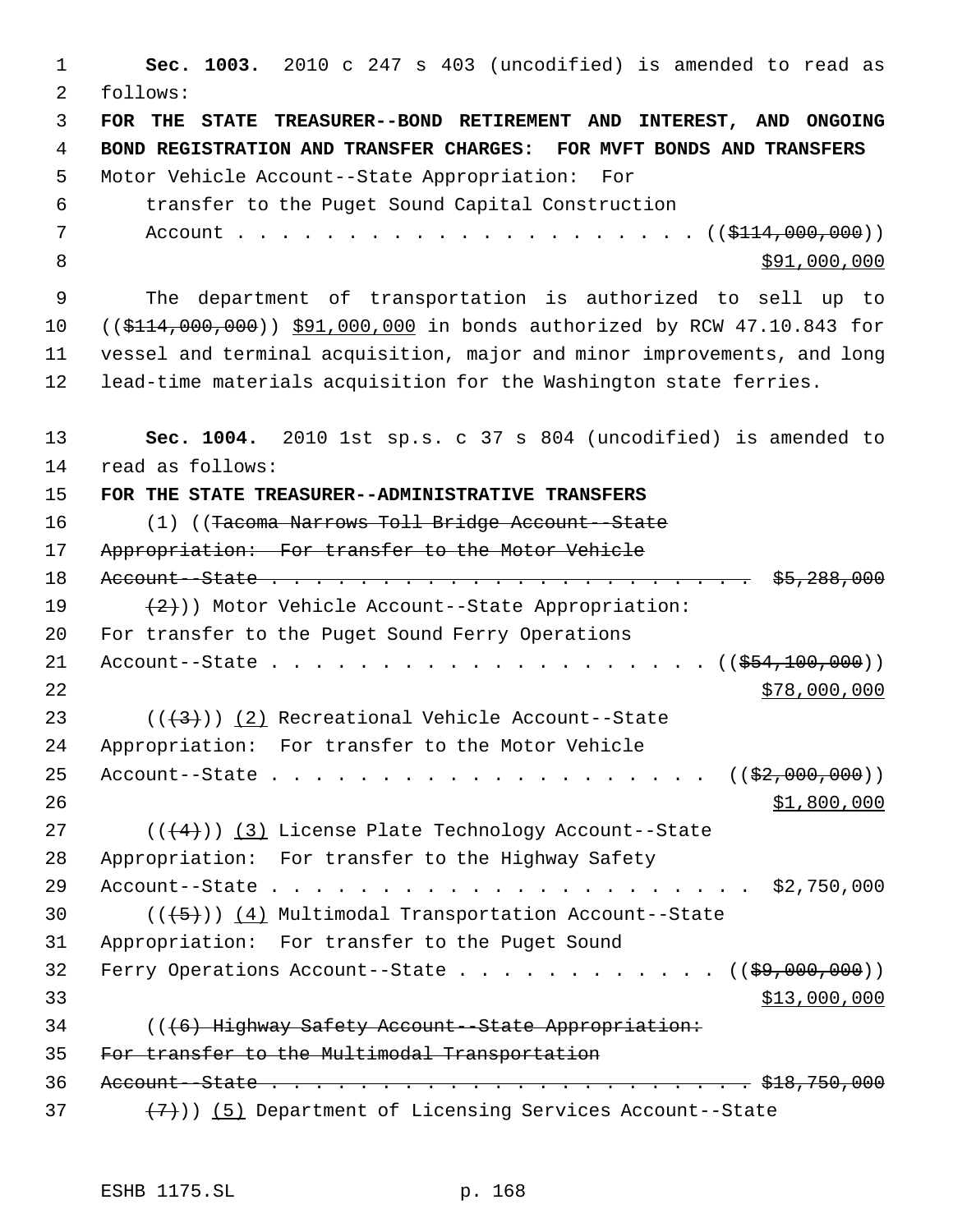| 1  | Appropriation: For transfer to the Motor Vehicle                                                                                                                                                                                                                                                                                                               |
|----|----------------------------------------------------------------------------------------------------------------------------------------------------------------------------------------------------------------------------------------------------------------------------------------------------------------------------------------------------------------|
| 2  | \$1,300,000                                                                                                                                                                                                                                                                                                                                                    |
| 3  | $((+8))$ (6) Advanced Right-of-Way Account: For transfer                                                                                                                                                                                                                                                                                                       |
| 4  | to the Motor Vehicle Account--State \$14,000,000                                                                                                                                                                                                                                                                                                               |
| 5  | (( <del>(9) State Route Number 520 Civil Penalties</del>                                                                                                                                                                                                                                                                                                       |
| 6  | Account--State Appropriation: For transfer to the                                                                                                                                                                                                                                                                                                              |
| 7  | State Route Number 520 Corridor Account - State \$190,000                                                                                                                                                                                                                                                                                                      |
| 8  | $(10)$ ) (7) Advanced Environmental Mitigation                                                                                                                                                                                                                                                                                                                 |
| 9  | Revolving Account--State Appropriation: For transfer                                                                                                                                                                                                                                                                                                           |
| 10 | to the Motor Vehicle Account--State \$5,000,000                                                                                                                                                                                                                                                                                                                |
| 11 | $((+11))$ (8) Regional Mobility Grant Program Account--State                                                                                                                                                                                                                                                                                                   |
| 12 | Appropriation: For transfer to the Multimodal                                                                                                                                                                                                                                                                                                                  |
| 13 | Transportation Account--State \$4,000,000                                                                                                                                                                                                                                                                                                                      |
| 14 | $((+12))$ (9) Motor Vehicle Account--State Appropriation:                                                                                                                                                                                                                                                                                                      |
| 15 | For transfer to the State Patrol Highway Account--                                                                                                                                                                                                                                                                                                             |
| 16 | $\cdots$ $\cdots$ $\cdots$ $\cdots$ $\cdots$ $\cdots$ $\cdots$ $\cdots$ $\cdots$ $\cdots$ $\cdots$ $\cdots$ $\cdots$ $\cdots$ $\cdots$ $\cdots$ $\cdots$ $\cdots$ $\cdots$ $\cdots$ $\cdots$ $\cdots$ $\cdots$ $\cdots$ $\cdots$ $\cdots$ $\cdots$ $\cdots$ $\cdots$ $\cdots$ $\cdots$ $\cdots$ $\cdots$ $\cdots$ $\cdots$ $\cdots$ $\cdots$<br>State $\cdots$ |
| 17 | \$4,600,000                                                                                                                                                                                                                                                                                                                                                    |
| 18 | $($ $($ $(13)$ The transfers identified in this section are subject to the                                                                                                                                                                                                                                                                                     |
| 19 | following conditions and limitations:                                                                                                                                                                                                                                                                                                                          |
| 20 | $(a)$ - The - amount - transferred - in - subsection - $(1)$ - of - this - section                                                                                                                                                                                                                                                                             |
| 21 | represents repayment of operating loans and reserve payments provided                                                                                                                                                                                                                                                                                          |
| 22 | to-the-Tacoma-Narrows-toll-bridge-account-from-the-motor-vehicle                                                                                                                                                                                                                                                                                               |
| 23 | $account - in - the - 2005 - 07 - fiseal - biennium. However, - if - Enqrossed$                                                                                                                                                                                                                                                                                |
| 24 | $Substitute-Sender-Bill-No. -6499-is-enacted-by-June-30, -2010, -the$                                                                                                                                                                                                                                                                                          |
| 25 | transfer in subsection (1) of this section shall not occur.                                                                                                                                                                                                                                                                                                    |
| 26 | (b) Any cash balance in the waste tire removal account in excess of                                                                                                                                                                                                                                                                                            |
| 27 | one million dollars must be transferred to the motor vehicle account                                                                                                                                                                                                                                                                                           |
| 28 | for the purpose of road wear-related maintenance on state and local                                                                                                                                                                                                                                                                                            |
| 29 | public highways.                                                                                                                                                                                                                                                                                                                                               |
| 30 | (c) The transfer in subsection (9) of this section represents toll                                                                                                                                                                                                                                                                                             |
| 31 | revenue collected from toll violations.))                                                                                                                                                                                                                                                                                                                      |
| 32 | (10) Highway Safety Account--State Appropriation:                                                                                                                                                                                                                                                                                                              |
| 33 | For transfer to the Motor Vehicle Account--State $\frac{$19,000,000}{2}$                                                                                                                                                                                                                                                                                       |
|    |                                                                                                                                                                                                                                                                                                                                                                |

34 **MISCELLANEOUS**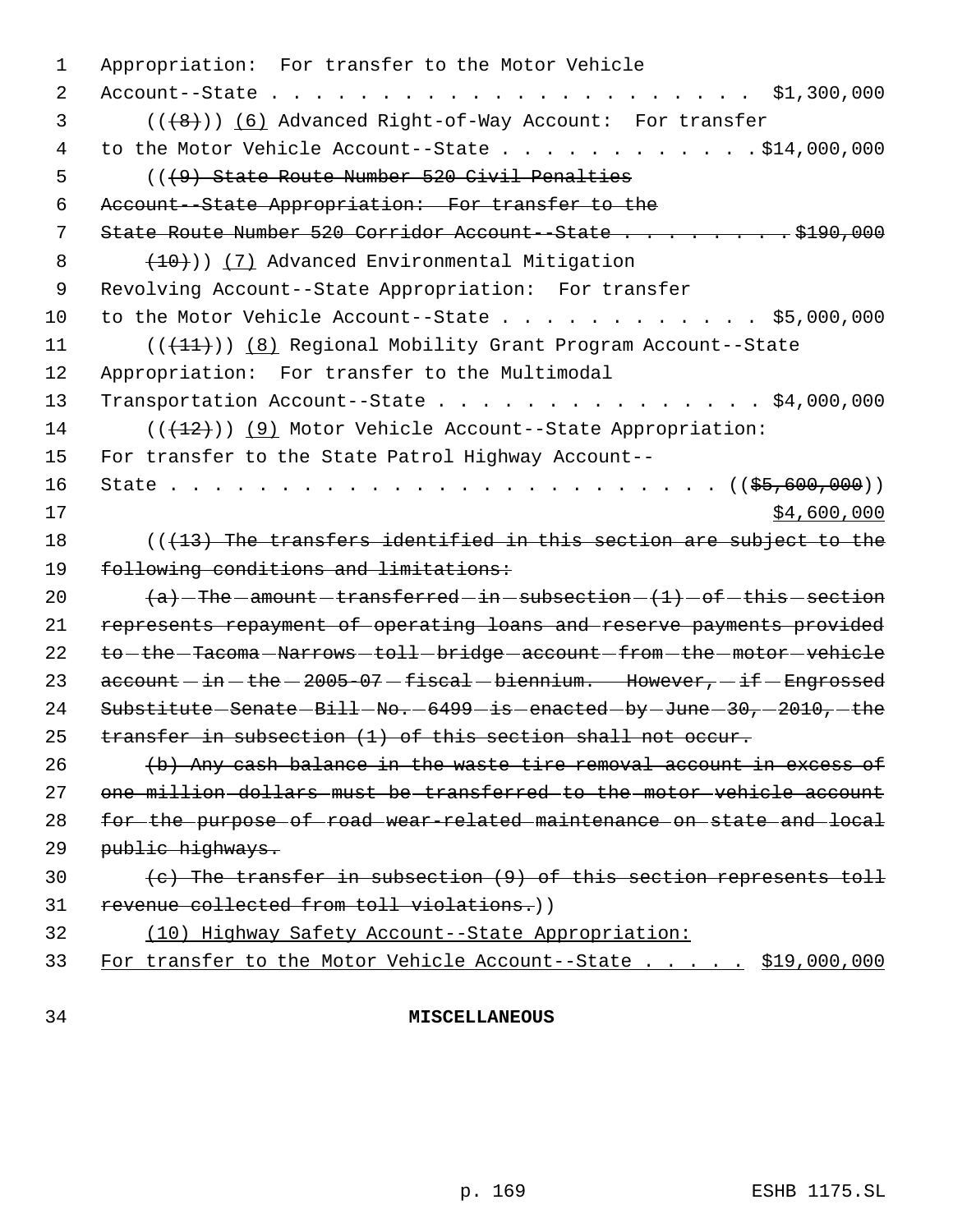NEW SECTION. **Sec. 1101.** If any provision of this act or its application to any person or circumstance is held invalid, the remainder of the act or the application of the provision to other persons or circumstances is not affected.

 NEW SECTION. **Sec. 1102.** Except for sections 703, 704, 705, 716, 719, and 722 of this act, this act is necessary for the immediate preservation of the public peace, health, or safety, or support of the state government and its existing public institutions, and takes effect immediately.

 NEW SECTION. **Sec. 1103.** Sections 703, 704, 716, and 719 of this act are necessary for the immediate preservation of the public peace, health, or safety, or support of the state government and its existing public institutions, and take effect July 1, 2011.

 NEW SECTION. **Sec. 1104.** Sections 705 and 722 of this act take effect upon certification by the secretary of transportation that the new statewide tolling operations center and photo toll system are fully operational. A notice of certification must be filed with the code reviser for publication in the state register. If a certificate is not issued by the secretary of transportation by December 1, 2012, sections 705 and 722 of this act are null and void.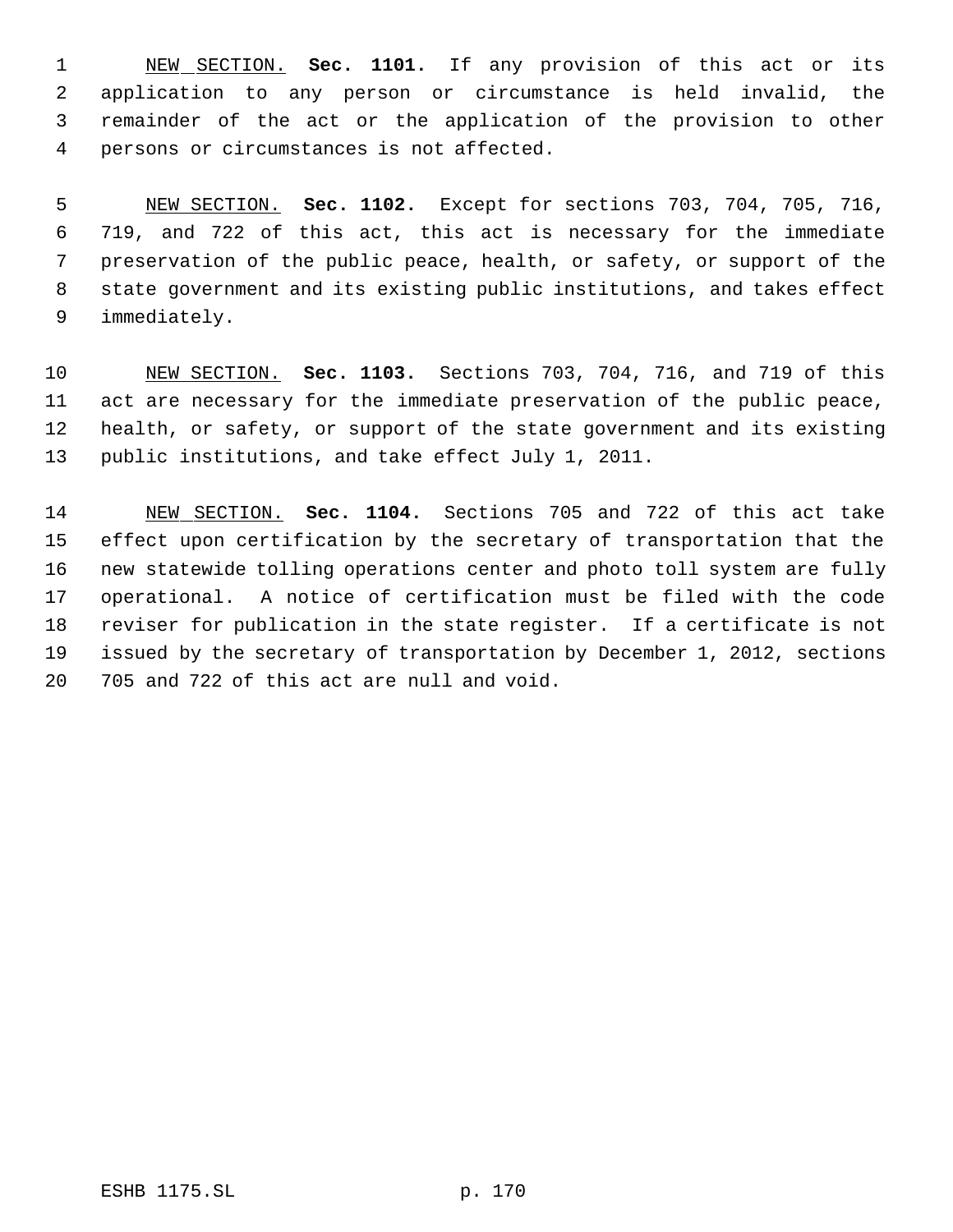| <b>TNDEX</b>                                                                  | PAGE # |
|-------------------------------------------------------------------------------|--------|
| ACOUISITION OF PROPERTIES AND FACILITIES THROUGH FINANCIAL CONTRACTS          | 67     |
| COLLECTIVE BARGAINING AGREEMENTS 64                                           |        |
| WSP LIEUTENANTS ASSOCIATION                                                   |        |
|                                                                               |        |
| COUNTY ROAD ADMINISTRATION BOARD 6, 37, 133                                   |        |
|                                                                               |        |
| DEPARTMENT OF ARCHAEOLOGY AND HISTORIC PRESERVATION 2                         |        |
|                                                                               |        |
| TRANSFERS                                                                     |        |
|                                                                               |        |
| DEPARTMENT OF TRANSPORTATION MARINE DIVISION COLLECTIVE BARGAINING AGREEMENTS |        |
| IBU, METAL TRADES, OPEIU, MEBA-UL, MEBA-L, MM&P, FASSPA, SEIU LOCAL NO. 6 65  |        |
|                                                                               |        |
| DEPARTMENT OF TRANSPORTATION                                                  |        |
|                                                                               |        |
| CHARGES FROM OTHER AGENCIES--PROGRAM U 26                                     |        |
| ECONOMIC PARTNERSHIPS--PROGRAM K<br>. 20, 112                                 |        |
| FACILITIES--PROGRAM D--OPERATING<br>. 18, 109                                 |        |
| HIGHWAY MAINTENANCE--PROGRAM M 20, 113                                        |        |
| IMPROVEMENTS--PROGRAM I 39, 135                                               |        |
| INFORMATION TECHNOLOGY--PROGRAM C 16, 107                                     |        |
| LOCAL PROGRAMS--PROGRAM Z--OPERATING 131                                      |        |
| LOCAL PROGRAMS--PROGRAM Z--CAPITAL 55, 161                                    |        |
| LOCAL PROGRAMS--PROGRAM Z--OPERATING 36                                       |        |
|                                                                               |        |
| PRESERVATION--PROGRAM P 46, 147                                               |        |
| PROGRAM D (DEPARTMENT OF TRANSPORTATION-ONLY PROJECTS)--CAPITAL 134           |        |
| PROGRAM D -- (DEPARTMENT OF TRANSPORTATION-ONLY PROJECTS) -- CAPITAL 38       |        |
| PROGRAM DELIVERY MANAGEMENT AND SUPPORT--PROGRAM H 19, 110                    |        |
| PUBLIC TRANSPORTATION--PROGRAM V 27, 121                                      |        |
| RAIL--PROGRAM Y--OPERATING 35, 130                                            |        |
| RAIL--PROGRAM Y--CAPITAL 52, 156                                              |        |
| TOLL OPERATIONS AND MAINTENANCE--PROGRAM B 15, 105                            |        |
| TRAFFIC OPERATIONS--PROGRAM Q--CAPITAL 48, 150                                |        |
| TRAFFIC OPERATIONS--PROGRAM Q--OPERATING 22, 115                              |        |
| TRANSPORTATION MANAGEMENT AND SUPPORT--PROGRAM S 25, 118                      |        |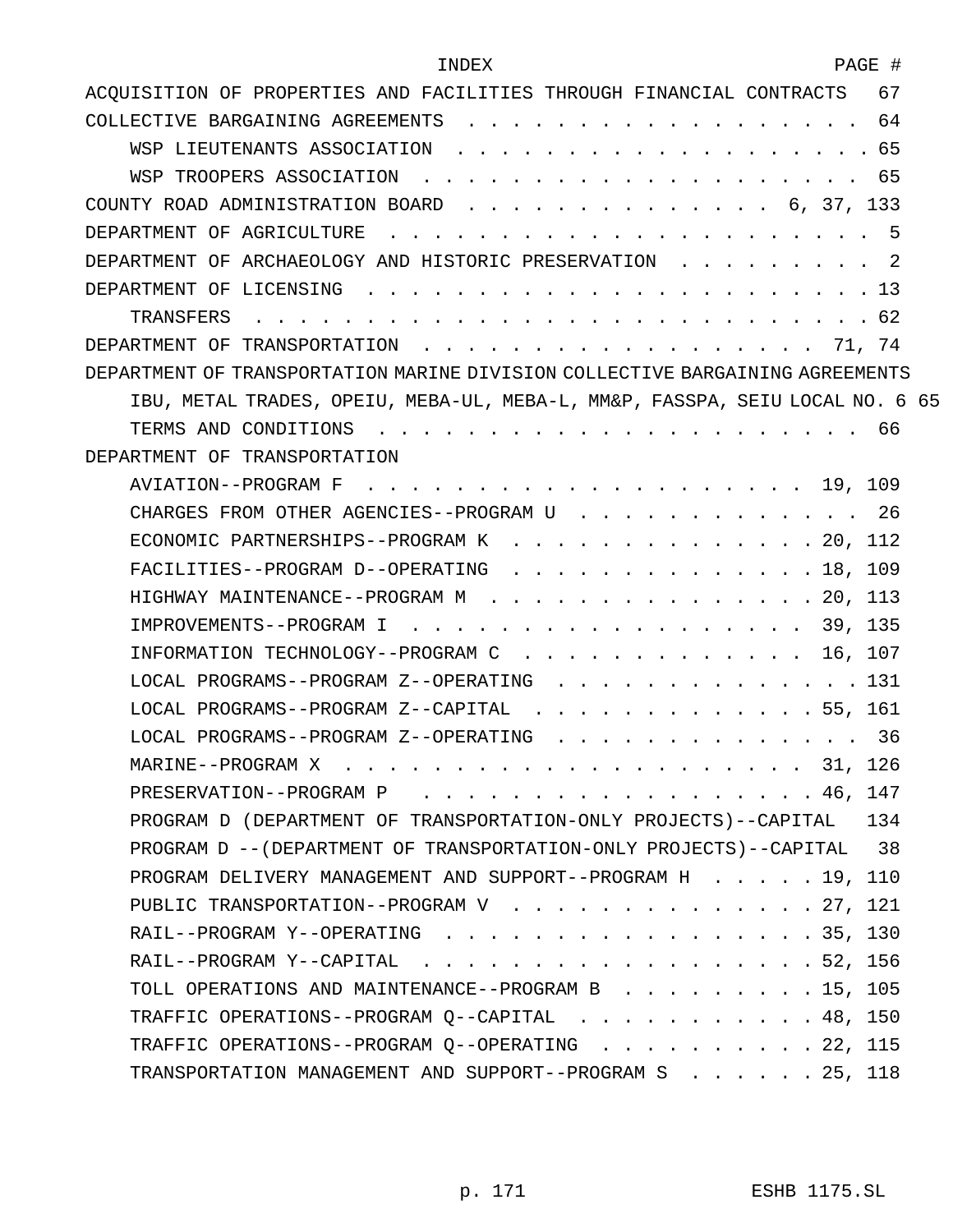| TRANSPORTATION PLANNING, DATA, AND RESEARCH--PROGRAM T 25, 119                                                                                                                                                                                                                                                                                                                        |
|---------------------------------------------------------------------------------------------------------------------------------------------------------------------------------------------------------------------------------------------------------------------------------------------------------------------------------------------------------------------------------------|
| 49<br>WSF CONSTRUCTION--PROGRAM W                                                                                                                                                                                                                                                                                                                                                     |
| DEPARTMENT OF TRANSPORTATION--WSF CONSTRUCTION--PROGRAM W 151                                                                                                                                                                                                                                                                                                                         |
| FEDERAL FUNDS RECEIVED FOR CAPITAL PROJECT EXPENDITURES<br>. 60                                                                                                                                                                                                                                                                                                                       |
| FREIGHT MOBILITY STRATEGIC INVESTMENT BOARD 10                                                                                                                                                                                                                                                                                                                                        |
| 68<br>FUND TRANSFERS<br>$\frac{1}{2}$ . The contract of the contract of the contract of the contract of the contract of the contract of the contract of the contract of the contract of the contract of the contract of the contract of the contract of t                                                                                                                             |
| $\cdot$ $\cdot$ 7                                                                                                                                                                                                                                                                                                                                                                     |
| LEGISLATIVE EVALUATION AND ACCOUNTABILITY PROGRAM COMMITTEE<br>- 5                                                                                                                                                                                                                                                                                                                    |
| 68                                                                                                                                                                                                                                                                                                                                                                                    |
|                                                                                                                                                                                                                                                                                                                                                                                       |
|                                                                                                                                                                                                                                                                                                                                                                                       |
| STATE PARKS AND RECREATION COMMISSION<br>4                                                                                                                                                                                                                                                                                                                                            |
| STATE TREASURER                                                                                                                                                                                                                                                                                                                                                                       |
| ADMINISTRATIVE TRANSFERS 62, 168                                                                                                                                                                                                                                                                                                                                                      |
| BOND RETIREMENT AND INTEREST 60, 61, 62, 166, 167, 168                                                                                                                                                                                                                                                                                                                                |
| STATE REVENUES FOR DISTRIBUTION 62                                                                                                                                                                                                                                                                                                                                                    |
|                                                                                                                                                                                                                                                                                                                                                                                       |
|                                                                                                                                                                                                                                                                                                                                                                                       |
| . 9, 99<br>TRANSPORTATION COMMISSION                                                                                                                                                                                                                                                                                                                                                  |
| TRANSPORTATION IMPROVEMENT BOARD 7, 38, 133                                                                                                                                                                                                                                                                                                                                           |
| UTILITIES AND TRANSPORTATION COMMISSION<br>$\overline{\phantom{a}3}$                                                                                                                                                                                                                                                                                                                  |
| VOLUNTARY RETIREMENT, SEPARATION, AND DOWNSHIFTING INCENTIVES 72                                                                                                                                                                                                                                                                                                                      |
| WASHINGTON STATE PATROL 10, 36, 132                                                                                                                                                                                                                                                                                                                                                   |
| 101                                                                                                                                                                                                                                                                                                                                                                                   |
| 104<br>INVESTIGATIVE SERVICES BUREAU                                                                                                                                                                                                                                                                                                                                                  |
| TECHNICAL SERVICES BUREAU 104                                                                                                                                                                                                                                                                                                                                                         |
| WASHINGTON TRAFFIC SAFETY COMMISSION 5                                                                                                                                                                                                                                                                                                                                                |
| Passed by the House April 22, 2011.<br>Passed by the Senate April 20, 2011.<br>Approved by the Governor May 16, 2011, with the exception of<br>certain items that were vetoed.<br>Filed in Office of Secretary of State May 17, 2011.                                                                                                                                                 |
|                                                                                                                                                                                                                                                                                                                                                                                       |
| Note: Governor's explanation of partial veto is as follows:                                                                                                                                                                                                                                                                                                                           |
| "Thank you for your work on the supplemental and 2011-13<br>transportation budgets. I am returning, without my approval as to<br>Sections 103(3), 103(4), 204(2), 205(3), 208(11), 210(4), 210(6), 221<br>$(3), 221(4), 221(7), 221(8), 221(9), 221(18), 305(6), 306(4), 308(6),$<br>308(10), 308(12), 610, 706, 714, 722, and 817, Engrossed Substitute<br>House Bill 1175 entitled: |

"AN ACT Relating to making transportation appropriations for the 2009-2011 and 2011-2013 fiscal biennia."

## **Section 103(3), pages 3-4, Office of Financial Management, Predesign Requirements for Washington State Ferries**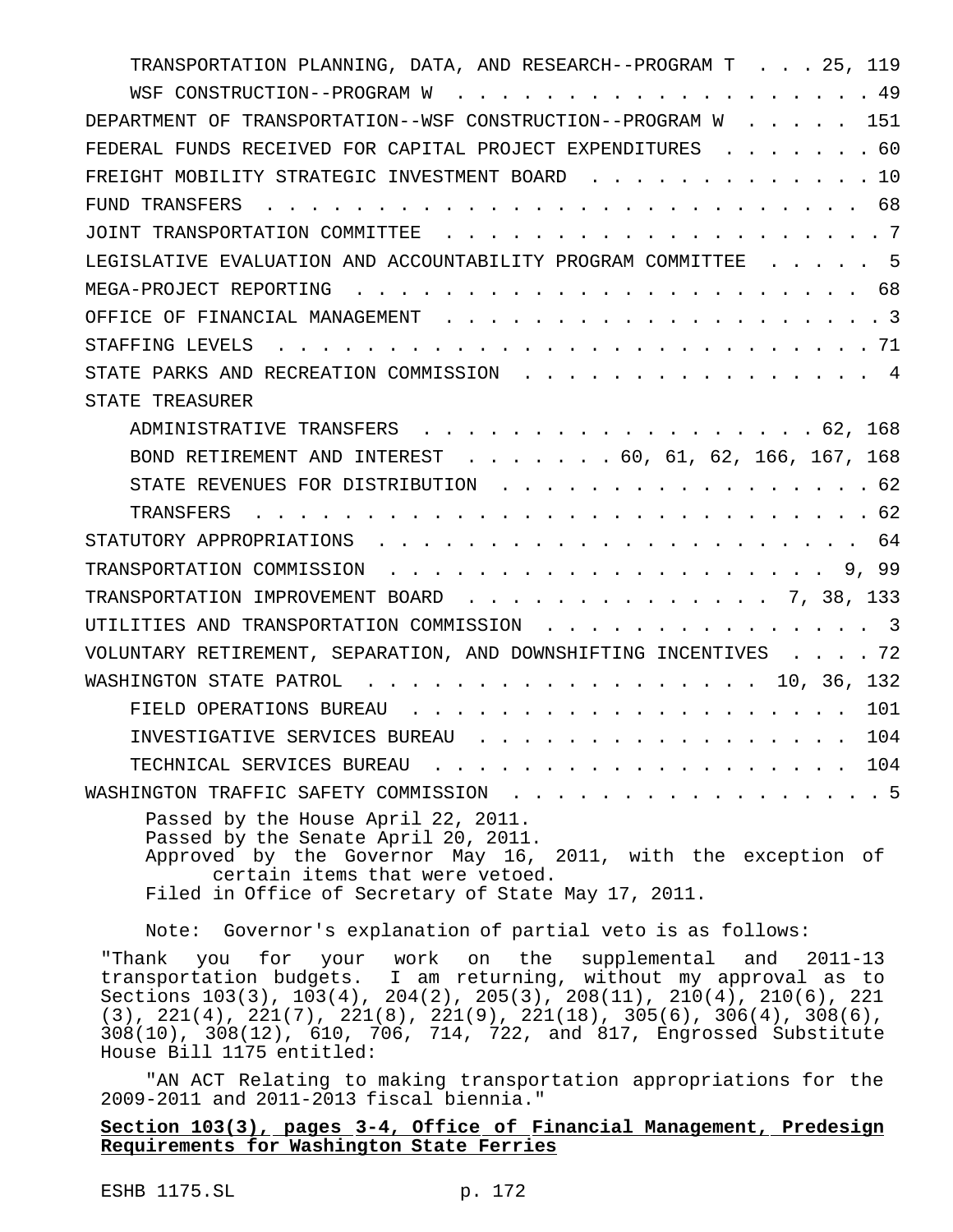This proviso requires the Office of Financial Management (OFM) to review and modify the Department of Transportation's (WSDOT) predesign requirements for state ferry vessel and terminal projects so that they continue to meet legal mandates without unduly burdening WSDOT. OFM is committed to working with the legislative transportation committees and stakeholders during the interim to assess and re-write the predesign manual for all appropriate transportation facilities, not just for ferry terminals and vessels. For this reason, I have vetoed Section  $103(3)$ .

## **Section 103(4), page 4, Office of Financial Management, List of Ferry Demands to Bargain**

This proviso requires the Office of Financial Management to provide the legislative transportation committees, on a quarterly basis, a list of all demands to bargain with respect to unions representing marine employees. While I support sharing this information with the Legislature, it should not be limited to only one sector of employees. Therefore, I am directing OFM to provide information on all demands to bargain received by the Labor Relations Office to the legislative transportation committees and the Joint Committee on Employment Relations, as appropriate. For this reason, I have vetoed Section 103 (4).

### **Section 204(2), page 8, Joint Transportation Committee, Study of Management Organizational Structure of Ferries Division**

This proviso provides funding to the Joint Transportation Committee (JTC) to conduct a study of the management organizational structure of the Department of Transportation Ferries Division. The ferry system has been studied extensively. The transportation budget passed in 2009 directed twelve studies or reports, and six more were added in the 2010 budget. The JTC recently completed a three-year series of finance studies related to ferries. The most recent study was conducted last year by the national Passenger Vessel Association (PVA) at my request and provided recommendations now being implemented by the Ferries Division. This report noted that the level of oversight for Washington State Ferries is greater than the five ferry systems represented on the PVA panel that performed the study. "This constant responding, educating and reacting are tremendously costly and this expenditure could be better utilized elsewhere." For these reasons, I have vetoed Section 204(2).

### **Section 205(3), page 10, Transportation Commission, Survey of Transportation Users**

This proviso ties the appropriation for a survey of transportation users to the passage of Substitute Senate Bill 5128, which did not pass. It is important to conduct a statistically valid survey to identify the transportation priorities the public would like to target for future investments. In order to preserve the funding necessary for this survey, I have vetoed Section 205(3).

**Section 208(11), page 15, Department of Licensing, Commercial Drivers** Funding is provided to implement provisions of Engrossed House Bill 1229 (related to commercial drivers) from the Highway Safety Account-State. However, this proviso incorrectly identifies the funds as Motor Vehicle Account-Federal instead of Highway Safety Account-State. For this reason, I have vetoed Section 208(11).

# **Section 210(4), pages 17-18, Department of Transportation, Time, Leave and Labor System**

This proviso directs the Department of Transportation to report quarterly on its progress on the development of a time, leave, and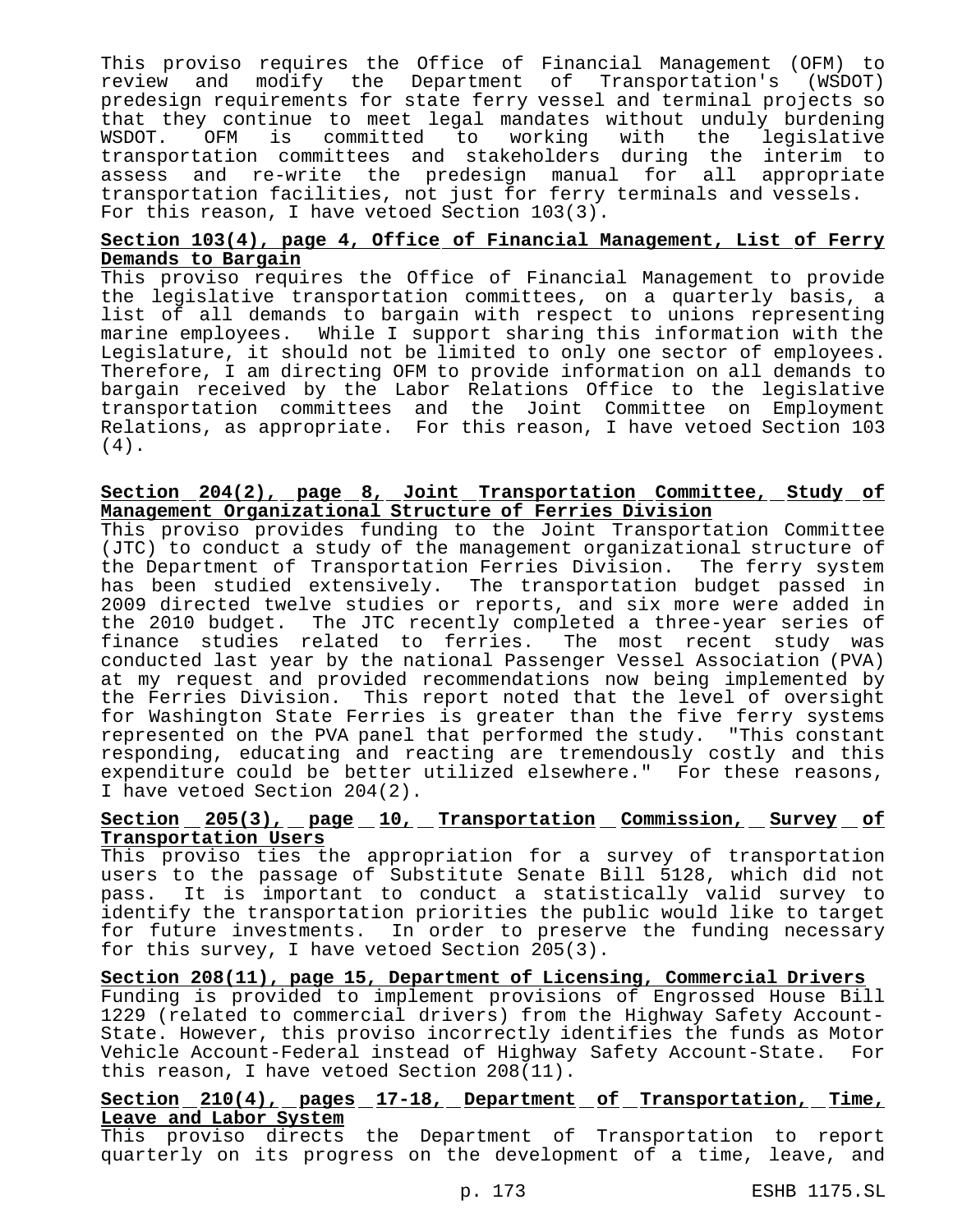labor distribution system. While this is a high priority for WSDOT, it is an important need of all state agencies. That is why I proposed that this project be developed as an enterprise solution by the Office of Financial Management in partnership with the Department of Personnel and WSDOT, with WSDOT being the pilot site to implement what will become an enterprise-wide application. Because it is important to clearly set out the state's commitment to an enterprise solution for business process systems improvements, I am vetoing this section and directing that the project commence as a partnership of state agencies with OFM leadership. For these reasons, I have vetoed Section 210(4).

### **Section 210(6), page 18, Department of Transportation, 511 Traveler Information System Improvements**

This proviso directs the Department of Transportation to make enhancements to the 511 traveler information system, as well as to develop or purchase software to allow public transportation users to determine the public transportation options available to them. The private sector is providing similar services for travelers, often at no cost to consumers. During this time of limited state resources, it is unnecessary to dedicate scarce state resources to areas being addressed by the private sector. Furthermore, no funding was provided to accomplish these actions. For these reasons, I have vetoed Section 210(6).

#### **Section 221(3), pages 31-32, Department of Transportation, Ferry Performance Metrics**

This section requires the Department of Transportation to develop a set of performance metrics for the Ferries Division and make recommendations to the 2012 Legislature on which measurements should be incorporated into the transportation appropriations act. My Government Management Accountability and Performance (GMAP) program already requires WSDOT to include ferry performance measures as part of its quarterly reports. WSDOT is further enhancing its use of performance metrics, which was one of the recommendations of the Passenger Vessel Association study I directed last year. WSDOT will continue reporting its progress and we will share those updates with the Legislature. For these reasons, I have vetoed Section 221(3).

### **Section 221(4), page 32, Department of Transportation, Ferries Division Process Changes**

This section requires the Department of Transportation Ferries Division to continue to identify and implement route-by-route on-time performance changes. At the same time, it directs WSDOT to consider slowing down vessels to save fuel. It is unclear how the Ferries Division should improve on-time performance while slowing down vessels. WSDOT remains committed to a safe and reliable ferry system, as evidenced by the 94% of sailings arriving within ten minutes of the scheduled sailing time in 2010. For these reasons, I have vetoed Section 221(4).

### **Section 221(7), page 32, Department of Transportation, Fiscal Year Reports Outlining Wages and Benefits to Ferry Employees**

This proviso requires the Department of Transportation to provide to the legislative transportation committees fiscal year reports outlining wages and benefits provided to marine employees. While I support sharing this information with the Legislature, it should not be limited to only one sector of employees. Therefore, I am directing the Office of Financial Management to work with the appropriate agencies to provide wage and benefit information to the legislative transportation committees and ways and means committees. For these reasons, I have vetoed Section 221(7).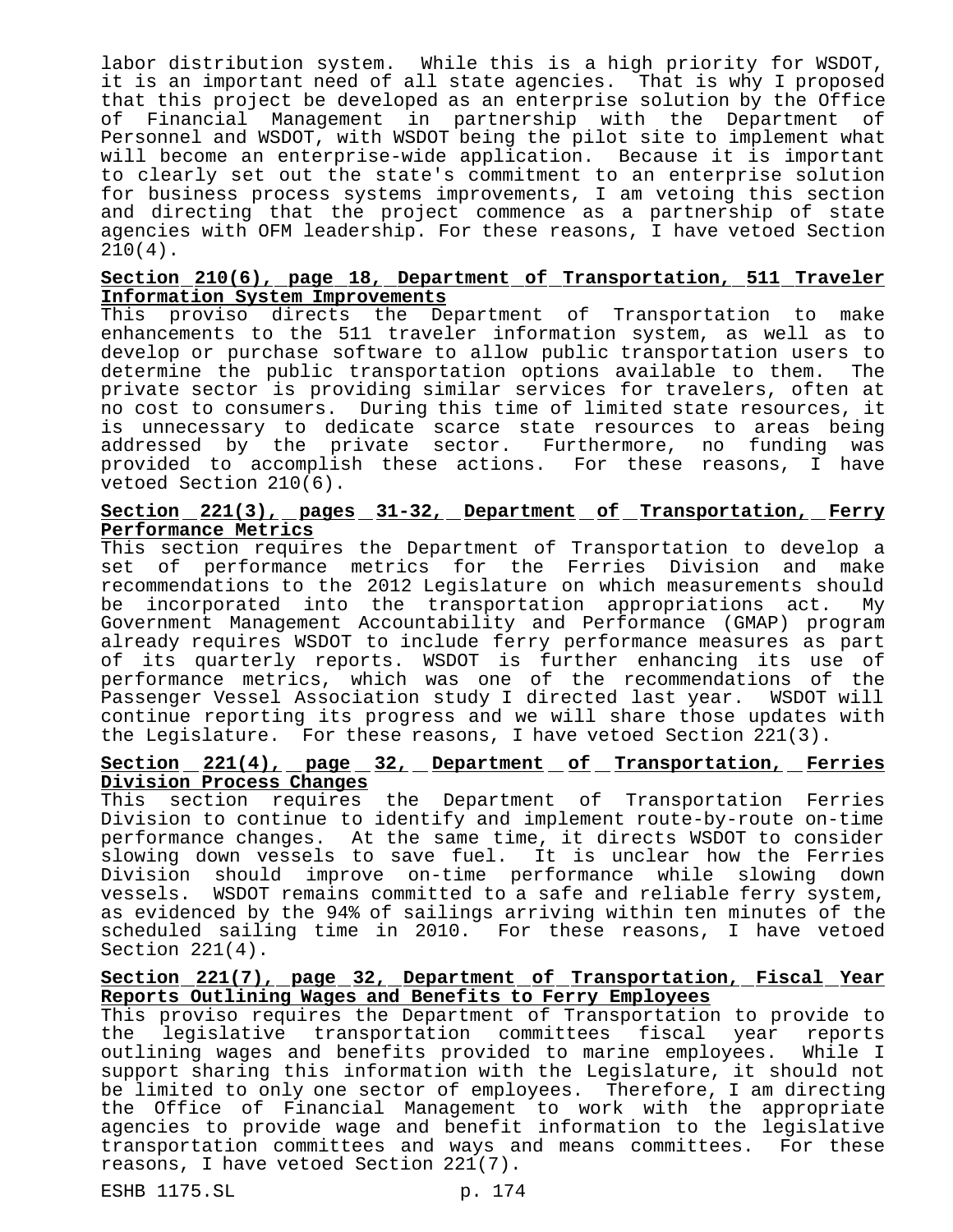### **Section 221(8), page 32, Department of Transportation, Ferry Detail in the Transportation Executive Information System (TEIS)**

This proviso requires the Department of Transportation to work with the Legislative Evaluation and Accountability Program Committee to provide more details on ferry projects in the capital reporting system used by the Legislature, Office of Financial Management, and WSDOT.

It is important that versions of this system are compatible among the agencies for transmitting and comparing data. Furthermore, it would be premature to make such changes to the TEIS until the work required in Section 221(16) regarding the budget structure of the Ferries Division is complete, including a potential restructuring of the ferries budget. For these reasons, I have vetoed Section 221(8).

#### **Section 221(9), page 32, Department of Transportation, Ferry Operating Program, Restrictions on Use of Appropriations for Labor Costs**

This proviso limits appropriations used for labor costs to obligations under collective bargaining agreements, civil service laws, and judgments. This limitation would prevent the Department of Transportation from paying legal and necessary labor costs that fall outside these constraints. For example, WSDOT would not be able to pay the salaries and benefits of exempt employees, travel reimbursement for all nonrepresented employees, or the cost of<br>contractors who perform labor-related services from funds contractors who perform labor-related services from funds appropriated for labor costs. For this reason, I have vetoed Section 221(9).

### **Section 221(18), pages 34-35, Department of Transportation, Ferry Operating Program, Report Linking Vessel Asset Condition Reports with Vessel Life-Cycle Cost Model**

This proviso requires the Department of Transportation to link vessel asset condition reports with its life-cycle cost model for integration with a vessel management system. It also requires WSDOT's 2013-15 budget request to provide a project scope for implementing a vessel asset management system. Predesign requirements, life-cycle cost model changes, asset condition ratings, proposed new management systems, and revised budget structures must be considered in total. To that end, I am directing the Office of Financial Management to convene a workgroup that includes staff from the legislative transportation committees to evaluate how these various requirements should be integrated and reflected in future budget instructions. Therefore, I have vetoed Section 221(18).

# **Section 305(6), page 40, Department of Transportation, Redistributed Federal Funds**

### **Section 306(4), page 47, Department of Transportation, Redistributed Federal Funds**

These provisos require that redistributed federal funds received by the Department of Transportation first be applied to offset planned expenditures of state funds, and second to offset planned expenditures of federal funds, on projects identified in the project list in the 2010 supplemental budget. If these options are not feasible, WSDOT must consult with the Joint Transportation Committee (JTC) prior to obligating redistributed federal funds. If such consultation is not feasible and Washington does not act quickly, we may lose the opportunity to receive redistributed federal funds. However, because input from the Legislature is important, I am directing WSDOT to consult with JTC members when possible. For this reason, I have vetoed Section 305(6) and Section 306(4).

**Section 308(6), page 50, Department of Transportation, Ferry Capital Program, Restrictions on Use of Appropriations for Labor Costs**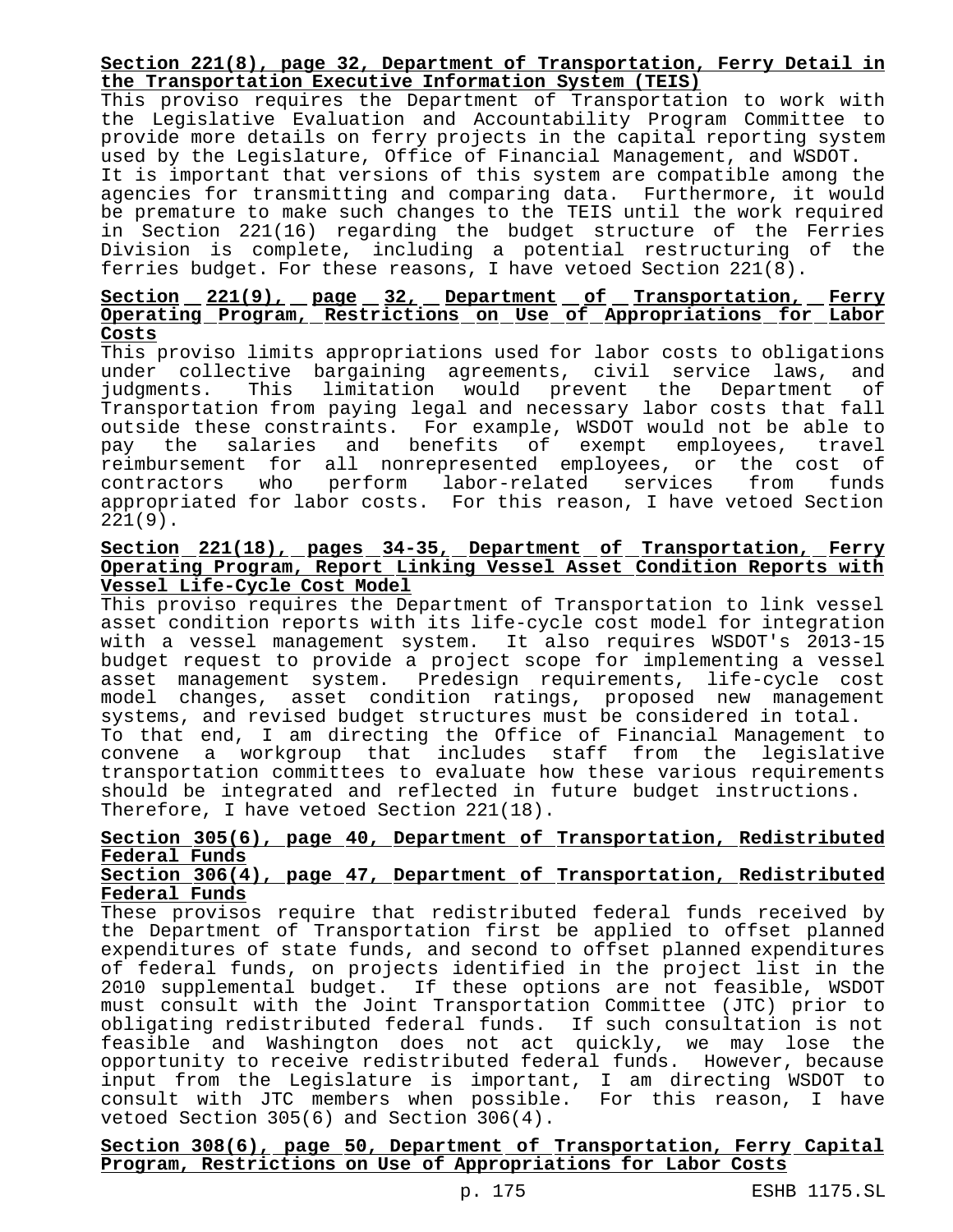This proviso limits appropriations used for labor costs to obligations under collective bargaining agreements, civil service laws, and<br>judgments. This limitation would prevent the Department of This limitation would prevent the Department of Transportation from paying legal and necessary labor costs that fall outside these constraints. For example, WSDOT would not be able to pay the salaries and benefits of exempt employees, travel reimbursement for all nonrepresented employees, or the cost of contractors who perform labor-related services from funds appropriated for labor costs. For this reason, I have vetoed Section 308(6).

#### **Section 308(10), page 51, Department of Transportation, Ferry Capital Program, Review and Adjust Capital Funding Levels**

This proviso requires the Department of Transportation to review and adjust its capital program staffing levels, compare the findings to a 2009 capital staffing level report, and report to the Office of Financial Management and the legislative transportation committees. WSDOT is currently conducting a thorough review of its staffing levels in all program areas, including the Ferries Division, as it downsizes to meet diminishing revenues. Thus, this requirement specific to Ferries is unnecessary. Therefore, I have vetoed Section 308(10).

#### **Section 308(12), page 51, Department of Transportation, Ferry Capital Program, Provide Cost-Benefit Analysis of Eagle Harbor Slips**

This proviso requires the Department to conduct a cost-benefit analysis of replacing or repairing existing structures at the Eagle Harbor maintenance facility. A report is due to the Legislature by December 31, 2011. While I appreciate the need for a thoughtful costbenefit analysis prior to any capital budget request, I cannot support another unfunded reporting mandate. I am directing the Office of Financial Management to ensure adequate provisions are included in the predesign manual and budget instructions to address these concerns. Therefore, I have vetoed Section 308(12).

#### **Section 610, pages 73-74, Department of Transportation, Report on Department's Future Business Model**

This section requires the Department of Transportation to report to the Joint Transportation Committee on its future business model staffing scenarios and method of program and project delivery. I understand the importance of tailoring the workforce both to reflect the ramping down of construction funded by the last two transportation revenue packages and to prepare for a potential new transportation revenue package. However, Section 608 also directs WSDOT to develop new business practices so that a smaller, more nimble workforce can effectively and efficiently deliver transportation projects. In addition, WSDOT is already conducting a thorough review of its staffing levels as it downsizes to meet diminishing revenues. Because this section is unnecessary, I have vetoed Section 610.

### **Section 706, pages 82-83, Department of Transportation, Exempts Ferries from Biodiesel Requirements for 2011-13**

This section exempts ferries from the state biodiesel use requirement. By leveraging federal and private funding, we have made the infrastructure investments to provide biodiesel to ferries. We are moving forward with changes to state procurement contracts to help further reduce the cost of biodiesel and take advantage of available in-state production. If we walk away now, our state funding investments in the industry will be lost, our oilseed farming and refining jobs will move out of state, and we will be forced to pay more to transport biodiesel products from the midwest. The rising cost of gas serves to remind us that we must rely on ourselves, not other countries, for our economic security and safety. I am directing